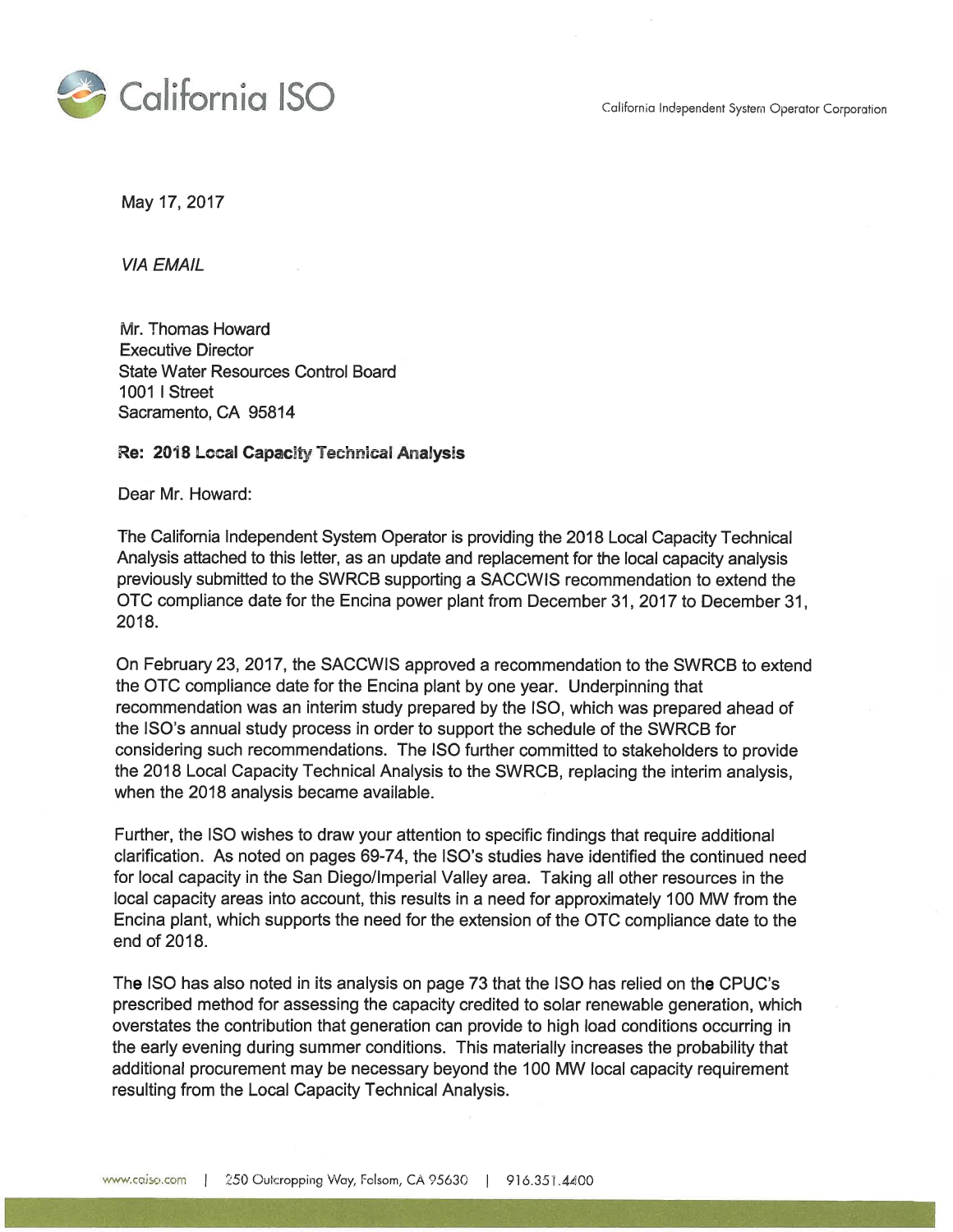The ISO also identified through a sensitivity the potential need for further capacity requirements if the Sycamore-Penasquitos transmission line being developed by San Diego Gas and Electric is further delayed beyond the end of June. The ISO notes that while a potential partial mitigation project is being discussed with stakeholders to address some of the concerns with a potential delay of the Sycamore-Penasquitos transmission line, the mitigation project also relies on some additional level of Encina need.

Finally, as noted in the 2018 Local Capacity Technical Analysis, no adjustments have been made to address potential deliverability impacts due to tubing flow only operation of the LA Basin area gas storage facilities.

These issues may drive the need for additional capacity at Encina beyond that resulting from the stated 2018 local capacity requirement set out in the attachment and provide further support for extending the Encina OTC compliance date to the end of 2018, with the exact level of procurement to be established through subsequent processes.

I trust this information is helpful to the SWRCB and note that the ISO is pleased to provide any further assistance. Thank you for your consideration and support in addressing these issues.

Sincerely,

**Neil Millar** Executive Director, Infrastructure Development

Attachment

CC: **Robert Sparks** Eric Oppenheimer Cy Oggins **Alison Dettmer Mark Delaplaine Richard Corey** Michele Kito Dave Mehl **Robert Oglesby Edward Randolph Molly Sterkel**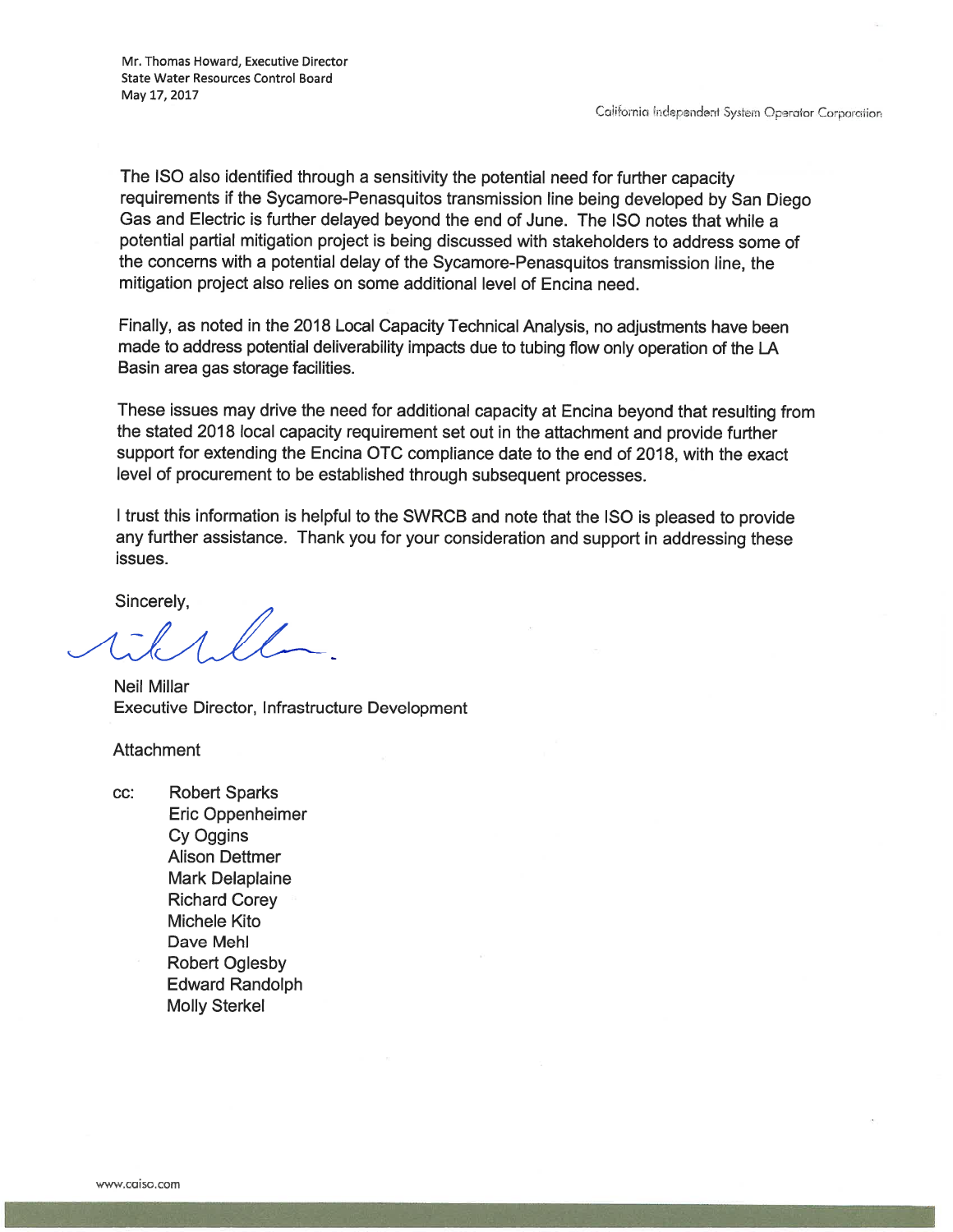

# **2018 LOCAL CAPACITY TECHNICAL ANALYSIS**

# **FINAL REPORT AND STUDY RESULTS**

May 1, 2017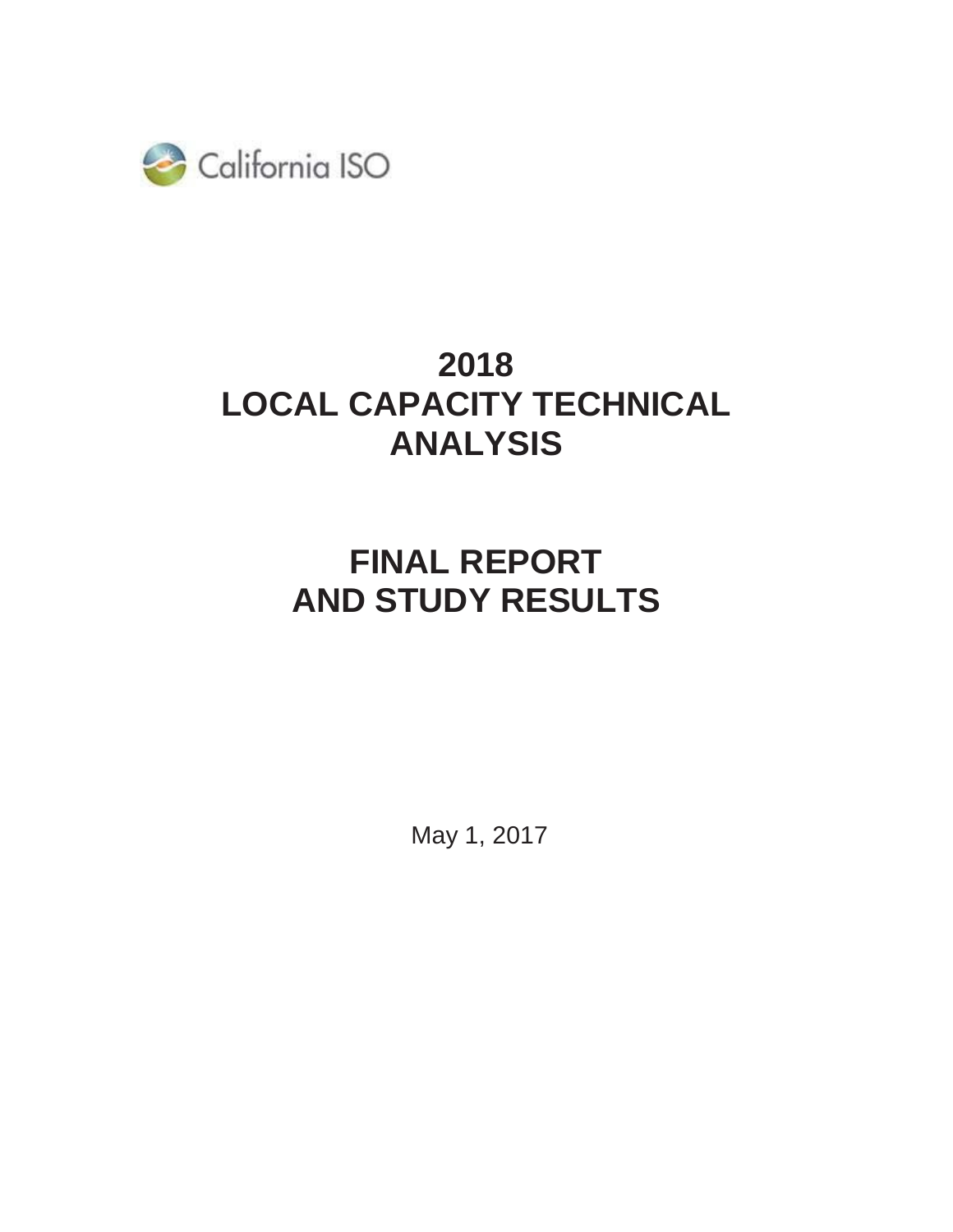# **Local Capacity Technical Study Overview and Results**

#### **I. Executive Summary**

 $\overline{a}$ 

 This Report documents the results and recommendations of the 2018 Local Capacity Technical (LCT) Study. The LCT Study assumptions, processes, and criteria were discussed and recommended through the 2018 Local Capacity Technical Study Criteria, Methodology and Assumptions Stakeholder Meeting held on October 31, 2016. On balance, the assumptions, processes, and criteria used for the 2018 LCT Study mirror those used in the 2007-2017 LCT Studies, which were previously discussed and recommended through the LCT Study Advisory Group ("LSAG")<sup>1</sup>, an advisory group formed by the CAISO to assist the CAISO in its preparation for performing prior LCT Studies.

The 2018 LCT study results are provided to the CPUC for consideration in its 2018 resource adequacy requirements program. These results will also be used by the CAISO as "Local Capacity Requirements" or "LCR" (minimum quantity of local capacity necessary to meet the LCR criteria) and for assisting in the allocation of costs of any CAISO procurement of capacity needed to achieve the Reliability Standards notwithstanding the resource adequacy procurement of Load Serving Entities (LSEs).<sup>2</sup>

The load forecast used in this study is based on the final adopted California Energy Demand Updated Forecast, 2017-2027 developed by the CEC; namely the mid-demand baseline with low additional achievable energy efficiency (AAEE), re-posted on 2/27/2017: http://www.energy.ca.gov/2016\_energypolicy/documents/2016-12- 08\_workshop/LSE-BA\_Forecasts.php.

<sup>1</sup> The LSAG consists of a representative cross-section of stakeholders, technically qualified to assess the issues related to the study assumptions, process and criteria of the existing LCT Study methodology and to recommend changes, where needed.

<sup>&</sup>lt;sup>2</sup> For information regarding the conditions under which the CAISO may engage in procurement of local capacity and the allocation of the costs of such procurement, please see Sections 41 and 43 of the current CAISO Tariff, at: http://www.caiso.com/238a/238acd24167f0.html.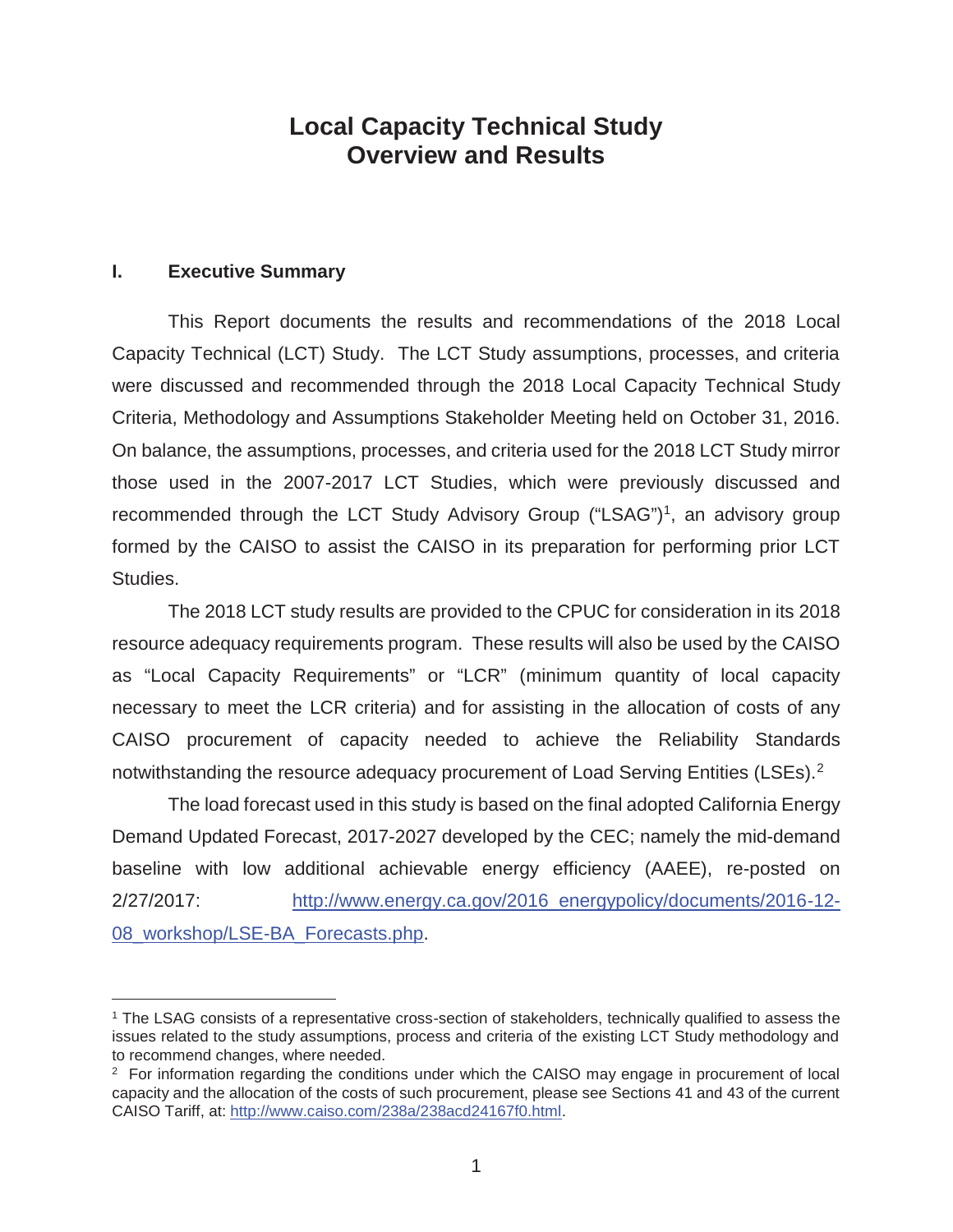Below is a comparison of the 2018 vs. 2017 total LCR:

# **2018 Local Capacity Requirements**

|                               |                     | <b>Qualifying Capacity</b> |                      | 2018 LCR Need Based on<br>Category B***             |                       |               | 2018 LCR Need Based on<br>Category C*** with operating<br>procedure |                              |                      |
|-------------------------------|---------------------|----------------------------|----------------------|-----------------------------------------------------|-----------------------|---------------|---------------------------------------------------------------------|------------------------------|----------------------|
| Local Area Name               | QF/<br>Muni<br>(MW) | <b>Market</b><br>(MW)      | <b>Total</b><br>(MW) | <b>Existing</b><br><b>Capacity</b><br><b>Needed</b> | <b>Deficien</b><br>cy | Total<br>(MW) | <b>Existing</b><br><b>Capacity</b><br>Needed**                      | <b>Deficien</b><br><b>cy</b> | <b>Total</b><br>(MW) |
| <b>Humboldt</b>               | 14                  | 196                        | 210                  | 121                                                 | $\Omega$              | 121           | 169                                                                 | $\Omega$                     | 169                  |
| North Coast /<br>North Bay    | 118                 | 751                        | 869                  | 634                                                 | $\Omega$              | 634           | 634                                                                 | $\Omega$                     | 634                  |
| Sierra                        | 1176                | 949                        | 2125                 | 1215                                                | $\Omega$              | 1215          | 1826                                                                | 287*                         | 2113                 |
| Stockton                      | 139                 | 466                        | 605                  | 358                                                 | $\Omega$              | 358           | 398                                                                 | $321*$                       | 719                  |
| <b>Greater Bay</b>            | 1008                | 6095                       | 7103                 | 3910                                                | $\Omega$              | 3910          | 5160                                                                | $\Omega$                     | 5160                 |
| Greater Fresno                | 364                 | 3215                       | 3579                 | 1949                                                | $\Omega$              | 1949          | 2081                                                                | $\Omega$                     | 2081                 |
| Kern                          | 15                  | 551                        | 566                  | $\Omega$                                            | $\Omega$              | $\bf{0}$      | 453                                                                 | $\Omega$                     | 453                  |
| LA Basin                      | 1556                | 9179                       | 10735                | 6873                                                | 0                     | 6873          | 7525                                                                | $\Omega$                     | 7525                 |
| Big Creek/<br>Ventura         | 430                 | 5227                       | 5657                 | 2023                                                | $\Omega$              | 2023          | 2321                                                                | $\Omega$                     | 2321                 |
| San Diego/<br>Imperial Valley | 202                 | 4713                       | 4915                 | 4032                                                | $\Omega$              | 4032          | 4032                                                                | $\Omega$                     | 4032                 |
| Total                         | 5022                | 31342                      | 36364                | 21115                                               | $\Omega$              | 21115         | 24599                                                               | 608                          | 25207                |

# **2017 Local Capacity Requirements**

|                               |                     | <b>Qualifying Capacity</b> |                      | 2017 LCR Need Based on<br>Category B***             |                              |               | 2017 LCR Need Based on<br>Category C*** with operating<br>procedure |                               |                      |
|-------------------------------|---------------------|----------------------------|----------------------|-----------------------------------------------------|------------------------------|---------------|---------------------------------------------------------------------|-------------------------------|----------------------|
| Local Area Name               | QF/<br>Muni<br>(MW) | <b>Market</b><br>(MW)      | <b>Total</b><br>(MW) | <b>Existing</b><br><b>Capacity</b><br><b>Needed</b> | <b>Deficien</b><br><b>cy</b> | Total<br>(MW) | <b>Existing</b><br><b>Capacity</b><br>Needed**                      | <b>Deficienl</b><br><b>cy</b> | <b>Total</b><br>(MW) |
| <b>Humboldt</b>               | 20                  | 198                        | 218                  | 110                                                 | $\Omega$                     | 110           | 157                                                                 | $\Omega$                      | 157                  |
| North Coast /<br>North Bay    | 128                 | 722                        | 850                  | 721                                                 | $\mathbf 0$                  | 721           | 721                                                                 | 0                             | 721                  |
| Sierra                        | 1176                | 890                        | 2066                 | 1247                                                | $\Omega$                     | 1247          | 1731                                                                | $312*$                        | 2043                 |
| Stockton                      | 149                 | 449                        | 598                  | 340                                                 | $\mathbf 0$                  | 340           | 402                                                                 | $343*$                        | 745                  |
| <b>Greater Bay</b>            | 1070                | 8792                       | 9862                 | 4260                                                | $232*$                       | 4492          | 5385                                                                | 232*                          | 5617                 |
| <b>IGreater Fresno</b>        | 231                 | 3072                       | 3303                 | 1760                                                | $\Omega$                     | 1760          | 1760                                                                | $19*$                         | 1779                 |
| Kern                          | 60                  | 491                        | 551                  | 137                                                 | $\Omega$                     | 137           | 492                                                                 | 0                             | 492                  |
| LA Basin                      | 1615                | 8960                       | 10575                | 6873                                                | 0                            | 6873          | 7368                                                                | 0                             | 7368                 |
| Big Creek/<br>Ventura         | 543                 | 4920                       | 5463                 | 1841                                                | $\mathbf 0$                  | 1841          | 2057                                                                | $\Omega$                      | 2057                 |
| San Diego/<br>Imperial Valley | 239                 | 5071                       | 5310                 | 3570                                                | $\mathbf 0$                  | 3570          | 3570****<br>4635                                                    | 0                             | 3570****<br>4635     |
| <b>Total</b>                  | 5231                | 33565                      | 38796                | 20859                                               | 232                          | 21091         | 23643                                                               | 906                           | 24549                |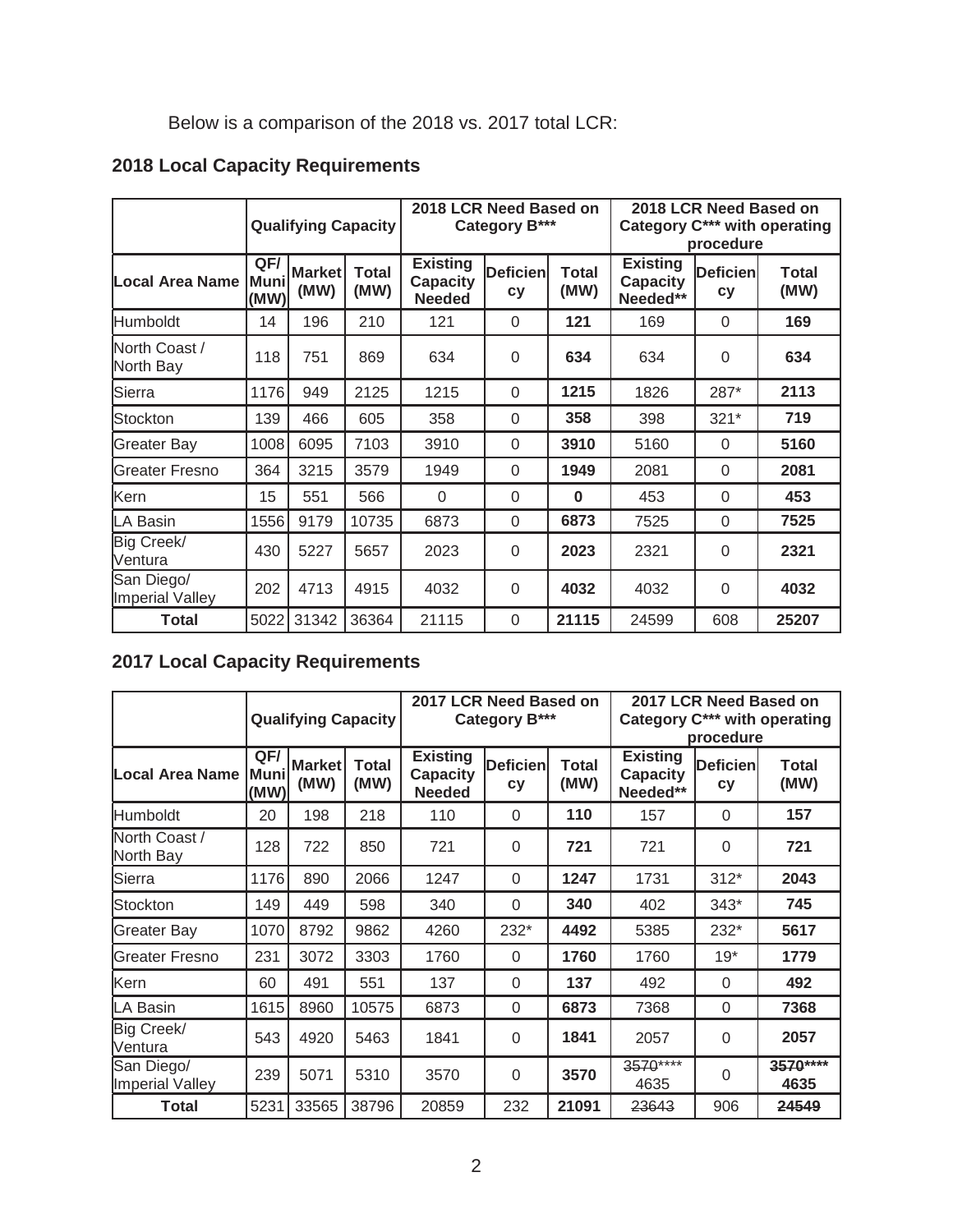\* No local area is "overall deficient". Resource deficiency values result from a few deficient sub-areas; and since there are no resources that can mitigate this deficiency the numbers are carried forward into the total area needs. Resource deficient sub-area implies that in order to comply with the criteria, at summer peak, load may be shed immediately after the first contingency.

\*\* Since "deficiency" cannot be mitigated by any available resource, the "Existing Capacity Needed" will be split among LSEs on a load share ratio during the assignment of local area resource responsibility. \*\*\*TPL 002 Category B is generally equivalent to TPL 001-4 Category P1. TPL 003 Category C is generally equivalent to TPL 001-4 P2 through P7. Current LCR study report is compliant with existing language in the ISO Tariff section 40.3.1.1 Local Capacity Technical Study Criteria to be revised at a later date. \*\*\*\*In the 2017 LCR report, the San Diego-Imperial Valley study and the LA Basin-San Diego overall study had inconsistent assumptions regarding LA Basin resources, resulting in lower LCR value reported for the overall San Diego-Imperial Valley LCR area (3,570 MW). This value should have been reported as 4,635 MW based on the 2017 LCR requirements for the LA Basin and San Diego subarea.

Overall, the LCR needs have increased by about 660 MW or about 2.7% from 2017 to 2018. Based on the corrected 2017 LCR requirement for San Diego-Imperial Valley, the LCR needs have actually decreased by about 400 MW or about 1.5%.

The LCR needs have decreased in the following areas: Kern due to downward trend for load; North Coast/North Bay and Bay Area due to downward trend for load and new transmission projects and Stockton due to new transmission project. The LCR needs have increased in Sierra, Fresno and Big Creek/Ventura due to load increase; Humboldt due to new limiting contingency; LA Basin due to change in assumptions regarding Aliso Canyon.

San Diego/Imperial Valley technical requirements are going down since the correct 2017 LCR need should have been 4635 MW (with Aliso Canyon). Last year the San Diego-Imperial Valley study and the LA Basin-San Diego overall LCR studies had inconsistent assumptions regarding LA Basin resources, it used Aliso Canyon restriction for LA Basin-San Diego, however it did not used the same restriction in the San Diego-Imperial Valley area study. The 2017 misalignment gives the appearance that the San Diego-Imperial Valley needs are actually going up between the two years. Particular attention should also be paid to the sensitivities discussed in section IV.C.10 beginning on page 63.

The write-up for each Local Capacity Area lists important new projects included in the base cases as well as a description of reason for changes between 2018 and 2017 LCRs.

3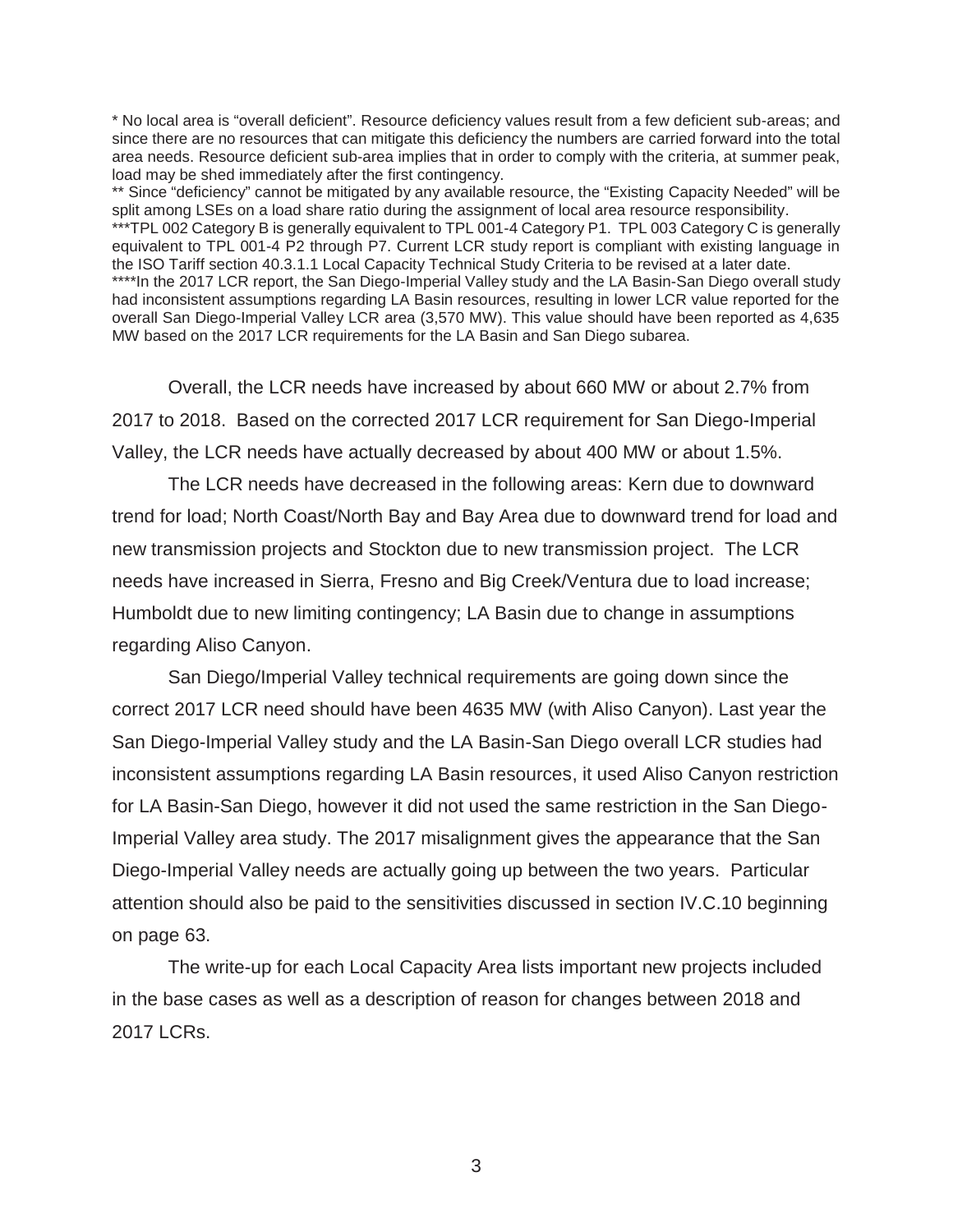# **Table of Contents**

| I.                                               |                                                                                               |  |
|--------------------------------------------------|-----------------------------------------------------------------------------------------------|--|
| П.                                               |                                                                                               |  |
| A.<br>$B$ .<br>$\mathcal{C}$ .<br>D.<br>E.<br>F. | 1.<br>1.<br>Option 2- Meet LCR Performance Criteria Category C and Incorporate Suitable<br>2. |  |
|                                                  |                                                                                               |  |
| $A$ .<br><i>B.</i><br>$\mathcal{C}$ .            | 1.<br>2.<br>3.<br>1.<br>2.                                                                    |  |
|                                                  |                                                                                               |  |
| A.<br>$B$ .<br>$\mathcal{C}$ .                   | 1.<br>2.<br>3.<br>4.<br>5.<br>6.<br>7.<br>8.<br>9.<br>10.<br>11.                              |  |
| V.                                               | Appendix A - List of physical resources by PTO, local area and market ID  75                  |  |
|                                                  |                                                                                               |  |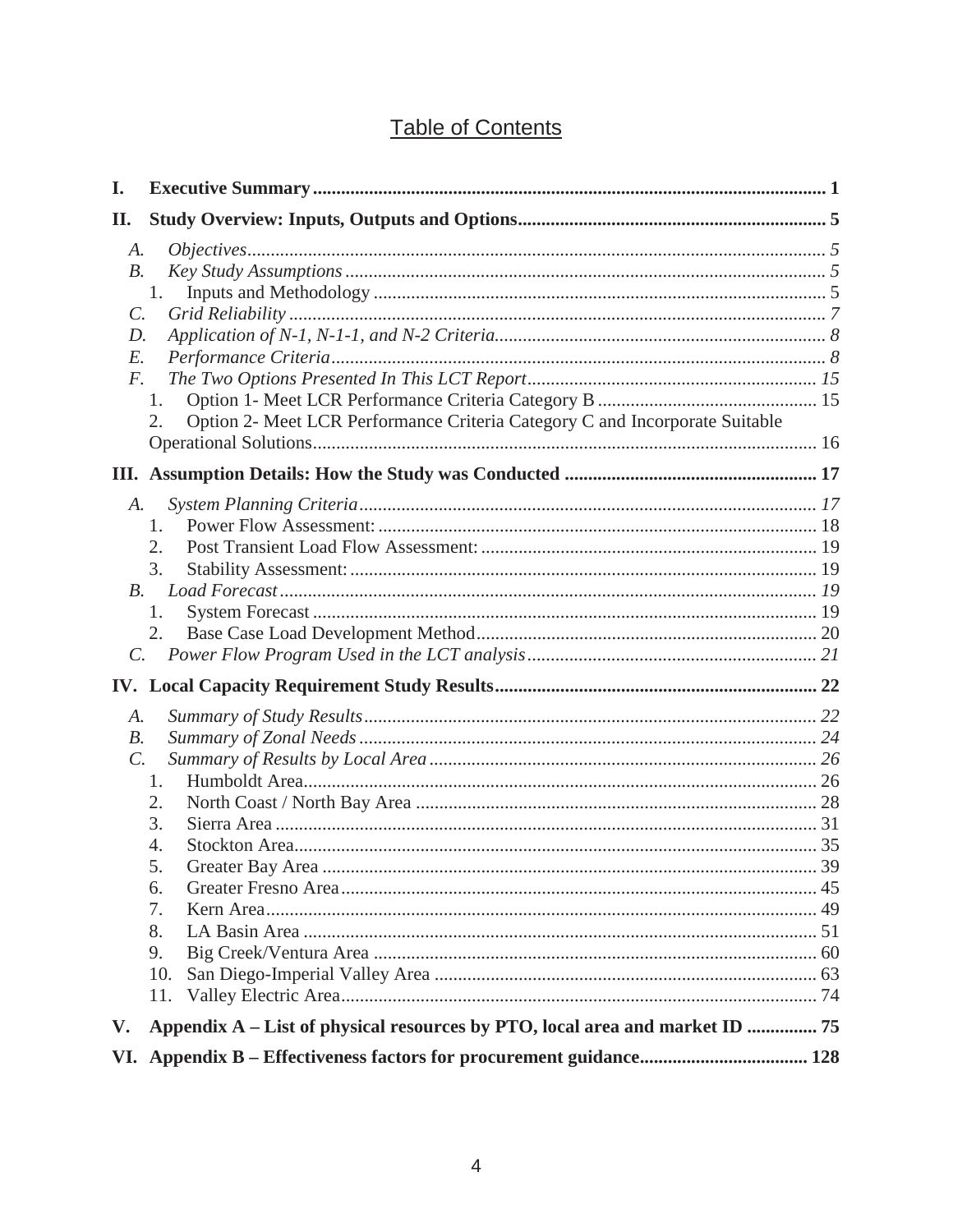#### **II. Study Overview: Inputs, Outputs and Options**

#### **A. Objectives**

As was the objective of the previous annual LCT Studies, the intent of the 2018 LCT Study is to identify specific areas within the CAISO Balancing Authority Area that have limited import capability and determine the minimum generation capacity (MW) necessary to mitigate the local reliability problems in those areas.

#### **B. Key Study Assumptions**

#### **1. Inputs and Methodology**

The CAISO incorporated into its 2018 LCT study the same criteria, input assumptions and methodology that were incorporated into its previous years LCR studies. These inputs, assumptions and methodology were discussed and agreed to by stakeholders at the 2018 LCT Study Criteria, Methodology and Assumptions Stakeholder Meeting held on October 31, 2016.

The following table sets forth a summary of the approved inputs and methodology that have been used in the previous LCT studies as well as this 2018 LCT Study: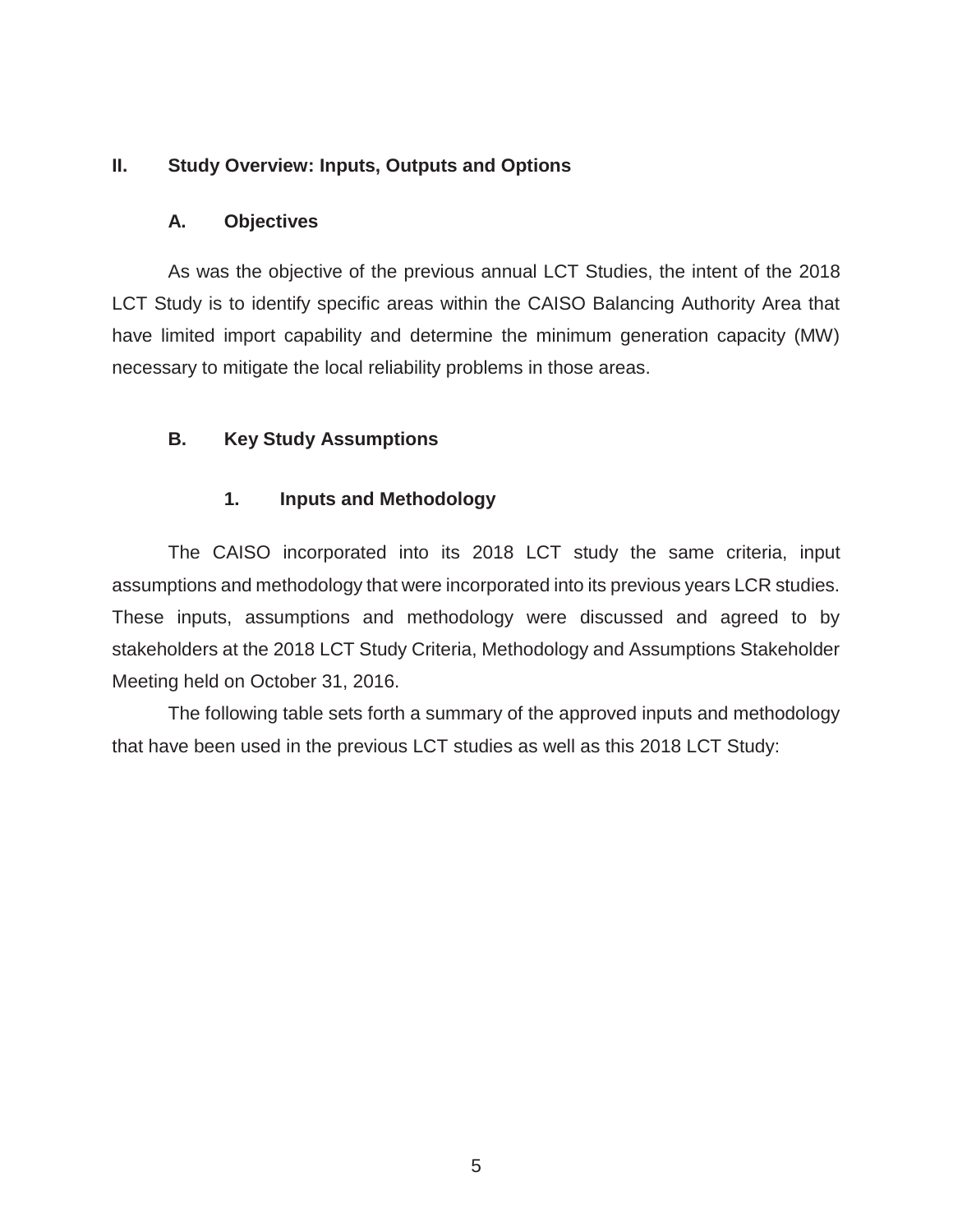| Issue:                                                                                            | How are they incorporated into this LCT study:                                                                                                                                                                                                                                                                                                                                                                                                                                                                                     |
|---------------------------------------------------------------------------------------------------|------------------------------------------------------------------------------------------------------------------------------------------------------------------------------------------------------------------------------------------------------------------------------------------------------------------------------------------------------------------------------------------------------------------------------------------------------------------------------------------------------------------------------------|
| <b>Input Assumptions:</b>                                                                         |                                                                                                                                                                                                                                                                                                                                                                                                                                                                                                                                    |
| <b>Transmission System</b><br>$\bullet$<br>Configuration                                          | The existing transmission system has been modeled, including all<br>projects operational on or before June 1, of the study year and all<br>other feasible operational solutions brought forth by the PTOs<br>and as agreed to by the CAISO.                                                                                                                                                                                                                                                                                        |
| <b>Generation Modeled</b><br>$\bullet$                                                            | The existing generation resources has been modeled and also<br>includes all projects that will be on-line and commercial on or<br>before June 1, of the study year                                                                                                                                                                                                                                                                                                                                                                 |
| <b>Load Forecast</b><br>$\bullet$                                                                 | Uses a 1-in-10 year summer peak load forecast                                                                                                                                                                                                                                                                                                                                                                                                                                                                                      |
| Methodology:                                                                                      |                                                                                                                                                                                                                                                                                                                                                                                                                                                                                                                                    |
| Maximize Import Capability<br>$\bullet$                                                           | Import capability into the load pocket has been maximized, thus<br>minimizing the generation required in the load pocket to meet<br>applicable reliability requirements.                                                                                                                                                                                                                                                                                                                                                           |
| QF/Nuclear/State/Federal Units                                                                    | Regulatory Must-take and similarly situated units like<br>QF/Nuclear/State/Federal resources have been modeled on-line<br>at qualifying capacity output values for purposes of this LCT<br>Study.                                                                                                                                                                                                                                                                                                                                  |
| Maintaining Path Flows                                                                            | Path flows have been maintained below all established path<br>ratings into the load pockets, including the 500 kV.<br>For<br>given<br>the<br>existing<br>clarification,<br>transmission<br>system<br>configuration, the only 500 kV path that flows directly into a load<br>pocket and will, therefore, be considered in this LCR Study is the<br>South of Lugo transfer path flowing into the LA Basin.                                                                                                                           |
| Performance Criteria:                                                                             |                                                                                                                                                                                                                                                                                                                                                                                                                                                                                                                                    |
| Performance Level B & C,<br>$\bullet$<br>including incorporation of PTO<br>operational solutions  | This LCT Study is being published based on Performance Level<br>B and Performance Level C criterion, yielding the low and high<br>range LCR scenarios. In addition, the CAISO will incorporate all<br>new projects and other feasible and CAISO-approved operational<br>solutions brought forth by the PTOs that can be operational on or<br>before June 1, of the study year. Any such solutions that can<br>reduce the need for procurement to meet the Performance Level<br>C criteria will be incorporated into the LCT Study. |
| <b>Load Pocket:</b>                                                                               |                                                                                                                                                                                                                                                                                                                                                                                                                                                                                                                                    |
| Fixed Boundary, including<br>$\bullet$<br>limited reference to published<br>effectiveness factors | This LCT Study has been produced based on load pockets defined<br>by a fixed boundary. The CAISO only publishes effectiveness<br>factors where they are useful in facilitating procurement where<br>excess capacity exists within a load pocket.                                                                                                                                                                                                                                                                                   |

# **Summary Table of Inputs and Methodology Used in this LCT Study:**

Further details regarding the 2018 LCT Study methodology and assumptions are provided in Section III, below.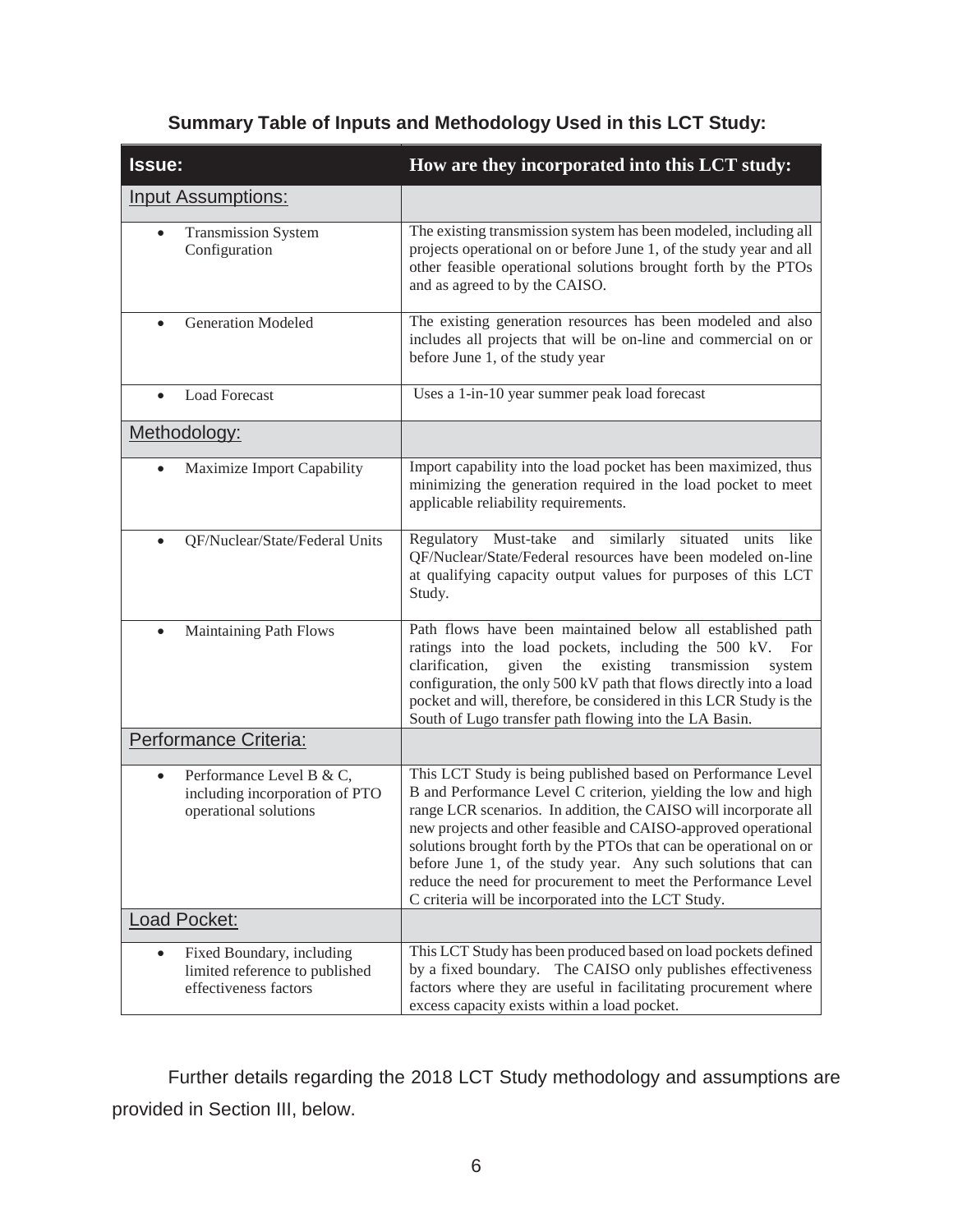#### **C. Grid Reliability**

Service reliability builds from grid reliability because grid reliability is reflected in the Reliability Standards of the North American Electric Reliability Council (NERC) and the Western Electricity Coordinating Council ("WECC") Regional Criteria (collectively "Reliability Standards"). The Reliability Standards apply to the interconnected electric system in the United States and are intended to address the reality that within an integrated network, whatever one Balancing Authority Area does can affect the reliability of other Balancing Authority Areas. Consistent with the mandatory nature of the Reliability Standards, the CAISO is under a statutory obligation to ensure efficient use and reliable operation of the transmission grid consistent with achievement of the Reliability Standards.3 The CAISO is further under an obligation, pursuant to its FERCapproved Transmission Control Agreement, to secure compliance with all "Applicable Reliability Criteria." Applicable Reliability Criteria consists of the Reliability Standards as well as reliability criteria adopted by the CAISO (Grid Planning Standards).

The Reliability Standards define reliability on interconnected electric systems using the terms "adequacy" and "security." "Adequacy" is the ability of the electric systems to supply the aggregate electrical demand and energy requirements of their customers at all times, taking into account physical characteristics of the transmission system such as transmission ratings and scheduled and reasonably expected unscheduled outages of system elements. "Security" is the ability of the electric systems to withstand sudden disturbances such as electric short circuits or unanticipated loss of system elements. The Reliability Standards are organized by Performance Categories. Certain categories require that the grid operator not only ensure that grid integrity is maintained under certain adverse system conditions (e.g., security), but also that all customers continue to receive electric supply to meet demand (e.g., adequacy). In that case, grid reliability and service reliability would overlap. But there are other levels of performance where security can be maintained without ensuring adequacy.

 $\overline{a}$ 

<sup>3</sup> Pub. Utilities Code § 345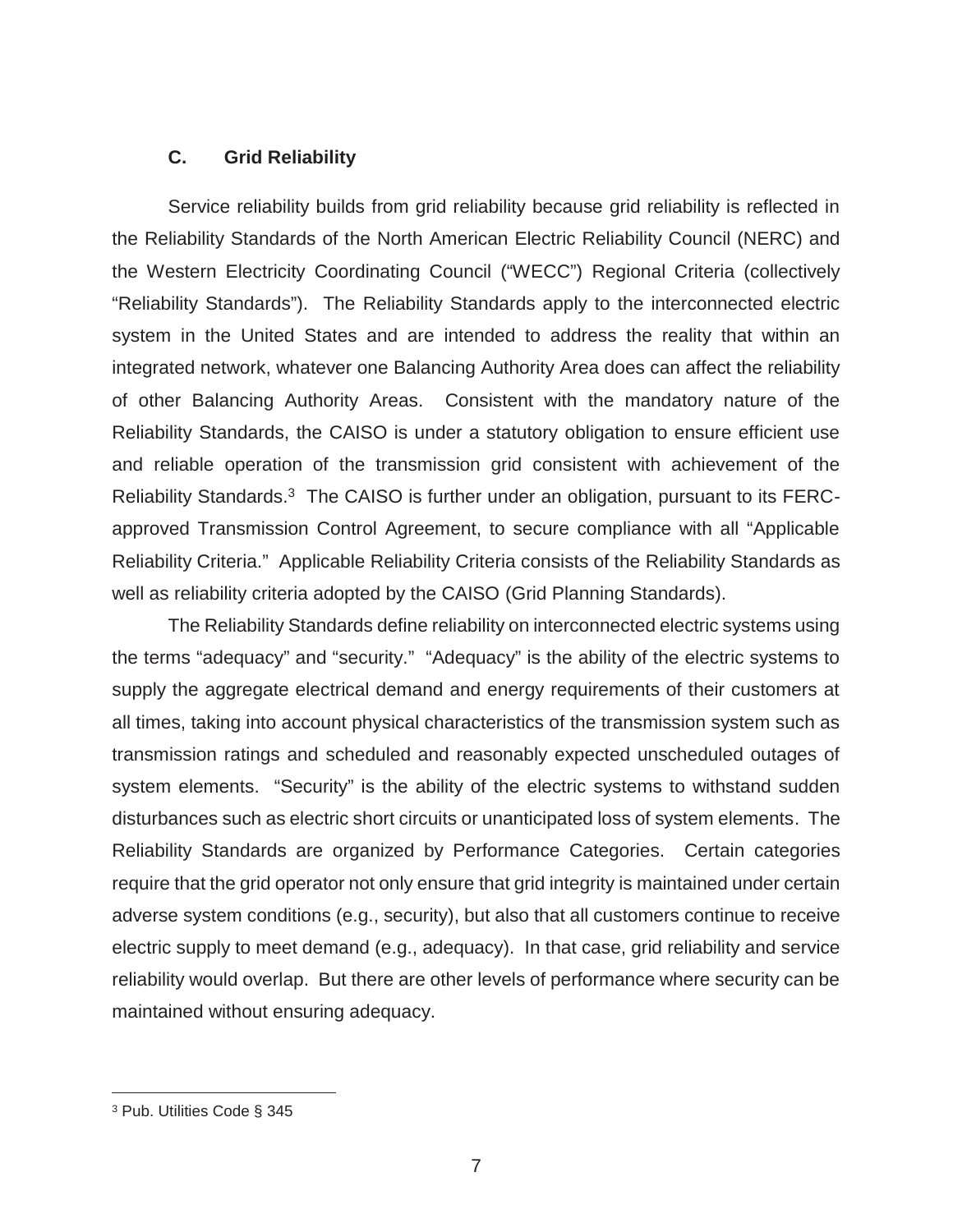#### **D. Application of N-1, N-1-1, and N-2 Criteria**

The CAISO will maintain the system in a safe operating mode at all times. This obligation translates into respecting the Reliability Criteria at all times, for example during normal operating conditions Category A (N-0) the CAISO must protect for all single contingencies Category B (N-1) and common mode Category C5 (N-2) double line outages. Also, after a single contingency, the CAISO must re-adjust the system to support the loss of the next most stringent contingency. This is referred to as the N-1-1 condition.

The N-1-1 vs N-2 terminology was introduced only as a mere temporal differentiation between two existing NERC Category C events. N-1-1 represents NERC Category C3 ("category B contingency, manual system adjustment, followed by another category B contingency"). The N-2 represents NERC Category C5 ("any two circuits of a multiple circuit tower line") as well as requirement R1.1 of the WECC Regional Criteria<sup>3</sup> ("two adjacent circuits") with no manual system adjustment between the two contingencies.

#### **E. Performance Criteria**

As set forth on the Summary Table of Inputs and Methodology, this LCT Report is based on NERC performance level B and performance level C standard. The NERC Standards refer mainly to system being stable and both thermal and voltage limits be within applicable ratings. However, the CAISO also tests the electric system in regards to the dynamic and reactive margin compliance with the existing WECC regional criteria that further specifies the dynamic and reactive margin requirements for the same NERC performance levels. These performance levels can be described as follows:

#### **a. LCR Performance Criteria- Category B**

Category B describes the system performance that is expected immediately following the loss of a single transmission element, such as a transmission circuit, a

8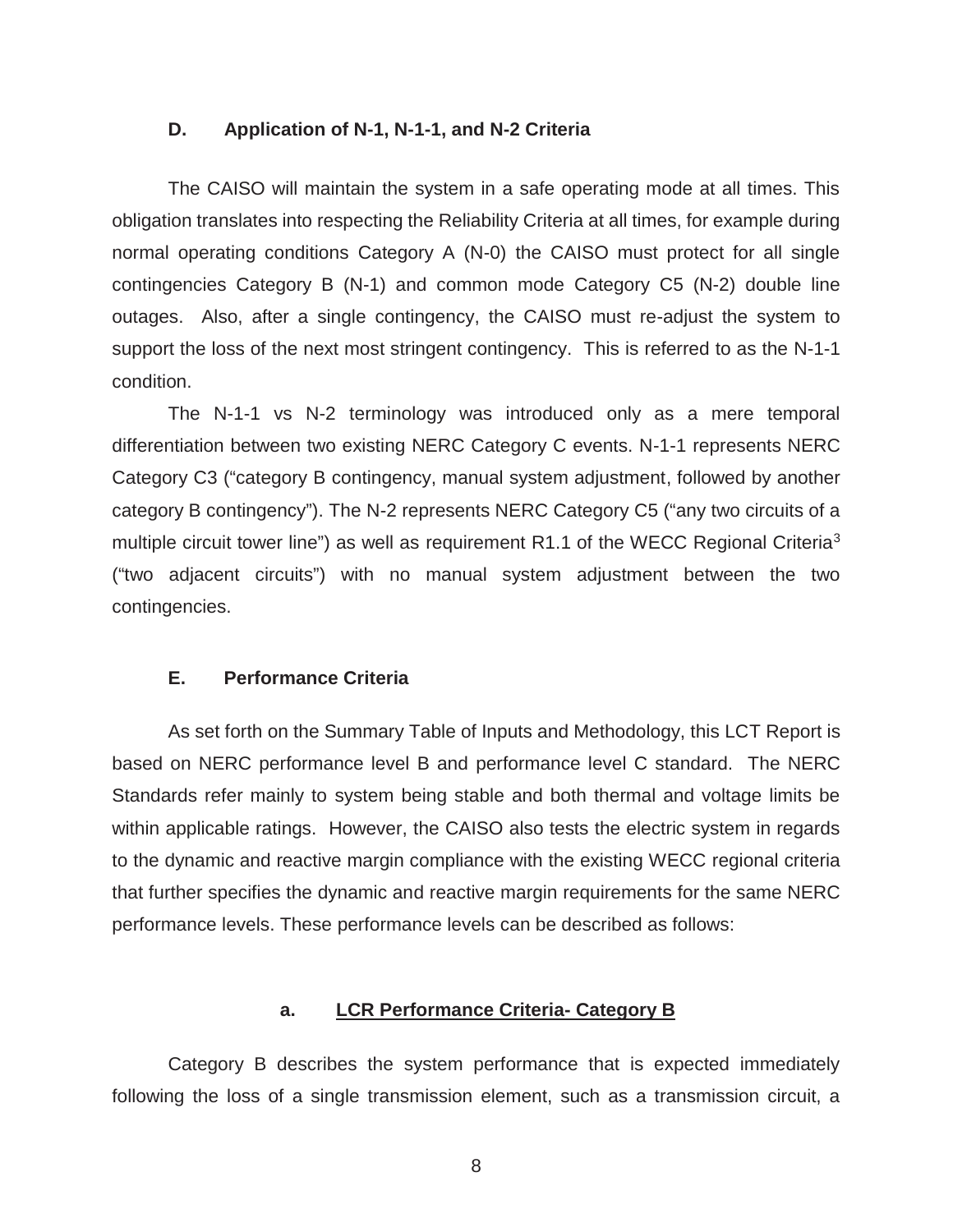generator, or a transformer.

 $\overline{a}$ 

Category B system performance requires that system is stable and all thermal and voltage limits must be within their "Applicable Rating," which, in this case, are the emergency ratings as generally determined by the PTO or facility owner. Applicable Rating includes a temporal element such that emergency ratings can only be maintained for certain duration. Under this category, load cannot be shed in order to assure the Applicable Ratings are met; however there is no guarantee that facilities are returned to within normal ratings or to a state where it is safe to continue to operate the system in a reliable manner such that the next element out will not cause a violation of the Applicable Ratings.

#### **b. LCR Performance Criteria- Category C**

The Reliability Standards require system operators to "look forward" to make sure they safely prepare for the "next" N-1 following the loss of the "first" N-1 (stay within Applicable Ratings after the "next" N-1). This is commonly referred to as N-1-1. Because it is assumed that some time exists between the "first" and "next" element losses, operating personnel may make any reasonable and feasible adjustments to the system to prepare for the loss of the second element, including, operating procedures, dispatching generation, moving load from one substation to another to reduce equipment loading, dispatching operating personnel to specific station locations to manually adjust load from the substation site, or installing a "Special Protection Scheme" that would remove pre-identified load from service upon the loss of the "next" element.<sup>4</sup> All Category

 $4\,$  A Special Protection Scheme is typically proposed as an operational solution that does not require additional generation and permits operators to effectively prepare for the next event as well as ensure security should the next event occur. However, these systems have their own risks, which limit the extent to which they could be deployed as a solution for grid reliability augmentation. While they provide the value of protecting against the next event without the need for pre-contingency load shedding, they add points of potential failure to the transmission network. This increases the potential for load interruptions because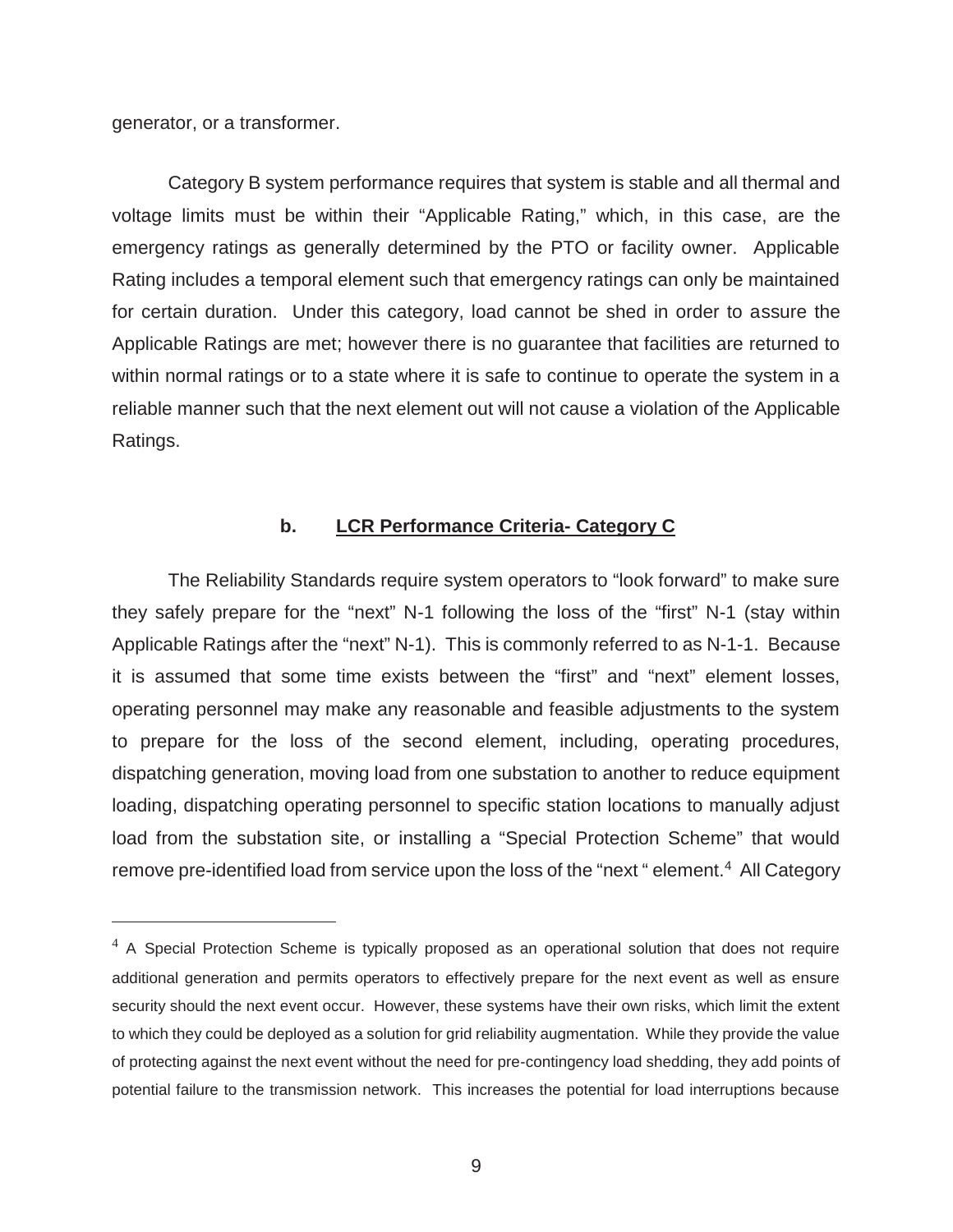C requirements in this report refer to situations when in real time (N-0) or after the first contingency (N-1) the system requires additional readjustment in order to prepare for the next worst contingency. In this time frame, load drop is not allowed per existing Reliability Standards.

Generally, Category C describes system performance that is expected following the loss of two or more system elements. This loss of two elements is generally expected to happen simultaneously, referred to as N-2. It should be noted that once the "next" element is lost after the first contingency, as discussed above under the Performance Criteria B, N-1-1 scenario, the event is effectively a Category C. As noted above, depending on system design and expected system impacts, the **planned and controlled** interruption of supply to customers (load shedding), the removal from service of certain generators and curtailment of exports may be utilized to maintain grid "security."

#### **c. CAISO Statutory Obligation Regarding Safe Operation**

The CAISO will maintain the system in a safe operating mode at all times. This obligation translates into respecting the Reliability Standards at all times, for example during normal operating conditions Category **A (N-0)** the CAISO must protect for all single contingencies Category **B (N-1)** and common mode Category **C5 (N-2)** double line outages. As a further example, after a single contingency the CAISO must readjust the system in order to be able to support the loss of the next most stringent contingency Category **C3 (N-1-1)**.

 $\overline{a}$ 

sometimes these systems will operate when not required and other times they will not operate when needed.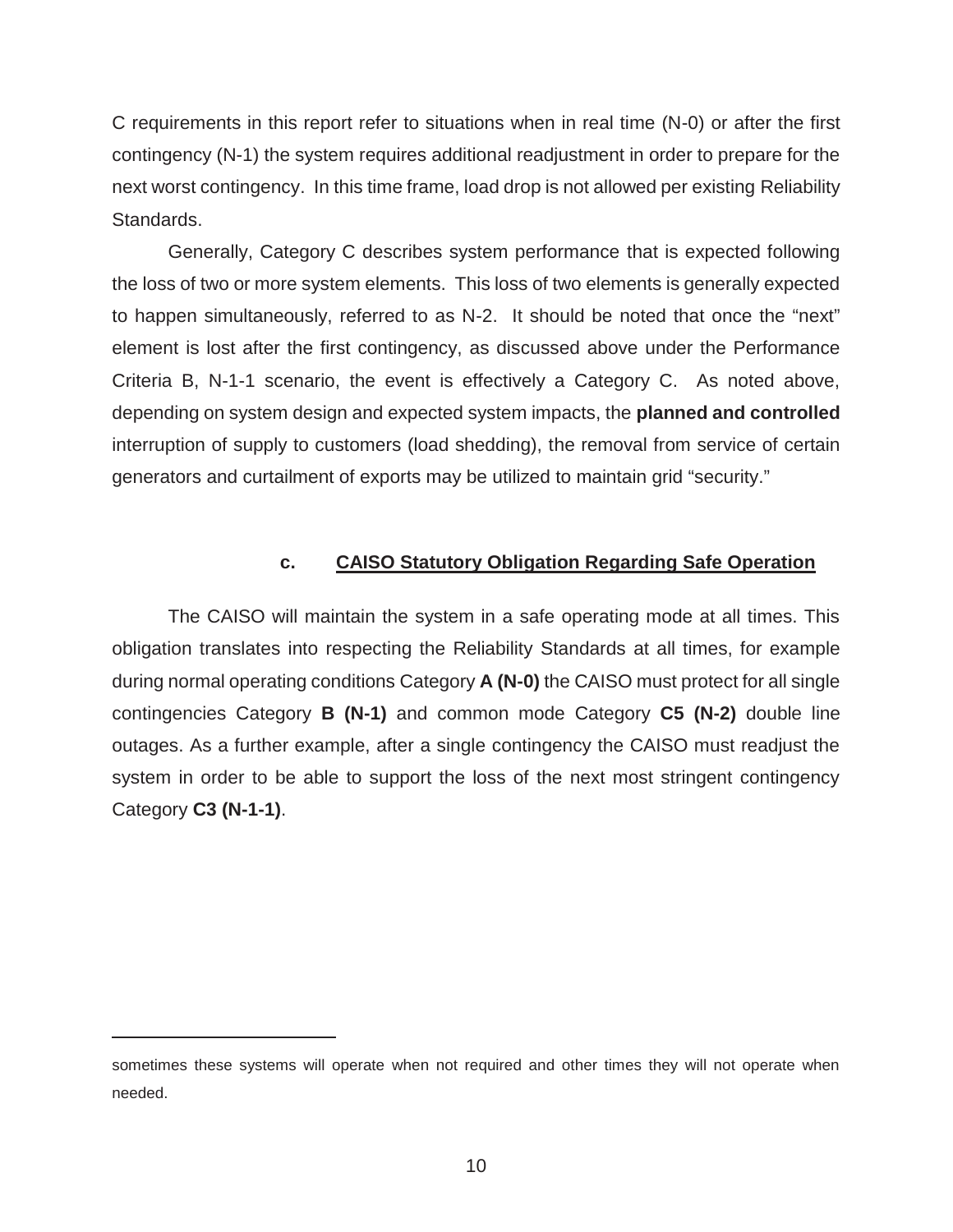**Figure 1: Temporal graph of LCR Category B vs. LCR Category C:**



The following definitions guide the CAISO's interpretation of the Reliability Standards governing safe mode operation and are used in this LCT Study:

### **Applicable Rating:**

This represents the equipment rating that will be used under certain contingency conditions.

*Normal rating* is to be used under normal conditions.

*Long-term emergency ratings*, if available, will be used in all emergency conditions as long as "system readjustment" is provided in the amount of time given (specific to each element) to reduce the flow to within the normal ratings. If not available normal rating is to be used.

*Short-term emergency ratings*, if available, can be used as long as "system readjustment"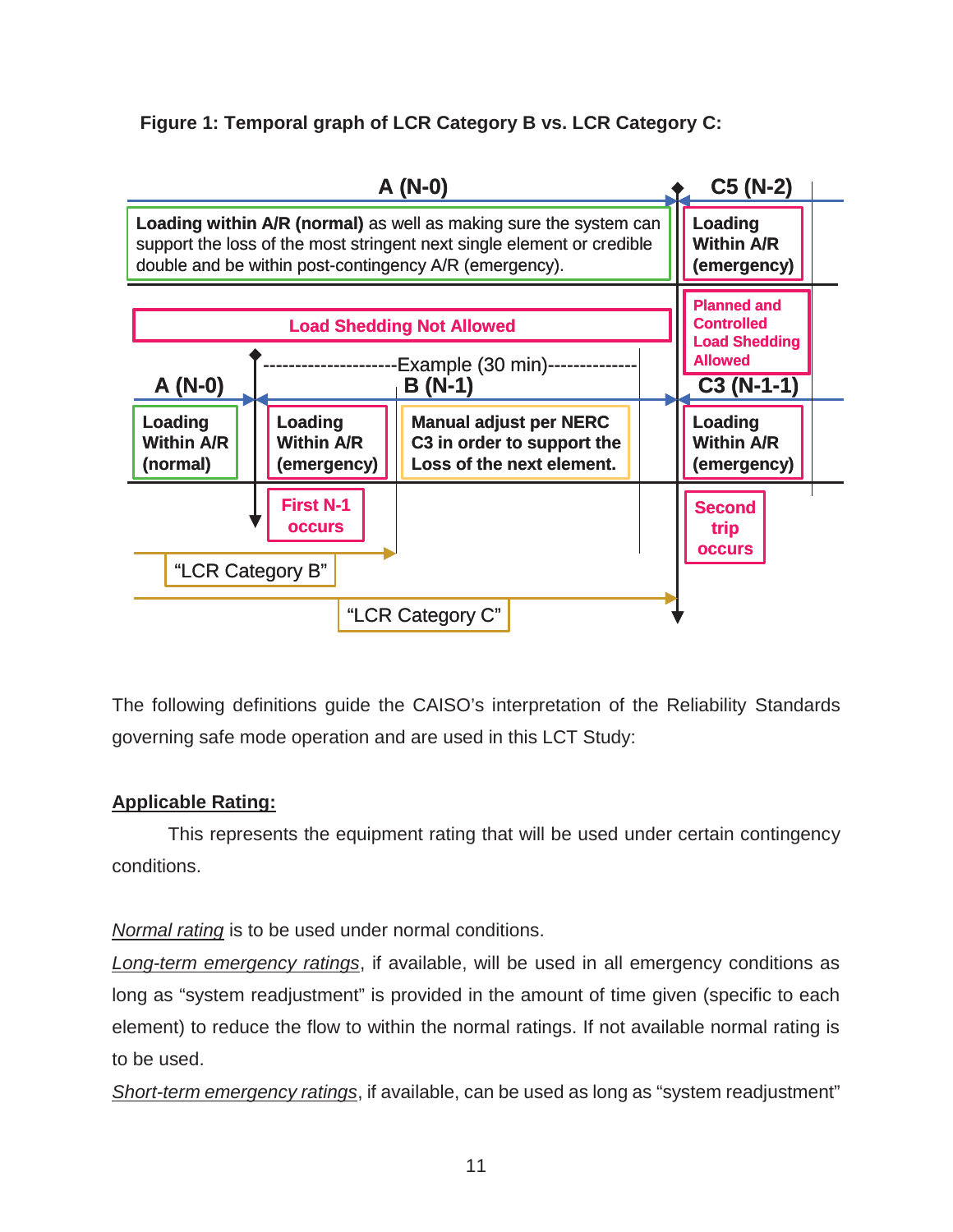is provided in the "short-time" available in order to reduce the flow to within the long-term emergency ratings where the element can be kept for another length of time (specific to each element) before the flow needs to be reduced the below the normal ratings. If not available long-term emergency rating should be used.

*Temperature-adjusted ratings* shall not be used because this is a year-ahead study not a real-time tool, as such the worst-case scenario must be covered. In case temperatureadjusted ratings are the only ratings available then the minimum rating (highest temperature) given the study conditions shall be used.

*CAISO Transmission Register* is the only official keeper of all existing ratings mentioned above.

*Ratings for future projects* provided by PTO and agree upon by the CAISO shall be used. *Other short-term ratings* not included in the CAISO Transmission Register may be used as long as they are engineered, studied and enforced through clear operating procedures that can be followed by real-time operators.

*Path Ratings* need to be maintained within their limits in order to assure that proper capacity is available in order to operate the system in real-time in a safe operating zone.

#### **Controlled load drop:**

This is achieved with the use of a Special Protection Scheme.

#### **Planned load drop:**

This is achieved when the most limiting equipment has short-term emergency ratings AND the operators have an operating procedure that clearly describes the actions that need to be taken in order to shed load.

#### **Special Protection Scheme:**

All known SPS shall be assumed. New SPS must be verified and approved by the CAISO and must comply with the new SPS guideline described in the CAISO Planning Standards.

#### **System Readjustment:**

This represents the actions taken by operators in order to bring the system within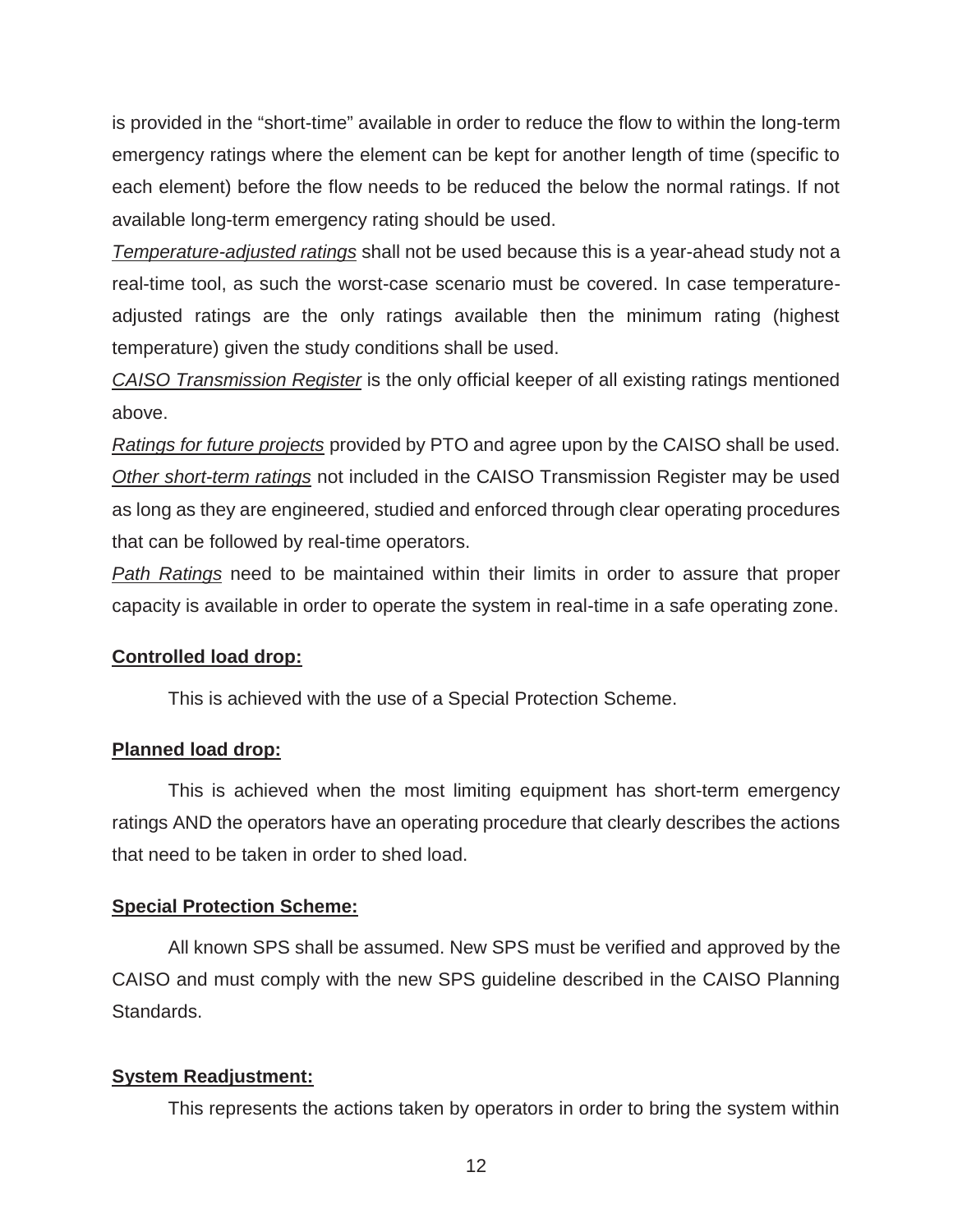a safe operating zone after any given contingency in the system.

# *Actions that can be taken as system readjustment after a single contingency (Category B):*

- 1. System configuration change based on validated and approved operating procedures
- 2. Generation re-dispatch
	- a. Decrease generation (up to 1150 MW) limit given by single contingency SPS as part of the CAISO Grid Planning standards (ISO G4)
	- b. Increase generation this generation will become part of the LCR need

# *Actions, which shall not be taken as system readjustment after a single contingency (Category B):*

1. Load drop – based on the intent of the CAISO/WECC and NERC standards for category B contingencies.

The NERC Transmission Planning Standards footnote mentions that load shedding can be done after a category B event in certain local areas in order to maintain compliance with performance criteria. However, the main body of the criteria spells out that no dropping of load should be done following a single contingency. All stakeholders and the CAISO agree that no involuntary interruption of load should be done immediately after a single contingency. Further, the CAISO and stakeholders now agree on the viability of dropping load as part of the system readjustment period – in order to protect for the next most limiting contingency. After a single contingency, it is understood that the system is in a Category B condition and the system should be planned based on the body of the criteria with no shedding of load regardless of whether it is done immediately or in 15-30 minute after the original contingency. Category C conditions only arrive after the second contingency has happened; at that point in time, shedding load is allowed in a planned and controlled manner.

A robust California transmission system should be, and under the LCT Study is being,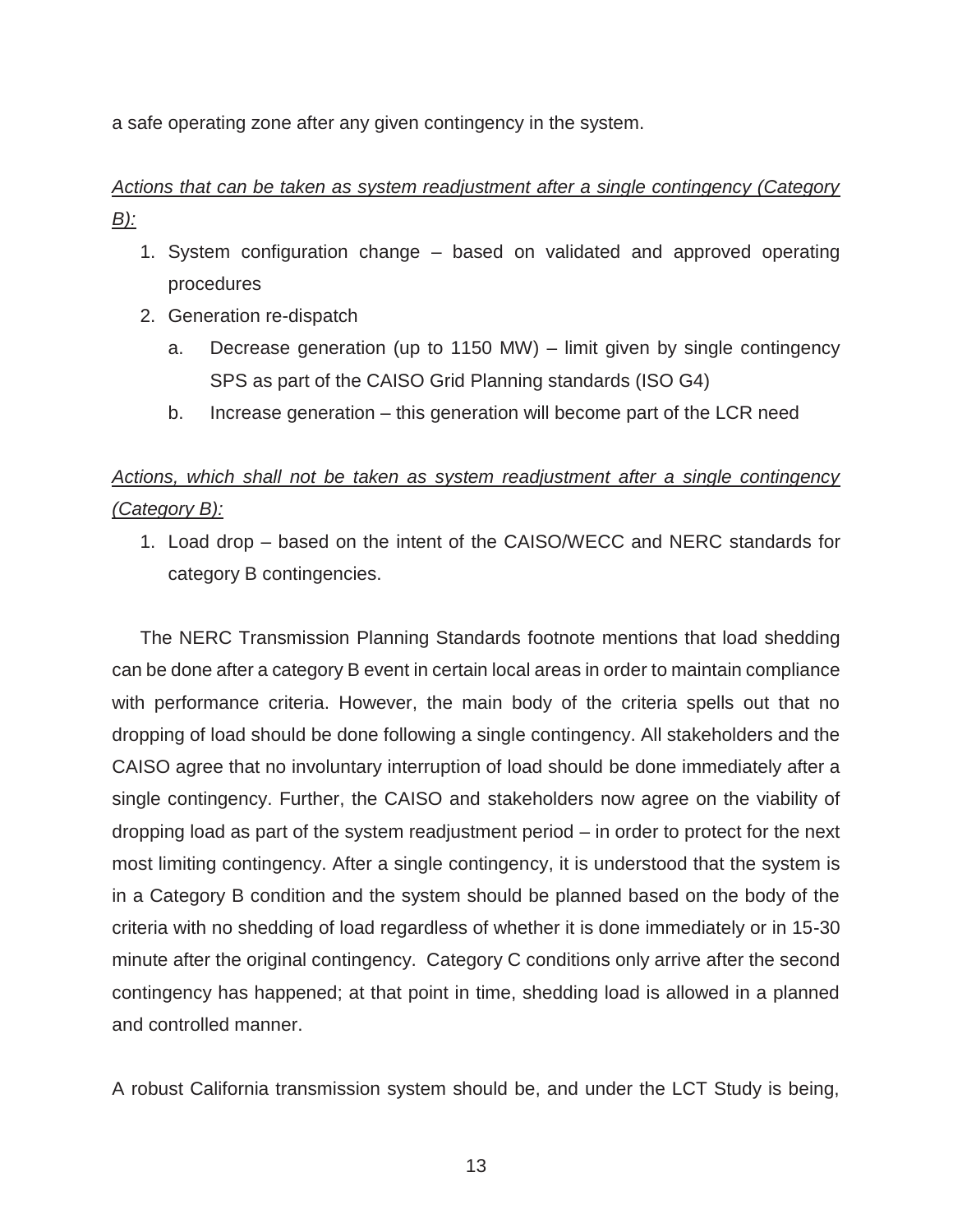planned based on the main body of the criteria, not the footnote regarding Category B contingencies. Therefore, if there are available resources in the area, they are looked to meet reliability needs (and included in the LCR requirement) before resorting to involuntary load curtailment. The footnote may be applied for criteria compliance issues only where there are no resources available in the area.

#### **Time allowed for manual readjustment:**

Tariff Section 40.3.1.1, requires the CAISO, in performing the Local Capacity Technical Study, to apply the following reliability criterion:

Time Allowed for Manual Adjustment: This is the amount of time required for the Operator to take all actions necessary to prepare the system for the next Contingency. The time should not be more than thirty (30) minutes.

The CAISO Planning Standards also impose this manual readjustment requirement. As a parameter of the Local Capacity Technical Study, the CAISO must assume that as the system operator the CAISO will have sufficient time to:

(1) make an informed assessment of system conditions after a contingency has occurred;

(2) identify available resources and make prudent decisions about the most effective system redispatch;

(3) manually readjust the system within safe operating limits after a first contingency to be prepared for the next contingency; and

(4) allow sufficient time for resources to ramp and respond according to the operator's redispatch instructions. This all must be accomplished within 30 minutes.

Local capacity resources can meet this requirement by either (1) responding with sufficient speed, allowing the operator the necessary time to assess and redispatch resources to effectively reposition the system within 30 minutes after the first contingency, or (2) have sufficient energy available for frequent dispatch on a pre-contingency basis to ensure the operator can meet minimum online commitment constraints or reposition the

 $\sim$  14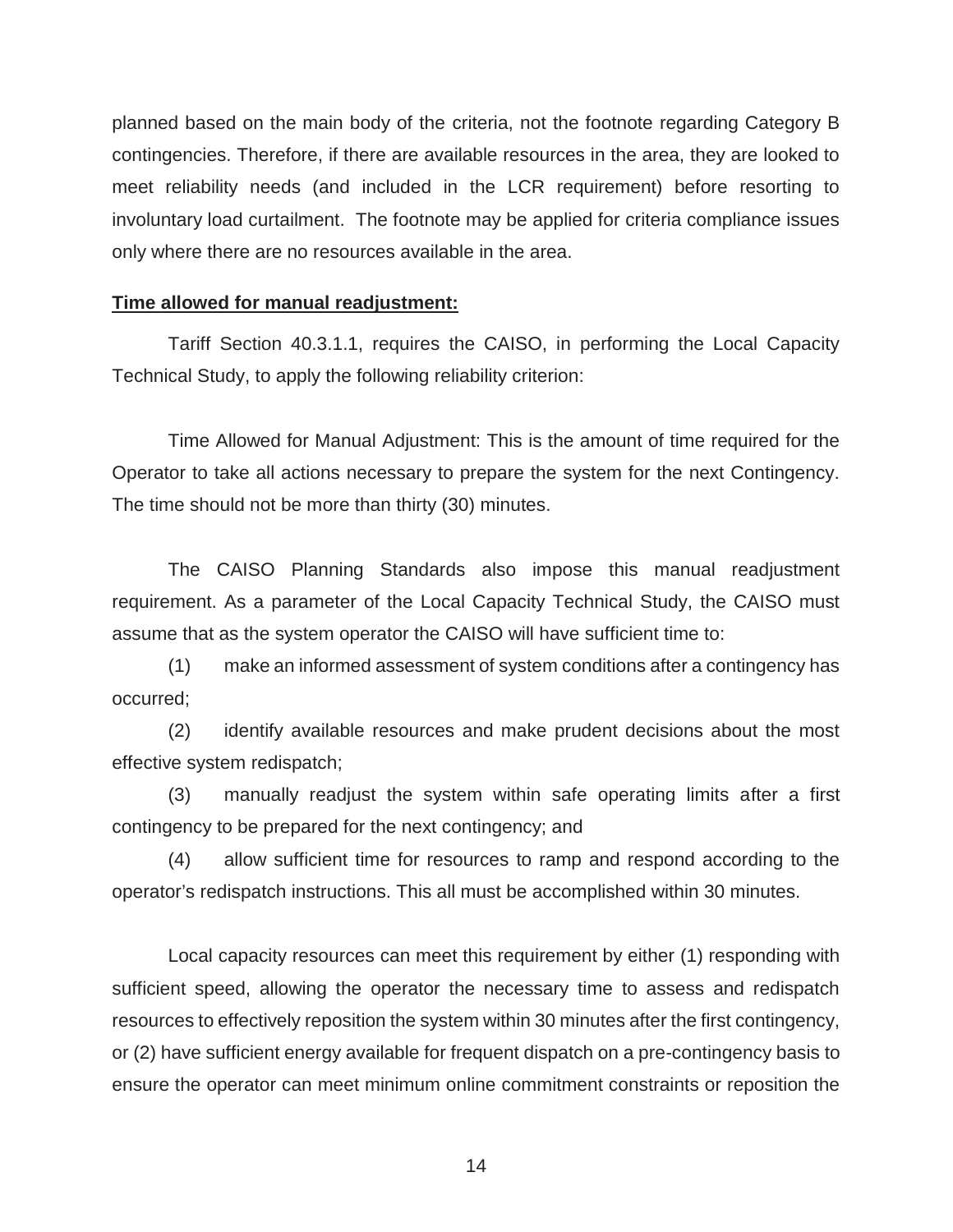system within 30 minutes after the first contingency occurs. Accordingly, when evaluating resources that satisfy the requirements of the CAISO Local Capacity Technical Study, the CAISO assumes that local capacity resources need to be available in no longer than 20 minutes so the CAISO and demand response providers have a reasonable opportunity to perform their respective and necessary tasks and enable the CAISO to reposition the system within the 30 minutes in accordance with applicable reliability criteria.

#### **F. The Two Options Presented In This LCT Report**

This LCT Study sets forth different solution "options" with varying ranges of potential service reliability consistent with CAISO's Planning Standard. The CAISO applies Option 2 for its purposes of identifying necessary local capacity needs and the corresponding potential scope of its backstop authority. Nevertheless, the CAISO continues to provide Option 1 as a point of reference for the CPUC and Local Regulatory Authorities in considering procurement targets for their jurisdictional LSEs.

#### **1. Option 1- Meet LCR Performance Criteria Category B**

Option 1 is a service reliability level that reflects generation capacity that must be available to comply with reliability standards immediately after a NERC Category B given that load cannot be removed to meet this performance standard under Reliability Criteria. However, this capacity amount implicitly relies on load interruption as the **only means** of meeting any Reliability Standard that is beyond the loss of a single transmission element (N-1). These situations will likely require substantial load interruptions in order to maintain system continuity and alleviate equipment overloads prior to the actual occurrence of the second contingency.<sup>5</sup>

 $\overline{a}$ 

<sup>5</sup> This potential for pre-contingency load shedding also occurs because real time operators must prepare for the loss of a common mode N-2 at all times.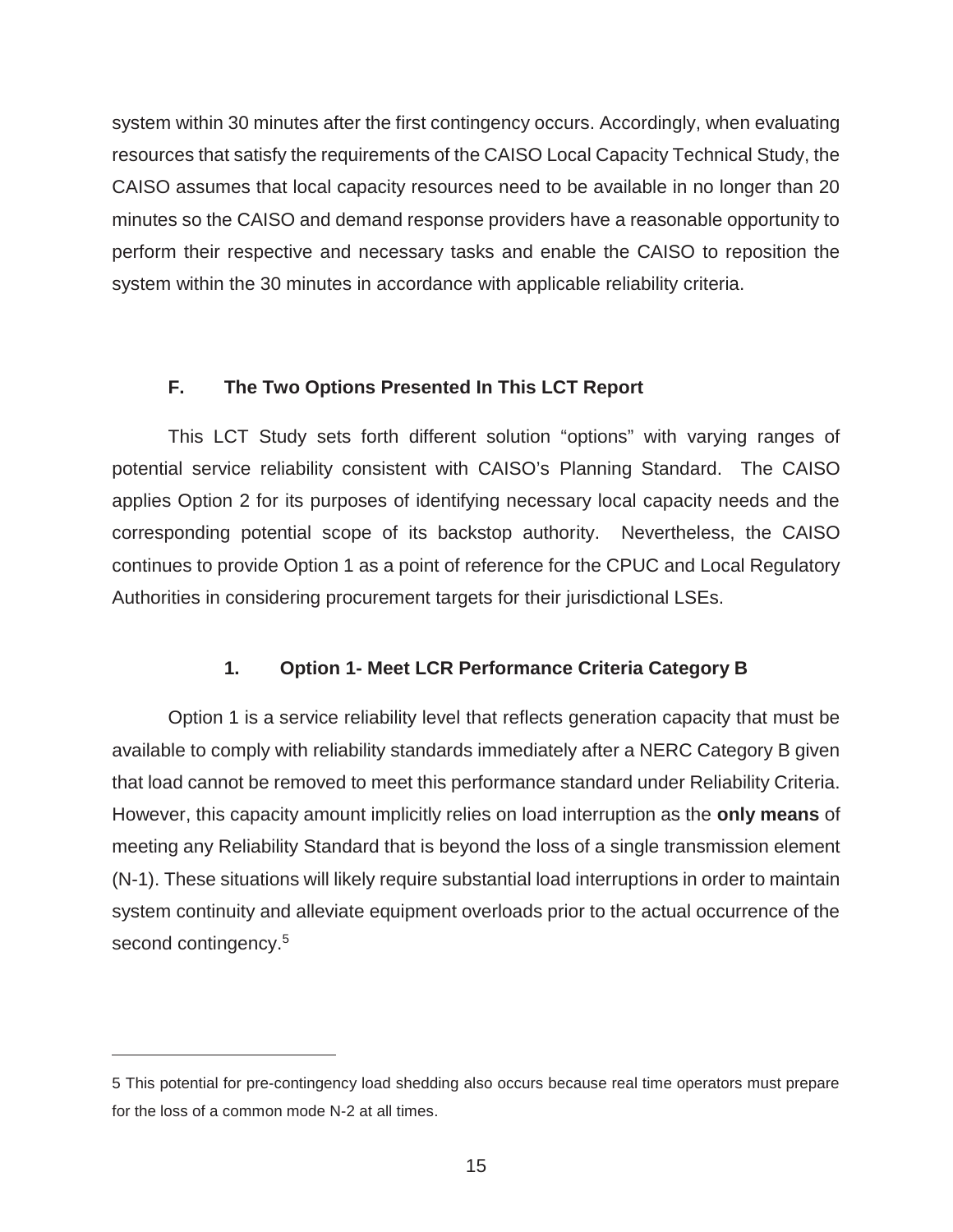# **2. Option 2- Meet LCR Performance Criteria Category C and Incorporate Suitable Operational Solutions**

Option 2 is a service reliability level that reflects generation capacity that is needed to readjust the system to prepare for the loss of a second transmission element (N-1-1) using generation capacity *after* considering all reasonable and feasible operating solutions (including those involving customer load interruption) developed and approved by the CAISO, in consultation with the PTOs. Under this option, there is no expected load interruption to end-use customers under normal or single contingency conditions as the CAISO operators prepare for the second contingency. However, the customer load may be interrupted in the event the second contingency occurs.

As noted, Option 2 is the local capacity level that the CAISO requires to reliably operate the grid per NERC, WECC and CAISO standards. As such, the CAISO recommends adoption of this Option to guide resource adequacy procurement.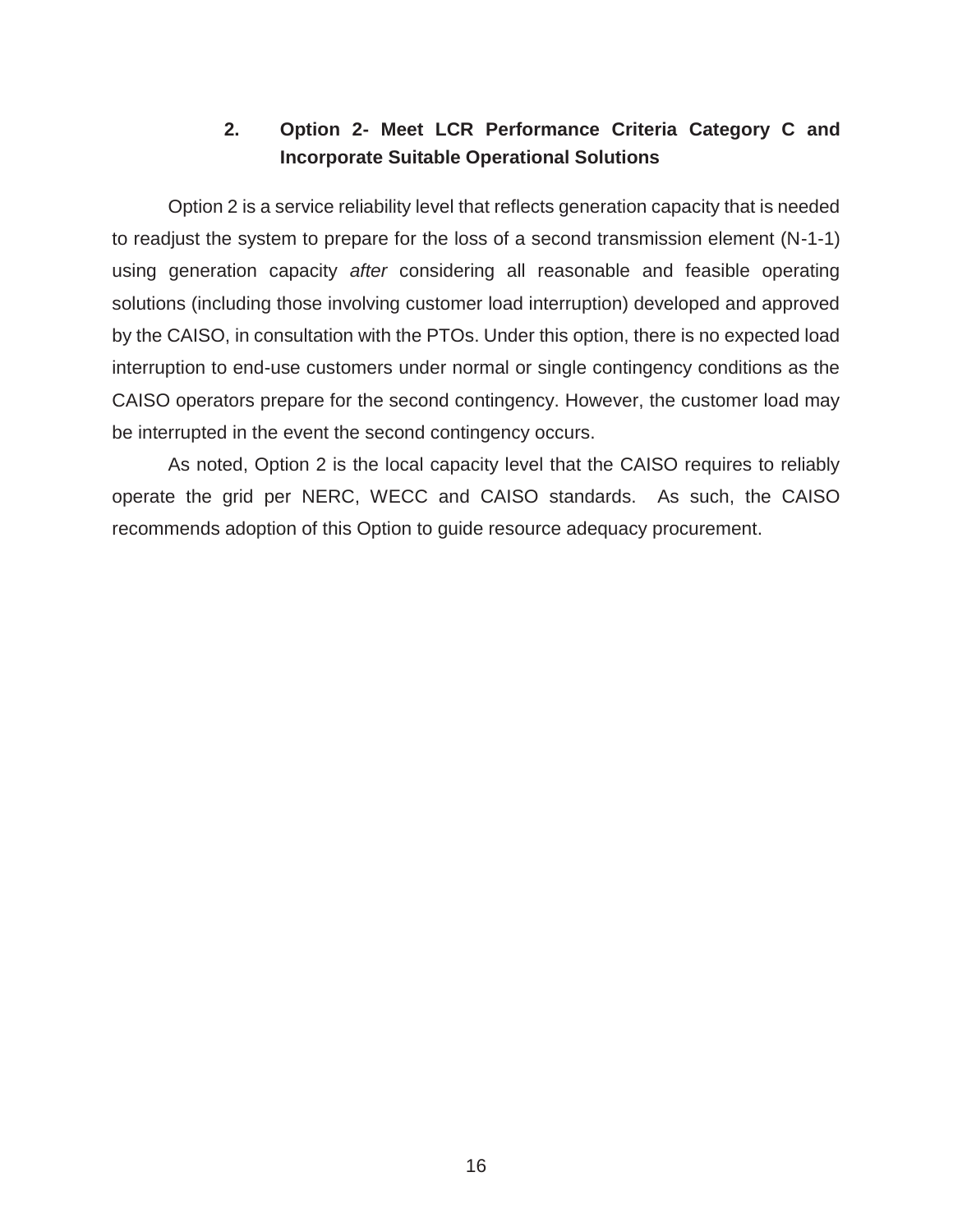#### **III. Assumption Details: How the Study was Conducted**

#### **A. System Planning Criteria**

The following table provides a comparison of system planning criteria, based on the performance requirements of the NERC Reliability Standard, used in the study:

| <b>Contingency Component(s)</b>                                                                                                                                                                                                                                                                                                                                                                                                                                                                                                                                                                                                                                                                                                                        | <b>ISO Grid</b><br><b>Planning</b><br><b>Standard</b>                       | <b>Old RMR</b><br><b>Criteria</b>  | Local<br><b>Capacity</b><br><b>Criteria</b>                           |
|--------------------------------------------------------------------------------------------------------------------------------------------------------------------------------------------------------------------------------------------------------------------------------------------------------------------------------------------------------------------------------------------------------------------------------------------------------------------------------------------------------------------------------------------------------------------------------------------------------------------------------------------------------------------------------------------------------------------------------------------------------|-----------------------------------------------------------------------------|------------------------------------|-----------------------------------------------------------------------|
| A - No Contingencies                                                                                                                                                                                                                                                                                                                                                                                                                                                                                                                                                                                                                                                                                                                                   | X                                                                           | X                                  | X                                                                     |
| <b>B-Loss of a single element</b><br>1. Generator (G-1)<br>2. Transmission Circuit (L-1)<br>3. Transformer (T-1)<br>4. Single Pole (dc) Line<br>5. G-1 system readjusted L-1                                                                                                                                                                                                                                                                                                                                                                                                                                                                                                                                                                           | X<br>X<br>X<br>X<br>X                                                       | X<br>X<br>X <sup>2</sup><br>X<br>X | x <sub>1</sub><br>x <sub>1</sub><br>x1,2<br>X <sup>1</sup><br>X       |
| C - Loss of two or more elements<br>1. Bus Section<br>2. Breaker (failure or internal fault)<br>3. L-1 system readjusted G-1<br>3. G-1 system readjusted T-1 or T-1 system readjusted G-1<br>3. L-1 system readjusted T-1 or T-1 system readjusted L-1<br>3. G-1 system readjusted G-1<br>3. L-1 system readjusted L-1<br>3. T-1 system readjusted T-1<br>4. Bipolar (dc) Line<br>5. Two circuits (Common Mode or Adjacent Circuit) L-2<br>6. SLG fault (stuck breaker or protection failure) for G-1<br>7. SLG fault (stuck breaker or protection failure) for L-1<br>8. SLG fault (stuck breaker or protection failure) for T-1<br>9. SLG fault (stuck breaker or protection failure) for Bus section<br>WECC-R1.2. Two generators (Common Mode) G-2 | X<br>X<br>X<br>X<br>X<br>X<br>X<br>X<br>X<br>X<br>X<br>X<br>X<br>X<br>$x^3$ |                                    | X<br>$\mathsf{X}$<br>$\mathsf{X}$<br>$\mathsf{X}$<br>X<br>X<br>X<br>X |
| D - Extreme event - loss of two or more elements<br>Any B1-4 system readjusted (Common Mode or Adjacent Circuit)<br>$L-2$<br>All other extreme combinations D1-14.                                                                                                                                                                                                                                                                                                                                                                                                                                                                                                                                                                                     | X <sup>4</sup><br>X <sup>4</sup>                                            |                                    | $x^3$                                                                 |

#### **Table 4: Criteria Comparison**

1 System must be able to readjust to a safe operating zone in order to be able to support the loss of the next contingency.

2 A thermal or voltage criterion violation resulting from a transformer outage may not be cause for a local area reliability requirement if the violation is considered marginal (e.g. acceptable loss of facility life or low voltage), otherwise, such a violation will necessitate creation of a requirement.

3 Evaluate for risks and consequence, per NERC standards. No voltage collapse or dynamic instability allowed.

4 Evaluate for risks and consequence, per NERC standards.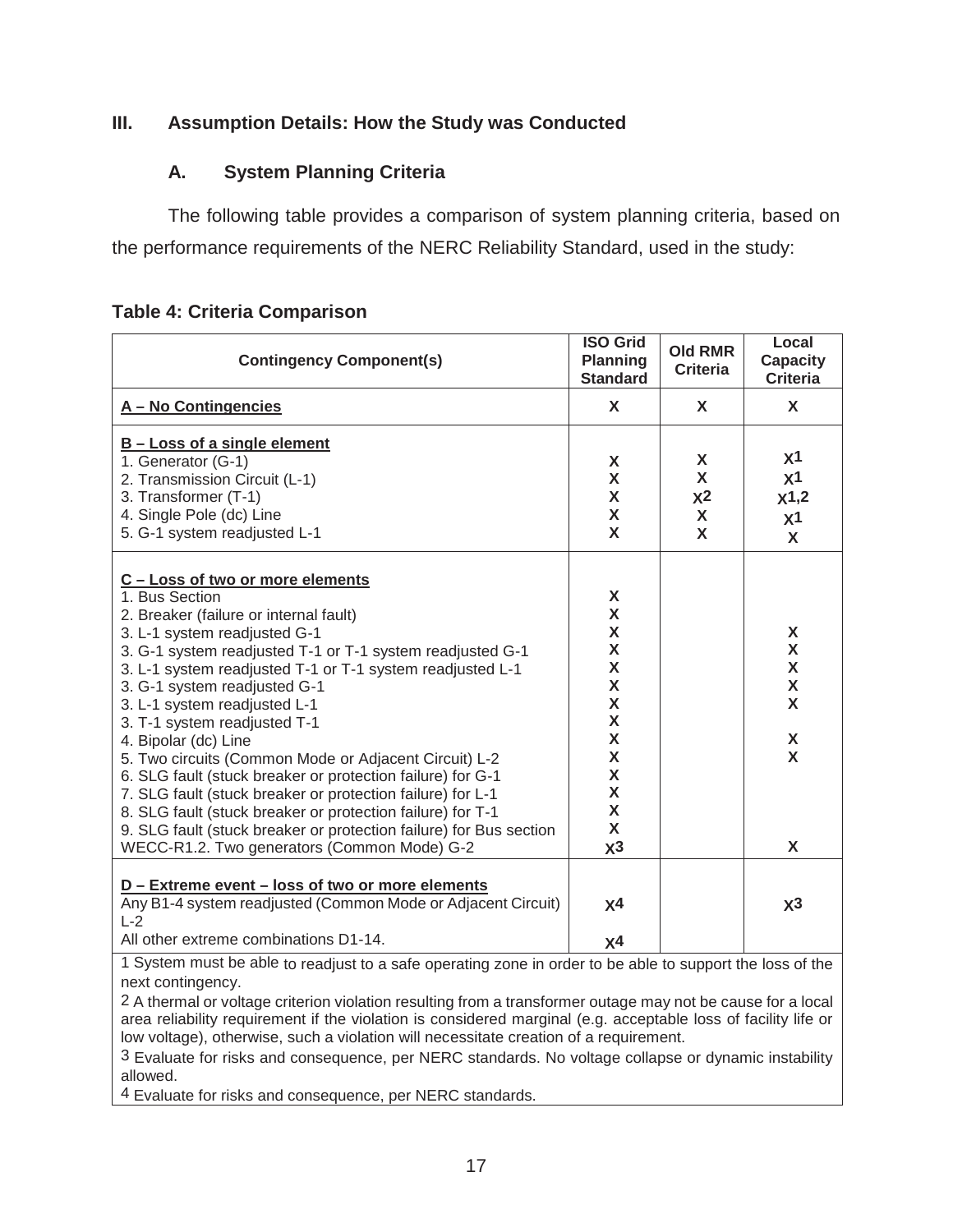A significant number of simulations were run to determine the most critical contingencies within each Local Capacity Area. Using power flow, post-transient load flow, and stability assessment tools, the system performance results of all the contingencies that were studied were measured against the system performance requirements defined by the criteria shown in Table 4. Where the specific system performance requirements were not met, generation was adjusted such that the minimum amount of generation required to meet the criteria was determined in the Local Capacity Area. The following describes how the criteria were tested for the specific type of analysis performed.

#### **1. Power Flow Assessment:**

| Contingencies              | Thermal Criteria <sup>3</sup>  | Voltage Criteria <sup>4</sup>  |
|----------------------------|--------------------------------|--------------------------------|
| Generating unit 1, 6       | <b>Applicable Rating</b>       | <b>Applicable Rating</b>       |
| Transmission line 1, 6     | <b>Applicable Rating</b>       | <b>Applicable Rating</b>       |
| Transformer <sup>1,6</sup> | Applicable Rating <sup>5</sup> | Applicable Rating <sup>5</sup> |
| $(G-1)(L-1)^{2, 6}$        | <b>Applicable Rating</b>       | <b>Applicable Rating</b>       |
| Overlapping 6, 7           | <b>Applicable Rating</b>       | <b>Applicable Rating</b>       |

- <sup>1</sup> All single contingency outages (i.e. generating unit, transmission line or transformer) will be simulated on Participating Transmission Owners' local area systems.
- <sup>2</sup> Key generating unit out, system readjusted, followed by a line outage. This overlapping outage is considered a single contingency within the ISO Grid Planning Criteria. Therefore, load dropping for an overlapping G-1, L-1 scenario is not permitted.
- $3$  Applicable Rating Based on ISO Transmission Register or facility upgrade plans including established Path ratings.
- 4 Applicable Rating ISO Grid Planning Criteria or facility owner criteria as appropriate including established Path ratings.
- $\frac{5}{10}$  A thermal or voltage criterion violation resulting from a transformer outage may not be cause for a local area reliability requirement if the violation is considered marginal (e.g. acceptable loss of facility life or low voltage), otherwise, such a violation will necessitate creation of a requirement.
- $6$  Following the first contingency (N-1), the generation must be sufficient to allow the operators to bring the system back to within acceptable (normal) operating range (voltage and loading) and/or appropriate OTC following the studied outage conditions.
- <sup>7</sup> During normal operation or following the first contingency (N-1), the generation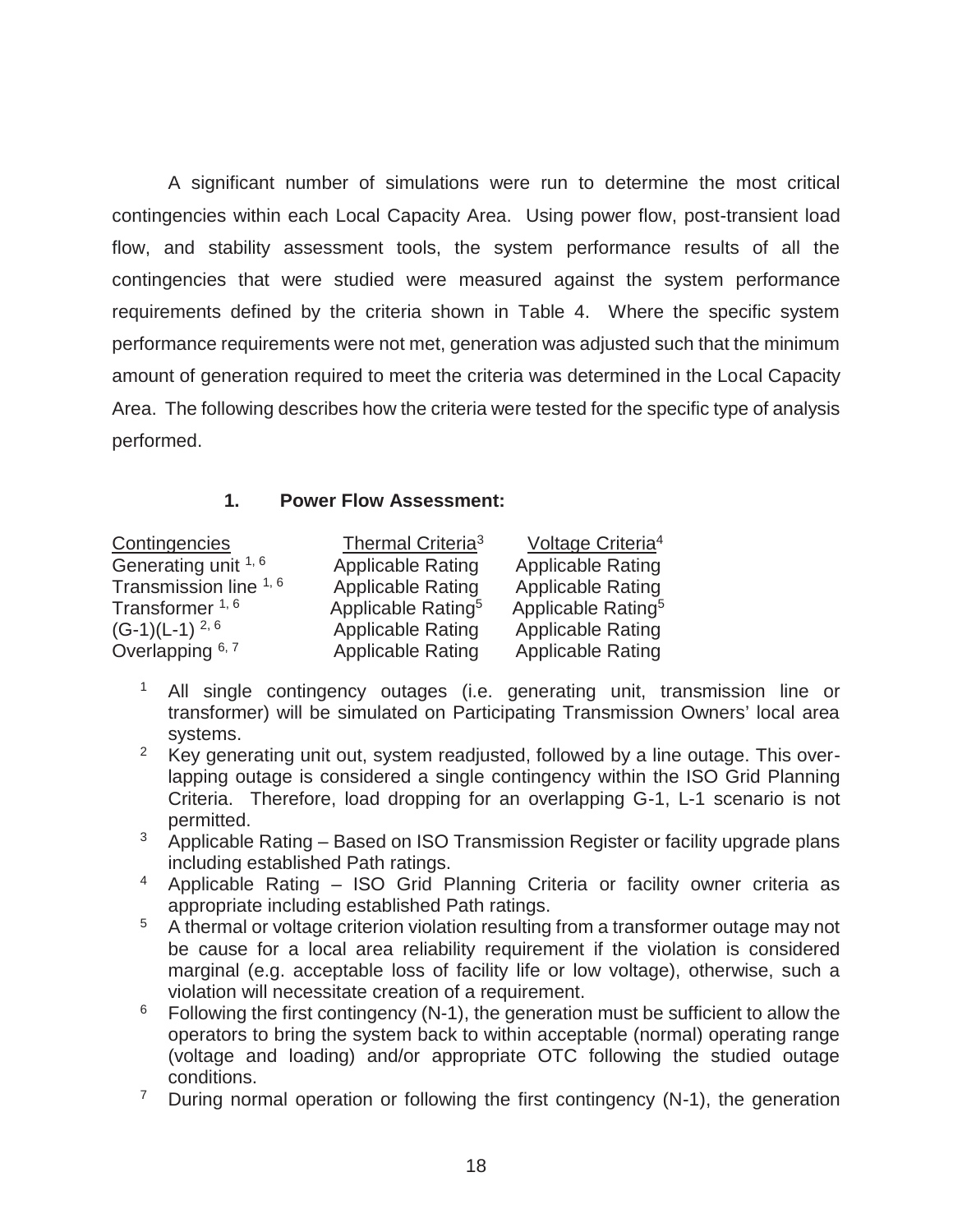must be sufficient to allow the operators to prepare for the next worst N-1 or common mode N-2 without pre-contingency interruptible or firm load shedding. SPS/RAS/Safety Nets may be utilized to satisfy the criteria after the second N-1 or common mode N-2 except if the problem is of a thermal nature such that shortterm ratings could be utilized to provide the operators time to shed either interruptible or firm load. T-2s (two transformer bank outages) would be excluded from the criteria.

#### **2. Post Transient Load Flow Assessment:**

Contingencies Reactive Margin Criteria<sup>2</sup> **Selected 1 Applicable Rating** 

- <sup>1</sup> If power flow results indicate significant low voltages for a given power flow contingency, simulate that outage using the post transient load flow program. The post-transient assessment will develop appropriate Q/V and/or P/V curves.
- $2$  Applicable Rating positive margin based on the higher of imports or load increase by 5% for N-1 contingencies, and 2.5% for N-2 contingencies.

#### **3. Stability Assessment:**

| Contingencies         | Stability Criteria <sup>2</sup> |
|-----------------------|---------------------------------|
| Selected <sup>1</sup> | <b>Applicable Rating</b>        |

- <sup>1</sup> Base on historical information, engineering judgment and/or if power flow or post transient study results indicate significant low voltages or marginal reactive margin for a given contingency.
- <sup>2</sup> Applicable Rating  $-$  ISO Grid Planning Criteria or facility owner criteria as appropriate.

#### **B. Load Forecast**

#### **1. System Forecast**

The California Energy Commission (CEC) derives the load forecast at the system and Participating Transmission Owner (PTO) levels. This relevant CEC forecast is then distributed across the entire system, down to the local area, division and substation level. The PTOs use an econometric equation to forecast the system load. The predominant parameters affecting the system load are (1) number of households, (2) economic activity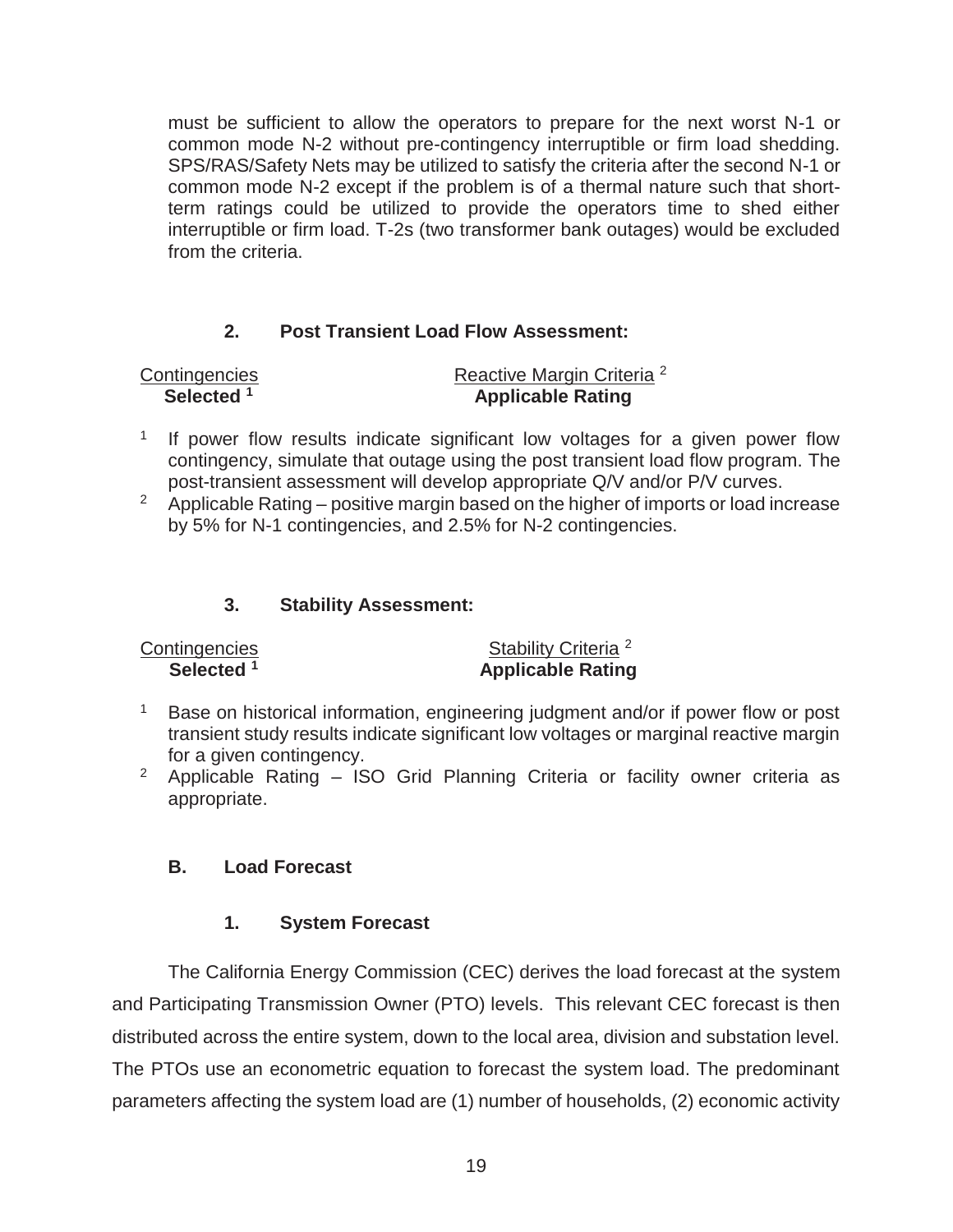(gross metropolitan products, GMP), (3) temperature and (4) increased energy efficiency and distributed generation programs.

#### **2. Base Case Load Development Method**

The method used to develop the loads in the base case is a melding process that extracts, adjusts and modifies the information from the system, distribution and municipal utility forecasts. The melding process consists of two parts: Part 1 deals with the PTO load and Part 2 deals with the municipal utility load. There may be small differences between the methodologies used by each PTO to disaggregate the CEC load forecast to their level of local area as well as bar-bus model.

#### **a. PTO Loads in Base Case**

The methods used to determine the PTO loads are, for the most part, similar. One part of the method deals with the determination of the division<sup>6</sup> loads that would meet the requirements of 1-in-5 or 1-in-10 system or area base cases and the other part deals with the allocation of the division load to the transmission buses.

#### **i. Determination of division loads**

 $\overline{a}$ 

The annual division load is determined by summing the previous year division load and the current division load growth. Thus, the key steps are the determination of the initial year division load and the annual load growth. The initial year for the base case development method is based heavily on recorded data. The division load growth in the system base case is determined in two steps. First, the total PTO load growth for the year is determined, as the product of the PTO load and the load growth rate from the system load forecast. Then this total PTO load growth is allocated to the division, based on the relative magnitude of the load growth projected for the divisions by the distribution planners. For example, for the 1-in-10 area base case, the division load growth determined for the system base case is adjusted to the 1-in-10 temperature using the load temperature relation determined from the latest peak load and temperature data of

<sup>&</sup>lt;sup>6</sup> Each PTO divides its territory in a number of smaller area named divisions. These are usually smaller and compact areas that have the same temperature profile.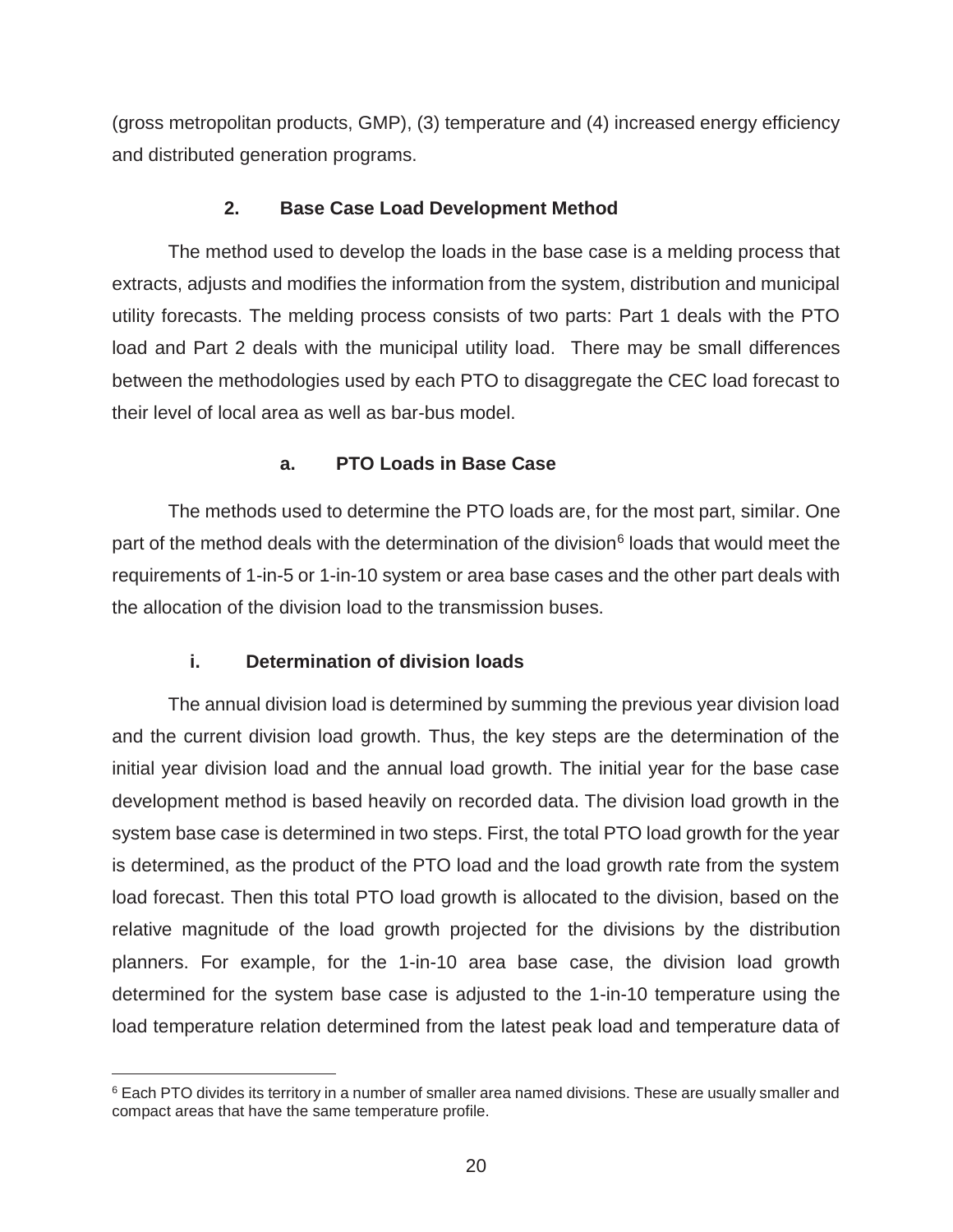the division.

#### **ii. Allocation of division load to transmission bus level**

Since the base case loads are modeled at the various transmission buses, the division loads developed must be allocated to those buses. The allocation process is different depending on the load types. For the most part, each PTO classifies its loads into four types: conforming, non-conforming, self-generation and generation-plant loads. Since the non-conforming and self-generation loads are assumed to not vary with temperature, their magnitude would be the same in the system or area base cases of the same year. The remaining load (the total division load developed above, less the quantity of non-conforming and self-generation load) is the conforming load. The remaining load is allocated to the transmission buses based on the relative magnitude of the distribution forecast. The summation of all loads in the base case is generally higher than the load forecast because some load, i.e., self-generation and generation-plant, are behind the meter and must be modeled in the base cases. However, for the most part, metered or aggregated data with telemetry is used to come up with the load forecast.

#### **b. Municipal Loads in Base Case**

The municipal utility forecasts that have been provided to the CEC and PTOs for the purposes of their base cases were also used for this study.

#### **C. Power Flow Program Used in the LCT analysis**

The technical studies were conducted using General Electric's Power System Load Flow (GE PSLF) program version 19.0 and PowerGem's Transmission Adequacy and Reliability Assessment (TARA) program version 870. This GE PSLF program is available directly from GE or through the Western System Electricity Council (WECC) to any member and TARA program is commercially available.

To evaluate Local Capacity Areas, the starting base case was adjusted to reflect the latest generation and transmission projects as well as the one-in-ten-year peak load forecast for each Local Capacity Area as provided to the CAISO by the PTOs.

Electronic contingency files provided by the PTOs were utilized to perform the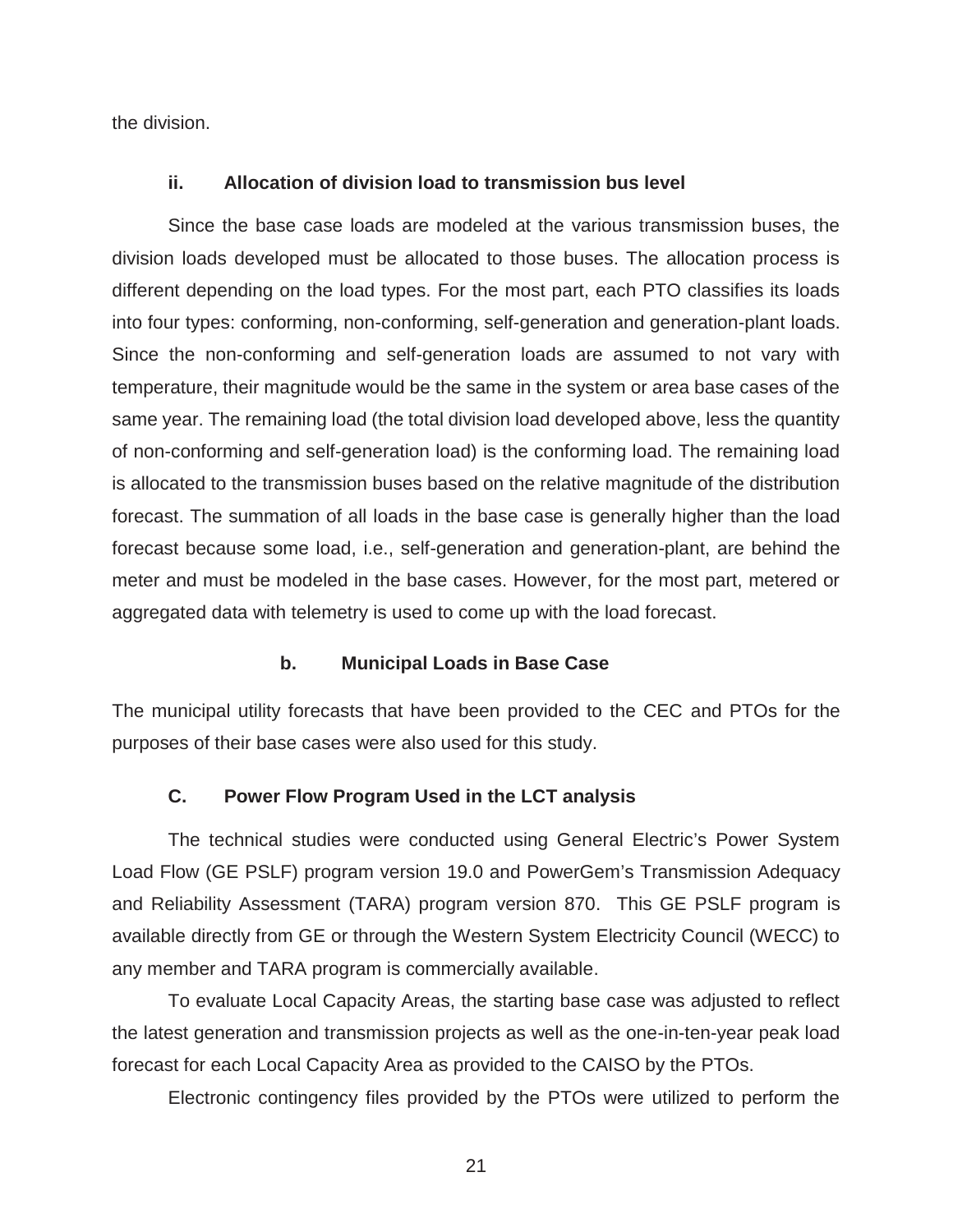numerous contingencies required to identify the LCR. These contingency files include remedial action and special protection schemes that are expected to be in operation during the year of study. An CAISO created EPCL (a GE programming language contained within the GE PSLF package) routine and/or TARA software were used to run the combination of contingencies; however, other routines are available from WECC with the GE PSFL package or can be developed by third parties to identify the most limiting combination of contingencies requiring the highest amount of generation within the local area to maintain power flows within applicable ratings.

#### **IV. Local Capacity Requirement Study Results**

#### **A. Summary of Study Results**

LCR is defined as the amount of resource capacity that is needed within a Local Capacity Area to reliably serve the load located within this area. The results of the CAISO's analysis are summarized in the Executive Summary Tables.

|                              | 2018<br>Total LCRI<br>(MW) | Peak Load<br>(1 in 10)<br>(MW) | 2018 LCR<br>as % of<br><b>Peak Loadl</b> | <b>Total Dependable</b><br>Local Area<br><b>Resources (MW)</b> | 2018 LCR as %<br>of Total Area<br><b>Resources</b> |
|------------------------------|----------------------------|--------------------------------|------------------------------------------|----------------------------------------------------------------|----------------------------------------------------|
| <b>Humboldt</b>              | 169                        | 187                            | 90%                                      | 210                                                            | 80%                                                |
| North Coast/North Bay        | 634                        | 1333                           | 48%                                      | 869                                                            | 73%                                                |
| Sierra                       | 2113                       | 1818                           | 116%                                     | 2125                                                           | 99%**                                              |
| Stockton                     | 719                        | 1169                           | 62%                                      | 605                                                            | 119%**                                             |
| <b>Greater Bay</b>           | 5160                       | 10247                          | 50%                                      | 7103                                                           | 73%                                                |
| <b>Greater Fresno</b>        | 2081                       | 3290                           | 63%                                      | 3579                                                           | 58%                                                |
| Kern                         | 453                        | 867                            | 52%                                      | 566                                                            | 80%                                                |
| LA Basin                     | 7525                       | 18466                          | 41%                                      | 10735                                                          | 70%                                                |
| Big Creek/Ventura            | 2321                       | 4802                           | 48%                                      | 5657                                                           | 41%                                                |
| San Diego/Imperial<br>Valley | 4032                       | 4924                           | 82%                                      | 4915                                                           | 82%                                                |
| <b>Total</b>                 | 25207                      | 47103*                         | 54%*                                     | 36364                                                          | 69%                                                |

**Table 5: 2018 Local Capacity Needs vs. Peak Load and Local Area Resources**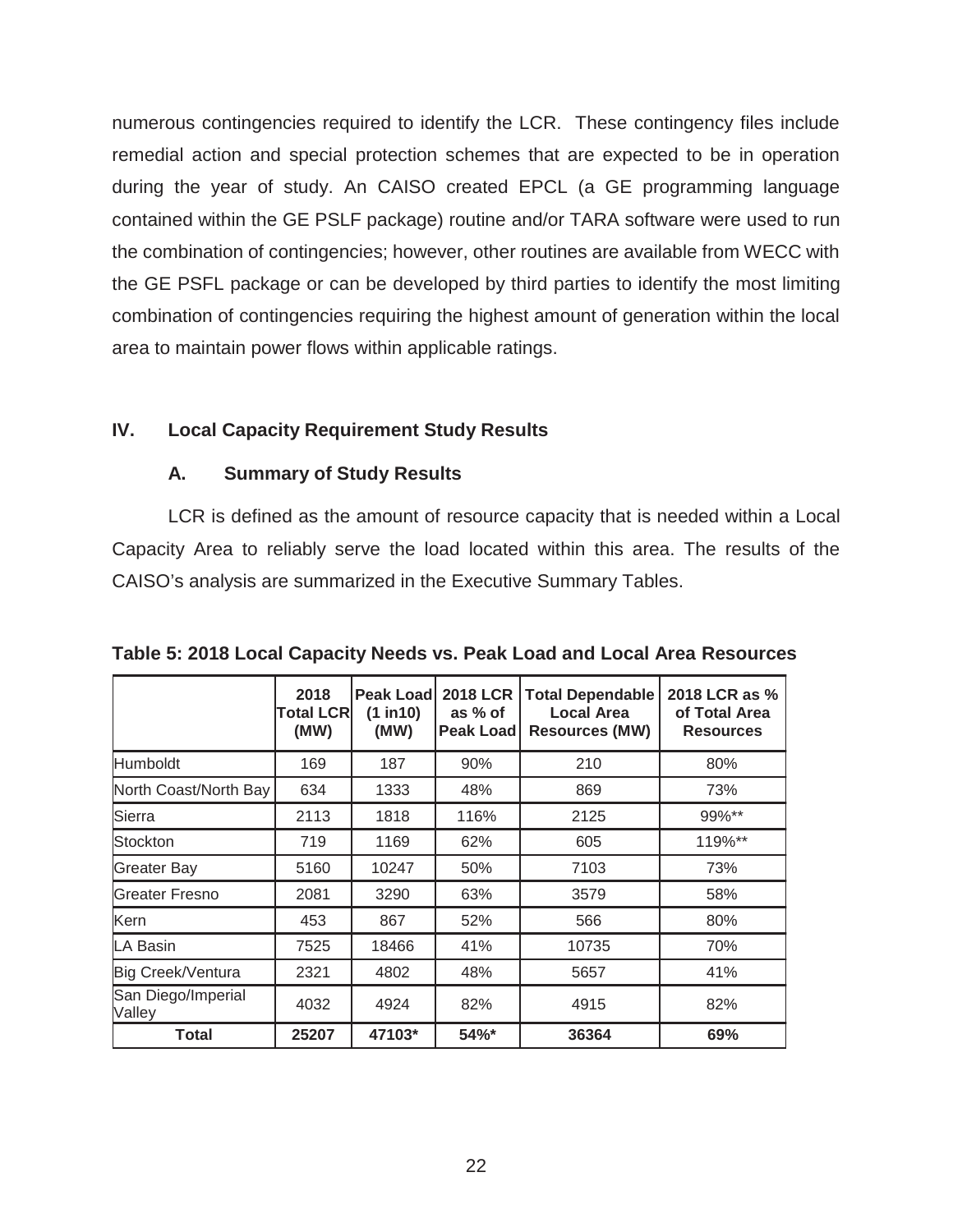|                              | 2017<br><b>Total LCRI</b><br>(MW) | <b>Peak Loadl</b><br>(1 in 10)<br>(MW) | 2017 LCR<br>as % of<br><b>Peak Loadl</b> | <b>Total Dependable</b><br><b>Local Area</b><br><b>Resources (MW)</b> | 2017 LCR as %<br>of Total Area<br><b>Resources</b> |
|------------------------------|-----------------------------------|----------------------------------------|------------------------------------------|-----------------------------------------------------------------------|----------------------------------------------------|
| <b>Humboldt</b>              | 157                               | 188                                    | 84%                                      | 218                                                                   | 72%                                                |
| North Coast/North Bay        | 721                               | 1311                                   | 55%                                      | 850                                                                   | 85%                                                |
| Sierra                       | 2043                              | 1757                                   | 116%                                     | 2066                                                                  | 99%**                                              |
| Stockton                     | 745                               | 1157                                   | 64%                                      | 598                                                                   | 125%**                                             |
| <b>Greater Bay</b>           | 5617                              | 10477                                  | 54%                                      | 9862                                                                  | 57%**                                              |
| <b>Greater Fresno</b>        | 1779                              | 2964                                   | 60%                                      | 3303                                                                  | 54%**                                              |
| Kern                         | 492                               | 1139                                   | 43%                                      | 551                                                                   | 89%                                                |
| LA Basin                     | 7368                              | 18890                                  | 39%                                      | 10575                                                                 | 70%                                                |
| Big Creek/Ventura            | 2057                              | 4719                                   | 44%                                      | 5463                                                                  | 38%                                                |
| San Diego/Imperial<br>Valley | 3570                              | 4840                                   | 74%                                      | 5310                                                                  | 67%                                                |
| Total                        | 24549                             | 47442*                                 | 52%*                                     | 38796                                                                 | 63%                                                |

**Table 6: 2017 Local Capacity Needs vs. Peak Load and Local Area Resources** 

\* Value shown only illustrative, since each local area peaks at a time different from the system coincident peak load.

\*\* Resource deficient LCA (or with sub-area that is deficient) – deficiency included in LCR. Resource deficient area implies that in order to comply with the criteria, at summer peak, load may be shed immediately after the first contingency.

Tables 5 and 6 shows how much of the Local Capacity Area load is dependent on local resources and how many local resources must be available in order to serve the load in those Local Capacity Areas in a manner consistent with the Reliability Criteria. These tables also indicate where new transmission projects, new resource additions or demand side management programs would be most useful in order to reduce the dependency on existing, generally older and less efficient local area resources*.*

The term "Qualifying Capacity" used in this report is the latest "Net Qualifying Capacity" ("NQC") posted on the CAISO web site at: http://www.caiso.com/planning/Pages/ReliabilityRequirements/Default.aspx The NQC list includes the area (if applicable) where each resource is located for units already operational. Neither the NQC list nor this report incorporates Demand Side Management programs and their related NQC. Resources scheduled to become operational before 6/1/2018 have been included in this 2018 LCR Report and added to the total NQC values for those respective areas (see detail write-up for each area).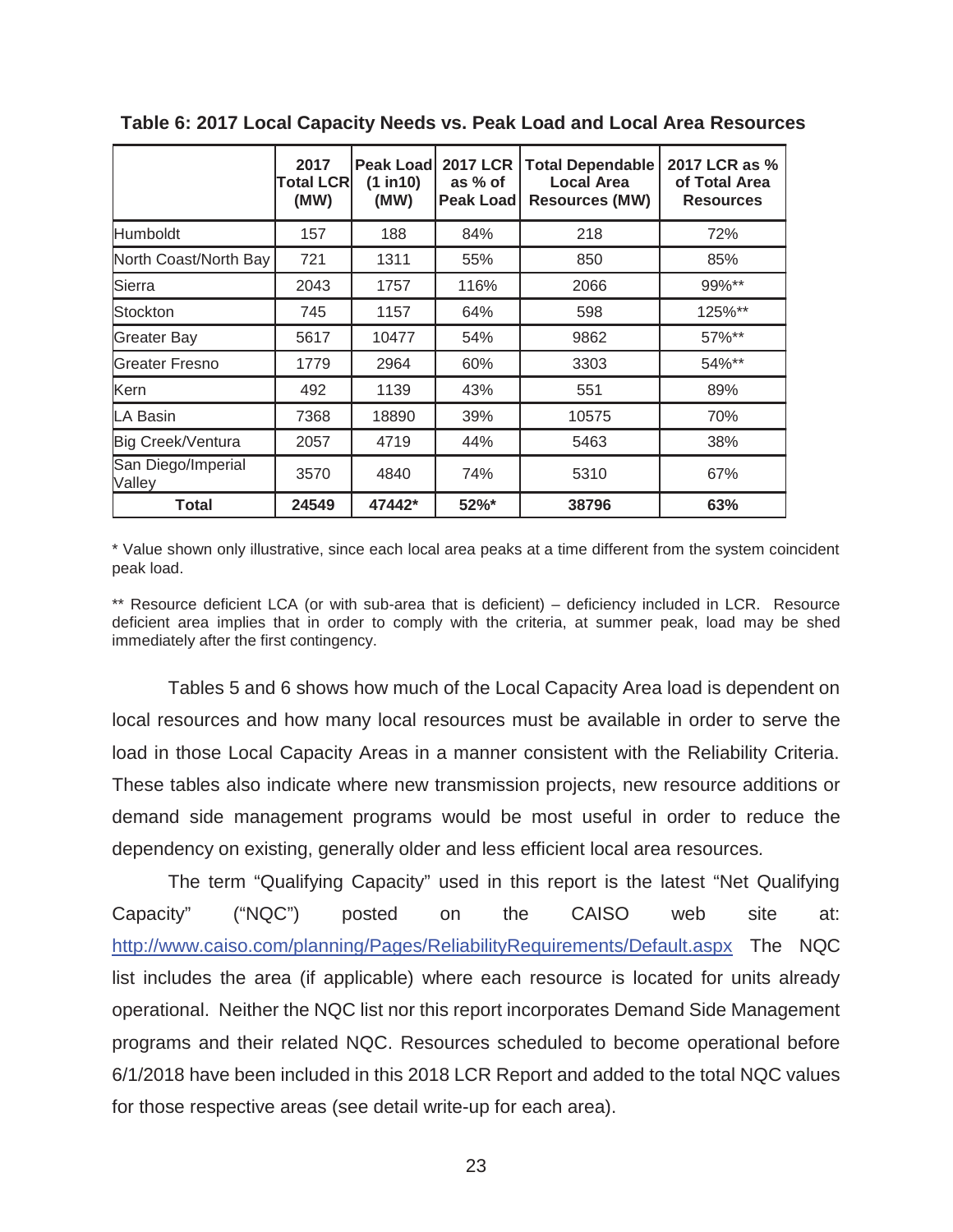The first column, "Qualifying Capacity," reflects two sets of resources. The first set is comprised of resources that would normally be expected to be on-line such as Municipal and Regulatory Must-take resources (state, federal, QFs, wind and nuclear units). The second set is "market" resources and it also includes net-seller and solar resources. The second column, "2018 LCR Requirement Based on Category B" identifies the local capacity requirements, and deficiencies that must be addressed, in order to achieve a service reliability level based on Performance Criteria-Category B. The third column, "2018 LCR Requirement Based on Category C with Operating Procedure", sets forth the local capacity requirements, and deficiencies that must be addressed, necessary to attain a service reliability level based on Performance Criteria-Category C with operational solutions.

#### **B. Summary of Zonal Needs**

Based on the existing import allocation methodology, the only major 500 kV constraint not accounted for is path 26 (Midway-Vincent). *The current method allocates capacity on path 26 similar to the way imports are allocated to LSEs.* The total resources needed (based on the latest CEC load forecast) in each the two relevant zones, SP26 and NP26 is:

| Zone                 | Load<br>Forecast<br>(MW) | 15%<br>reserves<br>(MW) | (-) Allocated<br>imports (MW) | (-) Allocated<br>Path 26 Flow<br>(MW) | Total Zonal<br>Resource<br>Need (MW) |
|----------------------|--------------------------|-------------------------|-------------------------------|---------------------------------------|--------------------------------------|
| SP26                 | 26306                    | 3946                    | -7614                         | -3750                                 | 18888                                |
| $NP26 = NP15 + ZP26$ | 21002                    | 3150                    | $-3696$                       | $-2902$                               | 17554                                |

Where:

*Load Forecast* is the most recent 1 in 2 CEC forecast for year 2018 - California Energy Demand Updated Forecast, 2017 - 2027, Mid Demand Baseline, Mid AAEE Savings dated February 27, 2017.

*Reserve Margin* is 15% the minimum CPUC approved planning reserve margin.

*Allocated Imports* are the actual 2017 Available Import Capability for loads in the CAISO control area numbers that are not expected to change much by 2018 because there are no additional import transmission additions to the grid.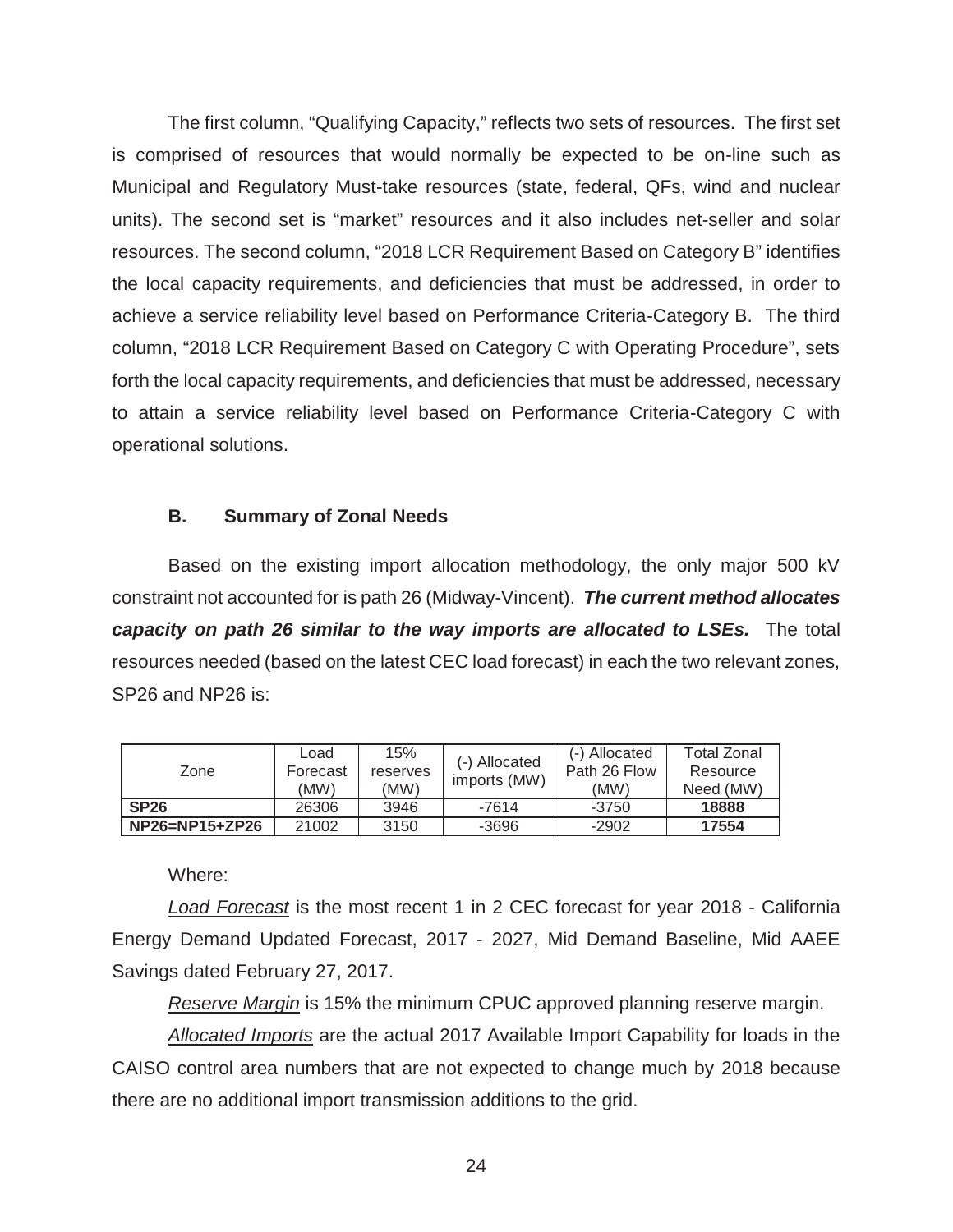*Allocated Path 26 flow* The CAISO determines the amount of Path 26 transfer capacity available for RA counting purposes after accounting for (1) Existing Transmission Contracts (ETCs) that serve load outside the CAISO Balancing Area<sup>7</sup> and (2) loop flow8 from the maximum path 26 rating of 4000 MW (North-to-South) and 3000 MW (South-to-North).

Both NP 26 and SP 26 load forecast, import allocation and zonal results refer to the CAISO Balancing Area only. This is done in order to be consistent with the import allocation methodology.

All resources that are counted as part of the Local Area Capacity Requirements fully count toward the Zonal Need. The local areas of San Diego, LA Basin and Big Creek/Ventura are all situated in SP26 and the remaining local areas are in NP26.

#### **Changes compared to last year's results:**

- The load forecast went down in Southern California by about 960 MW and up in Northern California by about 300 MW.
- The Import Allocations went up in Southern California by about 200 MW and down in Northern California by about 550 MW.
- The Path 26 transfer capability has not changed and is not envisioned to change in the near future. As such, the LSEs should assume that their load/share ratio allocation for path 26 will stay at the same levels as 2017. If there are any changes, they will be heavily influenced by the pre-existing "grandfathered contracts" and when they expire most of the LSEs will likely see their load share ratio going up, while the owners of these grandfathered contracts may see their share decreased to the load-share ratio.

 $\overline{a}$  $7$  The transfer capability on Path 26 must be de-rated to accommodate ETCs on Path 26 that are used to serve load outside of the CAISO Balancing Area. These particular ETCs represent physical transmission capacity that cannot be allocated to LSEs within the CAISO Balancing Area.

<sup>&</sup>lt;sup>8</sup> "Loop flow" is a phenomenon common to large electric power systems like the Western Electricity Coordinating Council. Power is scheduled to flow point-to-point on a Day-ahead and Hour-ahead basis through the CAISO. However, electric grid physics prevails and the actual power flow in real-time will differ from the pre-arranged scheduled flows. Loop flow is real, physical energy and it uses part of the available transfer capability on a path. If not accommodated, loop flow will cause overloading of lines, which can jeopardize the security and reliability of the grid.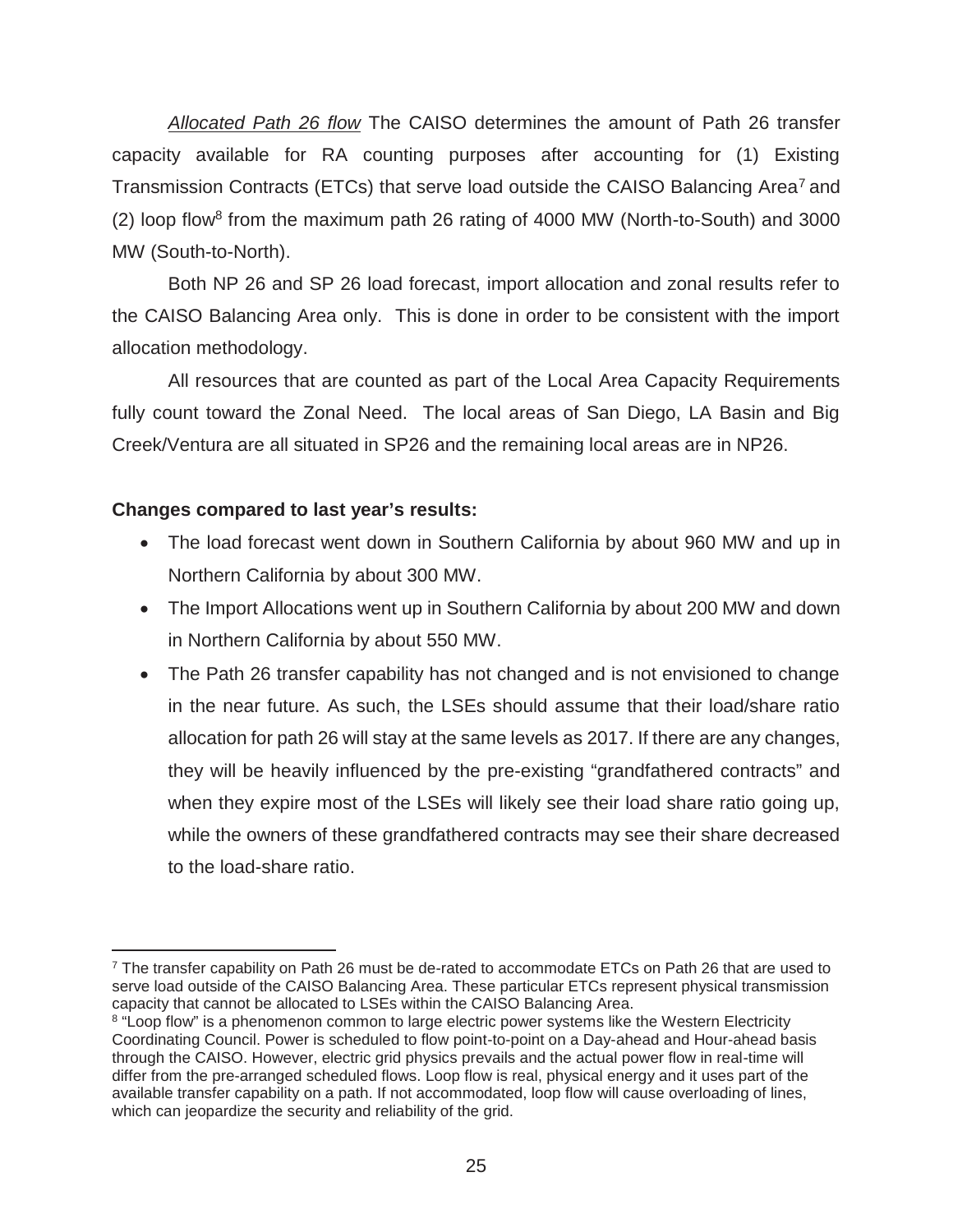### **C. Summary of Results by Local Area**

Each Local Capacity Area's overall requirement is determined by also achieving each sub-area requirement. Because these areas are a part of the interconnected electric system, the total for each Local Capacity Area is not simply a summation of the sub-area needs. For example, some sub-areas may overlap and therefore the same units may count for meeting the needs in both sub-areas.

#### **1. Humboldt Area**

#### *Area Definition:*

The transmission tie lines into the area include:

- 1) Bridgeville-Cottonwood 115 kV line #1
- 2) Humboldt-Trinity 115 kV line #1
- 3) Willits-Garberville 60 kV line #1
- 4) Trinity-Maple Creek 60 kV line #1

The substations that delineate the Humboldt Area are:

- 1) Bridgeville and Low Gap are in, Cottonwood and First Glen are out
- 2) Humboldt is in, Trinity is out
- 3) Willits and Lytonville are out, Kekawaka and Garberville are in
- 4) Trinity is out, Ridge Cabin and Maple Creek are in

### *Load:*

Total 2018 busload within the defined area: 184 MW with -8 MW of AAEE and 11 MW of

losses resulting in total load + losses of 187 MW.

#### *List of physical units:* See Appendix A.

### *Major new projects modeled:*

- 1. Humboldt 115/60 kV #1 and #2 transformer replacement
- 2. Bridgeville 115/60 kV #1 transformer replacement
- 3. Garberville Reactive Support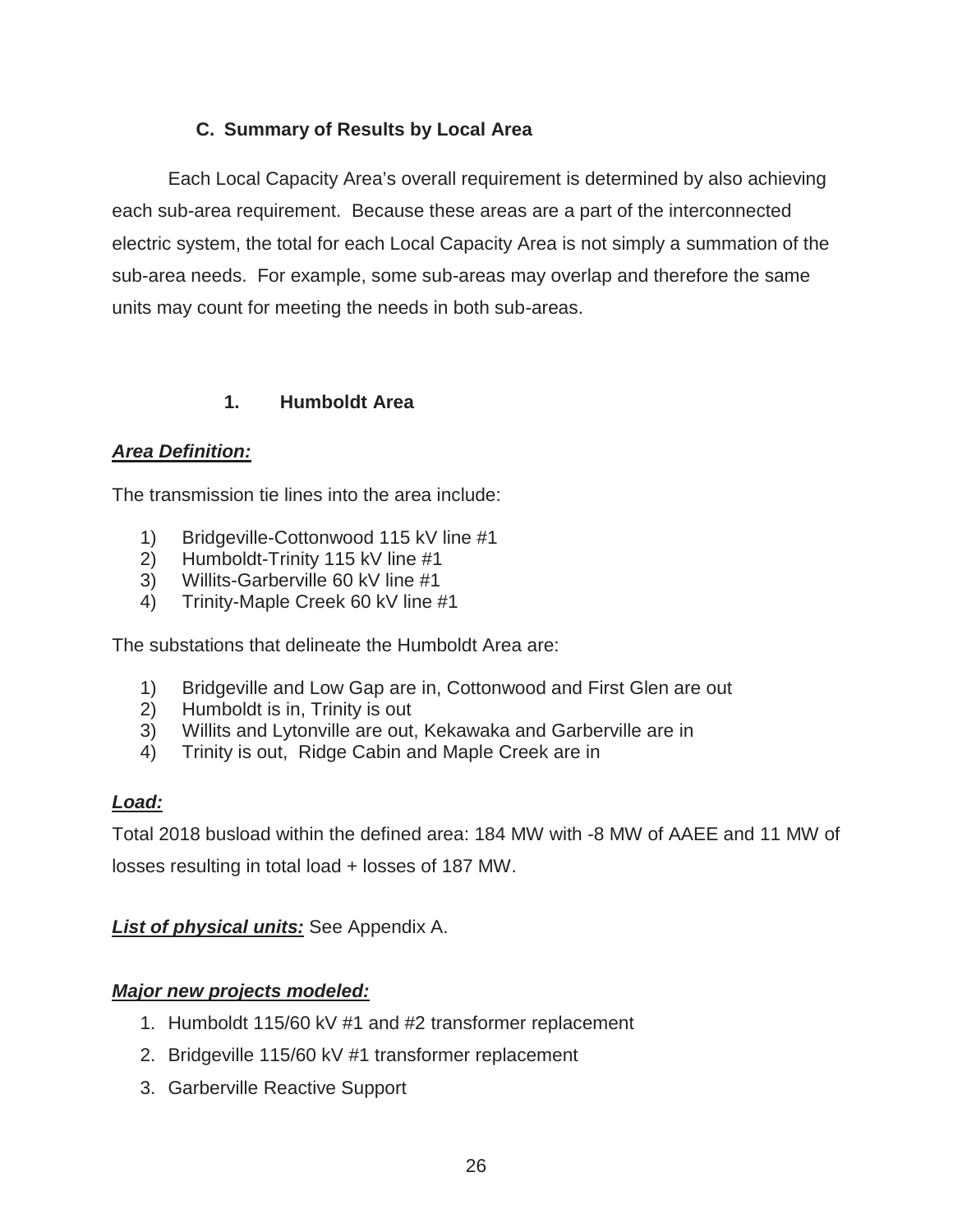#### *Critical Contingency Analysis Summary:*

#### *Humboldt Overall:*

The most critical contingency for the Humboldt area is the outage of the Bridgeville-Cottonwood 115 kV line overlapping with an outage of the Humboldt – Humboldt Bay 115 kV line. The area limitation is the overload on the Trinity – Humboldt 115 kV line. This contingency establishes a LCR of 169 MW in 2018 as the minimum capacity necessary for reliable load serving capability within this area.

The single most critical contingency is an outage of the Bridgeville-Cottonwood 115 kV line with one of the Humboldt Bay 115 kV units out of service. The limitation is the overload on the Humboldt–Trinity 115 kV line and establishes a LCR of 121 MW.

#### **Effectiveness factors:**

For most helpful procurement information please read procedure 2210Z Effectiveness Factors under 7110 (T-138Z) posted at: http://www.caiso.com/Documents/2210Z.pdf

#### *Changes compared to last year's results:*

Compared to 2017 the total load forecast has decreased by 1 MW and the LCR needs have increased by 12 MW due to different limiting contingency.

| <b>Humboldt Overall Requirements:</b> |
|---------------------------------------|
|---------------------------------------|

 $\overline{a}$ 

| 2018                 | QF/Selfgen | Market | Max. Qualifying |
|----------------------|------------|--------|-----------------|
|                      | (MW)       | (MW)   | Capacity (MW)   |
| Available generation | 14         | 196    | 210             |

| 2018                                | <b>Existing Generation</b><br>Capacity Needed (MW) | Deficiency<br>(MW) | <b>Total MW</b><br><b>LCR Need</b> |
|-------------------------------------|----------------------------------------------------|--------------------|------------------------------------|
| Category B $(Single)^9$             | 121                                                |                    | 121                                |
| Category C (Multiple) <sup>10</sup> | 169                                                |                    | 169                                |

<sup>&</sup>lt;sup>9</sup> A single contingency means that the system will be able the survive the loss of a single element, however the operators will not have any means (other than load drop) in order to bring the system within a safe operating zone and get prepared for the next contingency as required by NERC transmission operations standards.

<sup>&</sup>lt;sup>10</sup> Multiple contingencies means that the system will be able the survive the loss of a single element, and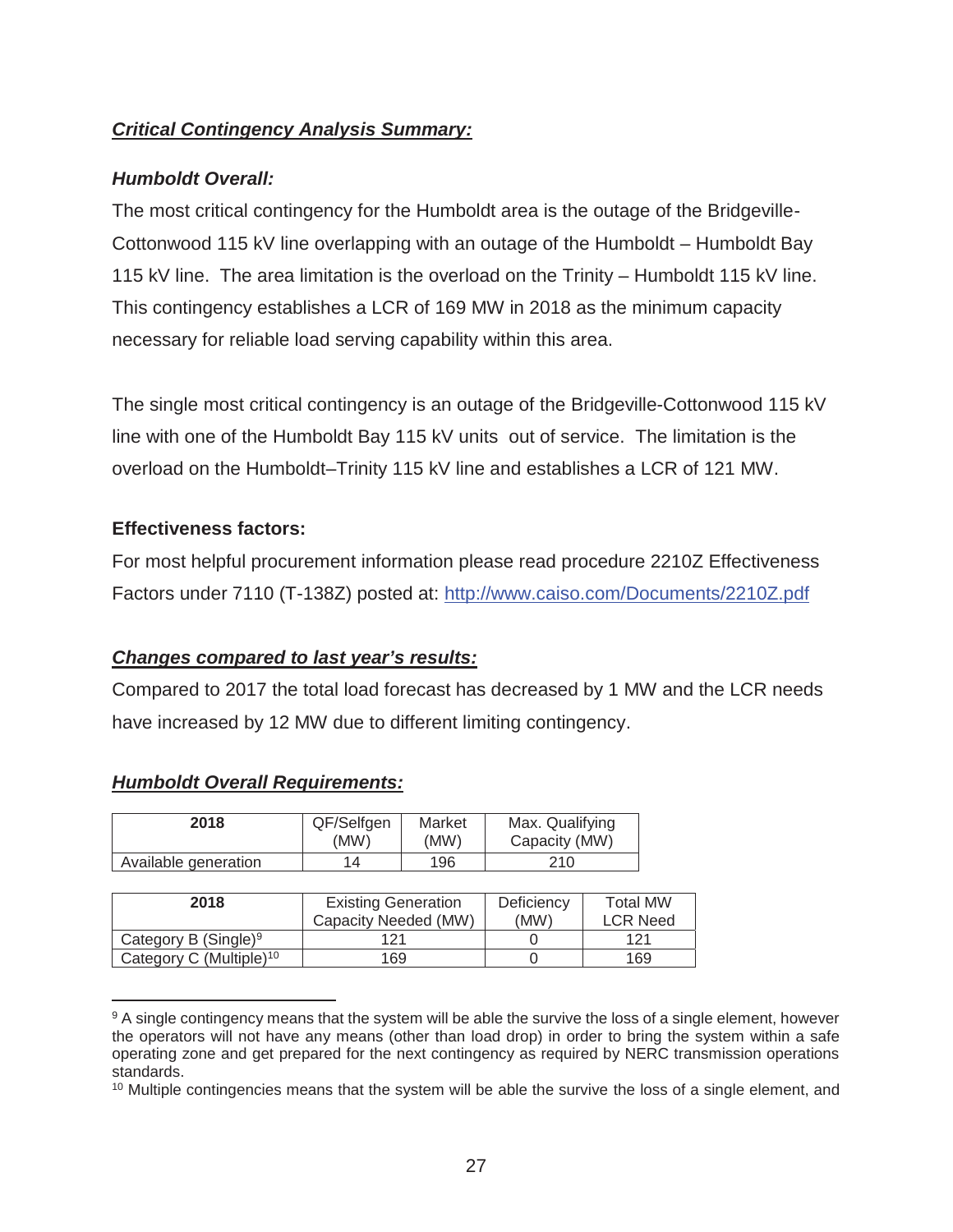### **2. North Coast / North Bay Area**

#### *Area Definition:*

The transmission tie facilities coming into the North Coast/North Bay area are:

- 1) Cortina-Mendocino 115 kV Line
- 2) Cortina-Eagle Rock 115 kV Line
- 3) Willits-Garberville 60 kV line #1
- 4) Vaca Dixon-Lakeville 230 kV line #1
- 5) Tulucay-Vaca Dixon 230 kV line #1
- 6) Lakeville-Sobrante 230 kV line #1
- 7) Ignacio-Sobrante 230 kV line #1

The substations that delineate the North Coast/North Bay area are:

- 1) Cortina is out, Mendocino and Indian Valley are in
- 2) Cortina is out, Eagle Rock, Highlands and Homestake are in
- 3) Willits and Lytonville are in, Garberville and Kekawaka are out
- 4) Vaca Dixon is out Lakeville is in
- 5) Tulucay is in Vaca Dixon is out
- 6) Lakeville is in, Sobrante is out
- 7) Ignacio is in, Sobrante and Crocket are out

#### *Load:*

 $\overline{a}$ 

Total 2018 busload within the defined area: 1407 MW with -27 MW of AAEE, -79 MW of

NTM-PV, and 32 MW of losses resulting in total load + losses of 1333 MW.

#### *List of physical units:* See Appendix A.

*Major new projects modeled:* None.

the operators will have enough generation (other operating procedures) in order to bring the system within a safe operating zone and get prepared for the next contingency as required by NERC transmission operations standards.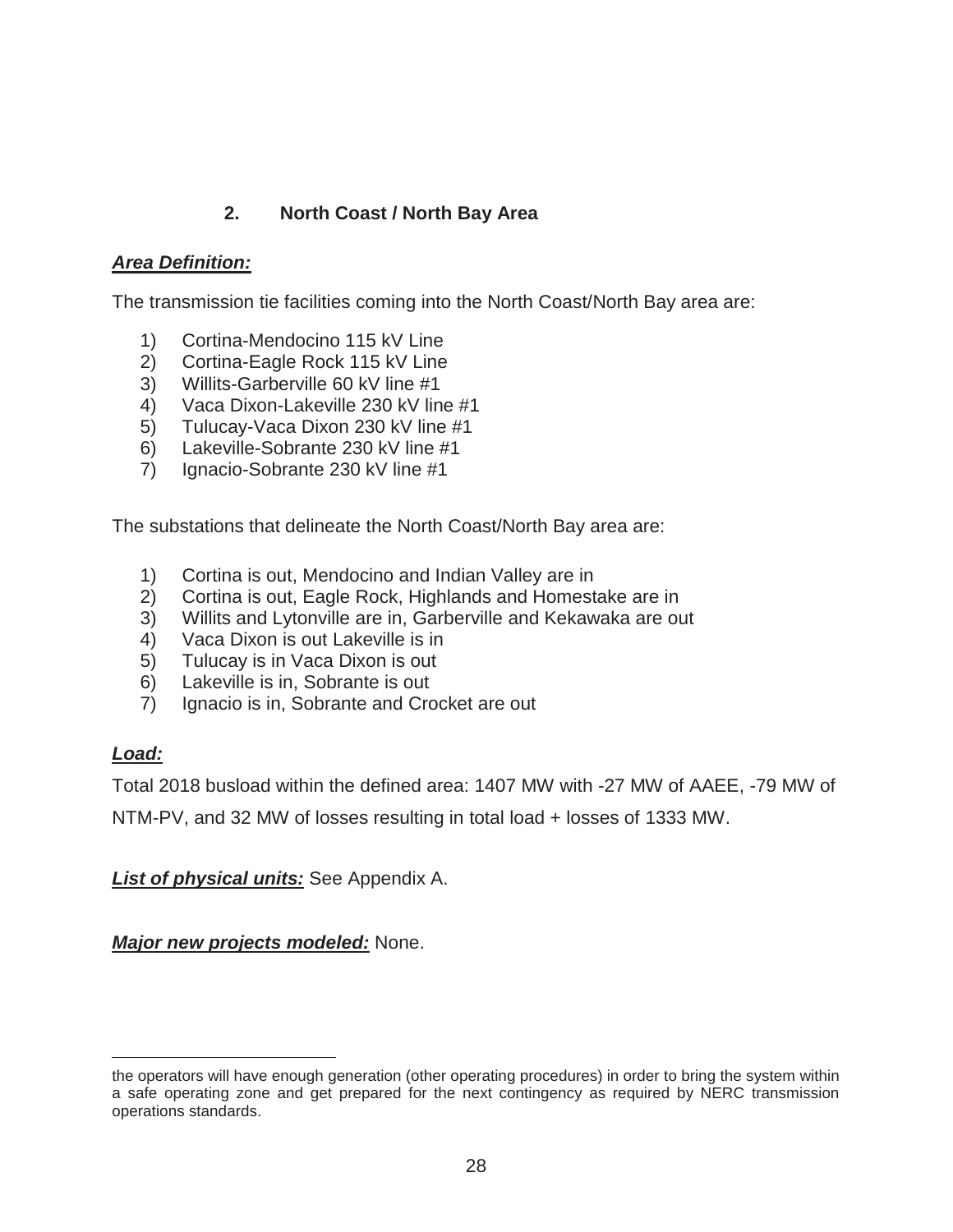#### *Critical Contingency Analysis Summary:*

#### *Eagle Rock Sub-area*

The most critical contingency is the outage of Cortina-Mendocino 115 kV line and Geysers #5-Geysers #3 115 kV line. The sub-area area limitation is thermal overloading of the Eagle Rock-Cortina 115 kV line. This limiting contingency establishes a LCR of 209 MW in 2018 as the minimum capacity necessary for reliable load serving capability within this sub-area.

The most critical single contingency is the outage of the Cortina-Mendocino 115 kV line with Geysers 11 generation unit out of service. The sub-area area limitation is thermal overloading of Eagle Rock-Cortina 115 kV line. This limiting contingency establishes a LCR of 191 MW in 2018.

#### **Effectiveness factors:**

See Appendix B - Table titled **Eagle Rock**.

For other helpful procurement information please read procedure 2210Z Effectiveness Factors under 7120 (T-151Z) posted at: http://www.caiso.com/Documents/2210Z.pdf

#### *Fulton Sub-area*

The most critical contingency is the outage of Lakeville-Fulton 230 kV line #1 and Fulton-Ignacio 230 kV line #1. The sub-area limitation is thermal overloading of Lakeville #2 60 kV line (Lakeville-Petaluma-Cotati 60 kV line), which was previously normally open at Cotati Substation. If the Lakeville #2 60 kV line is open, the limiting element is Santa Rosa-Corona 115 kV line and there is no additional LCR need beyond what is needed for the Eagle Rock sub-area. This limiting contingency establishes a LCR of 430 MW in 2018 as the minimum capacity necessary for reliable load serving capability within this sub-area. All of the resources needed to meet the Eagle Rock subarea count towards the Fulton sub-area LCR need.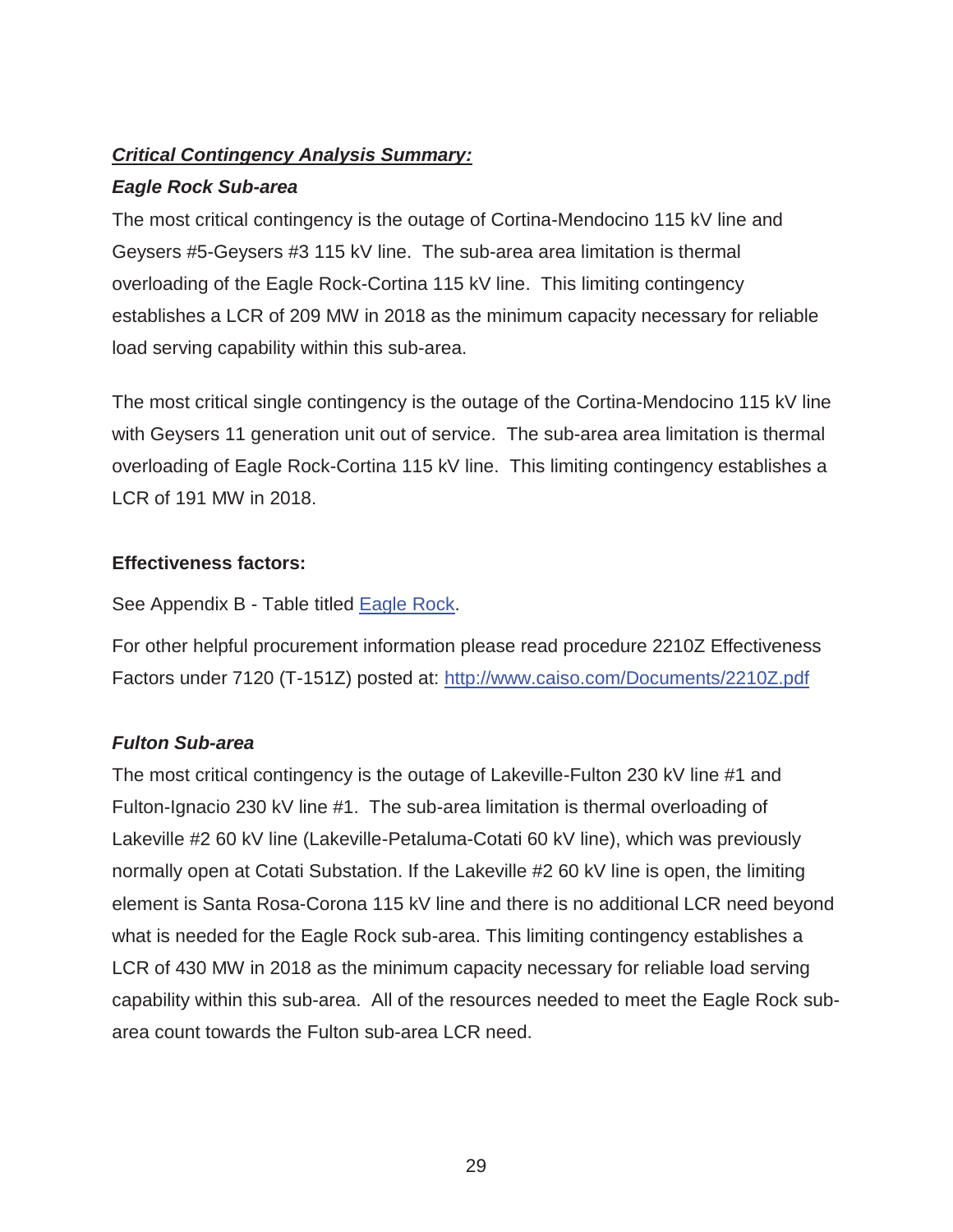#### **Effectiveness factors:**

See Appendix B – Table titled Fulton.

#### *Lakeville Sub-area*

The most limiting contingency is the outage of Vaca Dixon-Tulucay 230 kV line with DEC power plant out of service. The area limitation is thermal overloading of Vaca Dixon-Lakeville 230 kV. This limiting contingency establishes a LCR of 634 MW in 2018 as the minimum capacity necessary for reliable load serving capability within this subarea. The LCR resources needed for Eagle Rock and Fulton sub-areas can be counted toward fulfilling the requirement of Lakeville sub-area.

#### **Effectiveness factors:**

 $\overline{a}$ 

See Appendix B – Table tilted Lakeville.

#### *Changes compared to last year's results:*

The 2018 load forecast went up by 22 MW compared to the 2017 and total LCR need went down by 87 MW mainly due to load decrease in the Bay Area.

#### *North Coast/North Bay Overall Requirements:*

| 2018                 | QF/Selfgen | Muni | Market | Max. Qualifying |
|----------------------|------------|------|--------|-----------------|
|                      | (MW)       | (MW) | (MW)   | Capacity (MW)   |
| Available generation |            | 113  | 751    | 869             |

| 2018                                | <b>Existing Generation</b> | Deficiency | <b>Total MW</b> |
|-------------------------------------|----------------------------|------------|-----------------|
|                                     | Capacity Needed (MW)       | (MW)       | <b>LCR Need</b> |
| Category B (Single) <sup>11</sup>   | 634                        |            | 634             |
| Category C (Multiple) <sup>12</sup> | 634                        |            | 634             |

<sup>11</sup> A single contingency means that the system will be able the survive the loss of a single element, however the operators will not have any means (other than load drop) in order to bring the system within a safe operating zone and get prepared for the next contingency as required by NERC transmission operations standards.

<sup>&</sup>lt;sup>12</sup> Multiple contingencies means that the system will be able the survive the loss of a single element, and the operators will have enough generation (other operating procedures) in order to bring the system within a safe operating zone and get prepared for the next contingency as required by NERC transmission operations standards.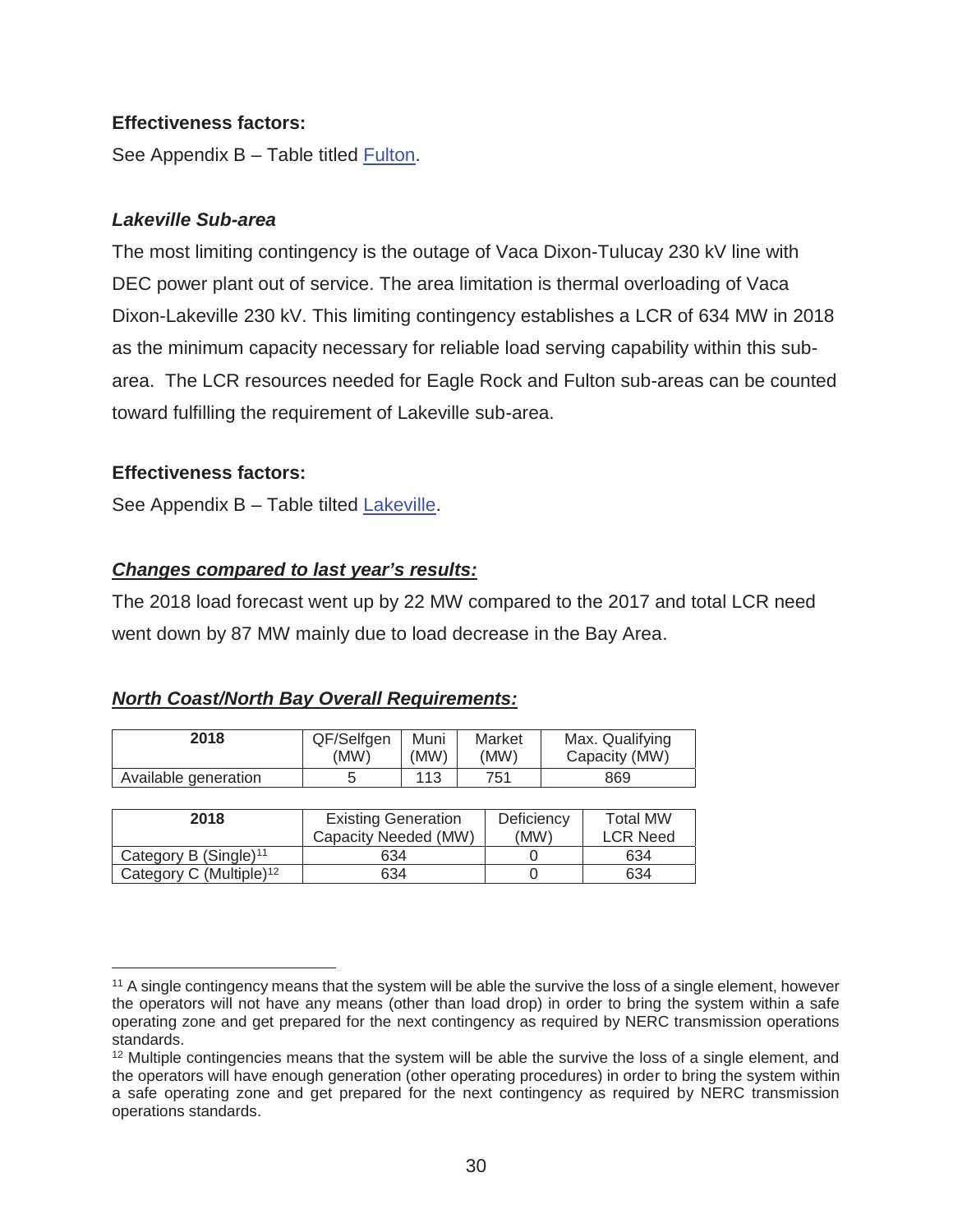#### **3. Sierra Area**

#### *Area Definition:*

The transmission tie lines into the Sierra Area are:

- 1) Table Mountain-Rio Oso 230 kV line
- 2) Table Mountain-Palermo 230 kV line
- 3) Table Mt-Pease 60 kV line
- 4) Caribou-Palermo 115 kV line
- 5) Drum-Summit 115 kV line #1
- 6) Drum-Summit 115 kV line #2
- 7) Spaulding-Summit 60 kV line
- 8) Brighton-Bellota 230 kV line
- 9) Rio Oso-Lockeford 230 kV line
- 10) Gold Hill-Eight Mile Road 230 kV line
- 11) Lodi STIG-Eight Mile Road 230 kV line
- 12) Gold Hill-Lake 230 kV line

The substations that delineate the Sierra Area are:

- 1) Table Mountain is out Rio Oso is in
- 2) Table Mountain is out Palermo is in
- 3) Table Mt is out Pease is in
- 4) Caribou is out Palermo is in
- 5) Drum is in Summit is out
- 6) Drum is in Summit is out
- 7) Spaulding is in Summit is out
- 8) Brighton is in Bellota is out
- 9) Rio Oso is in Lockeford is out
- 10) Gold Hill is in Eight Mile is out
- 11) Lodi STIG is in Eight Mile Road is out
- 12) Gold Hill is in Lake is out

#### *Load:*

Total 2018 busload within the defined area: 1862 MW with -30 MW of AAEE, -107 MW

of BTM-PV and 93 MW of losses resulting in total load + losses of 1818 MW.

#### *List of physical units:* See Appendix A.

#### *Major new projects modeled:*None.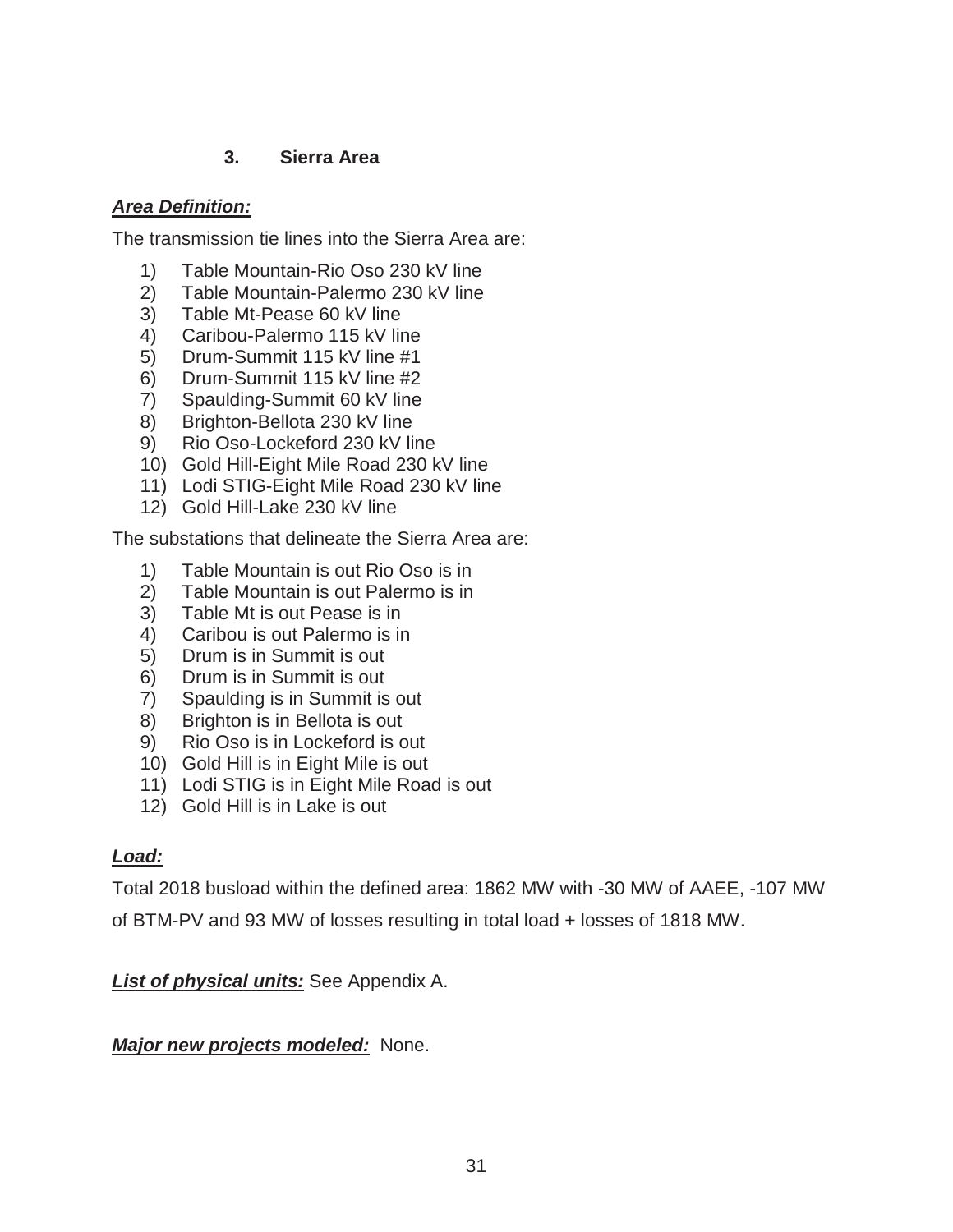#### *Critical Contingency Analysis Summary:*

#### *Placerville Sub-area*

The most critical contingency is the loss of the Gold Hill-Clarksville 115 kV line followed by loss of the Gold Hill-Missouri Flat #2 115 kV line. The area limitation is thermal overloading of the Gold Hill-Missouri Flat #1 115 kV line. This limiting contingency establishes a LCR of 78 MW (includes 48 MW of deficiency) in 2018 as the minimum capacity necessary for reliable load serving capability within this sub-area.

#### **Effectiveness factors:**

All units within this area are needed therefore no effectiveness factor is required.

### *Placer Sub-area*

The most critical contingency is the loss of the Gold Hill-Placer #1 115 kV line followed by loss of the Gold Hill-Placer #2 115 kV line. The area limitation is thermal overloading of the Drum-Higgins 115 kV line. This limiting contingency establishes a LCR of 85 MW in 2018 as the minimum capacity necessary for reliable load serving capability within this sub-area.

The single most critical contingency is the loss of the Gold Hill-Placer #1 115 kV line with Chicago Park unit out of service. The area limitation is thermal overloading of the Drum-Higgins 115 kV line. This limiting contingency establishes a local capacity need of 82 MW in 2018.

### **Effectiveness factors:**

All units within this area have the same effectiveness factor.

### *Pease Sub-area*

The most critical contingency is the loss of the Palermo-East Nicolaus 115 kV line with Yuba City Energy Center unit out of service. The area limitation is thermal overloading of the Palermo-Pease 115 kV line. This limiting contingency establishes a LCR of 101 MW in 2018 as the minimum capacity necessary for reliable load serving capability within this sub-area.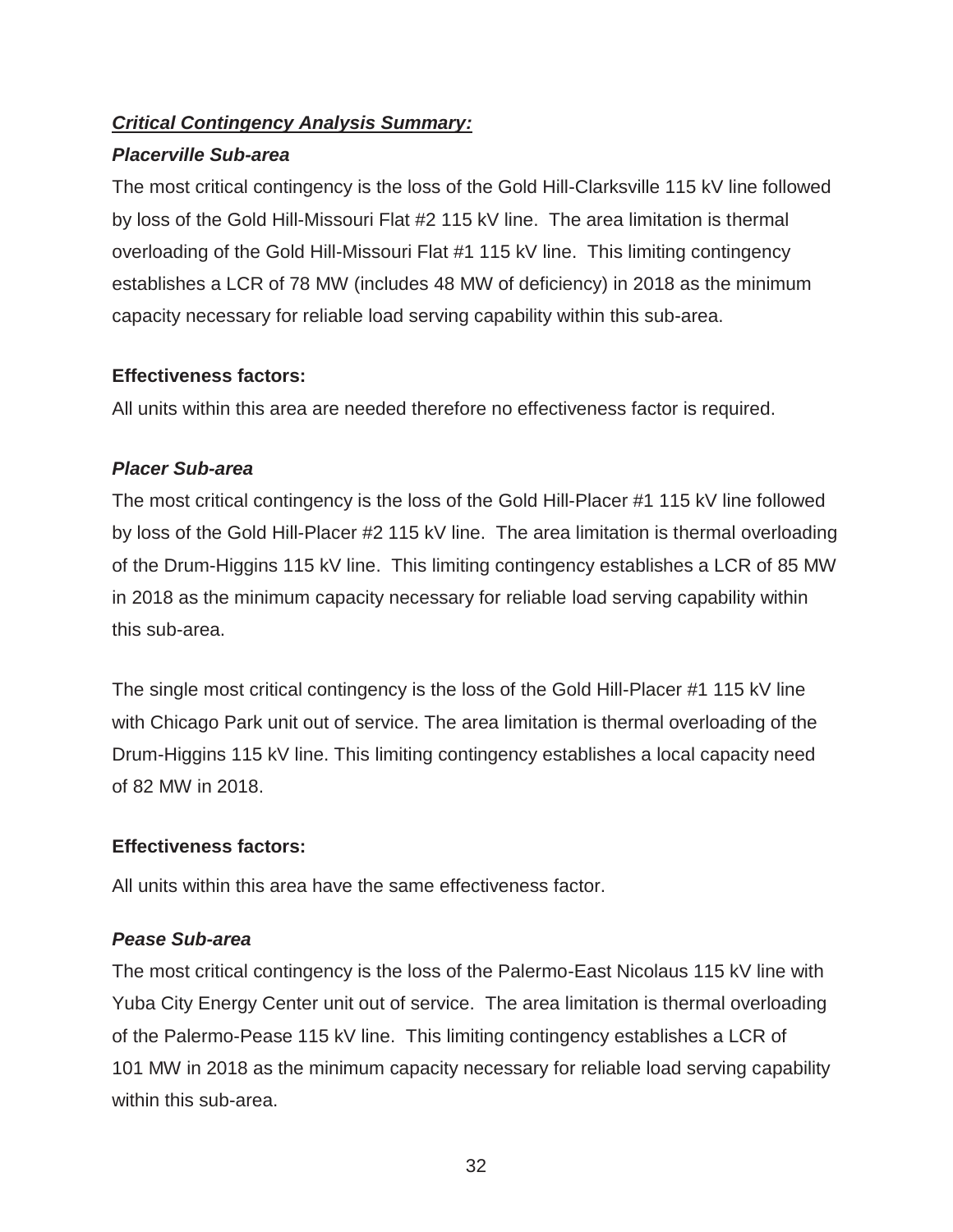#### **Effectiveness factors:**

All units within this area have the same effectiveness factor.

#### *Bogue Sub-area*

No requirement due to the Palermo-Rio Oso reconductoring project.

#### *South of Rio Oso Sub-area*

The most critical contingency is the loss of the Rio Oso-Gold Hill 230 line followed by loss of the Rio Oso-Brighton 230 kV line or vice versa. The area limitation is thermal overloading of the Rio Oso-Atlantic 230 kV line. This limiting contingency establishes a LCR of 787 MW (includes 47 MW of deficiency) in 2018 as the minimum capacity necessary for reliable load serving capability within this sub-area.

The single most critical contingency is the loss of the Rio Oso-Gold Hill 230 line with the Ralston unit out of service. The area limitation is thermal overloading of the Rio Oso-Atlantic 230 kV line. This limiting contingency establishes a LCR of 446 MW in 2018.

#### **Effectiveness factors:**

See Appendix B - Table titled Rio Oso.

For other helpful procurement information please read procedure 2210Z Effectiveness Factors under 7230 (T-165Z) posted at: http://www.caiso.com/Documents/2210Z.pdf

#### *Drum-Rio Oso Sub-area*

The most critical contingency is the loss of the Rio Oso #2 230/115 transformer followed by loss of the Rio Oso-Brighton 230 kV line. The area limitation is thermal overloading of the Rio Oso #1 230/115 kV transformer. This limiting contingency establishes in 2018 a LCR of 575 MW as the minimum capacity necessary for reliable load serving capability within this sub-area.

The single most critical contingency is the loss of the Palermo #2 230/115 transformer.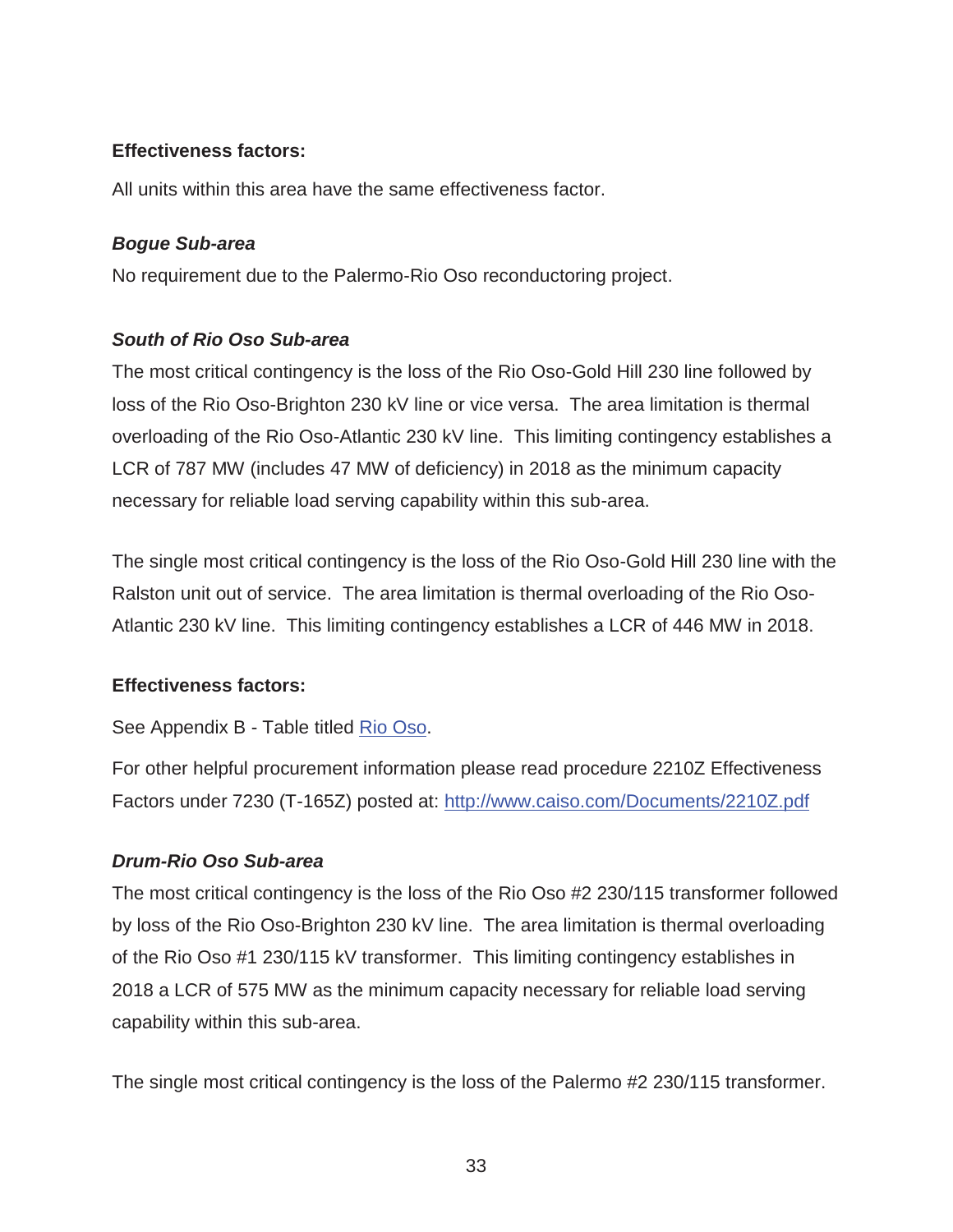The area limitation is thermal overloading of the Rio Oso #1 230/115 kV transformer. This limiting contingency establishes in 2018 a LCR of 347 MW .

## **Effectiveness factors:**

For helpful procurement information please read procedure 2210Z Effectiveness Factors under 7230 (T-165Z) posted at: http://www.caiso.com/Documents/2210Z.pdf

# *South of Palermo Sub-area*

The most critical contingency is the loss of the Double Circuit Tower Line Table Mountain-Rio Oso and Colgate-Rio Oso 230 kV lines. The area limitation is thermal overloading of the Pease-Rio Oso 115 kV line. This limiting contingency establishes a LCR of 1625 MW (includes 196 MW of deficiency) in 2018 as the minimum capacity necessary for reliable load serving capability within this sub-area.

The most critical single contingency is the loss of the Table Mountain-Rio Oso 230 kV line with Belden unit out of service. The area limitation is thermal overloading of the Pease-Rio Oso 115 kV line and establishes in 2018 a LCR of 1215 MW .

# **Effectiveness factors:**

All units within the South of Palermo are needed therefore no effectiveness factor is required.

# *South of Table Mountain Sub-area*

The most critical contingency is the loss of the Table Mountain-Rio Oso 230 kV and Table Mountain-Palermo double circuit tower line outage. The area limitation is thermal overloading of the Caribou-Palermo 115 kV line. This limiting contingency establishes in 2018 a LCR of 1826 MW as the minimum capacity necessary for reliable load serving capability within this area.

The units required for the South of Palermo sub-area satisfy the single contingency requirement for this sub-area.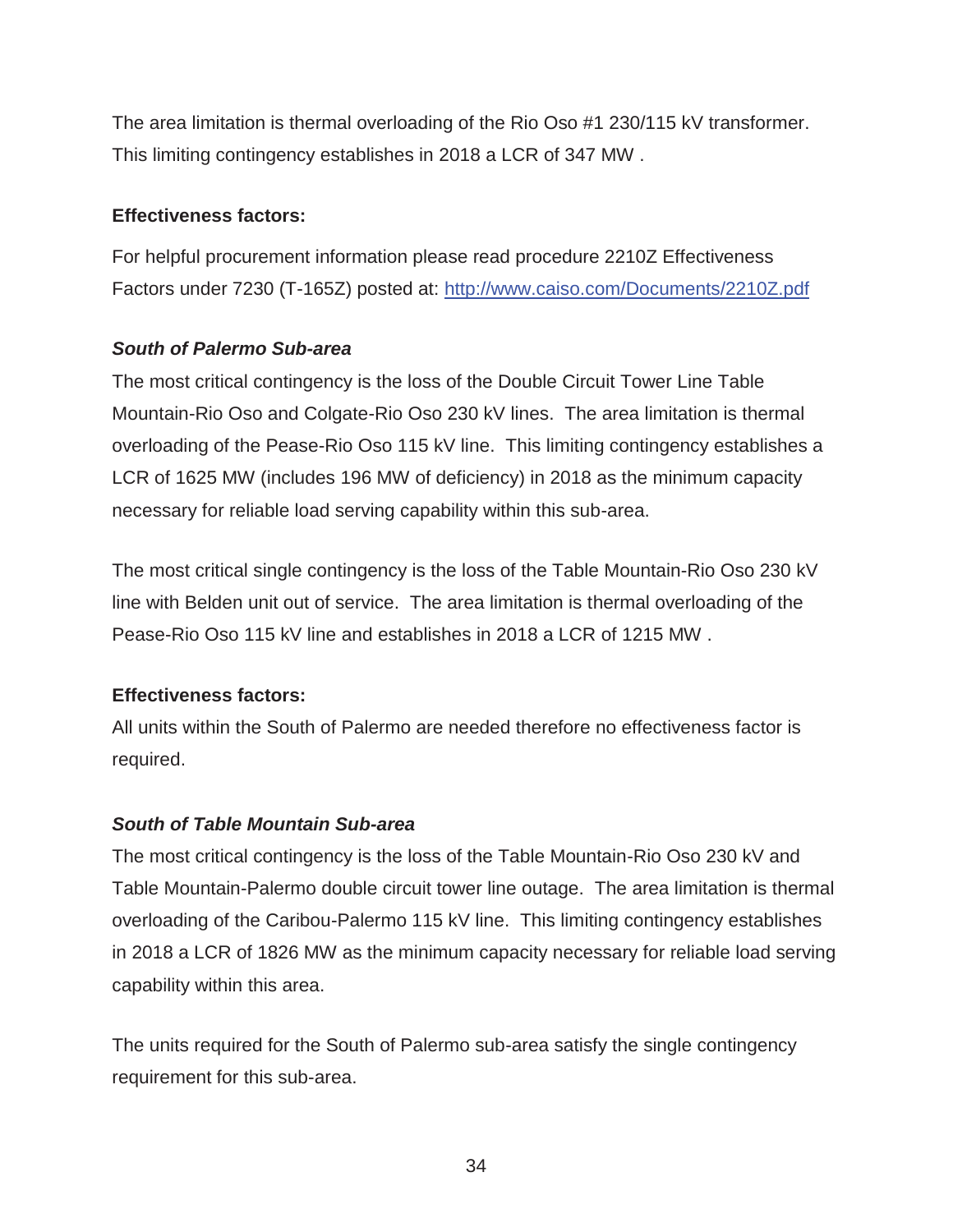# **Effectiveness factors:**

See Appendix B - Table titled South of Table Mountain.

For other helpful procurement information please read procedure 2210Z Effectiveness Factors under 7230 (T-165Z) posted at: http://www.caiso.com/Documents/2210Z.pdf

## *Changes compared to last year's results:*

The Sierra area load forecast went up by 61 MW and the LCR need has increased by 70 MW due to load increase.

# *Sierra Overall Requirements:*

| 2018                 | ΟF<br>(MW) | Muni<br>IMW | (MW) | Market   Max. Qualifying<br>Capacity (MW) |
|----------------------|------------|-------------|------|-------------------------------------------|
| Available generation | 57         | 1119        | 949  | 2125                                      |

| 2018                                | <b>Existing Generation</b> | Deficiency | <b>Total MW</b> |
|-------------------------------------|----------------------------|------------|-----------------|
|                                     | Capacity Needed (MW)       | (MW)       | <b>LCR Need</b> |
| Category B (Single) <sup>13</sup>   | 1215                       |            | 1215            |
| Category C (Multiple) <sup>14</sup> | 1826                       | 287        | 2113            |

# **4. Stockton Area**

## *Area Definition:*

The transmission facilities that establish the boundary of the Tesla-Bellota Sub-area

are:

 $\overline{a}$ 

- 1) Bellota 230/115 kV Transformer #1
- 2) Bellota 230/115 kV Transformer #2
- 3) Tesla-Tracy 115 kV Line

<sup>&</sup>lt;sup>13</sup> A single contingency means that the system will be able the survive the loss of a single element, however the operators will not have any means (other than load drop) in order to bring the system within a safe operating zone and get prepared for the next contingency as required by NERC transmission operations standards.

<sup>&</sup>lt;sup>14</sup> Multiple contingencies means that the system will be able the survive the loss of a single element, and the operators will have enough generation (other operating procedures) in order to bring the system within a safe operating zone and get prepared for the next contingency as required by NERC transmission operations standards.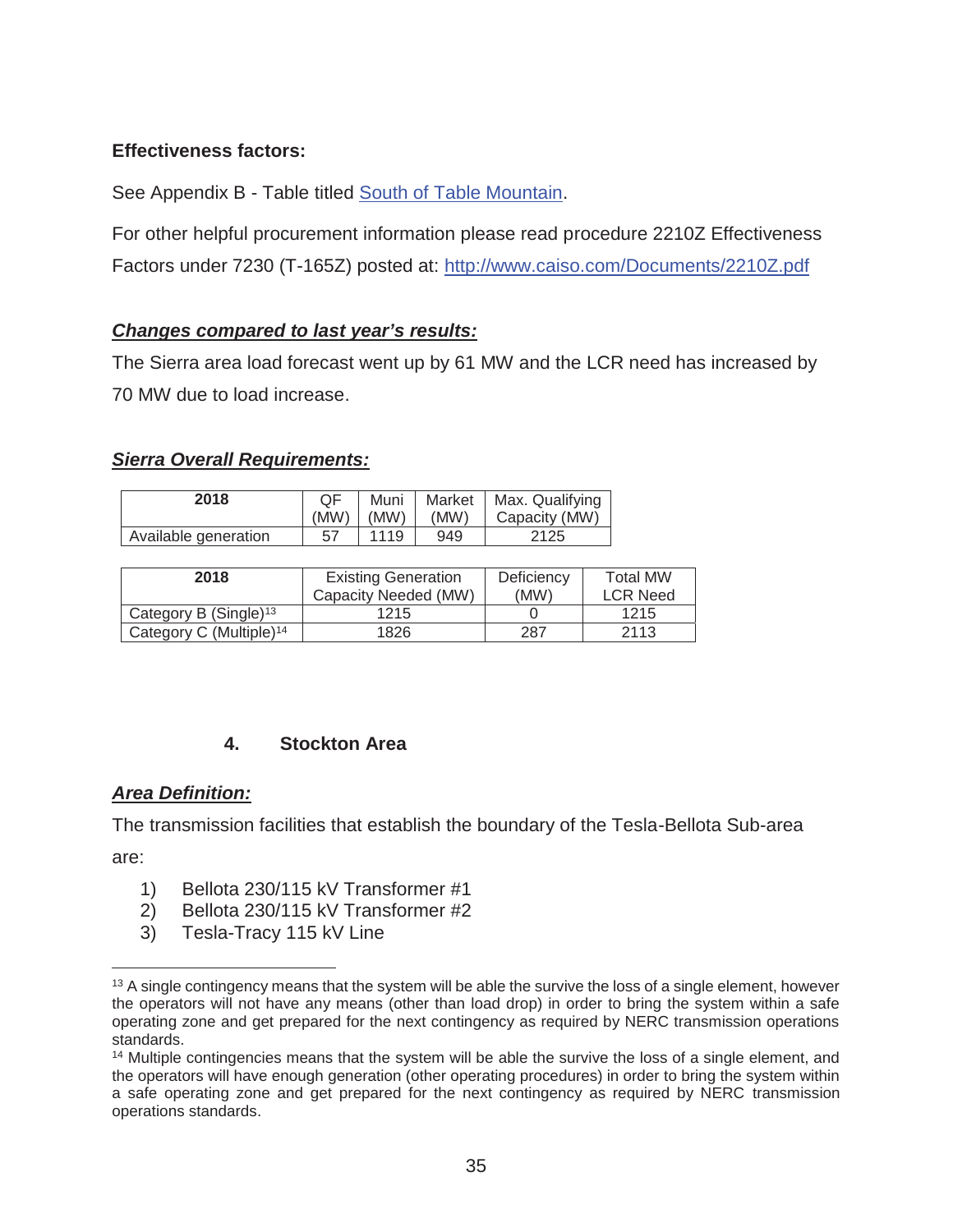- 4) Tesla-Salado 115 kV Line
- 5) Tesla-Salado-Manteca 115 kV line
- 6) Tesla-Schulte #1 115 kV Line
- 7) Tesla-Schulte #2 115 kV Line

The substations that delineate the Tesla-Bellota Sub-area are:

- 1) Bellota 230 kV is out Bellota 115 kV is in
- 2) Bellota 230 kV is out Bellota 115 kV is in
- 3) Tesla is out Tracy is in
- 4) Tesla is out Salado is in
- 5) Tesla is out Salado and Manteca are in
- 6) Tesla is out Schulte is in
- 7) Tesla is out Schulte is in

The transmission facilities that establish the boundary of the Lockeford Sub-area are:

- 1) Lockeford-Industrial 60 kV line
- 2) Lockeford-Lodi #1 60 kV line
- 3) Lockeford-Lodi #2 60 kV line
- 4) Lockeford-Lodi #3 60 kV line

The substations that delineate the Lockeford Sub-area are:

- 1) Lockeford is out Industrial is in
- 2) Lockeford is out Lodi is in
- 3) Lockeford is out Lodi is in
- 4) Lockeford is out Lodi is in

The transmission facilities that establish the boundary of the Weber Sub-area are:

- 1) Weber 230/60 kV Transformer #1
- 2) Weber 230/60 kV Transformer #2
- 3) Weber 230/60 kV Transformer #2a

The substations that delineate the Weber Sub-area are:

- 1) Weber 230 kV is out Weber 60 kV is in
- 2) Weber 230 kV is out Weber 60 kV is in
- 3) Weber 230 kV is out Weber 60 kV is in

#### *Load:*

Total 2018 busload within the defined area: 1213 MW with -26 MW of AAEE, -38 MW of BTM-PV, and 20 MW of losses resulting in total load + losses of 1169 MW.

*List of physical units:* See Appendix A.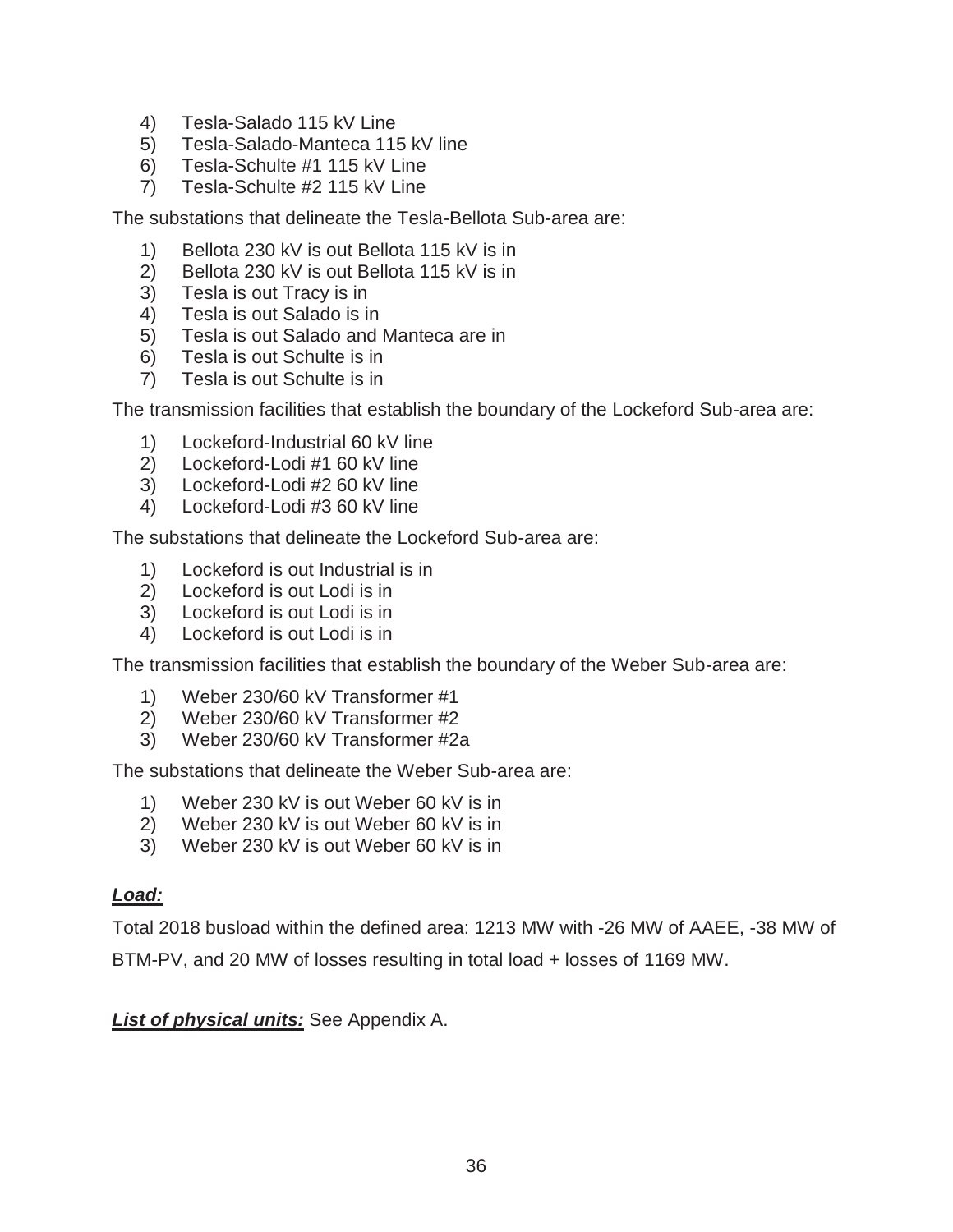#### *Major new projects modeled:*

- 1. Weber-Stockton "A" #1 & #2 60 kV Reconductoring
- 2. Ripon 115 kV Line

## *Critical Contingency Analysis Summary:*

#### *Stockton overall*

The requirement for this area is driven by the sum of requirements for the Tesla-Bellota, Lockeford and Weber Sub-areas.

#### *Stanislaus Sub-area*

The critical contingency for the Stanislaus area is the loss of Bellota-Riverbank-Melones 115 kV circuit with Stanislaus PH out of service. The area limitation is thermal overloading of the River Bank Jct.-Manteca 115 kV line. This limiting contingency establishes a local capacity need of 158 MW in 2018 as the minimum capacity necessary for reliable load serving capability within this sub-area.

#### **Effectiveness factors:**

All units within this sub-area have the same effectiveness factor.

## *Tesla-Bellota Sub-area*

The two most critical contingencies listed below together establish a local capacity need of 620 MW (includes 276 MW of deficiency) in 2018 as the minimum capacity necessary for reliable load serving capability within this sub-area.

The most critical contingency for the Tesla-Bellota pocket is the loss of Schulte-Kasson-Manteca 115 kV and Schulte-Lammers 115 kV. The area limitation is thermal overload of the Tesla-Tracy 115 kV line above its emergency rating. This limiting contingency establishes a local capacity need of 514 MW (includes 276 MW of deficiency) in 2018.

The second most critical contingency for the Tesla-Bellota pocket is the loss of Tesla-Tracy 115 kV and Tesla-Schulte #1 115 kV lines. The area limitation is thermal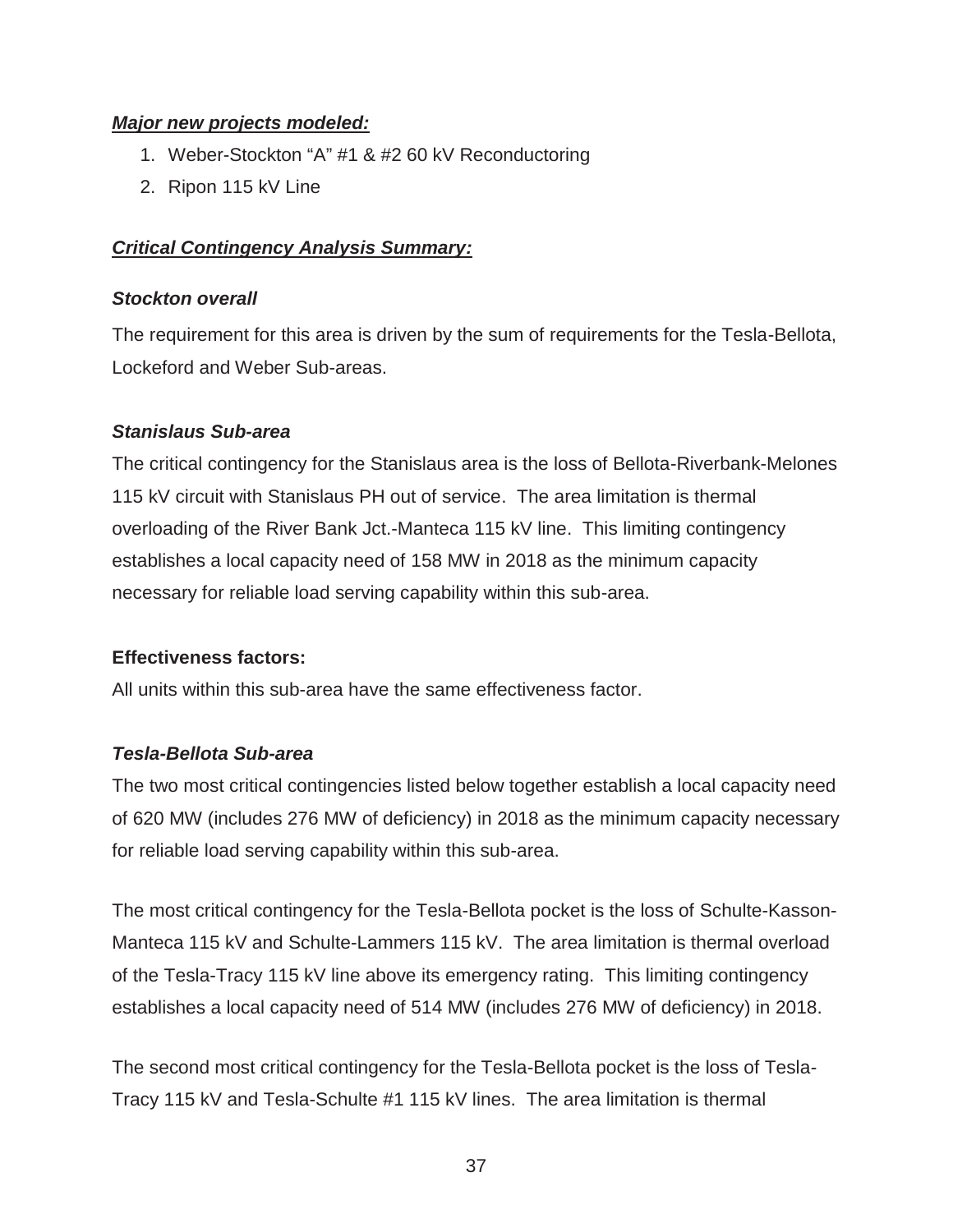overload of the Tesla-Schulte #2 115 kV line. This limiting contingency establishes a 2018 local capacity need of 344 MW.

The single most critical contingency for the Tesla-Bellota pocket is the loss of Tesla-Schulte #1 115 kV line and the loss of the GWF Tracy unit #3. The area limitation is thermal overload of the Tesla-Schulte #2 115 kV line. This single contingency establishes a local capacity need of 358 MW in 2018.

All of the resources needed to meet the Stanislaus sub-area count towards the Tesla-Bellota sub-area LCR need.

#### **Effectiveness factors:**

All units within this sub-area are needed therefore no effectiveness factor is required.

#### *Lockeford Sub-area*

The critical contingency for the Lockeford area is the loss of Lockeford-Industrial 60 kV circuit and Lockeford-Lodi #2 60 kV circuit. The area limitation is thermal overloading of the Lockeford-Lodi Jct. section of the Lockeford-Lodi #3 60 kV circuit. This limiting contingency establishes a 2018 local capacity need of 68 MW (including 45 MW of deficiency) as the minimum capacity necessary for reliable load serving capability within this sub-area.

## **Effectiveness factors:**

All units within this sub-area are needed therefore no effectiveness factor is required.

## *Weber Sub-area*

The critical contingency for the Weber area is the loss of Stockton A-Weber #1 & #2 60 kV lines. The area limitation is thermal overloading of the Stockton A-Weber #3 60 kV line. This limiting contingency establishes a local capacity need of 31 MW in 2018 as the minimum capacity necessary for reliable load serving capability within this sub-area.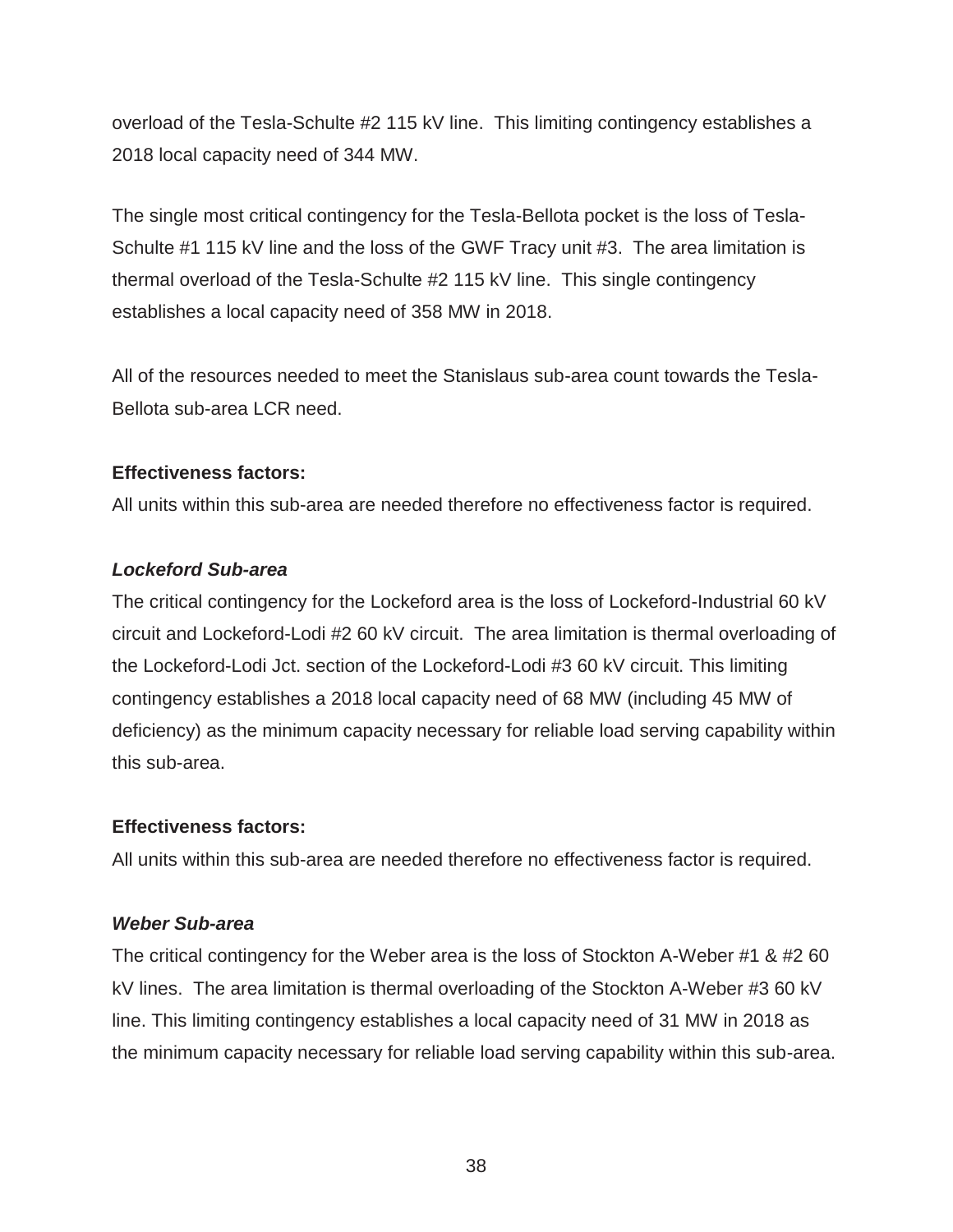#### **Effectiveness factors:**

All units within this sub-area have the same effectiveness factor.

#### *Changes compared to last year's results:*

Overall the Stockton area load forecast went up by 12 MW. The overall requirement for the Stockton area decreased by 26 MW mainly due to decrease in deficiency resulting from new transmission project.

#### *Stockton Overall Requirements:*

| 2018                 | (MW) | <b>MUNI</b><br>(MW) | (MW) | Market   Max. Qualifying<br>Capacity (MW) |
|----------------------|------|---------------------|------|-------------------------------------------|
| Available generation | 16   | 123                 | 466  | 605                                       |

| 2018                                | <b>Existing Generation</b><br>Capacity Needed (MW) | Deficiency<br>(MW) | <b>Total MW</b><br><b>LCR Need</b> |
|-------------------------------------|----------------------------------------------------|--------------------|------------------------------------|
| Category B (Single) <sup>15</sup>   | 358                                                |                    | 358                                |
| Category C (Multiple) <sup>16</sup> | 398                                                | 321                | 719.                               |

## **5. Greater Bay Area**

#### *Area Definition:*

 $\overline{a}$ 

The transmission tie lines into the Greater Bay Area are:

- 1) Lakeville-Sobrante 230 kV
- 
- 2) Ignacio-Sobrante 230 kV 3) Parkway-Moraga 230 kV
- 4) Bahia-Moraga 230 kV
- 5) Lambie SW Sta-Vaca Dixon 230 kV
- 6) Peabody-Birds Landing SW Sta 230 kV
- 7) Tesla-Kelso 230 kV

<sup>&</sup>lt;sup>15</sup> A single contingency means that the system will be able the survive the loss of a single element, however the operators will not have any means (other than load drop) in order to bring the system within a safe operating zone and get prepared for the next contingency as required by NERC transmission operations standards.

<sup>&</sup>lt;sup>16</sup> Multiple contingencies means that the system will be able the survive the loss of a single element, and the operators will have enough generation (other operating procedures) in order to bring the system within a safe operating zone and get prepared for the next contingency as required by NERC transmission operations standards.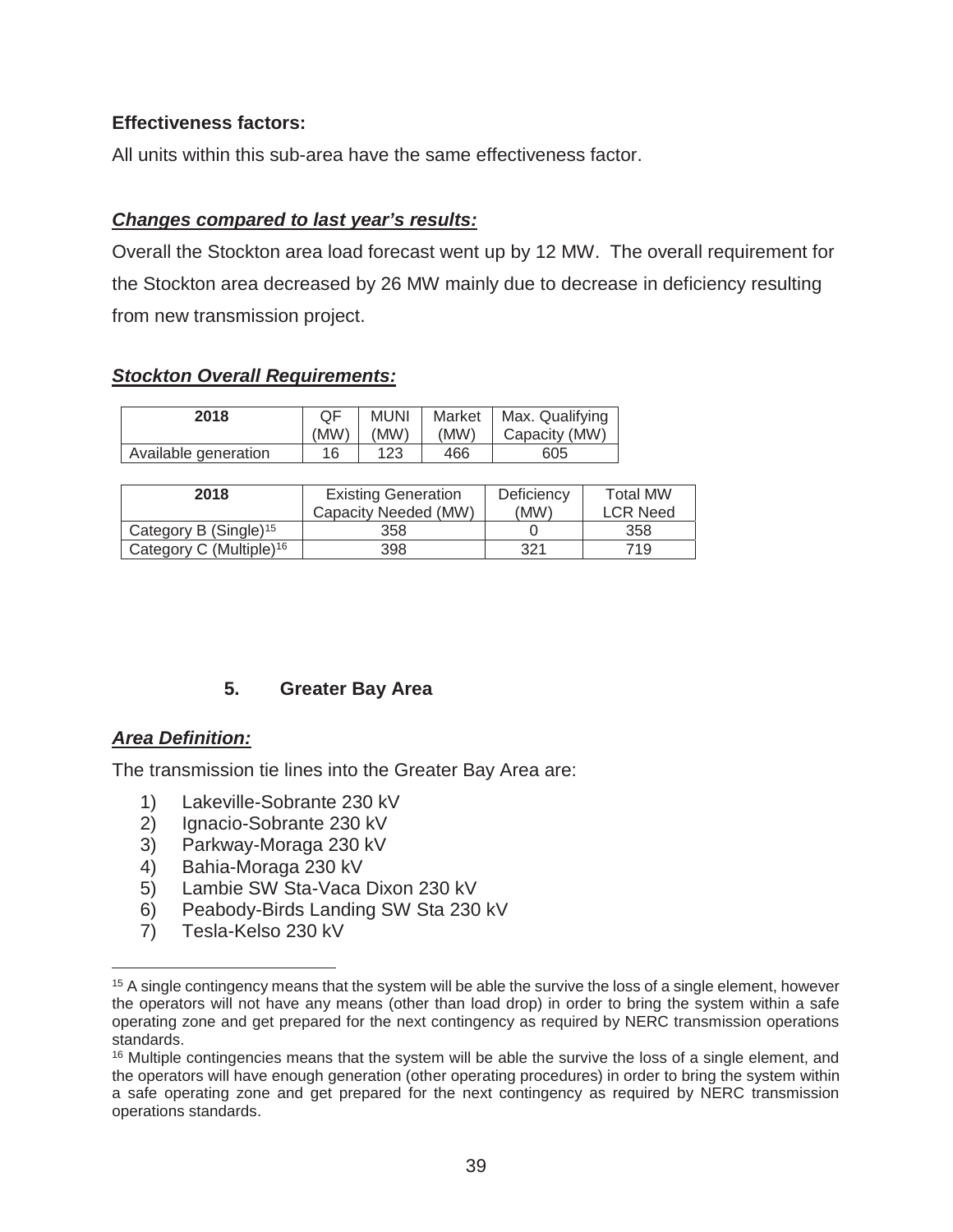- 8) Tesla-Delta Switching Yard 230 kV
- 9) Tesla-Pittsburg #1 230 kV
- 10) Tesla-Pittsburg #2 230 kV
- 11) Tesla-Newark #1 230 kV
- 12) Tesla-Newark #2 230 kV
- 13) Tesla-Ravenswood 230 kV
- 14) Tesla-Metcalf 500 kV
- 15) Moss Landing-Los Banos 500 kV
- 16) Moss Landing-Coburn 230 kV
- 17) Moss Landing-Las Aguillas 230 kV
- 18) Oakdale TID-Newark #1 115 kV
- 19) Oakdale TID-Newark #2 115 kV

The substations that delineate the Greater Bay Area are:

- 1) Lakeville is out Sobrante is in
- 2) Ignacio is out Crocket and Sobrante are in
- 3) Parkway is out Moraga is in
- 4) Bahia is out Moraga is in
- 5) Lambie SW Sta is in Vaca Dixon is out
- 6) Peabody is out Birds Landing SW Sta is in
- 7) Tesla and USWP Ralph are out Kelso is in
- 8) Tesla and Altmont Midway are out Delta Switching Yard is in
- 9) Tesla and Tres Vaqueros are out Pittsburg is in
- 10) Tesla and Flowind are out Pittsburg is in
- 11) Tesla is out Newark is in
- 12) Tesla is out Newark and Patterson Pass are in
- 13) Tesla is out Ravenswood is in
- 14) Tesla is out Metcalf is in
- 15) Los Banos is out Moss Landing is in
- 16) Coburn is out Moss Landing is in
- 17) Las Aguillas is out Moss Landing is in
- 18) Oakdale TID is out Newark is in
- 19) Oakdale TID is out Newark is in

## *Load:*

Total 2018 bus load within the defined area is 10,309 MW with -207 MW of AAEE, -328 MW of Behind the meter DG, 209 MW of losses and 264 MW of pumps resulting in total load + losses + pumps of 10,247 MW. The expanded Bay Area also includes Moss Landing area load according to the Area Definition as delineated above.

*List of physical units:* See Appendix A.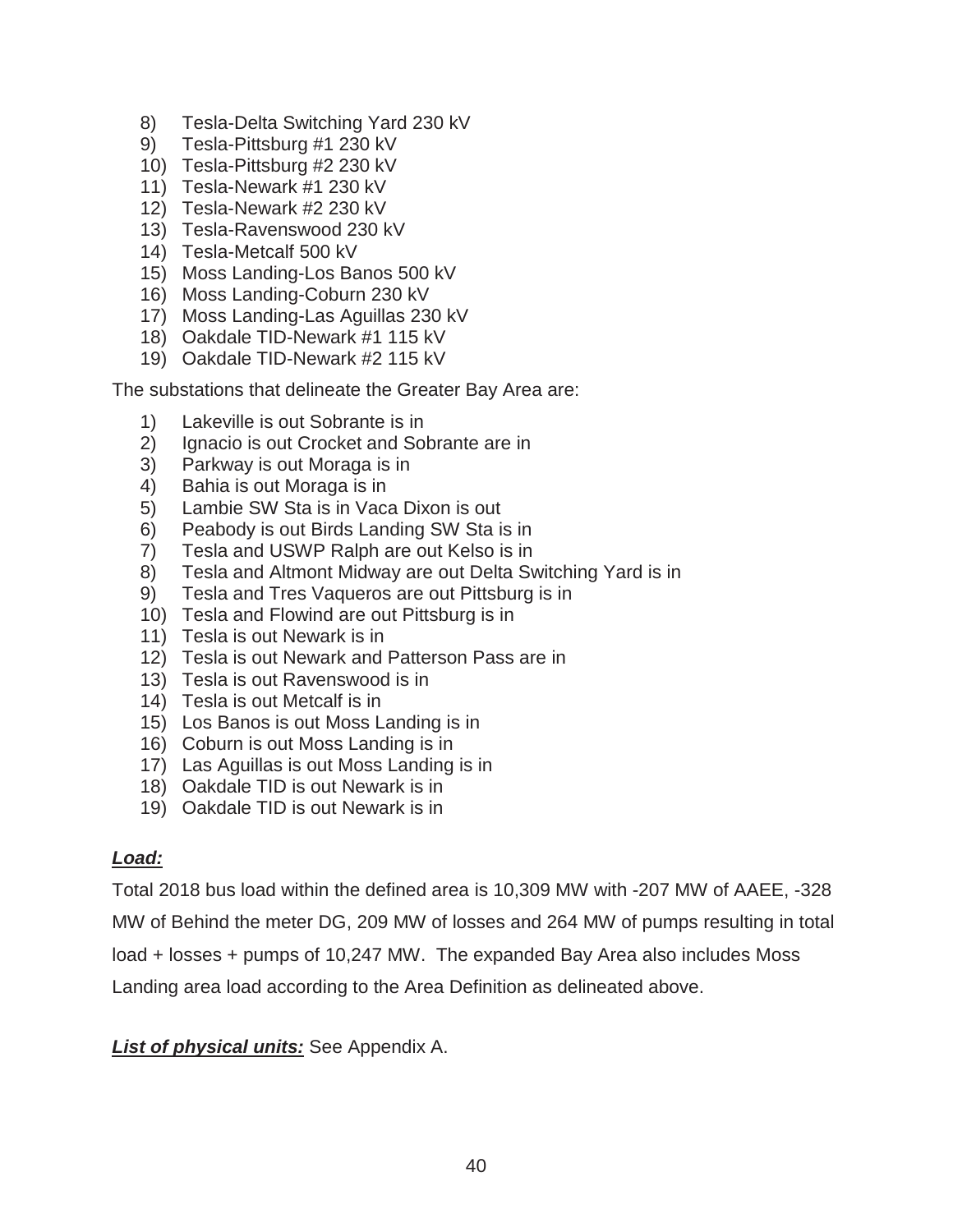#### *Major new projects modeled:*

- 1. NRS-Scott #1 115 kV line reconductoring
- 2. A few small renewable resources
- 3. Pittsburg Power Plant retirement
- 4. Moss Landing Units 6 & 7 retirement

# *Critical Contingency Analysis Summary:*

#### *Oakland Sub-area*

The most critical contingency is an outage of the C-X #2 and #3 115 kV cables. The area limitation is thermal overloading of the Moraga – Claremont #1 or #2 115 kV line. This limiting contingency establishes a LCR of 56 MW in 2018 as the minimum capacity necessary for reliable load serving capability within this sub-area.

The Oakland resources are required in order to meet local reliability requirements in the Oakland sub-area based on actual real-time data that shows a need of at least 98 MW for a 1 in 3 heat wave (2015/16). Further, the real-time data also showed that at times all three Oakland generators are on-line simultaneously in order to maintain local reliability. The local capacity technical study was intended to model a 1 in 10 heat wave resulting in an increased local capacity need beyond that observed in real-time. The discrepancy is due to load forecast distribution among substations in the area. ISO will work with PG&E and CEC to correct this discrepancy in future base cases.

## **Effectiveness factors:**

All units within this area have the same effectiveness factor.

## *Llagas Sub-area*

The most critical contingency is an outage Metcalf D-Morgan Hill 115 kV Line with one of the Gilroy Peaker off-line. The area limitation is thermal overloading of the Morgan Hill-Llagas 115 kV line as well as voltage drop (5%) at the Morgan Hill substation. As documented within a CAISO Operating Procedure, this limitation is dependent on power flowing in the direction from Metcalf to Llagas/Morgan Hill. This limiting contingency

41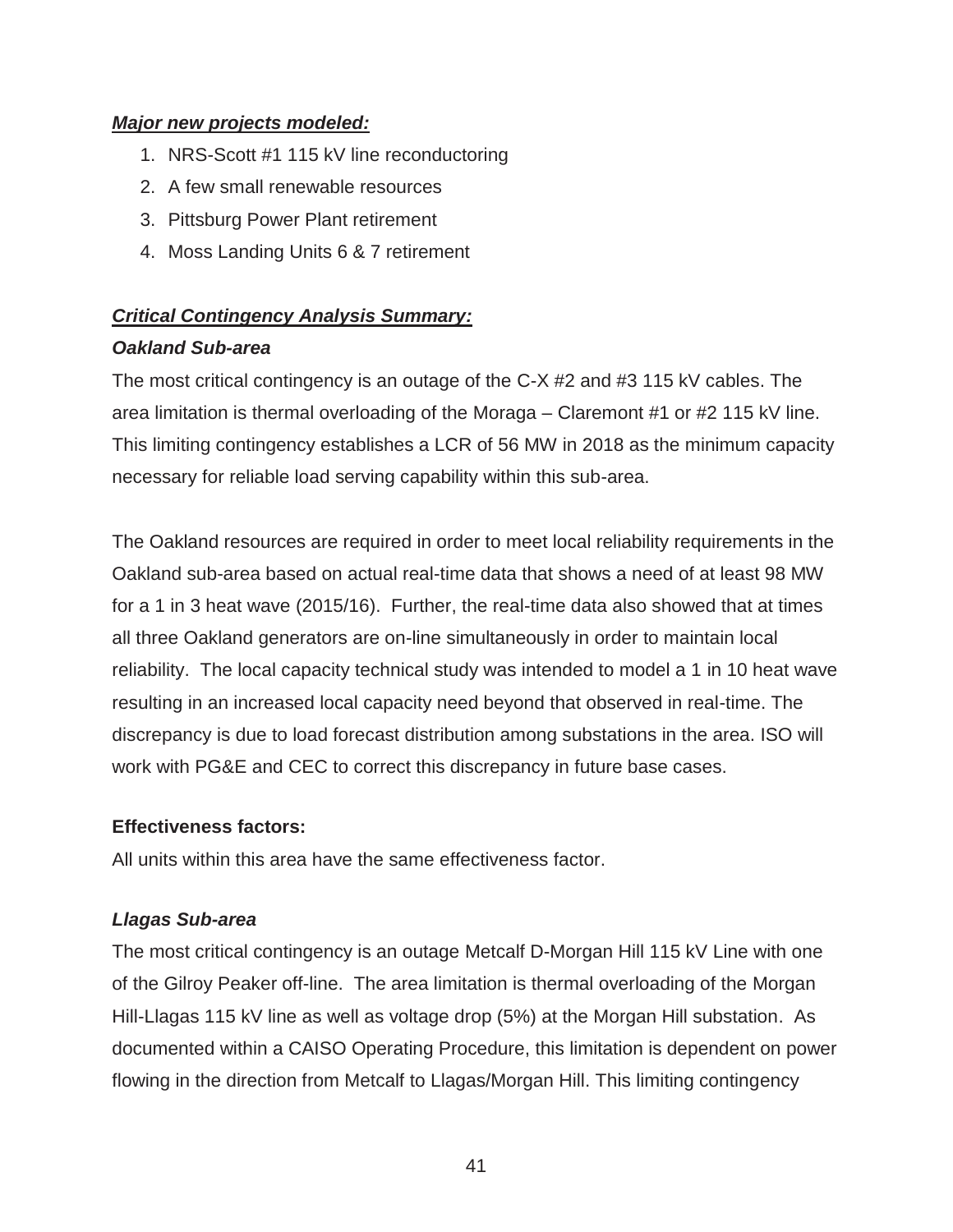establishes a LCR of 105 MW in 2018 as the minimum capacity necessary for reliable load serving capability within this sub-area.

#### **Effectiveness factors:**

All units within this area have the same effectiveness factor.

# *San Jose Sub-area*

The most critical contingency is an outage of Metcalf-Evergreen #2 115 kV Line overlapped with Metcalf-El Patio #1 or #2 115 kV Line. The area limitation is thermal overloading of the Metcalf-Evergreen #1 115 kV Line. This limiting contingency establishes a LCR of 488 MW in 2018 as the minimum capacity necessary for reliable load serving capability within this sub-area.

# **Effectiveness factors:**

See Appendix B – Table titled San Jose.

For other helpful procurement information please read procedure 2210Z Effectiveness Factors under 7320 (T-133Z) posted at: http://www.caiso.com/Documents/2210Z.pdf

# *South Bay-Moss Landing Sub-area*

The most critical contingency is an outage of the Tesla-Metcalf 500 kV and Moss Landing-Los Banos 500 kV. The area limitation is thermal overloading of the Las Aguillas-Moss Landing 230 kV. This limiting contingency establishes a LCR of 2221 MW in 2018 as the minimum capacity necessary for reliable load serving capability within this sub-area.

Resources in San Jose and Llagas sub-areas are also included in this sub-area.

# **Effectiveness factors:**

For thermal overloads, resources in the Moss Landing area are more effective than the resources in the South Bay. For voltage support, resources in the South Bay are more effective than the resources in the Moss Landing area. Minimum requirement assumes at least two blocks of Combined Cycle at Moss Landing.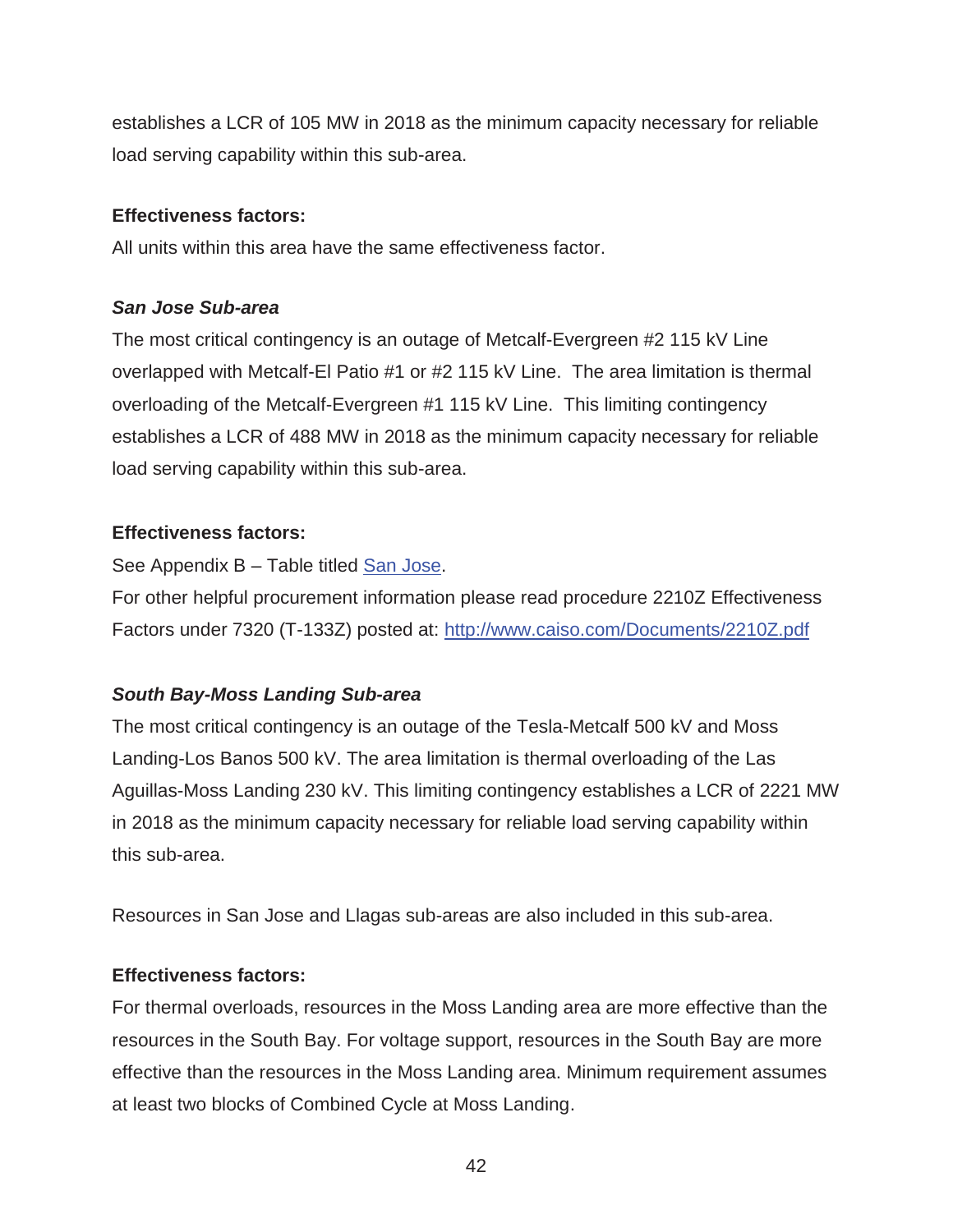# *Pittsburg and Oakland Sub-area Combined*

No requirement is identified in this sub-area

# *Contra Costa Sub-area*

The most critical contingency is an outage of Kelso-Tesla 230 kV with the Gateway off line. The area limitation is thermal overloading of the Delta Switching Yard-Tesla 230 kV line. This limiting contingency establishes a LCR of 1063 MW in 2018 as the minimum capacity necessary for reliable load serving capability within this sub-area.

# **Effectiveness factors:**

For most helpful procurement information please read procedure 2210Z Effectiveness Factors under 7320 (T-133Z) posted at: http://www.caiso.com/Documents/2210Z.pdf

# *Ames and Pittsburg Sub-areas Combined*

The two most critical contingencies listed below together establish a local capacity need of 2412 MW in 2018 as follows: 634 MW in NCNB and 1778 MW in the Bay Area with 596 MW in Ames and 1182 MW in Pittsburg as the minimum capacity necessary for reliable load serving capability within these sub-areas.

The most critical contingency in the Bay Area is an outage of DCTL Newark-Ravenswood & Tesla-Ravenswood 230 kV. The area limitation is thermal overloading of Newark-Ames #1, #2, #3 and Newark- Ames Distribution 115 kV lines.

The most critical contingency in North Coast/North Bay area is an outage of Vaca Dixon-Tulucay 230 kV line with Delta Energy Center power plant out of service. The area limitation is thermal overloading of Vaca Dixon-Lakeville 230 kV line.

# **Effectiveness factors:**

Resources must satisfy both constraints simultaneously, therefore no effectiveness factor is provided. For other helpful procurement information please read procedure 2210Z Effectiveness Factors under 7320 (T-133Z) posted at: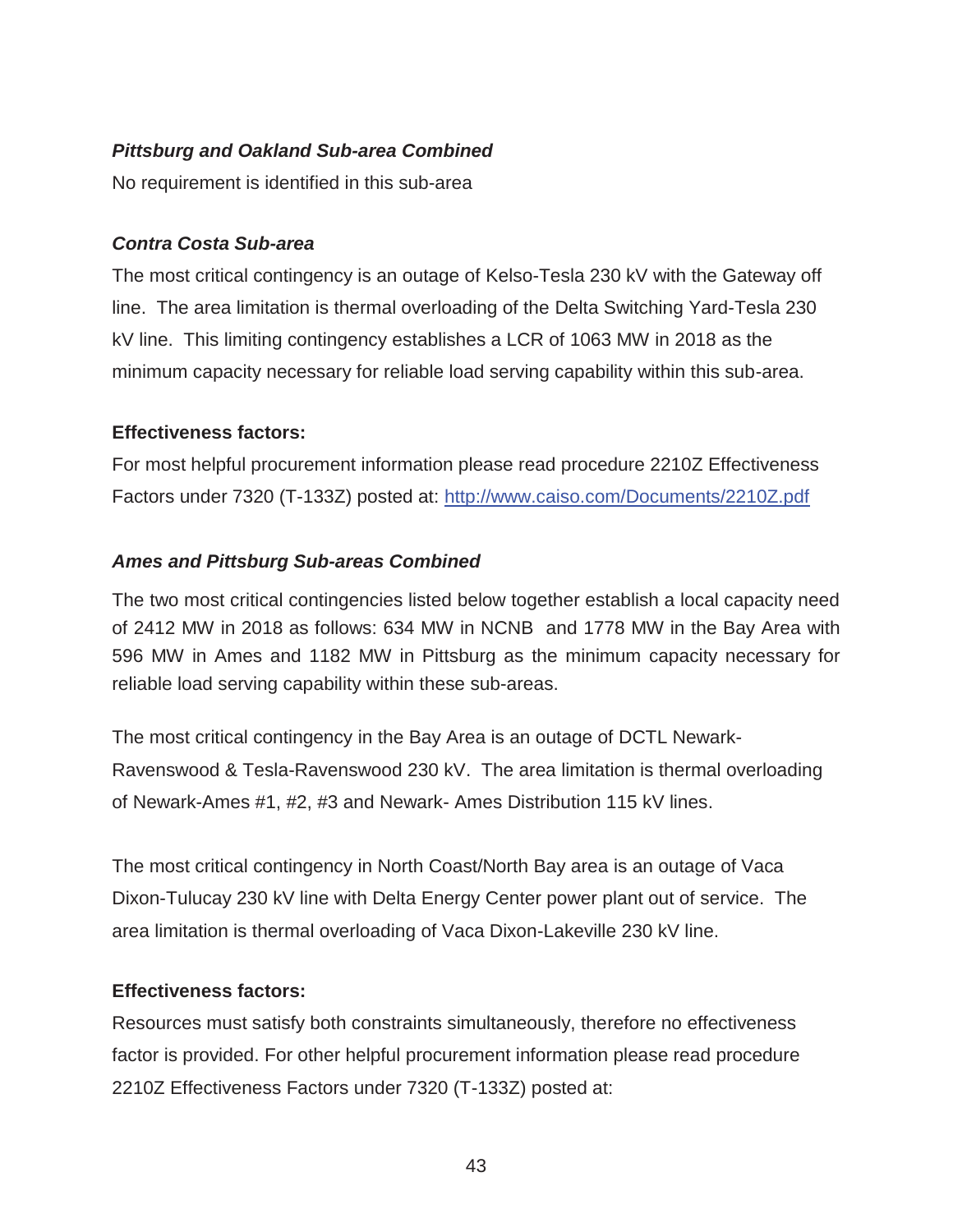#### http://www.caiso.com/Documents/2210Z.pdf

## *Bay Area overall*

The most critical need is the aggregate of sub-area requirements. This establishes a LCR of 5160 MW in 2018 as the minimum capacity necessary for reliable load serving capability within this area.

The most critical single contingency is an outage of the Tesla-Metcalf 500 kV line with Delta Energy Center out of service. The sub-area area limitation is reactive margin within the Bay Area. This limiting contingency establishes a LCR of 3910 MW in 2018.

#### **Effectiveness factors:**

For most helpful procurement information please read procedure 2210Z Effectiveness Factors under 7320 (T-133Z) posted at: http://www.caiso.com/Documents/2210Z.pdf

#### *Changes compared to last year's results:*

From 2017 the load forecast is down by 230 MW compared with the physically defined Bay Area. The LCR has decreased by 457 MW due to the lower load forecast and new transmission projects.

| 2018                                | Wind<br>(MW) | QF/Selfgen<br>Muni<br>(MW)<br>(MW) |     | Market<br>(MW) | Max. Qualifying<br>Capacity (MW) |  |  |
|-------------------------------------|--------------|------------------------------------|-----|----------------|----------------------------------|--|--|
| Available generation                | 320          | 277                                | 411 | 6095           | 7103                             |  |  |
|                                     |              |                                    |     |                |                                  |  |  |
| 2018                                |              | <b>Existing Generation</b>         |     | Deficiency     | <b>Total MW</b>                  |  |  |
|                                     |              | Capacity Needed (MW)               |     | (MW)           | <b>LCR Need</b>                  |  |  |
| Category B (Single) <sup>17</sup>   |              | 3910                               |     |                | 3910                             |  |  |
| Category C (Multiple) <sup>18</sup> |              | 5160                               |     |                | 5160                             |  |  |

#### *Bay Area Overall Requirements:*

 $\overline{a}$ 

<sup>&</sup>lt;sup>17</sup> A single contingency means that the system will be able the survive the loss of a single element, however the operators will not have any means (other than load drop) in order to bring the system within a safe operating zone and get prepared for the next contingency as required by NERC transmission operations standards.

<sup>&</sup>lt;sup>18</sup> Multiple contingencies means that the system will be able the survive the loss of a single element, and the operators will have enough generation (other operating procedures) in order to bring the system within a safe operating zone and get prepared for the next contingency as required by NERC transmission operations standards.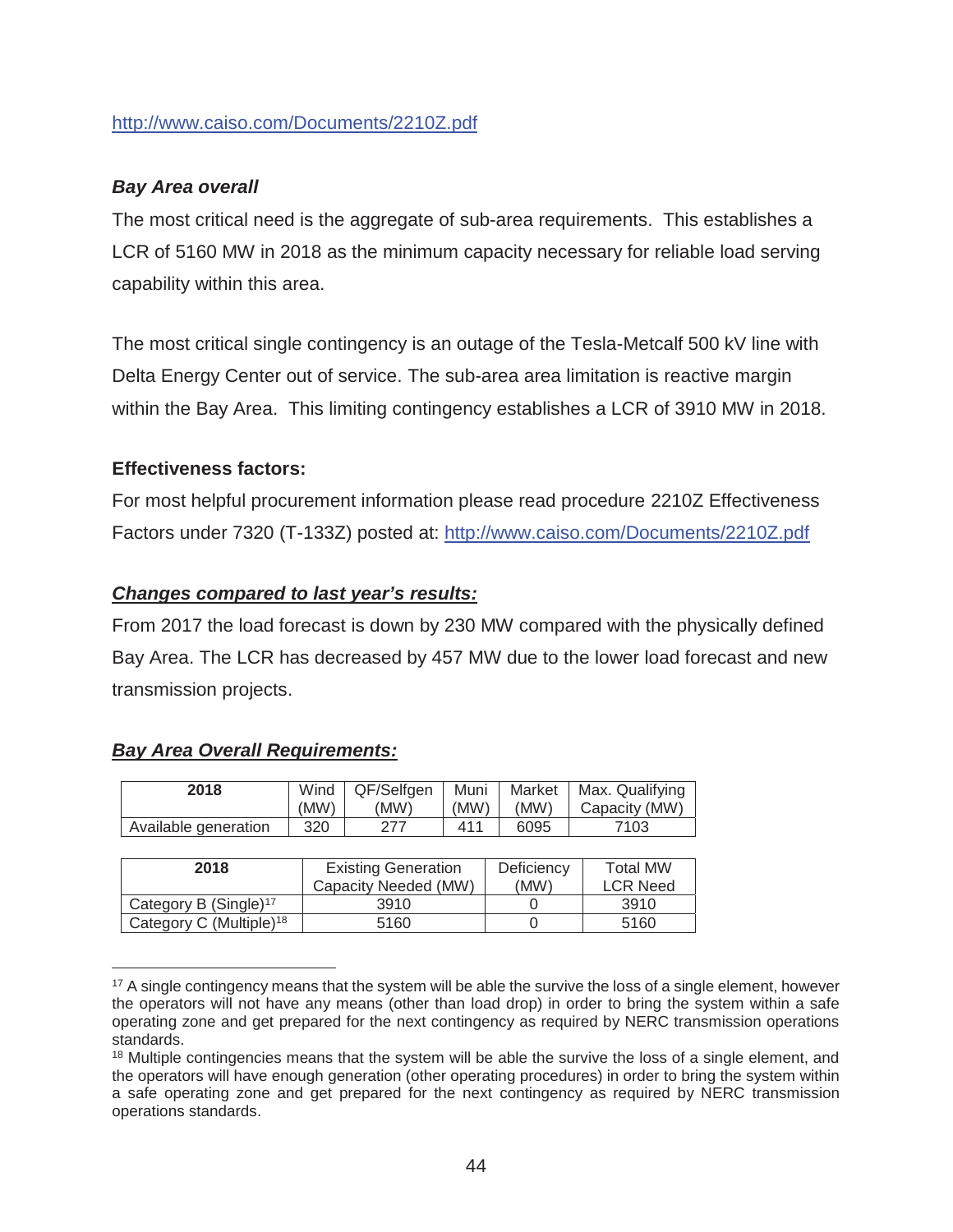# **6. Greater Fresno Area**

# *Area Definition:*

The transmission facilities coming into the Greater Fresno area are:

- 1) Gates-Mustang #1 230 kV Line
- 2) Gates- Mustang #2 230 kV Line
- 3) Gates #1 230/70 kV Transformer Bank
- 4) Los Banos #3 230/70 kV Transformer Bank
- 5) Los Banos #4 230/70 kV Transformer Bank
- 6) Panoche-Tranquility #1 230 kV Line
- 7) Panoche- Tranquility #2 230 kV Line
- 8) Panoche #1 230/115 kV Transformer
- 9) Panoche #2 230/115 kV Transformer
- 10) Warnerville-Wilson 230 kV Line
- 11) Wilson-Melones 230 kV Line
- 12) Smyrna-Corcoran 115kV Line
- 13) Coalinga #1-San Miguel 70 kV Line

The substations that delineate the Greater Fresno area are:

- 1) Gates is out Henrietta is in
- 2) Gates is out Henrietta is in
- 3) Gates 230 kV is out Gates 70 kV is in
- 4) Los Banos 230 kV is out Los Banos 70 kV is in
- 5) Los Banos 230 kV is out Los Banos 70 kV is in
- 6) Panoche is out Helm is in
- 7) Panoche is out Mc Mullin is in
- 8) Panoche 115 kV is in Panoche 230 kV is out
- 9) Panoche 115 kV is in Panoche 230 kV is out
- 10) Warnerville is out Wilson is in
- 11) Wilson is in Melones is out
- 12) Quebec SP is out Corcoran is in
- 13) Coalinga is in San Miguel is out

## *Load:*

2018 total busload within the defined area is 3189 MW with -46 MW of AAEE, 101 MW

of losses and -139 MW DG resulting in a total (load plus losses) of 3290 MW.

*List of physical units:* See Appendix A.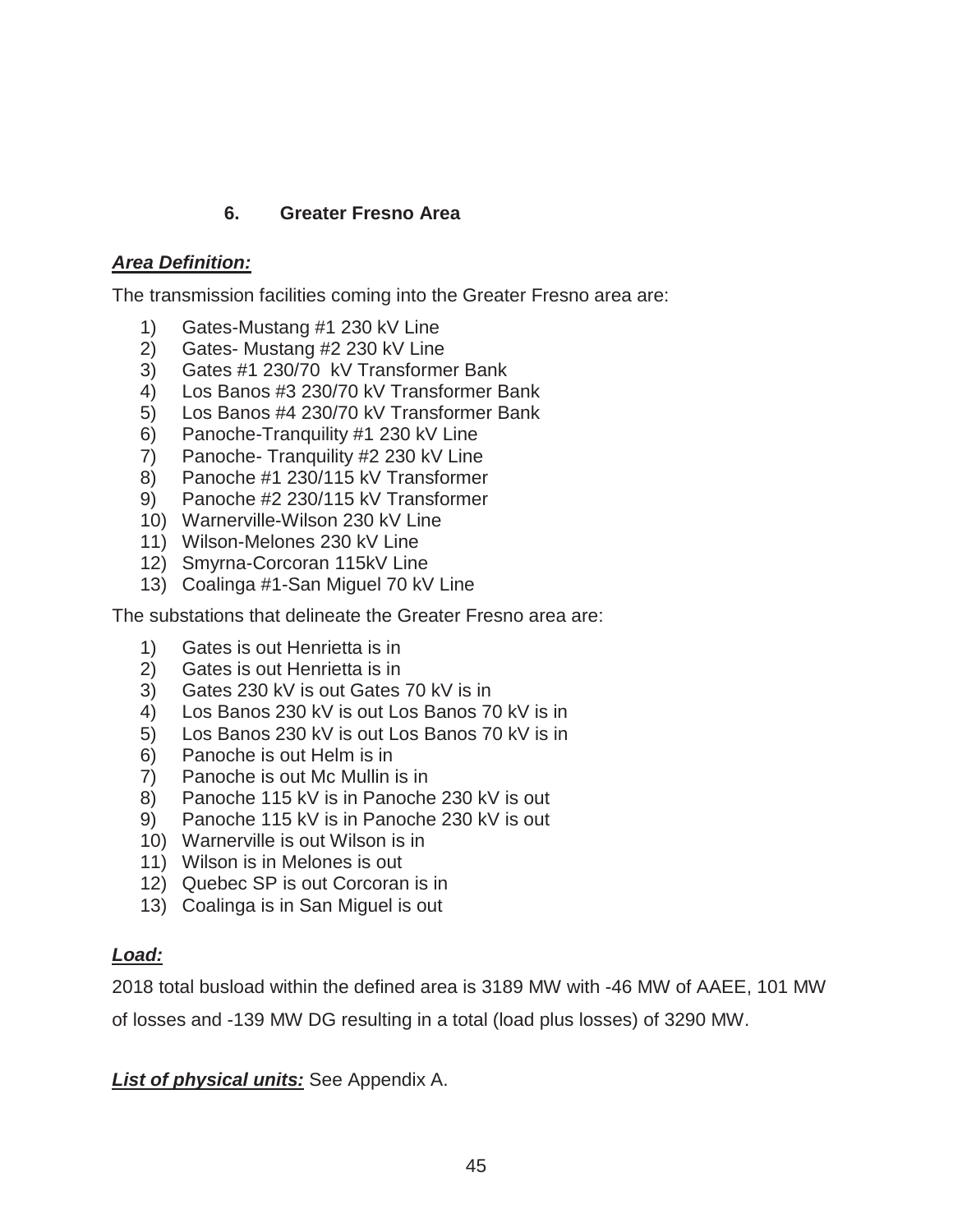#### *Major new projects modeled***:**

1. A few new renewable resources were added.

# *Critical Contingency Analysis Summary:*

#### *Hanford Sub-area*

The most critical contingency for the Hanford sub-area is the loss of the Gates-Mustang #1 and #2 230 kV lines, which would thermally overload the McCall-Kingsburg #1 115 kV line. This limiting contingency establishes a local capacity need of 150 MW in 2018 as the minimum generation capacity necessary for reliable load serving capability within this sub-area.

## **Effectiveness factors:**

All units within this sub-area have the same effectiveness factor.

# *Coalinga Sub-area*

The most critical contingency for the Coalinga sub-area is the loss of the Gates #5 230/70 kV transformer followed by the Panoche-Schindler #1 and #2 115 kV double circuit tower line, which could cause voltage instability in the pocket. This limiting contingency establishes a local capacity need of 28 MW in 2018 as the minimum generation capacity necessary for reliable load serving capability within this sub-area.

## **Effectiveness factors:**

All units within this sub-area have the same effectiveness factor.

# *Borden Sub-area*

The most critical contingency for the Borden sub-area is the loss of the Borden #4 230/70 kV transformer followed by the Friant-Coppermine 70 kV line, which could cause overload on the Borden #1 230/70 kV transformer. This limiting contingency establishes a local capacity need of 18 MW in 2018 as the minimum generation capacity necessary for reliable load serving capability within this sub-area.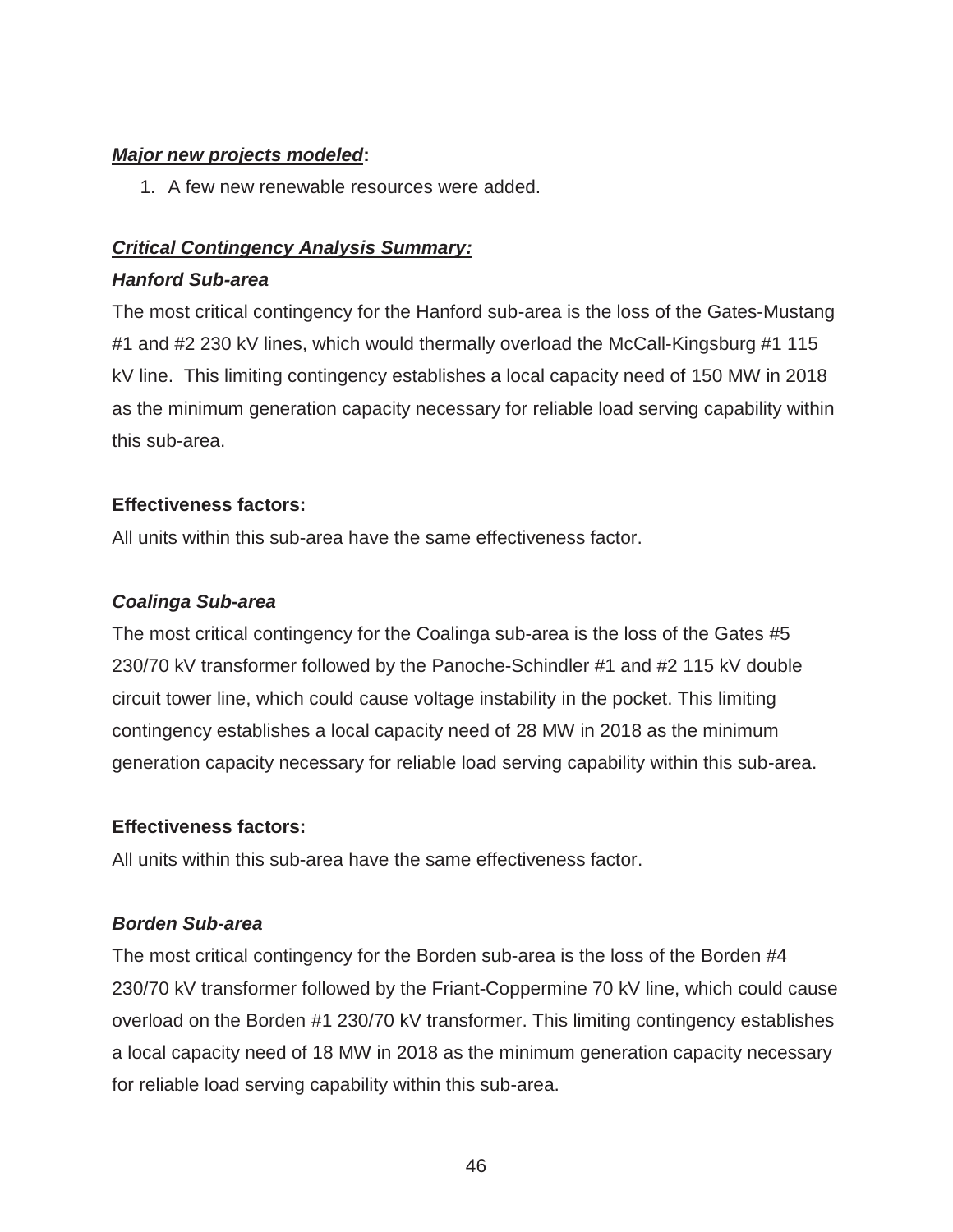#### **Effectiveness factors:**

All units within this sub-area have the same effectiveness factor.

#### *Reedley Sub-area*

The most critical contingency for the Reedley sub-area is the loss of the McCall-Reedley (McCall-Wahtoke) 115 kV line followed by the Sanger-Reedley 115 kV line, which could thermally overload the Kings River-Sanger-Reedley (Sanger-Rainbow Tap) 115 kV line. This limiting contingency establishes a local capacity need of 19 MW in 2018 as the minimum generation capacity necessary for reliable load serving capability within this sub-area.

There is no single critical contingency in this sub-area.

## **Effectiveness factors:**

All units within this sub-area are needed therefore no effectiveness factor is required.

## *Herndon Sub-area*

The most critical contingency is the loss of Herndon-Woodward 115 kV line and Herndon-Manchester 115 kV lines. This contingency could thermally overload the Herndon-Barton 115 kV line. This limiting contingency established an LCR of 880 MW in 2018 as the minimum generation capacity necessary for reliable load serving capability within this sub-area.

The second most critical contingency is the loss of Herndon-Barton 115 kV line with Balch 1 generating unit out of service. This contingency would thermally overload the Herndon-Manchester 115 kV line and establishes an LCR of 425 MW.

## **Effectiveness factors:**

See Appendix B - Table titled Herndon. For other helpful procurement information please read procedure 2210Z Effectiveness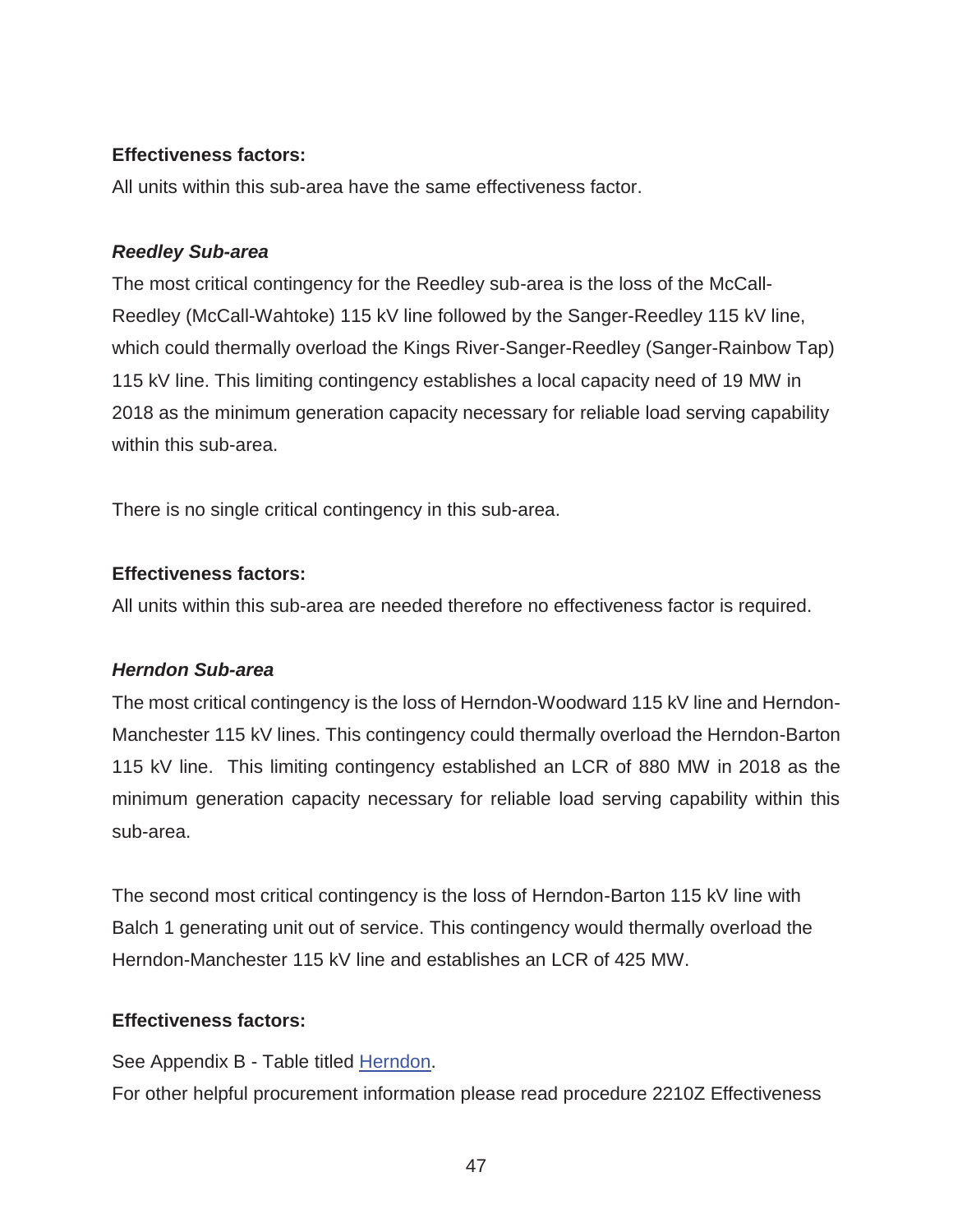Factors under 7430 (T-129) posted at: http://www.caiso.com/Documents/2210Z.pdf

# *Overall (Wilson) Sub-area*

The most critical contingency is the loss of the Common mode (DCTL) Wilson-Gregg 230 kV line and Borden-Gregg 230 kV line. This contingency would thermally overload the Panoche-Oro Loma 115 kV line. This limiting contingency establishes a LCR of 2081 MW in 2018 as the minimum generation capacity necessary for reliable load serving capability within this area.

The second most critical contingency is the Loss of Panoche-Mendota 115 kV line followed by the loss of one Helms Unit. This contingency would thermally overload the Panoche-Oro Loma 115 kV line and establishes an LCR of 1949 MW in 2018.

## **Effectiveness factors:**

For most helpful procurement information please read procedure 2210Z Effectiveness Factors under 7430 (T-129) posted at: http://www.caiso.com/Documents/2210Z.pdf

## *Changes compared to last year's results:*

From 2018 the load forecast has increased by 326 MW and the LCR by 302 MW.

| 2018                                | QF/Selfgen           | Muni                       |  | Market     | Max. Qualifying     |  |
|-------------------------------------|----------------------|----------------------------|--|------------|---------------------|--|
|                                     | (MW)                 | (MW)                       |  | (MW)       | Capacity (MW)       |  |
| Available generation                | 48                   | 316                        |  | 3215       | 3579                |  |
|                                     |                      |                            |  |            |                     |  |
| 2018                                |                      | <b>Existing Generation</b> |  | Deficiency | <b>Total MW LCR</b> |  |
|                                     | Capacity Needed (MW) |                            |  | (MW)       | <b>Need</b>         |  |
| Category B (Single) <sup>19</sup>   |                      | 1949                       |  |            | 1949                |  |
| Category C (Multiple) <sup>20</sup> | 2081                 |                            |  |            | 2081                |  |

#### *Fresno Area Overall Requirements:*

Market

 $M_{\text{max}}$ . Qualifying

 $\overline{a}$  $19$  A single contingency means that the system will be able the survive the loss of a single element, however the operators will not have any means (other than load drop) in order to bring the system within a safe operating zone and get prepared for the next contingency as required by NERC transmission operations standards.

<sup>&</sup>lt;sup>20</sup> Multiple contingencies means that the system will be able the survive the loss of a single element, and the operators will have enough generation (other operating procedures) in order to bring the system within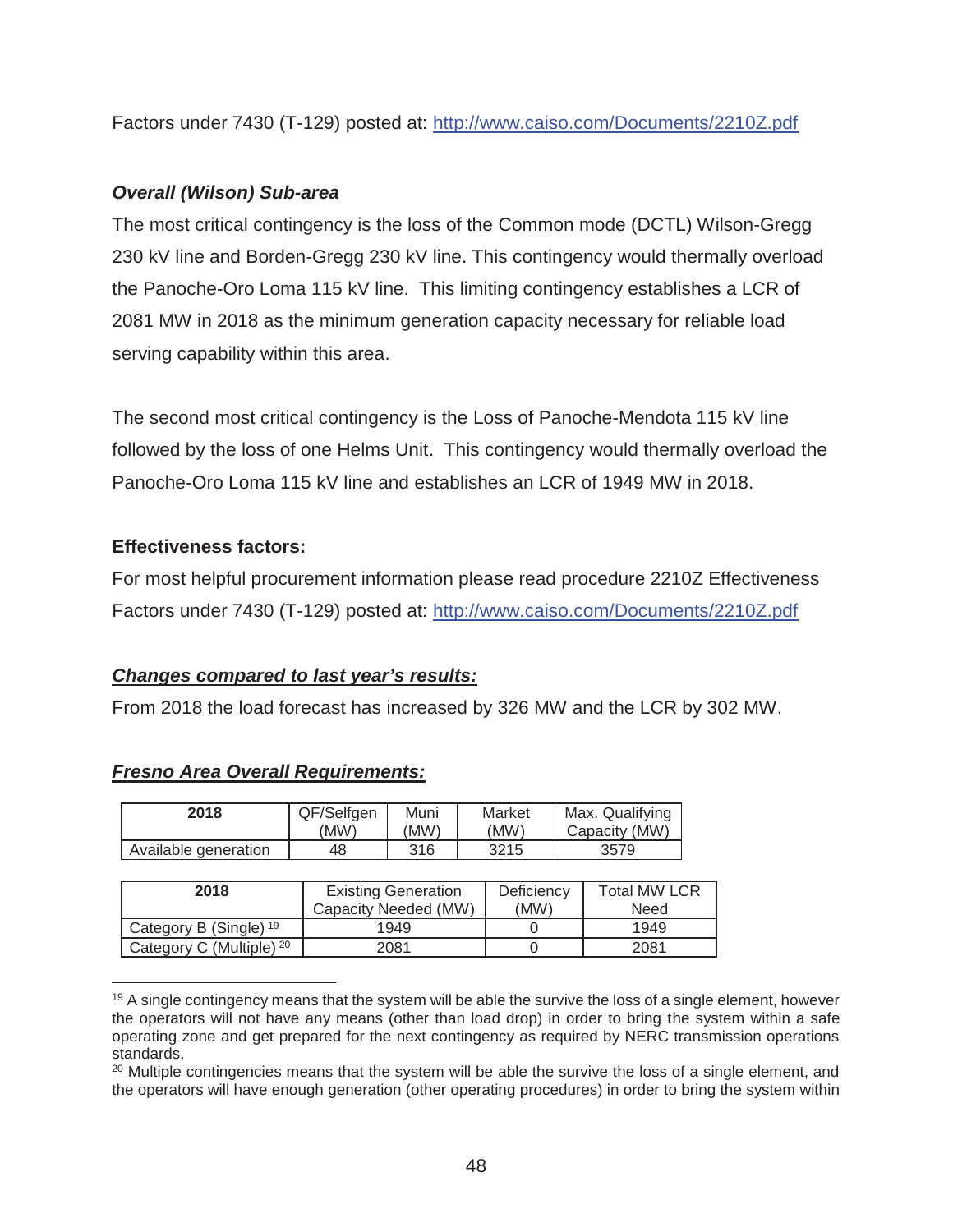## **7. Kern Area**

## *Area Definition:*

The transmission facilities coming into the Kern PP sub-area are:

- 1) Midway-Kern PP #1 230 kV Line
- 2) Midway-Kern PP #3 230 kV Line
- 3) Midway-Kern PP #4 230 kV Line
- 4) Famoso-Charca 115 kV Line (Normal Open)
- 5) Wasco-Famoso 70 kV Line (Normal Open)
- 6) Maricopa-Copus 70 kV Line (Normal Open)
- 7) Copus-Old River 70 kV Line (Normal Open)
- 8) Kern Canyo-Magunden-Weedpatch 70 kV Line (Normal Open)
- 9) Wheeler Ridge-Lamont 115 kV Line (Normal Open)

The substations that delineate the Kern-PP sub-area are:

- 1) Midway 230 kV is out Bakersfield and Stockdale 230 kV are in
- 2) Midway 230 kV is out Kern and Stockdale 230 kV are in
- 3) Midway 230 kV is out Kern PP 230 kV is in
- 4) Charca 115kV is out Famoso 115 kV is in
- 5) Wasco 70 kV is out Mc Farland 70 kV is in
- 6) Basic School Junction 70 kV is out, Copus 70 kV is in
- 7) Lakeview 70 kV is out, San Emidio Junction 70 kV is in
- 8) Magunden Junction 70 kV is out, Magunden 70 kV is in
- 9) Wheeler Ridge 115 kV is out, Adobe Solar 115 kV is in

## *Load:*

 $\overline{a}$ 

2018 total busload within the defined area is 907 MW with -13 MW of AAEE, 7 MW of

losses and -34 MW DG resulting in a total (load plus losses) of 867 MW.

## *List of physical units:* See Appendix A.

## *Major new projects modeled:*

1. Upgrade terminal equipment on Kern PP #4 230/115kV transformer

a safe operating zone and get prepared for the next contingency as required by NERC transmission operations standards.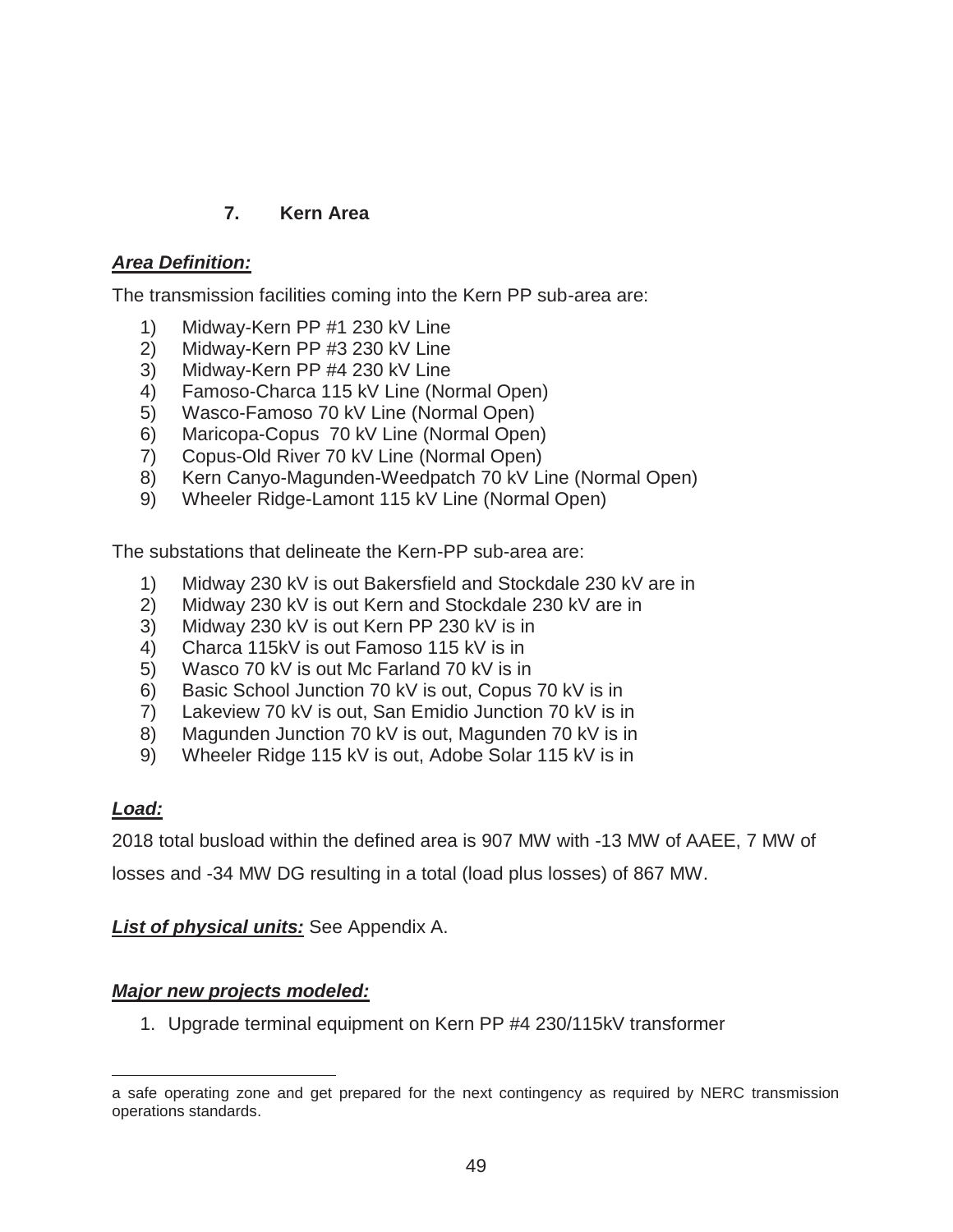# *Critical Contingency Analysis Summary:*

#### *West Park Sub-area*

No requirement due to decrease in load forecast.

## *Kern Oil Sub-area*

The most critical contingency is the Kern PP-Live Oak 115 kV Line and Kern PP-7<sup>th</sup> Standard 115 kV Line resulting in the thermal overload of the Kern PP-Magunden-Witco 115 kV Line. This limiting contingency establishes a LCR of 133 MW in 2018 as the minimum generation capacity necessary for reliable load serving capability within this sub-area.

#### **Effectiveness factors:**

All units within this sub-area have the same effectiveness factor.

## *South Kern PP Sub-area*

The South Kern PP sub-area requirement is smaller than the Kern Oil sub-area therefore the need is already satisfied by resources located in the Kern Oli sub-area.

## *South Kern Overall*

The most critical contingency is the outage of the Midway-Kern #3 and #4 230 kV lines, which thermally overloads the Midway-Kern #1 230 kV line. This limiting contingency establishes a LCR of 453 MW in 2018 as the minimum generation capacity necessary for reliable load serving capability within this sub-area.

## **Effectiveness factors:**

All units within this sub-area have the same effectiveness factor. For other helpful procurement information please read procedure 2210Z Effectiveness Factors under 7450 (New) posted at: http://www.caiso.com/Documents/2210Z.pdf

## *Changes compared to last year's results:*

Kern area load forecast has gone down by 272 MW and The LCR requirement has decreased by 39 MW. The downward shift in load also resulted in the elimination of the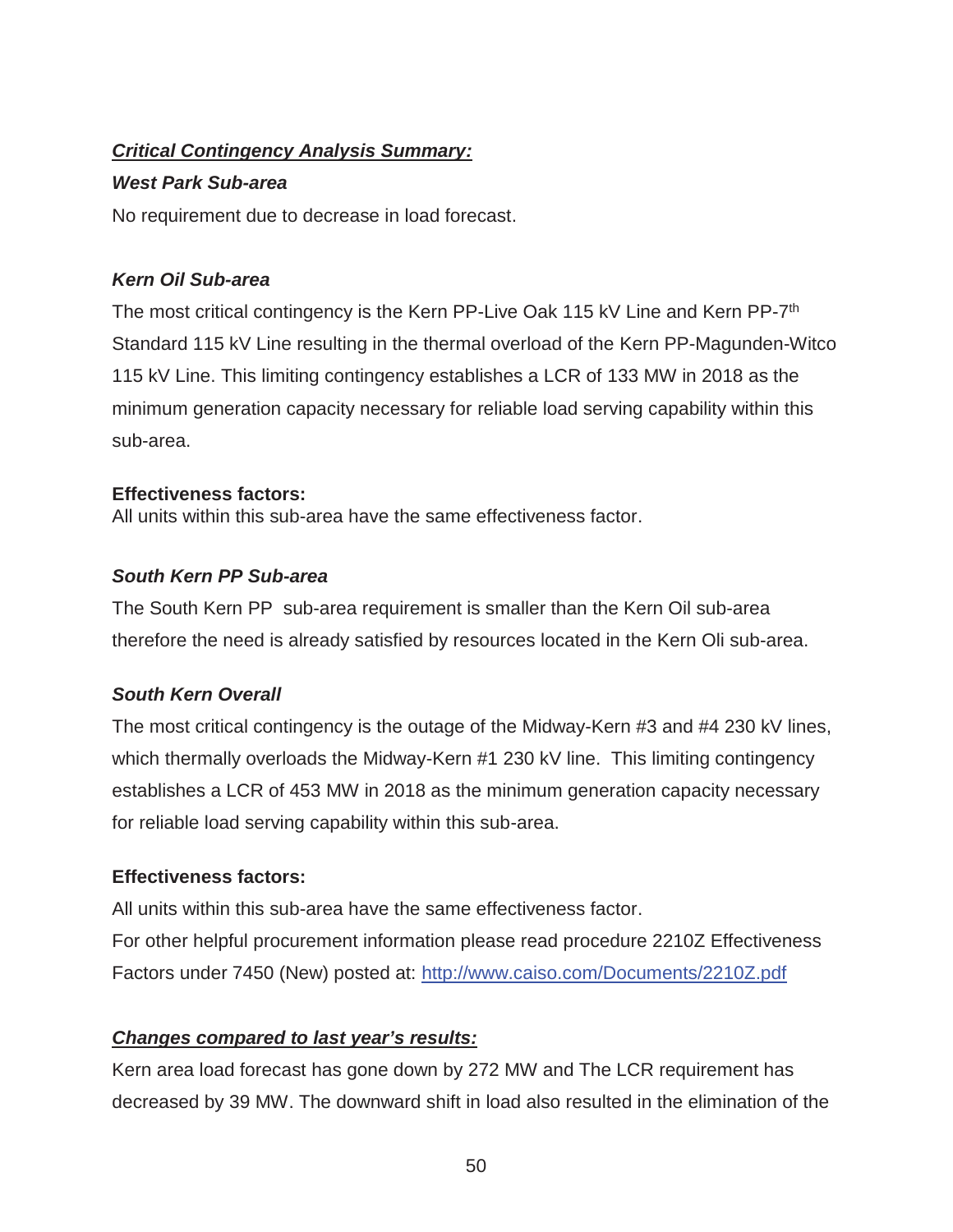Westpark sub-area.

#### *Kern Area Overall Requirements:*

| 2018                 | QF/Selfgen | Market | Max. Qualifying |
|----------------------|------------|--------|-----------------|
|                      | 'MW)       | (MW)   | Capacity (MW)   |
| Available generation | 15         | 551    | 566             |

| 2018                                | <b>Existing Generation</b><br>Capacity Needed (MW) | Deficiency<br>(MW) | <b>Total MW</b><br><b>LCR Need</b> |
|-------------------------------------|----------------------------------------------------|--------------------|------------------------------------|
| Category B (Single) <sup>21</sup>   |                                                    |                    |                                    |
| Category C (Multiple) <sup>22</sup> | 453                                                |                    | 453                                |

#### **8. LA Basin Area**

#### *Area Definition:*

 $\overline{a}$ 

The transmission tie lines into the LA Basin Area are:

- 1) San Onofre San Luis Rey #1, #2, & #3 230 kV Lines
- 2) San Onofre Talega #1 & #2 230 kV Lines
- 3) Lugo Mira Loma #2 & #3 500 kV Lines
- 4) Lugo Rancho Vista #1 500 kV line
- 5) Sylmar Eagle Rock 230 kV Line
- 6) Sylmar Gould 230 kV Line
- 7) Vincent Mira Loma 500 kV Line
- 8) Vincent Mesa Cal 230 kV Line
- 9) Vincent Rio Hondo #1 & #2 230 kV Lines
- 10) Eagle Rock Pardee 230 kV Line
- 11) Devers RedBluff #1 and #2 500 kV Lines
- 12) Mirage Coachela Valley 230 kV Line
- 13) Mirage Ramon 230 kV Line
- 14) Mirage Julian Hinds 230 kV Line

 $21$  A single contingency means that the system will be able the survive the loss of a single element, however the operators will not have any means (other than load drop) in order to bring the system within a safe operating zone and get prepared for the next contingency as required by NERC transmission operations standards.

<sup>&</sup>lt;sup>22</sup> Multiple contingencies means that the system will be able the survive the loss of a single element, and the operators will have enough generation (other operating procedures) in order to bring the system within a safe operating zone and get prepared for the next contingency as required by NERC transmission operations standards.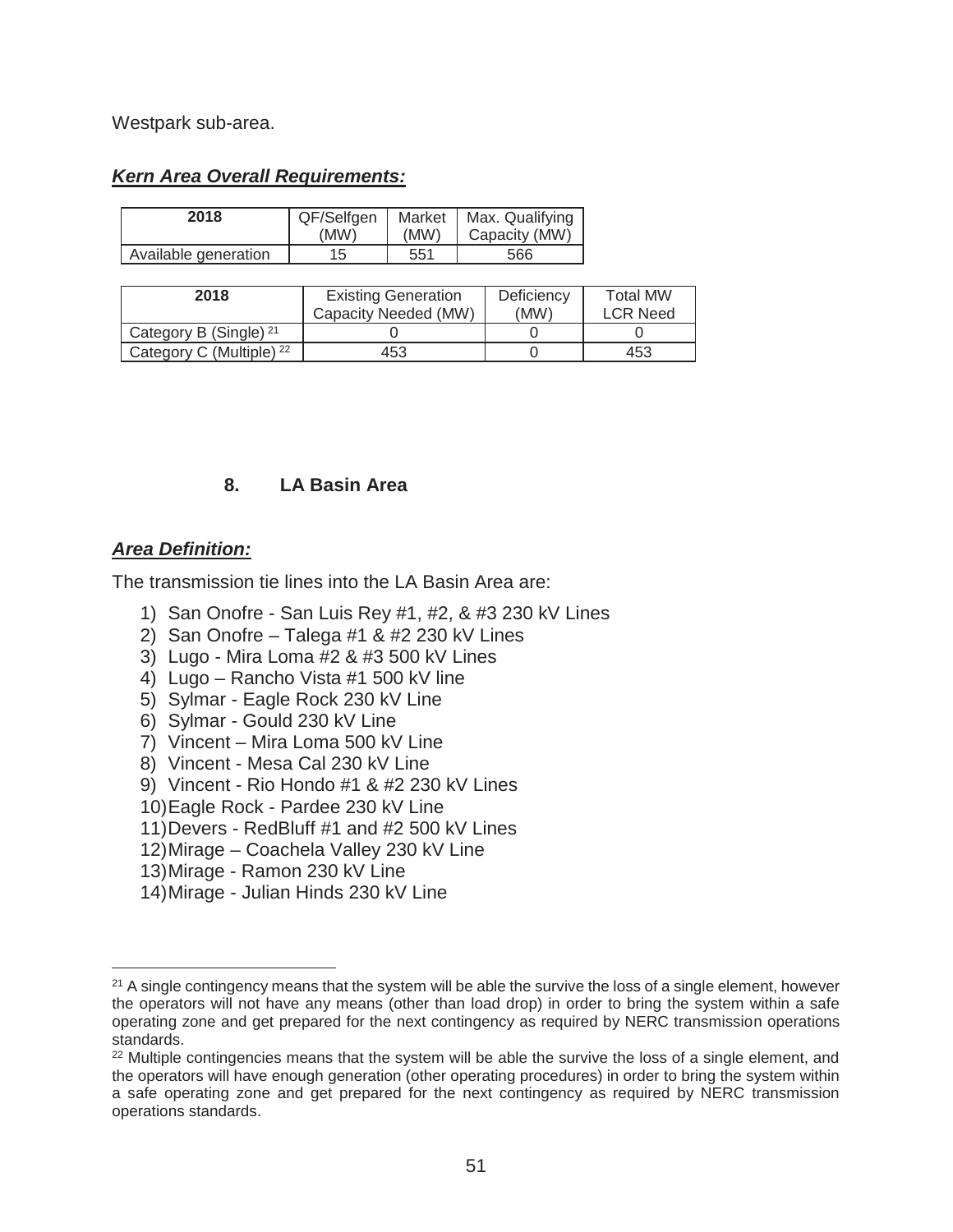These substations form the boundary surrounding the LA Basin area:

- 1) San Onofre is in San Luis Rey is out
- 2) San Onofre is in Talega is out
- 3) Mira Loma is in Lugo is out
- 4) Rancho Vista is in Lugo is out
- 5) Eagle Rock is in Sylmar is out
- 6) Gould is in Sylmar is out
- 7) Mira Loma is in Vincent is out
- 8) Mesa Cal is in Vincent is out
- 9) Rio Hondo is in Vincent is out
- 10) Eagle Rock is in Pardee is out
- 11) Devers is in RedBluff is out
- 12) Mirage is in Coachela Valley is out
- 13) Mirage is in Ramon is out
- 14) Mirage is in Julian Hinds is out

## *Load:*

 $\overline{a}$ 

The total 2018 1-in-10 heat wave peak load modeled within the electrically defined area<sup>23</sup> includes 18,215 MW net managed peak load with 146 MW of peak shift, 22 MW pump load and 83 MW of losses resulting in total net load + losses + pumps with peak shift of 18,466 MW. The electrically defined LA Basin LCR area does not include Saugus substation load, which is 755 MW. When this load is added to the electrically defined LA Basin load, the total geographically-defined LA Basin load is 19,221 MW, which correlates with the CEC's Mid Demand Baseline with Low AAEE Savings with peak shift forecast for 2018.

## *List of physical units:* See Appendix A.

#### *Major new projects modeled:*

- 1. San Luis Rey (2-225 MVAR), San Onofre (1-240 MVAR), Miguel (2-225 MVAR) and Santiago (3-81 MVAR) synchronous condensers
- 2. Imperial Valley Phase Shifting Transformers (230/230kV 2x400 MVA)
- 3. Huntington Beach Units 3 & 4 synchronous condensers retired at the end of 2017

<sup>&</sup>lt;sup>23</sup> The electrically defined area load is the LA Basin load minus Saugus substation load. When Saugus load (located in the LA County) is added to the electrically defined area load, its resulting total demand will match with the CEC demand forecast for the LA Basin planning area.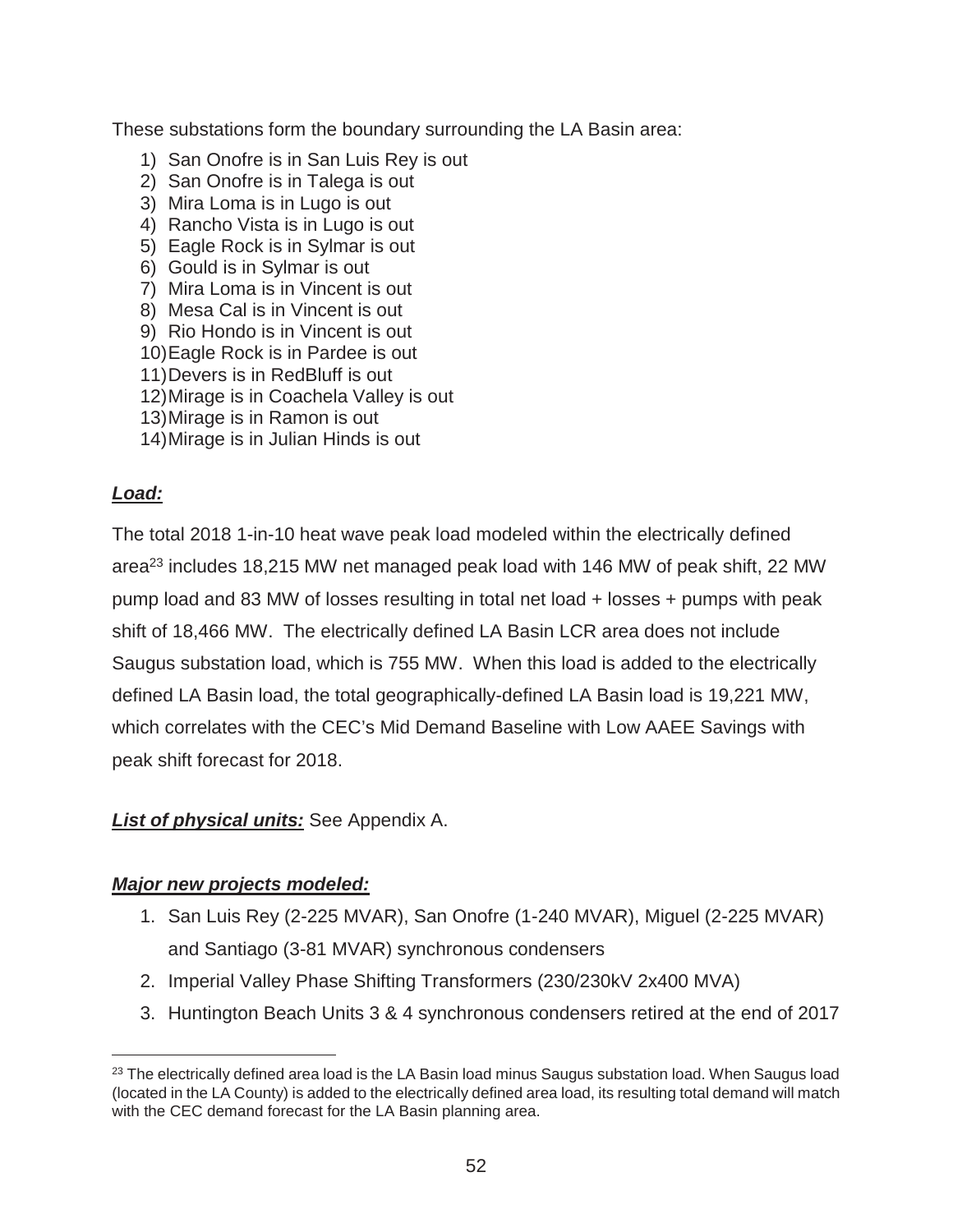- 4. Encina Unit 1 retired at the end of Q1 2017 (to allow generation interconnection related works for the new Carlsbad Energy Center); Carlsbad Energy Center's inservice date is delayed until Q4 2018.
- 5. Sycamore Penasquitos 230 kV transmission line

# *Critical Contingency Analysis Summary:*

# *El Nido sub-area:*

The most critical contingency for the El Nido sub-area is the loss of the La Fresa – Hinson 230 kV line followed by the loss of the La Fresa – Redondo #1 and #2 230 kV lines, which would cause voltage collapse. This limiting contingency establishes an LCR of 227 MW in 2018 as the minimum capacity necessary for reliable load serving capability within this sub-area.

# **Effectiveness factors:**

All units have the same effectiveness factor.

# *Western Sub-Area:*

The most critical contingency for the Western sub-area is the loss of Serrano – Villa Park #2 230 kV line followed by the loss of the Serrano – Lewis #1 or #2 230 kV line or vice versa, which would result in thermal overload of the remaining Serrano – Villa Park 230 kV line. This limiting contingency establishes an LCR of 3,621 MW in 2018 as the resource capacity necessary for reliable load serving capability within this sub-area.

# **Effectiveness factors:**

See Appendix B - Table titled Western LA Basin.

For other helpful procurement information please read procedure 2210Z Effectiveness Factors under 7630 (G-219Z) posted at: http://www.caiso.com/Documents/2210Z.pdf

There are numerous other combinations of contingencies in the area that could overload a significant number of 230 kV lines in this sub-area and have less LCR need. As such, anyone of them (combination of contingencies) could become binding for any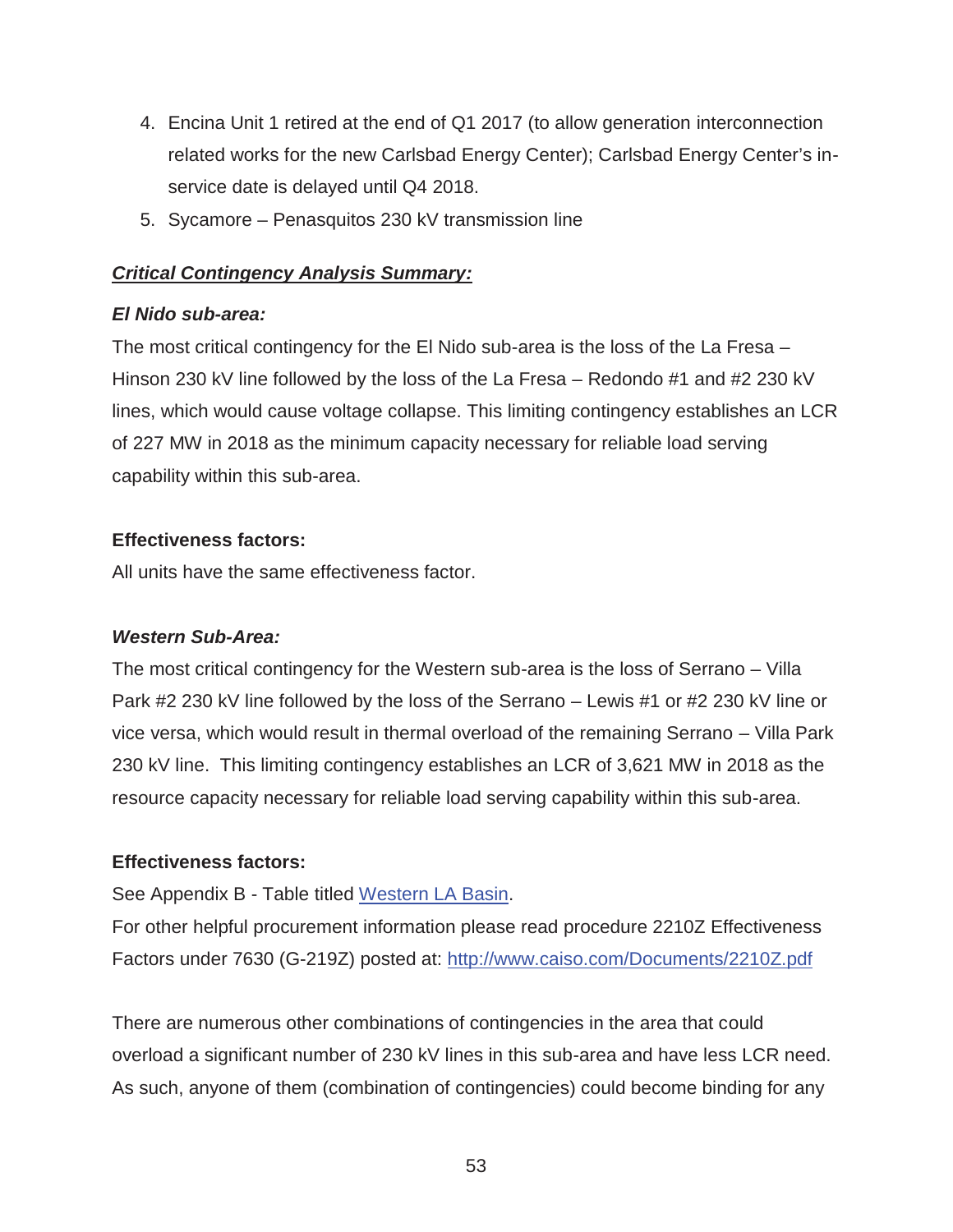given set of procured resources. As a result, effectiveness factors may not be the best indicator towards informed procurement.

#### *Eastern LA Basin Sub-area:*

The two most limiting contingencies for the Eastern LA Basin subarea are the following:

The thermal loading concern is caused by an overlapping contingency of the Palo Verde – Colorado River 500 kV line, system readjustment, then followed by Serrano – Valley 500 kV line or vice versa. This overlapping contingency could result in an overloading concern on the Iron Mountain – Eagle Mountain 230 kV line. The limiting contingency establishes an LCR need of 2,361 MW in 2018 as the resource capacity necessary for reliable load serving capability within this sub-area.

The post-transient voltage instability concern is caused by an overlapping contingency of Serrano – Valley 500 kV line, system readjustment, followed by a simultaneous N-2 of the Devers – Red Bluff 500 kV lines. The voltage instability concern requires the same amount of LCR need as in the thermal constraint discussed above.

## **Effectiveness factors:**

Resources must satisfy both constraints simultaneously, therefore no effectiveness factor is provided.

#### *West of Devers Sub-area*:

Satisfied by the need in the larger Eastern LA Basin sub-area.

## *Valley Sub-area*:

Satisfied by the need in the larger Eastern LA Basin sub-area.

## *Valley-Devers Sub-Area:*

This sub-area has been eliminated due to the new Paloverde-Delaney-Colorado River 500 kV lines.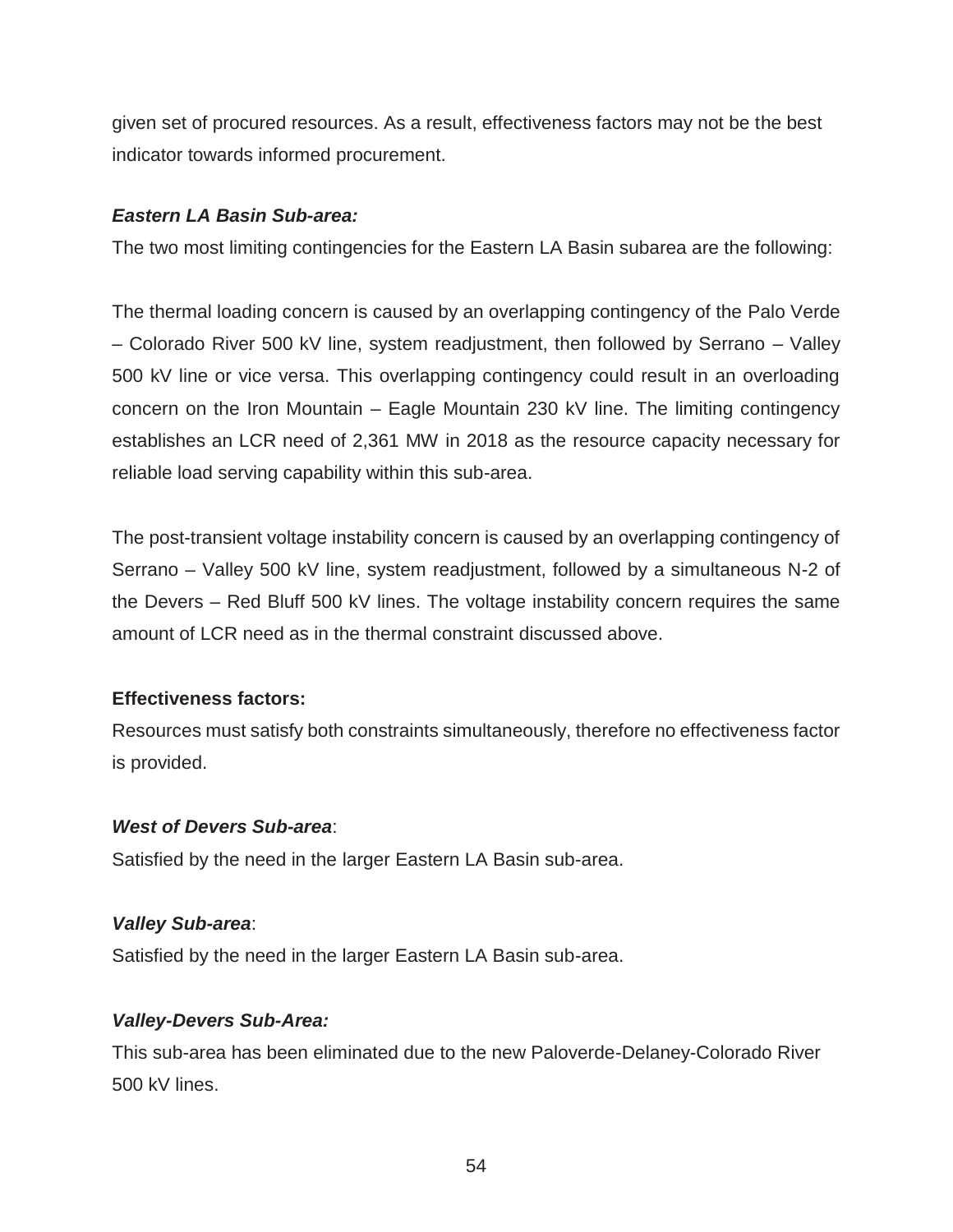#### *Overall LA Basin Area and San Diego-Imperial Valley Area Combined:*

The LCR needs of the LA Basin area and San Diego-Imperial Valley area have been considered through a coordinated study process to ensure that the resource needs for each LCR area not only satisfy its own area reliability need but also provide support to the other area if needed. With the retirement of the San Onofre Nuclear Generating Station, and the impending retirement of other once-through cooled generation in the LA Basin and San Diego areas, the two areas are electrically interdependent on each other. Resource needs in one area are dependent on the amount of resources that are dispatched for the adjacent area and vice versa. The SDG&E system, being the southernmost electrical area in the ISO's southern system and smaller of the overall LA Basin-San Diego-Imperial Valley area, is evaluated first for its LCR needs. The LCR needs for the LA Basin and its subareas are then evaluated after the initial determination of the LCR needs for the overall San Diego-Imperial Valley area. The LCR needs in the overall San Diego-Imperial Valley area are then re-checked to ensure that the initial determination is still adequate. This iterative process is needed due to the interaction of resources on the LCR needs in the LA Basin-San Diego-Imperial Valley area. With this process, the LCR needs for the respective areas are coordinated within the overall LA Basin-San Diego-Imperial Valley area. *It is important to note that the San Diego subarea is a part or subset of the overall San Diego-Imperial Valley area.*

An additional consideration is whether the Aliso Canyon gas storage constraint needs to be evaluated to determine the LCR needs for the LA Basin and the San Diego-Imperial Valley for 2018. At this time, the ISO is not performing analyses that would involve balancing resources between the LA Basin and San Diego areas similar to the 2017 LCR due to the benefits of the enhanced balancing rules as the CPUC has recognized the effectiveness of tighter non-core balancing rules. Based on the recent CPUC Public Utilities Code Section 715 report<sup>24</sup>, dated January 17, 2017, on page 15, the CPUC indicated that the 150 mmcf potential imbalance has been offset by the new balancing

 $\overline{a}$  $24$ 

http://www.cpuc.ca.gov/uploadedFiles/CPUC\_Public\_Website/Content/News\_Room/News\_and\_Updates/ AlisoGas1-9-715.pdf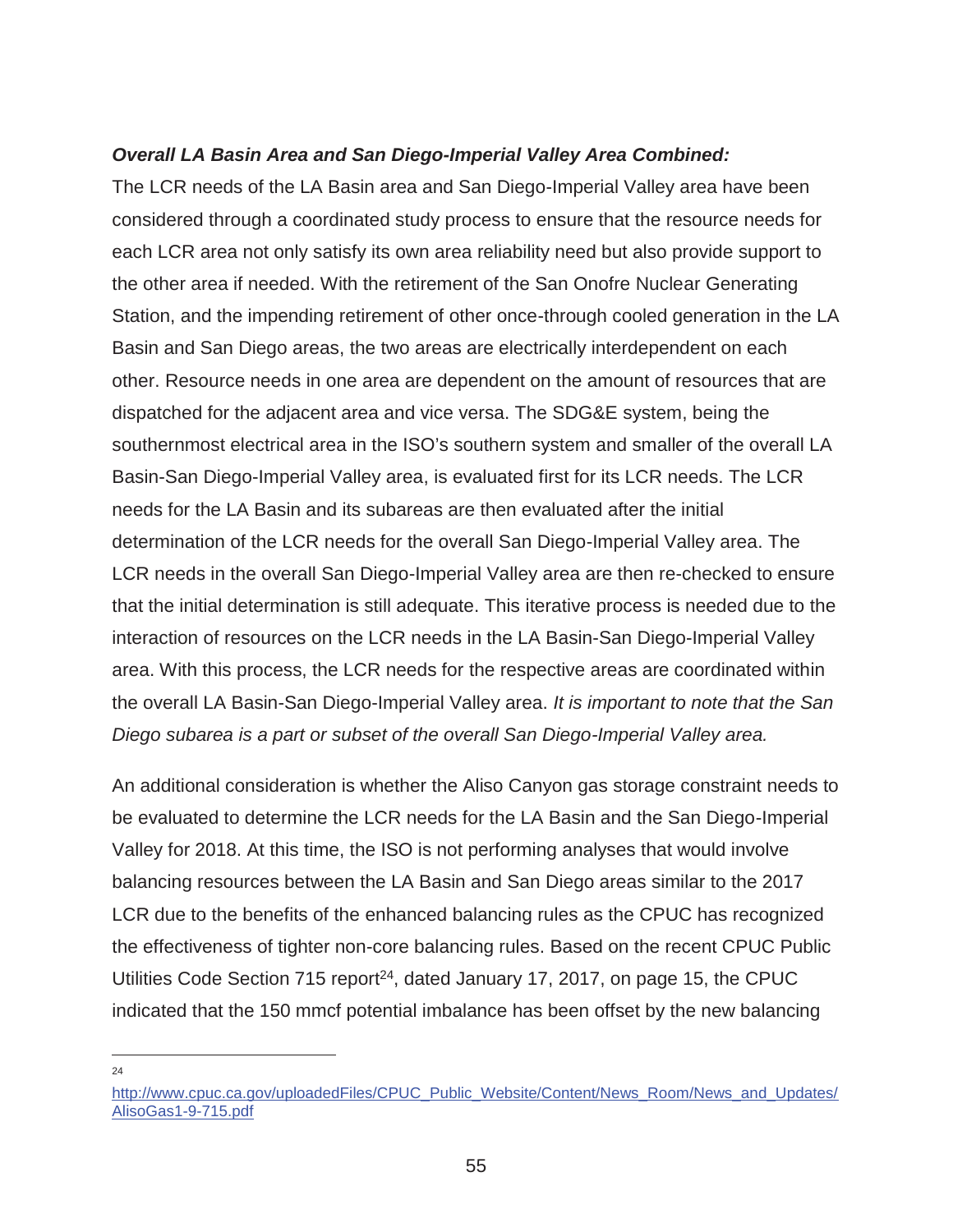rules and directly reduces the amount of the original curtailment identified in the four summer technical scenarios involving various levels of gas facility outages. However, as Southern California Gas Company has informed the CPUC in its February 17, 2017 Storage Safety Enhancement Plan, it is important to note that there are potential deliverability impacts due to tubing flow only operation of the remaining gas storage fields at Goleta, Playa Del Rey and Honor Rancho. More study is necessary to understand the meaning and the extent of the tubing only production limitation.

As mentioned above, the overall LA Basin-San Diego-Imperial Valley LCR needs were determined by evaluating the LCR needs in the San Diego-Imperial Valley LCR area first, and then determining the LCR needs for the LA Basin. The total LCR needs for the combined LA Basin-San Diego-Imperial Valley area are the sum of the LCR needs for the LA Basin and the San Diego-Imperial Valley area.

The following is the discussion of the LCR needs for each of these respective areas:

#### *1. Overall San Diego-Imperial Valley Area:*

 $\overline{a}$ 

The most critical contingency resulting in thermal loading concerns for the overall San Diego-Imperial Valley area is the G-1/N-1 (Category B) overlapping outage that involves the loss of the TDM combined cycled power plant (593 MW), system readjustment, followed by the loss of the Imperial Valley – North Gila 500 kV line or vice versa (Category C). This overlapping contingency could thermally overload the Imperial Valley  $-$  El Centro 230 kV line (i.e., the "S" line)<sup>25</sup>. This contingency establishes a total local capacity need of 4,032 MW in 2018 as the resource capacity necessary for reliable load serving capability within the overall San Diego – Imperial Valley area.

The corresponding LA Basin LCR need associated with this contingency and level of LCR need for the San Diego – Imperial Valley is 7,300 MW.

<sup>&</sup>lt;sup>25</sup> The "S" line is owned and operated by the Imperial Irrigation District (IID) that connects the IID electrical grid with the ISO BAA's SDG&E-owned electrical grid.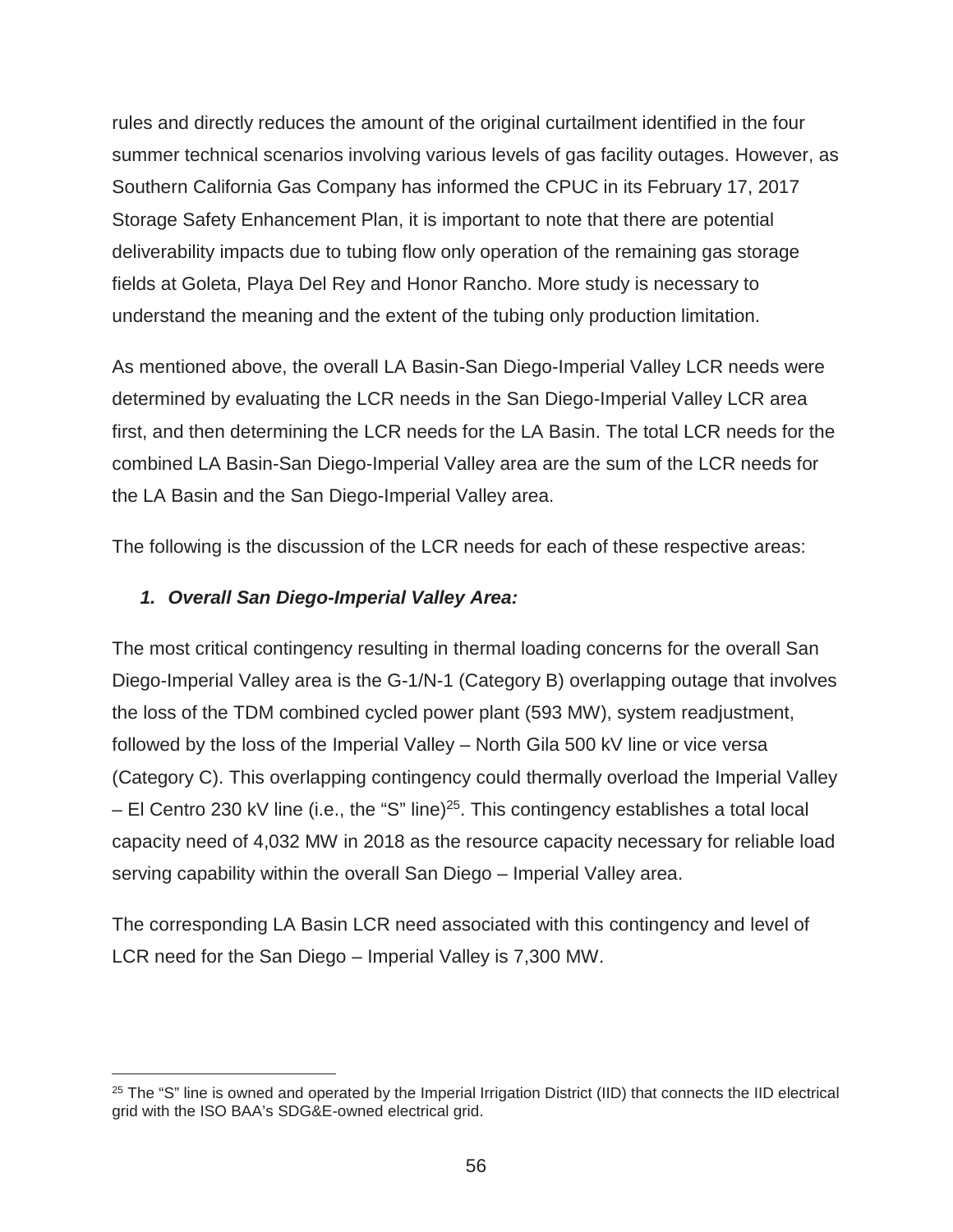#### *2. Overall LA Basin Area:*

As discussed earlier, to determine whether the aforementioned LCR need in the LA Basin is adequate for the LA Basin LCR area, the ISO performed contingency analyses in the LA Basin after the evaluation of the LCR need for the San Diego-Imperial Valley LCR. The most critical contingency resulting in thermal loading concerns for the overall LA Basin is the loss of the Lugo – Victorville 500 kV line, system readjustment, followed by the loss of Sylmar – Gould 230 kV line or vice versa. This overlapping contingency could thermally overload the Sylmar - Eagle Rock 230 kV line. This establishes a total local capacity need in LA Basin area of 7,525 MW in 2018 as the minimum resource capacity necessary for reliable load serving capability within this sub-area.

The overall combined LA Basin-San Diego-Imperial Valley area LCR need has a total of 11,557 MW in 2018 time frame as follows: 7,525 MW in the LA Basin and 4,032 MW in the San Diego-Imperial Valley area as the minimum capacity necessary for reliable load serving capability within these areas. The most limiting constraint for this overall combined LA Basin-San Diego-Imperial Valley area is the thermal loading concerns on the Sylmar – Eagle Rock 230 kV line under an N-1-1 overlapping contingency. This is closely followed by the limiting constraint on the "S" line between IID and SDG&E under an overlapping G-1/N-1 contingency or vice versa.

## *Effectiveness factors:*

See Appendix B - Table titled LA Basin.

For other helpful procurement information please read procedure 2210Z Effectiveness Factors under 7570 (T-144Z), 7580 (T-139Z), 7590 (T-137Z, 6750) and 7680 (T-130Z) posted at: http://www.caiso.com/Documents/2210Z.pdf

# *Sensitivity assessment with Imperial Valley solar generation unavailable at 7 p.m. for a peak load day*

The purpose of performing this sensitivity study was to evaluate the potential impact to the LCR requirements for the LA Basin-San Diego-Imperial Valley area for the scenario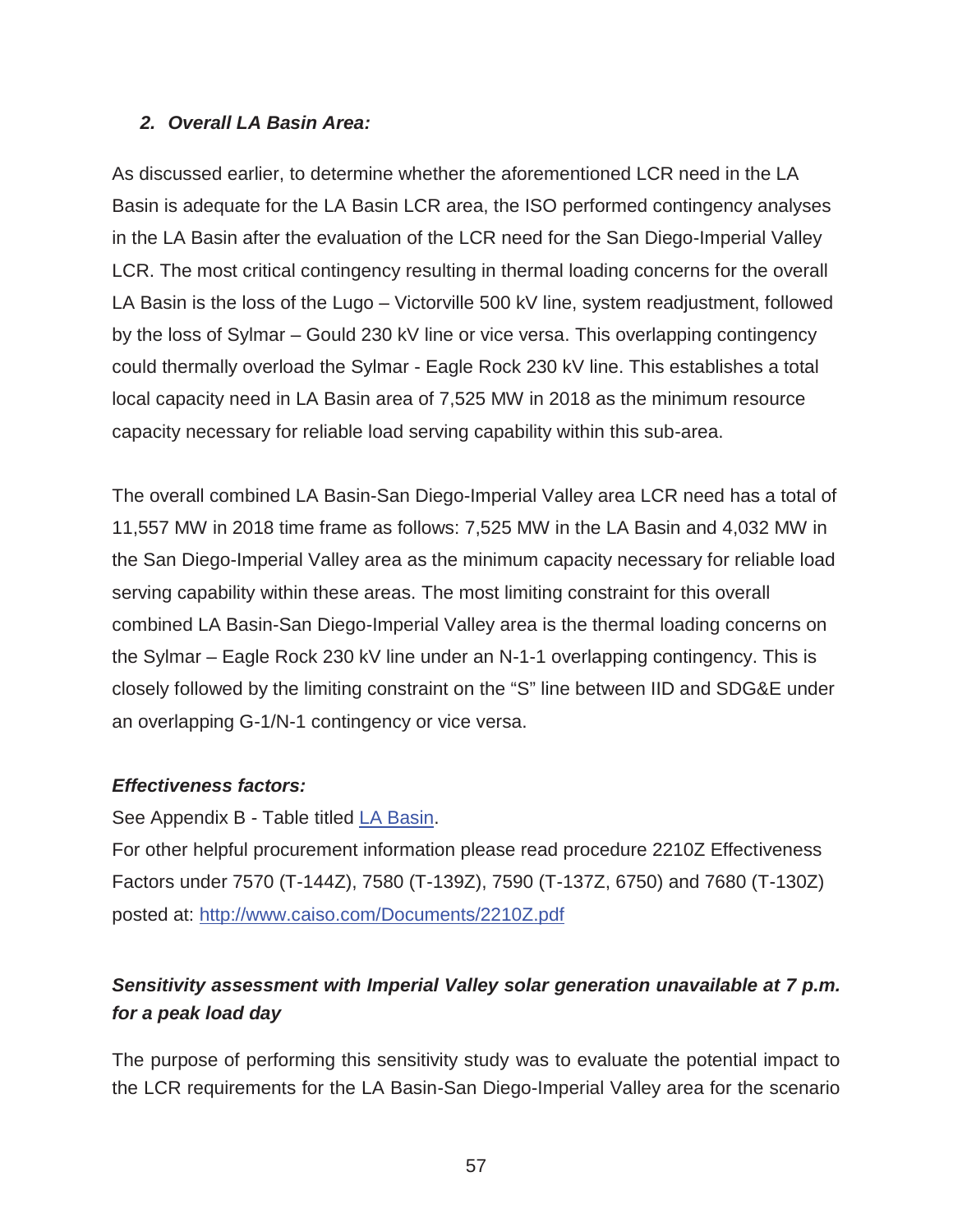in which the Imperial Valley solar generation is unavailable to provide resource needs to mitigate loading concern on the Imperial Valley – El Centro 230 kV line under an overlapping G-1/N-1 contingency of the combined cycled TDM generation, system readjustment, followed by an outage on the Imperial Valley – North Gila 500 kV line. Since the solar generation in the Imperial Valley area are effective in mitigating this line overloading concern, its unavailability at the time of the area peak load at 7 p.m. could affect the LCR requirements in the overall LA Basin, San Diego subarea, and the overall San Diego – Imperial Valley area. This analysis is for risk assessment purposes. The existing practice is to establishing local capacity requirements for use in the resource adequacy (RA) process based on individual resource net qualifying capacity (NQC) as dictated by accounting rules of Local Regulatory Agencies (LRA).

For this sensitivity assessment, the ISO reviewed the availability of the solar central plants in the Imperial Valley area at 7 p.m. on September 26, 2016, using archived data from the ISO Energy Management System (EMS). This date had high loads for SDG&E in 2016. The Imperial Valley solar generation had either 0 MW output or was negligible (i.e., less than 1% of its maximum output which is within 2% tolerance of the archived real-time data). The study case was modified by reducing Imperial Valley solar generation from its NQC values to no output. The limiting contingency is the overlapping G-1/N-1 of TDM combined cycled generation, system readjustment, followed by the loss of the Imperial Valley – North Gila 500 kV line. This contingency could cause an overloading concern on the Imperial Valley – El Centro 230 kV line. The LCR requirements for the combined LA Basin-San Diego-Imperial Valley area, based on this scenario are: LA Basin LCR needs at 7,604 MW and San Diego-Imperial Valley area LCR needs at 4,142 MW (including San Diego sub-area LCR needs at 3,145 MW).

The following are key observations when comparing the LCR needs of the sensitivity study to the LCR needs based on the currently established NQC values:

- With less solar generating resources being available in the Imperial Valley at 7 p.m., the next effective generating resources are located in the San Diego subarea. This increases the San Diego sub-area LCR needs to 3,145 MW (an increase of about 750 MW as there are no further resources in the Imperial Valley area that can be dispatched, and the next available resources are located in the San Diego sub-area).
- The total LCR needs for the overall San Diego Imperial Valley area increase to 4,142 MW, representing an increase of 101 MW as less effective generating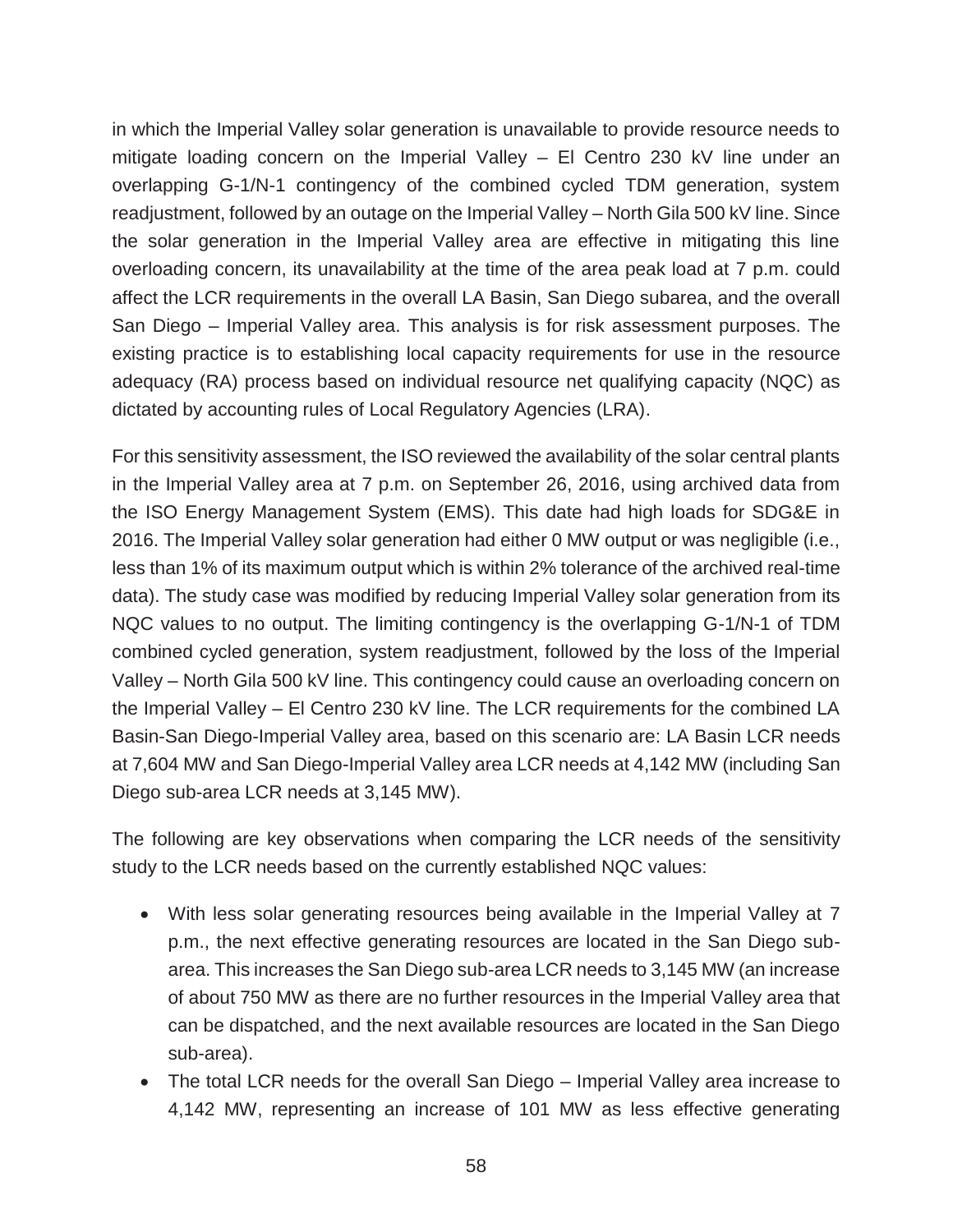resources in the San Diego sub-area are dispatched due to unavailability of more effective solar generation at 7 p.m. timeframe.

• The LA Basin LCR needs were increased slightly by about 79 MW, with the same reason for the increase as in the second bullet discussion above.

Please refer to section IV.C.10 for further discussion of the San Diego – Imperial Valley local capacity requirements.

#### *Changes compared to last year's results:*

Compared with 2017, the latest CEC-adopted adjusted peak demand forecast for 2018 is reduced by 627 MW for geographic LA Basin and reduced by 424 MW based on the electrical definition. The LCR need has increased by 157 MW, mainly due to change in assumptions regarding the Aliso Canyon gas storage constraint (used in 2017 and not in 2018) see discussion above.

#### *LA Basin Overall Requirements:*

 $\overline{a}$ 

| 2018                    | QF<br>(MW) | Wind<br>(MW) | Muni<br>(MW) | Market<br>'MW) | Preferred<br>Res. (MW) | 20 Min.<br>(MW)<br>DR | Mothball<br>(MW) | Max. Qualifying<br>Capacity (MW) |
|-------------------------|------------|--------------|--------------|----------------|------------------------|-----------------------|------------------|----------------------------------|
| Available<br>generation | 321        | 59           | 76           | 8279           | 144                    | 321                   | 435              | 10735                            |

| 2018                                | <b>Existing Generation</b> | Deficiency | <b>Total MW LCR</b> |
|-------------------------------------|----------------------------|------------|---------------------|
|                                     | Capacity Needed (MW)       | (MW)       | Need                |
| Category B (Single) <sup>26</sup>   | 6.873                      |            | 6.873               |
| Category C (Multiple) <sup>27</sup> | 7.525                      |            | 7.525               |

<sup>&</sup>lt;sup>26</sup> A single contingency means that the system will be able the survive the loss of a single element, however the operators will not have any means (other than load drop) in order to bring the system within a safe operating zone and get prepared for the next contingency as required by NERC transmission operations standards.

<sup>&</sup>lt;sup>27</sup> Multiple contingencies means that the system will be able the survive the loss of a single element, and the operators will have enough generation (other operating procedures) in order to bring the system within a safe operating zone and get prepared for the next contingency as required by NERC transmission operations standards.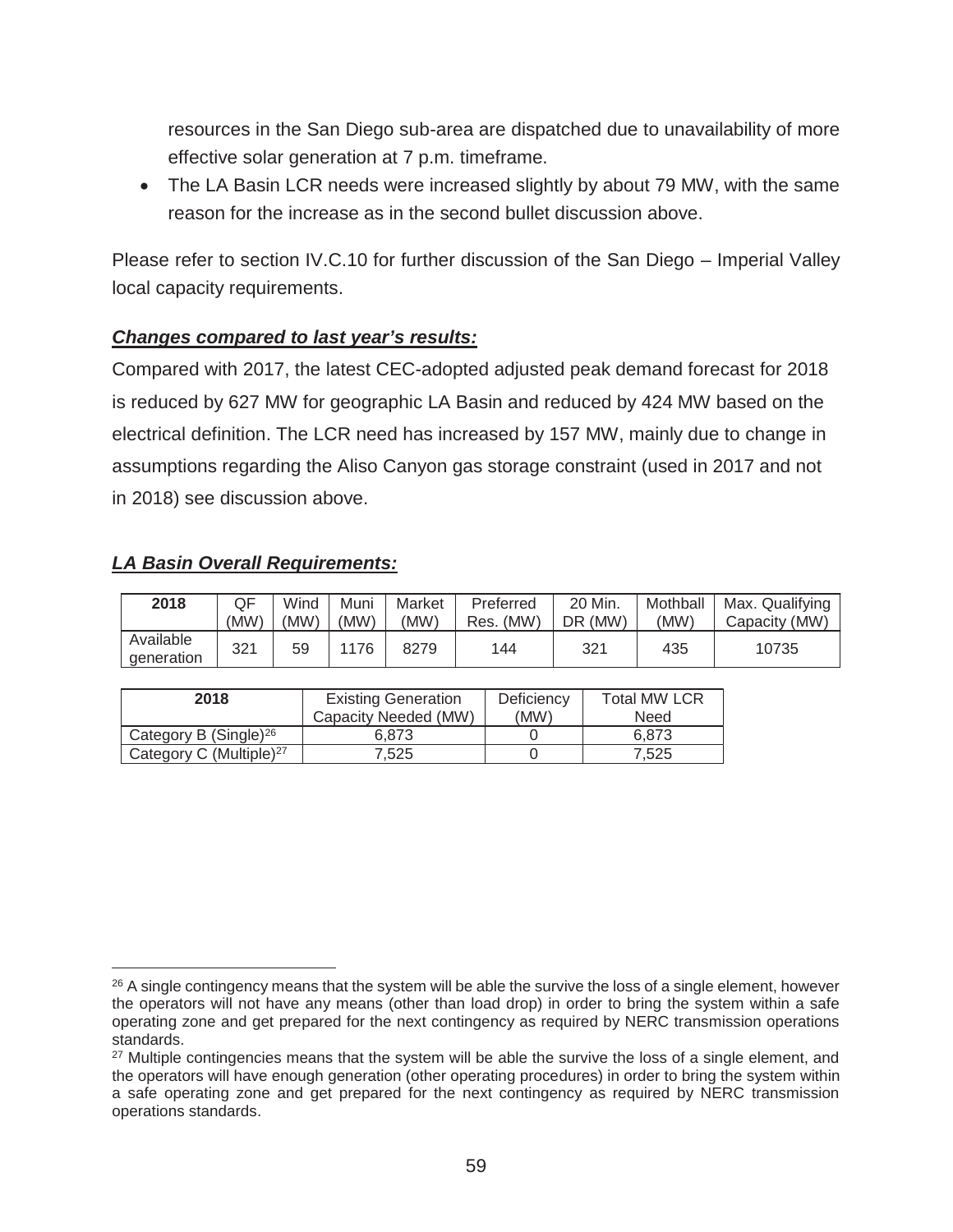# **9. Big Creek/Ventura Area**

## *Area Definition:*

The transmission tie lines into the Big Creek/Ventura Area are:

- 1) Antelope #1 and #2 500/230 kV Transformers
- 2) Sylmar-Pardee #1 230 kV Line
- 3) Sylmar-Pardee #2 230 kV Line
- 4) Vincent-Pardee #1 230 kV Line
- 5) Vincent-Pardee #2 230 kV Line
- 6) Vincent-Santa Clara 230 kV Line

These sub-stations form the boundary surrounding the Big Creek/Ventura area:

- 1) Antelope 500 kV is out Antelope 230 KV is in
- 2) Sylmar is out Pardee is in
- 3) Sylmar is out Pardee is in
- 4) Vincent is out Pardee is in
- 5) Vincent is out Pardee is in
- 6) Vincent is out Santa Clara is in

## *Load:*

 $\overline{a}$ 

Total 2018 busload within the defined area<sup>28</sup> is 4,661 MW with (108) MW of AAEE,

(169) MW29 of BTM PV impact, 51 MW of losses and 369 MW of pumps resulting in

total net managed load + losses + pumps of 4,802 MW.

*List of physical units:* See Appendix A.

*Major new projects modeled:* None

<sup>28</sup> The Big Creek Ventura LCA includes the Saugus Substation.

<sup>&</sup>lt;sup>29</sup> The BTM PV impact value includes a downward adjustment by 68 MW due to peak shift.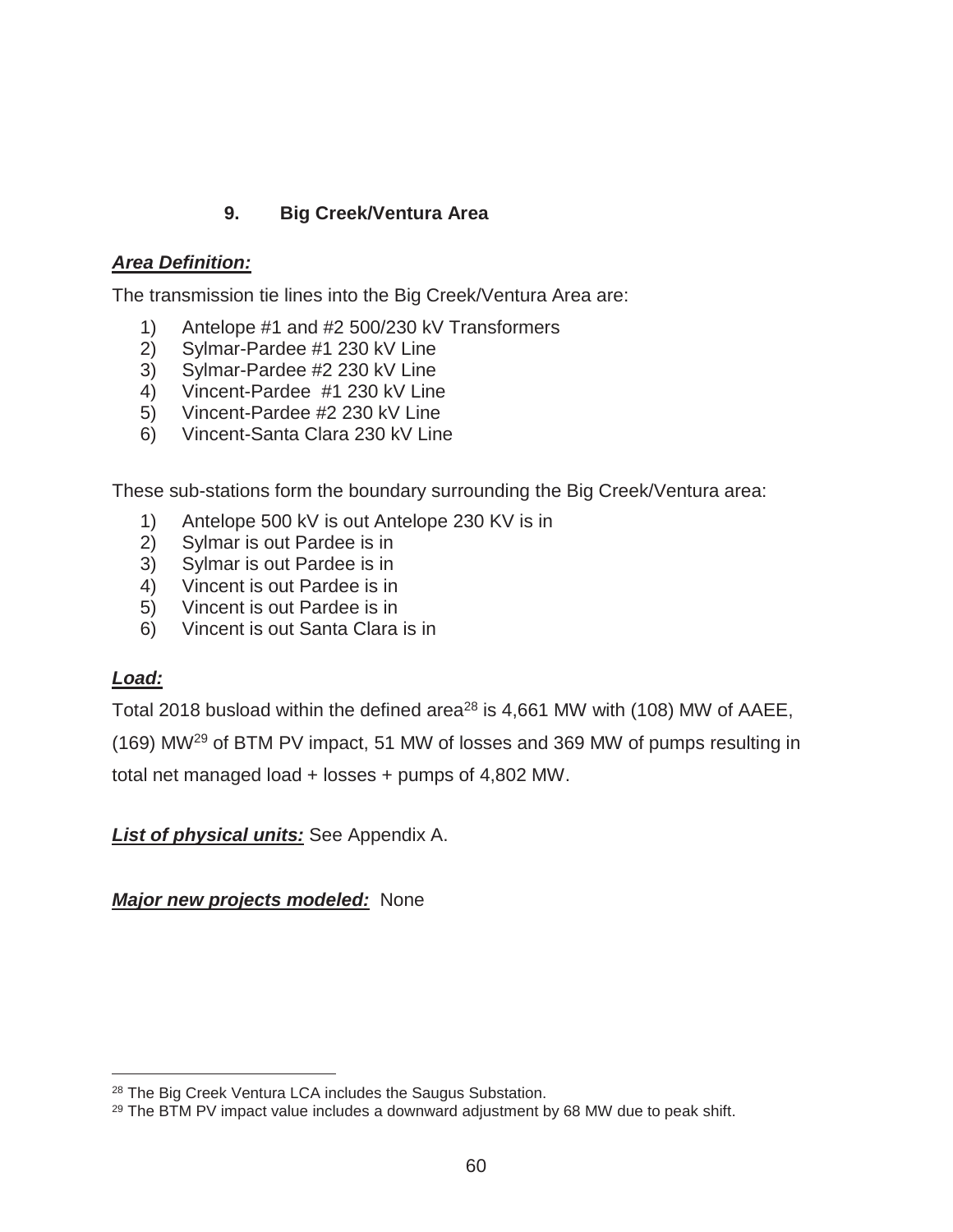# *Critical Contingency Analysis Summary:*

#### *Rector Sub-area*

The most critical contingency for the Rector sub-area is the loss of one of the Rector-Vestal 230 kV lines with the Eastwood unit out of service, which would thermally overload the remaining Rector-Vestal 230 kV line. This limiting contingency establishes a LCR of 515 MW in 2018 as the minimum capacity necessary for reliable load serving capability within this sub-area.

## **Effectiveness factors:**

See Appendix B - Table titled Rector.

# *Vestal Sub-area*

The most critical contingency for the Vestal sub-area is the loss of one of the Magunden-Vestal 230 kV lines with the Eastwood unit out of service, which would thermally overload the remaining Magunden-Vestal 230 kV line. This limiting contingency establishes a LCR of 848 MW in 2018 as the minimum capacity necessary for reliable load serving capability within this sub-area.

# **Effectiveness factors:**

For helpful procurement information please read procedure 2210Z Effectiveness Factors under 7500 posted at: http://www.caiso.com/Documents/2210Z.pdf

# *S. Clara sub-area*

The most critical contingency for the S.Clara sub-area is the loss of the Pardee to S.Clara 230 kV line followed by the loss of the Moorpark to S.Clara #1 and #2 230 kV lines, which would cause voltage collapse. This limiting contingency establishes a LCR of 250 MW in 2018 as the minimum capacity necessary for reliable load serving capability within this sub-area.

# **Effectiveness factors:**

The generators inside the sub-area have the same effectiveness factors.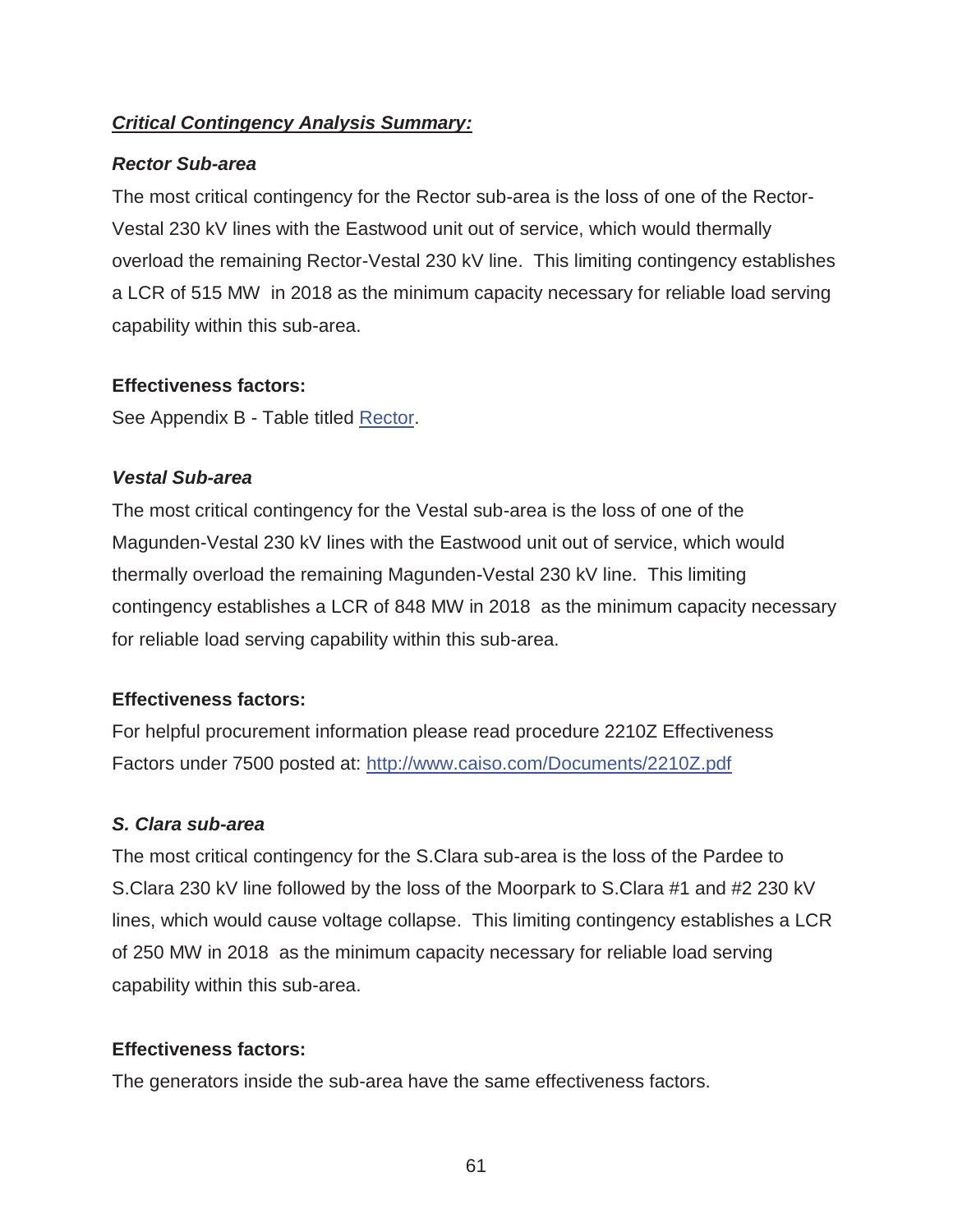## *Moorpark sub-area*

The most critical contingency for the Moorpark sub-area is the loss of one of the Pardee to Moorpark 230 kV lines followed by the loss of the remaining two Moorpark to Pardee 230 kV lines, which would cause voltage collapse. This limiting contingency establishes a LCR of 504 MW in 2018 as the minimum capacity necessary for reliable load serving capability within this sub-area.

## **Effectiveness factors:**

The generators inside the sub-area have the same effectiveness factors.

# *Big Creek/Ventura overall:*

The most critical contingency is the loss of the Lugo-Victorville 500 kV followed by Sylmar-Pardee #1 or #2 230 kV line, which could thermally overload the remaining Sylmar-Pardee 230 kV line. This limiting contingency establishes a LCR of 2,321 MW in 2018 as the minimum generation capacity necessary for reliable load serving capability within this area.

The most critical single contingency is the loss of Ormond Beach Unit #2 followed by Sylmar-Pardee #1 (or # 2) line, which could thermally overload the remaining Sylmar-Pardee 230 kV line. This limiting contingency establishes a LCR of 2,023 MW in 2018.

## **Effectiveness factors:**

For helpful procurement information please read procedure 2210Z Effectiveness Factors under 7680 (T-130Z), 7510 (T-163Z), 7550 (T-159Z) and 8610 (T-131Z) posted at: http://www.caiso.com/Documents/2210Z.pdf

## *Changes compared to last year's results:*

Compared with 2017 the load forecast is up by 83 MW and the LCR need has increased by 264 MW.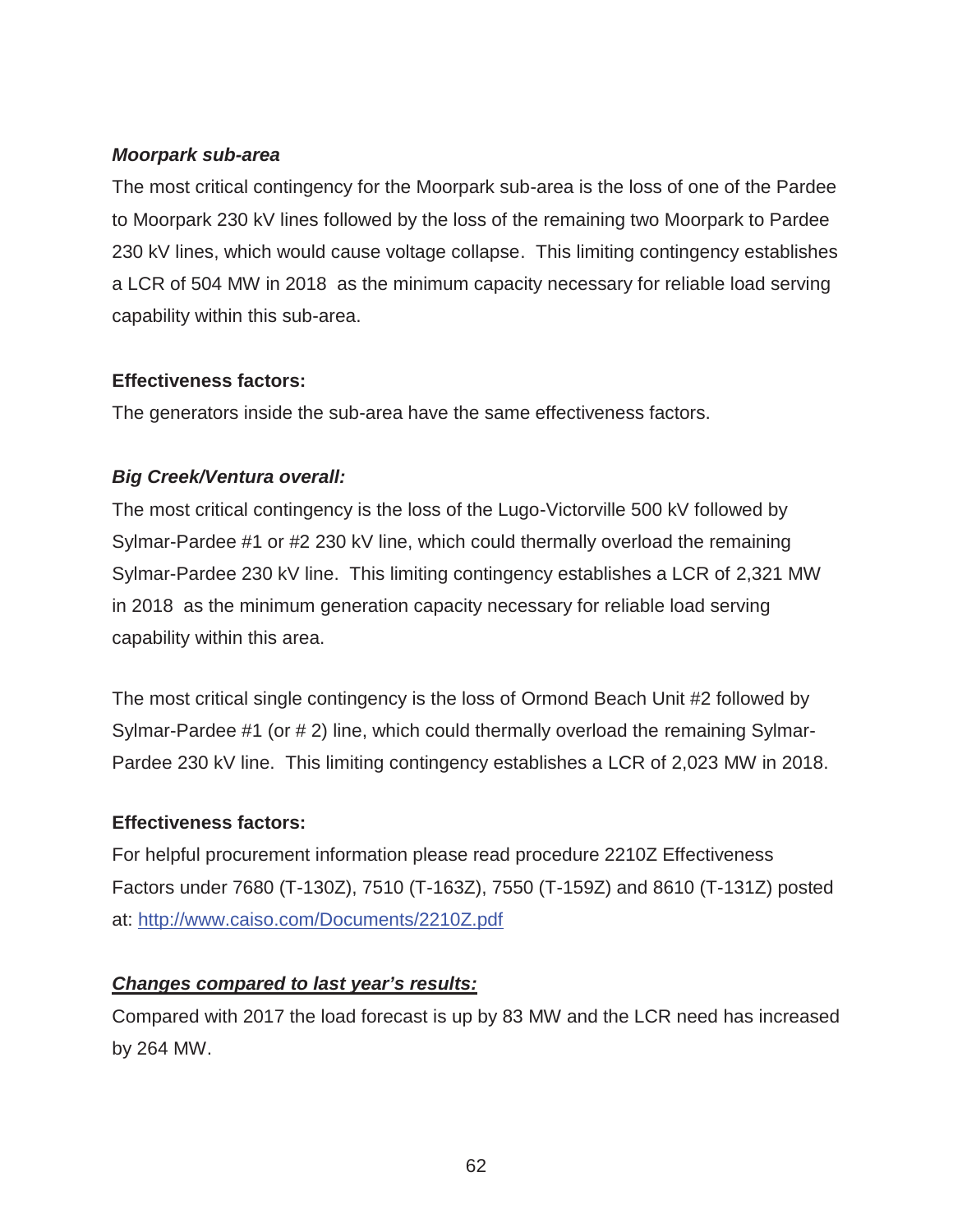## *Big Creek Overall Requirements:*

| 2018                 | QF   | <b>MUNI</b> | Market | Max. Qualifying |
|----------------------|------|-------------|--------|-----------------|
|                      | (MW) | 'MW)        | (MW)   | Capacity (MW)   |
| Available generation | 58   | 372         | 5227   | 5657            |

| 2018                                | <b>Existing Generation</b><br>Capacity Needed (MW) | Deficiency<br>(MW) | <b>Total MW</b><br><b>LCR Need</b> |
|-------------------------------------|----------------------------------------------------|--------------------|------------------------------------|
| Category B $(Single)^{30}$          | 2023                                               |                    | 2023                               |
| Category C (Multiple) <sup>31</sup> | 2321                                               |                    | 2321                               |

#### **10. San Diego-Imperial Valley Area**

#### *Area Definition*

The transmission tie lines forming a boundary around the Greater San Diego-Imperial

Valley area include:

 $\overline{a}$ 

- 1) Imperial Valley North Gila 500 kV Line
- 2) Otay Mesa Tijuana 230 kV Line
- 3) San Onofre San Luis Rey #1 230 kV Line
- 4) San Onofre San Luis Rey #2 230 kV Line
- 5) San Onofre San Luis Rey #3 230 kV Line
- 6) San Onofre Talega #1 230 kV Line
- 7) San Onofre Talega #2 230 kV Line
- 8) Imperial Valley El Centro 230 kV Line
- 9) Imperial Valley La Rosita 230 kV Line

The substations that delineate the Greater San Diego-Imperial Valley area are:

- 1) Imperial Valley is in North Gila is out
- 2) Otay Mesa is in Tijuana is out
- 3) San Onofre is out San Luis Rey is in
- 4) San Onofre is out San Luis Rey is in
- 5) San Onofre is out San Luis Rey is in
- 6) San Onofre is out Talega is in
- 7) San Onofre is out Talega is in

<sup>&</sup>lt;sup>30</sup> A single contingency means that the system will be able the survive the loss of a single element, however the operators will not have any means (other than load drop) in order to bring the system within a safe operating zone and get prepared for the next contingency as required by NERC transmission operations standards.

<sup>&</sup>lt;sup>31</sup> Multiple contingencies means that the system will be able the survive the loss of a single element, and the operators will have enough generation (other operating procedures) in order to bring the system within a safe operating zone and get prepared for the next contingency as required by NERC transmission operations standards.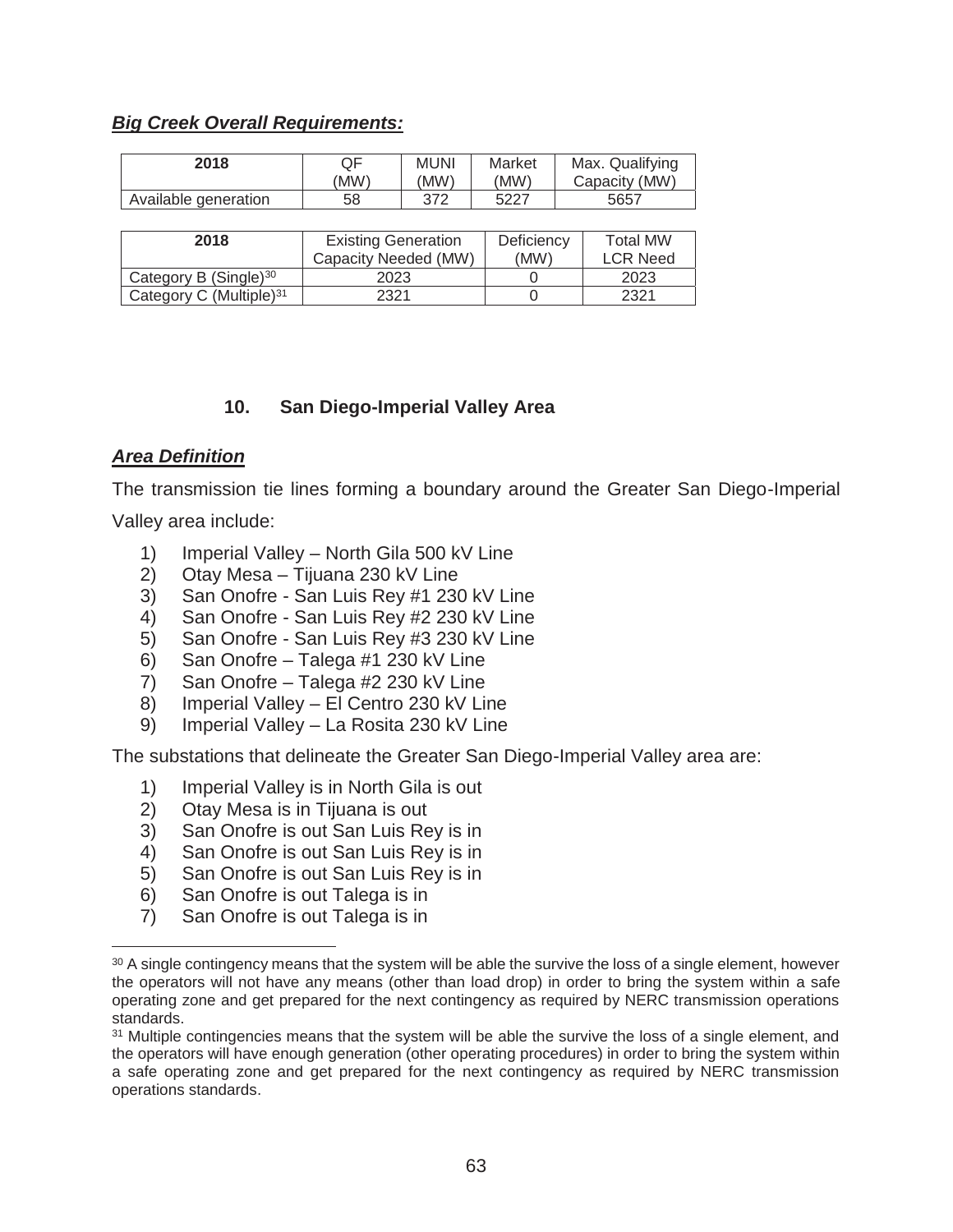- 8) Imperial Valley is in El Centro is out
- 9) Imperial Valley is in La Rosita is out

# *Load:*

The CEC-adopted demand forecast for 2018 from the 2017-2027 Mid Baseline, Low AAEE savings for 1-in-10 heat wave forecast is 4,786 MW<sup>32</sup> (this is the net value that includes loads, 125 MW of losses and 81 MW AAEE). The total adjusted demand after including 138 MW peak shift adjustment modeled in the study is 4,924 MW.

# *List of physical units:* See Appendix A.

# *Major new projects modeled:*

- 1. 2nd Encina 230/138 bank #61
- 2. Encina power plant unit #1 retirement
- 3. TL6906 Mesa Rim rearrangement
- 4. Salt Creek 69 kV substation
- 5. Vine 69 kV substation
- 6. Bay Boulevard 230 kV substation
- 7. Sycamore Penasquitos 230 kV line (In-service by June 30, 2018)
- 8. Imperial Valley phase shifting transformers
- 9. Miguel synchronous condensers (2x225 Mvar)
- 10. San Luis Rey synchronous condensers (2x225 Mvar)
- 11. San Onofre synchronous condenser (1x225 Mvar)
- 12. New capacitors at Pendlenton and Basilone 69 kV substations
- 13. Storage projects at Escondido (3x10 MW) and El Cajon (7.5 MW)

## *Critical Contingency Analysis Summary:*

## *El Cajon Sub-area:*

 $\overline{a}$ 

The most critical contingency for the El Cajon sub-area is the loss of the El Cajon

<sup>32</sup> CEC-adopted 2016 IEPR demand forecast for 2017-2027, March 2017, for Mid Demand Baseline Case with Low AAEE Savings.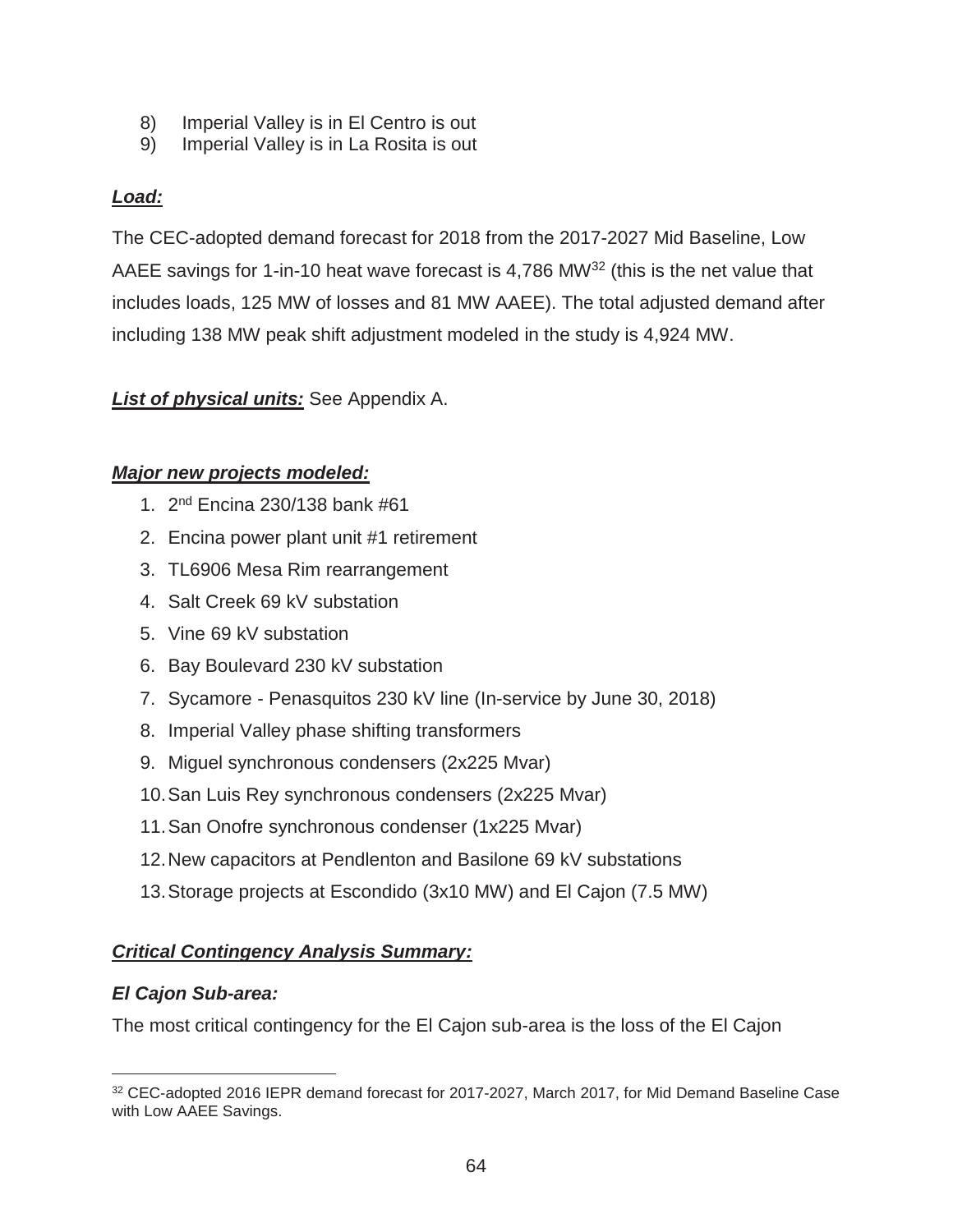Energy Center unit followed by the loss of Miguel-Granite-Los Coches 69 kV line (TL632) or vice versa, which could thermally overload the El Cajon – Los Coches 69 kV line (TL631). This limiting contingency establishes a LCR of 75 MW in 2018 as the minimum generation capacity necessary for reliable load serving capability within this sub-area.

#### **Effectiveness factors:**

All units within this sub-area have the same effectiveness factor.

#### *Mission Sub-area*

The ISO approved three transmission projects (reconductoring of the Mission-Mesa Heights (TL676) and Kearny-Mission (TL663) 69 kV lines, and TL600 loop-in to Mesa Heights substation) in the 2010-2011 and 2015~2016 TPPs, which will ultimately eliminate local capacity requirement for the four remaining peaking units at Kearney in the Mission sub-area. Without these three projects in-service by the summer of 2018, the most critical contingency for the Mission sub-area was the loss of TL663 followed by the loss of TL676 or vice versa, which could thermally overload the Kearny-Clairmont Tap 69 kV line (TL600). This limiting contingency could establish an LCR of 28 MW in 2018 as the minimum generation capacity necessary for reliable load serving capability within this sub-area. However, the ISO concurred in SDG&E's proposal to implement a remedial action scheme (RAS) as an interim solution to eliminate the Mission LCR subarea since SDG&E provided several reasons for needing the removal of the Kearny peakers<sup>33</sup>. The proposed Mesa Heights RAS will be in service by summer 2018 to mitigate the need for the Kearney peakers.

## *Esco Sub-area*

 $\overline{a}$ 

The most critical contingency for the Esco sub-area is the loss of one of the two Sycamore-Pomerado 69 kV lines (TL6915 or TL6924) followed by the loss of Esco -

<sup>&</sup>lt;sup>33</sup> In SDG&E's comments submitted on the draft 2018 Local Capacity Technical Report they provided information regarding the age and condition of the existing equipment and the need to expand the distribution facilities at Kearny Substation which supported the need to rebuild Kearny substation. This substation work requires that the four Kearny peaking generation units be removed by the end of 2017.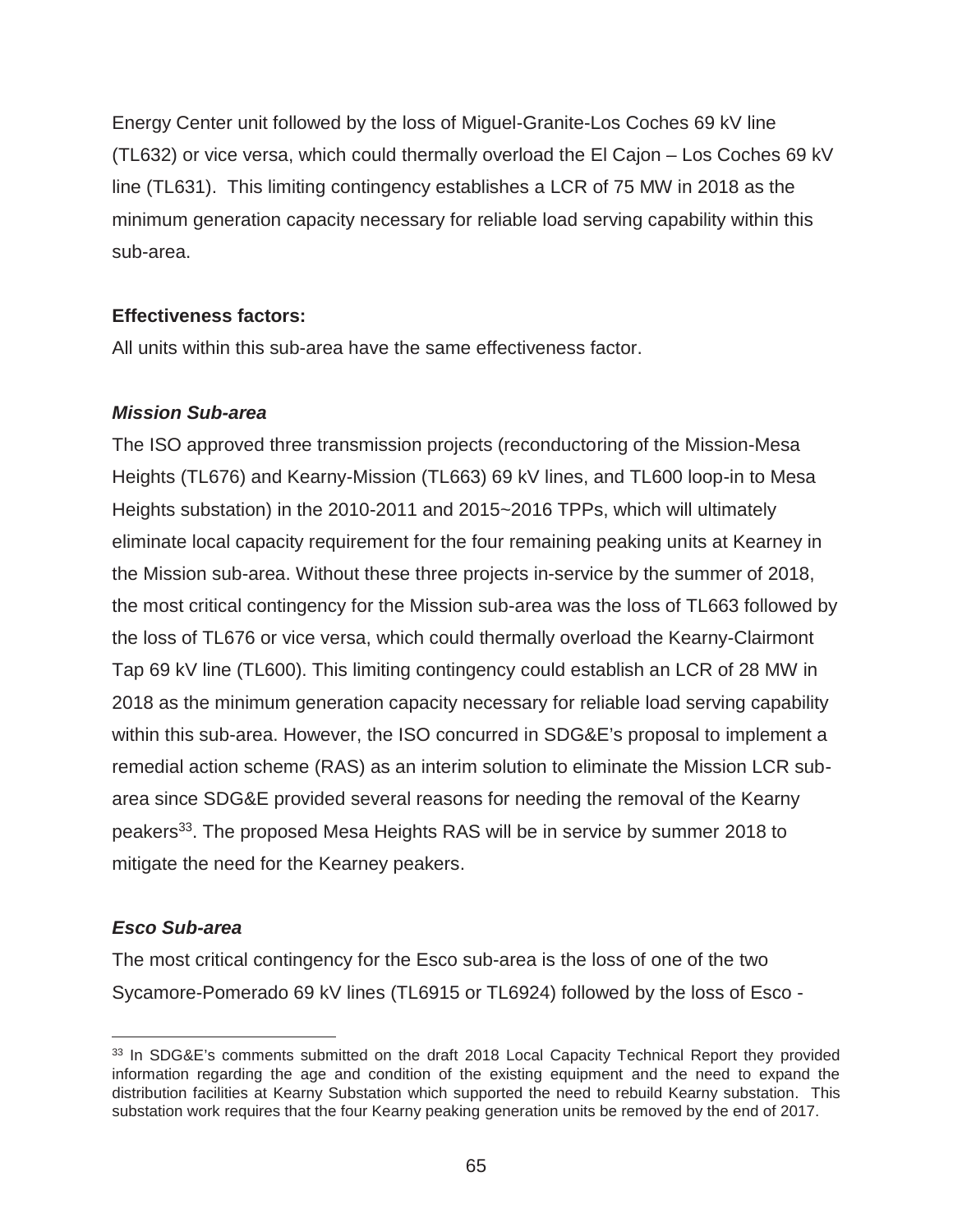Escondido 69kV line (TL6908), which could thermally overload the remaining Sycamore-Pomerado 69 kV line. This limiting contingency establishes a LCR of 8 MW in 2018 as the minimum generation capacity necessary for reliable load serving capability within this sub-area.

It is recommended to retain 137 MW of generation resources in the sub-area, if the inservice date for Sycamore - Penasquitos 230 kV line project is expected to be later than June 1, 2018.

#### **Effectiveness factors:**

The only unit within this sub-area is needed so no effectiveness factor is required.

## *Pala Sub-area*

The most critical contingency for the Pala sub-area is the loss of Pendleton – San Luis Rey 69 kV line (TL6912) followed by the loss of Lilac - Pala 69kV line (TL6932) which could thermally overload the Melrose – Morro Hill Tap 69 kV line (TL694). This limiting contingency establishes a LCR of 23 MW in 2018 as the minimum generation capacity necessary for reliable load serving capability within this sub-area.

## **Effectiveness factors:**

All the units within this sub-area have the same effectiveness factor.

## *Border Sub-area*

The most critical contingency for the Border sub-area is the loss of Bay Boulevard – Otay 69kV line #1 (TL645) followed by Bay Boulevard - Otay 69kV line #2 (TL646), which could overload the Imperial Beach – Bay Boulevard 69 kV line (TL647). This limiting contingency establishes a local capacity need of 50 MW in 2018 as the minimum capacity necessary for reliable load serving capability within this sub-area.

# **Effectiveness factors:**

All units within this sub-area have the same effectiveness factor.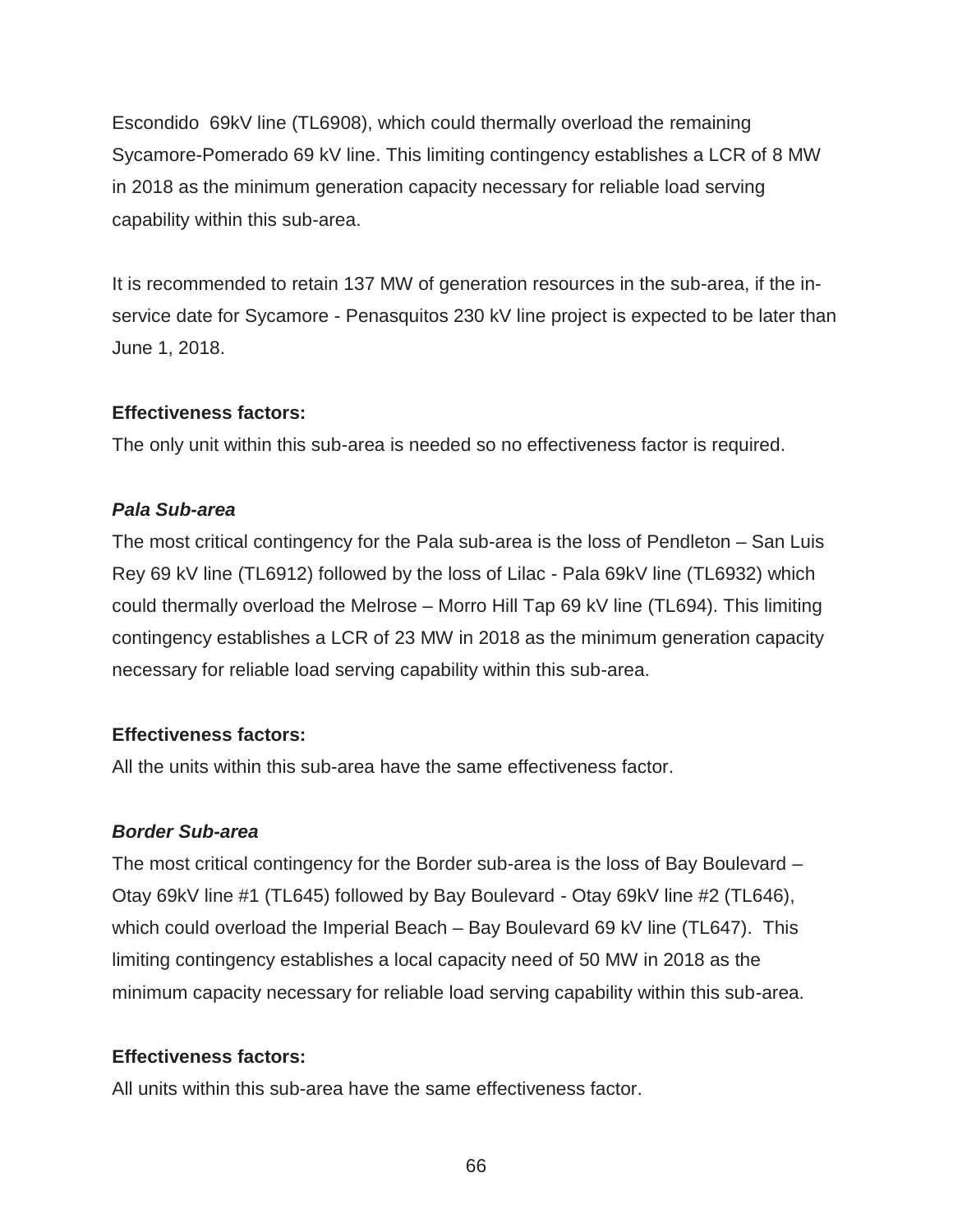#### *Miramar Sub-area*

No local capacity requirement is identified in 2018 due to the Sycamore - Penasquitos 230 kV line project.

It is recommended to retain 38 MW of Miramar Energy Facility in the sub-area, if the inservice date for Sycamore - Penasquitos 230 kV line project is expected to be later than June 1, 2018.

#### **Effectiveness factors:**

All units within this sub-area have the same effectiveness factor.

#### *Overall LA Basin Area and San Diego-Imperial Valley Area Combined:*

The LCR needs of the LA Basin area and San Diego-Imperial Valley area have been considered through a coordinated study process to ensure that the resource needs for each LCR area not only satisfy its own area reliability need but also provide support to the other area if needed. With the retirement of the San Onofre Nuclear Generating Station, and the impending retirement of other once-through cooled generation in the LA Basin and San Diego areas, the two areas are electrically interdependent on each other. Resource needs in one area are dependent on the amount of resources that are dispatched for the adjacent area and vice versa. The SDG&E system, being the southernmost electrical area in the ISO's southern system and smaller of the overall LA Basin-San Diego-Imperial Valley area, is evaluated first for its LCR needs. The LCR needs for the LA Basin and its subareas are then evaluated after the initial determination of the LCR needs for the overall San Diego-Imperial Valley area. The LCR needs in the overall San Diego-Imperial Valley area are then re-checked to ensure that the initial determination is still adequate. This iterative process is needed due to the interaction of resources on the LCR needs in the LA Basin-San Diego-Imperial Valley area. With this process, the LCR needs for the respective areas are coordinated within the overall LA Basin-San Diego-Imperial Valley area. *It is important to note that the San Diego subarea is a part or subset of the overall San Diego-Imperial Valley area.*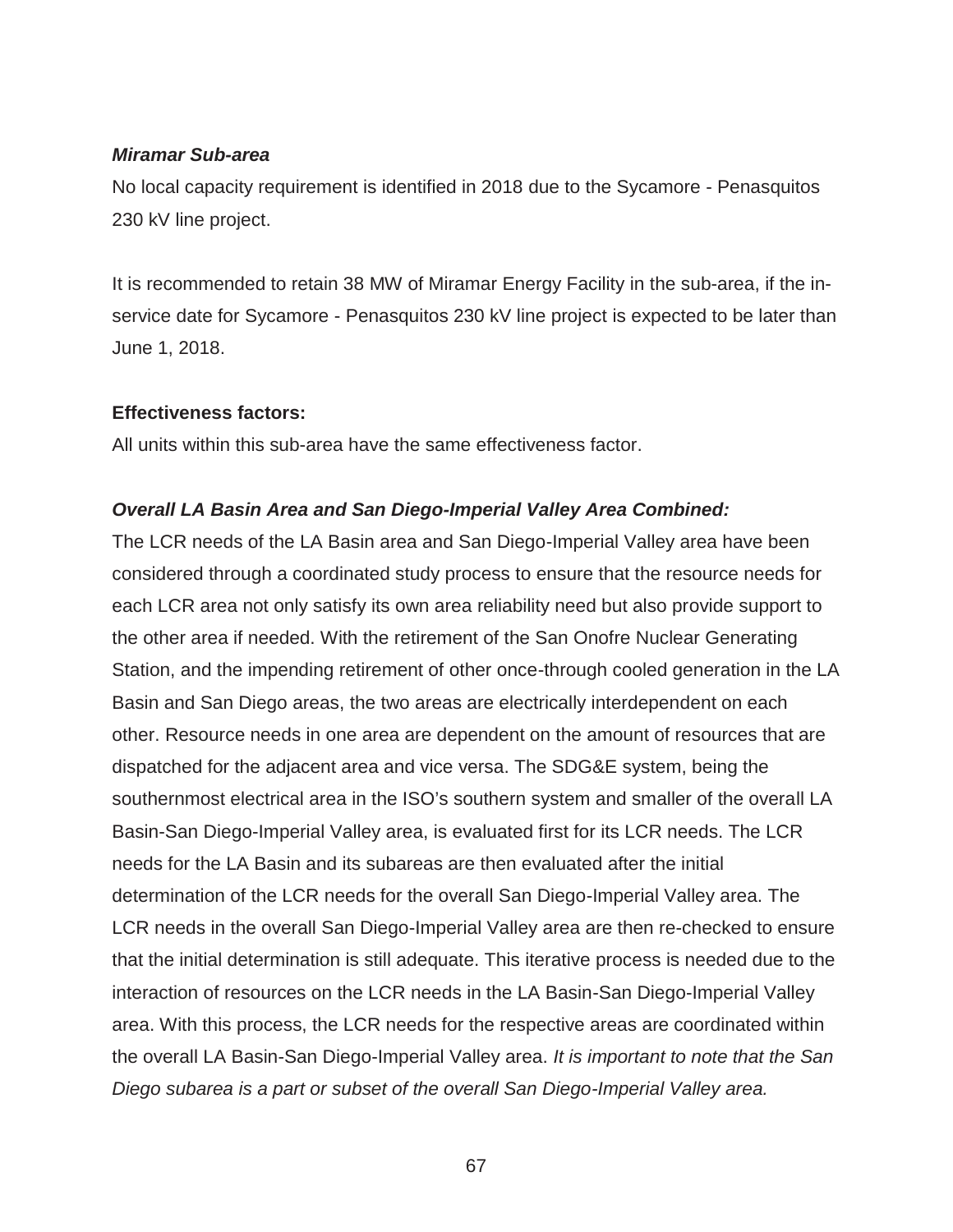An additional consideration is whether the Aliso Canyon gas storage constraint needs to be evaluated to determine the LCR needs for the LA Basin and the San Diego-Imperial Valley for 2018. At this time, the ISO is not performing analyses that would involve balancing resources between the LA Basin and San Diego areas similar to the 2017 LCR due to the benefits of the enhanced balancing rules as the CPUC has recognized the effectiveness of tighter non-core balancing rules. Based on the recent CPUC Public Utilities Code Section 715 report<sup>34</sup>, dated January 17, 2017, on page 15, the CPUC indicated that the 150 mmcf potential imbalance has been offset by the new balancing rules and directly reduces the amount of the original curtailment identified in the four summer technical scenarios involving various levels of gas facility outages. However, as Southern California Gas Company has informed the CPUC in its February 17, 2017 Storage Safety Enhancement Plan, it is important to note that there are potential deliverability impacts due to tubing flow only operation of the remaining gas storage fields at Goleta, Playa Del Rey and Honor Rancho. More study is necessary to understand the meaning and the extent of the tubing only production limitation.

As mentioned above, the overall LA Basin-San Diego-Imperial Valley LCR needs were determined by evaluating the LCR needs in the San Diego-Imperial Valley LCR area first, and then determining the LCR needs for the LA Basin. The total LCR needs for the combined LA Basin-San Diego-Imperial Valley area are the sum of the LCR needs for the LA Basin and the San Diego-Imperial Valley area.

The following is the discussion of the LCR needs for each of these respective areas:

## *1. Overall San Diego-Imperial Valley Area:*

The most critical contingency resulting in thermal loading concerns for the overall San Diego-Imperial Valley area is the G-1/N-1 (Category B) overlapping outage that involves the loss of the TDM combined cycled power plant (593 MW), system readjustment, followed by the loss of the Imperial Valley – North Gila 500 kV line or vice versa

 $\overline{a}$ 34

http://www.cpuc.ca.gov/uploadedFiles/CPUC\_Public\_Website/Content/News\_Room/News\_and\_Updates/ AlisoGas1-9-715.pdf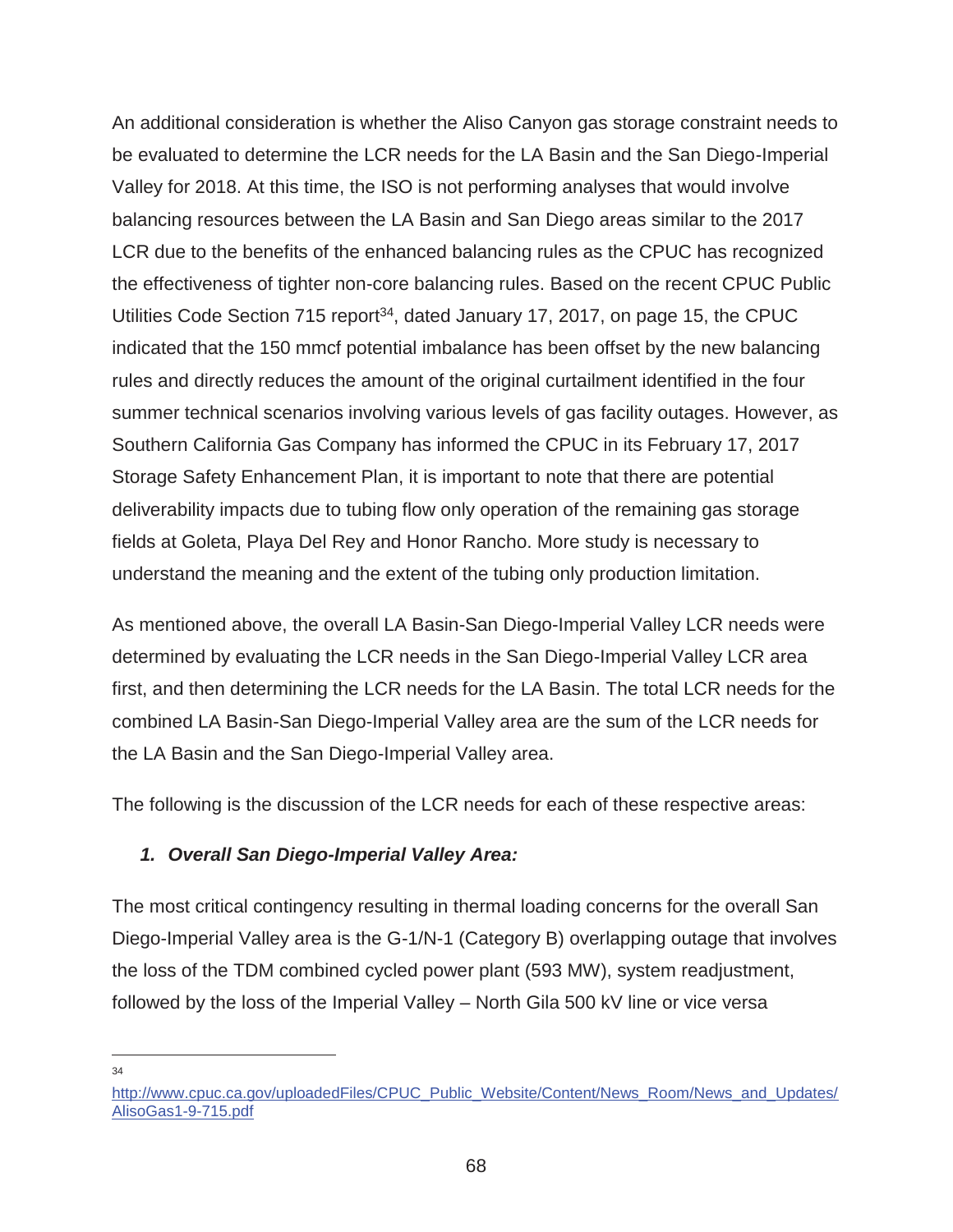(Category C). This overlapping contingency could thermally overload the Imperial Valley – El Centro 230 kV line (i.e., the "S" line) . This contingency establishes a total local capacity need for of 4,032 MW in 2018 as the resource capacity necessary for reliable load serving capability within the overall San Diego – Imperial Valley area.

The corresponding LA Basin LCR need associated with this contingency and level of LCR need for the San Diego – Imperial Valley is 7,300 MW.

#### **Effectiveness factors:**

See Appendix B - Table titled San Diego.

For other helpful procurement information please read procedure 2210Z Effectiveness Factors under 7820 (T-132Z) posted at: http://www.caiso.com/Documents/2210Z.pdf

#### *2. San Diego Sub-area:*

The San Diego sub-area is part of the overall San Diego-Imperial Valley LCR area. The LCR need for the San Diego sub-area can either be caused by the larger need for the San Diego-Imperial Valley area (as discussed in item #1 above), or be caused by other outages that exclusively affect the San Diego sub-area only. The ultimate San Diego sub-area LCR need will be determined by the larger requirement of these analyses.

For the outages that exclusively affect the San Diego sub-area only, it is the overlapping N-1-1 of the ECO-Miguel 500 kV line, system readjustment, followed by the outage of the Ocotillo-Suncrest 500 kV line. The limiting constraint is the post-transient voltage instability, causing an LCR need of 2,157 MW in 2018 for the San Diego sub-area. The LCR need for the San Diego sub-area based on this 500 kV line N-1-1 contingency is smaller than the need determined in item #1 above. The addition of the synchronous condenser projects in Orange County and San Diego areas help mitigate this contingency which used to be the primary driver of LCR need for the San Diego subarea.

## *3. Overall LA Basin Area:*

As discussed earlier, to determine whether the aforementioned LCR need in the LA

69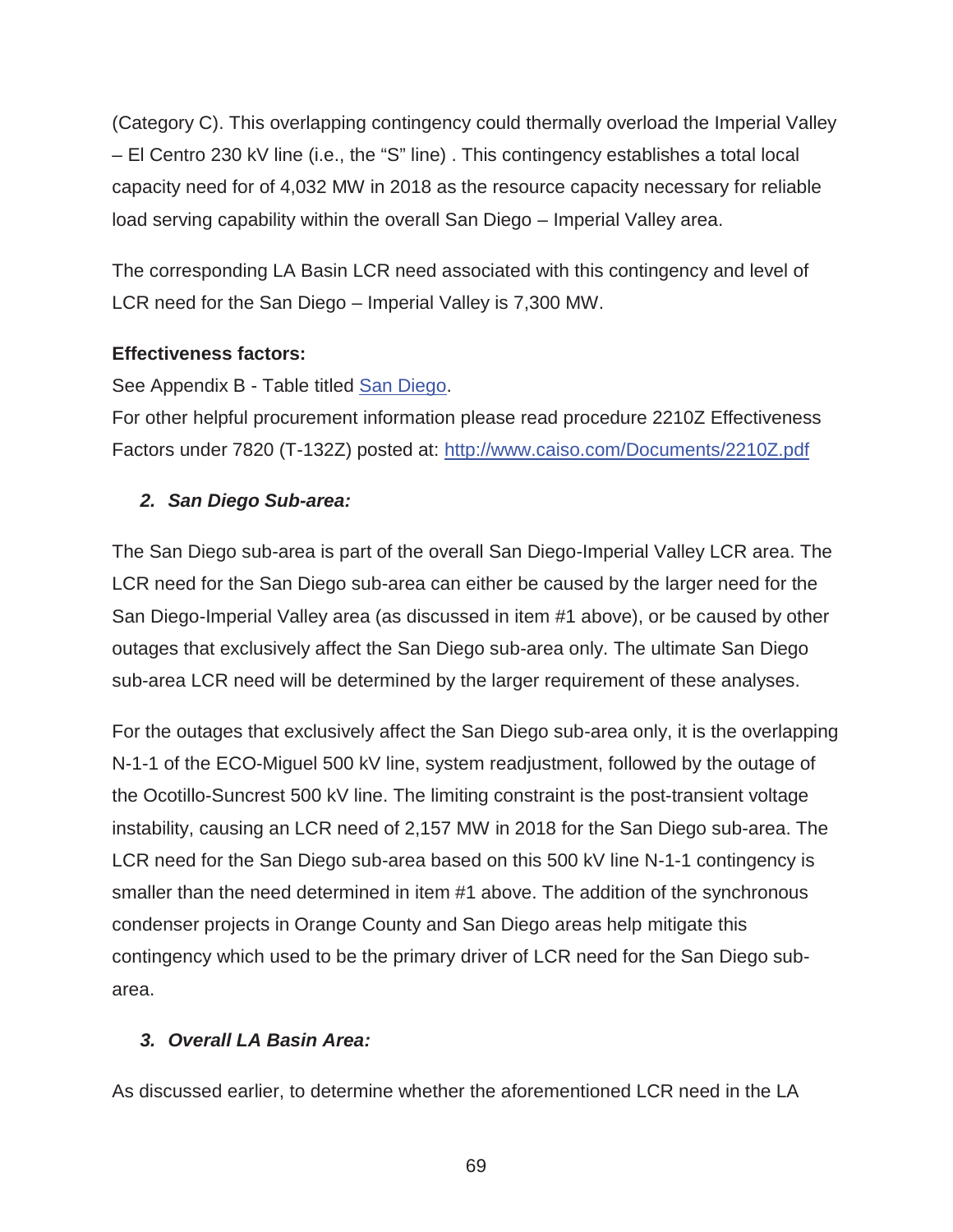Basin is adequate for the LA Basin LCR area, the ISO performed contingency analyses in the LA Basin after the evaluation of the LCR need for the San Diego-Imperial Valley LCR. The most critical contingency resulting in thermal loading concerns for the overall LA Basin is the loss of the Lugo – Victorville 500 kV line, system readjustment, followed by the loss of Sylmar – Gould 230 kV line or vice versa. This overlapping contingency could thermally overload the Sylmar - Eagle Rock 230 kV line. This establishes a total local capacity need in LA Basin area of 7,525 MW in 2018 as the minimum resource capacity necessary for reliable load serving capability within this sub-area.

The overall combined LA Basin-San Diego-Imperial Valley area LCR need has a total of 11,557 MW in 2018 time frame as follows: 7,525 MW in the LA Basin and 4,032 MW in the San Diego-Imperial Valley area as the minimum capacity necessary for reliable load serving capability within these areas. The most limiting constraint for this overall combined LA Basin-San Diego-Imperial Valley area is the thermal loading concerns on the Sylmar – Eagle Rock 230 kV line under an N-1-1 overlapping contingency. This is closely followed by the limiting constraint on the "S" line between IID and SDG&E under an overlapping G-1/N-1 contingency or vice versa.

# *Sensitivity assessment with Imperial Valley solar generation unavailable at 7 p.m. for a peak load day*

The purpose of performing this sensitivity study was to evaluate the potential impact to the LCR requirements for the LA Basin-San Diego-Imperial Valley area for the scenario in which the Imperial Valley solar generation is unavailable to provide resource needs to mitigate loading concern on the Imperial Valley – El Centro 230 kV line under an overlapping G-1/N-1 contingency of the combined cycled TDM generation, system readjustment, followed by an outage on the Imperial Valley – North Gila 500 kV line. Since the solar generation in the Imperial Valley area are effective in mitigating this line overloading concern, its unavailability at the time of the area peak load at 7 p.m. could affect the LCR requirements in the overall LA Basin, San Diego subarea, and the overall San Diego – Imperial Valley area. This analysis is for risk assessment purposes. The existing practice is to establishing local capacity requirements for use in the resource adequacy (RA) process based on individual resource net qualifying capacity (NQC) as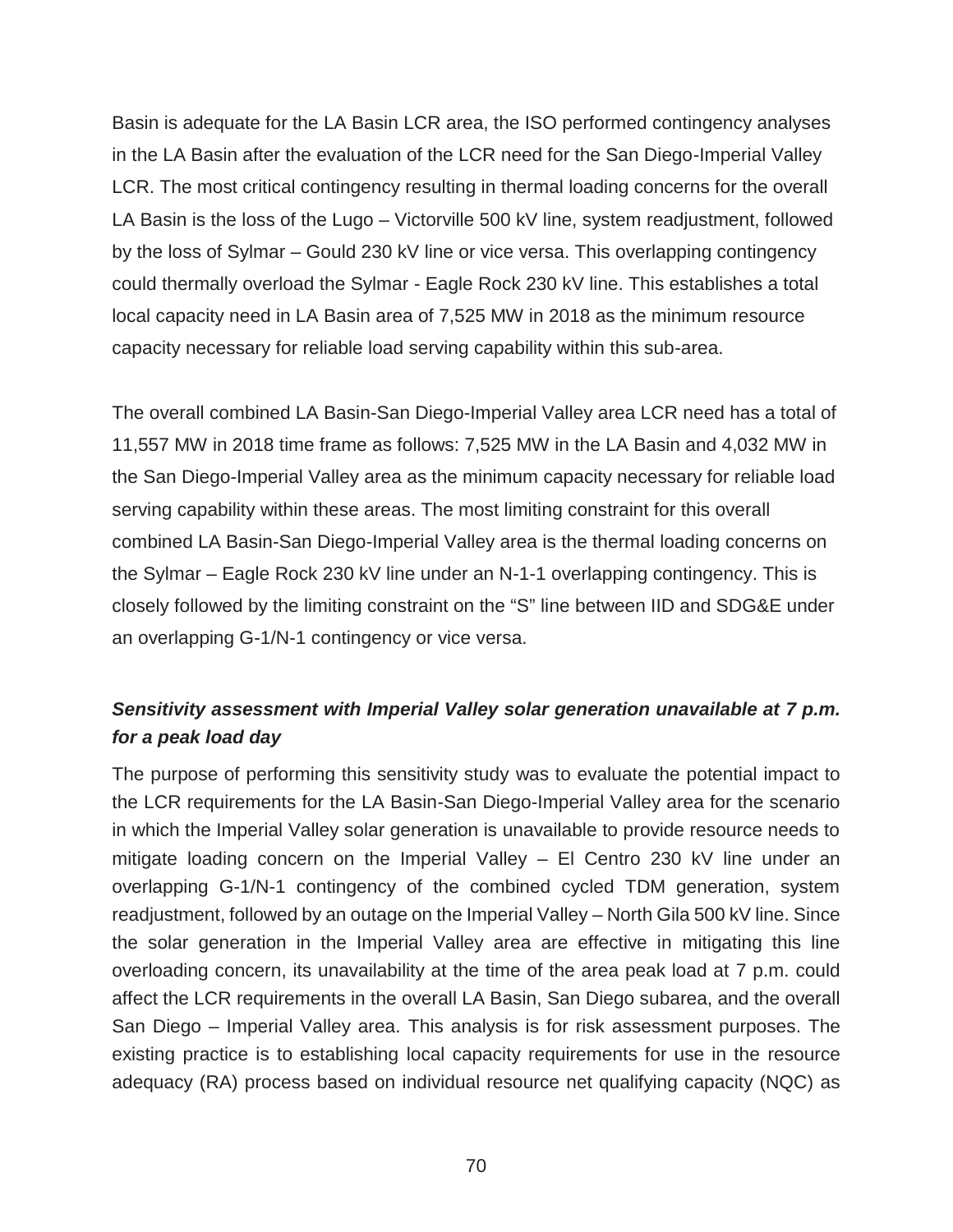dictated by accounting rules of Local Regulatory Agencies (LRA).

For this sensitivity assessment, the ISO reviewed the availability of the solar central plants in the Imperial Valley area at 7 p.m. on September 26, 2016, using archived data from the ISO Energy Management System (EMS). This date had high loads for SDG&E in 2016. The Imperial Valley solar generation had either 0 MW output or was negligible (i.e., less than 1% of its maximum output which is within 2% tolerance of the archived real-time data). The study case was modified by reducing Imperial Valley solar generation from its NQC values to no output. The limiting contingency is the overlapping G-1/N-1 of TDM combined cycled generation, system readjustment, followed by the loss of the Imperial Valley – North Gila 500 kV line. This contingency could cause an overloading concern on the Imperial Valley – El Centro 230 kV line. The LCR requirements for the combined LA Basin-San Diego-Imperial Valley area, based on this scenario are: LA Basin LCR needs at 7,604 MW and San Diego-Imperial Valley area LCR needs at 4,142 MW (including San Diego sub-area LCR needs at 3,145 MW).

The following are key observations when comparing the LCR needs of the sensitivity study to the LCR needs based on the currently established NQC values:

- With less solar generating resources being available in the Imperial Valley at 7 p.m., the next effective generating resources are located in the San Diego subarea. This increases the San Diego sub-area LCR needs to 3,145 MW (an increase of about 750 MW as there are no further resources in the Imperial Valley area that can be dispatched, and the next available resources are located in the San Diego sub-area).
- The total LCR needs for the overall San Diego Imperial Valley area increase to 4,142 MW, representing an increase of 101 MW as less effective generating resources in the San Diego sub-area are dispatched due to unavailability of more effective solar generation at 7 p.m. timeframe.
- The LA Basin LCR needs were increased slightly by about 79 MW, with the same reason for the increase as in the second bullet discussion above.

## *Sensitivity assessment without the Sycamore – Penasquitos 230 kV line*

This study is a sensitivity assessment showing the LCR needs without the Sycamore – Penasquitos 230 kV line. Currently this project is to be in service at the end of June,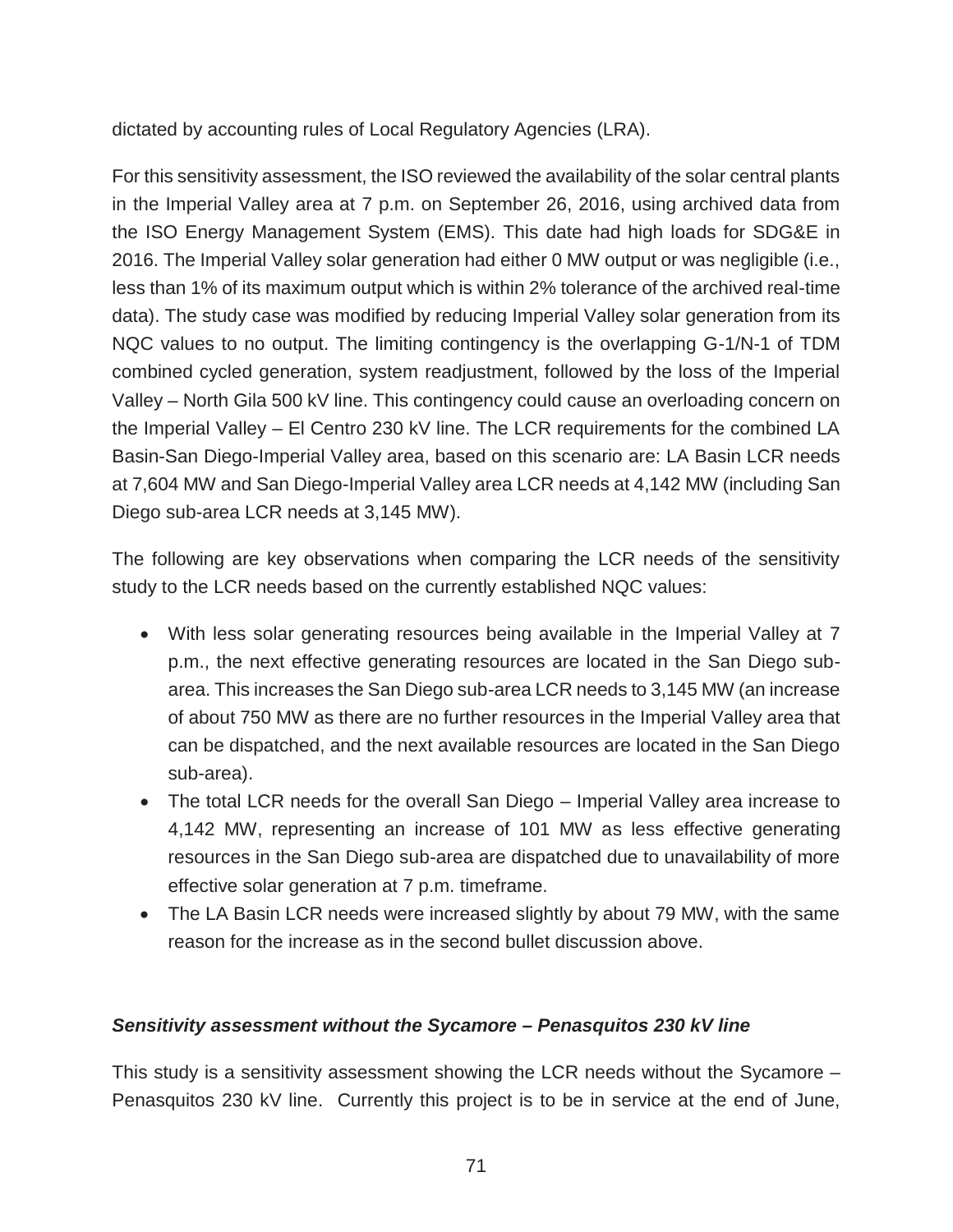2018, after the June 1, 2018 in-service date required by existing practice.

The Bay Blvd. Substation project was proposed to replace the existing South Bay Substation located approximately 0.5 miles to the north of the site of the new substation after the retirement of the once-through-cooled South Bay Power Plant.

With the addition of the new Bay Blvd. Substation, but without the new Sycamore – Penasquitos 230 kV transmission line in service, the ISO has identified the following overloading concern under a P6 (N-1-1) contingency of the Miguel – Miguel Tap – Bay Blvd. – Otay Mesa 230 kV line, followed by an outage of the Mission – Old Town Tap – Silvergate – Old Town 230 kV line. The reliability concerns occur as the loads previously served from the South Bay 138 kV transmission are transferred to the 230 kV transmission system serving Mission, Old Town, Silvergate and Bay Blvd. substations. Under the above mentioned P6 contingency conditions, the Miguel and Otay Mesa source for the Bay Blvd. Substation is removed, forcing power to flow on the remaining source to come from Mission Substation, overloading the remaining Mission-Old Town 230 kV line. This loading concern will be mitigated upon implementation of the Sycamore-Penasquitos 230 kV line, as this new line will provide a strong source to the Penasquitos and Old Town substations, relieving the overloading conditions on the Mission-Old Town 230 kV line. The following is a summary of the overloading conditions under this P6 (N-1-1) contingency.

- 1. With no dispatch of the Encina generation, the Mission Old Town 230 kV line is loaded up to 137% of its line rating (the Mission – Old Town has the same rating under normal and emergency conditions) as a result of an overlapping N-1-1 outage of Miguel – Miguel Tap – Bay Blvd. – Otay Mesa 230 kV line, followed by an outage of the Mission – Old Town Tap – Silvergate – Old Town 230 kV line.
- 2. The above loading concern will be reduced to about 117% with the dispatch of entire Encina generation, system adjustment that includes implementation of all 20-minute "fast" demand response and all of battery energy storage with potential load curtailment impact of approximately 199 MW from three substations (i.e., Old Town, Pacific Beach and Sampson).
- 3. To mitigate the above loading concern, the following additional interim measure would need to be implemented as part of the system adjustment between the first and second contingency: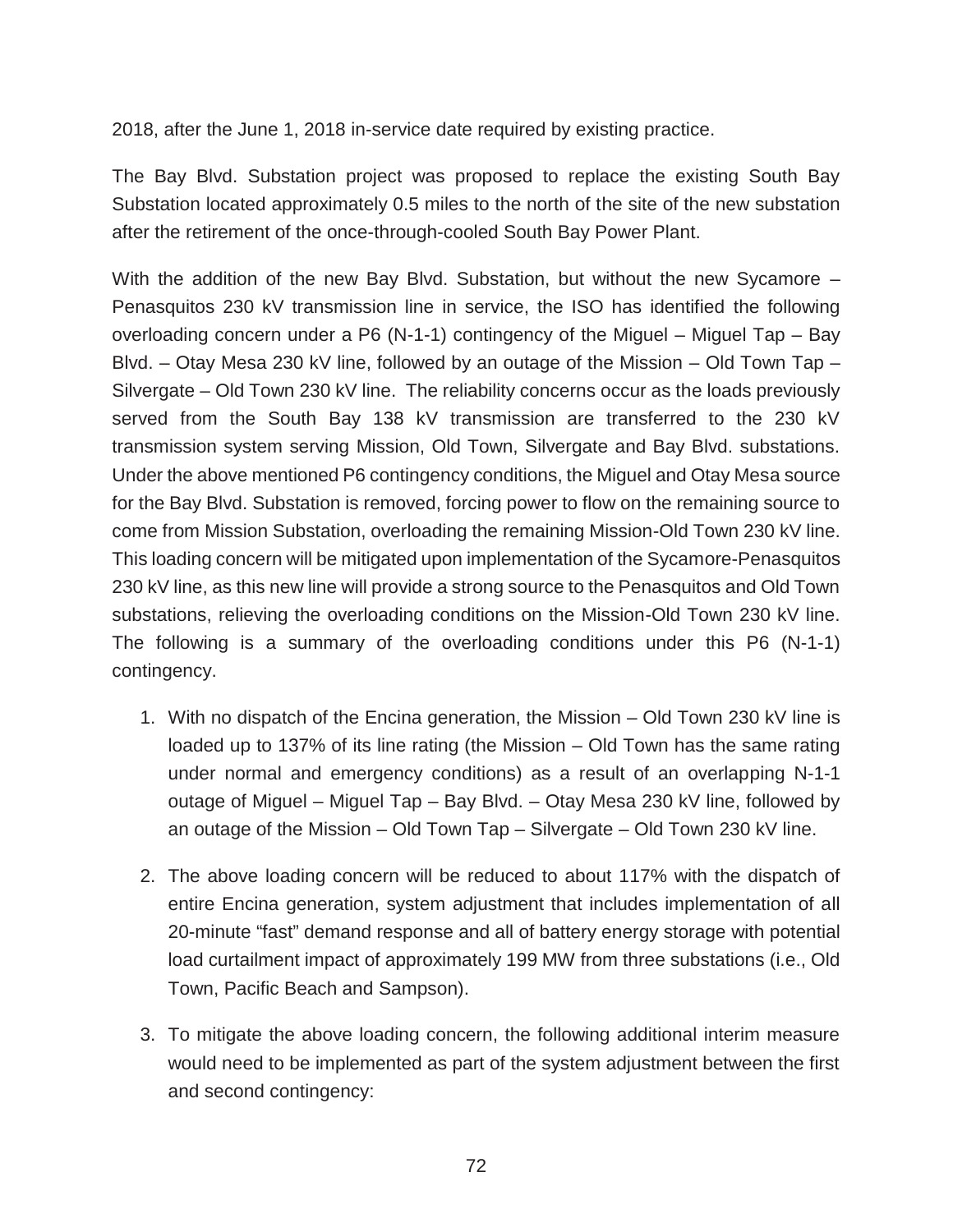- Curtail 643 MW of generation from Otay Mesa and a small portion of Pio Pico to reduce the potential overloading concern on the Mission – Old Town 230 kV line upon the second N-1 contingency;
- With the generation curtailment above, the amount of load that would need to be curtailed is approximately 145 MW from Station "B" and Old Town Substation. This amount of load curtailment is the deficiency identified for the new Old Town sub-area.
- Dispatch all available resources in the San Diego sub-area.

The total LCR need for the San Diego – Imperial Valley area would be 4,308 MW, which includes an estimated 145 MW deficiency.

## *Net Qualifying Capacity at time of net peak demand35*

The expectation of the Resource Adequacy (RA) program is to provide resources "when needed and where needed" in order to ensure safe and reliable operation of the grid in real time. The current Qualifying Capacity (QC) rules of Local Regulatory Agencies (LRAs) – and correspondingly Net Qualifying Capacity rules of the ISO - have not adjusted to changes in real time conditions and more specifically the shift of load to later hours of the day (6 or 7 p.m.). This misalignment between capacity determinations and peak demands on the transmission system may result in critical local resources not being available during the most stressed demand conditions (net peak). As the ISO is mandated to maintain local and system reliability at all hours of the day during the entire year, this misalignment increases the probability that other procurement, such as Capacity Procurement Mechanism (CPM) or Reliability Must Run (RMR), may be needed.

## *Changes compared to last year's results:*

 $\overline{a}$ 

The 2018 adjusted peak shift demand for the San Diego area is higher by about 84 MW when compared to last year study. The overall LCR needs for the San Diego-Imperial Valley are increased over the reported 2017 LCR value (3,570 MW) by 462 MW. However in the 2017 LCR report, the San Diego-Imperial Valley study and the LA Basin-San Diego overall study had inconsistent assumptions regarding LA Basin

<sup>&</sup>lt;sup>35</sup> In this context the net peak demand is also referred to as net peak sales, and is a reference to the load less behind the meter generation.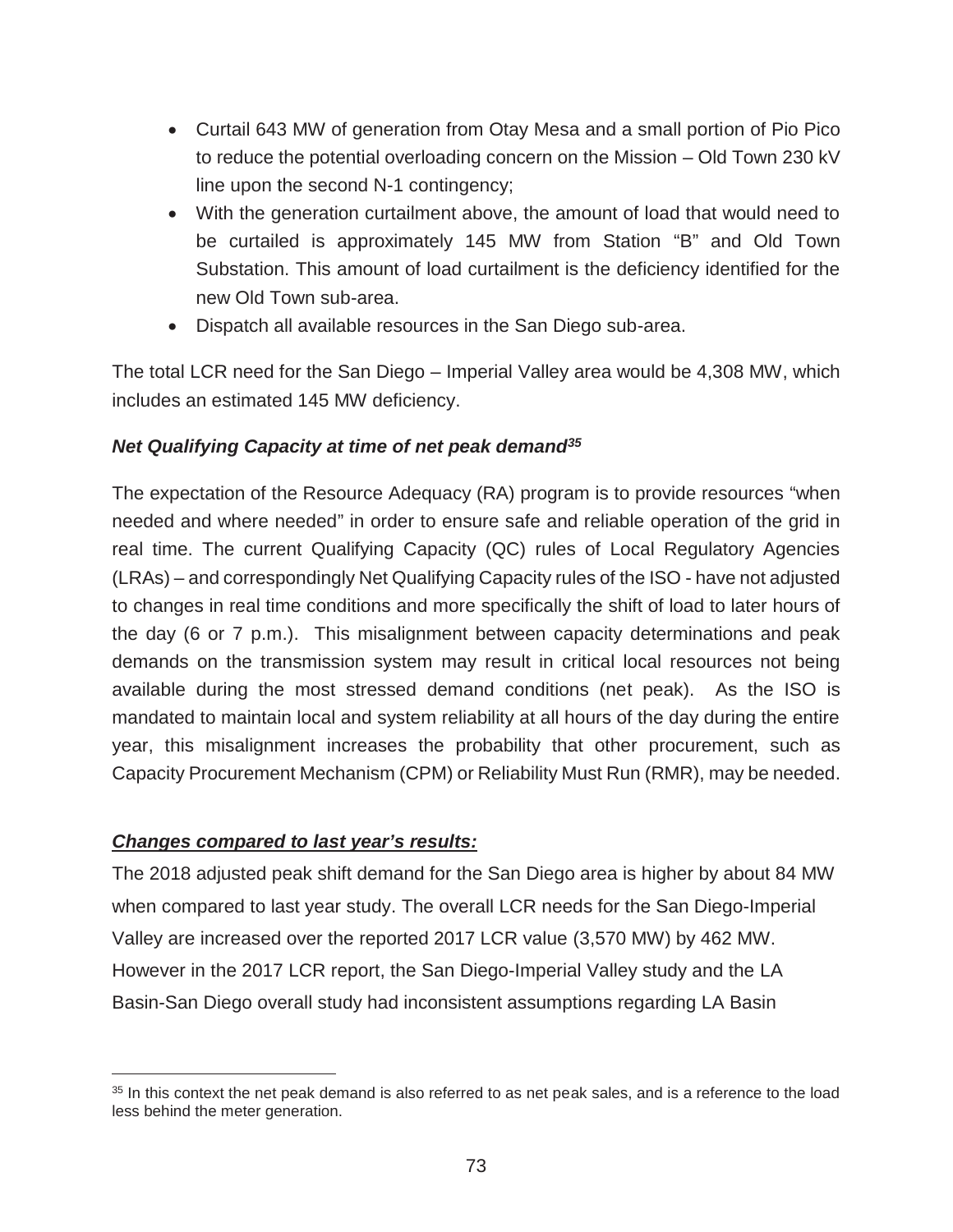resources, resulting in lower LCR value reported for the San Diego-Imperial Valley LCR area (3,570 MW). This value should have been 4,635 MW based on the lower LA Basin generation dispatch associated with the Aliso Canyon gas storage constraint scenario used for the 2017 LCR study. Using this value for comparison, the 2018 LCR need for the San Diego-Imperial Valley area would have been reduced by 603 MW.

|  | <b>San Diego-Imperial Valley Area Overall Requirements:</b> |
|--|-------------------------------------------------------------|
|--|-------------------------------------------------------------|

| 2018                 | (MW) | Wind<br>(MW) | Market<br>(MW) | <b>Battery</b><br>St. (MW) | 20 minute<br>DR (MW) | Max. Qualifying<br>Capacity (MW) |
|----------------------|------|--------------|----------------|----------------------------|----------------------|----------------------------------|
| Available generation | 104  | 98           | 4656           | 38                         |                      | 4915                             |

| 2018                                | <b>Existing Generation</b><br>Capacity Needed (MW) | Deficiency<br>(MW) | <b>Total MW</b><br><b>LCR Need</b> |
|-------------------------------------|----------------------------------------------------|--------------------|------------------------------------|
| Category B $(Single)^{36}$          | 4032                                               |                    | 4032                               |
| Category C (Multiple) <sup>37</sup> | 4032                                               |                    | 4032                               |

# **11. Valley Electric Area**

Valley Electric Association LCR area has been eliminated on the basis of the following:

- No generation exists in this area
- No category B issues were observed in this area
- Category C and beyond  $-$

 $\overline{a}$ 

- o No common-mode N-2 issues were observed
- o No issues were observed for category B outage followed by a commonmode N-2 outage
- $\circ$  All the N-1-1 issues that were observed can either be mitigated by the existing UVLS or by an operating procedure

<sup>&</sup>lt;sup>36</sup> A single contingency means that the system will be able the survive the loss of a single element, however the operators will not have any means (other than load drop) in order to bring the system within a safe operating zone and get prepared for the next contingency as required by NERC transmission operations standards.

<sup>&</sup>lt;sup>37</sup> Multiple contingencies means that the system will be able the survive the loss of a single element, and the operators will have enough generation (other operating procedures) in order to bring the system within a safe operating zone and get prepared for the next contingency as required by NERC transmission operations standards.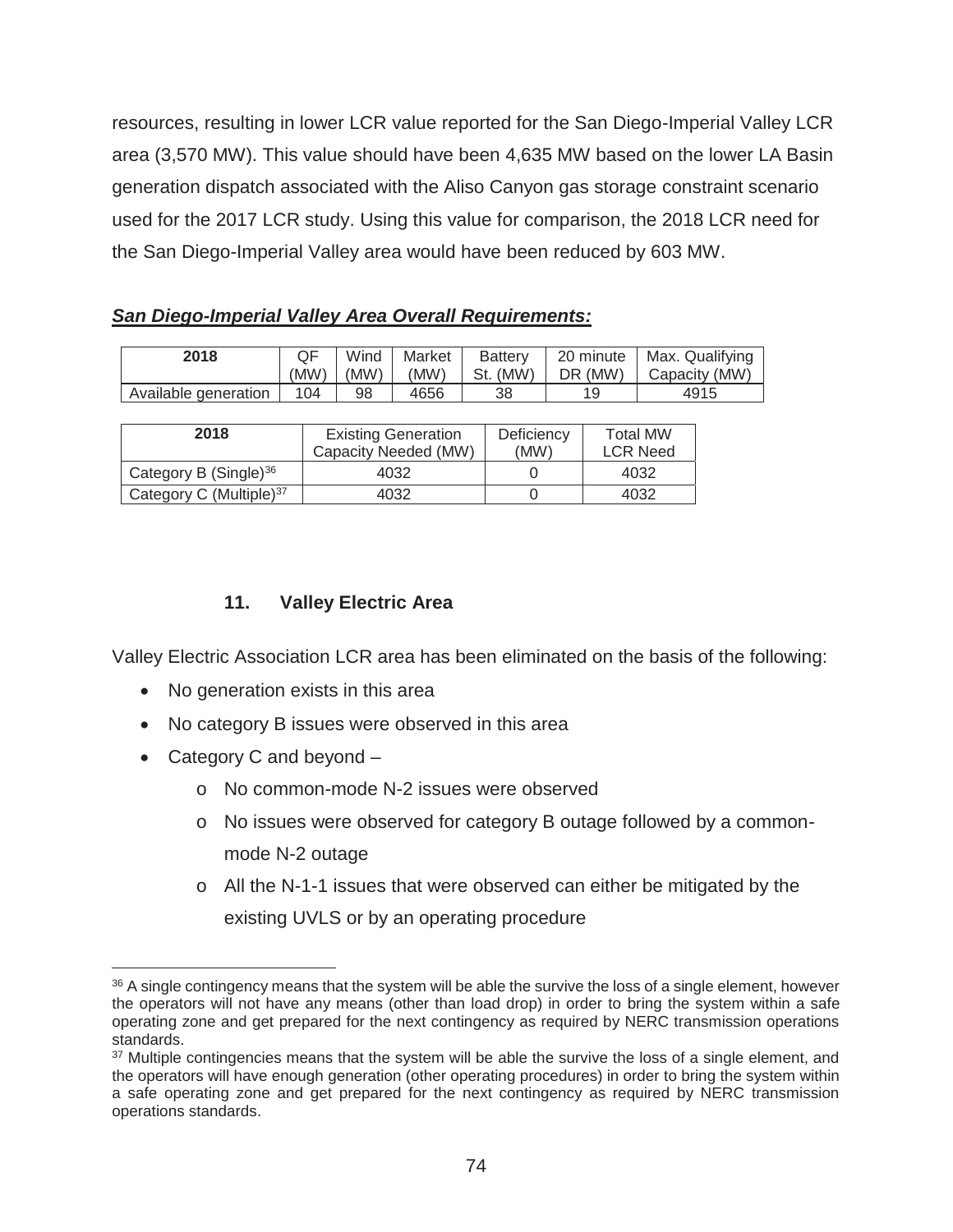| PTO             | <b>MKT/SCHED<br/>RESOURCE ID</b>        | <b>SUS</b>             | # BUS NAME            | $\geq$ | NQC    | $rac{1}{2}$              | <b>LCR AREA</b><br><b>NAME</b> | LCR SUB-AREA<br>NAME                | Comments<br>NQC | CAISO Tag    |
|-----------------|-----------------------------------------|------------------------|-----------------------|--------|--------|--------------------------|--------------------------------|-------------------------------------|-----------------|--------------|
| PG&E            | ALMEGT 1 UNIT                           |                        | 38118 ALMDACT1        | 13.8   | 23.80  |                          | Bay Area                       | Oakland                             |                 | <b>INUNI</b> |
| <b>PG&amp;E</b> | ALMEGT_1_UNIT 2                         | 19 <sub>1</sub><br>381 | ALMDACT2              | 13.8   | 24.40  |                          | Bay Area                       | Oakland                             |                 | <b>NUNI</b>  |
| <b>PG&amp;E</b> | BANKPP <sub>2</sub> NSPIN               |                        | 38820 DELTA A         | 13.2   | 11.55  |                          | Bay Area                       | Contra Costa                        | Pumps           | <b>INUNI</b> |
| PG&E            | BANKPP <sub>2</sub> NSPIN               |                        | 38820 DELTA A         | 13.2   | 11.55  | $\mathbf{\Omega}$        | Bay Area                       | Contra Costa                        | Pumps           | NUNI         |
| PG&E            | BANKPP_2_NSPIN                          |                        | 38820 DELTA A         | 13.2   | 11.55  | $\infty$                 | Bay Area                       | Contra Costa                        | Pumps           | <b>NUNI</b>  |
| <b>PG&amp;E</b> | BANKPP_2_NSPIN                          |                        | 38815 DELTAB          | 13.2   | 11.55  | 4                        | Bay Area                       | Contra Costa                        | Pumps           | <b>INUNI</b> |
|                 | PG&E BANKPP_2 NSPIN                     |                        | 38815 DELTAB          | 13.2   | 11.55  | 5                        | Bay Area                       | Contra Costa                        | Pumps           | <b>NUNI</b>  |
| PG&E            | BANKPP_2_NSPIN                          | 3877                   | 70 <b>PELTA C</b>     | 13.2   | 11.55  | $\mathbf{\circ}$         | Bay Area                       | Contra Costa                        | Pumps           | INUNI        |
| PG&E            | BANKPP <sub>2</sub> NSPIN               |                        | 38770 DELTAC          | 13.2   | 11.55  | $\overline{\phantom{0}}$ | Bay Area                       | Contra Costa                        | Pumps           | <b>INUNI</b> |
|                 | PG&E BANKPP_2_NSPIN                     |                        | 38765 DELTAD          | 13.2   | 11.55  | $\infty$                 | Bay Area                       | Contra Costa                        | Pumps           | <b>NUNI</b>  |
| PG&E            | BANKPP_2_NSPIN                          | 387                    | 65 DELTA D            | 13.2   | 11.55  | တ                        | Bay Area                       | Contra Costa                        | Pumps           | <b>NUNI</b>  |
|                 | PG&E BANKPP_2_NSPIN                     | 387                    | 60 DELTAE             | 13.2   | 11.55  | $\frac{0}{1}$            | Bay Area                       | Contra Costa                        | Pumps           | <b>INUNI</b> |
| PG&E            | BANKPP_2_NSPIN                          | 387                    | 60 DELTAE             | 13.2   | 11.55  | $\overline{1}$           | Bay Area                       | Contra Costa                        | Pumps           | NUNI         |
| PG&E            | animh <sup>—</sup> 7 <sup>a</sup> nsaya |                        | 32172 HIGHWINDS       | 34.5   | 37.71  |                          | Bay Area                       | Contra Costa                        | Aug NQC         | Wind         |
| <b>PG&amp;E</b> | BRDSLD_2_MTZUM2                         |                        | 32179 MNTZUMA2        | 0.69   | 23.38  |                          | Bay Area                       | Contra Costa                        | Aug NQC         | Wind         |
| <b>PG&amp;E</b> | BRDSLD_2_MTZUMA                         |                        | 32188 HIGHWND3        | 0.69   | 8.86   |                          | Bay Area                       | Contra Costa                        | Aug NQC         | Wind         |
| <b>PG&amp;E</b> | BRDSLD_2_SHILO1                         |                        | 32176 SHILOH          | 34.5   | 48.20  |                          | Bay Area                       | Contra Costa                        | Aug NQC         | Wind         |
| <b>PG&amp;E</b> | BRDSLD_2_SHILO2                         |                        | 32177 SHILOH 2        | 34.5   | 40.62  |                          | Bay Area                       | Contra Costa                        | Aug NQC         | Wind         |
| <b>PG&amp;E</b> | BRDSLD_2_SHLO3A                         | 32191                  | SHILOH <sub>3</sub>   | 0.58   | 23.03  |                          | Bay Area                       | Contra Costa                        | Aug NQC         | Wind         |
| PG&E            | BRDSLD_2_SHLO3B                         |                        | 32194 SHILOH4         | 0.58   | 35.20  |                          | Bay Area                       | Contra Costa                        | Aug NQC         | Wind         |
| PG&E            | CALPIN_1_AGNEW                          |                        | 35860 <b>DLS-AGNE</b> | 9.11   | 28.00  | $\overline{\phantom{0}}$ | Bay Area                       | Bay-Moss Landing<br>San Jose, South | Aug NQC         | Market       |
| PG&E            | CAYTNO_2_VASCC                          |                        | 30531 0162-WD         | 230    | 4.30   | MH                       | Bay Area                       | Contra Costa                        | Aug NQC         | Market       |
|                 | PG&E CLRMTK_1_QF                        |                        |                       |        | 0.00   |                          | Bay Area                       | Oakland                             | Not modeled     | QF/Selfgen   |
| PG&E            | COCOPP <sub>2</sub> CTG1                |                        | 33188 MARSHCT1        | 16.4   | 200.80 |                          | Bay Area                       | Contra Costa                        | Aug NQC         | Market       |
| PG&E            | COCOPP <sub>2</sub> CTG2                |                        | 33188 MARSHCT2        | 16.4   | 199.90 | $\sim$                   | Bay Area                       | Contra Costa                        | Aug NQC         | Market       |
| <b>PG&amp;E</b> | COCOPP <sub>2</sub> CTG3                |                        | 33189 MARSHCT3        | 16.4   | 199.50 | S                        | Bay Area                       | Contra Costa                        | Aug NQC         | Market       |
|                 | PG&E COCOPP_2_CTG4                      |                        | 33189 MARSHCT4        | 16.4   | 201.40 | 4                        | Bay Area                       | Contra Costa                        | Aug NQC         | Market       |

# **– List of physical resources by PTO, local area and market ID**  Appendix A - List of physical resources by PTO, local area and market ID **V. Appendix A**   $\overline{ }$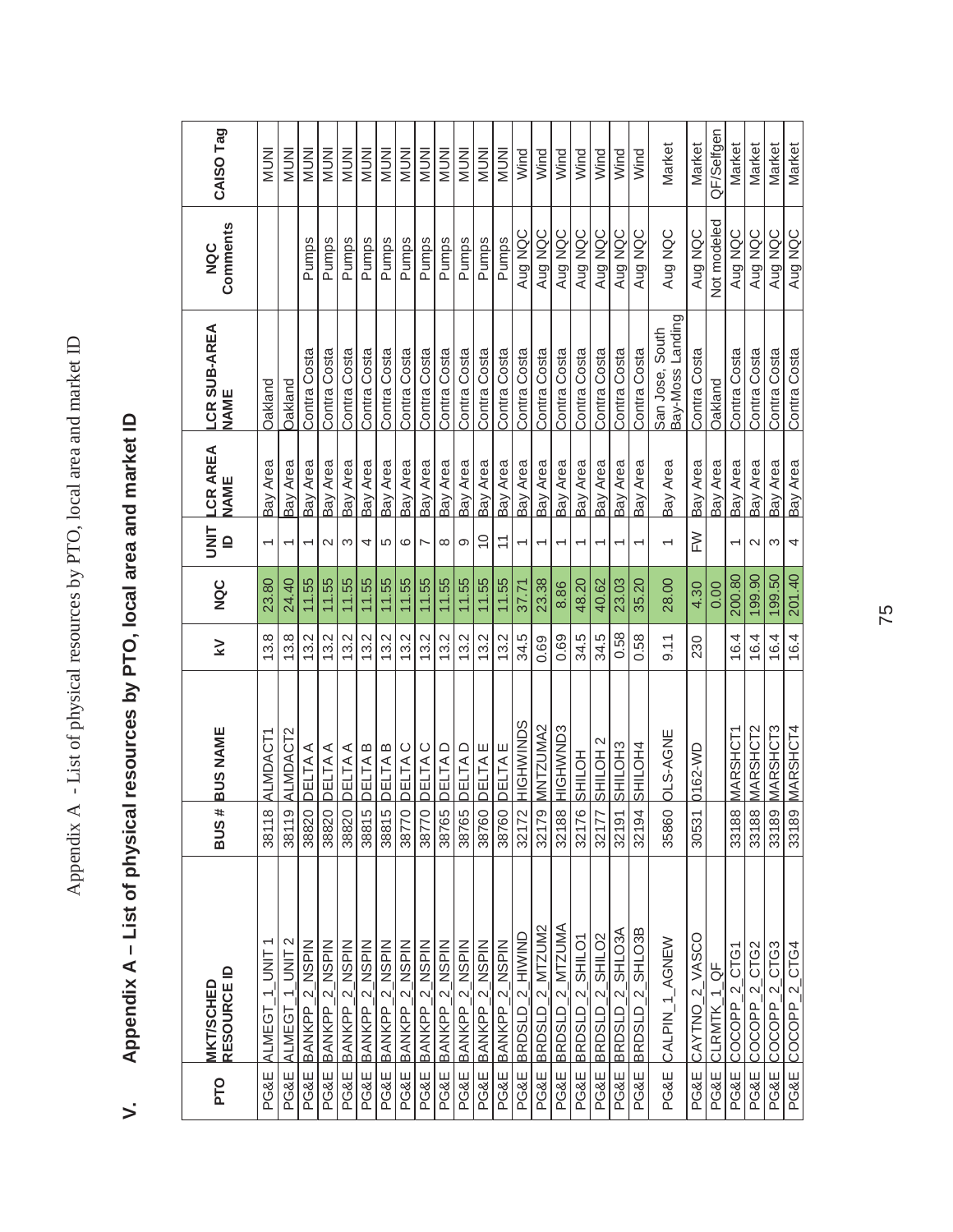| ׇ֚֘                                 |
|-------------------------------------|
|                                     |
| こくりょう りょく くりょく<br>;                 |
| ļ<br>i<br>l                         |
| くしょ                                 |
|                                     |
|                                     |
|                                     |
|                                     |
| くくく<br>I                            |
|                                     |
| I                                   |
| .<br>.<br>.<br>$\frac{1}{2}$<br>ׇ֘֒ |
| $\frac{1}{2}$<br>$\frac{1}{2}$      |
|                                     |
| $\frac{1}{2}$                       |
| j<br>l                              |
|                                     |
|                                     |
| ł<br>ł                              |
| l                                   |

| PG&E            | COCOSB <sub>6</sub> SOLAR |       |                 |                | 0.00   |                          | Bay Area | Contra Costa                           | Not modeled<br>Energy Only | Market       |
|-----------------|---------------------------|-------|-----------------|----------------|--------|--------------------------|----------|----------------------------------------|----------------------------|--------------|
| PG&E            | CONTAN_1_UNT              | 36856 | <b>CCA100</b>   | 13.8           | 27.70  | $\overline{ }$           | Bay Area | Bay-Moss Landing<br>South<br>San Jose, | Aug NQC                    | <b>INUNI</b> |
| <b>PG&amp;E</b> | CROKET_7_UNIT             | 32900 | CRCKTCOG        | $\frac{8}{1}$  | 232.78 | $\overline{\phantom{0}}$ | Bay Area | Pittsburg                              | Aug NQC                    | QF/Selfgen   |
| PG&E            | CSCCOG_1_UNIT1            | 36859 | Laf300          | $\overline{c}$ | 3.00   | $\overline{\phantom{0}}$ | Bay Area | San Jose, South<br>Bay-Moss Landing    |                            | <b>INUNI</b> |
| PG&E            | CSCCOG_1_UNIT1            | 36859 | Lat300          | $\overline{2}$ | 3.00   | $\sim$                   | Bay Area | San Jose, South<br>Bay-Moss Landing    |                            | <b>INUNI</b> |
| PG&E            | CSCGNR_1_UNIT1            | 36858 | Gia100          | 13.8           | 24.00  | $\overline{ }$           | Bay Area | Bay-Moss Landing<br>San Jose, South    |                            | <b>INUNI</b> |
| PG&E            | CSCGNR_1_UNIT 2           | 36895 | Gia200          | 13.8           | 24.00  | $\sim$                   | Bay Area | San Jose, South<br>Bay-Moss Landing    |                            | <b>INUNI</b> |
| <b>PG&amp;E</b> | CUMBIA 1 SOLAR            | 33102 | COLUMBIA        | 0.38           | 15.27  | $\overline{ }$           | Bay Area | Pittsburg                              | Aug NQC                    | Market       |
| PG&E            | DELTA_2_PL1X4             | 33108 | DEC CTG1        | $\frac{8}{1}$  | 181.13 | $\overline{\phantom{0}}$ | Bay Area | Pittsburg                              | Aug NQC                    | Market       |
| <b>PG&amp;E</b> | DELTA_2_PL1X4             | 33109 | DEC CTG2        | $\frac{8}{1}$  | 181.13 | Ļ                        | Bay Area | Pittsburg                              | Aug NQC                    | Market       |
| PG&E            | 2 PL1X4<br>DELTA          | 33110 | DEC CTG3        | $\frac{8}{1}$  | 181.13 | $\overline{\phantom{0}}$ | Bay Area | Pittsburg                              | Aug NQC                    | Market       |
| <b>PG&amp;E</b> | $2$ PL1X4<br><b>DELTA</b> | 33107 | DEC STG1        | 24             | 269.60 | ۳                        | Bay Area | Pittsburg                              | Aug NQC                    | Market       |
| PG&E            | DIXNLD_1_LNDFL            |       |                 |                | 1.30   |                          | Bay Area |                                        | Not modeled<br>Aug NQC     | Market       |
| PG&E            | DUANE_1_PL1X3             | 36865 | DVRaST3         | 13.8           | 48.36  | $\overline{\phantom{0}}$ | Bay Area | Bay-Moss Landing<br>San Jose, South    |                            | <b>INUNI</b> |
| PG&E            | DUANE_1_PL1X3             | 36863 | DVRaGT1         | 13.8           | 49.72  | $\overline{\phantom{0}}$ | Bay Area | Bay-Moss Landing<br>San Jose, South    |                            | <b>INUNI</b> |
| PG&E            | DUANE_1_PL1X3             | 36864 | DVRbGT2         | 13.8           | 49.72  | $\overline{\phantom{0}}$ | Bay Area | Bay-Moss Landing<br>San Jose, South    |                            | <b>INUNI</b> |
| PG&E            | GATWAY_2_PL1X3            | 33119 | GATEWAY2        | $\frac{8}{1}$  | 181.90 | $\overline{\phantom{0}}$ | Bay Area | Contra Costa                           | Aug NQC                    | Market       |
| <b>PG&amp;E</b> | GATWAY 2_PL1X3            | 33120 | GATEWAY3        | $\frac{8}{1}$  | 181.90 | $\overline{\phantom{0}}$ | Bay Area | Contra Costa                           | Aug NQC                    | Market       |
| <b>PG&amp;E</b> | GATWAY_2_PL1X3            | 33118 | <b>GATEWAY1</b> | $\frac{8}{1}$  | 192.11 |                          | Bay Area | Contra Costa                           | Aug NQC                    | Market       |
| <b>PG&amp;E</b> | GILROY_1_UNIT             | 35850 | <b>GLRY COG</b> | 13.8           | 69.00  | $\overline{\phantom{0}}$ | Bay Area | -lagas, South Bay-<br>Vloss Landing    | Aug NQC                    | Market       |
| <b>PG&amp;E</b> | GILROY_1_UNIT             | 35850 | GLRY COG        | 13.8           | 36.00  | $\sim$                   | Bay Area | -lagas, South Bay-<br>Vloss Landing    | Aug NQC                    | Market       |
| <b>PG&amp;E</b> | GILRPP_1_PL1X2            | 35851 | GROYPKR1        | 13.8           | 47.70  | $\overline{\phantom{0}}$ | Bay Area | -lagas, South Bay-<br>Vloss Landing    | Aug NQC                    | Market       |
| PG&E            | GILRPP_1_PL1X2            | 35852 | GROYPKR2        | 13.8           | 47.70  | $\overline{\phantom{0}}$ | Bay Area | Llagas, South Bay-<br>Moss Landing     | Aug NQC                    | Market       |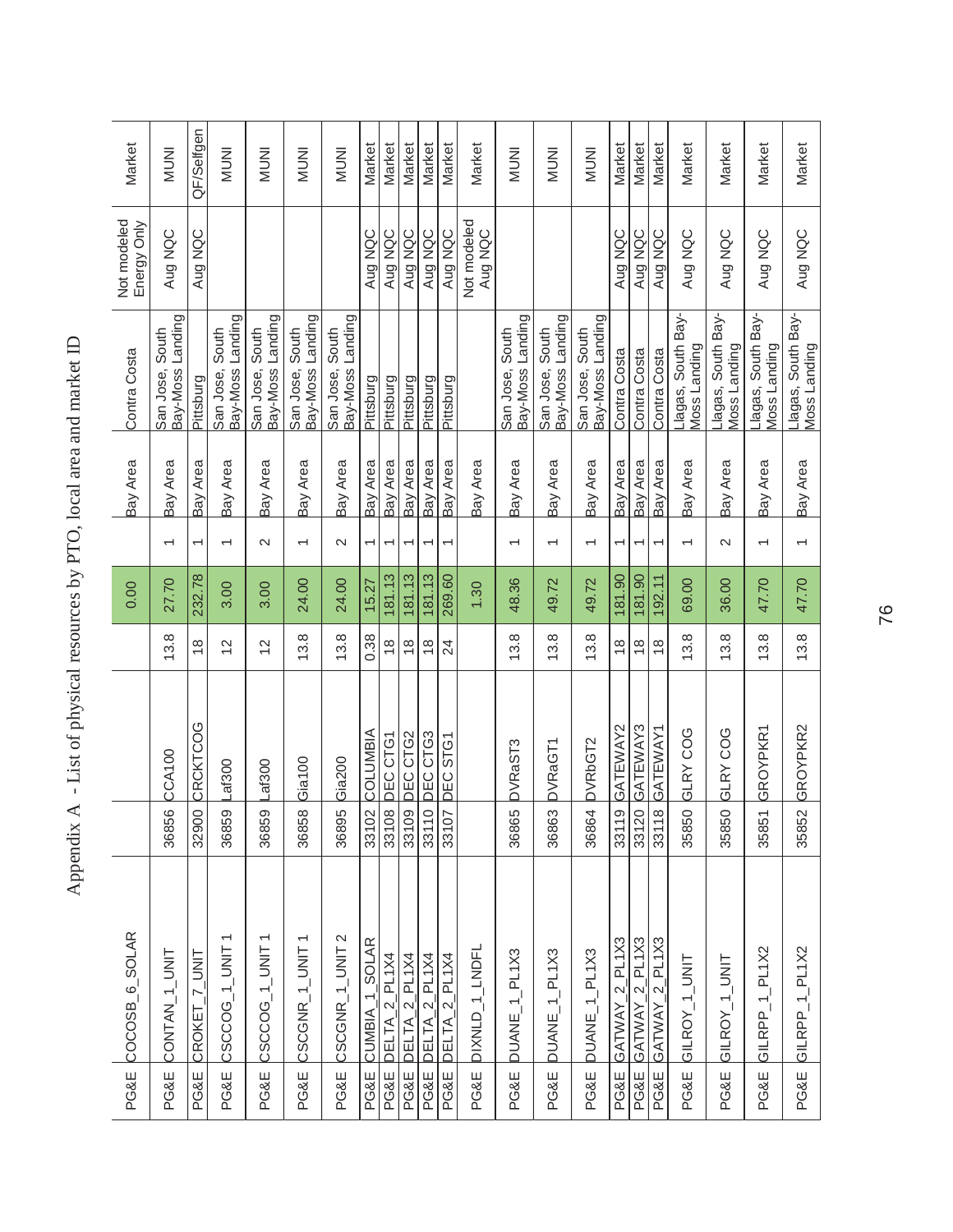| PG&E            | GILRPP_1_PL3X4               | 35853            | GROYPKR3                              | 13.8          | 46.20  | $\overline{\phantom{0}}$ | Bay Area | Llagas, South Bay-<br>Moss Landing  | Aug NQC                | Market     |
|-----------------|------------------------------|------------------|---------------------------------------|---------------|--------|--------------------------|----------|-------------------------------------|------------------------|------------|
| PG&E            | GRZZLY 1 BERKLY              | 32741            | $\scriptstyle\sim$<br><b>HILLSIDE</b> | 12.5          | 23.40  | $\overline{ }$           | Bay Area | None                                | Aug NQC                | QF/Selfgen |
| PG&E            | KELSO <sub>_2</sub> _UNITS   |                  | 33813 MARIPCT1                        | 13.8          | 47.45  | $\overline{\phantom{0}}$ | Bay Area | Contra Costa                        | Aug NQC                | Market     |
| <b>PG&amp;E</b> | KELSO <sub>2</sub> UNITS     | 33815            | MARIPCT2                              | 13.8          | 47.45  | $\sim$                   | Bay Area | Contra Costa                        | Aug NQC                | Market     |
| PG&E            | KELSO_2_UNITS                |                  | 33817 MARIPCT3                        | 13.8          | 47.45  | S                        | Bay Area | Contra Costa                        | Aug NQC                | Market     |
| PG&E            | $2$ UNITS<br>KELSO           | 3381             | 9 MARIPCT4                            | 13.8          | 47.45  | 4                        | Bay Area | Contra Costa                        | Aug NQC                | Market     |
| PG&E            | KIRKER_7_KELCYN              |                  |                                       |               | 3.21   |                          | Bay Area | Pittsburg                           | Not modeled            | Market     |
| PG&E            | AWRNC_7_SUNYVL               |                  |                                       |               | 0.16   |                          | Bay Area | None                                | Not modeled<br>Aug NQC | Market     |
| PG&E            | ECEF_1_UNITS                 | 35854            | ECEFGT1                               | 13.8          | 47.44  |                          | Bay Area | San Jose, South<br>Bay-Moss Landing | Aug NQC                | Market     |
| <b>PG&amp;E</b> | ECEF_1_UNITS                 | 5<br>3585        | ECEFGT2                               | 13.8          | 47.44  |                          | Bay Area | San Jose, South<br>Bay-Moss Landing | Aug NQC                | Market     |
| <b>PG&amp;E</b> | ECEF_1_UNITS                 | $\circ$<br>3585  | ECEFGT3                               | 13.8          | 47.44  | $\overline{\phantom{0}}$ | Bay Area | San Jose, South<br>Bay-Moss Landing | Aug NQC                | Market     |
| <b>PG&amp;E</b> | ECEF_1_UNITS                 | 35857            | LECEFGT4                              | 13.8          | 47.44  | $\overline{\phantom{0}}$ | Bay Area | Bay-Moss Landing<br>San Jose, South | Aug NQC                | Market     |
| <b>PG&amp;E</b> | ECEF_1_UNITS                 | $\infty$<br>3585 | ECEFST1                               | 13.8          | 113.85 | $\overline{\phantom{0}}$ | Bay Area | Bay-Moss Landing<br>San Jose, South |                        | Market     |
| PG&E            | 2 UNITA1<br><b>MBEPK</b>     | 32173            | AMBGT1                                | 13.8          | 48.00  | $\overline{\phantom{0}}$ | Bay Area | Contra Costa                        | Aug NQC                | Market     |
| PG&E            | _MBEPK_2_UNITA2              | 32174            | GOOSEHG <sup>-</sup>                  | 13.8          | 48.00  | $\sim$                   | Bay Area | Contra Costa                        | Aug NQC                | Market     |
| PG&E            | MBEPK_2_UNITA3               | 32175            | <b>CREEDGT1</b>                       | 13.8          | 48.00  | S                        | Bay Area | Contra Costa                        | Aug NQC                | Market     |
| PG&E            | $MEC_1$ PL1X3                | 33111            | LMECCT2                               | $\frac{8}{1}$ | 160.07 | $\overline{\phantom{0}}$ | Bay Area | Pittsburg                           | Aug NQC                | Market     |
| PG&E            | $MEC_1$ PL1X3                | 3311             | 2 LMECCT1                             | $\frac{8}{1}$ | 160.07 | ᡪ                        | Bay Area | Pittsburg                           | Aug NQC                | Market     |
| <b>PG&amp;E</b> | LMEC <sub>1</sub> PL1X3      | 3311             | 3 LMECST1                             | $\frac{8}{1}$ | 235.85 |                          | Bay Area | Pittsburg                           | Aug NQC                | Market     |
| PG&E            | MARTIN <sub>-1-</sub> SUNSET |                  |                                       |               | 1.94   |                          | Bay Area | None                                | Not modeled<br>Aug NQC | QF/Selfgen |
| PG&E            | METCLF_1_QF                  |                  |                                       |               | 0.00   |                          | Bay Area | None                                | Not modeled<br>Aug NQC | QF/Selfgen |
| <b>PG&amp;E</b> | METEC_2_PL1X3                | 35881            | MEC CTG1                              | $\frac{8}{1}$ | 178.43 | $\overline{\phantom{0}}$ | Bay Area | South Bay-Moss<br>anding            | Aug NQC                | Market     |
| PG&E            | $METEC_2PL1X3$               | 35882            | CTG <sub>2</sub><br>MEC               | $\frac{8}{1}$ | 178.43 |                          | Bay Area | South Bay-Moss<br>anding            | Aug NQC                | Market     |
| <b>PG&amp;E</b> | METEC_2_PL1X3                | 35883            | MEC STG1                              | $\frac{8}{1}$ | 213.13 |                          | Bay Area | South Bay-Moss<br>Landing           | Aug NQC                | Market     |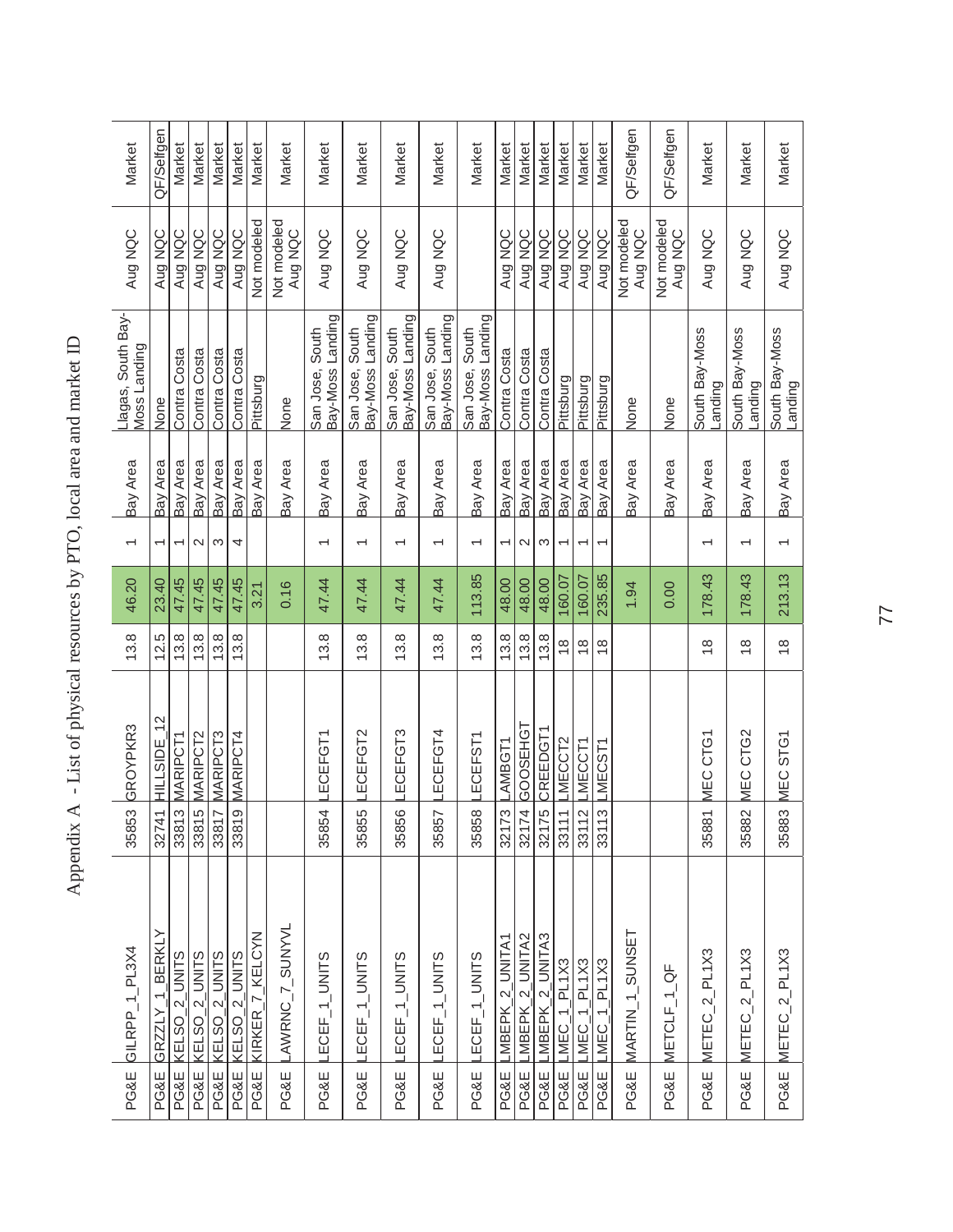| QF/Selfgen<br>QF/Selfgen<br>Not modeled<br>Aug NQC<br>Aug NQC |
|---------------------------------------------------------------|
| Bay-Moss Landing<br>San Jose, South<br>None                   |
| Bay Area                                                      |
|                                                               |
| 0.01                                                          |
|                                                               |
|                                                               |
|                                                               |
| MLPTAS_7_QFUNTS<br>PG&E MISSIX_1_QF                           |
|                                                               |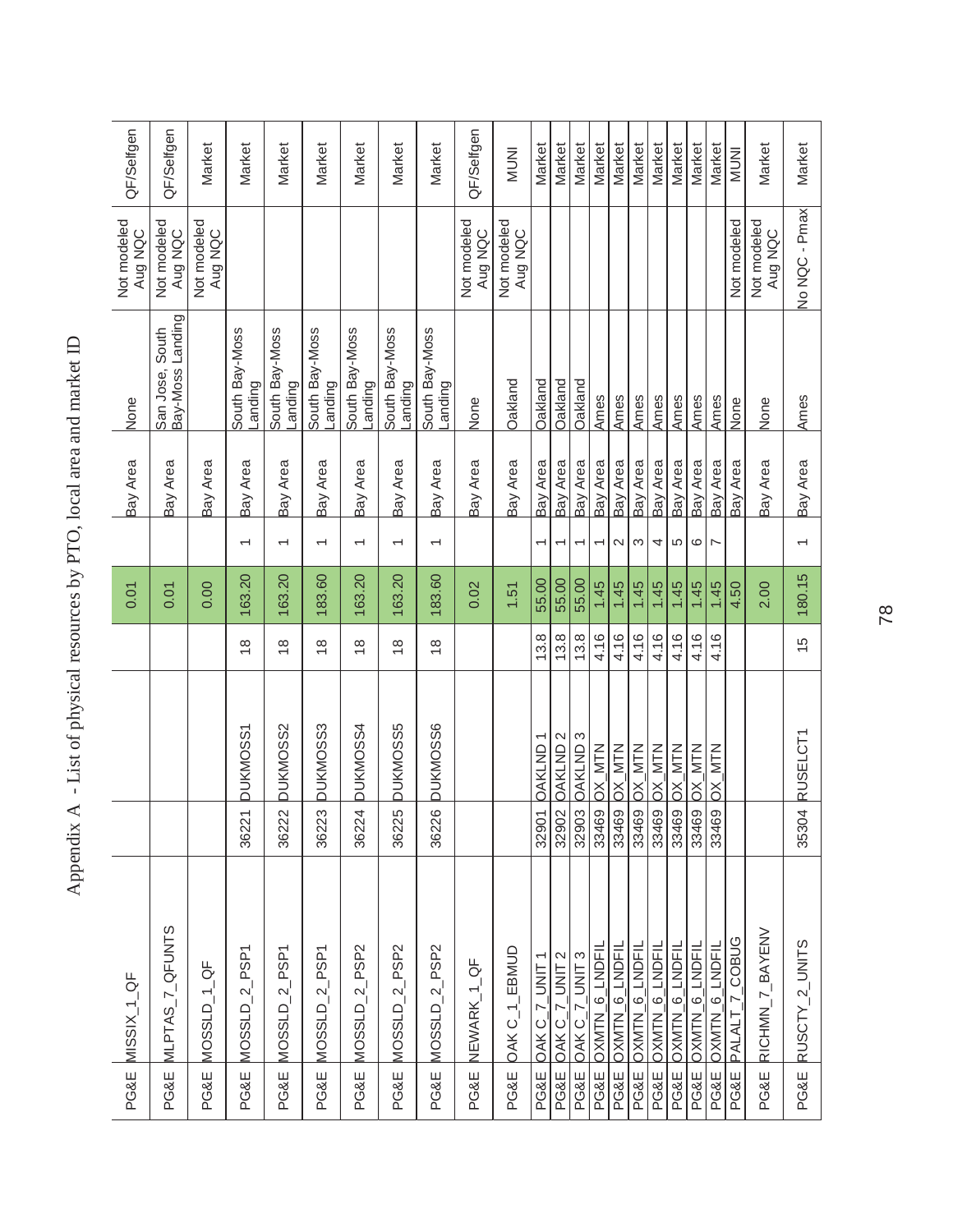| ļ                                |
|----------------------------------|
| こうくうち てんさく くりく                   |
|                                  |
| $\vdots$                         |
| $\frac{1}{2}$                    |
|                                  |
|                                  |
| $\frac{1}{2}$                    |
|                                  |
|                                  |
|                                  |
|                                  |
|                                  |
|                                  |
|                                  |
| こくくりょう                           |
| I                                |
|                                  |
| I                                |
|                                  |
| $\vdots$                         |
| l                                |
| $-0.75777772$<br> <br> <br> <br> |
|                                  |
| $\ddot{\phantom{0}}$             |
|                                  |
| l<br>I                           |
|                                  |
|                                  |
|                                  |
|                                  |
|                                  |
|                                  |
| I<br>I                           |
| i                                |
|                                  |

| Market            | Market                    | Market                   | QF/Selfgen               | QF/Selfgen                 | Market                   | Market         | Market         | Net Seller               | Net Seller     | Net Seller       | QF/Selfgen                                  | QF/Selfgen               | QF/Selfgen               | QF/Selfgen             | Wind                                    | Wind                                         | Wind                                            | Wind                        | Wind                               | Wind            | Market                              |                  | QF/Selfgen             | Wind                  | QF/Selfgen         | QF/Selfgen                                   | QF/Selfgen                          |
|-------------------|---------------------------|--------------------------|--------------------------|----------------------------|--------------------------|----------------|----------------|--------------------------|----------------|------------------|---------------------------------------------|--------------------------|--------------------------|------------------------|-----------------------------------------|----------------------------------------------|-------------------------------------------------|-----------------------------|------------------------------------|-----------------|-------------------------------------|------------------|------------------------|-----------------------|--------------------|----------------------------------------------|-------------------------------------|
| No NQC - Pmax     | No NQC - Pmax             | Aug NQC                  | Aug NQC                  | Aug NQC                    | Aug NQC                  | Aug NQC        | Aug NQC        | Aug NQC                  | Aug NQC        | Aug NQC          | Aug NQC                                     | Aug NQC                  | Aug NQC                  | Aug NQC                | Aug NQC                                 | Aug NQC                                      | Aug NQC                                         | Aug NQC                     | Aug NQC                            | Aug NQC         | No NQC - hist.<br>data              |                  | No NQC - hist.<br>data | No NQC - est.<br>data |                    |                                              | No NQC - hist.<br>data              |
| Ames              | Ames                      | Contra Costa             | None                     | None                       | Pittsburg                | Pittsburg      | Pittsburg      | Pittsburg                | Pittsburg      | Pittsburg        | Pittsburg                                   | Pittsburg                | Pittsburg                | Pittsburg              | Contra Costa                            | Contra Costa                                 | Contra Costa                                    | Contra Costa                | Contra Costa                       | Contra Costa    | Bay-Moss Landing<br>San Jose, South |                  | Pittsburg              | None                  | San Jose, South    | Bay-Moss Landing<br>South Bay-Moss<br>anding | Bay-Moss Landing<br>San Jose, South |
| Bay Area          | Bay Area                  | Bay Area                 | Bay Area                 | Bay Area                   | Bay Area                 | Bay Area       | Bay Area       | Bay Area                 | Bay Area       | Bay Area         | Bay Area                                    | Bay Area                 | Bay Area                 | Bay Area               | Bay Area                                | Bay Area                                     | Bay Area                                        | Bay Area                    | Bay Area                           | Bay Area        | Bay Area                            |                  | Bay Area               | Bay Area              | Bay Area           | Bay Area                                     | Bay Area                            |
| $\mathbf{\Omega}$ | S                         | $\overline{\phantom{0}}$ | $\overline{\phantom{0}}$ | $\overline{\phantom{0}}$   | $\overline{\phantom{0}}$ | $\overline{ }$ | S              | $\overline{\phantom{0}}$ | $\sim$         | S                | ᡪ                                           |                          | $\mathbf{\sim}$          | S                      | $\overline{\phantom{0}}$                | $\overline{\phantom{0}}$                     | $\overline{\phantom{0}}$                        | ᡪ                           |                                    |                 |                                     |                  |                        |                       |                    |                                              |                                     |
| 180.15            | 237.09                    | 48.70                    | 0.52                     | 0.07                       | 0.00                     | 0.00           | 0.00           | 4.95                     | 4.95           | 3.77             | 10.95                                       | 0.27                     | 0.27                     | 0.27                   | 22.43                                   | 43.15                                        | 4.00                                            | 17.35                       | 3.52                               | 1.52            | 0.00                                |                  | 0.00                   | 7.20                  | 0.00               | 0.00                                         | 6.50                                |
| $\frac{5}{3}$     | $\frac{5}{1}$             | 13.8                     | 9.11                     | 9.11                       | 13.8                     | 13.8           | 13.8           | 12.5                     | 12.5           | 12.5             | 9.11                                        | $\frac{2}{3}$            | $\frac{2}{3}$            | $\frac{2}{3}$          | $\overline{2}$                          | 34.5                                         | $-6.11$                                         | 0.69                        | 9.11                               | 9.11            | 115                                 |                  | 12.5                   | $\overline{2}$        | $-9.11$            | 12.5                                         | 4.3                                 |
| RUSELCT2          | RUSELST1                  | RVEC GEN                 | <b>SRIINTL</b>           | <b>STAUFER</b>             | CHEVGEN1                 | CHEVGEN2       | CHEVGEN3       | FOSTER W                 | FOSTER W       | FOSTER W         | <b>HO NOIND</b>                             | <b>UNOCAL</b>            | <b>UNOCAL</b>            | <b>UNOCAL</b>          | SOLANOWP                                | <b>SOLANO</b>                                | EXNCO                                           | GRNRDG                      | WINDMSTR                           | <b>ZOND SYS</b> | BM-CTLE                             |                  | CCCSD                  | PPASSWND              | CATALYST           | ENRG<br>$rac{D}{\infty}$                     | SJ-SCLW                             |
| ഉ<br>3530         | 35306                     | 33178                    | 33468                    | 33139                      | 32921                    | 32922          | 32923          | 33151                    | 33151          | 33151            | 32920                                       | 32910                    | 32910                    | 32910                  | 32169                                   | 32186                                        |                                                 | 32168                       | 33170                              | 35316           | 35637                               |                  | 33136                  | $\circ$<br>3531       | 35863              | 36209                                        | 35861                               |
| RUSCTY_2_UNITS    | RUSCTY <sub>2</sub> UNITS | RVRVEW 1 UNITA1          | SRINTL_6_UNIT            | STAUFF <sub>-1-</sub> UNIT | STOILS_1_UNITS           | STOILS_1_UNITS | STOILS_1_UNITS | TIDWTR_2_UNITS           | TIDWTR_2_UNITS | $TDWTR_2_$ UNITS | lik<br>S<br>$\overline{a}$<br><b>JNCHEM</b> | 1_UNITS<br><b>JNOCAL</b> | 1 UNITS<br><b>JNOCAL</b> | <b>UNITS</b><br>JNOCAL | <b>GINNS</b><br>$\sim$<br><b>JSWNDR</b> | SMUD <sub>2</sub><br>$\sim$<br><b>JSWNDR</b> | <b>UNITS</b><br>$\mathbf{N}_i$<br><b>JSWNDR</b> | $2$ _UNITS<br><b>JSWPJR</b> | $\overline{S}$<br>$\sim$<br>WNDMAS | ZOND_6_UNIT     | $Z_2$ _IBMCTL_1_UNIT                | ZZ_IMHOFF_1_UNIT |                        | $ZZ$ LFC 51_2_UNIT 1  | ZZ_MARKHM_1_CATLST | ZZ_NA                                        | <b>ZZ_NA</b>                        |
| PG&E              | PG&E                      | PG&E                     | <b>PG&amp;E</b>          | PG&E                       | PG&E                     | PG&E           | PG&E           | <b>PG&amp;E</b>          | PG&E           | <b>PG&amp;E</b>  | PG&E                                        | <b>PG&amp;E</b>          | PG&E                     | PG&E                   | PG&E                                    | PG&E                                         | <b>PG&amp;E</b>                                 | PG&E                        | PG&E                               | <b>PG&amp;E</b> | PG&E                                | PG&E             |                        | PG&E                  | PG&E               | PG&E                                         | PG&E                                |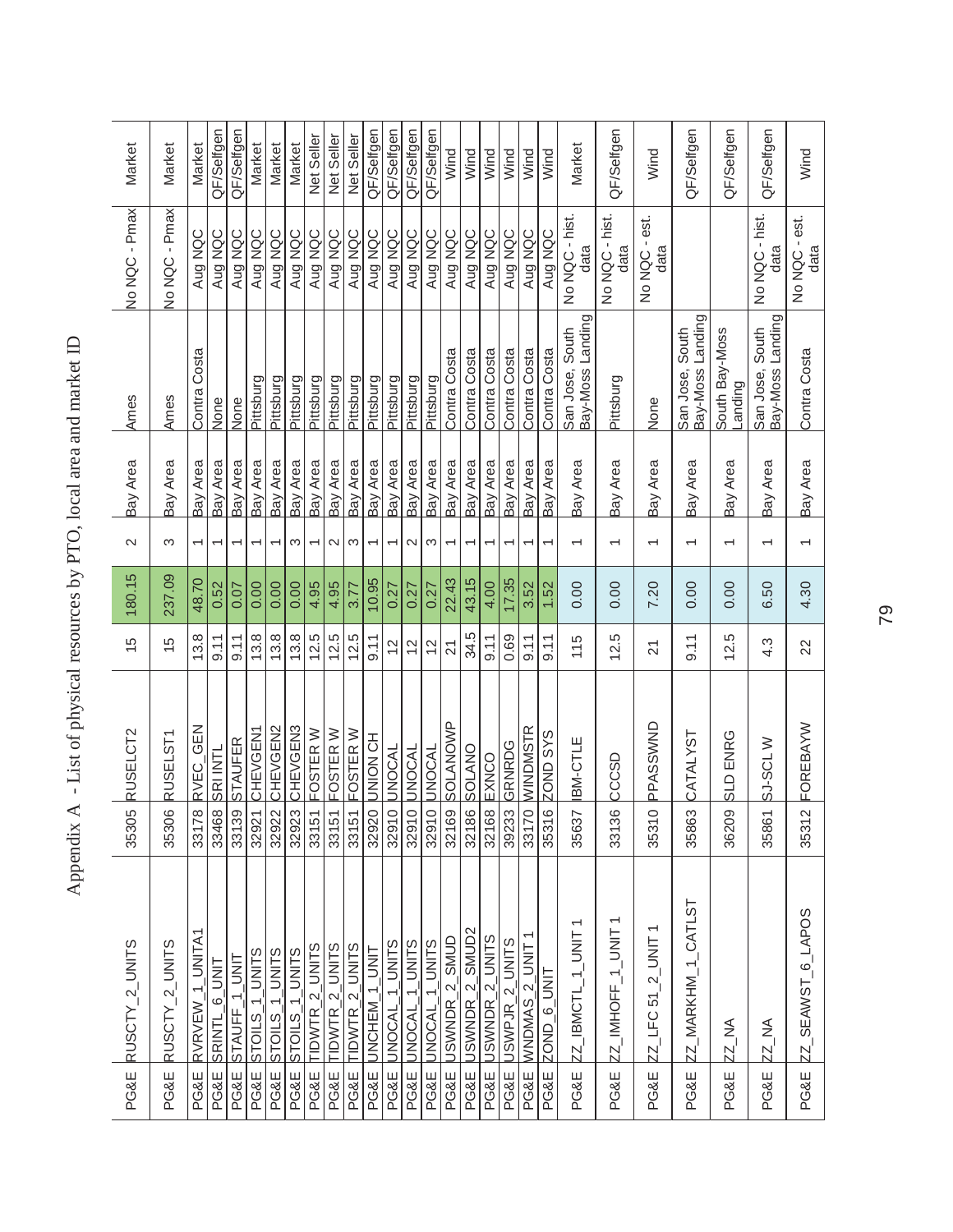| <b>PG&amp;E</b> | ZZ_SHELRF_1_UNITS                                          | 33141                    | $\overline{\phantom{0}}$<br><b>SHELL</b> | 12.5          | 0.00 | $\overline{\phantom{0}}$ | Bay Area | Pittsburg                           | No NQC - hist.<br>data | Net Seller |
|-----------------|------------------------------------------------------------|--------------------------|------------------------------------------|---------------|------|--------------------------|----------|-------------------------------------|------------------------|------------|
| <b>PG&amp;E</b> | $Z_2$ SHELRF_1_UNITS                                       | Ņ<br>3314                | $\sim$<br>SHELL                          | 12.5          | 0.00 | $\overline{\phantom{0}}$ | Bay Area | Pittsburg                           | No NQC - hist.<br>data | Net Seller |
| <b>PG&amp;E</b> | ZZ_SHELRF_1_UNITS                                          | ღ<br>3314                | ო<br>SHELL                               | 12.5          | 0.00 | $\overline{ }$           | Bay Area | Pittsburg                           | No NQC - hist.<br>data | Net Seller |
| PG&E            | ZZ_ZANKER_1_UNIT1                                          | 35861                    | SJ-SCLW                                  | 4.3           | 0.00 | $\mathbb{R}^2$           | Bay Area | Bay-Moss Landing<br>San Jose, South | No NQC - hist.<br>data | QF/Selfgen |
| <b>PG&amp;E</b> | ZZZ_New Unit                                               | 35622                    | SWIFT                                    | 115           | 4.00 | БT                       | Bay Area | South Bay-Moss<br>anding            | No NQC - Pmax          | Market     |
| <b>PG&amp;E</b> | ZZZ_New Unit                                               | 30524                    | 0354-WD                                  | 230           | 1.83 | $\geq$                   | Bay Area | Contra Costa                        | No NQC - Pmax          | Market     |
| PG&E            | New Unit<br>222                                            | 35302                    | NUMMI-LV                                 | 12.6          | 0.00 | $\mathbb{R}^2$           | Bay Area |                                     | Energy Only            | Market     |
| PG&E            | ZZZ_New Unit                                               | 35859                    | HGST-LV                                  | 12.4          | 0.00 | $\mathbb{R}^2$           | Bay Area |                                     | Energy Only            | Market     |
| <b>PG&amp;E</b> | ZZZZZZ_COCOPP_7_UNIT 6                                     | $\circ$<br>3311          | $\circ$<br>C.COS                         | $^\infty$     | 0.00 | 눉                        | Bay Area | Contra Costa                        | Retired                | Market     |
| PG&E            | ZZZZZZ_COCOPP_7_UNIT7                                      | $\sim$<br>3311           | L<br>C.COS                               | $^\infty$     | 0.00 | 눉                        | Bay Area | Contra Costa                        | Retired                | Market     |
| PG&E            | ZZZZZZ_GWFPW1_6_UNIT                                       | 33131                    | GWF #1                                   | 9.11          | 0.00 | $\overline{\phantom{0}}$ | Bay Area | Pittsburg, Contra<br>Costa          | Retired                | QF/Selfgen |
| <b>PG&amp;E</b> | ZZZZZZ_GWFPW2_1_UNIT1                                      | $\tilde{\Omega}$<br>3313 | GWF #2                                   | 13.8          | 0.00 | $\overline{\phantom{0}}$ | Bay Area | Pittsburg                           | Retired                | QF/Selfgen |
| <b>PG&amp;E</b> | ZZZZZ_GWFPW3_1_UNIT1                                       | 33133                    | GWF #3                                   | 13.8          | 0.00 | $\overline{ }$           | Bay Area | Pittsburg, Contra<br>Costa          | Retired                | QF/Selfgen |
| <b>PG&amp;E</b> | $\overline{\phantom{0}}$<br>GWFPW4_6_UNIT<br><b>ZZZZZZ</b> | 33134                    | GWF #4                                   | 13.8          | 0.00 | $\overline{\phantom{0}}$ | Bay Area | Pittsburg, Contra<br>Costa          | Retired                | QF/Selfgen |
| <b>PG&amp;E</b> | GWFPW5_6_UNIT1<br><b>ZZZZZZ</b>                            | $\overline{5}$<br>3313   | GWF #5                                   | 13.8          | 0.00 | $\overline{\phantom{0}}$ | Bay Area | Pittsburg                           | Retired                | QF/Selfgen |
| PG&E            | ZZZZZ_MOSSLD_7_UNIT 6                                      | Ю<br>3640                | MOSSLND6                                 | 22            | 0.00 | $\overline{\phantom{0}}$ | Bay Area | South Bay-Moss<br>Landing           | Retired                | Market     |
| <b>PG&amp;E</b> | 7_UNU_7_OJSSON_2ZZZ_                                       | $\mathbf{Q}$<br>3640     | MOSSLND7                                 | 22            | 0.00 | $\overline{\phantom{0}}$ | Bay Area | South Bay-Moss<br>anding            | Retired                | Market     |
| <b>PG&amp;E</b> | Ю<br>PITTSP_7_UNIT<br><b>ZZZZZZ</b>                        | Ю<br>3310                | 5<br><b>PTSB</b>                         | $^\infty$     | 0.00 | $\overline{\phantom{0}}$ | Bay Area | Pittsburg                           | Retired                | Market     |
| PG&E            | PITTSP_7_UNIT6<br><b>ZZZZZZ</b>                            | $\overline{Q}$<br>3310   | ဖ<br>PTSB                                | $\frac{8}{1}$ | 0.00 | $\overline{\phantom{0}}$ | Bay Area | Pittsburg                           | Retired                | Market     |
| <b>PG&amp;E</b> | ZZZZZZ_PITTSP_7_UNIT7                                      | 30000                    | $\overline{ }$<br><b>PTSB</b>            | 20            | 0.00 | $\overline{\phantom{0}}$ | Bay Area | Pittsburg                           | Retired                | Market     |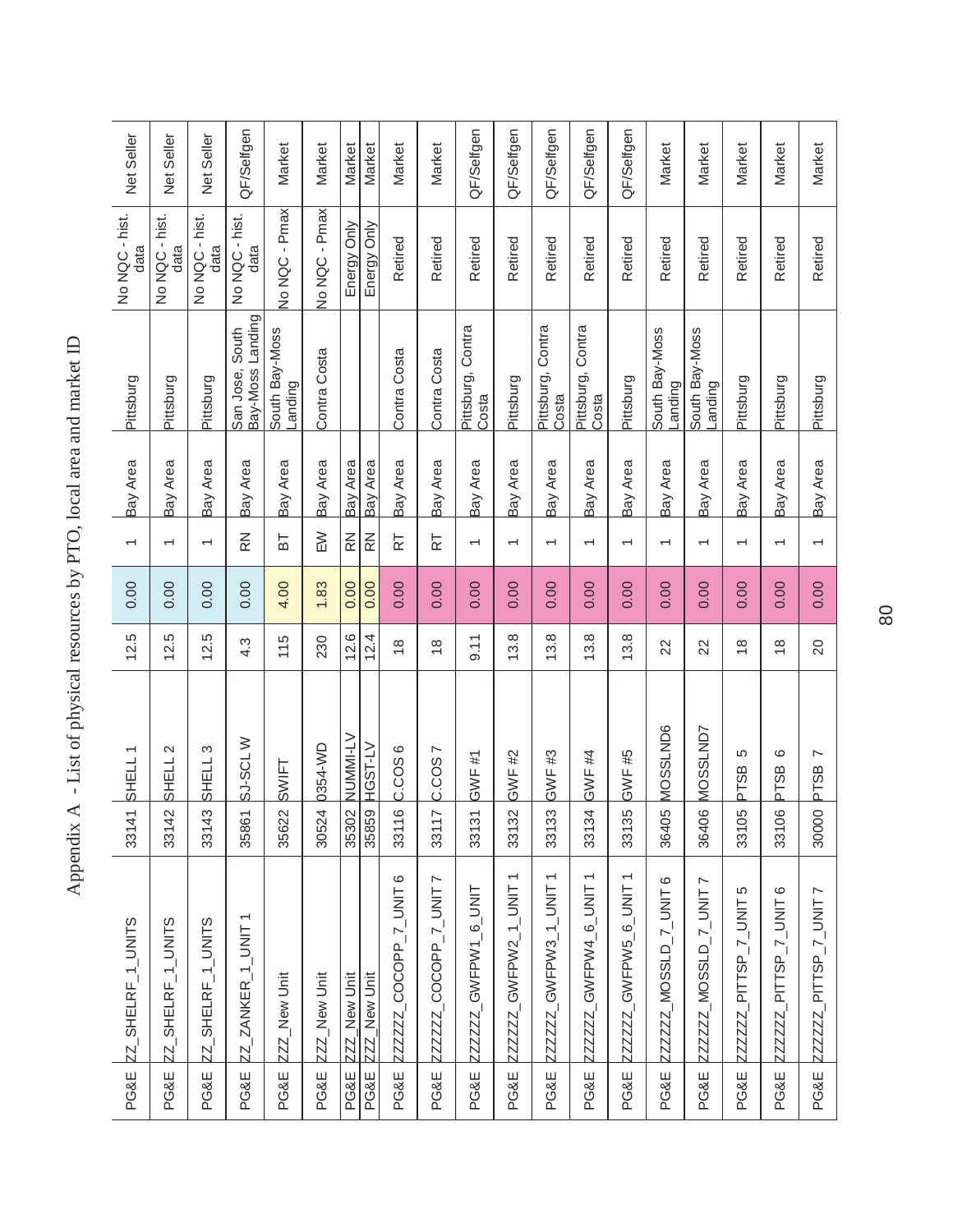| <b>PG&amp;E</b> | ZZZZZZ_UNTDQF_7_UNITS        | 33466            | UNTED CO             | 9.11          | 0.00  | $\overline{\phantom{0}}$ | Bay Area | None             | Retired     | QF/Selfgen |
|-----------------|------------------------------|------------------|----------------------|---------------|-------|--------------------------|----------|------------------|-------------|------------|
| PG&E            | ADERA_1_SOLAR1               | ၜ<br>3431        | Q644                 | 0.48          | 0.00  | $\overline{\phantom{0}}$ | Fresno   | Wilson, Herndon  | Aug NQC     | Market     |
| PG&E            | ADMEST <sub>_6_SOLAR</sub>   | ဖ<br>3431        | Ш<br><b>ADAMS</b>    | 12.5          | 0.00  | $\overline{ }$           | Fresno   | Wilson, Herndon  | Energy Only | Market     |
| <b>PG&amp;E</b> | AGRICO <sub>_</sub> 6_PL3N5  | 34608            | AGRICO               | 13.8          | 20.00 | S                        | Fresno   | Wilson, Herndon  |             | Market     |
| <b>PG&amp;E</b> | AGRICO_7_UNIT                | 34608            | AGRICO               | 13.8          | 7.45  | $\sim$                   | Fresno   | Wilson, Herndon  |             | Market     |
| PG&E            | AGRICO_7_UNIT                | 34608            | AGRICO               | 13.8          | 43.05 | 4                        | Fresno   | Wilson, Herndon  |             | Market     |
| PG&E            | AVENAL 6 AVPARK              | 34265            | AVENAL P             | $\frac{2}{3}$ | 0.00  | $\overline{ }$           | Fresno   | Wilson, Coalinga | Energy Only | Market     |
| <b>PG&amp;E</b> | AVENAL_6_SANDDG              | 34263            | <b>SANDDRAG</b>      | $\frac{2}{3}$ | 0.00  | $\overline{\phantom{0}}$ | Fresno   | Wilson, Coalinga | Energy Only | Market     |
| <b>PG&amp;E</b> | AVENAL 6_SUNCTY              | 34257            | SUNCTY D             | $\frac{2}{3}$ | 0.00  | $\overline{ }$           | Fresno   | Wilson, Coalinga | Energy Only | Market     |
| PG&E            | BALCHS_7_UNIT                | 34624            | BALCH                | 13.2          | 33.00 | $\overline{\phantom{0}}$ | Fresno   | Wilson, Herndon  | Aug NQC     | Market     |
| <b>PG&amp;E</b> | BALCHS_7_UNIT 2              | $\sim$<br>3461   | BLCH                 | 13.8          | 52.50 | $\overline{\phantom{0}}$ | Fresno   | Wilson, Herndon  | Aug NQC     | Market     |
| PG&E            | S<br>BALCHS_7_UNIT           | 4<br>3461        | BLCH                 | 13.8          | 52.50 | $\overline{ }$           | Fresno   | Wilson, Herndon  | Aug NQC     | Market     |
| PG&E            | CANTUA_1_SOLAR               | 34349            | $\cup$<br>CANTUA     | 12.5          | 6.76  | $\overline{\phantom{0}}$ | Fresno   | Wilson           | Aug NQC     | Market     |
| <b>PG&amp;E</b> | CANTUA_1_SOLAR               | $\infty$<br>3434 | CANTUA_D             | 12.5          | 6.76  | $\mathbf{\Omega}$        | Fresno   | Wilson           | Aug NQC     | Market     |
| PG&E            | CAPMAD_1_UNIT1               | 34179            | MADERA <sub>_G</sub> | 13.8          | 4.29  | $\overline{ }$           | Fresno   | Wilson           |             | Market     |
| <b>PG&amp;E</b> | CHEVCO_6_UNIT1               | 34652            | CHV.COAL             | 9.11          | 1.00  | $\overline{\phantom{0}}$ | Fresno   | Wilson, Coalinga | Aug NQC     | QF/Selfgen |
| <b>PG&amp;E</b> | CHEVCO <sub>_6</sub> _UNIT 2 | 34652            | CHV.COAL             | 9.11          | 0.75  | $\sim$                   | Fresno   | Wilson, Coalinga | Aug NQC     | QF/Selfgen |
| <b>PG&amp;E</b> | CHWCHL_1_BIOMAS              | 34305            | CHWCHLA2             | 13.8          | 7.60  | $\overline{\phantom{0}}$ | Fresno   | Wilson, Herndon  | Aug NQC     | Market     |
| PG&E            | CHWCHL_1_UNIT                | 34301            | CHOWCOGN             | 13.8          | 48.00 | $\overline{ }$           | Fresno   | Wilson, Herndon  |             | Market     |
| PG&E            | COLGA1_6_SHELLW              | 34654            | COLNGAGN             | 9.11          | 34.70 | $\overline{ }$           | Fresno   | Wilson, Coalinga | Aug NQC     | Net Seller |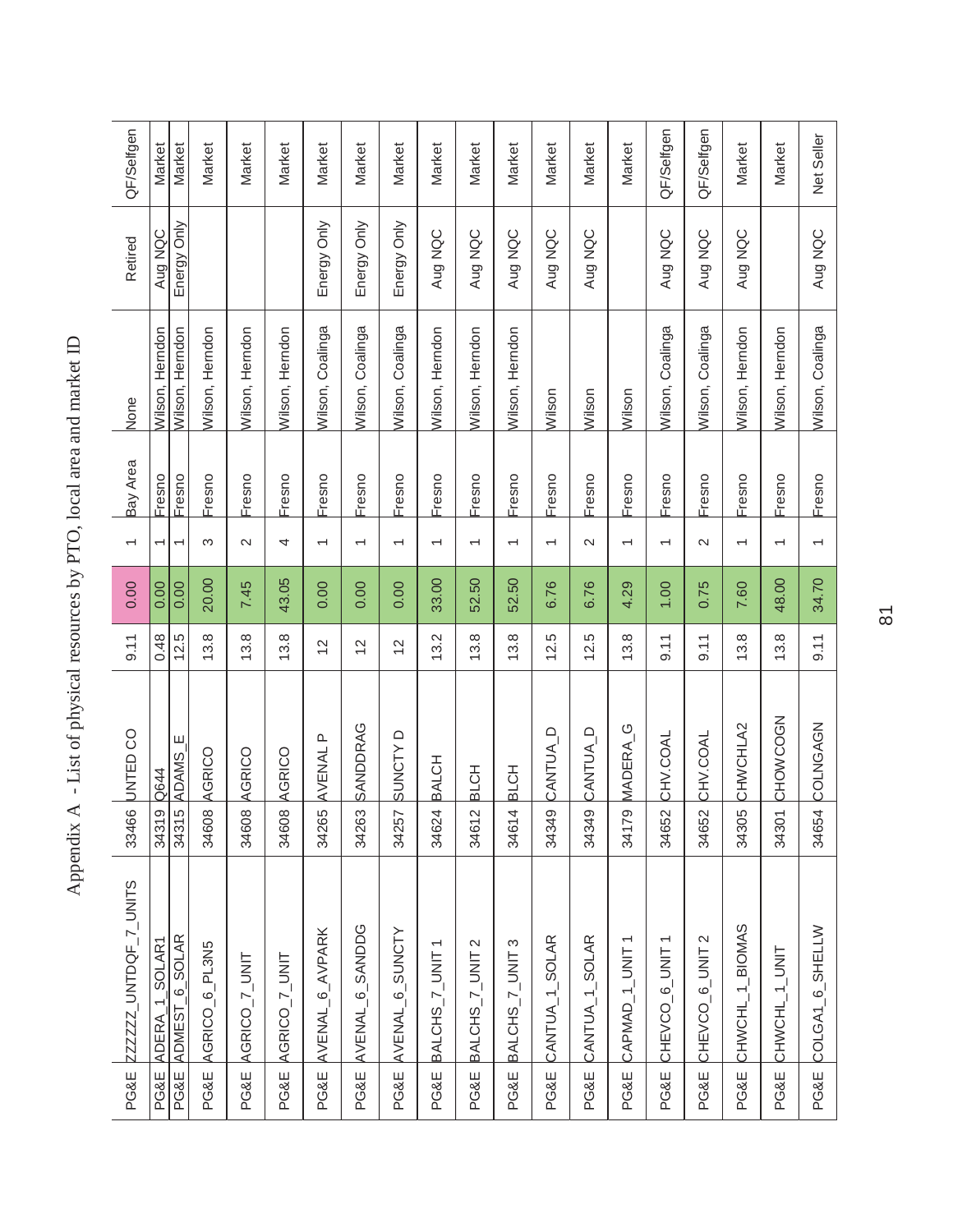| PG&E            | CORCAN_1_SOLAR1              |       |                |                | 0.35   |                          | Fresno | Wilson, Herndon,<br>Hanford        | Not Modeled<br>Aug NQC | Market       |
|-----------------|------------------------------|-------|----------------|----------------|--------|--------------------------|--------|------------------------------------|------------------------|--------------|
| <b>PG&amp;E</b> | CORCAN_1_SOLAR2              |       |                |                | 0.19   |                          | Fresno | Wilson, Herndon,<br><b>Hanford</b> | Not Modeled<br>Aug NQC | Market       |
| <b>PG&amp;E</b> | CRESSY_1_PARKER              | 34140 | CRESSEY        | 115            | 0.67   |                          | Fresno | Wilson                             | Not modeled<br>Aug NQC | <b>INUNI</b> |
| PG&E            | CRNEVL <sub>6</sub> CRNVA    | 34634 | CRANEVLY       | $\overline{c}$ | 0.90   | $\overline{ }$           | Fresno | Wilson, Borden                     | Aug NQC                | Market       |
| <b>PG&amp;E</b> | CRNEVL <sub>6</sub> SJQN2    | 34631 | SJ2GEN         | 9.11           | 3.20   | $\overline{ }$           | Fresno | Wilson, Borden                     | Aug NQC                | Market       |
| <b>PG&amp;E</b> | CRNEVL_6_SJQN 3              | 34633 | <b>SJ3GEN</b>  | 9.11           | 4.20   | $\overline{ }$           | Fresno | Wilson, Borden                     | Aug NQC                | Market       |
| PG&E            | DINUBA_6_UNIT                | 34648 | DINUBA E       | 13.8           | 7.59   | $\overline{\phantom{0}}$ | Fresno | Wilson, Herndon,<br>Reedley        |                        | Market       |
| PG&E            | EEKTMN_6_SOLAR               |       | 34627 KETTLEMN | 0.34           | 0.00   | ᡪ                        | Fresno | Wilson                             | Energy Only            | Market       |
| PG&E            | ELCAP <sub>1</sub> SOLAR     |       |                |                | 1.27   |                          | Fresno | Wilson                             | Not Modeled<br>Aug NQC | Market       |
| <b>PG&amp;E</b> | ELNIDP <sub>_6</sub> _BIOMAS | 34330 | ELNIDO         | 13.8           | 7.22   | $\overline{\phantom{0}}$ | Fresno | Wilson                             | Aug NQC                | Market       |
| <b>PG&amp;E</b> | EXCHEC_7_UNIT1               | 34306 | EXCHQUER       | 13.8           | 94.50  | $\overline{\phantom{0}}$ | Fresno | Wilson                             | Aug NQC                | <b>INUM</b>  |
| PG&E            | $EXCLSG_1$ _SOLAR            | 34623 | Q678           | 0.5            | 41.54  |                          | Fresno | Wilson                             | Aug NQC                | Market       |
| <b>PG&amp;E</b> | FRESHW_1_SOLAR1              | 34669 | Q529A          | 4.16           | 0.00   |                          | Fresno | Wilson, Herndon                    | Energy Only            | Market       |
| <b>PG&amp;E</b> | FRESHW 1 SOLAR1              | 34669 | Q529A          | 0.48           | 0.00   | $\sim$                   | Fresno | Wilson, Herndon                    | Energy Only            | Market       |
| <b>PG&amp;E</b> | FRIANT <sub>_6</sub> _UNITS  | 34636 | FRIANTDM       | 6.6            | 6.74   | $\sim$                   | Fresno | Wilson, Borden                     | Aug NQC                | Net Seller   |
| PG&E            | FRIANT <sub>-6</sub> UNITS   |       | 34636 FRIANTDM | 6.6            | 3.60   | S                        | Fresno | Wilson, Borden                     | Aug NQC                | Net Seller   |
| PG&E            | FRIANT <sub>6_UNITS</sub>    | 34636 | FRIANTDM       | 6.6            | 0.95   | 4                        | Fresno | Wilson, Borden                     | Aug NQC                | Net Seller   |
| PG&E            | GUERNS 6_SOLAR               | 34461 | GUERNSEY       | 12.5           | 3.24   | $\overline{\phantom{0}}$ | Fresno | Wilson                             | Aug NQC                | Market       |
| PG&E            | GUERNS <sub>6</sub> SOLAR    | 34461 | GUERNSEY       | 12.5           | 3.24   | $\mathbf{\Omega}$        | Fresno | Wilson                             | Aug NQC                | Market       |
| PG&E            | GWFPWR_1_UNITS               |       | 34431 GWF_HEP1 | 13.8           | 42.20  | $\overline{\phantom{0}}$ | Fresno | Wilson, Herndon,<br>Hanford        |                        | Market       |
| PG&E            | GWFPWR_1_UNITS               | 34433 | GWF_HEP2       | 13.8           | 42.20  | $\overline{}$            | Fresno | Wilson, Herndon,<br>Hanford        |                        | Market       |
| PG&E            | HAASPH_7_PL1X2               | 34610 | HAAS           | 13.8           | 72.00  | $\overline{\phantom{0}}$ | Fresno | Wilson, Herndon                    | Aug NQC                | Market       |
| PG&E            | HAASPH 7 PL1X2               | 34610 | HAAS           | 13.8           | 72.00  | $\mathbf{\Omega}$        | Fresno | Herndon<br>Wilson,                 | Aug NQC                | Market       |
| PG&E            | 7 UNIT 1<br><b>HELMPG</b>    | 34600 | HELMS          | $\frac{8}{1}$  | 407.00 |                          | Fresno | Wilson                             | Aug NQC                | Market       |
| PG&E            | <b>SPIRE</b><br><b>FLMPG</b> | 34602 | HELMS          | $\frac{8}{1}$  | 407.00 | $\sim$                   | Fresno | Wilson                             | Aug NQC                | Market       |
| PG&E            | HELMPG_7_UNIT3               |       | 34604 HELMS    | $\frac{8}{1}$  | 404.00 | $\infty$                 | Fresno | Wilson                             | Aug NQC                | Market       |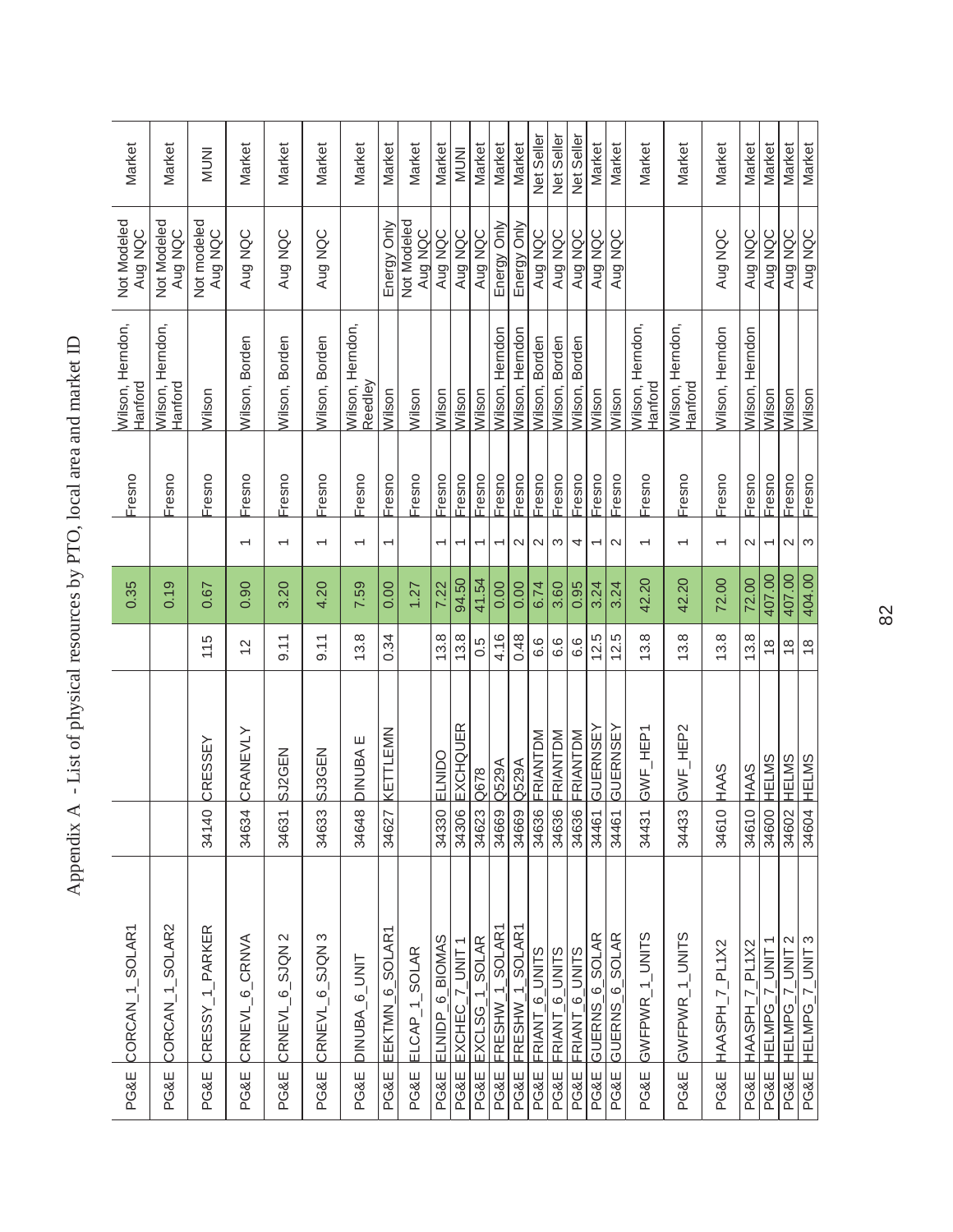| Market                      | Market                     | Market                   | Market                       | Market                   | Market                   | Market              | QF/Selfgen               | Market                   | Market         | Market                   | Market          | Market                   | Market                      | Market                     | Net Seller                  | Market                      | Market                     | Market                                                                                                                                                                                                                                                                     | Market                   | Market          | Market                                          | Market                   | QF/Selfgen                   | <b>INUNI</b>             |
|-----------------------------|----------------------------|--------------------------|------------------------------|--------------------------|--------------------------|---------------------|--------------------------|--------------------------|----------------|--------------------------|-----------------|--------------------------|-----------------------------|----------------------------|-----------------------------|-----------------------------|----------------------------|----------------------------------------------------------------------------------------------------------------------------------------------------------------------------------------------------------------------------------------------------------------------------|--------------------------|-----------------|-------------------------------------------------|--------------------------|------------------------------|--------------------------|
| Not modeled<br>Energy Only  | Not modeled<br>Energy Only |                          |                              | Aug NQC                  | Aug NQC                  | Aug NQC             | Aug NQC                  | Energy Only              | Energy Only    | Aug NQC                  | Aug NQC         | Aug NQC                  | Not modeled<br>Energy Only  | Not modeled<br>Energy Only | Aug NQC                     | Aug NQC                     | Not modeled<br>Energy Only | Not modeled<br>Energy Only                                                                                                                                                                                                                                                 | Energy Only              | Aug NQC         |                                                 |                          | Aug NQC                      | Aug NQC                  |
| Wilson                      | Wilson                     | Wilson                   | Wilson                       | Wilson                   | Coalinga<br>Wilson,      | Coalinga<br>Wilson, | Wilson                   | Coalinga<br>Wilson,      | Wilson         | Wilson, Herndon          | Wilson, Herndon | Wilson, Herndon          | Wilson                      | Wilson                     | Wilson, Herndon,<br>Hanford | Wilson, Herndon,<br>Reedley | Wilson                     | Wilson                                                                                                                                                                                                                                                                     | Wilson                   | Wilson, Hanford | Wilson, Herndon                                 | Wilson, Herndon          | Wilson, Herndon              | Wilson                   |
| Fresno                      | Fresno                     | Fresno                   | Fresno                       | Fresno                   | Fresno                   | Fresno              | Fresno                   | Fresno                   | Fresno         | Fresno                   | Fresno          | Fresno                   | Fresno                      | Fresno                     | Fresno                      | Fresno                      | Fresno                     | Fresno                                                                                                                                                                                                                                                                     | Fresno                   | Fresno          | Fresno                                          | Fresno                   | Fresno                       | Fresno                   |
|                             |                            | $\overline{\phantom{0}}$ | $\overline{\phantom{0}}$     | $\overline{\phantom{0}}$ | $\overline{\phantom{0}}$ | $\mathbf{\Omega}$   | $\overline{\phantom{0}}$ | $\overline{\phantom{0}}$ | щ              | $\overline{\phantom{0}}$ | S               | $\overline{\phantom{0}}$ |                             |                            | $\overline{\phantom{0}}$    | $\overline{\phantom{0}}$    |                            |                                                                                                                                                                                                                                                                            | $\overline{\phantom{0}}$ | ᠇               | ٣                                               | $\overline{\phantom{0}}$ | ₩                            | $\overline{\phantom{0}}$ |
| 0.00                        | 0.00                       | 45.33                    | 45.23                        | 80.34                    | 6.79                     | 6.79                | 2.76                     | 0.00                     | 0.00           | 13.00                    | 12.80           | 153.90                   | 0.00                        | 0.00                       | 23.71                       | 51.20                       | 0.00                       | 0.00                                                                                                                                                                                                                                                                       | 0.00                     | 4.50            | 48.00                                           | 48.00                    | 0.44                         | 10.00                    |
|                             |                            | 13.8                     | 13.8                         | 0.38                     | 12.5                     | 12.5                | $-9.11$                  | 0.48                     | 12.5           | 6.6                      | 6.6             | 13.8                     |                             |                            | $-9.11$                     | 13.8                        |                            |                                                                                                                                                                                                                                                                            | $0.\overline{8}$         | 12.5            | 13.8                                            | 13.8                     | 12.5                         | 9.11                     |
|                             |                            | GWF_GT1                  | GWF_GT2                      | Q581                     | HURON DI                 | HURON DI            | <b>INT.TURB</b>          | <b>SANTLSEM</b>          | w<br>KANSASS   | KERCK1-1                 | KERCK1-3        | KERCKHOF                 |                             |                            | KINGSBUR                    | KINGSRIV                    |                            |                                                                                                                                                                                                                                                                            | S<br>KENT                | Q636            | <b>KRCDPCT1</b>                                 | KRCDPCT2                 | MCCALL 4                     | <b>MCSWAIN</b>           |
|                             |                            | 34539                    | 34541                        | 34617                    | 34557                    | 34557               | 34342                    | 34639                    | 34666          | 34344                    | 34345           | 34308                    |                             |                            | 34642                       | $\circ$<br>3461             |                            |                                                                                                                                                                                                                                                                            | 34694                    | 34680           | 34671                                           | 34672                    | $\infty$<br>3421             | 34320                    |
| HENRTA <sub>-6-SOLAR1</sub> | <b>HENRTA 6 SOLAR2</b>     | HENRTA_6_UNITA1          | HENRTA <sub>_</sub> 6_UNITA2 | HENRTS_1_SOLAR           | HURON 6 SOLAR            | HURON 6_SOLAR       | NTTRB 6 UNIT             | JAYNE_6_WLSLR            | KANSAS_6_SOLAR | $KERKHT_2_UNIT$ 1        | KERKH1_7_UNIT 3 | KERKH2_ $7$ _UNIT 1      | KERMAN <sub>-6-SOLAR1</sub> | KERMAN 6 SOLAR2            | KINGCO_1_KINGBR             | KINGRV $_{\_}$ JNIT1        | KNGBRG 1 KBSLR1            | <ngbrg_1_kbslr2< td=""><td>KNTSTH_6_SOLAR</td><td>EPRFD_1_KANSAS</td><td><math>1</math><sub>-PL1</sub><math>\times</math>2<br/><b>MALAGA</b></td><td>MALAGA_1_PL1X2</td><td><math>MCCALL_1</math><sub>-</sub><math>QF</math></td><td>MCSWAN_6_UNITS</td></ngbrg_1_kbslr2<> | KNTSTH_6_SOLAR           | EPRFD_1_KANSAS  | $1$ <sub>-PL1</sub> $\times$ 2<br><b>MALAGA</b> | MALAGA_1_PL1X2           | $MCCALL_1$ <sub>-</sub> $QF$ | MCSWAN_6_UNITS           |
| <b>PG&amp;E</b>             | PG&E                       | PG&E                     | PG&E                         | PG&E                     | <b>PG&amp;E</b>          | PG&E                | PG&E                     | PG&E                     | PG&E           | <b>PG&amp;E</b>          | <b>PG&amp;E</b> | <b>PG&amp;E</b>          | PG&E                        | PG&E                       | PG&E                        | PG&E                        | PG&E                       | PG&E                                                                                                                                                                                                                                                                       | PG&E                     | <b>PG&amp;E</b> | <b>PG&amp;E</b>                                 | <b>PG&amp;E</b>          | PG&E                         | PG&E                     |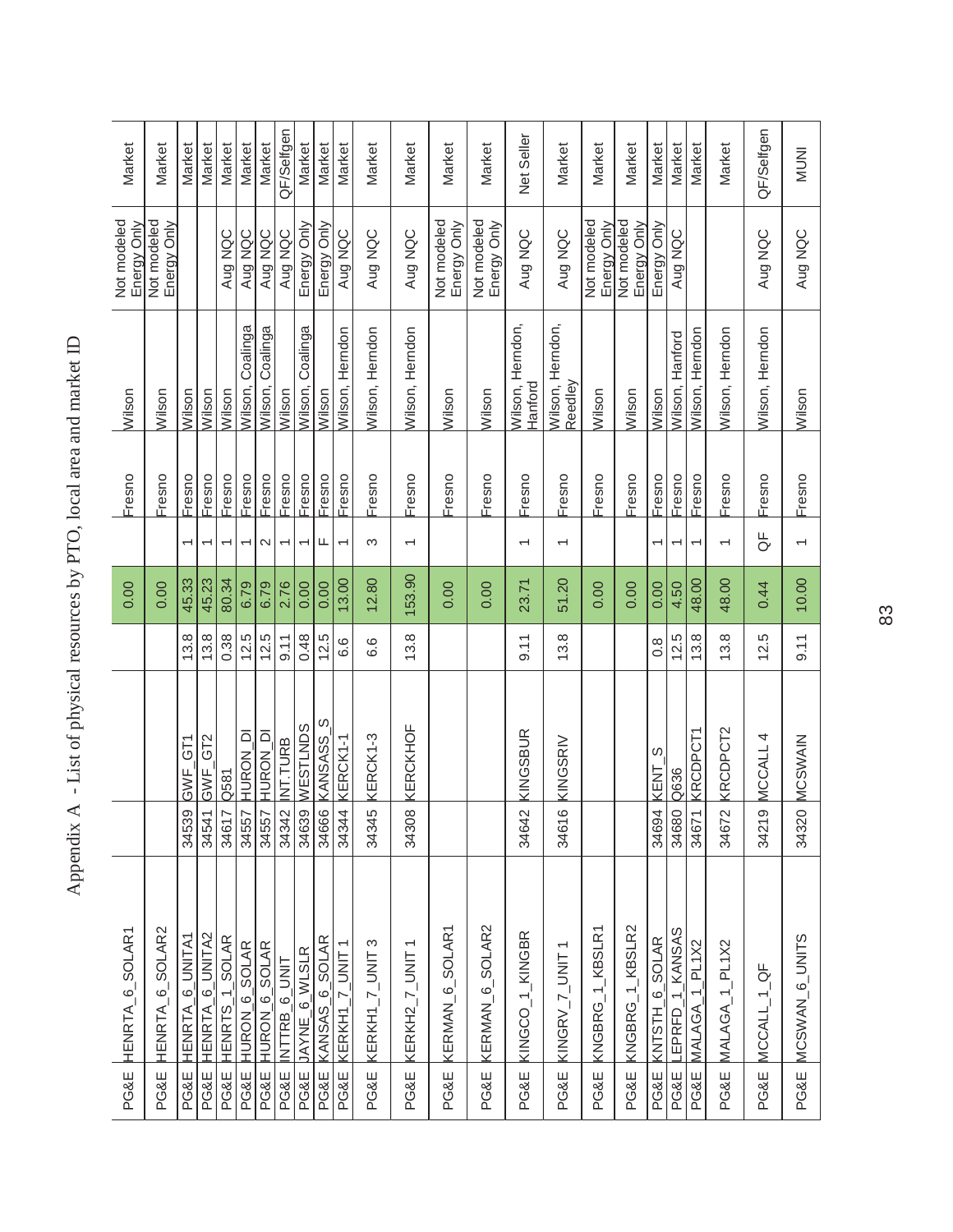|                 | PG&E MENBIO_6_RENEW1        | 34339                            | CALRENEW                   | 12.5              | 4.02  | $\overline{\phantom{0}}$ | Fresno | Wilson, Herndon             | Aug NQC                           | Net Seller   |
|-----------------|-----------------------------|----------------------------------|----------------------------|-------------------|-------|--------------------------|--------|-----------------------------|-----------------------------------|--------------|
| PG&E            | MENBIO_6_UNIT               | 34334                            | <b>BIO PWR</b>             | 9.11              | 19.24 | $\overline{\phantom{0}}$ | Fresno | Wilson                      | Aug NQC                           | QF/Selfgen   |
| PG&E            | MERCED <sub>-1-SOLAR1</sub> |                                  |                            |                   | 0.00  |                          | Fresno | Wilson                      | <b>Not modeled</b><br>Energy Only | Market       |
| <b>PG&amp;E</b> | MERCED_1_SOLAR2             |                                  |                            |                   | 0.00  |                          | Fresno | Wilson                      | Not modeled<br>Energy Only        | Market       |
| <b>PG&amp;E</b> | MERCFL_6_UNIT               | 34322                            | <b>MERCEDFL</b>            | 9.11              | 3.50  | $\overline{\phantom{0}}$ | Fresno | Wilson                      | Aug NQC                           | Market       |
| <b>PG&amp;E</b> | MNDOTA_1_SOLAR1             | $\overline{\phantom{0}}$<br>3431 | <b>NORTHSTAR</b>           | 0.2               | 50.90 | $\overline{\phantom{0}}$ | Fresno | Wilson                      | Aug NQC                           | Market       |
| <b>PG&amp;E</b> | MNDOTA_1_SOLAR2             |                                  |                            |                   | 0.00  |                          | Fresno | Wilson                      | Not modeled<br>Energy Only        | Market       |
| <b>PG&amp;E</b> | MSTANG_2_SOLAR              | 34683                            | Q643W                      | $\frac{8}{2}$     | 24.10 | $\overline{}$            | Fresno | Wilson                      | Aug NQC                           | Market       |
| PG&E            | MSTANG_2_SOLAR3             | 34683                            | Q643W                      | $0.\overline{8}$  | 32.14 | $\overline{}$            | Fresno | Wilson                      | Aug NQC                           | Market       |
| <b>PG&amp;E</b> | MSTANG_2_SOLAR4             | 34683                            | Q643W                      | $0.\overline{8}$  | 24.10 | $\overline{\phantom{0}}$ | Fresno | Wilson                      | Aug NQC                           | Market       |
| <b>PG&amp;E</b> | ONLLPP_6_UNITS              | $\circ$<br>3431                  | ONEILPMP                   | $\frac{1}{9}$ .11 | 0.37  | $\overline{\phantom{0}}$ | Fresno | Wilson                      | Aug NQC                           | <b>INUNI</b> |
| PG&E            | PINFLT_7_UNITS              | 38720                            | PINEFLAT                   | 13.8              | 70.00 | $\overline{ }$           | Fresno | Wilson, Herndon             | Aug NQC                           | <b>INUNI</b> |
| PG&E            | PINFLT_7_UNITS              | 38720                            | PINEFLAT                   | 13.8              | 70.00 | 2                        | Fresno | Wilson, Herndon             | Aug NQC                           | <b>INUM</b>  |
| <b>PG&amp;E</b> | PINFLT_7_UNITS              | 38720                            | PINEFLAT                   | 13.8              | 70.00 | S                        | Fresno | Wilson, Herndon             | Aug NQC                           | <b>INUNI</b> |
| PG&E            | PNCHPP <sub>1</sub> PL1X2   | 34328                            | <b>STARGT1</b>             | 13.8              | 55.58 | $\overline{\phantom{0}}$ | Fresno | Wilson                      |                                   | Market       |
| PG&E            | PNCHPP 1 PL1X2              | 34329                            | STARGT <sub>2</sub>        | 13.8              | 55.58 | $\mathbf{\Omega}$        | Fresno | Wilson                      |                                   | Market       |
| PG&E            | PNOCHE_1_PL1X2              | 34142                            | WHD PAN2                   | 13.8              | 49.97 | T                        | Fresno | Herndon<br>Wilson,          |                                   | Market       |
| PG&E            | PNOCHE_1_UNITA1             | 34186                            | DG_PAN1                    | 13.8              | 48.00 | T                        | Fresno | Wilson                      |                                   | Market       |
| <b>PG&amp;E</b> | REEDLY <sub>_6_SOLAR</sub>  |                                  |                            |                   | 0.00  |                          | Fresno | Wilson, Herndon,<br>Reedley | Not modeled<br>Energy Only        | Market       |
| PG&E            | RITA_6_SOLAR1<br>$\omega$   |                                  |                            |                   | 0.00  |                          | Fresno | Wilson                      | Not modeled<br>Energy Only        | Market       |
| <b>PG&amp;E</b> | SCHNDR_1_FIVPTS             | 34353                            | $\Box$<br><b>SCHINDLER</b> | 12.5              | 4.25  | $\overline{ }$           | Fresno | Wilson, Coalinga            | Aug NQC                           | Market       |
| <b>PG&amp;E</b> | SCHNDR_1_FIVPTS             | 34353                            | $\cup$<br><b>SCHINDLER</b> | 12.5              | 2.12  | $\mathbf{\Omega}$        | Fresno | Coalinga<br>Wilson,         | Aug NQC                           | Market       |
| <b>PG&amp;E</b> | SCHNDR_1_WSTSDE             | 34353                            | <b>SCHINDLER_D</b>         | 12.5              | 6.17  | S                        | Fresno | Coalinga<br>Wilson,         | Aug NQC                           | Market       |
| PG&E            | 1 WSTSDE<br><b>SCHNDR</b>   | 34353                            | $\cup$<br><b>SCHINDLER</b> | 12.5              | 3.09  | 4                        | Fresno | Coalinga<br>Wilson,         | Aug NQC                           | Market       |
| PG&E            | SGREGY_6_SANGER             |                                  | 34646 SANGERCO             | 13.8              | 19.41 | $\overline{\phantom{0}}$ | Fresno | Wilson                      | Aug NQC                           | Market       |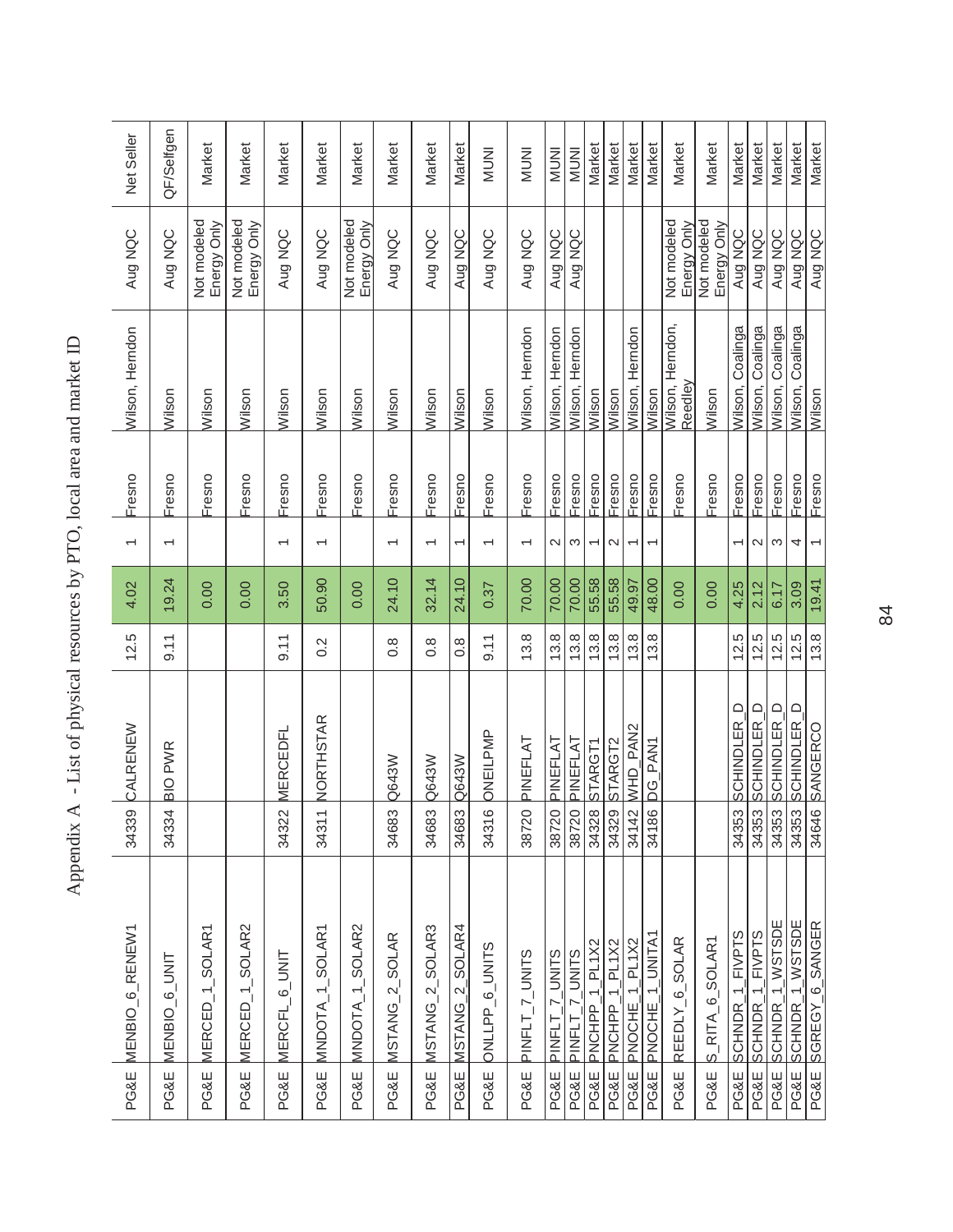| <b>PG&amp;E</b> | SGREGY <sub>-6-</sub> SANGER | $\overline{6}$<br>3464 | SANGERCO                | 13.8             | 4.66   | $\mathbf{\Omega}$        | Fresno | Wilson                      | Aug NQC                    | Market     |
|-----------------|------------------------------|------------------------|-------------------------|------------------|--------|--------------------------|--------|-----------------------------|----------------------------|------------|
| <b>PG&amp;E</b> | STOREY_2_MDRCH2              |                        |                         |                  | 0.25   |                          | Fresno | Wilson                      | Not modeled<br>Aug NQC     | Market     |
| <b>PG&amp;E</b> | STOREY_2_MDRCH3              |                        |                         |                  | 0.19   |                          | Fresno | Wilson                      | Not modeled<br>Aug NQC     | Market     |
| <b>PG&amp;E</b> | STOREY_7_MDRCHW              | 34209                  | STOREY D                | 12.5             | 0.00   | $\overline{ }$           | Fresno | Wilson                      | Aug NQC                    | Net Seller |
| PG&E            | <b>STROUD_6_SOLAR</b>        | 34563                  | $\cup$<br><b>STROUD</b> | 12.5             | 2.56   | ۳                        | Fresno | Herndon<br>Wilson, I        | Aug NQC                    | Market     |
| <b>PG&amp;E</b> | STROUD_6_SOLAR               | 34563                  | $\Box$<br><b>STROUD</b> | 12.5             | 2.56   | $\sim$                   | Fresno | Wilson, Herndon             | Aug NQC                    | Market     |
| <b>PG&amp;E</b> | TRNQLT_2_SOLAR               | 34340                  | Q643X                   | $0.\overline{8}$ | 160.69 |                          | Fresno | Wilson                      | Aug NQC                    | Market     |
| PG&E            | JLTPFR_1_UNIT                | 34640                  | <b>JLTR.PWR</b>         | $-9.11$          | 23.92  | ᡪ                        | Fresno | Wilson, Herndon             | Aug NQC                    | QF/Selfgen |
| <b>PG&amp;E</b> | VEGA <sub>6</sub> SOLAR1     | $\overline{a}$<br>3431 | Q548                    | 34.5             | 0.00   | ٣                        | Fresno | Wilson                      | Energy Only                | Market     |
| PG&E            | WAUKNA_1_SOLAR               | 34696                  | CORCORANPV_S            | $\overline{2}1$  | 0.40   | ᡪ                        | Fresno | Wilson, Herndon,<br>Hanford | Aug NQC                    | Market     |
| <b>PG&amp;E</b> | WAUKNA_1_SOLAR2              | 34677                  | Q558                    | $\overline{2}$   | 17.43  | $\overline{\phantom{0}}$ | Fresno | Wilson, Herndon,<br>Hanford | No NQC - Pmax              | Market     |
| PG&E            | WFRESN_1_SOLAR               |                        |                         |                  | 0.00   |                          | Fresno | Wilson                      | Not modeled<br>Energy Only | Market     |
| PG&E            | WISHON_6_UNITS               | 34658                  | <b>MOHSIM</b>           | $2.\overline{3}$ | 4.51   | $\overline{\phantom{0}}$ | Fresno | Wilson, Borden              | Aug NQC                    | Market     |
| <b>PG&amp;E</b> | VISHON_6_UNITS               | $\infty$<br>3465       | <b>MOHSIM</b>           | $2.\overline{3}$ | 4.51   | $\sim$                   | Fresno | Wilson, Borden              | Aug NQC                    | Market     |
| PG&E            | <b>WISHON 6 UNITS</b>        | 34658                  | <b>MOHSIM</b>           | $2.\overline{3}$ | 4.51   | ω                        | Fresno | Wilson, Borden              | Aug NQC                    | Market     |
| PG&E            | WISHON_6_UNITS               | 34658                  | <b>WISHON</b>           | $2.\overline{3}$ | 4.51   | 4                        | Fresno | Wilson, Borden              | Aug NQC                    | Market     |
| PG&E            | <b>WISHON_6_UNITS</b>        | $\mathfrak{D}$<br>3465 | <b>WISHON</b>           | 2.3              | 0.36   | 2                        | Fresno | Wilson, Borden              | Aug NQC                    | Market     |
| PG&E            | WRGHTP_7_AMENGY              | 34207                  | WRIGHT D                | 12.5             | 0.14   | ₩                        | Fresno | Wilson                      | Aug NQC                    | QF/Selfgen |
| <b>PG&amp;E</b> | $Z_$ BULLRD_ $7$ _SAGNES     | $\infty$<br>3421       | <b>BULLD12</b>          | 12.5             | 0.00   | ᡪ                        | Fresno | Wilson                      | Aug NQC                    | QF/Selfgen |
| <b>PG&amp;E</b> | ZZ_GATES_6_PL1X2             | 34553                  | WHD_GAT2                | 13.8             | 0.00   |                          | Fresno | Wilson, Coalinga            |                            | Market     |
| PG&E            | $ZZ$ _JRWOOD_1_UNIT          | $\overline{Q}$<br>3433 | <b>JRWCOGEN</b>         | 9.11             | 0.00   |                          | Fresno | Wilson                      |                            | QF/Selfgen |
| <b>PG&amp;E</b> | <b>ZZ_NA</b>                 | Ю<br>3448              | FRESNOWW                | 12.5             | 0.00   |                          | Fresno | Wilson                      | No NQC - hist.<br>data     | QF/Selfgen |
| <b>PG&amp;E</b> | ZZ_NA                        | 34485                  | FRESNOWW                | 12.5             | 0.00   | $\sim$                   | Fresno | Wilson                      | No NQC - hist.<br>data     | QF/Selfgen |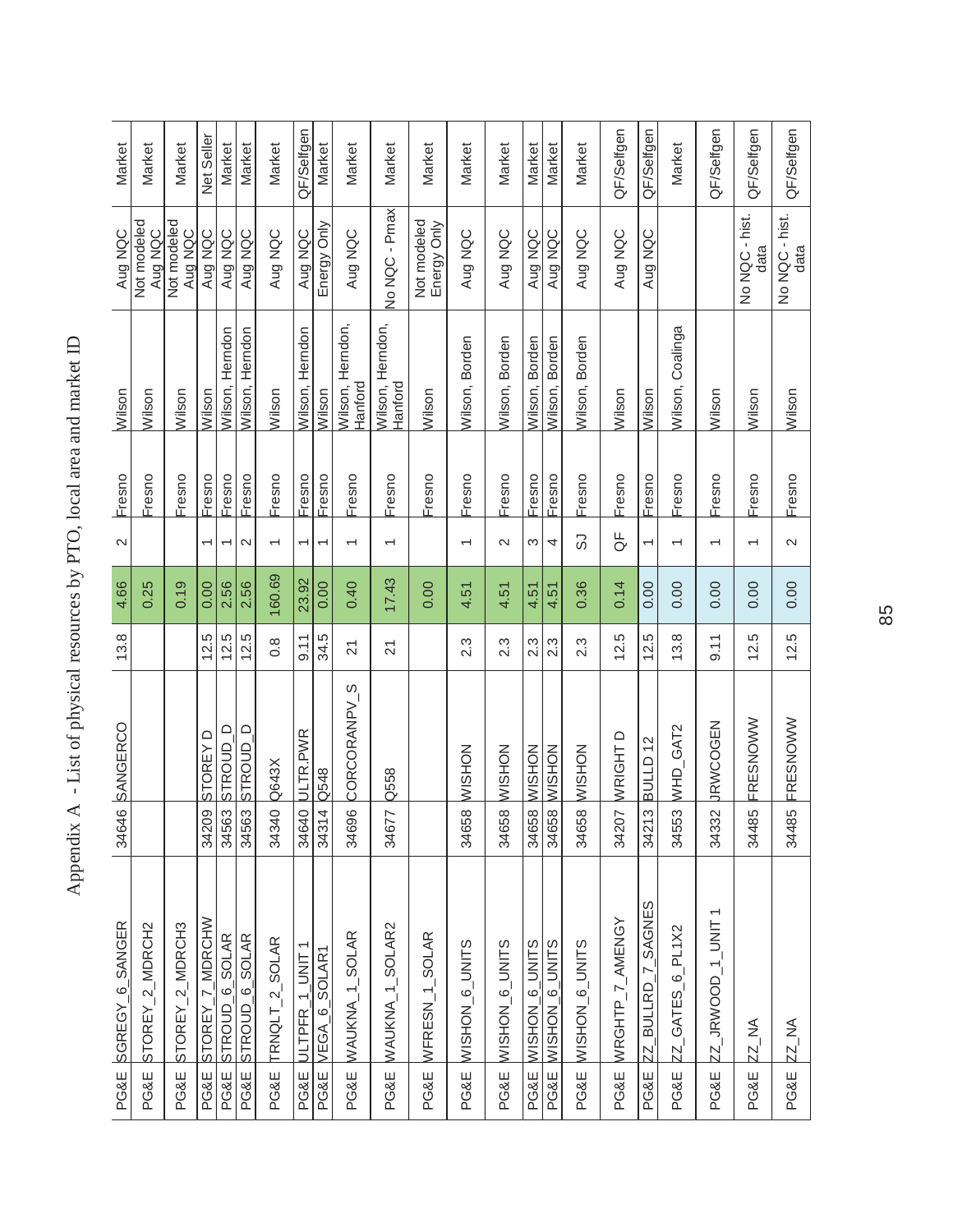|                 | PG&E ZZ_NA                 | 34485 | FRESNOWW                      | 12.5 | 0.00   | S                        | Fresno          | Wilson                      | No NQC - hist.<br>data     | QF/Selfgen |
|-----------------|----------------------------|-------|-------------------------------|------|--------|--------------------------|-----------------|-----------------------------|----------------------------|------------|
| <b>PG&amp;E</b> | ZZZ_New Unit               | 34303 | Q612                          | 13.8 | 0.00   | $\overline{ }$           | Fresno          | Wilson, Coalinga            | Energy Only                | Market     |
| PG&E            | ZZZ_New Unit               | 34653 | Q526                          | 33   | 0.00   | $\overline{ }$           | Fresno          | Wilson, Coalinga            | Energy Only                | Market     |
| <b>PG&amp;E</b> | ZZZ_New Unit               | 34673 | Q532                          | 13.8 | 0.00   | $\overline{\phantom{0}}$ | Fresno          | Wilson, Coalinga            | Energy Only                | Market     |
| <b>PG&amp;E</b> | ZZZ_New Unit               | 34300 | Q550                          | 34.5 | 0.00   | $\overline{ }$           | Fresno          | Wilson                      | Energy Only                | Market     |
| PG&E            | ZZZ_New Unit               | 36205 | Q648                          | 34.5 | 0.00   | $\overline{\phantom{0}}$ | Fresno          | Wilson                      | Energy Only                | Market     |
| <b>PG&amp;E</b> | ZZZ_New Unit               | 39604 | <b>PATRIOTB</b>               | 0.32 | 0.00   | $\overline{\phantom{0}}$ | Fresno          | Wilson                      | Energy Only                | Market     |
| PG&E            | ZZZ_New Unit               | 39601 | PATRIOTA                      | 0.32 | 0.00   | $\overline{ }$           | Fresno          | Wilson                      | Energy Only                | Market     |
| <b>PG&amp;E</b> | ZZZ_New Unit               | 34467 | GIFFEN_DIST                   | 12.5 | 10.00  | $\overline{\phantom{0}}$ | Fresno          | Wilson, Herndon             | No NQC - Pmax              | Market     |
| PG&E            | ZZZ_New Unit               | 34649 | Q965                          | 0.36 | 14.00  | $\overline{}$            | Fresno          | Wilson, Herndon             | No NQC - Pmax              | Market     |
| <b>PG&amp;E</b> | ZZZ_New Unit               | 34644 | Q679                          | 0.48 | 20.00  | $\overline{\phantom{0}}$ | Fresno          | Wilson                      | No NQC - Pmax              | Market     |
| PG&E            | ZZZ_New Unit               | 34335 | Q723                          | 0.32 | 50.00  | ᡪ                        | Fresno          | Wilson, Borden              | No NQC - Pmax              | Market     |
| PG&E            | 2Z_New Unit                | 34688 | Q272                          | 0.55 | 125.00 | $\overline{ }$           | Fresno          | Wilson                      | No NQC - Pmax              | Market     |
| PG&E            | ZZZ_New Unit               | 34603 | <b>TIMSSPIT</b>               | 12.5 | 0.00   | 5                        | Fresno          | Wilson, Herndon             | Energy Only                | Market     |
| <b>PG&amp;E</b> | ZZZ_New Unit               | 34420 | CORCORAN                      | 115  | 19.00  | gw                       | Fresno          | Wilson, Herndon,<br>Hanford | No NQC - Pmax              | Market     |
| PG&E            | BRDGVL_7_BAKER             |       |                               |      | 0.00   |                          | <b>Humboldt</b> | None                        | Not modeled<br>Aug NQC     | Net Seller |
| PG&E            | FAIRHV <sub>_6</sub> _UNIT | 31150 | FAIRHAVN                      | 13.8 | 13.58  | $\overline{\phantom{0}}$ | Humboldt        | None                        | Aug NQC                    | Net Seller |
| <b>PG&amp;E</b> | FTSWRD_6_TRFORK            |       |                               |      | 0.10   |                          | Humboldt        | None                        | Not modeled<br>Aug NQC     | Market     |
| PG&E            | FTSWRD_7_QFUNTS            |       |                               |      | 0.00   |                          | Humboldt        | None                        | Not modeled<br>Aug NQC     | QF/Selfgen |
| PG&E            | GRSCRK 6 BGCKWW            |       |                               |      | 0.00   |                          | <b>Humboldt</b> | None                        | Not modeled<br>Energy Only | QF/Selfgen |
| PG&E            | HUMBPP 1 UNITS3            | 31180 | <b>HUMB G1</b>                | 13.8 | 16.30  | $\overline{\phantom{0}}$ | Humboldt        | None                        |                            | Market     |
| <b>PG&amp;E</b> | UNITS3<br><b>HUMBPP</b>    | 31180 | $\overline{6}$<br><b>HUMB</b> | 13.8 | 15.83  | $\sim$                   | Humboldt        | None                        |                            | Market     |
| PG&E            | HUMBPP_1_UNITS3            |       | 31180 HUMB_G1                 | 13.8 | 16.67  | $\infty$                 | Humboldt        | None                        |                            | Market     |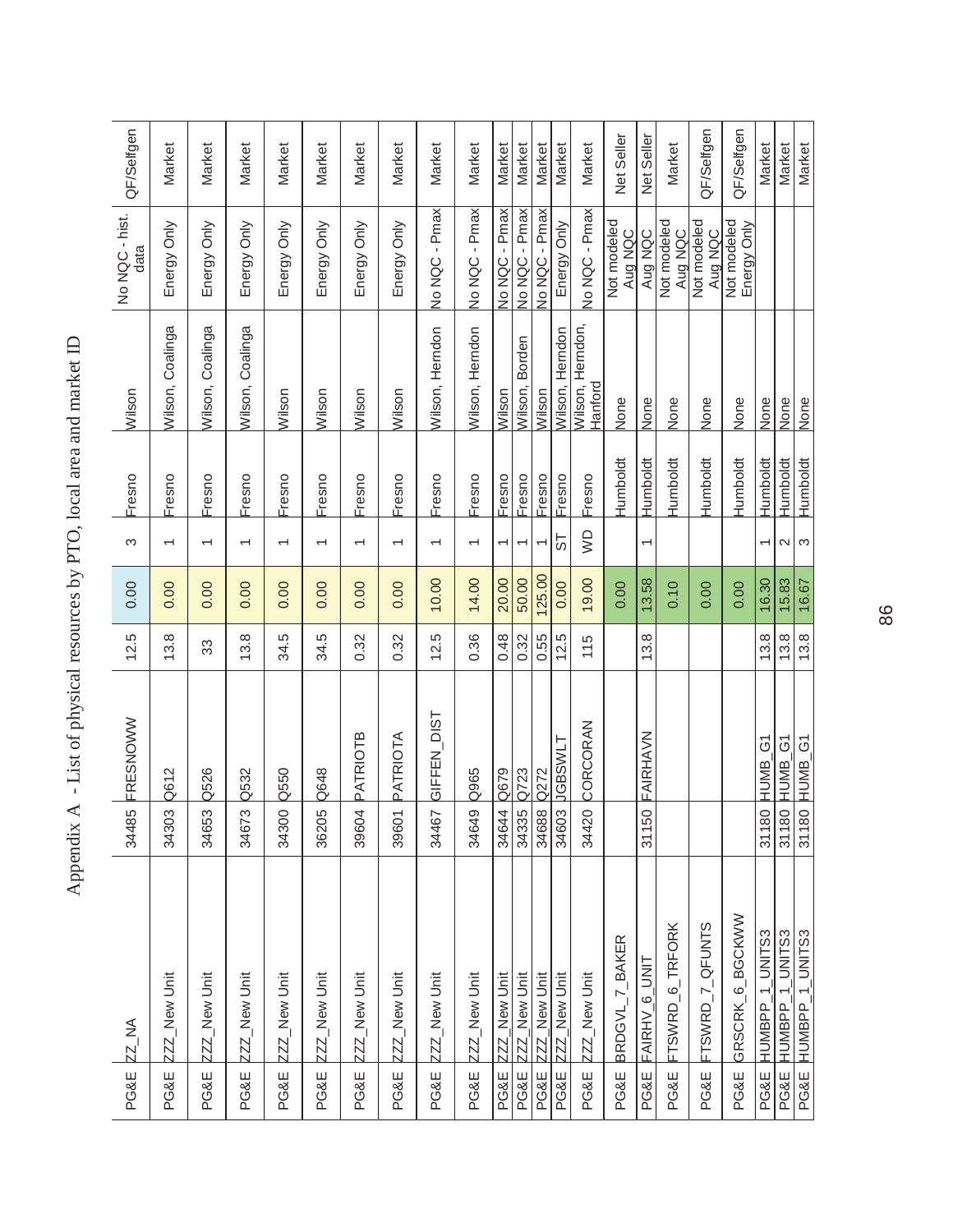| HUMBPP_1_UNITS3            | 31180 HUMB_G1                    | 13.8             | 16.20 | 4                        | Humboldt        | None                       |                        | Market     |
|----------------------------|----------------------------------|------------------|-------|--------------------------|-----------------|----------------------------|------------------------|------------|
|                            | HUMB_G2<br>31181                 | 13.8             | 16.14 | 5                        | Humboldt        | None                       |                        | Market     |
| HUMBPP <sub>_6_UNITS</sub> | HUMB_G2<br>31181                 | 13.8             | 16.33 | $\circ$                  | Humboldt        | None                       |                        | Market     |
|                            | 31181 HUMB_G2                    | 13.8             | 16.24 | $\overline{ }$           | Humboldt        | None                       |                        | Market     |
| HUMBPP_6_UNITS             | HUMB_G3<br>31182                 | 13.8             | 16.62 | $\infty$                 | Humboldt        | None                       |                        | Market     |
| PG&E HUMBPP_6_UNITS        |                                  | 13.8             | 16.33 | $\infty$                 | Humboldt        | None                       |                        | Market     |
| PG&E HUMBPP_6_UNITS        | 31182 HUMB_G3<br>31182 HUMB_G3   | 13.8             | 15.95 | $\overline{0}$           | Humboldt        | None                       |                        | Market     |
|                            |                                  |                  | 0.00  |                          | <b>Humboldt</b> | None                       | Not modeled<br>Aug NQC | QF/Selfgen |
|                            | KEKAWAK<br>31166                 | $\overline{9}$ . | 0.00  | $\overline{\phantom{0}}$ | Humboldt        | None                       | Aug NQC                | Net Seller |
|                            | LP SAMOA<br>31158                | 12.5             | 20.00 | $\overline{\phantom{0}}$ | Humboldt        | None                       |                        | Market     |
| LOWGAP_1_SUPHR             |                                  |                  | 0.00  |                          | Humboldt        | None                       | Not modeled<br>Aug NQC | Market     |
| PACLUM_6_UNIT              | PAC.LUMB<br>31152                | 13.8             | 5.25  | $\overline{ }$           | Humboldt        | None                       | Aug NQC                | QF/Selfgen |
| PACLUM_6_UNIT              | PAC.LUMB<br>31152                | 13.8             | 5.25  | $\sim$                   | Humboldt        | None                       | Aug NQC                | QF/Selfgen |
| PACLUM_6_UNIT              | PAC.LUMB<br>31153                | 2.4              | 3.15  | S                        | Humboldt        | None                       | Aug NQC                | QF/Selfgen |
| 22222_BLULKE_6_BLUELK      | <b>BLUELKPP</b><br>31156         | 12.5             | 0.00  | $\overline{\phantom{0}}$ | Humboldt        | None                       | Retired                | Market     |
| 7STDRD_1_SOLAR1            | 7STNDRD_1<br>35065               | $\overline{21}$  | 17.56 | $\geq$                   | Kern            | South Kem PP,<br>Kern Oil  | Aug NQC                | Market     |
| ADOBEE_1_SOLAR             | Q622B<br>35021                   | 34.5             | 18.42 | $\overline{\phantom{0}}$ | Kern            | South Kem PP               | Aug NQC                | Market     |
| BDGRCK_1_UNITS             | <b>BADGERCK</b><br>35029         | 13.8             | 44.00 | ᡪ                        | Kern            | South Kem PP               | Aug NQC                | Net Seller |
| BEARMT_1_UNIT              | PSE-BEAR<br>35066                | 13.8             | 47.00 |                          | Kern            | South Kem PP,<br>West Park | Aug NQC                | Net Seller |
| $B$ KRFLD $-2$ _SOLAR1     |                                  |                  | 1.20  |                          | Kern            | South Kem PP               | Not modeled<br>Aug NQC | Market     |
| DEXZEL_1_UNIT              | DEXEL +<br>35024                 | 13.8             | 13.52 | $\overline{\phantom{0}}$ | Kern            | South Kem PP,<br>Kern Oil  | Aug NQC                | Net Seller |
| DISCOV_1_CHEVRN            | <b>DISCOVRY</b><br>35062         | 13.8             | 2.05  | $\overline{\phantom{0}}$ | <b>Kern</b>     | South Kem PP,<br>Kern Oil  | Aug NQC                | QF/Selfgen |
| DOUBLC_1_UNITS             | 35023 DOUBLE C<br>35026 KERNFRNT | 13.8             | 51.60 |                          | Kern            | South Kem PP               | Aug NQC                | Net Seller |
| PG&E KERNFT_1_UNITS        |                                  | 9.11             | 52.10 | $\overline{\phantom{0}}$ | Kern            | South Kem PP               | Aug NQC                | Net Seller |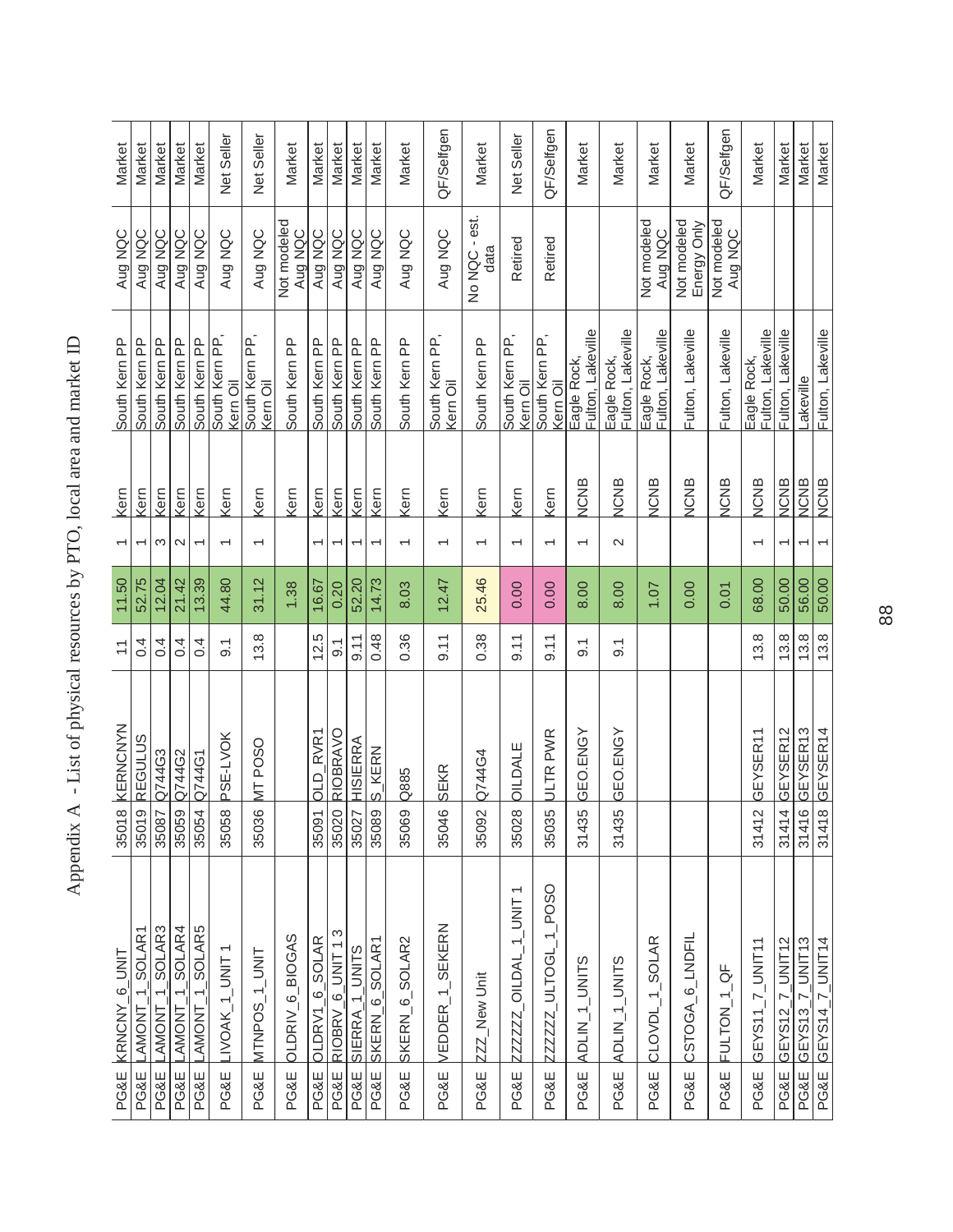| Market                   | Market                             | Market                             | Market                             | Market                           | Market                           | Market                                | Market                            | QF/Selfgen                         | Market                           | QF/Selfgen                      | Net Seller                        | Market                            | Market                            | Market                 | <b>INUMI</b>          | <b>INUNI</b>             | <b>INUNI</b>                     | <b>INUNI</b>             | Market                           | Market                           | Market                           | QF/Selfgen                         | Market                            | Market                            |
|--------------------------|------------------------------------|------------------------------------|------------------------------------|----------------------------------|----------------------------------|---------------------------------------|-----------------------------------|------------------------------------|----------------------------------|---------------------------------|-----------------------------------|-----------------------------------|-----------------------------------|------------------------|-----------------------|--------------------------|----------------------------------|--------------------------|----------------------------------|----------------------------------|----------------------------------|------------------------------------|-----------------------------------|-----------------------------------|
|                          |                                    |                                    |                                    |                                  |                                  |                                       |                                   | Not modeled<br>Aug NQC             | Not Modeled<br>Energy Only       | Not modeled<br>Aug NQC          | Aug NQC                           | Aug NQC                           | Aug NQC                           | Aug NQC                | Aug NQC               | Aug NQC                  | Aug NQC                          | Aug NQC                  | Aug NQC                          | Aug NQC                          | Aug NQC                          | Not modeled<br>Aug NQC             |                                   |                                   |
| Fulton, Lakeville        | Fulton, Lakeville                  | akeville                           | akeville                           | Fulton, Lakeville<br>Eagle Rock, | Fulton, Lakeville<br>Eagle Rock, | Eagle Rock,<br>Fulton, Lakeville      | Fulton, Lakeville<br>Eagle Rock,  | Fulton, Lakeville                  | Eagle Rock,<br>Fulton, Lakeville | -akeville                       | Fulton, Lakeville<br>Eagle Rock,  | Fulton, Lakeville                 | Fulton, Lakeville                 | Fulton, Lakeville      | Lakeville             | -akeville                | Fulton, Lakeville                | Fulton, Lakeville        | Fulton, Lakeville<br>Eagle Rock, | Fulton, Lakeville<br>Eagle Rock, | Fulton, Lakeville<br>Eagle Rock, | Fulton, Lakeville<br>Eagle Rock,   | -akeville                         | Lakeville                         |
| <b>NCNB</b>              | <b>NCNB</b>                        | <b>NCNB</b>                        | <b>NCNB</b>                        | <b>NCNB</b>                      | <b>NCNB</b>                      | <b>NCNB</b>                           | <b>NCNB</b>                       | <b>NCNB</b>                        | <b>NCNB</b>                      | <b>NCNB</b>                     | <b>NCNB</b>                       | <b>NCNB</b>                       | <b>NCNB</b>                       | <b>NCNB</b>            | <b>NCNB</b>           | <b>NCNB</b>              | <b>NCNB</b>                      | <b>NCNB</b>              | <b>NCNB</b>                      | <b>NCNB</b>                      | <b>NCNB</b>                      | <b>NCNB</b>                        | <b>NCNB</b>                       | <b>NCNB</b>                       |
| $\overline{\phantom{0}}$ |                                    | ᡪ                                  |                                    | $\overline{\phantom{0}}$         | $\sim$                           | $\overline{\phantom{0}}$              | $\mathbf{\Omega}$                 |                                    |                                  |                                 | $\overline{\phantom{0}}$          | $\overline{\phantom{0}}$          | $\mathbf{\Omega}$                 | 3                      | $\overline{ }$        | $\overline{\phantom{0}}$ | ᡪ                                | $\overline{\phantom{0}}$ | $\overline{ }$                   | S                                | 4                                |                                    | $\overline{ }$                    | $\mathbf{\Omega}$                 |
| 49.00                    | 56.00                              | 45.00                              | 40.00                              | 42.50                            | 42.50                            | 38.00                                 | 38.00                             | 1.45                               | 0.00                             | 0.00                            | 1.11                              | 5.43                              | 5.43                              | 1.63                   | 31.00                 | 28.00                    | 0.00                             | 52.73                    | 5.29                             | 2.40                             | 2.40                             | 0.00                               | 31.50                             | 31.50                             |
| 13.8                     | 13.8                               | 13.8                               | 13.8                               | 13.8                             | 13.8                             | 13.8                                  | 13.8                              |                                    |                                  |                                 | $\overline{9}$ .                  | $\overline{9}$ .                  | $\overline{9}$ .                  | $\overline{9}$ .       | 13.8                  | 13.8                     | 13.8                             | 13.8                     | 2.4                              | 2.4                              | 2.4                              |                                    | 13.8                              | 13.8                              |
| GEYSER16                 | GEYSER17                           | GEYSER18                           | GEYSER20                           | GEYSR5-6                         | GEYSR5-6                         | GEYSER78                              | GEYSER78                          |                                    |                                  |                                 | 31436 NDIAN V                     | 32700 MONTICLO                    | 32700 MONTICLO                    | 32700 MONTICLO         | 38106 NCPA1GY1        | 38108 NCPA1GY2           | 0 NCPA2GY1                       | 2 NCPA2GY2               | 31433 POTTRVLY                   | POTTRVLY                         | 31433 POTTRVLY                   |                                    | 31400 SANTA FE                    | 31400 SANTA FE                    |
| 31420                    | 31422                              | 31424                              | 31426                              | 31406                            | 31406                            | 31408                                 | 31408                             |                                    |                                  |                                 |                                   |                                   |                                   |                        |                       |                          | 3811                             | 3811                     |                                  | 31433                            |                                  |                                    |                                   |                                   |
| GEYS16_7_UNIT16<br>PG&E  | GEYS17 7 UNIT17<br><b>PG&amp;E</b> | GEYS18_7_UNIT18<br><b>PG&amp;E</b> | GEYS20_7_UNIT20<br><b>PG&amp;E</b> | GYS5X6_7_UNITS<br>PG&E           | GYS5X6_7_UNITS<br>PG&E           | SLIND <sup>-7</sup><br>SX2SX9<br>PG&E | GYSZX8_7_UNITS<br><b>PG&amp;E</b> | GYSRVL_7_WSPRNG<br><b>PG&amp;E</b> | HILAND_7_YOLOWD<br>PG&E          | GNACO <sub>-1-</sub> QF<br>PG&E | INDVLY_1_UNITS<br><b>PG&amp;E</b> | MONTPH_7_UNITS<br><b>PG&amp;E</b> | MONTPH_7_UNITS<br><b>PG&amp;E</b> | MONTPH_7_UNITS<br>PG&E | NCPA_7_GP1UN1<br>PG&E | NCPA 7 GP1UN2<br>PG&E    | NCPA_7_GP2UN3<br><b>PG&amp;E</b> | NCPA_7_GP2UN4<br>PG&E    | POTTER_6_UNITS<br>PG&E           | POTTER_6_UNITS<br>PG&E           | POTTER_6_UNITS<br>PG&E           | POTTER_7_VECINO<br><b>PG&amp;E</b> | SANTFG_7_UNITS<br><b>PG&amp;E</b> | SANTFG_7_UNITS<br><b>PG&amp;E</b> |
|                          |                                    |                                    |                                    |                                  |                                  |                                       |                                   |                                    |                                  |                                 |                                   |                                   |                                   |                        |                       |                          |                                  |                          |                                  |                                  |                                  |                                    |                                   |                                   |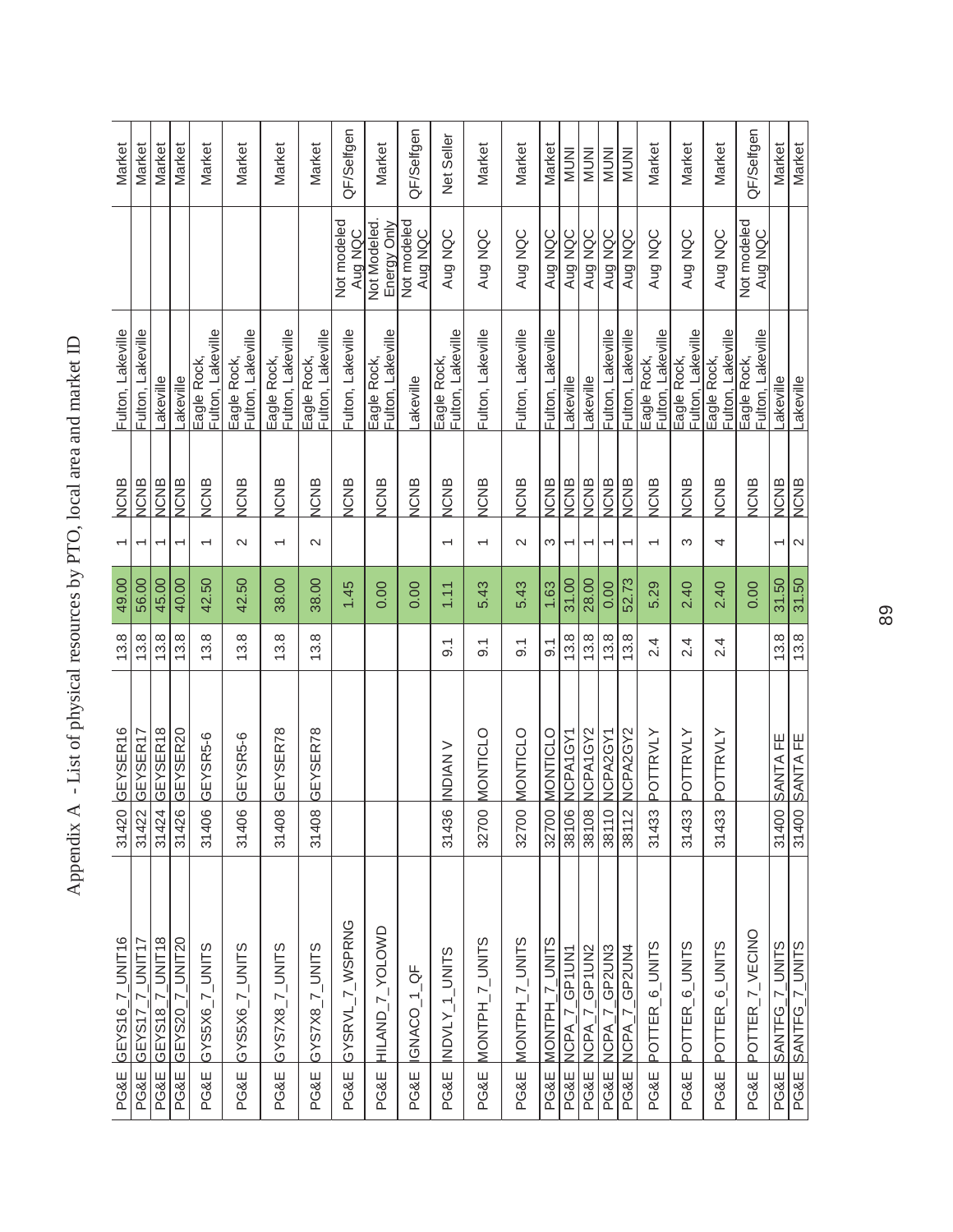| PG&E            | SMUDGO_7_UNIT1              | 31430 | <b>SMUDGEO1</b> | 13.8               | 47.00  | $\overline{\phantom{0}}$ | <b>NCNB</b> | Lakeville                                                                                                 |                            | Market       |
|-----------------|-----------------------------|-------|-----------------|--------------------|--------|--------------------------|-------------|-----------------------------------------------------------------------------------------------------------|----------------------------|--------------|
| <b>PG&amp;E</b> | SNMALF_6_UNITS              | 31446 | SONMA LF        | $\overline{9}$ . 1 | 3.29   | $\overline{ }$           | <b>NCNB</b> | Fulton, Lakeville                                                                                         | Aug NQC                    | QF/Selfgen   |
| <b>PG&amp;E</b> | UKIAH_7_LAKEMN              | 38020 | CITY UKH        | 115                | 0.49   | $\overline{ }$           | <b>NCNB</b> | Fulton, Lakeville<br>Eagle Rock,                                                                          | Aug NQC                    | <b>INUNI</b> |
| <b>PG&amp;E</b> | UKIAH_7_LAKEMN              | 38020 | CITY UKH        | 115                | 1.21   | $\sim$                   | <b>NCNB</b> | Fulton, Lakeville<br>Eagle Rock,                                                                          | Aug NQC                    | <b>INUNI</b> |
| PG&E            | WDFRDF_2_UNITS              | 31404 | WEST FOR        | 13.8               | 12.50  | $\overline{ }$           | <b>NCNB</b> | Fulton, Lakeville                                                                                         |                            | Market       |
| PG&E            | WDFRDF_2_UNITS              | 31404 | WEST FOR        | 13.8               | 12.50  | $\sim$                   | <b>NCNB</b> | Fulton, Lakeville                                                                                         |                            | Market       |
| <b>PG&amp;E</b> | ZZZZZ_BEARCN_2_UNITS        | 31402 | BEAR CAN        | 13.8               | 0.00   | $\overline{\phantom{0}}$ | <b>NCNB</b> | Fulton, Lakeville                                                                                         | Retired                    | Market       |
| PG&E            | ZZZZ_BEARCN_2_UNITS         | 31402 | BEAR CAN        | 13.8               | 0.00   | $\mathbf{\Omega}$        | <b>NCNB</b> | Fulton, Lakeville                                                                                         | Retired                    | Market       |
| PG&E            | ZZZZZZ_GEYS17_2_BOTRCK      | 31421 | BOTTLERK        | 13.8               | 0.00   | $\overline{ }$           | <b>NCNB</b> | Fulton, Lakeville                                                                                         | Retired                    | Market       |
| <b>PG&amp;E</b> | ALLGNY_6_HYDRO1             |       |                 |                    | 0.15   |                          | Sierra      | South of Table<br>Mountain                                                                                | Not modeled<br>Aug NQC     | Market       |
| <b>PG&amp;E</b> | APLHIL_1_SLABCK             |       |                 |                    | 0.00   |                          | Sierra      | of Palermo, South<br>of Table Mountain<br>of Rio Oso, South<br>Placerville, South                         | Not modeled<br>Energy Only | Market       |
| <b>PG&amp;E</b> | BANGOR <sub>_6_</sub> HYDRO |       |                 |                    | 0.54   |                          | Sierra      | South of Table<br>Mountain                                                                                | Not modeled<br>Aug NQC     | Market       |
| <b>PG&amp;E</b> | BELDEN <sub>_7_UNIT1</sub>  | 31784 | BELDEN          | 13.8               | 119.00 |                          | Sierra      | South of Palermo,<br>South of Table<br>Vlountain                                                          | Aug NQC                    | Market       |
|                 | PG&E BIOMAS_1_UNIT1         | 32156 | <b>WOODLAND</b> | 9.11               | 24.31  |                          | Sierra      | South of Palermo,<br>Drum-Rio Oso,<br>South of Table<br>Mountain                                          | Aug NQC                    | Net Seller   |
| <b>PG&amp;E</b> | BNNIEN_7_ALTAPH             | 32376 | N<br>BONNE      | 60                 | 1.00   |                          | Sierra      | South of Palermo,<br>South of Rio Oso,<br>Weimer, Placer,<br>Drum-Rio Oso,<br>South of Table<br>Vlountain | Not modeled<br>Aug NQC     | Market       |
| PG&E            | BOGUE_1_UNITA1              | 32451 | FREC            | 13.8               | 45.00  | $\overline{\phantom{0}}$ | Sierra      | Bogue, Drum-Rio<br><b>Table Mountain</b><br>Oso, South of                                                 | Aug NQC                    | Market       |
| <b>PG&amp;E</b> | BOWMN_6_HYDRO               | 32480 | <b>BOWMAN</b>   | 9.11               | 1.98   | $\overline{\phantom{0}}$ | Sierra      | South of Palermo,<br>Drum-Rio Oso,                                                                        | Aug NQC                    | <b>INUNI</b> |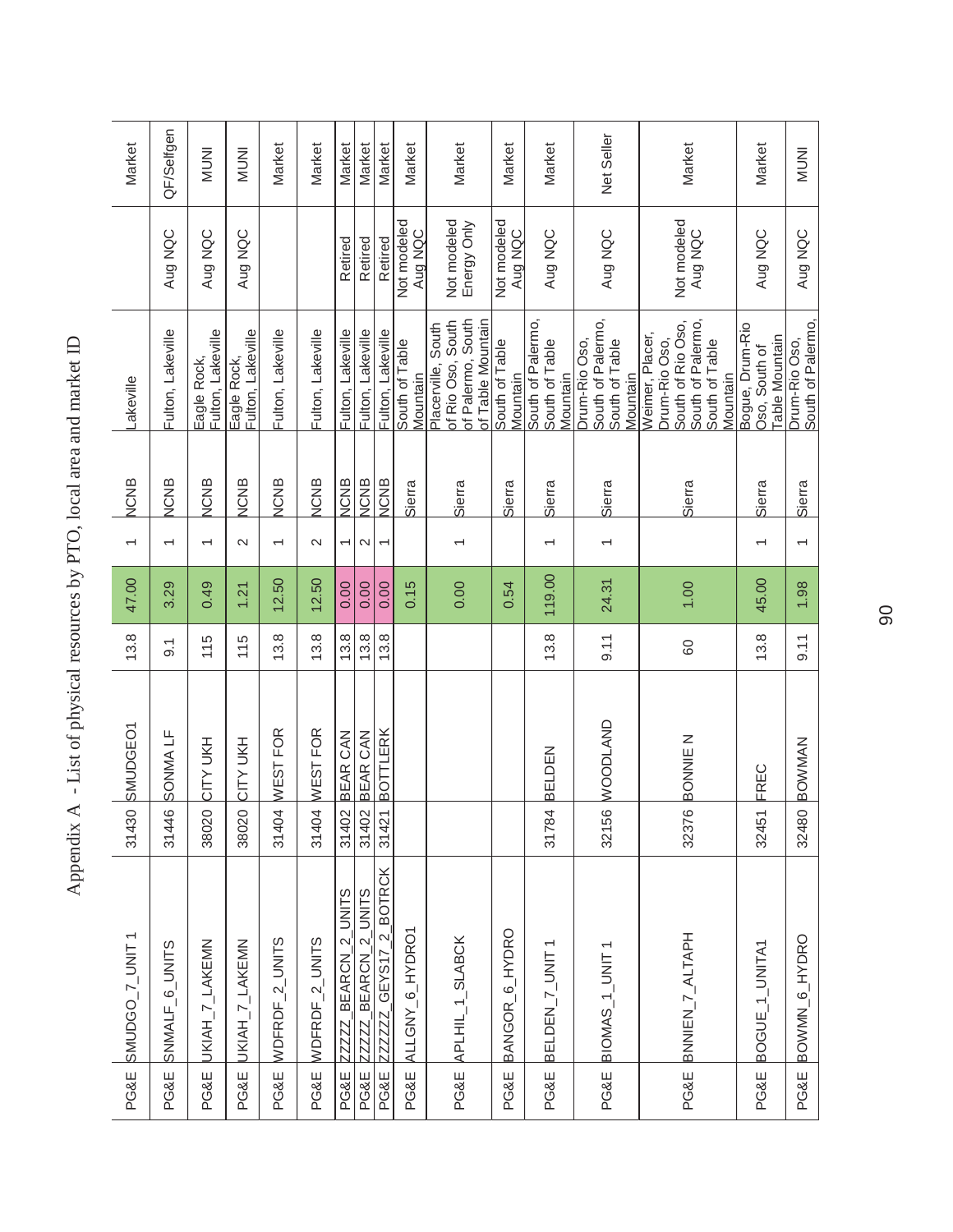|                                 |          |                         |        |                          |        | South of Table<br>Mountain                                                                           |                        |              |
|---------------------------------|----------|-------------------------|--------|--------------------------|--------|------------------------------------------------------------------------------------------------------|------------------------|--------------|
|                                 |          |                         | 0.45   |                          | Sierra | South of Palermo,<br>South of Table<br>Vlountain                                                     | Not modeled<br>Aug NQC | Market       |
|                                 |          |                         | 1.30   |                          | Sierra | South of Palermo,<br>South of Table<br>Mountain                                                      | Not modeled<br>Aug NQC | Market       |
| 31820                           | BCKS CRK | $\overline{a}$          | 31.03  |                          | Sierra | South of Palermo,<br>South of Table<br>Mountain                                                      | Aug NQC                | Market       |
| 31820                           | BCKS CRK | $\overline{\mathbf{r}}$ | 26.97  | $\sim$                   | Sierra | South of Palermo,<br>South of Table<br>Mountain                                                      | Aug NQC                | Market       |
| 32470                           | CMP.FARW | 9.11                    | 2.90   | $\overline{ }$           | Sierra | South of Table<br>Mountain                                                                           | Aug NQC                | <b>INUNI</b> |
| 32462                           | CHI.PARK | 11.5                    | 42.00  |                          | Sierra | Palermo, South of<br>Oso, South of Rio<br>Placer, Drum-Rio<br><b>Table Mountain</b><br>Oso, South of | Aug NQC                | <b>INUNI</b> |
| 32450                           | COLGATE1 | 13.8                    | 161.65 | $\overline{\phantom{0}}$ | Sierra | South of Table<br>Mountain                                                                           | Aug NQC                | <b>INUNI</b> |
| 32452                           | COLGATE2 | 13.8                    | 161.68 | $\overline{\phantom{0}}$ | Sierra | South of Table<br>Mountain                                                                           | Aug NQC                | <b>INUNI</b> |
| $\overline{\mathsf{N}}$<br>3181 | CRESTA   | 11.5                    | 34.66  |                          | Sierra | South of Palermo,<br>South of Table<br>Mountain                                                      | Aug NQC                | Market       |
| 31812                           | CRESTA   | 11.5                    | 35.34  | $\sim$                   | Sierra | South of Palermo,<br>South of Table<br>Mountain                                                      | Aug NQC                | Market       |
|                                 |          |                         | 0.90   |                          | Sierra | South of Palermo,<br>Drum-Rio Oso,<br>South of Table<br>Vlountain                                    | Not modeled<br>Aug NQC | Market       |
|                                 |          |                         | 0.95   |                          | Sierra | South of Palermo,<br>Drum-Rio Oso,<br>South of Table<br>Vlountain                                    | Not modeled<br>Aug NQC | Market       |
|                                 |          |                         | 1.96   |                          | Sierra | South of Palermo,<br>Drum-Rio Oso,<br>South of Table<br>Mountain                                     | Not modeled<br>Aug NQC | Market       |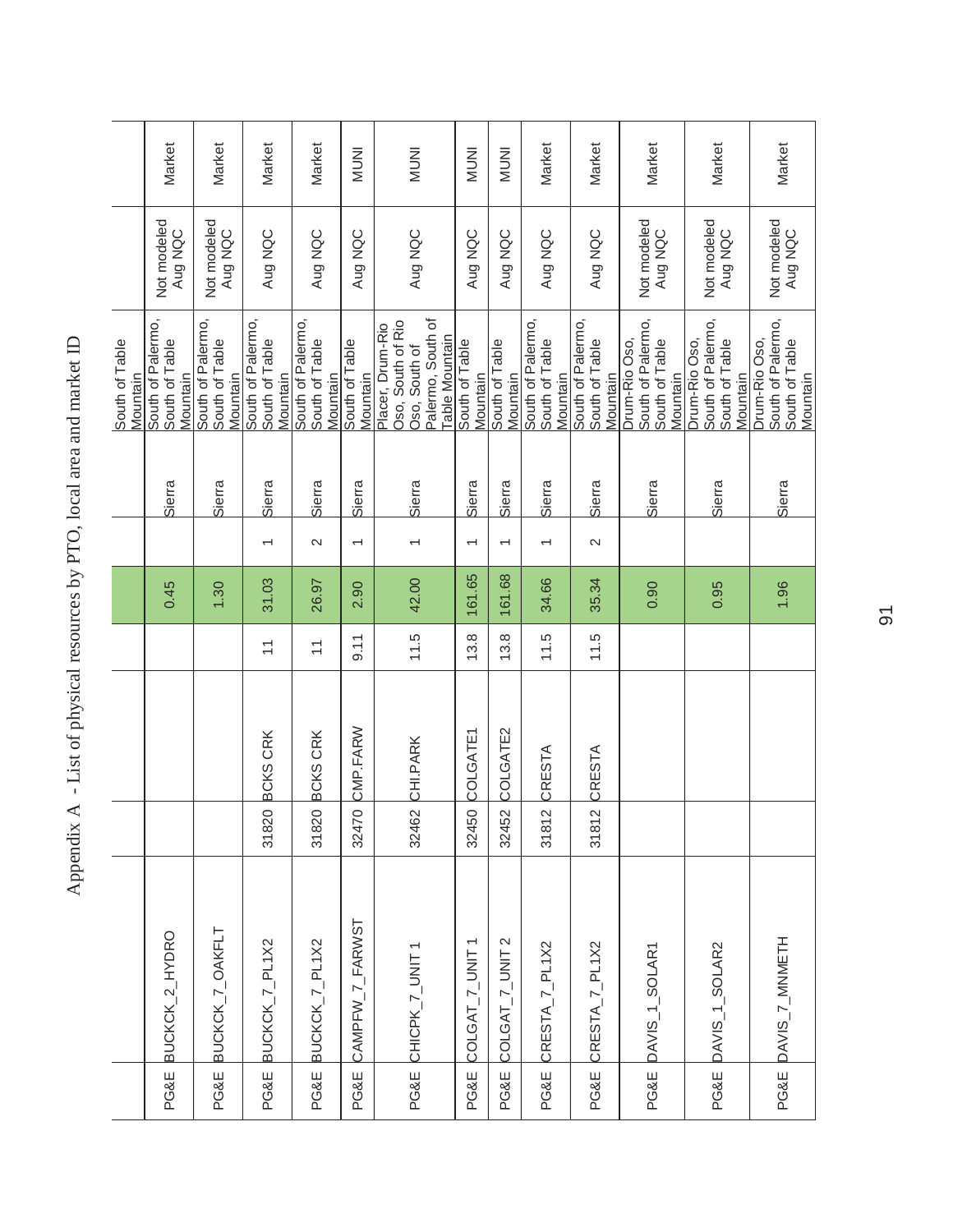| PG&E            | DEADCK_1_UNIT    | 31862                  | <b>DEADWOOD</b>   | 9.11                      | 0.00  | $\overline{\phantom{0}}$ | Sierra | Drum-Rio Oso,<br>South of Table<br>Mountain                                                          | Aug NQC | <b>INUNI</b> |
|-----------------|------------------|------------------------|-------------------|---------------------------|-------|--------------------------|--------|------------------------------------------------------------------------------------------------------|---------|--------------|
| PG&E            | DEERCR_6_UNIT1   | 32474                  | DEER CRK          | 9.11                      | 7.00  |                          | Sierra | South of Palermo,<br>Drum-Rio Oso,<br>South of Table<br>Mountain                                     | Aug NQC | Market       |
| <b>PG&amp;E</b> | DRUM_ $7$ _PL1X2 | 32504                  | <b>DRUM 1-2</b>   | 6.6                       | 13.00 |                          | Sierra | South of Palermo,<br>Drum-Rio Oso,<br>South of Table<br>Mountain                                     | Aug NQC | Market       |
| PG&E            | DRUM_7_PL1X2     |                        | 32504 DRUM 1-2    | 6.6                       | 13.00 | $\sim$                   | Sierra | South of Palermo,<br>Drum-Rio Oso,<br>South of Table<br>Mountain                                     | Aug NQC | Market       |
| <b>PG&amp;E</b> | DRUM_7_PL3X4     | 32506                  | <b>DRUM 3-4</b>   | 6.6                       | 13.26 | $\overline{\phantom{0}}$ | Sierra | South of Palermo,<br>Drum-Rio Oso,<br>South of Table<br>Mountain                                     | Aug NQC | Market       |
| PG&E            | DRUM_7_PL3X4     | 32506                  | <b>DRUM 3-4</b>   | 6.6                       | 15.64 | $\sim$                   | Sierra | South of Palermo,<br>Drum-Rio Oso,<br>South of Table<br>Mountain                                     | Aug NQC | Market       |
| PG&E            | DRUM_7_UNIT5     | 32454                  | DRUM <sub>5</sub> | 13.8                      | 50.00 |                          | Sierra | South of Palermo,<br>Drum-Rio Oso,<br>South of Table<br>Mountain                                     | Aug NQC | Market       |
| PG&E            | DUTCH1_7_UNIT1   |                        | 32464 DTCHFLT1    | $\overline{\overline{a}}$ | 22.00 |                          | Sierra | Palermo, South of<br>Oso, South of Rio<br>Placer, Drum-Rio<br><b>Table Mountain</b><br>Oso, South of | Aug NQC | Market       |
| PG&E            | DUTCH2_7_UNIT1   | 32502                  | DTCHFLT2          | 6.9                       | 26.00 | $\overline{\phantom{0}}$ | Sierra | South of Palermo,<br>Drum-Rio Oso,<br>South of Table<br>Mountain                                     | Aug NQC | <b>INUMI</b> |
| PG&E            | ELDORO_7_UNIT1   | $\infty$<br>3251       | ELDRADO1          | 21.6                      | 11.00 |                          | Sierra | of Palermo, South<br>of Rio Oso, South<br>of Table Mountain<br>Placerville, South                    |         | Market       |
| PG&E            | ELDORO_7_UNIT 2  | $\overline{4}$<br>3251 | ELDRADO2          | 21.6                      | 11.00 | $\overline{ }$           | Sierra | of Palermo, South<br>of Table Mountain<br>of Rio Oso, South<br>Placerville, South                    |         | Market       |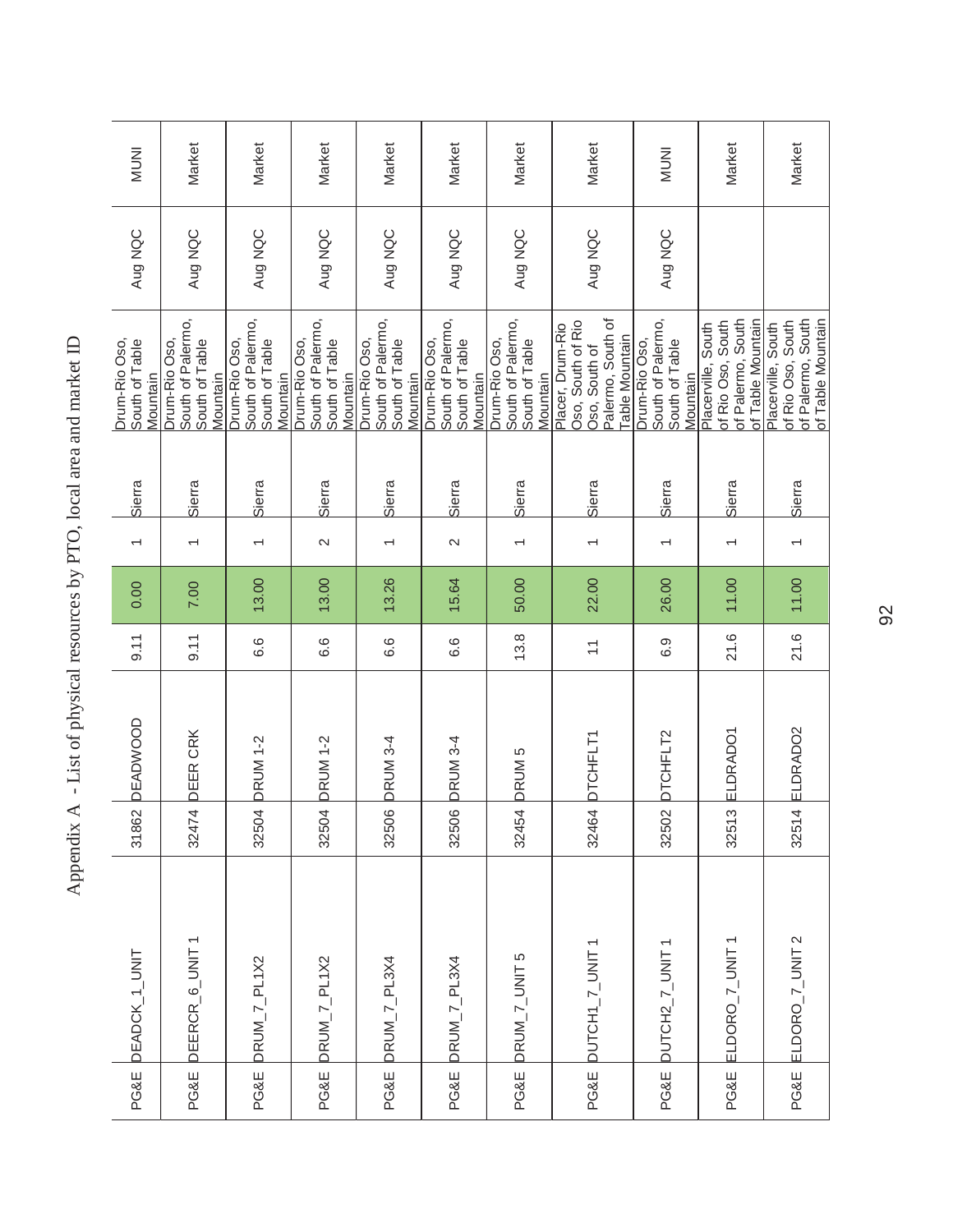| PG&E            | FMEADO <sub>_6</sub> _HELLHL | 32486 | HELLHOLE | 9.11 | 0.30  |                          | Sierra | South of Palermo,<br>South of Rio Oso,<br>South of Table<br>Mountain                                 | Aug NQC                    | <b>INUM</b>  |
|-----------------|------------------------------|-------|----------|------|-------|--------------------------|--------|------------------------------------------------------------------------------------------------------|----------------------------|--------------|
| PG&E            | FMEADO_7_UNIT                | 32508 | FRNCH MD | 4.2  | 18.00 |                          | Sierra | South of Palermo,<br>South of Rio Oso,<br>South of Table<br>Mountain                                 | Aug NQC                    | <b>INUNI</b> |
| <b>PG&amp;E</b> | FORBST_7_UNIT1               | 31814 | FORBSTWN | 11.5 | 37.50 | $\overline{\phantom{0}}$ | Sierra | Drum-Rio Oso,<br>South of Table<br>Mountain                                                          | Aug NQC                    | <b>INUMI</b> |
| PG&E            | GOLDHL_1_QF                  |       |          |      | 0.00  |                          | Sierra | of Palermo, South<br>of Rio Oso, South<br>of Table Mountain<br>Placerville, South                    | Not modeled                | QF/Selfgen   |
| <b>PG&amp;E</b> | GRIDLY_6_SOLAR               | 38054 | GRIDLEY  | 60   | 0.00  | $\overline{\phantom{0}}$ | Sierra | Pease, South of<br><b>Table Mountain</b>                                                             | Energy Only                | Market       |
| <b>PG&amp;E</b> | GRNLF1_1_UNITS               | 32490 | GRNLEAF1 | 13.8 | 31.84 | $\overline{\phantom{0}}$ | Sierra | Bogue, Drum-Rio<br><b>Table Mountain</b><br>Oso, South of                                            | Aug NQC                    | Market       |
| <b>PG&amp;E</b> | GRNLF1_1_UNITS               | 32491 | GRNLEAF1 | 13.8 | 15.12 | $\sim$                   | Sierra | Bogue, Drum-Rio<br>Table Mountain<br>Oso, South of                                                   | Aug NQC                    | Market       |
| <b>PG&amp;E</b> | GRNLF2_1_UNIT                | 32492 | GRNLEAF2 | 13.8 | 33.87 | $\overline{\phantom{0}}$ | Sierra | Pease, Drum-Rio<br>Table Mountain<br>Oso, South of                                                   | Aug NQC                    | QF/Selfgen   |
| PG&E            | HALSEY_6_UNIT                | 32478 | HALSEY F | 9.11 | 13.50 |                          | Sierra | Palermo, South of<br>Oso, South of Rio<br>Placer, Drum-Rio<br><b>Table Mountain</b><br>Oso, South of | Aug NQC                    | Market       |
| PG&E            | HAYPRS_6_QFUNTS              | 32488 | HAYPRES+ | 9.11 | 0.00  |                          | Sierra | South of Palermo,<br>Drum-Rio Oso,<br>South of Table<br>Mountain                                     | Aug NQC                    | QF/Selfgen   |
| <b>PG&amp;E</b> | HAYPRS_6_QFUNTS              | 32488 | HAYPRES+ | 9.11 | 0.00  | $\sim$                   | Sierra | South of Palermo,<br>Drum-Rio Oso,<br>South of Table<br>Mountain                                     | Aug NQC                    | QF/Selfgen   |
| PG&E            | HIGGNS_1_COMBIE              |       |          |      | 0.00  |                          | Sierra | South of Palermo,<br>South of Rio Oso,<br>South of Table<br>Drum-Rio Oso,<br>Mountain                | Not modeled<br>Energy Only | Market       |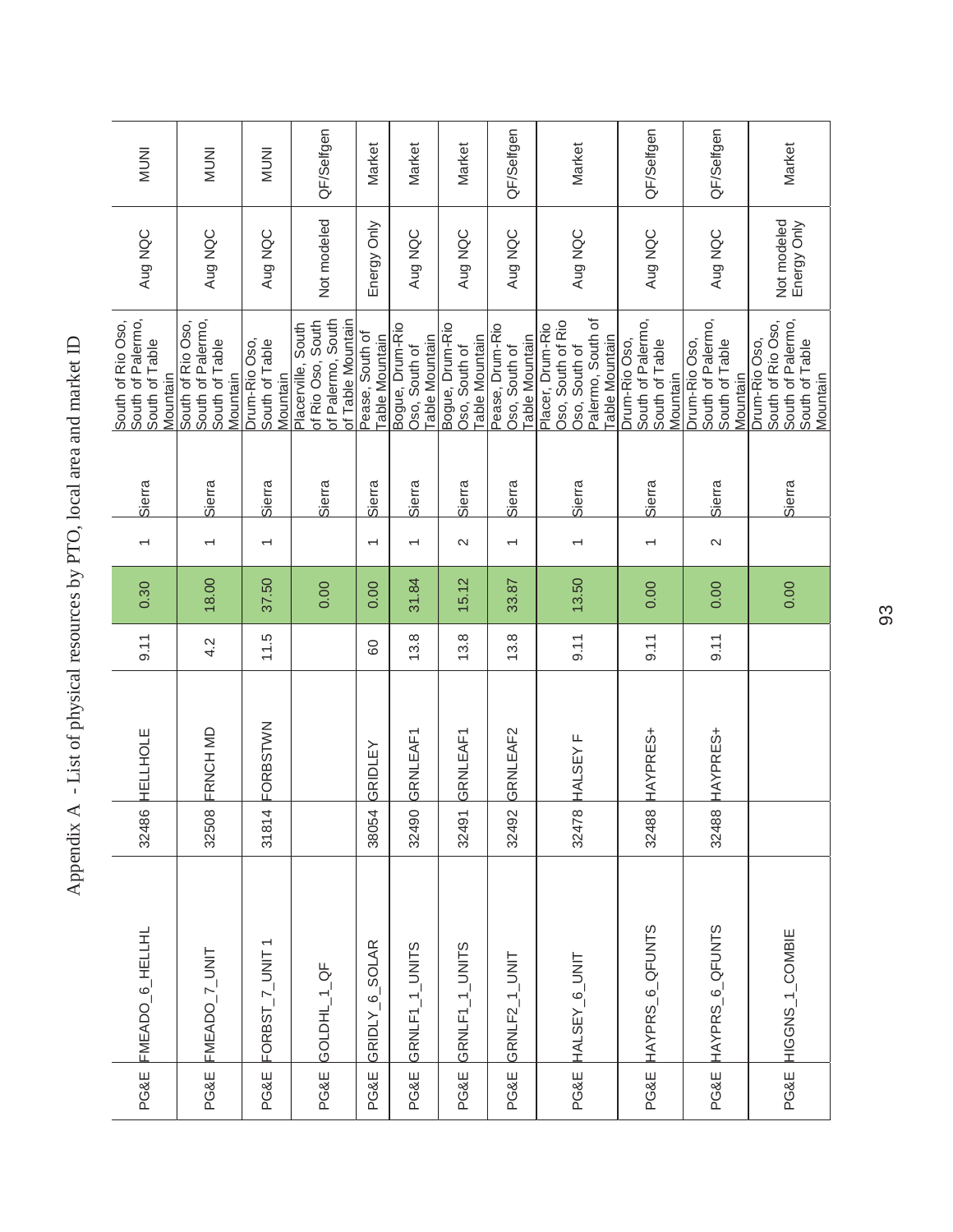| QF/Selfgen                                                                            | <b>INUNI</b>                                | <b>INUNI</b>                                | Market                            | <b>INUNI</b>                                                         | <b>INUNI</b>                                                         | <b>INUNI</b>                                                         | <b>INUMI</b>                                                         | <b>INUNI</b>                                                         | Market                     | <b>ININI</b>               | Market                                                                                               |
|---------------------------------------------------------------------------------------|---------------------------------------------|---------------------------------------------|-----------------------------------|----------------------------------------------------------------------|----------------------------------------------------------------------|----------------------------------------------------------------------|----------------------------------------------------------------------|----------------------------------------------------------------------|----------------------------|----------------------------|------------------------------------------------------------------------------------------------------|
| Not modeled<br>Aug NQC                                                                | Not modeled<br>Aug NQC                      | Aug NQC                                     | Not modeled<br>Aug NQC            |                                                                      |                                                                      | Aug NQC                                                              | Aug NQC                                                              | Aug NQC                                                              | Aug NQC                    | Aug NQC                    | Aug NQC                                                                                              |
| South of Rio Oso,<br>South of Palermo,<br>Drum-Rio Oso,<br>South of Table<br>Mountain | Drum-Rio Oso,<br>South of Table<br>Mountain | Drum-Rio Oso,<br>South of Table<br>Mountain | Pease, South of<br>Table Mountain | South of Palermo,<br>South of Rio Oso,<br>South of Table<br>Mountain | South of Palermo,<br>South of Rio Oso,<br>South of Table<br>Mountain | South of Palermo,<br>South of Rio Oso,<br>South of Table<br>Mountain | South of Palermo,<br>South of Rio Oso,<br>South of Table<br>Mountain | South of Palermo,<br>South of Rio Oso,<br>South of Table<br>Mountain | South of Table<br>Mountain | South of Table<br>Mountain | Palermo, South of<br>Oso, South of Rio<br>Placer, Drum-Rio<br><b>Table Mountain</b><br>Oso, South of |
| Sierra                                                                                | Sierra                                      | Sierra                                      | Sierra                            | Sierra                                                               | Sierra                                                               | Sierra                                                               | Sierra                                                               | Sierra                                                               | Sierra                     | Sierra                     | Sierra                                                                                               |
|                                                                                       |                                             |                                             |                                   |                                                                      |                                                                      |                                                                      |                                                                      | $\sim$                                                               | $\overline{\phantom{0}}$   | $\overline{\phantom{0}}$   |                                                                                                      |
| 0.23                                                                                  | 0.00                                        | 11.00                                       | 0.87                              | 95.82                                                                | 184.18                                                               | 66.49                                                                | 85.41                                                                | 66.49                                                                | 12.00                      | 28.51                      | 12.00                                                                                                |
|                                                                                       |                                             | 9.11                                        |                                   | $\frac{8}{1}$                                                        | $\frac{8}{1}$                                                        | 13.8                                                                 | 13.8                                                                 | 13.8                                                                 | $\overline{9}$ .           | $\overline{9}$ .           | 13.2                                                                                                 |
|                                                                                       |                                             | <b>KELLYRDG</b>                             |                                   | LODI ST1                                                             | LODI CT1                                                             | 32456 MIDLFORK                                                       | 32458 RALSTON                                                        | <b>MIDLFORK</b>                                                      | NARROWS1                   | NARROWS2                   | 32460 NEWCSTLE                                                                                       |
|                                                                                       |                                             | 31834                                       |                                   | 38124                                                                | 38123                                                                |                                                                      |                                                                      | 32456                                                                | 32466                      | 32468                      |                                                                                                      |
| HIGGNS_7_QFUNTS                                                                       | KANAKA_1_UNIT                               | KELYRG_6_UNIT                               | LIVEOK <sub>_6_SOLAR</sub>        | $-ODEC_2PL1X2$                                                       | LODIEC_2_PL1X2                                                       | MDFKRL_2_PROJCT                                                      | PG&E MDFKRL_2_PROJCT                                                 | MDFKRL_2_PROJCT                                                      | NAROW1_2_UNIT              | NAROW2_2_UNIT              | NWCSTL_7_UNIT1                                                                                       |
| PG&E                                                                                  | PG&E                                        | PG&E                                        | <b>PG&amp;E</b>                   | PG&E                                                                 | PG&E                                                                 | PG&E                                                                 |                                                                      | PG&E                                                                 | <b>PG&amp;E</b>            | <b>PG&amp;E</b>            | PG&E                                                                                                 |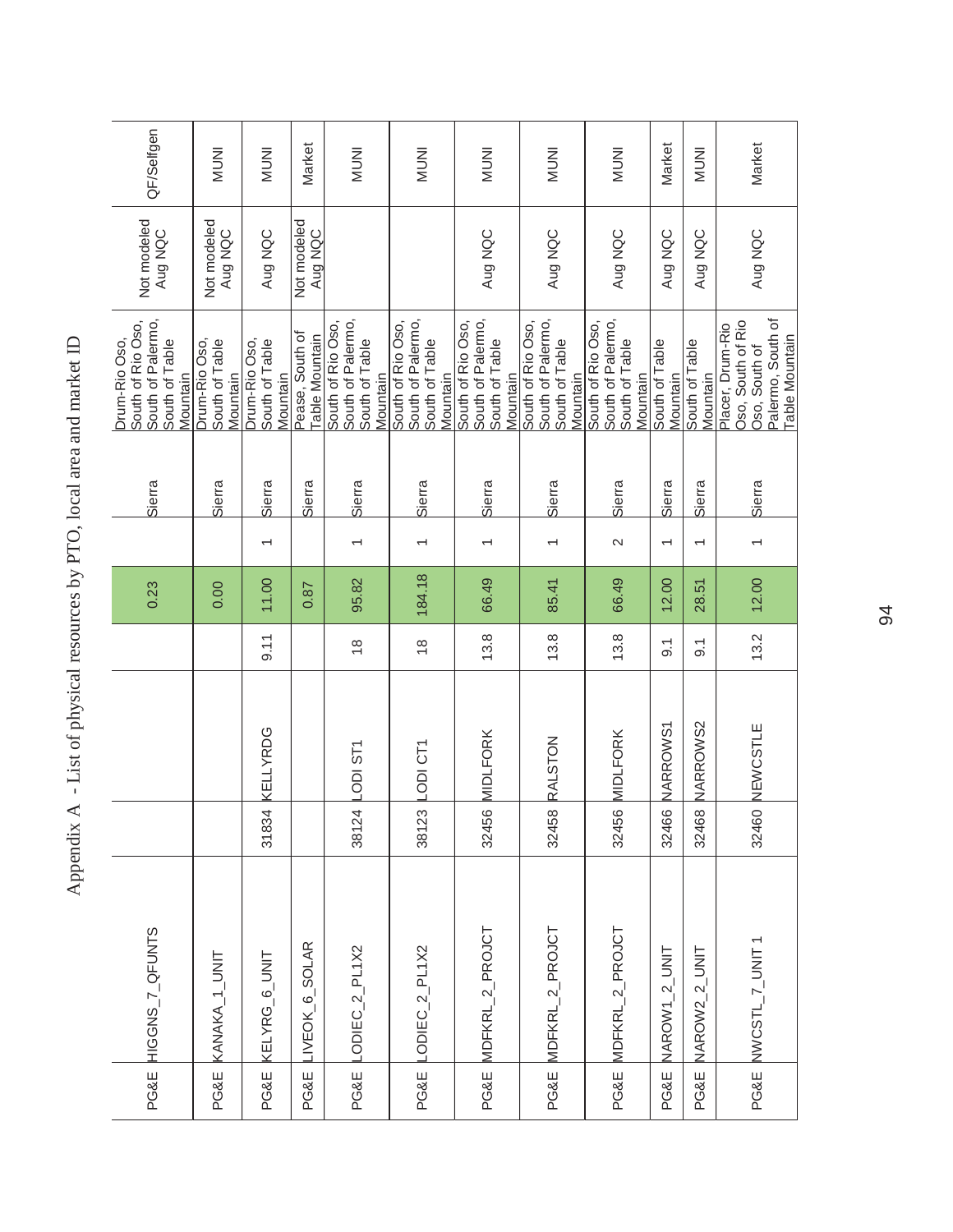| OROVIL_6_UNIT   |                 | 31888 | <b>OROVLLE</b>   | 9.11 | 7.50  | $\overline{\phantom{0}}$ | Sierra | Drum-Rio Oso,<br>South of Table<br>Mountain                                           | Aug NQC                | Market       |
|-----------------|-----------------|-------|------------------|------|-------|--------------------------|--------|---------------------------------------------------------------------------------------|------------------------|--------------|
| OXBOW_6_DRUM    |                 | 32484 | OXBOW F          | 9.11 | 6.00  |                          | Sierra | Weimer, Drum-Rio<br>Palermo, South of<br><b>Table Mountain</b><br>Oso, South of       | Aug NQC                | <b>INUNI</b> |
| PLACVL_1_CHILIB |                 | 32510 | CHILIBAR         | 4.2  | 8.40  |                          | Sierra | of Palermo, South<br>of Table Mountain<br>of Rio Oso, South<br>Placerville, South     | Aug NQC                | Market       |
|                 | PLACVL_1_RCKCRE |       |                  |      | 0.00  |                          | Sierra | of Palermo, South<br>of Table Mountain<br>of Rio Oso, South<br>Placerville, South     | Not modeled<br>Aug NQC | Market       |
|                 | PLSNTG_7_LNCLND | 32408 | PLSNT GR         | 80   | 3.20  |                          | Sierra | South of Rio Oso,<br>South of Palermo,<br>South of Table<br>Drum-Rio Oso,<br>Mountain | Not modeled<br>Aug NQC | Market       |
|                 | POEPH_7_UNIT1   | 31790 | POE <sub>1</sub> | 13.8 | 60.00 | $\overline{ }$           | Sierra | South of Palermo,<br>South of Table<br>Mountain                                       | Aug NQC                | Market       |
|                 | POEPH_7_UNIT 2  | 31792 | POE <sub>2</sub> | 13.8 | 60.00 |                          | Sierra | South of Palermo,<br>South of Table<br>Mountain                                       | Aug NQC                | Market       |
|                 | RCKCRK_7_UNIT1  | 31786 | ROCK CK1         | 13.8 | 57.00 |                          | Sierra | South of Palermo,<br>South of Table<br>Mountain                                       | Aug NQC                | Market       |
|                 | RCKCRK_7_UNIT 2 | 31788 | ROCK CK2         | 13.8 | 56.90 | $\overline{\phantom{0}}$ | Sierra | South of Palermo,<br>South of Table<br>Mountain                                       | Aug NQC                | Market       |
| RIOOSO_1_QF     |                 |       |                  |      | 0.92  |                          | Sierra | South of Palermo,<br>Drum-Rio Oso,<br>South of Table<br>Mountain                      | Not modeled<br>Aug NQC | QF/Selfgen   |
| ROLLIN 6_UNIT   |                 | 32476 | <b>ROLLINSF</b>  | 9.11 | 13.50 |                          | Sierra | Weimer, Drum-Rio<br>Palermo, South of<br><b>Table Mountain</b><br>Oso, South of       | Aug NQC                | <b>INUNI</b> |
|                 | SLYCRK_1_UNIT1  | 31832 | SLY.CR.          | 9.11 | 13.00 |                          | Sierra | Drum-Rio Oso,<br>South of Table<br>Mountain                                           | Aug NQC                | Market       |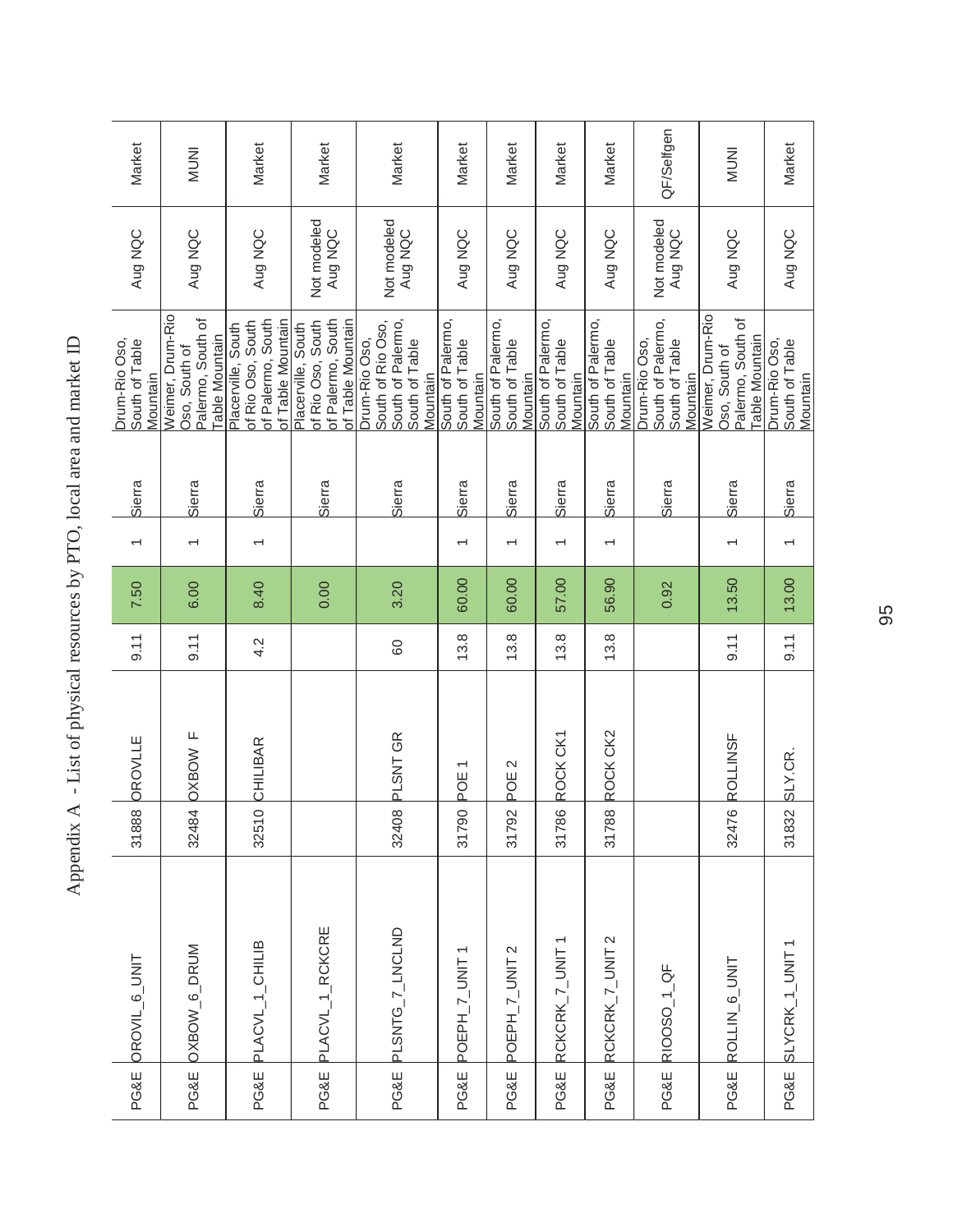| PG&E | SPAULD_6_UNIT 3                  | 32472         | <b>SPAULDG</b>  | 9.11           | 6.50  | S              | Sierra | South of Palermo,<br>Drum-Rio Oso,<br>South of Table<br>Mountain                                     | Aug NQC                | Market       |
|------|----------------------------------|---------------|-----------------|----------------|-------|----------------|--------|------------------------------------------------------------------------------------------------------|------------------------|--------------|
|      | PG&E SPAULD_6_UNIT12             | 32472         | <b>SPAULDG</b>  | 9.11           | 7.00  |                | Sierra | South of Palermo,<br>Drum-Rio Oso,<br>South of Table<br>Vlountain                                    | Aug NQC                | Market       |
| PG&E | SPAULD_6_UNIT12                  | 32472         | <b>SPAULDG</b>  | 9.11           | 4.40  | $\sim$         | Sierra | South of Palermo,<br>Drum-Rio Oso,<br>South of Table<br>Mountain                                     | Aug NQC                | Market       |
| PG&E | $SPILI_2$ _UNIT1                 | 32498         | SPILINCF        | 12.5           | 9.79  |                | Sierra | South of Palermo,<br>South of Rio Oso,<br>Drum-Rio Oso,<br>South of Table<br>Mountain                | Aug NQC                | Net Seller   |
|      | PG&E STIGCT_2_LODI               | 38114 Stig CC |                 | 13.8           | 49.50 |                | Sierra | South of Palermo,<br>South of Rio Oso,<br>South of Table<br>Mountain                                 |                        | <b>INUNI</b> |
|      | PG&E ULTRCK_2_UNIT               |               | 32500 ULTR RCK  | 9.11           | 21.81 |                | Sierra | South of Rio Oso,<br>South of Palermo,<br>Drum-Rio Oso,<br>South of Table<br>Vlountain               | Aug NQC                | QF/Selfgen   |
| PG&E | WDLEAF_7_UNIT1                   | 31794         | <b>WOODLEAF</b> | 13.8           | 60.00 |                | Sierra | Drum-Rio Oso,<br>South of Table<br>Mountain                                                          | Aug NQC                | <b>INUNI</b> |
| PG&E | <b>6_LNDFIL</b><br><b>WHEATL</b> | 32350         | WHEATLND        | 80             | 3.20  |                | Sierra | South of Table<br>Mountain                                                                           | Not modeled<br>Aug NQC | Market       |
| PG&E | $WISE_1_UWIT1$                   | 32512         | <b>WISE</b>     | $\overline{2}$ | 14.50 |                | Sierra | Palermo, South of<br>Oso, South of Rio<br>Placer, Drum-Rio<br><b>Table Mountain</b><br>Oso, South of | Aug NQC                | Market       |
| PG&E | WISE_1_UNIT 2                    | 32512 WISE    |                 | $\overline{c}$ | 3.20  | $\overline{ }$ | Sierra | Palermo, South of<br>Oso, South of Rio<br>Placer, Drum-Rio<br><b>Table Mountain</b><br>Oso, South of | Aug NQC                | Market       |
|      | PG&E YUBACT_1_SUNSWT             |               | 32494 YUBA CTY  | 9.11           | 23.98 |                | Sierra | Pease, Drum-Rio<br>Table Mountain<br>Oso, South of                                                   | Aug NQC                | Net Seller   |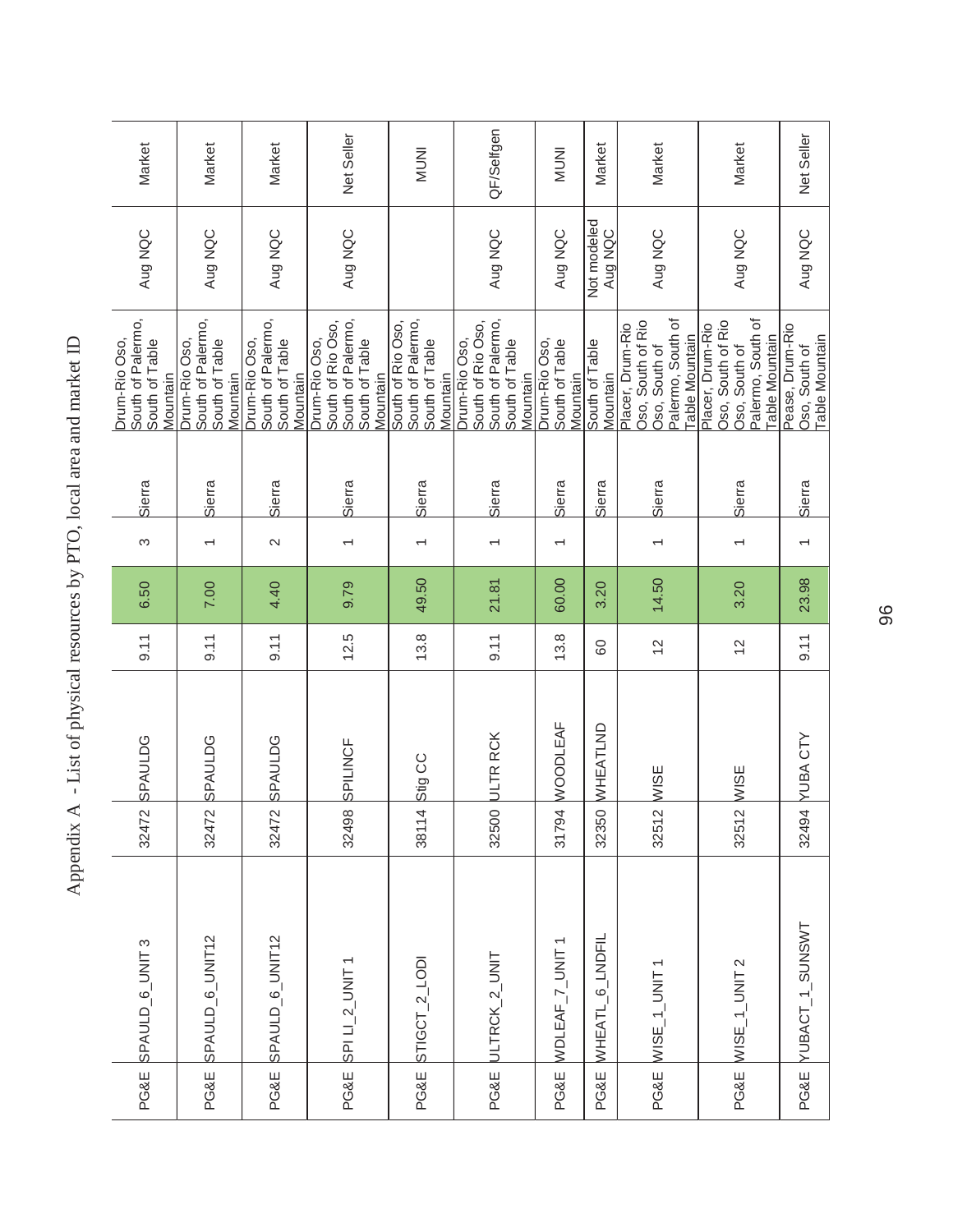|                 | PG&E <b>VUBACT_6_UNITA1</b>  | 32496 | <b>YCEC</b>     | 13.8          | 46.00  | $\overline{\phantom{0}}$ | Sierra   | Pease, Drum-Rio<br>Table Mountain<br>Oso, South of               |                            | Market       |
|-----------------|------------------------------|-------|-----------------|---------------|--------|--------------------------|----------|------------------------------------------------------------------|----------------------------|--------------|
| <b>PG&amp;E</b> | ZZ_NA                        | 32162 | RIV.DLTA        | 9.11          | 0.00   |                          | Sierra   | South of Palermo,<br>Drum-Rio Oso,<br>South of Table<br>Mountain | No NQC - hist.<br>data     | QF/Selfgen   |
| PG&E            | ZZ_UCDAVS_1_UNIT             | 32166 | <b>UC DAVIS</b> | 9.11          | 0.00   | $\mathbb{R}$             | Sierra   | South of Palermo,<br>Drum-Rio Oso,<br>South of Table<br>Mountain | No NQC - hist.<br>data     | QF/Selfgen   |
| PG&E            | BEARDS_7_UNIT1               | 34074 | <b>BEARDSLY</b> | 6.9           | 8.36   | $\overline{ }$           | Stockton | Tesla-Bellota,<br><b>Stanislaus</b>                              | Aug NQC                    | <b>INUNI</b> |
| PG&E            | CAMCHE_1_PL1X3               | 33850 | CAMANCHE        | 4.2           | 0.19   | $\overline{ }$           | Stockton | Tesla-Bellota                                                    | Aug NQC                    | <b>INUNI</b> |
| PG&E            | CAMCHE_1_PL1X3               | 33850 | CAMANCHE        | 4.2           | 0.19   | $\sim$                   | Stockton | Tesla-Bellota                                                    | Aug NQC                    | <b>INUNI</b> |
| <b>PG&amp;E</b> | CAMCHE_1_PL1X3               | 33850 | CAMANCHE        | 4.2           | 0.19   | S                        | Stockton | Tesla-Bellota                                                    | Aug NQC                    | <b>INUNI</b> |
| <b>PG&amp;E</b> | <b>UNIT</b><br><b>COGNAT</b> | 33818 | COG.NTNL        | $\frac{2}{3}$ | 41.58  | $\overline{\phantom{0}}$ | Stockton | Weber                                                            | Aug NQC                    | Net Seller   |
| <b>PG&amp;E</b> | CRWCKS_1_SOLAR1              | 34051 | Q539            | 34.5          | 0.00   | $\overline{\phantom{0}}$ | Stockton | Tesla-Bellota                                                    | Energy Only                | Market       |
| PG&E            | DONNLS_7_UNIT                | 34058 | <b>DONNELLS</b> | 13.8          | 72.00  | $\overline{\phantom{0}}$ | Stockton | Tesla-Bellota,<br>Stanislaus                                     | Aug NQC                    | <b>INUNI</b> |
| <b>PG&amp;E</b> | FROGTN_7_UTICA               |       |                 |               | 0.00   |                          | Stockton | Tesla-Bellota,<br>Stanislaus                                     | Not modeled<br>Energy Only | Market       |
| PG&E            | OCKFD_1_BEARCK               |       |                 |               | 0.00   |                          | Stockton | Tesla-Bellota                                                    | Not modeled<br>Energy Only | Market       |
| <b>PG&amp;E</b> | LOCKFD_1_KSOLAR              |       |                 |               | 0.00   |                          | Stockton | Tesla-Bellota                                                    | Not modeled<br>Energy Only | Market       |
| PG&E            | LODI25_2_UNIT1               | 38120 | LODI25CT        | 9.11          | 22.70  | $\overline{ }$           | Stockton | Lockeford                                                        |                            | <b>INUNI</b> |
| <b>PG&amp;E</b> | PEORIA_1_SOLAR               |       |                 |               | 1.35   |                          | Stockton | Tesla-Bellota,<br>Stanislaus                                     | Not modeled<br>Aug NQC     | Market       |
| <b>PG&amp;E</b> | PHOENX_1_UNIT                |       |                 |               | 2.00   |                          | Stockton | Tesla-Bellota,<br>Stanislaus                                     | Not modeled<br>Aug NQC     | Market       |
| PG&E            | SCHLTE_1_PL1X3               | 33805 | <b>GWFTRCY1</b> | 13.8          | 82.90  |                          | Stockton | Tesla-Bellota                                                    |                            | Market       |
| PG&E            | SCHLTE_1_PL1X3               | 33807 | GWFTRCY2        | 13.8          | 82.90  |                          | Stockton | Tesla-Bellota                                                    |                            | Market       |
| PG&E            | SCHLTE_1_PL1X3               | 33811 | GWFTRCY3        | 13.8          | 133.59 | $\overline{ }$           | Stockton | Tesla-Bellota                                                    |                            | Market       |
| <b>PG&amp;E</b> | SNDBAR_7_UNIT1               | 34060 | <b>SANDBAR</b>  | 13.8          | 4.19   | $\overline{\phantom{0}}$ | Stockton | Tesla-Bellota,<br><b>Stanislaus</b>                              | Aug NQC                    | <b>INUNI</b> |
| <b>PG&amp;E</b> | SPIFBD_1_PL1X2               | 33917 | FBERBORD        | 115           | 1.53   |                          | Stockton | Tesla-Bellota,<br>Stanislaus                                     | Aug NQC                    | Market       |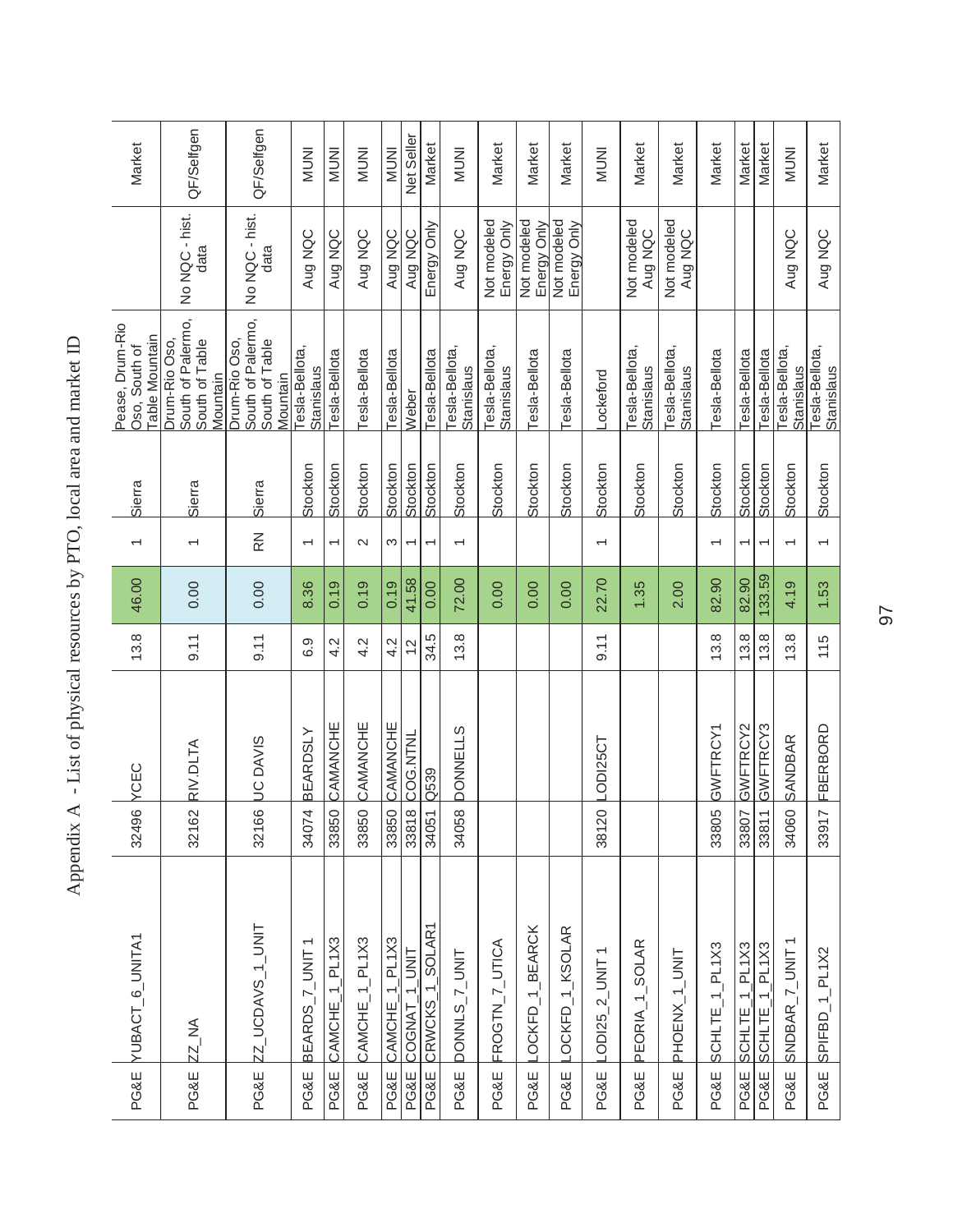| <b>PG&amp;E</b> | SPRGAP_1_UNIT1            | 34078            | SPRNG GP        | $\circ$ | 7.00  | $\overline{\phantom{0}}$ | Stockton          | Tesla-Bellota,<br>Stanislaus        | Aug NQC                | Market       |
|-----------------|---------------------------|------------------|-----------------|---------|-------|--------------------------|-------------------|-------------------------------------|------------------------|--------------|
| PG&E            | STANIS_7_UNIT             | 34062            | <b>STANISLS</b> | 13.8    | 91.00 | $\overline{ }$           | Stockton          | Tesla-Bellota,<br><b>Stanislaus</b> | Aug NQC                | Market       |
| <b>PG&amp;E</b> | STNRES_1_UNIT             | 34056            | STNSLSRP        | 13.8    | 18.23 | $\overline{\phantom{0}}$ | Stockton          | Tesla-Bellota                       | Aug NQC                | Net Seller   |
| <b>PG&amp;E</b> | TULLCK_7_UNITS            | 34076            | <b>LOCH</b>     | 6.9     | 5.08  | $\overline{\phantom{0}}$ | Stockton          | Tesla-Bellota                       | Aug NQC                | <b>INUNI</b> |
| PG&E            | TULLCK_7_UNITS            | $\circ$<br>34076 | <b>LOCH</b>     | 6.9     | 5.72  | $\mathbf{\Omega}$        | Stockton          | Tesla-Bellota                       | Aug NQC                | <b>INUNI</b> |
| PG&E            | TULLCK_7_UNITS            | $\circ$<br>34076 | <b>LOCH</b>     | 6.9     | 3.75  | S                        | Stockton          | Tesla-Bellota                       | Aug NQC                | <b>INUNI</b> |
| <b>PG&amp;E</b> | ULTPCH_1_UNIT             | 34050            | CH.STN          | 13.8    | 16.19 | $\overline{\phantom{0}}$ | Stockton          | Tesla-Bellota,<br>Stanislaus        | Aug NQC                | QF/Selfgen   |
| PG&E            | VLYHOM_7_SSJID            |                  |                 |         | 0.74  |                          | Stockton          | Tesla-Bellota,<br><b>Stanislaus</b> | Not modeled<br>Aug NQC | <b>INUNI</b> |
| PG&E            | WEBER_6_FORWRD            |                  |                 |         | 4.20  |                          | Stockton          | Weber                               | Not modeled<br>Aug NQC | Market       |
| <b>PG&amp;E</b> | ZZ_NA                     | 33687            | STKTN WW        | 80      | 0.00  | $\overline{\phantom{0}}$ | Stockton          | Weber                               | No NQC - hist.<br>data | QF/Selfgen   |
| <b>PG&amp;E</b> | ZZ_NA                     | 33830            | GEN.MILL        | 9.11    | 0.00  | $\overline{\phantom{0}}$ | Stockton          | <b>Lockeford</b>                    | No NQC - hist.<br>data | QF/Selfgen   |
| <b>SCE</b>      | ACACIA_6_SOLAR            | 29878            | ACACIA_G        | 0.48    | 0.00  | $\Omega$                 | <b>BC/Ventura</b> | <b>Big Creek</b>                    | Energy Only            | Market       |
| <b>SCE</b>      | ALAMO <sub>_6</sub> _UNIT | 25653            | ALAMO SC        | 13.8    | 15.07 | $\overline{ }$           | <b>BC/Ventura</b> | Big Creek                           | Aug NQC                | <b>INUNI</b> |
| SCE             | BIGCRK_2_EXESWD           | 24323            | PORTAL          | 4.8     | 9.45  | $\overline{\phantom{0}}$ | <b>BC/Ventura</b> | Big Creek, Rector,<br>Vestal        | Aug NQC                | Market       |
| <b>SCE</b>      | BIGCRK_2_EXESWD           | 24306            | BCRK1-1         | 7.2     | 19.58 | $\overline{\phantom{0}}$ | <b>BC/Ventura</b> | Big Creek, Rector,<br>Vestal        | Aug NQC                | Market       |
| <b>SCE</b>      | BIGCRK_2_EXESWD           | 2431             | B CRK3-1        | 13.8    | 34.44 | $\overline{\phantom{0}}$ | <b>BC/Ventura</b> | Big Creek, Rector,<br>Vestal        | Aug NQC                | Market       |
| SCE             | BIGCRK 2 EXESWD           | 24308            | B CRK2-1        | 13.8    | 49.99 | $\overline{\phantom{0}}$ | <b>BC/Ventura</b> | Big Creek, Rector,<br>Vestal        | Aug NQC                | Market       |
| <b>SCE</b>      | BIGCRK_2_EXESWD           | 24317            | MAMOTH1G        | 13.8    | 92.02 | $\overline{\phantom{0}}$ | <b>BC/Ventura</b> | Big Creek, Rector,<br>Vestal        | Aug NQC                | Market       |
| <b>SCE</b>      | BIGCRK_2_EXESWD           | 24306            | BCRK1-1         | 7.2     | 21.26 | $\sim$                   | <b>BC/Ventura</b> | Big Creek, Rector,<br>Vestal        | Aug NQC                | Market       |
| <b>SCE</b>      | BIGCRK_2_EXESWD           | 2431             | B CRK3-1        | 13.8    | 33.46 | $\mathbf{\Omega}$        | <b>BC/Ventura</b> | Big Creek, Rector,<br>Vestal        | Aug NQC                | Market       |
| <b>SCE</b>      | BIGCRK_2_EXESWD           | 24308            | BCRK2-1         | 13.8    | 51.18 | $\sim$                   | <b>BC/Ventura</b> | Big Creek, Rector,<br>Vestal        | Aug NQC                | Market       |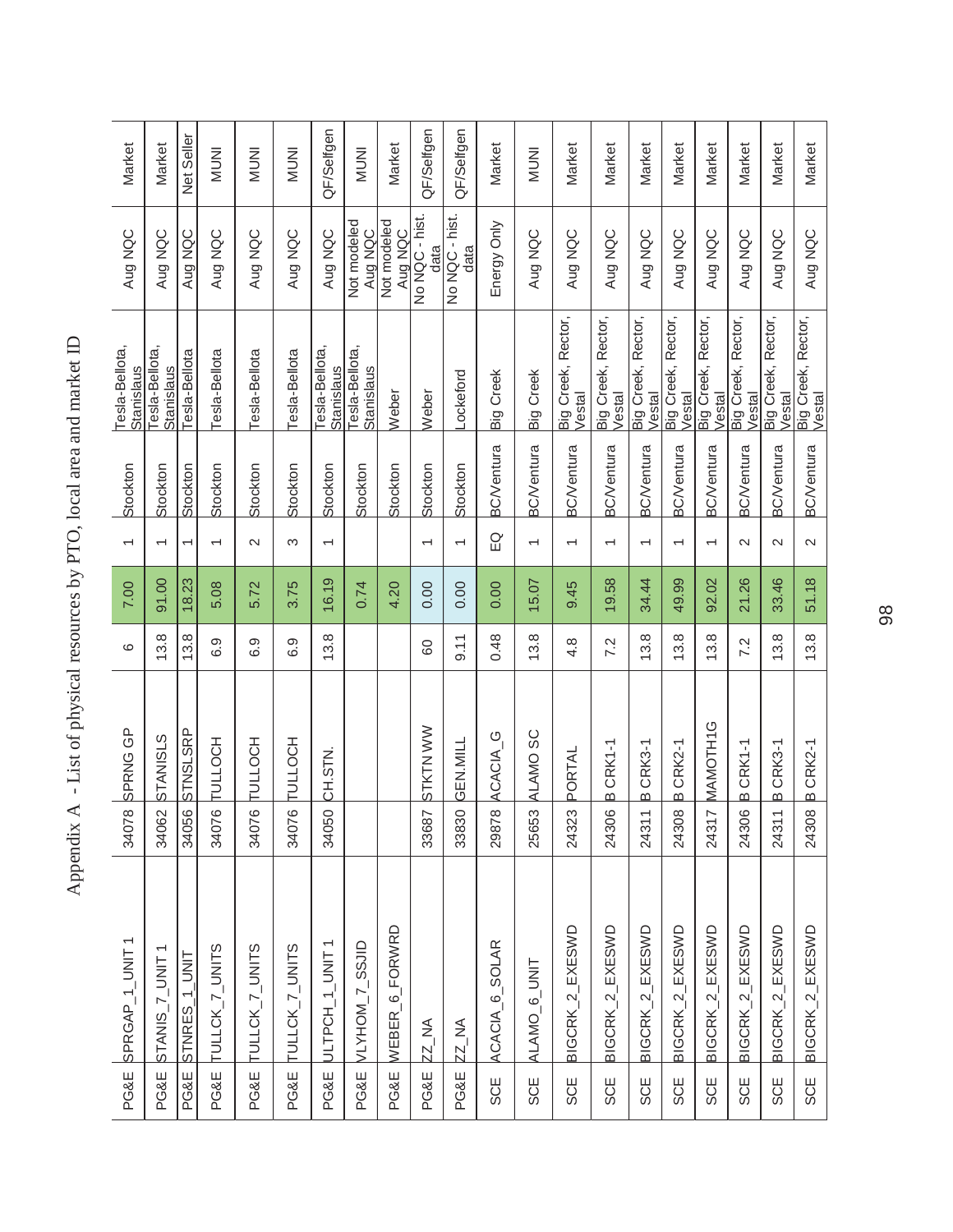| BIGCRK_2_EXESWD | $\infty$<br>2431 | MAMOTH2G                           | 13.8             | 92.02 | $\sim$                   | <b>BC/Ventura</b> | Big Creek, Rector,<br>Vestal | Aug NQC                    | Market |
|-----------------|------------------|------------------------------------|------------------|-------|--------------------------|-------------------|------------------------------|----------------------------|--------|
|                 | 24309            | BCRK2-2                            | 7.2              | 18.40 | က                        | <b>BC/Ventura</b> | Big Creek, Rector,<br>Vestal | Aug NQC                    | Market |
|                 | 24307            | BCRK1-2                            | 13.8             | 21.26 | ω                        | <b>BC/Ventura</b> | Big Creek, Rector,<br>Vestal | Aug NQC                    | Market |
|                 | $\sim$<br>2431   | <b>CRK3-2</b><br>$\overline{a}$    | 13.8             | 34.44 | က                        | <b>BC/Ventura</b> | Big Creek, Rector,<br>Vestal | Aug NQC                    | Market |
|                 | 24309            | <b>CRK2-2</b><br>$\omega$          | 7.2              | 19.39 | 4                        | <b>BC/Ventura</b> | Big Creek, Rector,<br>Vestal | Aug NQC                    | Market |
|                 | 24307            | B CRK1-2                           | 13.8             | 30.71 | 4                        | <b>BC/Ventura</b> | Big Creek, Rector,<br>Vestal | Aug NQC                    | Market |
|                 | $\sim$<br>2431   | <b>CRK3-2</b><br>$\omega$          | 13.8             | 35.43 | 4                        | <b>BC/Ventura</b> | Big Creek, Rector,<br>Vestal | Aug NQC                    | Market |
|                 | $\circ$<br>2431  | <b>CRK2-3</b><br>$\mathbf{\Omega}$ | 7.2              | 16.73 | 5                        | <b>BC/Ventura</b> | Big Creek, Rector,<br>Vestal | Aug NQC                    | Market |
|                 | က<br>2431        | B CRK3-3                           | 13.8             | 35.92 | 5                        | <b>BC/Ventura</b> | Big Creek, Rector,<br>Vestal | Aug NQC                    | Market |
|                 | $\circ$<br>2431  | B CRK2-3                           | 7.2              | 18.21 | ဖ                        | <b>BC/Ventura</b> | Big Creek, Rector,<br>Vestal | Aug NQC                    | Market |
|                 | 4<br>2431.       | CRK4<br>$\omega$                   | 11.5             | 49.60 | $\frac{4}{5}$            | <b>BC/Ventura</b> | Big Creek, Rector,<br>Vestal | Aug NQC                    | Market |
|                 | 4<br>2431        | CRK4<br>$\Omega$                   | 11.5             | 49.80 | 42                       | <b>BC/Ventura</b> | Big Creek, Rector,<br>Vestal | Aug NQC                    | Market |
|                 | LO<br>2431       | B CRK8                             | 13.8             | 24.01 | $\overline{\infty}$      | <b>BC/Ventura</b> | Big Creek, Rector,<br>Vestal | Aug NQC                    | Market |
|                 | မ<br>2431        | B CRK8                             | 13.8             | 43.30 | $\approx$                | <b>BC/Ventura</b> | Big Creek, Rector,<br>Vestal | Aug NQC                    | Market |
|                 |                  |                                    |                  | 0.00  |                          | <b>BC/Ventura</b> | Big Creek, Rector,<br>Vestal | Not modeled<br>Energy Only | Market |
|                 |                  |                                    |                  | 0.00  |                          | <b>BC/Ventura</b> | Big Creek, Rector,<br>Vestal | Not modeled<br>Energy Only | Market |
|                 |                  | 29703 SP_ANTG1                     | $0.\overline{8}$ | 16.07 | $\overline{ }$           | <b>BC/Ventura</b> | <b>Big Creek</b>             | Aug NQC                    | Market |
|                 | 29703            | SP_ANTG                            | $0.\overline{8}$ | 32.13 | $\overline{\phantom{0}}$ | <b>3C/Ventura</b> | Big Creek                    | Aug NQC                    | Market |
|                 | 29704            | ANTG2<br><u>გ'</u>                 | $0.\overline{8}$ | 16.07 | $\overline{\phantom{0}}$ | <b>BC/Ventura</b> | Creek<br>Big                 | Aug NQC                    | Market |
|                 | 29704            | ANTG2<br><u>გ'</u>                 | $0.\overline{8}$ | 16.06 | $\overline{ }$           | <b>BC/Ventura</b> | Creek<br>Big <sup>1</sup>    | Aug NQC                    | Market |
|                 | 29704            | SP_ANTG2                           | $0.\overline{8}$ | 4.02  | $\overline{ }$           | <b>BC/Ventura</b> | Big Creek                    | Aug NQC                    | Market |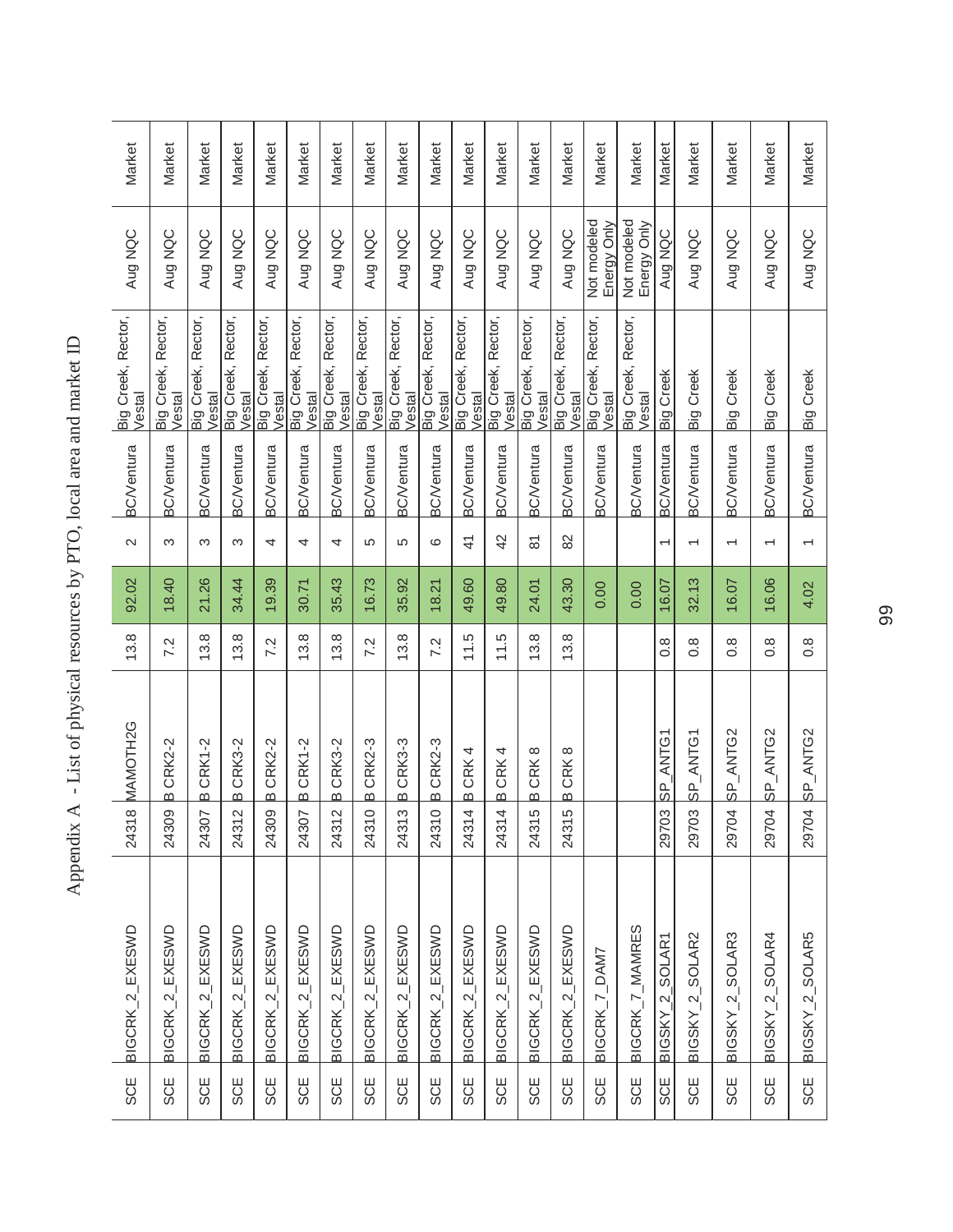| SCE        | BIGSKY_2_SOLAR6             | 29704                   | SP_ANTG2       | $\frac{8}{2}$ | 68.29  | $\overline{\phantom{0}}$  | <b>BC/Ventura</b> | <b>Big Creek</b>             | Aug NQC                | Market       |
|------------|-----------------------------|-------------------------|----------------|---------------|--------|---------------------------|-------------------|------------------------------|------------------------|--------------|
| SCE        | BIGSKY_2_SOLAR7             | 29704                   | SP_ANTG2       | $\frac{8}{2}$ | 40.17  |                           | <b>BC/Ventura</b> | Big Creek                    | Aug NQC                | Market       |
| <b>SCE</b> | CEDUCR_2_SOLAR1             |                         | 25054 WDT394_a | 0.48          | 0.00   | EQ                        | <b>BC/Ventura</b> | Big Creek, Vestal            | Energy Only            | Market       |
| SCE        | CEDUCR_2_SOLAR2             | 25052                   | $WDT390_a$     | 0.48          | 0.00   | $\overline{E}$            | <b>BC/Ventura</b> | Big Creek, Vestal            | Energy Only            | Market       |
| <b>SCE</b> | CEDUCR_2_SOLAR3             | 25058                   | WDT603L        | 0.48          | 0.00   | EQ                        | <b>BC/Ventura</b> | Big Creek, Vestal            | Energy Only            | Market       |
| <b>SCE</b> | CEDUCR_2_SOLAR4             | 25056                   | WDT439L        | 0.48          | 0.00   | $\Omega$                  | <b>BC/Ventura</b> | Big Creek, Vestal            | Energy Only            | Market       |
| <b>SCE</b> | DELSUR_6_CREST              |                         |                |               | 0.00   |                           | <b>BC/Ventura</b> | <b>Big Creek</b>             | Energy Only            | Market       |
| <b>SCE</b> | DELSUR_6_DRYFRB             |                         |                |               | 4.37   |                           | <b>BC/Ventura</b> | <b>Big Creek</b>             | Not modeled<br>Aug NQC | Market       |
| <b>SCE</b> | DELSUR <sub>_6_SOLAR1</sub> |                         |                |               | 5.39   |                           | <b>BC/Ventura</b> | Big Creek                    | Not modeled<br>Aug NQC | Market       |
| <b>SCE</b> | EASTWD_7_UNIT               | တ<br>2431               | EASTWOOD       | 13.8          | 199.00 | $\overline{\phantom{0}}$  | <b>BC/Ventura</b> | Big Creek, Rector,<br>Vestal |                        | Market       |
| <b>SCE</b> | EDMONS_2_NSPIN              | Ю<br>2560               | EDMON1AP       | 14.4          | 16.86  | $\overline{\phantom{0}}$  | <b>BC/Ventura</b> | Big Creek                    | Pumps                  | <b>INUNI</b> |
| <b>SCE</b> | EDMONS_2_NSPIN              | 25606                   | EDMON2AP       | 14.4          | 16.86  | $\sim$                    | <b>BC/Ventura</b> | Big Creek                    | Pumps                  | <b>INUNI</b> |
| <b>SCE</b> | EDMONS_2_NSPIN              | 25607                   | EDMON3AP       | 14.4          | 16.86  | S                         | <b>BC/Ventura</b> | Big Creek                    | Pumps                  | <b>INUNI</b> |
| <b>SCE</b> | 2_NSPIN<br>EDMONS           | 25607                   | EDMON3AP       | 14.4          | 16.86  | 4                         | <b>3C/Ventura</b> | Creek<br>Big <sup>1</sup>    | Pumps                  | <b>INUNI</b> |
| <b>SCE</b> | EDMONS_2_NSPIN              | $\infty$<br><b>2560</b> | EDMON4AP       | 14.4          | 16.86  | 5                         | <b>BC/Ventura</b> | Creek<br>ig (                | Pumps                  | <b>INUNI</b> |
| SCE        | EDMONS_2_NSPIN              | 25608                   | EDMON4AP       | 14.4          | 16.86  | ဖ                         | <b>BC/Ventura</b> | Creek<br>Dig                 | Pumps                  | <b>INUNI</b> |
| <b>SCE</b> | 2_NSPIN<br>EDMONS           | 25609                   | EDMON5AP       | 14.4          | 16.86  | $\overline{ }$            | <b>BC/Ventura</b> | Creek<br>Dig                 | Pumps                  | <b>INUNI</b> |
| <b>SCE</b> | 2_NSPIN<br>EDMONS           | 25609                   | EDMON5AP       | 14.4          | 16.86  | $\infty$                  | <b>BC/Ventura</b> | Big Creek                    | Pumps                  | <b>INUNI</b> |
| <b>SCE</b> | 2_NSPIN<br>EDMONS           | $\circ$<br>2561         | EDMON6AP       | 14.4          | 16.86  | တ                         | <b>BC/Ventura</b> | Creek<br>Big <sup>1</sup>    | Pumps                  | <b>INUNI</b> |
| <b>SCE</b> | 2_NSPIN<br>EDMONS           | $\circ$<br>2561         | EDMON6AP       | 14.4          | 16.86  | $\overline{C}$            | <b>BC/Ventura</b> | Creek<br>Big <sup>1</sup>    | Pumps                  | <b>INUNI</b> |
| <b>SCE</b> | EDMONS_2_NSPIN              | 25611                   | EDMON7AP       | 14.4          | 16.85  | $\overline{\overline{a}}$ | <b>BC/Ventura</b> | Big Creek                    | Pumps                  | <b>INUNI</b> |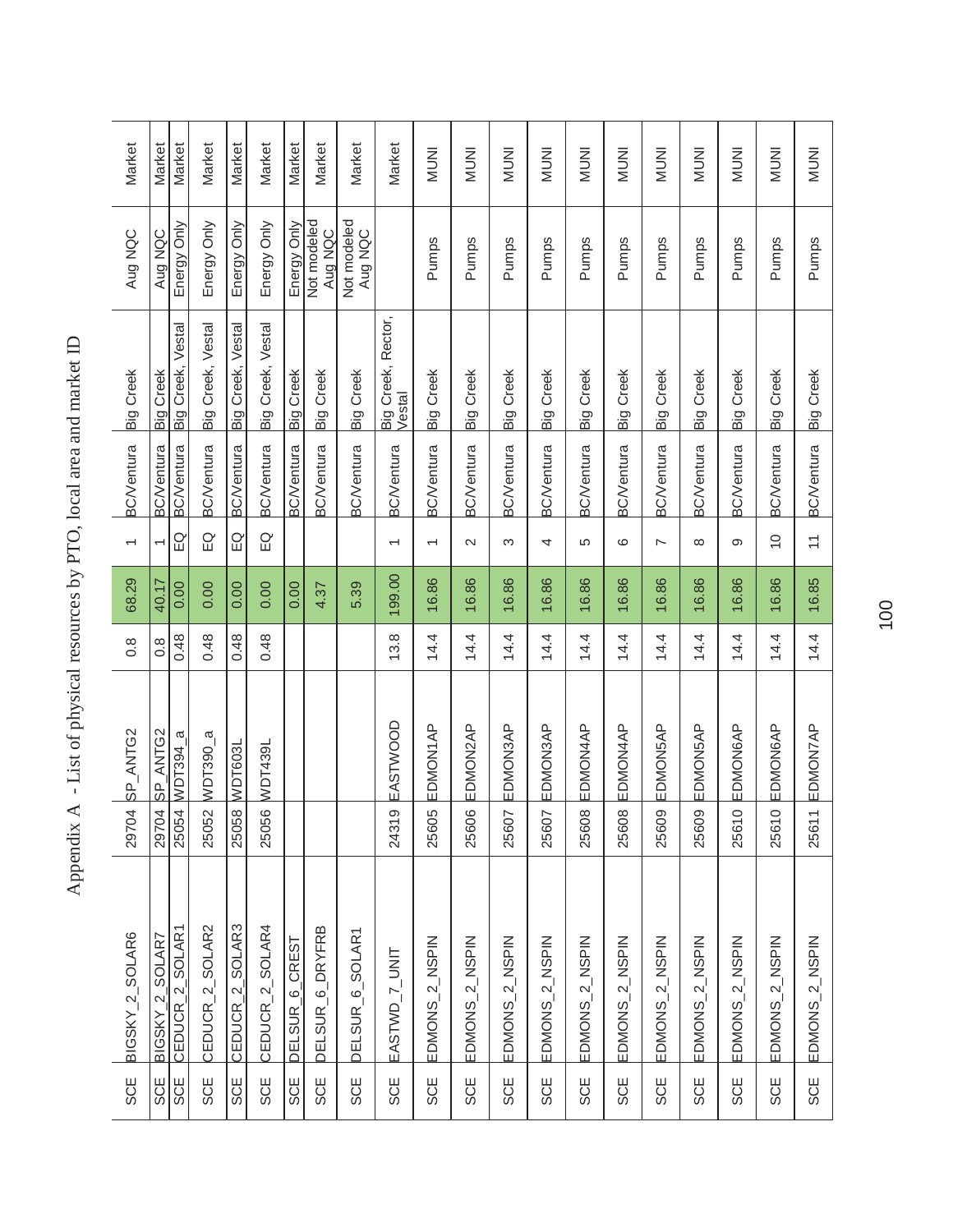| SCE        | EDMONS_2_NSPIN             | $\leftarrow$<br>2561      | EDMON7AP      | 14.4          | 16.85  | $\overline{2}$     | <b>BC/Ventura</b> | <b>Big Creek</b>              | Pumps                      | <b>INUMI</b> |
|------------|----------------------------|---------------------------|---------------|---------------|--------|--------------------|-------------------|-------------------------------|----------------------------|--------------|
| <b>SCE</b> | EDMONS_2_NSPIN             | $\mathbf{\Omega}$<br>2561 | EDMON8AP      | 14.4          | 16.85  | $\frac{1}{2}$      | <b>BC/Ventura</b> | Big Creek                     | Pumps                      | <b>INUNI</b> |
| SCE        | EDMONS_2_NSPIN             | $\mathbf{\Omega}$<br>2561 | EDMON8AP      | 14.4          | 16.85  | $\frac{4}{4}$      | <b>BC/Ventura</b> | <b>Big Creek</b>              | Pumps                      | <b>INUMI</b> |
| <b>SCE</b> | GLOW_6_SOLAR               | 29896                     | <b>APPINV</b> | 0.42          | 0.00   | $\Omega$           | <b>BC/Ventura</b> | Big Creek                     | Energy Only                | Market       |
| <b>SCE</b> | GOLETA_2_QF                | 24057                     | GOLETA        | 89            | 0.05   |                    | <b>BC/Ventura</b> | Ventura, S.Clara,<br>Moorpark | Not modeled<br>Aug NQC     | QF/Selfgen   |
| <b>SCE</b> | GOLETA_6_ELLWOD            | 29004                     | ELLWOOD       | 13.8          | 54.00  | $\overline{}$      | <b>BC/Ventura</b> | Ventura, S.Clara,<br>Moorpark |                            | Market       |
| <b>SCE</b> | GOLETA 6 EXGEN             | 24362                     | EXGEN2        | 13.8          | 2.17   | Ğ                  | <b>BC/Ventura</b> | Ventura, S.Clara,<br>Moorpark | Aug NQC                    | QF/Selfgen   |
| <b>SCE</b> | GOLETA_6_EXGEN             | 24326                     | EXGEN1        | 13.8          | 1.49   | တ်                 | <b>BC/Ventura</b> | Ventura, S.Clara,<br>Moorpark | Aug NQC                    | QF/Selfgen   |
| <b>SCE</b> | GOLETA_6_GAVOTA            | 24057                     | GOLETA        | 89            | 0.51   |                    | <b>BC/Ventura</b> | Ventura, S.Clara,<br>Moorpark | Not modeled<br>Aug NQC     | Market       |
| <b>SCE</b> | GOLETA_6_TAJIGS            | 24057                     | GOLETA        | 89            | 2.93   |                    | <b>BC/Ventura</b> | Ventura, S.Clara,<br>Moorpark | Not modeled<br>Aug NQC     | Market       |
| <b>SCE</b> | EBECS_2_UNITS              | 29051                     | PSTRIAG1      | $\frac{8}{1}$ | 165.58 | $\overline{6}$     | <b>BC/Ventura</b> | Big Creek                     | Aug NQC                    | Market       |
| <b>SCE</b> | EBECS_2_UNITS              | 29052                     | PSTRIAG2      | $\frac{8}{1}$ | 165.58 | G2                 | <b>BC/Ventura</b> | Big Creek                     | Aug NQC                    | Market       |
| <b>SCE</b> | EBECS_2_UNITS              | 29054                     | PSTRIAG3      | $\frac{8}{1}$ | 165.58 | G3                 | <b>BC/Ventura</b> | Big Creek                     | Aug NQC                    | Market       |
| <b>SCE</b> | EBECS_2_UNITS              | 29053                     | PSTRIAS1      | $\frac{8}{1}$ | 170.45 | $\overline{\circ}$ | <b>BC/Ventura</b> | Big Creek                     | Aug NQC                    | Market       |
| <b>SCE</b> | EBECS_2_UNITS              | 29055                     | PSTRIAS2      | $\frac{8}{1}$ | 82.79  | S <sub>2</sub>     | <b>BC/Ventura</b> | <b>Big Creek</b>              | Aug NQC                    | Market       |
| <b>SCE</b> | ITLRK <sub>6</sub> SEPV01  |                           |               |               | 0.00   |                    | <b>BC/Ventura</b> | <b>Big Creek</b>              | Not modeled<br>Energy Only | Market       |
| <b>SCE</b> | ITLRK_6_SOLAR1             |                           |               |               | 4.12   |                    | <b>BC/Ventura</b> | <b>Big Creek</b>              | Not modeled<br>Aug NQC     | Market       |
| <b>SCE</b> | LITLRK <sub>6</sub> SOLAR2 |                           |               |               | 1.61   |                    | <b>BC/Ventura</b> | <b>Big Creek</b>              | Not modeled<br>Aug NQC     | Market       |
| <b>SCE</b> | LITLRK_6_SOLAR4            |                           |               |               | 2.41   |                    | <b>BC/Ventura</b> | <b>Big Creek</b>              | Not modeled<br>Aug NQC     | Market       |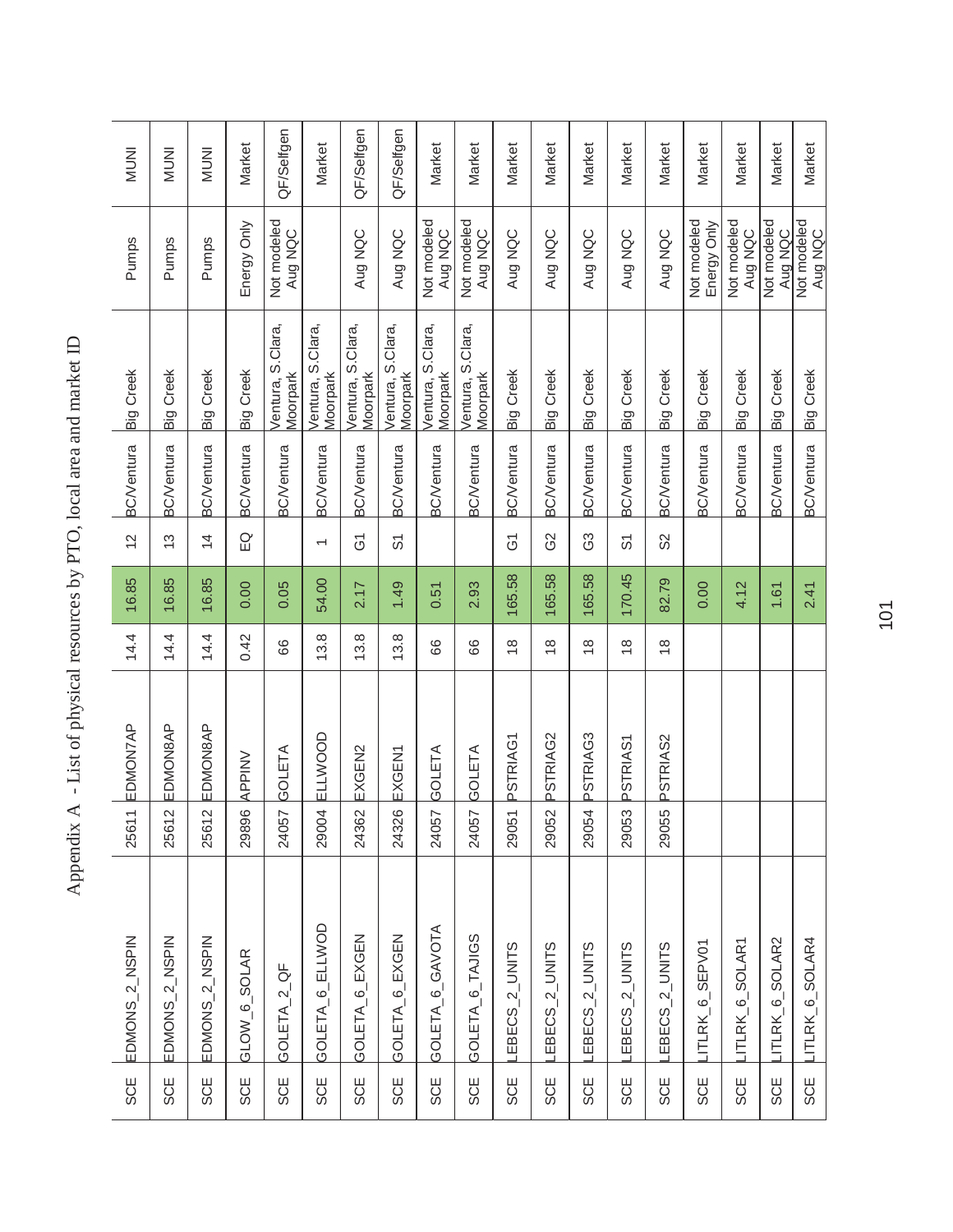| SCE        | LNCSTR <sub>_6</sub> _CREST |                                  |                              |               | 0.00   |                          | <b>BC/Ventura</b> | <b>Big Creek</b>               | Not modeled<br>Energy Only | Market       |
|------------|-----------------------------|----------------------------------|------------------------------|---------------|--------|--------------------------|-------------------|--------------------------------|----------------------------|--------------|
| <b>SCE</b> | MNDALY_6_MCGRTH             | $\overline{Q}$<br>2930           | MCGPKGEN                     | 13.8          | 47.20  | $\overline{\phantom{0}}$ | <b>BC/Ventura</b> | /entura, S.Clara,<br>Vloorpark |                            | Market       |
| SCE        | $MNDALY_1$ UNIT             | $\overline{\mathcal{Q}}$<br>2408 | <b>MANDLY1G</b>              | 13.8          | 215.00 | $\overline{\phantom{0}}$ | <b>BC/Ventura</b> | Ventura, S.Clara,<br>Moorpark  |                            | Market       |
| SCE        | MNDALY_7_UNIT 2             | 24090                            | MANDLY2G                     | 13.8          | 215.29 | $\sim$                   | <b>BC/Ventura</b> | /entura, S.Clara,<br>Moorpark  |                            | Market       |
| <b>SCE</b> | MNDALY_7_UNIT 3             | 24222                            | MANDLY3G                     | $\frac{6}{1}$ | 130.00 | S                        | <b>BC/Ventura</b> | /entura, S.Clara,<br>Moorpark  |                            | Market       |
| SCE        | MOORPK_2_CALABS             | 25081                            | WDT251                       | 13.8          | 4.90   | $\overline{E}$           | <b>BC/Ventura</b> | Ventura, Moorpark              | Aug NQC                    | Market       |
| <b>SCE</b> | MOORPK <sub>6</sub> QF      | 29952                            | CAMGEN                       | 13.8          | 26.07  | δ                        | <b>BC/Ventura</b> | Ventura, S.Clara,<br>Moorpark  | Aug NQC                    | Market       |
| SCE        | MOORPK_7_UNITA1             | $\infty$<br>2409                 | <b>MOORPARK</b>              | 88            | 2.12   |                          | <b>3C/Ventura</b> | Ventura, Moorpark              | Not modeled<br>Aug NQC     | Market       |
| <b>SCE</b> | NEENCH_6_SOLAR              | 29900                            | ALPINE <sub>S</sub>          | 0.48          | 51.71  | $\Xi$                    | <b>BC/Ventura</b> | Big Creek                      | Aug NQC                    | Market       |
| <b>SCE</b> | OASIS_6_CREST               |                                  |                              |               | 0.00   |                          | <b>BC/Ventura</b> | Big Creek                      | Not modeled<br>Energy Only | Market       |
| <b>SCE</b> | <b>DASIS_6_SOLAR1</b>       |                                  |                              |               | 0.00   |                          | <b>BC/Ventura</b> | Creek<br>Dig                   | Not modeled<br>Energy Only | Market       |
| <b>SCE</b> | <b>DASIS_6_SOLAR2</b>       | ယ<br>2507                        | <b>SOLARISG</b>              | 0.2           | 16.07  | $\Xi$                    | <b>BC/Ventura</b> | Big Creek                      | Aug NQC                    | Market       |
| SCE        | $OMAR_2_UNIT1$              | 24102                            | $\frac{0}{1}$<br><b>DMAR</b> | 13.8          | 74.30  | $\overline{\phantom{0}}$ | <b>BC/Ventura</b> | Creek<br>Big (                 |                            | Net Seller   |
| <b>SCE</b> | $OMAR_2$ _UNIT 2            | က<br>2410                        | 2G<br><b>DMAR</b>            | 13.8          | 75.90  | $\sim$                   | <b>BC/Ventura</b> | Creek<br>Dig                   |                            | Net Seller   |
| SCE        | $OMAR_2$ _UNIT 3            | 24104                            | 3G<br><b>OMAR</b>            | 13.8          | 78.40  | S                        | <b>BC/Ventura</b> | Creek<br>Dig                   |                            | Net Seller   |
| <b>SCE</b> | $OMAR_2$ _UNIT 4            | Ю<br>241 <sub>0</sub>            | $\frac{0}{4}$<br><b>OMAR</b> | 13.8          | 77.25  | 4                        | <b>BC/Ventura</b> | <b>Big Creek</b>               |                            | Net Seller   |
| <b>SCE</b> | DRMOND <sub>-7</sub> -UNIT1 | 24107                            | ORMOND1G                     | 26            | 741.27 | $\overline{\phantom{0}}$ | <b>BC/Ventura</b> | Ventura, Moorpark              |                            | Market       |
| SCE        | ORMOND_7_UNIT 2             | $\infty$<br>2410                 | ORMOND2G                     | 26            | 775.00 | $\sim$                   | <b>BC/Ventura</b> | Ventura, Moorpark              |                            | Market       |
| SCE        | OSO_6_NSPIN                 | 25614                            | $\Delta$<br><b>AOSO</b>      | 13.2          | 2.25   | $\overline{\phantom{0}}$ | <b>BC/Ventura</b> | Big Creek                      | Pumps                      | <b>INUNI</b> |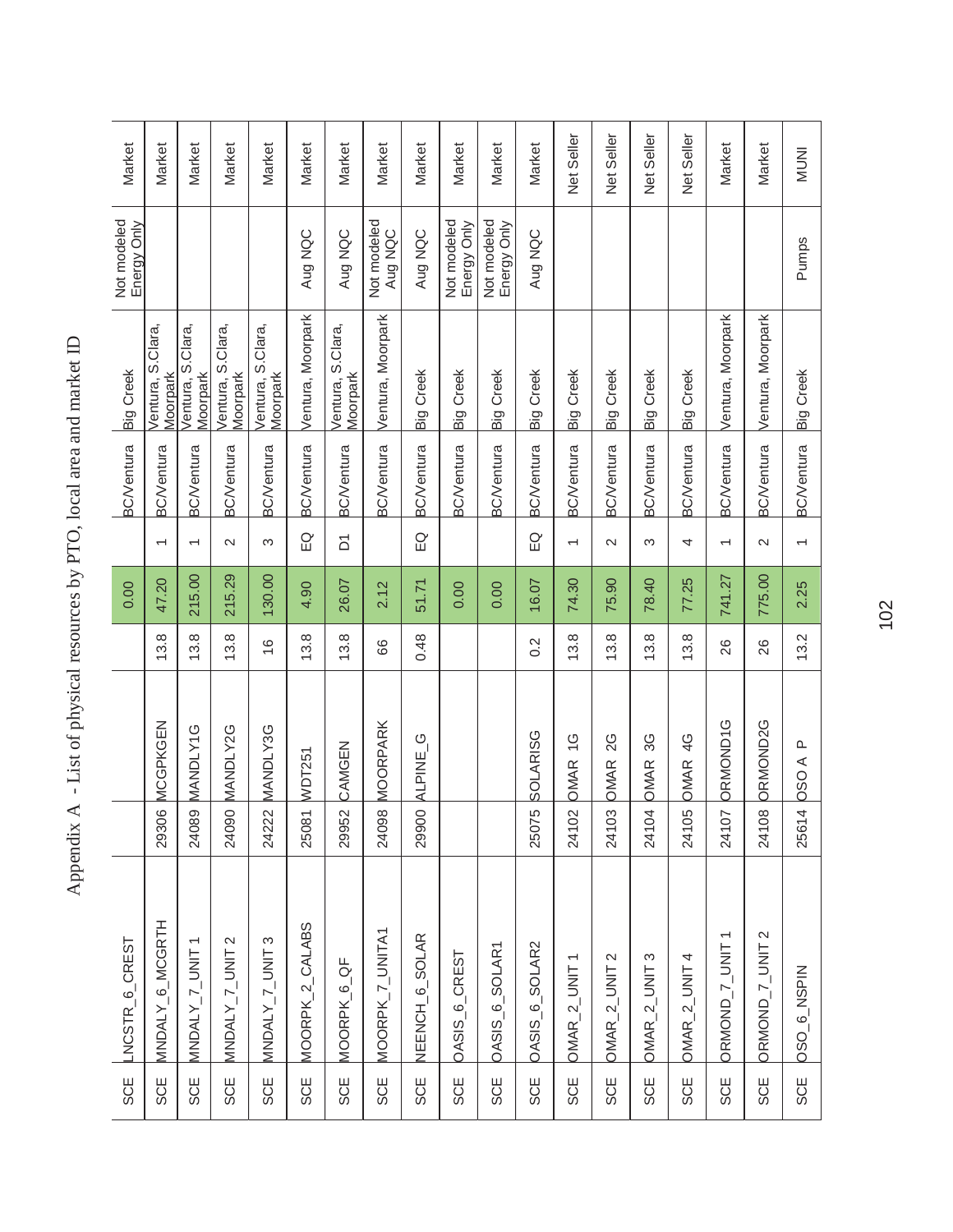| SCE        | <b>DSO_6_NSPIN</b>           | 4<br>2561                       | $\Delta$<br><b>AOSO</b>                             | 13.2             | 2.25  | $\sim$                   | <b>BC/Ventura</b> | <b>Big Creek</b>             | Pumps                  | <b>INUMI</b> |
|------------|------------------------------|---------------------------------|-----------------------------------------------------|------------------|-------|--------------------------|-------------------|------------------------------|------------------------|--------------|
| <b>SCE</b> | <b>DSO_6_NSPIN</b>           | 4<br>2561                       | ≏<br>$\prec$<br>0s <sub>O</sub>                     | 13.2             | 2.25  | ო                        | <b>BC/Ventura</b> | <b>Big Creek</b>             | Pumps                  | <b>INUNI</b> |
| <b>SCE</b> | OSO_6_NSPIN                  | 4<br>2561                       | ௨<br><b>AOSO</b>                                    | 13.2             | 2.25  | 4                        | <b>BC/Ventura</b> | Big Creek                    | Pumps                  | <b>INUNI</b> |
| <b>SCE</b> | OSO_6_NSPIN                  | 5<br>2561                       | ௳<br>$\boldsymbol{\underline{\infty}}$<br>080       | 13.2             | 2.25  | 5                        | <b>BC/Ventura</b> | <b>Big Creek</b>             | Pumps                  | <b>INUMI</b> |
| <b>SCE</b> | OSO_6_NSPIN                  | မ<br>2561                       | ௳<br>$\boldsymbol{\omega}$<br>$\overline{\text{c}}$ | 13.2             | 2.25  | $\circ$                  | <b>BC/Ventura</b> | Big Creek                    | Pumps                  | <b>INUMI</b> |
| <b>SCE</b> | OSO_6_NSPIN                  | 5<br>2561                       | ௳<br>$\bf{m}$<br><b>OSO</b>                         | 13.2             | 2.25  | $\sim$                   | <b>BC/Ventura</b> | <b>Big Creek</b>             | Pumps                  | <b>INUMI</b> |
| <b>SCE</b> | OSO_6_NSPIN                  | 5<br>2561                       | ≏<br>OSO <sub>B</sub>                               | 13.2             | 2.25  | $\infty$                 | <b>BC/Ventura</b> | <b>Big Creek</b>             | Pumps                  | <b>INUNI</b> |
| <b>SCE</b> | PANDOL <sub>6_UNIT</sub>     | က<br>2411                       | PANDOL                                              | 13.8             | 23.32 | $\overline{\phantom{0}}$ | <b>BC/Ventura</b> | Big Creek, Vestal            | Aug NQC                | Market       |
| <b>SCE</b> | PANDOL <sub>6</sub> _UNIT    | $\infty$<br>2411                | PANDOL                                              | 13.8             | 23.32 | $\sim$                   | <b>3C/Ventura</b> | Big Creek, Vestal            | Aug NQC                | Market       |
| <b>SCE</b> | PLAINV_6_BSOLAR              | $\infty$<br>2991                | VLYFLR <sub>S</sub>                                 | $0.\overline{2}$ | 0.00  | $\Omega$                 | <b>BC/Ventura</b> | <b>Big Creek</b>             | Energy Only            | Market       |
| <b>SCE</b> | PLAINV_6_DSOLAR              | $\overline{4}$<br>2991          | DRYRCH <sub>G</sub>                                 | $\frac{8}{2}$    | 8.03  | $\Xi$                    | <b>BC/Ventura</b> | Big Creek                    | Aug NQC                | Market       |
| <b>SCE</b> | PLAINV_6_NLRSR1              |                                 |                                                     |                  | 16.07 |                          | <b>3C/Ventura</b> | <b>Big Creek</b>             | Not modeled<br>Aug NQC | Market       |
| <b>SCE</b> | PLAINV_6_SOLAR3              | 25089                           | TOT524_PV                                           | 0.42             | 0.00  | $\Omega$                 | <b>BC/Ventura</b> | <b>Big Creek</b>             | Energy Only            | Market       |
| <b>SCE</b> | PLAINV <sub>-6-</sub> SOLARC | 25086                           | $\sigma$<br>TOT521                                  | 0.2              | 0.00  | $\overline{E}$           | <b>BC/Ventura</b> | Big Creek                    | Energy Only            | Market       |
| <b>SCE</b> | PMDLET_6_SOLAR1              |                                 |                                                     |                  | 8.20  |                          | <b>BC/Ventura</b> | <b>Big Creek</b>             | Not modeled<br>Aug NQC | Market       |
| <b>SCE</b> | RECTOR_2_KAWEAH              | $\mathbf{\Omega}$<br>2421       | <b>RECTOR</b>                                       | 88               | 0.01  |                          | <b>BC/Ventura</b> | Big Creek, Rector,<br>Vestal | Not modeled<br>Aug NQC | Market       |
| SCE        | RECTOR_2_KAWH                | $\sim$<br>2421                  | <b>RECTOR</b>                                       | 89               | 0.13  |                          | <b>BC/Ventura</b> | Big Creek, Rector,<br>Vestal | Not modeled<br>Aug NQC | Market       |
| <b>SCE</b> | RECTOR_2_QF                  | $\sim$<br>2421                  | <b>RECTOR</b>                                       | 66               | 0.00  |                          | <b>BC/Ventura</b> | Big Creek, Rector,<br>Vestal | Not modeled<br>Aug NQC | QF/Selfgen   |
| <b>SCE</b> | RECTOR_7_TULARE              | $\overline{\mathsf{C}}$<br>2421 | <b>RECTOR</b>                                       | 66               | 0.00  |                          | <b>BC/Ventura</b> | Big Creek, Rector,<br>Vestal | Not modeled            | Market       |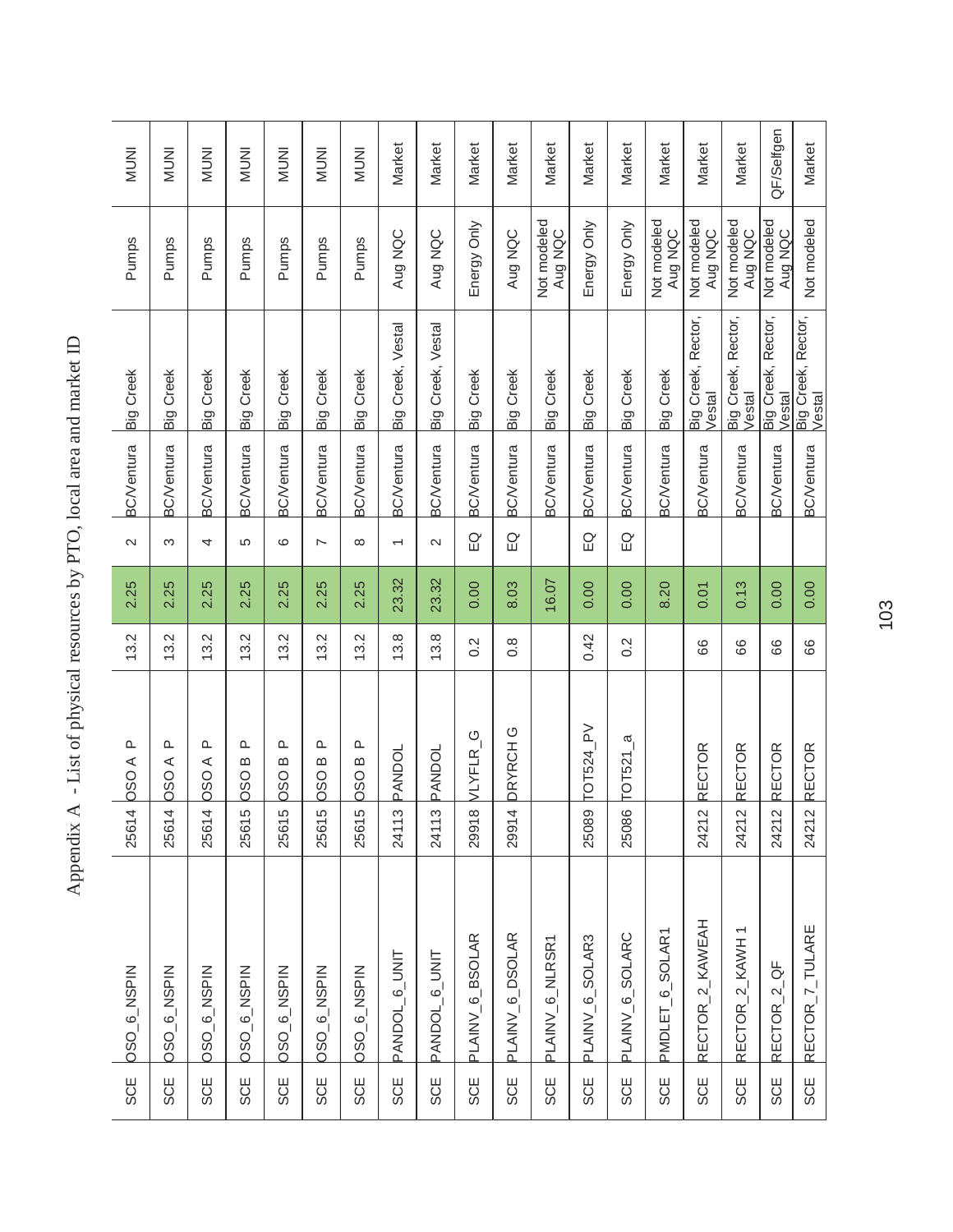| Market            | Market                      | Market                     | <b>INUM</b>            | <b>INUNI</b>                    | QF/Selfgen              | Market                 | QF/Selfgen             | Market                     | Market                        | Market                         | Market                        | QF/Selfgen                    | Market                        | QF/Selfgen                     | QF/Selfgen                    | QF/Selfgen                   | Market                       | Market                       | Market                   | Market            | Market            |
|-------------------|-----------------------------|----------------------------|------------------------|---------------------------------|-------------------------|------------------------|------------------------|----------------------------|-------------------------------|--------------------------------|-------------------------------|-------------------------------|-------------------------------|--------------------------------|-------------------------------|------------------------------|------------------------------|------------------------------|--------------------------|-------------------|-------------------|
| Aug NQC           | Aug NQC                     | Not modeled<br>Energy Only | Not modeled<br>Aug NQC | Aug NQC                         | Not modeled<br>Aug NQC  | Not modeled<br>Aug NQC | Not modeled<br>Aug NQC | Not modeled<br>Energy Only | Aug NQC                       | Not modeled<br>Aug NQC         | Not modeled<br>Aug NQC        | Aug NQC                       | Aug NQC                       | Not modeled<br>Aug NQC         | Aug NQC                       | Not modeled<br>Aug NQC       | Not modeled<br>Aug NQC       | Not modeled<br>Aug NQC       | Aug NQC                  | Aug NQC           | Aug NQC           |
| Big Creek         | Big Creek                   | <b>Big Creek</b>           | <b>Big Creek</b>       | Big Creek                       | Big Creek               | Big Creek              | Big Creek              | <b>Big Creek</b>           | Ventura, S.Clara,<br>Moorpark | Ventura, S.Clara,<br>Vloorpark | Ventura, S.Clara,<br>Moorpark | Ventura, S.Clara,<br>Moorpark | Ventura, S.Clara,<br>Moorpark | Ventura, S.Clara,<br>Vloorpark | Ventura, S.Clara,<br>Moorpark | Big Creek, Rector,<br>Vestal | Big Creek, Rector,<br>Vestal | Big Creek, Rector,<br>Vestal | Big Creek                | <b>Big Creek</b>  | Big Creek         |
| <b>BC/Ventura</b> | <b>BC/Ventura</b>           | <b>BC/Ventura</b>          | <b>BC/Ventura</b>      | <b>BC/Ventura</b>               | <b>BC/Ventura</b>       | <b>BC/Ventura</b>      | <b>BC/Ventura</b>      | <b>BC/Ventura</b>          | <b>BC/Ventura</b>             | <b>BC/Ventura</b>              | <b>BC/Ventura</b>             | <b>BC/Ventura</b>             | <b>BC/Ventura</b>             | <b>BC/Ventura</b>              | <b>BC/Ventura</b>             | <b>BC/Ventura</b>            | <b>BC/Ventura</b>            | <b>BC/Ventura</b>            | <b>BC/Ventura</b>        | <b>BC/Ventura</b> | <b>BC/Ventura</b> |
| $\Omega$          | $\Xi$                       |                            |                        | δ                               |                         |                        |                        |                            | $\overline{E}$                |                                |                               | δ                             | δ                             |                                | δ                             |                              |                              |                              | $\overline{\phantom{0}}$ | $\mathbf{\Omega}$ | ω                 |
| 20.00             | 17.54                       | 0.00                       | 7.40                   | 19.30                           | 0.63                    | 4.71                   | 5.34                   | 0.00                       | 7.63                          | 0.45                           | 16.31                         | 33.50                         | 44.52                         | 0.00                           | 13.61                         | 0.12                         | 6.40                         | 0.00                         | 3.31                     | 3.31              | 3.31              |
| $\frac{8}{2}$     | $\frac{8}{1}$               | 66                         | 89                     | $3.\overline{8}$                | 88                      | 89                     | 66                     |                            | 13.8                          |                                |                               | 3.8                           | 13.8                          |                                | 13.8                          | 66                           | 89                           | 66                           | 13.7                     | 13.7              | 13.7              |
| <b>DAWNGEN</b>    | 29888 TWILGHTG              | <b>SAUGUS</b>              | <b>SAUGUS</b>          | PITCHGEN                        | SAUGUS                  | <b>SAUGUS</b>          | <b>SAUGUS</b>          |                            | GFID8045                      |                                |                               | <b>DXGEN</b>                  | PROCGEN                       |                                | WILLAMET                      | SPRINGVL                     | SPRINGVL                     | SPRINGVL                     | 29954 WDT273             | <b>WDT273</b>     | 29954 WDT273      |
| 29984             |                             | 24135                      | 24135                  | $\frac{\infty}{\infty}$<br>2411 | 24135                   | 24135                  | 24135                  |                            | 25080                         |                                |                               | $\circ$<br>2411               | $\circ$<br>2411               |                                | 24159                         | 5<br>2421                    | LO<br>2421                   | LO<br>2421                   |                          | 29954             |                   |
| RSMSLR_6_SOLAR1   | RSMSLR <sub>_6_SOLAR2</sub> | SAUGUS_2_TOLAND            | SAUGUS 6 MWDFTH        | SAUGUS_6_PTCHGN                 | SAUGUS <sub>-6-QF</sub> | SAUGUS_7_CHIQCN        | SAUGUS_7_LOPEZ         | SHUTLE_6_CREST             | SNCLRA_2_HOWLNG               | SNCLRA_2_SPRHYD                | SNCLRA_2_UNIT1                | SNCLRA_6_OXGEN                | SNCLRA_6_PROCGN               | SNCLRA_6_QF                    | SNCLRA_6_WILLMT               | SPRGVL_2_QF                  | SPRGVL_2_TULE                | SPRGVL_2_TULESC              | SUNSHN_2_LNDFL           | SUNSHN_2_LNDFL    | SUNSHN_2_LNDFL    |
| <b>SCE</b>        | <b>SCE</b>                  | <b>SCE</b>                 | SCE                    | <b>SCE</b>                      | SCE                     | <b>SCE</b>             | SCE                    | <b>SCE</b>                 | <b>SCE</b>                    | <b>SCE</b>                     | SCE                           | <b>SCE</b>                    | <b>SCE</b>                    | <b>SCE</b>                     | <b>SCE</b>                    | <b>SCE</b>                   | <b>SCE</b>                   | SCE                          | <b>SCE</b>               | SCE               | SCE<br>SCE        |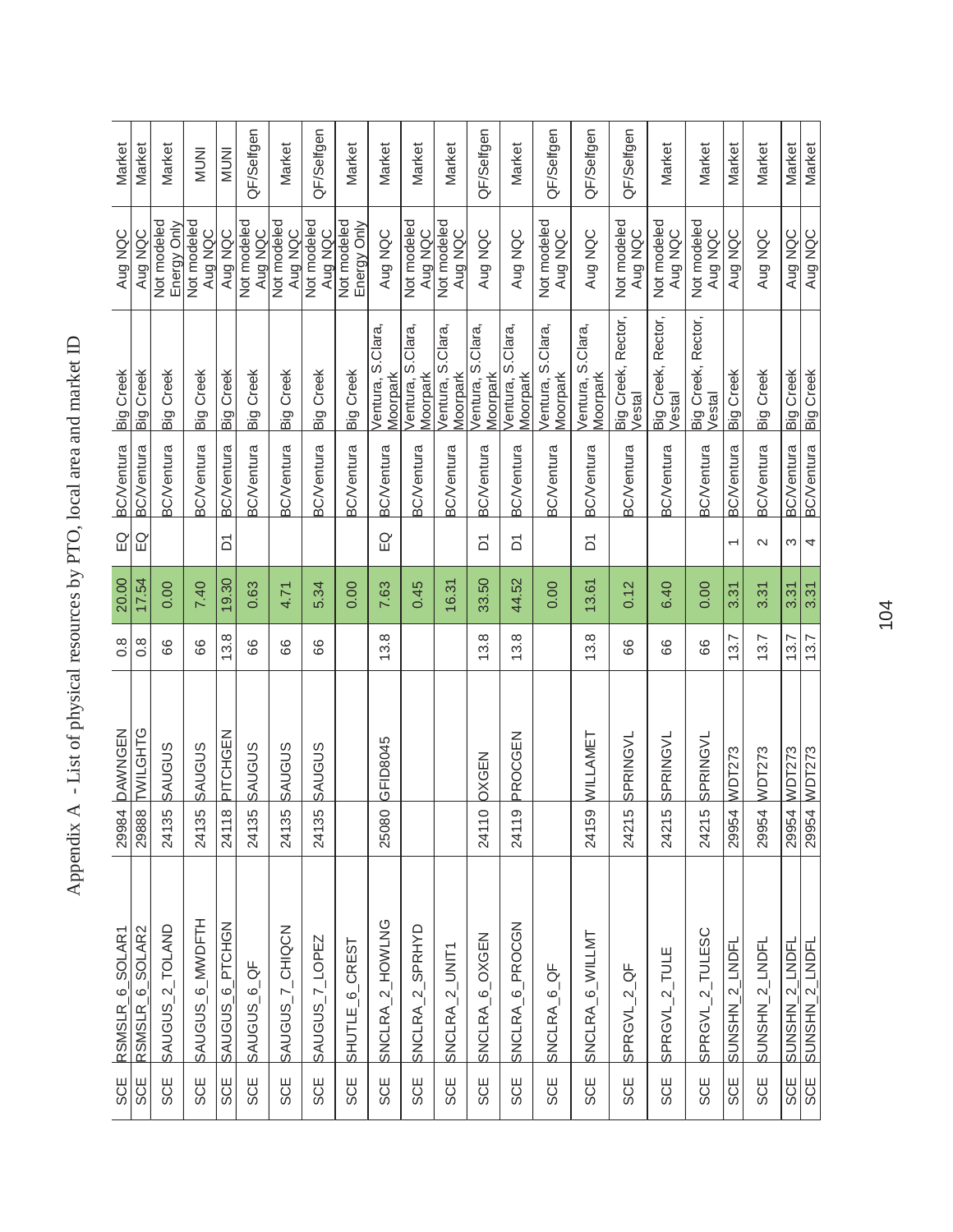| Aug NQC<br>Big Creek                                   |
|--------------------------------------------------------|
| <b>Big Creek</b><br><b>BC/Ventura</b>                  |
| <b>BC/Ventura</b><br>2                                 |
| 3<br>67.26                                             |
| 66.33<br>85.00<br>13.8<br>13.8                         |
| 13.8<br><b>SYCCYN1G</b><br>SYCCYN2G<br><b>SYCCYN3G</b> |
| 24143<br>24144<br>24145                                |
| SYCAMR_2_UNIT 2<br>SYCAMR_2_UNIT 3<br>$SVCAMR_2UNIT1$  |
|                                                        |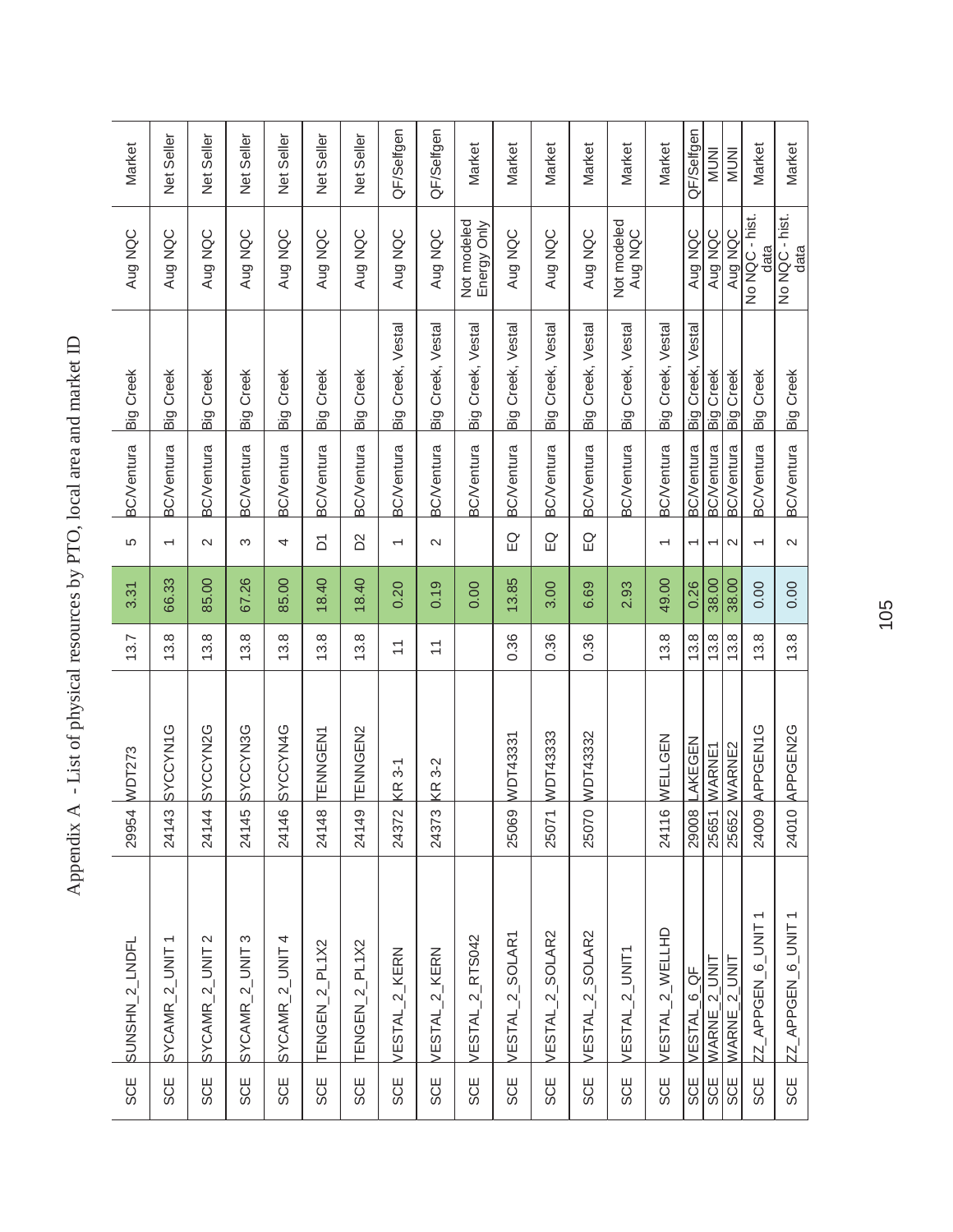| <b>SCE</b> | $Z_{\text{APPGEN_6JWIT}}$ | 24361                            | APPGEN3G              | 13.8            | 0.00   | S                        | <b>BC/Ventura</b> | <b>Big Creek</b>              | No NQC - hist.<br>data | Market       |
|------------|---------------------------|----------------------------------|-----------------------|-----------------|--------|--------------------------|-------------------|-------------------------------|------------------------|--------------|
| <b>SCE</b> | <b>ZZ_NA</b>              | 24340                            | CHARMIN               | 13.8            | 0.00   | $\overline{\phantom{0}}$ | <b>BC/Ventura</b> | Ventura, S.Clara,<br>Moorpark | No NQC - hist.<br>data | QF/Selfgen   |
| SCE        | <b>ZZ_NA</b>              |                                  | 24370 KAWGEN          | 13.8            | 0.00   | $\overline{\phantom{0}}$ | <b>BC/Ventura</b> | Big Creek, Rector,<br>Vestal  | No NQC - hist.<br>data | Market       |
| <b>SCE</b> | <b>ZZ_NA</b>              | 24422                            | PALMDALE              | 88              | 0.00   | $\overline{\phantom{0}}$ | <b>BC/Ventura</b> | Big Creek                     | No NQC - hist.<br>data | Market       |
| SCE        | ZZZ_New Unit              | Ģ<br>9767                        | WDT1200AG1            | 0.48            | 0.00   | ᡪ                        | <b>BC/Ventura</b> | Ventura, S.Clara,<br>Moorpark | Energy Only            | Market       |
| SCE        | ZZZ_New Unit              | Ģ<br>2507                        | WDT1098               | 0.4             | 50.00  | $\overline{E}$           | <b>BC/Ventura</b> | Big Creek                     | No NQC - Pmax          | Market       |
| SCE        | ALAMIT_7_UNIT1            | 24001                            | ALAMT1 G              | $\frac{8}{1}$   | 174.56 | $\overline{ }$           | A Basin           | Western                       |                        | Market       |
| SCE        | ALAMIT_7_UNIT 2           | 24002                            | ALAMT2G               | $\frac{8}{1}$   | 175.00 | $\sim$                   | A Basin           | Western                       |                        | Market       |
| <b>SCE</b> | ALAMIT_7_UNIT 3           | 24003                            | ALAMT3G               | $\frac{8}{1}$   | 332.18 | S                        | A Basin           | Western                       |                        | Market       |
| SCE        | ALAMIT_7_UNTT             | 24004                            | ALAMT4G               | $\frac{8}{1}$   | 335.67 | 4                        | A Basin           | Western                       |                        | Market       |
| SCE        | ALAMIT_7_UNIT 5           | 24005                            | ALAMT5G               | $\overline{20}$ | 497.97 | 5                        | A Basin           | Western                       |                        | Market       |
| SCE        | ALAMIT_7_UNIT6            | 24161                            | ALAMT6G               | 20              | 495.00 | G                        | A Basin           | Western                       |                        | Market       |
| SCE        | ALTWD_1_QF                | 25635                            | ALTWIND               | 115             | 4.15   | $\overline{\sigma}$      | A Basin           | Eastern, Valley-<br>Devers    | Aug NQC                | QF/Selfgen   |
| <b>SCE</b> | ALTWD_1_QF                | 25635                            | <b>ALTWIND</b>        | 115             | 4.14   | $\tilde{\alpha}$         | A Basin           | Eastern, Valley-<br>Devers    | Aug NQC                | QF/Selfgen   |
| <b>SCE</b> | ANAHM_2_CANYN1            | $\equiv$<br>2521                 | CanyonGT1             | 13.8            | 49.40  | $\overline{\phantom{0}}$ | A Basin           | Western                       |                        | <b>INUNI</b> |
| SCE        | ANAHM_2_CANYN2            | $\overline{\mathsf{C}}$<br>2521  | CanyonGT <sub>2</sub> | 13.8            | 48.00  | $\mathbf{\Omega}$        | A Basin           | Western                       |                        | <b>INUNI</b> |
| SCE        | ANAHM_2_CANYN3            | က<br>2521                        | CanyonGT <sub>3</sub> | 13.8            | 48.00  | S                        | A Basin           | Western                       |                        | <b>INUNI</b> |
| <b>SCE</b> | ANAHM_2_CANYN4            | $\overline{a}$<br>2521           | CanyonGT4             | 13.8            | 49.40  | 4                        | A Basin           | Western                       |                        | <b>INUNI</b> |
| <b>SCE</b> | ANAHM_7_CT                | 25208                            | <b>DowlingCTG</b>     | 13.8            | 40.64  | $\overline{\phantom{0}}$ | A Basin           | Western                       | Aug NQC                | <b>INUNI</b> |
| <b>SCE</b> | ARCOGN_2_UNITS            | $\overline{\phantom{0}}$<br>2401 | ARCO 1G               | 13.8            | 52.84  |                          | A Basin           | Western                       | Aug NQC                | Net Seller   |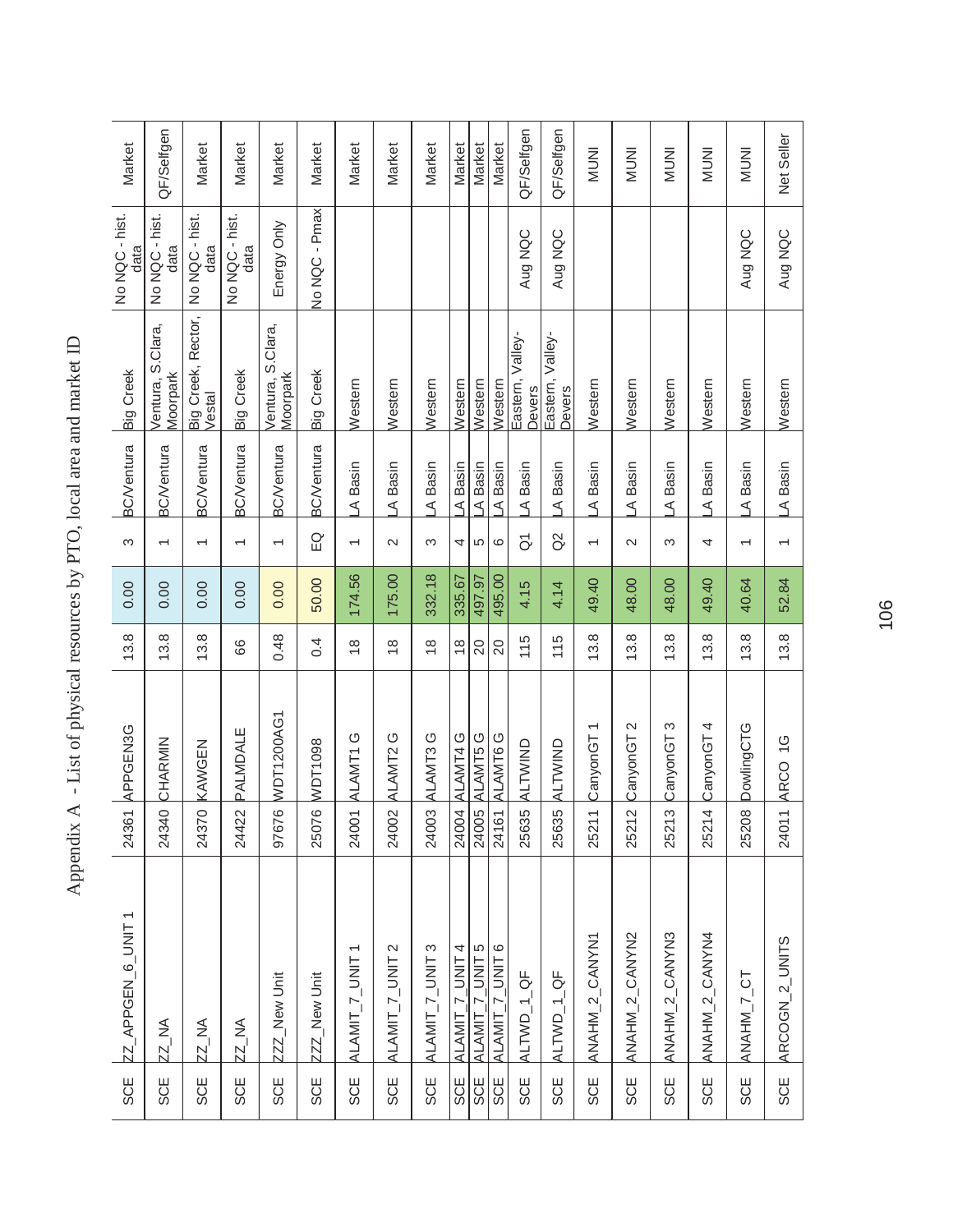| A Basin<br>A Basin<br>$\sim$<br>52.84<br>13.8 |
|-----------------------------------------------|
| ო<br>52.84<br>13.8                            |
| 52.84<br>13.8                                 |
| 26.42<br>13.8                                 |
| 26.42<br>13.8                                 |
| 0.00<br>230                                   |
| 47.00<br>13.8<br>BARPKGEN                     |
| 3.49<br>115                                   |
| 0.00<br>13.8<br><b>BRODWYSC</b>               |
| 1.36<br>115<br>BUCKWIND                       |
| 2.64<br>115<br><b>BUCKWIND</b>                |
| 0.16<br>115<br>25634 BUCKWIND                 |
| 8.90<br>33                                    |
| 3.45<br>115                                   |
| 17.40<br>13.8                                 |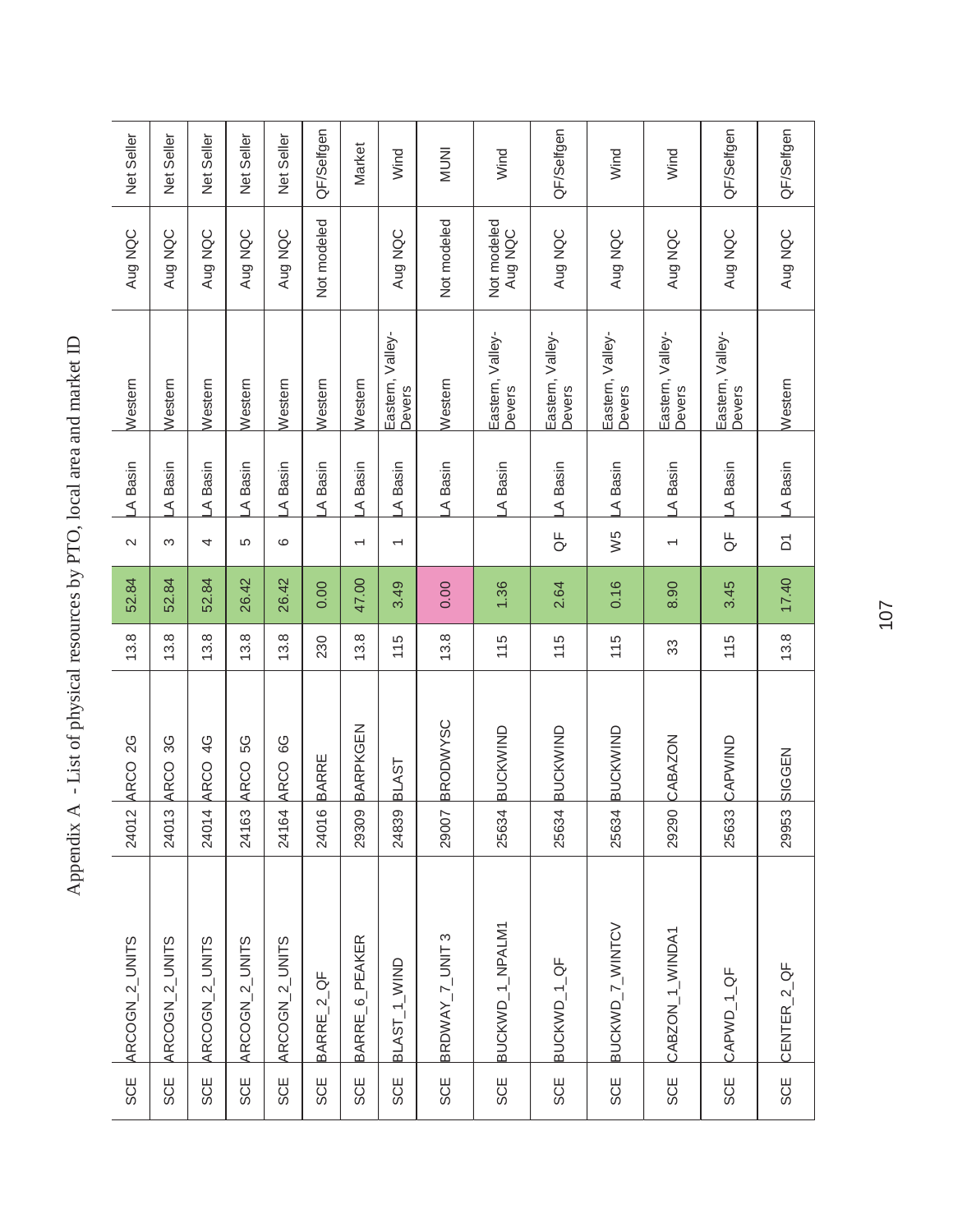| <b>SCE</b> | CENTER_2_RHONDO             | 24203 | CENTER <sub>S</sub> | 88   | 1.91  |                 | A Basin | Western                   | Not modeled                | QF/Selfgen   |
|------------|-----------------------------|-------|---------------------|------|-------|-----------------|---------|---------------------------|----------------------------|--------------|
| <b>SCE</b> | CENTER_2_SOLAR1             |       |                     |      | 0.00  |                 | A Basin | Western                   | Not modeled<br>Energy Only | Market       |
| <b>SCE</b> | CENTER_6_PEAKER             | 29308 | CTRPKGEN            | 13.8 | 47.00 | $\overline{ }$  | A Basin | Western                   |                            | Market       |
| <b>SCE</b> | CENTRY_6_PL1X4              | 25302 | <b>CLTNCTRY</b>     | 13.8 | 36.00 | $\overline{ }$  | A Basin | Eastern, Eastern<br>Metro | Aug NQC                    | <b>INUNI</b> |
| <b>SCE</b> | CHEVMN_2_UNITS              | 24022 | <b>CHEVGEN1</b>     | 13.8 | 5.90  | $\overline{ }$  | A Basin | Western, El Nido          | Aug NQC                    | Net Seller   |
| <b>SCE</b> | CHEVMN_2_UNITS              | 24023 | CHEVGEN2            | 13.8 | 5.90  | $\mathbf{\sim}$ | A Basin | Western, El Nido          | Aug NQC                    | Net Seller   |
| <b>SCE</b> | CHINO_2_APEBT1              |       |                     |      | 20.00 |                 | A Basin | Eastern, Eastern<br>Metro | Not modeled<br>Aug NQC     | Market       |
| <b>SCE</b> | CHINO_2_JURUPA              |       |                     |      | 0.00  |                 | A Basin | Eastern, Eastern<br>Metro | Not modeled<br>Energy Only | Market       |
| <b>SCE</b> | CHINO <sub>-2</sub> QF      |       |                     |      | 5.09  |                 | A Basin | Eastern, Eastern<br>Metro | Not modeled<br>Aug NQC     | QF/Selfgen   |
| <b>SCE</b> | CHINO <sub>2</sub> 2_SASOLR |       |                     |      | 0.00  |                 | A Basin | Eastern, Eastern<br>Metro | Not modeled<br>Energy Only | Market       |
| SCE        | CHINO <sub>-2</sub> _SOLAR  |       |                     |      | 0.34  |                 | A Basin | Eastern, Eastern<br>Metro | <b>Not modeled</b>         | Market       |
| <b>SCE</b> | CHINO <sub>2</sub> 2_SOLAR2 |       |                     |      | 0.00  |                 | A Basin | Eastern, Eastern<br>Metro | Not modeled<br>Energy Only | Market       |
| SCE        | CHINO_6_CIMGEN              | 24026 | CIMGEN              | 13.8 | 25.18 | δ               | A Basin | Eastern, Eastern<br>Metro | Aug NQC                    | QF/Selfgen   |
| <b>SCE</b> | CHINO <sub>_6</sub> _SMPPAP | 24140 | SIMPSON             | 13.8 | 22.78 | δ               | A Basin | Eastern, Eastern<br>Metro | Aug NQC                    | QF/Selfgen   |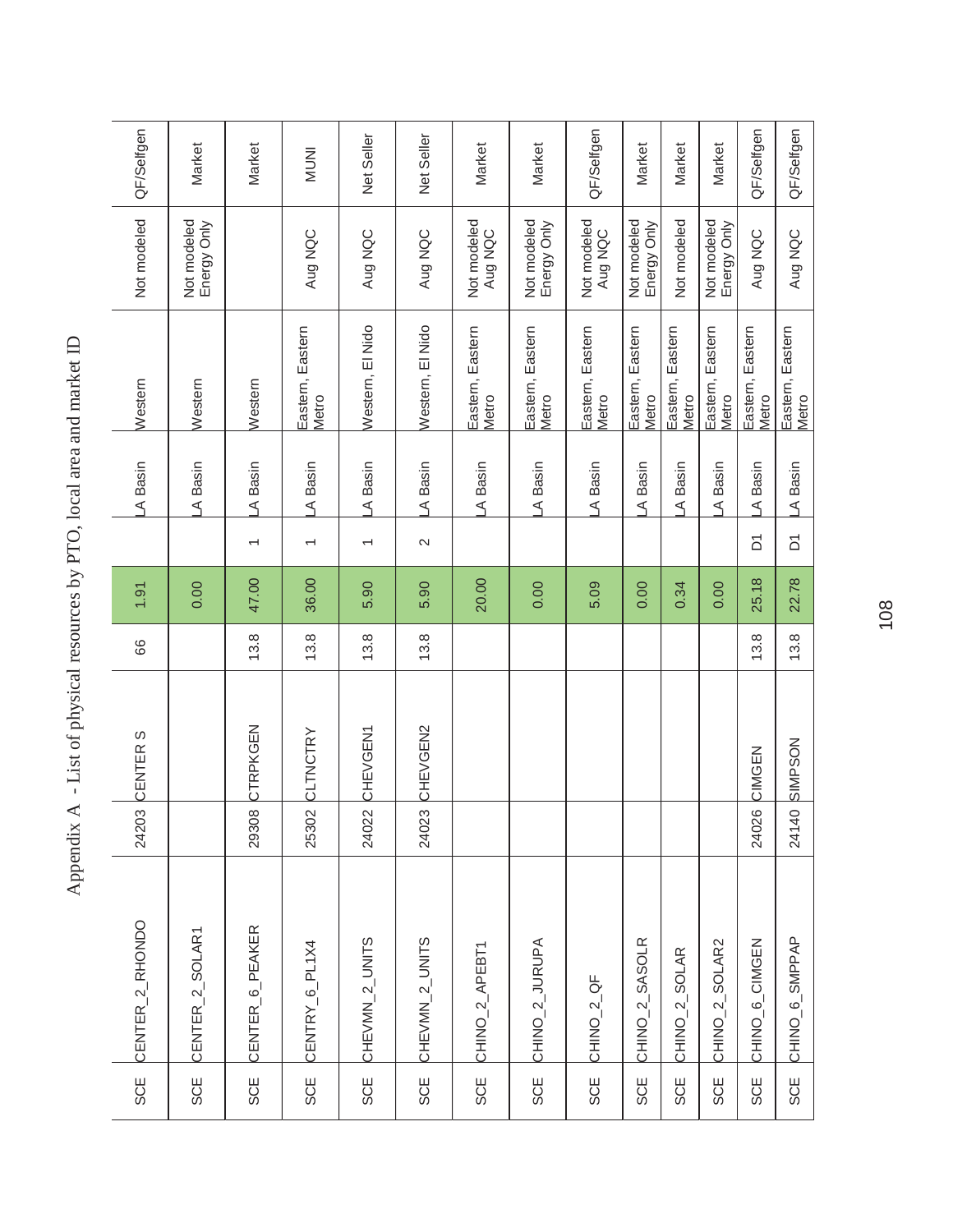| <b>SCE</b> | CHINO_7_MILIKN               | 24024 | CHINO                 | 89   | 1.19  |                          | A Basin | Eastern, Eastern<br>Metro     | Not modeled<br>Aug NQC     | Market       |
|------------|------------------------------|-------|-----------------------|------|-------|--------------------------|---------|-------------------------------|----------------------------|--------------|
| SCE        | COLTON 6_AGUAM1              | 25303 | CLTNAGUA              | 13.8 | 43.00 | $\overline{ }$           | A Basin | Eastern<br>Eastern,<br>Metro  | Aug NQC                    | <b>INUNI</b> |
| <b>SCE</b> | CORONS <sub>-2-</sub> SOLAR  |       |                       |      | 0.00  |                          | A Basin | Eastern, Eastern<br>Metro     | Not modeled<br>Energy Only | Market       |
| SCE        | CORONS <sub>6</sub> CLRWTR   | 29338 | CLRWTRCT              | 13.8 | 20.72 | $\overline{G}$           | A Basin | Eastern, Eastern<br>Metro     |                            | <b>INUNI</b> |
| SCE        | CORONS <sub>_6</sub> _CLRWTR | 29340 | <b>CLRWTRST</b>       | 13.8 | 7.28  | တ်                       | A Basin | Eastern, Eastern<br>Metro     |                            | <b>INUNI</b> |
| <b>SCE</b> | DELAMO_2_SOLAR1              |       |                       |      | 0.75  |                          | A Basin | Western                       | Not modeled<br>Aug NQC     | Market       |
| <b>SCE</b> | DELAMO_2_SOLAR2              |       |                       |      | 1.11  |                          | A Basin | Western                       | Not modeled<br>Aug NQC     | Market       |
| SCE        | DELAMO_2_SOLAR6              |       |                       |      | 0.00  |                          | A Basin |                               | Not modeled<br>Energy Only |              |
| SCE        | DELAMO_2_SOLRC1              |       |                       |      | 0.00  |                          | A Basin | Western                       | Not modeled<br>Energy Only | Market       |
| SCE        | DELAMO <sub>_2</sub> _SOLRD  |       |                       |      | 0.00  |                          | A Basin | Western                       | Not modeled<br>Energy Only | Market       |
| SCE        | DEVERS_1_QF                  | 25632 | <b><i>TERAWND</i></b> | 115  | 8.49  | ₽<br>O                   | A Basin | Eastern, Valley-<br>Devers    | Aug NQC                    | QF/Selfgen   |
| <b>SCE</b> | DEVERS_1_QF                  | 25639 | SEAWIND               | 115  | 10.18 | ₩                        | A Basin | Eastern, Valley-<br>Devers    | Aug NQC                    | QF/Selfgen   |
| SCE        | DEVERS_1_SEPV05              |       |                       |      | 0.00  |                          | A Basin | Eastern, Valley-<br>Devers    | Not modeled<br>Energy Only | Market       |
| SCE        | DEVERS_1_SOLAR               |       |                       |      | 0.00  |                          | A Basin | Valley-<br>Eastern,<br>Devers | Not modeled<br>Energy Only | Market       |
| <b>SCE</b> | DEVERS_1_SOLAR1              |       |                       |      | 0.00  |                          | A Basin | Eastern, Valley-<br>Devers    | Not modeled<br>Energy Only | Market       |
| <b>SCE</b> | DEVERS_1_SOLAR2              |       |                       |      | 0.00  |                          | A Basin | Eastern, Valley-<br>Devers    | Not modeled<br>Energy Only | Market       |
| <b>SCE</b> | DMDVLY_1_UNITS               | 25425 | ESRP <sub>P2</sub>    | 6.9  | 0.00  | $\infty$                 | A Basin | Eastern, Eastern<br>Metro     | Aug NQC                    | QF/Selfgen   |
| <b>SCE</b> | DREWS <sub>-6</sub> -PL1X4   | 25301 | CLTNDREW              | 13.8 | 36.00 | $\overline{\phantom{0}}$ | A Basin | Eastern, Eastern<br>Metro     | Aug NQC                    | <b>INUNI</b> |
| <b>SCE</b> | DVLCYN_1_UNITS               | 25648 | <b>DVLCYN1G</b>       | 13.8 | 50.35 | $\overline{ }$           | A Basin | Eastern, Eastern<br>Metro     | Aug NQC                    | <b>INUNI</b> |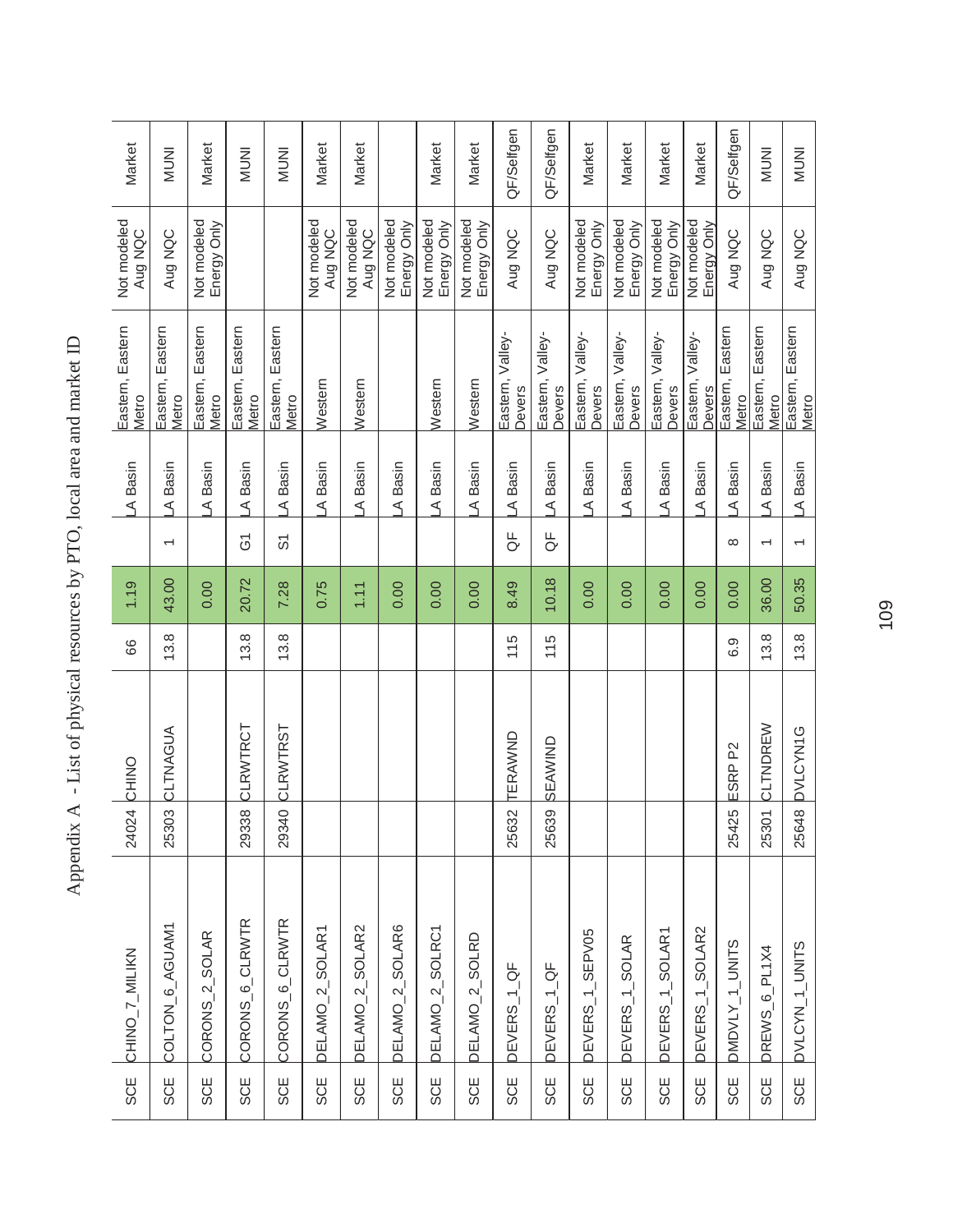| DVLCYN_1_UNITS<br><b>SCE</b>               | 25649 | <b>DVLCYN2G</b> | 13.8 | 50.35  | $\mathbf{\Omega}$        | LA Basin | Eastern, Eastern<br>Metro    | Aug NQC                    | <b>INUMI</b> |
|--------------------------------------------|-------|-----------------|------|--------|--------------------------|----------|------------------------------|----------------------------|--------------|
| DVLCYN_1_UNITS                             | 25603 | <b>DVLCYN3G</b> | 13.8 | 67.13  | S                        | A Basin  | Eastern<br>Eastern,<br>Metro | Aug NQC                    | <b>INUMI</b> |
| DVLCYN_1_UNITS                             | 25604 | <b>DVLCYN4G</b> | 13.8 | 67.13  | 4                        | A Basin  | Eastern, Eastern<br>Metro    | Aug NQC                    | <b>INUNI</b> |
| ЪÓ<br>$ELLS_2$<br><b>SCE</b>               | 24325 | ORCOGEN         | 13.8 | 0.01   | $\overline{\phantom{0}}$ | A Basin  | Western                      | Aug NQC                    | QF/Selfgen   |
| ELSEGN_2_UN1011<br>SCE                     | 29904 | ELSEG5GT        | 16.5 | 131.50 | 5                        | A Basin  | Western, El Nido             | Aug NQC                    | Market       |
| ELSEGN_2_UN1011<br>SCE                     | 29903 | ELSEG6ST        | 13.8 | 131.50 | ဖ                        | A Basin  | Western, El Nido             | Aug NQC                    | Market       |
| ELSEGN <sub>2</sub> UN2021<br>SCE          | 29902 | ELSEG7G1        | 16.5 | 131.84 | N                        | A Basin  | Western, El Nido             | Aug NQC                    | Market       |
| ELSEGN_2_UN2021<br><b>SCE</b>              | 29901 | ELSEG8ST        | 13.8 | 131.84 | ${}^{\circ}$             | A Basin  | Western, El Nido             | Aug NQC                    | Market       |
| ETIWND_2_CHMPNE<br>SCE                     |       |                 |      | 0.00   |                          | A Basin  | Eastern, Eastern<br>Metro    | Not modeled<br>Energy Only | Market       |
| ETIWND_2_FONTNA<br><b>SCE</b>              | 24055 | ETIWANDA        | 66   | 0.21   |                          | A Basin  | Eastern, Eastern<br>Metro    | Not modeled<br>Aug NQC     | QF/Selfgen   |
| $ETIWND_2_RTS010$<br>SCE                   | 24055 | ETIWANDA        | 66   | 0.86   |                          | A Basin  | Eastern, Eastern<br>Metro    | Not modeled<br>Aug NQC     | Market       |
| $ETIWND_2$ <sub>RTS015</sub><br><b>SCE</b> | 24055 | ETIWANDA        | 88   | 1.03   |                          | A Basin  | Eastern, Eastern<br>Metro    | Not modeled<br>Aug NQC     | Market       |
| $ETIWND_2$ RTS017<br><b>SCE</b>            | 24055 | ETIWANDA        | 88   | 1.41   |                          | A Basin  | Eastern, Eastern<br>Metro    | Not modeled<br>Aug NQC     | Market       |
| $ETIWND_2$ <sub>RTS018</sub><br><b>SCE</b> | 24055 | ETIWANDA        | 89   | 0.58   |                          | A Basin  | Eastern, Eastern<br>Metro    | Not modeled<br>Aug NQC     | Market       |
| $ETIWND_2_RTS023$<br><b>SCE</b>            | 24055 | ETIWANDA        | 88   | 1.43   |                          | A Basin  | Eastern, Eastern<br>Metro    | Not modeled<br>Aug NQC     | Market       |
| $ETIWND_2$ <sub>RTS026</sub><br><b>SCE</b> | 24055 | ETIWANDA        | 89   | 4.82   |                          | A Basin  | Eastern, Eastern<br>Metro    | Not modeled<br>Aug NQC     | Market       |
| $ETIWND_2_RTS027$                          | 24055 | ETIWANDA        | 89   | 1.57   |                          | A Basin  | Eastern, Eastern<br>Metro    | Not modeled<br>Aug NQC     | Market       |
| ETIWND <sub>-2-SOLAR1</sub>                |       |                 |      | 0.00   |                          | A Basin  |                              | Not modeled<br>Energy Only |              |
| ETIWND <sub>-2</sub> _SOLAR5               |       |                 |      | 0.00   |                          | A Basin  |                              | Not modeled<br>Energy Only |              |
| ETIWND_2_UNIT1                             | 24071 | <b>INLAND</b>   | 13.8 | 19.71  | $\overline{\phantom{0}}$ | A Basin  | Eastern, Eastern<br>Metro    | Aug NQC                    | QF/Selfgen   |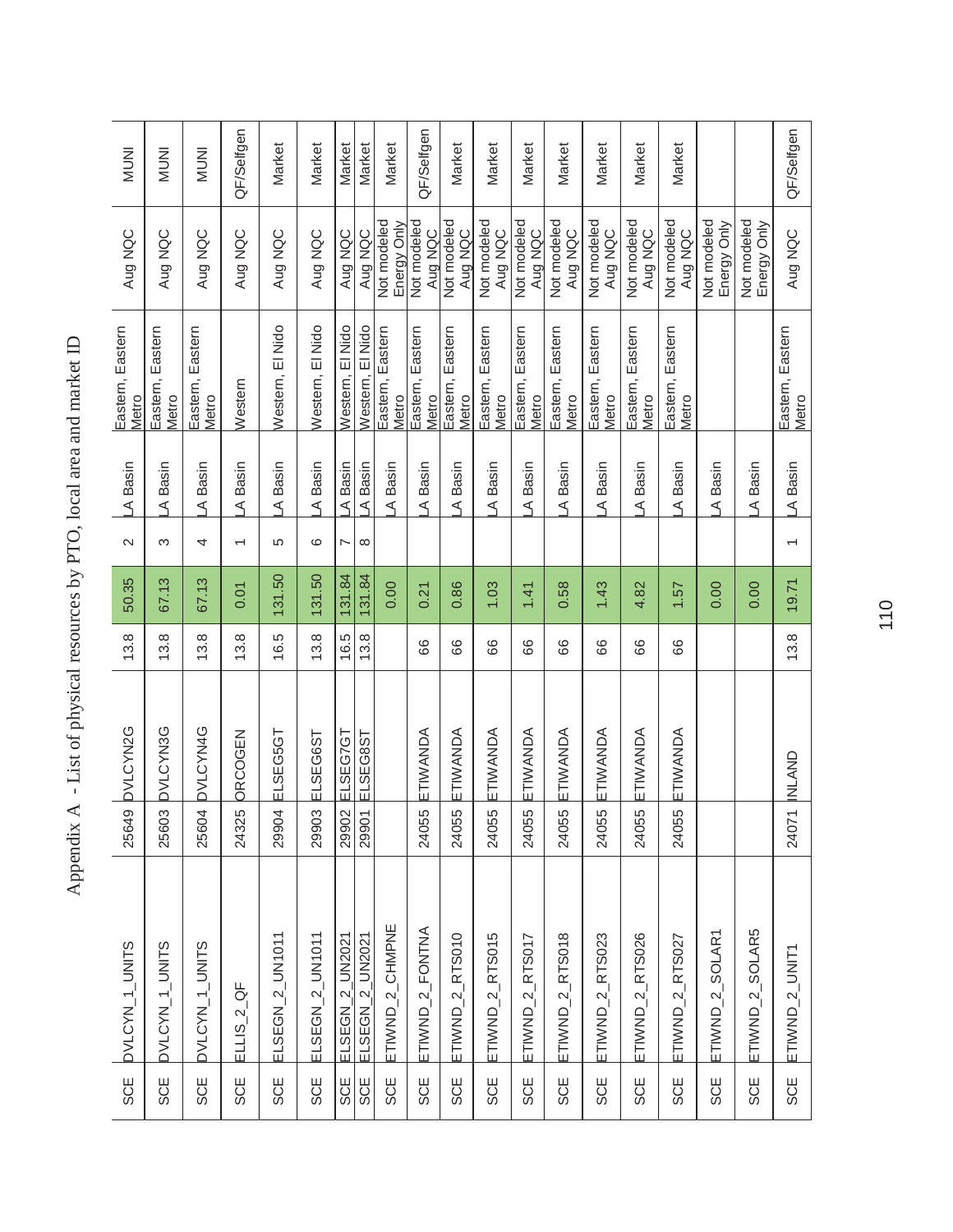| SCE        | ETIWND <sub>6</sub> GRPLND | 29305      | ETWPKGEN      | 13.8          | 46.00  | $\overline{\phantom{0}}$ | LA Basin | Eastern, Eastern<br>Metro  |                            | Market     |
|------------|----------------------------|------------|---------------|---------------|--------|--------------------------|----------|----------------------------|----------------------------|------------|
| <b>SCE</b> | ETIWND_6_MWDETI            | 25422      | ETI MWDG      | 13.8          | 0.89   | $\overline{\phantom{0}}$ | A Basin  | Eastern, Eastern<br>Metro  | Aug NQC                    | Market     |
| SCE        | ETIWND_7_MIDVLY            | 24055      | ETIWANDA      | 66            | 1.67   |                          | A Basin  | Eastern, Eastern<br>Metro  | Not modeled<br>Aug NQC     | QF/Selfgen |
| <b>SCE</b> | ETIWND_7_UNIT 3            | 24052      | MTNVIST3      | $\frac{8}{1}$ | 320.00 | S                        | A Basin  | Eastern, Eastern<br>Metro  |                            | Market     |
| <b>SCE</b> | ETIWND_7_UNIT4             | 24053      | MTNVIST4      | $\frac{8}{1}$ | 320.00 | 4                        | A Basin  | Eastern, Eastern<br>Metro  |                            | Market     |
| <b>SCE</b> | GARNET_1_SOLAR             | Ю<br>2481  | GARNET        | 115           | 0.00   |                          | A Basin  | Eastern, Valley-<br>Devers | Not modeled<br>Energy Only | Market     |
| <b>SCE</b> | GARNET_1_SOLAR2            | Ю<br>2481  | GARNET        | 115           | 3.20   |                          | A Basin  | Eastern, Valley-<br>Devers | Not modeled<br>Aug NQC     | Market     |
| <b>SCE</b> | GARNET_1_UNITS             | 5<br>2481  | GARNET        | 115           | 0.79   | δ1                       | A Basin  | Eastern, Valley-<br>Devers | Aug NQC                    | Market     |
| <b>SCE</b> | GARNET_1_UNITS             | LO<br>2481 | GARNET        | 115           | 0.27   | G2                       | A Basin  | Eastern, Valley-<br>Devers | Aug NQC                    | Market     |
| <b>SCE</b> | GARNET_1_UNITS             | LO<br>2481 | GARNET        | 115           | 0.62   | යි                       | A Basin  | Eastern, Valley-<br>Devers | Aug NQC                    | Market     |
| <b>SCE</b> | GARNET_1_WIND              | ယ<br>2481  | GARNET        | 115           | 0.40   | ₩                        | A Basin  | Eastern, Valley-<br>Devers | Aug NQC                    | Wind       |
| <b>SCE</b> | GARNET_1_WINDS             | 5<br>2481  | GARNET        | 115           | 3.48   | W <sup>2</sup>           | A Basin  | Eastern, Valley-<br>Devers | Aug NQC                    | Wind       |
| <b>SCE</b> | GARNET_1_WT3WND            | Ю<br>2481  | GARNET        | 115           | 0.00   | W <sup>3</sup>           | A Basin  | Eastern, Valley-<br>Devers | Aug NQC                    | Market     |
| <b>SCE</b> | GARNET_2_HYDRO             | 5<br>2481  | GARNET        | 115           | 0.45   |                          | A Basin  | Eastern, Valley-<br>Devers | Not modeled<br>Aug NQC     | Market     |
| <b>SCE</b> | GARNET_2_WIND1             | Ю<br>2481  | GARNET        | 115           | 1.83   | ₩                        | A Basin  | Eastern, Valley-<br>Devers | Aug NQC                    | Wind       |
| <b>SCE</b> | GARNET_2_WIND2             | 5<br>2481  | GARNET        | 115           | 1.76   | ₽                        | A Basin  | Eastern, Valley-<br>Devers | Aug NQC                    | Wind       |
| <b>SCE</b> | GARNET_2_WIND3             | 5<br>2481  | GARNET        | 115           | 2.22   | ₽<br>O                   | A Basin  | Eastern, Valley-<br>Devers | Aug NQC                    | Wind       |
| <b>SCE</b> | GARNET_2_WIND4             | 5<br>2481  | GARNET        | 115           | 1.73   | ₽                        | A Basin  | Eastern, Valley-<br>Devers | Not modeled<br>Aug NQC     | Wind       |
| <b>SCE</b> | GARNET_2_WIND5             | LO<br>2481 | GARNET        | 115           | 0.53   | ₽                        | A Basin  | Eastern, Valley-<br>Devers | Aug NQC                    | Wind       |
| <b>SCE</b> | GLNARM_2_UNIT5             | 2901       | 3 GLENARM5 CT | 13.8          | 50.00  | 5                        | LA Basin | Western                    |                            | INUNI      |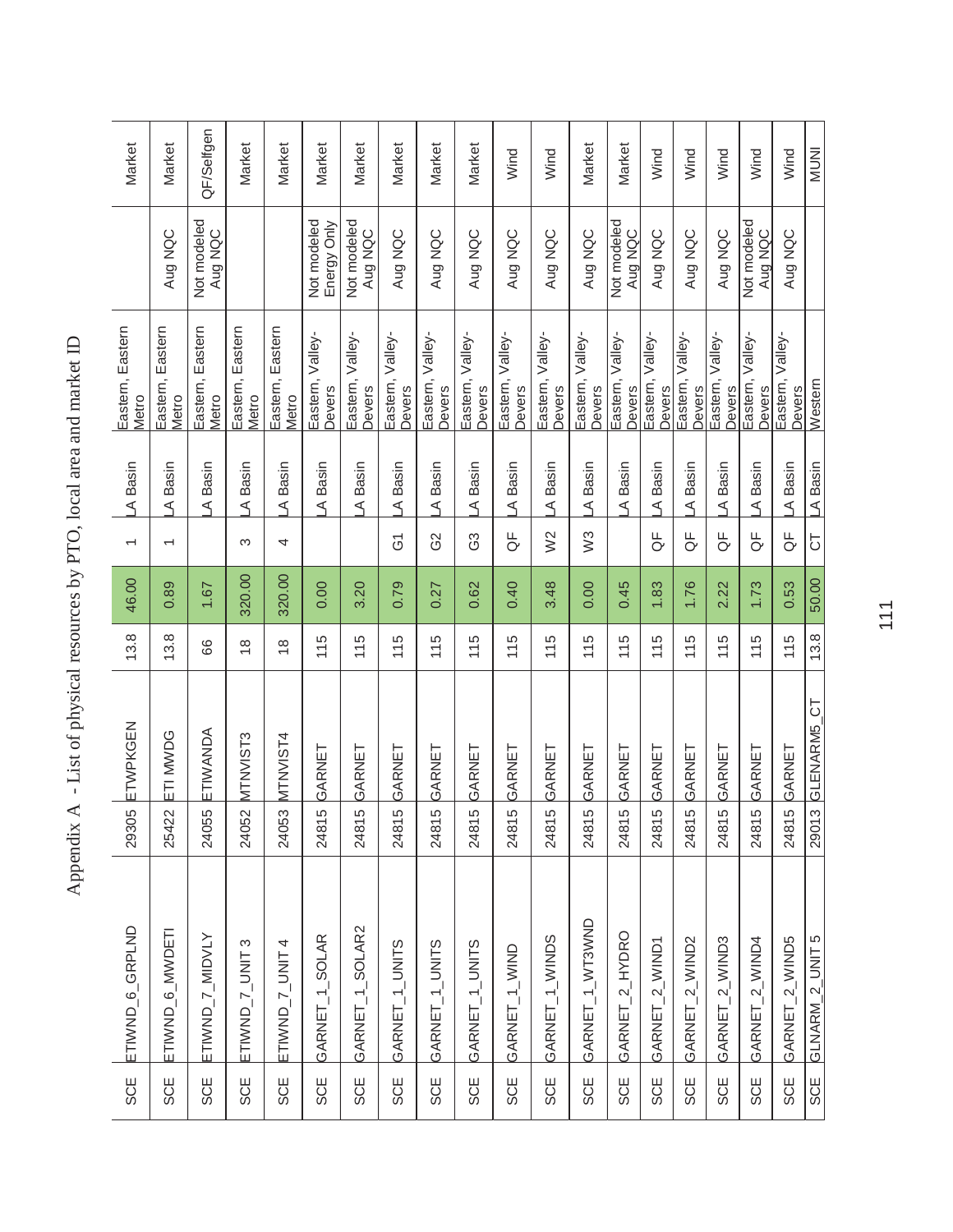| SCE        | GLNARM_2_UNIT5            | $\overline{4}$<br>2901 | GLENARM5_ST      | 13.8 | 15.00  | 55                       | A Basin | Western                           |            | <b>INUM</b>  |
|------------|---------------------------|------------------------|------------------|------|--------|--------------------------|---------|-----------------------------------|------------|--------------|
| SCE        | GLNARM_7_UNIT1            | ഉ<br>2900              | <b>PASADNA1</b>  | 13.8 | 22.07  | $\overline{\phantom{0}}$ | A Basin | Western                           |            | <b>INUNI</b> |
| <b>SCE</b> | GLNARM_7_UNIT 2           | $\overline{Q}$<br>2900 | PASADNA2         | 13.8 | 22.30  | $\overline{\phantom{0}}$ | A Basin | Western                           |            | <b>INUNI</b> |
| SCE        | GLNARM_7_UNIT3            | 25042                  | PASADNA3         | 13.8 | 44.83  | $\overline{\phantom{0}}$ | A Basin | Western                           |            | <b>INUNI</b> |
| SCE        | GLNARM_7_UNIT4            | 25043                  | PASADNA4         | 13.8 | 42.42  | $\overline{\phantom{0}}$ | A Basin | Western                           |            | <b>INUMI</b> |
| SCE        | HARBGN_7_UNITS            | 24062                  | <b>HARBOR G</b>  | 13.8 | 76.27  | $\overline{\phantom{0}}$ | A Basin | Western                           | Mothballed | Market       |
| <b>SCE</b> | HARBGN_7_UNITS            | 24062                  | <b>HARBORG</b>   | 13.8 | 11.86  | 운                        | A Basin | Western                           | Mothballed | Market       |
| SCE        | HARBGN_7_UNITS            | $\circ$<br>2551        | HARBORG4         | 4.16 | 11.86  | $\overline{\mathsf{L}}$  | A Basin | Western                           | Mothballed | Market       |
| <b>SCE</b> | HINSON 6 CARBGN           | 24020                  | <b>CARBGEN1</b>  | 13.8 | 14.65  | $\overline{ }$           | A Basin | Western                           | Aug NQC    | Market       |
| <b>SCE</b> | HINSON 6 CARBGN           | 24328                  | CARBGEN2         | 13.8 | 14.65  | $\overline{\phantom{0}}$ | A Basin | Western                           | Aug NQC    | Market       |
| <b>SCE</b> | HINSON 6_LBECH1           | 24170                  | LBEACH12         | 13.8 | 65.00  | $\overline{ }$           | A Basin | Western                           |            | Market       |
| <b>SCE</b> | HINSON_6_LBECH2           | 24170                  | LBEACH12         | 13.8 | 65.00  | $\mathbf{\Omega}$        | A Basin | Western                           |            | Market       |
| <b>SCE</b> | HINSON 6 LBECH3           | 24171                  | -BEACH34         | 13.8 | 65.00  | S                        | A Basin | Western                           |            | Market       |
| <b>SCE</b> | HINSON 6 LBECH4           | 24171                  | LBEACH34         | 13.8 | 65.00  | 4                        | A Basin | Western                           |            | Market       |
| <b>SCE</b> | HINSON 6 SERRGN           | 24139                  | SERRFGEN         | 13.8 | 26.93  | δ                        | A Basin | Western                           | Aug NQC    | QF/Selfgen   |
| SCE        | HNTGBH_7_UNT1             |                        | O<br>24066 HUNT1 | 13.8 | 225.75 | $\overline{}$            | A Basin | Western                           |            | Market       |
| SCE        | HNTGBH_7_UNIT 2           | 24067                  | HUNT2 G          | 13.8 | 225.80 | $\mathbf{\Omega}$        | A Basin | Western                           |            | Market       |
| <b>SCE</b> | NDIG <sub>0</sub> 1_UNIT1 | 29190                  | WINTECX2         | 13.8 | 42.00  | $\overline{\phantom{0}}$ | A Basin | Eastern, Valley-<br>Devers        |            | Market       |
| <b>SCE</b> | INDIGO_1_UNIT 2           |                        | 29191 WINTECX1   | 13.8 | 42.00  | $\overline{\phantom{0}}$ | A Basin | Eastern, Valley-<br>Devers        |            | Market       |
| <b>SCE</b> | NDIGO_1_UNIT3             | 29180                  | <b>MINTEC8</b>   | 13.8 | 42.00  | $\overline{ }$           | A Basin | Eastern, Valley-<br>Devers        |            | Market       |
| <b>SCE</b> | NLDEM <sub>5_UNIT</sub>   | 29041                  | IEEC-G1          | 19.5 | 335.00 | $\overline{\phantom{0}}$ | A Basin | Eastern, Valley,<br>Valley-Devers | Aug NQC    | Market       |
| <b>SCE</b> | NLDEM_5_UNIT 2            | 29042                  | IEEC-G2          | 19.5 | 335.00 | $\overline{\phantom{0}}$ | A Basin | Eastern, Valley,<br>Valley-Devers | Mothballed | Market       |
| <b>SCE</b> | LACIEN_2_VENICE           |                        | 24337 VENICE     | 13.8 | 0.00   | $\overline{\phantom{0}}$ | A Basin | Western, El Nido                  | Aug NQC    | <b>INUNI</b> |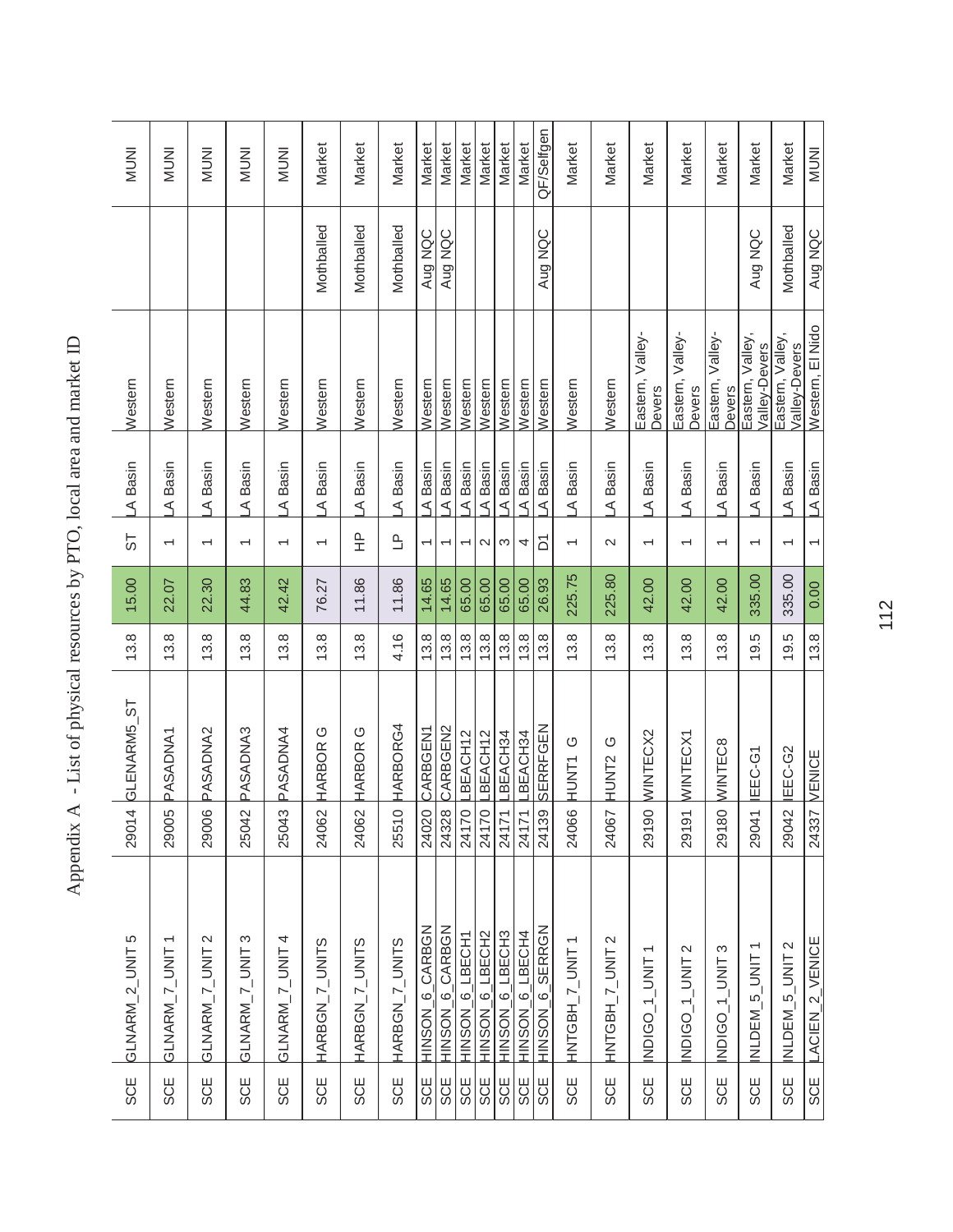| Market                 | QF/Selfgen            | QF/Selfgen     | QF/Selfgen             | QF/Selfgen                | Market                    | Market                    | Market                    | QF/Selfgen                | QF/Selfgen                 | Market                       | <b>INUNI</b>              | Market                    | Market                    | Market                    | Wind                       | Wind                       | Wind                       | QF/Selfgen                       | Market                 | Market          | Market               |
|------------------------|-----------------------|----------------|------------------------|---------------------------|---------------------------|---------------------------|---------------------------|---------------------------|----------------------------|------------------------------|---------------------------|---------------------------|---------------------------|---------------------------|----------------------------|----------------------------|----------------------------|----------------------------------|------------------------|-----------------|----------------------|
| Not modeled<br>Aug NQC | Aug NQC               | Aug NQC        | Not modeled<br>Aug NQC | Not modeled<br>Aug NQC    | Not modeled<br>Aug NQC    | Not modeled<br>Aug NQC    | Not modeled<br>Aug NQC    | Not modeled<br>Aug NQC    | Aug NQC                    |                              | Not modeled<br>Aug NQC    | Aug NQC                   | Aug NQC                   | Aug NQC                   | Aug NQC                    | Aug NQC                    | Aug NQC                    | Not modeled                      | Aug NQC                | Aug NQC         | Aug NQC              |
|                        | <b>Nestern</b>        | Western        | Western                | Eastern, Eastern<br>Metro | Eastern, Eastern<br>Metro | Eastern, Eastern<br>Metro | Eastern, Eastern<br>Metro | Eastern, Eastern<br>Metro | Eastern, Eastern<br>Metro  | Eastern<br>Eastern,<br>Metro | Eastern, Eastern<br>Metro | Eastern, Eastern<br>Metro | Eastern, Eastern<br>Metro | Eastern, Eastern<br>Metro | Eastern, Valley-<br>Devers | Eastern, Valley-<br>Devers | Eastern, Valley-<br>Devers | Western                          | Western                | Western         | Western              |
| A Basin                | A Basin               | A Basin        | Basin<br>⋖             | A Basin                   | A Basin                   | Basin<br>⋖                | A Basin                   | A Basin                   | A Basin                    | A Basin                      | Basin<br>⋖                | A Basin                   | Basin<br>⋖                | A Basin                   | A Basin                    | A Basin                    | Basin<br>⋖                 | A Basin                          | Basin<br>⋖             | Basin<br>⋖      | A Basin              |
|                        | δ                     | T              |                        |                           |                           |                           |                           |                           | $\overline{\phantom{0}}$   | $\overline{ }$               |                           | $\overline{\phantom{0}}$  | $\sim$                    | S                         | <u>ှ</u>                   | SS                         | ွာ                         |                                  | δ                      | S               | C3                   |
| 9.60                   | 9.77                  | 48.00          | 0.00                   | 2.30                      | 2.25                      | 0.30                      | 0.46                      | 2.60                      | 25.93                      | 46.00                        | 4.80                      | 4.19                      | 4.19                      | 4.19                      | 6.49                       | 2.95                       | 2.41                       | 3.13                             | 3.56                   | 3.56            | 3.56                 |
|                        | 13.8                  | 13.8           | 89                     |                           |                           |                           |                           |                           | 13.8                       | 13.8                         | 89                        | 13.8                      | 13.8                      | 13.8                      | 115                        | 115                        | 115                        | 86                               | 13.8                   | 13.8            | 13.8                 |
|                        | REFUSE                | ICEGEN         | MESA CAL               |                           |                           |                           |                           |                           | DELGEN                     | MRLPKGEN                     | MIRALOMA                  | MJVSPHN1                  | MJVSPHN1                  | MJVSPHN1                  | NOUNTWAD                   | <b>NOUNTVVND</b>           | <b>NOUNTVVID</b>           | <b>AGNITO</b>                    | BREAPWR2               | BREAPWR2        | BREAPWR2             |
|                        | 29951                 | 24070          | 24209                  |                           |                           |                           |                           |                           | 29339                      | 29307                        | $\circ$<br>2421           | 25657                     | 25658                     | 25659                     | 29060                      | 29060                      | 29060                      | $\overline{\phantom{0}}$<br>2421 | $\overline{ }$<br>2901 | 2901            | $\leftarrow$<br>2901 |
| LAGBEL_2_STG1          | AGBEL <sub>6</sub> QF | GHTHP 6_ICEGEN | $MESAS_2_QCF$          | MIRLOM_2_CORONA           | MIRLOM_2_ONTARO           | MIRLOM_2_RTS032           | MIRLOM_2_RTS033           | MIRLOM_2_TEMESC           | MIRLOM <sub>6</sub> DELGEN | MIRLOM <sub>_6_PEAKER</sub>  | MIRLOM_7_MWDLKM           | MOJAVE_1_SIPHON           | MOJAVE_1_SIPHON           | MOJAVE_1_SIPHON           | NTWU_1_UNIT1               | MTWIND_1_UNIT 2            | MTWIND_1_UNIT3             | OLINDA_2_COYCRK                  | OLINDA_2_LNDFL2        | OLINDA_2_LNDFL2 | OLINDA_2_LNDFL2      |
| <b>SCE</b>             | <b>SCE</b>            | <b>SCE</b>     | <b>SCE</b>             | <b>SCE</b>                | <b>SCE</b>                | <b>SCE</b>                | <b>SCE</b>                | <b>SCE</b>                | <b>SCE</b>                 | <b>SCE</b>                   | <b>SCE</b>                | <b>SCE</b>                | SCE                       | <b>SCE</b>                | <b>SCE</b>                 | <b>SCE</b>                 | <b>SCE</b>                 | <b>SCE</b>                       | <b>SCE</b>             | <b>SCE</b>      | <b>SCE</b>           |
|                        |                       |                |                        |                           |                           |                           |                           |                           |                            |                              |                           |                           |                           |                           |                            |                            |                            |                                  |                        |                 |                      |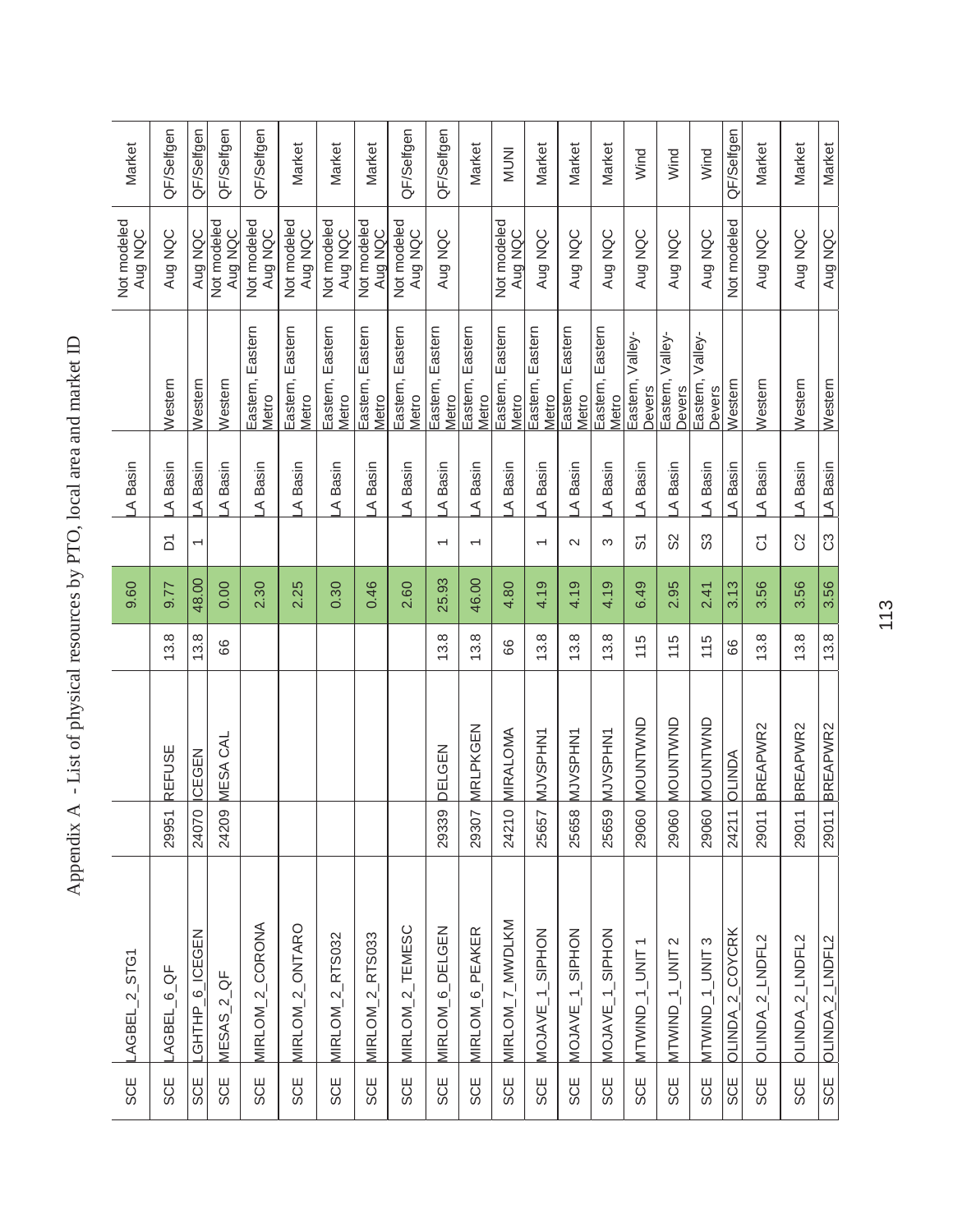| A Basin<br>A Basin<br><b>S</b><br>တ်<br>3.56<br>6.37<br>13.8<br>13.8<br>BREAPWR2<br>BREAPWR2 |
|----------------------------------------------------------------------------------------------|
| 0.06<br>66                                                                                   |
| 0.05<br>88                                                                                   |
| 0.12<br>88                                                                                   |
| 0.00<br>66                                                                                   |
| 5.00<br>88                                                                                   |
| 0.31<br>66                                                                                   |
| 1.05<br>88                                                                                   |
| 0.18<br>115                                                                                  |
| 0.20<br>115                                                                                  |
| 178.87<br>$\frac{8}{1}$<br>REDON5 <sub>G</sub>                                               |
| 175.00<br>$\frac{8}{1}$<br>REDON6 G                                                          |
| 505.96<br>20<br>REDON7 G                                                                     |
| 495.90<br>$\overline{0}$<br>REDON8 <sub>G</sub>                                              |
| 1.73<br>115                                                                                  |
| 1.72<br>115                                                                                  |
| 0.21<br>89<br>RIOHONDO                                                                       |
| 0.00<br>66<br>RIOHONDO                                                                       |
| 48.50<br>13.8                                                                                |
| 48.50<br>13.8                                                                                |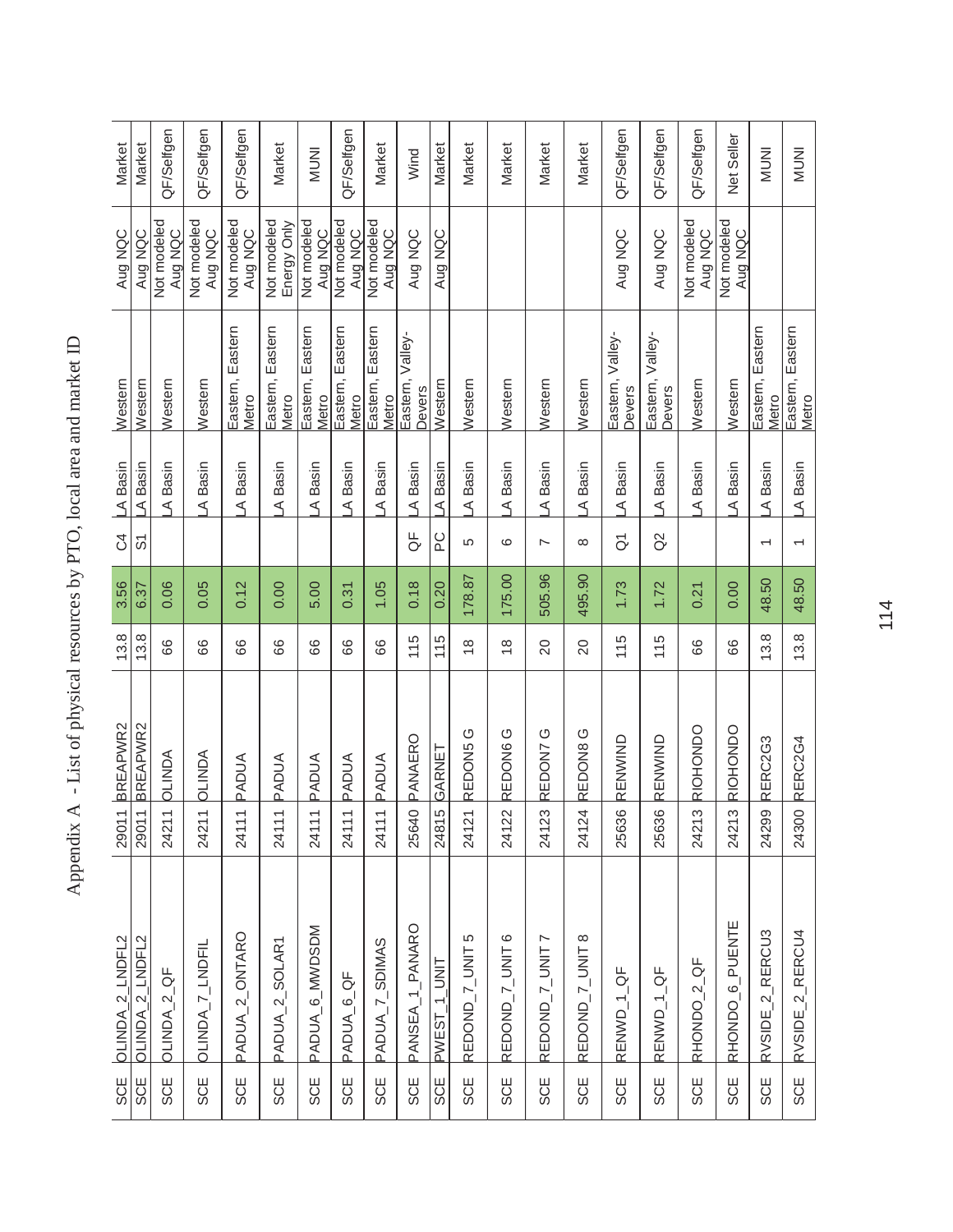| .<br><br>     |
|---------------|
|               |
|               |
| i             |
|               |
| $\zeta$       |
|               |
|               |
|               |
|               |
|               |
|               |
|               |
|               |
| I             |
|               |
|               |
|               |
| $\vdots$      |
| ١<br>ا<br>l   |
| )<br>)        |
|               |
| $\frac{1}{2}$ |
| I             |
| į             |
|               |
| ì<br>I        |
| l             |

| <b>INUMI</b>               | <b>INUNI</b>                 | Market                    | Market                    | QF/Selfgen                | Market                 | Wind                       | Wind                       | Market                                       | Market                                       | Market                                       | Market                                       | Market                                       | Market                                       | QF/Selfgen                          |
|----------------------------|------------------------------|---------------------------|---------------------------|---------------------------|------------------------|----------------------------|----------------------------|----------------------------------------------|----------------------------------------------|----------------------------------------------|----------------------------------------------|----------------------------------------------|----------------------------------------------|-------------------------------------|
|                            |                              | Not modeled<br>Aug NQC    |                           | Aug NQC                   | Not modeled<br>Aug NQC | Aug NQC                    | Aug NQC                    |                                              |                                              |                                              |                                              |                                              |                                              | Not modeled                         |
| Eastern, Eastern<br>Metro  | Eastern, Eastern<br>Metro    | Eastern, Eastern<br>Metro | Eastern, Eastern<br>Metro | Eastern, Eastern<br>Metro |                        | Eastern, Valley-<br>Devers | Eastern, Valley-<br>Devers | Eastern, West of<br>Devers, Eastern<br>Metro | Eastern, West of<br>Devers, Eastern<br>Metro | Eastern, West of<br>Devers, Eastern<br>Metro | Eastern, West of<br>Devers, Eastern<br>Metro | Eastern, West of<br>Devers, Eastern<br>Metro | Eastern, West of<br>Devers, Eastern<br>Metro | Eastern, West of<br>Devers, Eastern |
| LA Basin                   | A Basin                      | A Basin                   | A Basin                   | A Basin                   | A Basin                | A Basin                    | A Basin                    | A Basin                                      | A Basin                                      | A Basin                                      | A Basin                                      | A Basin                                      | A Basin                                      | A Basin                             |
| $\overline{\phantom{0}}$   | $\overline{\phantom{0}}$     |                           | $\overline{\phantom{0}}$  | δ                         |                        | $\overline{G}$             | $\alpha$                   | $\overline{\phantom{0}}$                     | $\overline{\phantom{0}}$                     | $\overline{\phantom{0}}$                     | $\overline{\phantom{0}}$                     | $\overline{}$                                | $\overline{\phantom{0}}$                     |                                     |
| 48.35                      | 48.50                        | 6.03                      | 36.00                     | 1.20                      | 15.88                  | 1.70                       | 1.70                       | 129.71                                       | 129.71                                       | 225.07                                       | 129.71                                       | 129.71                                       | 225.07                                       | 0.12                                |
| 13.8                       | 13.8                         | 13.8                      | 13.8                      | 13.8                      |                        | 115                        | 115                        | $\frac{8}{1}$                                | $\frac{8}{1}$                                | $\frac{8}{1}$                                | $\frac{8}{1}$                                | $\frac{8}{1}$                                | $\frac{8}{1}$                                | 86                                  |
| RERC1G                     | RERC2G                       | SPRINGEN                  | SPRINGEN                  | <b>SANIGEN</b>            |                        | SANWIND                    | <b>SANWIND</b>             | MNTV-CT1                                     | 24922 MNTV-CT2                               | MNTV-ST1                                     | MNTV-CT3                                     | MNTV-CT4                                     | MNTV-ST2                                     | SANBRDNO                            |
| 24242                      | 24243                        | 24244                     | 24244                     | 24324                     |                        | 25646                      | 25646                      | 24921                                        |                                              | 24923                                        | 24924                                        | 24925                                        | 24926                                        | $\downarrow$<br>2421.               |
| RVSIDE <sub>6</sub> RERCU1 | RVSIDE <sub>-6</sub> _RERCU2 | RVSIDE_6_SOLAR1           | RVSIDE_6_SPRING           | SANITR_6_UNITS            | SANTGO_2_LNDFL1        | SANWD_1_QF                 | SANWD_1_QF                 | SBERDO <sub>-2</sub> PSP3                    | SBERDO <sub>_2</sub> _PSP3                   | SBERDO_2_PSP3                                | PSP4<br>SBERDO <sub>_2</sub>                 | SBERDO_2_PSP4                                | PSP4<br>SBERDO <sub>2</sub>                  | SBERDO <sub>-2</sub> QF             |
| <b>SCE</b>                 | <b>SCE</b>                   | <b>SCE</b>                | <b>SCE</b>                | <b>SCE</b>                | <b>SCE</b>             | <b>SCE</b>                 | <b>SCE</b>                 | <b>SCE</b>                                   | <b>SCE</b>                                   | <b>SCE</b>                                   | <b>SCE</b>                                   | SCE                                          | <b>SCE</b>                                   | <b>SCE</b>                          |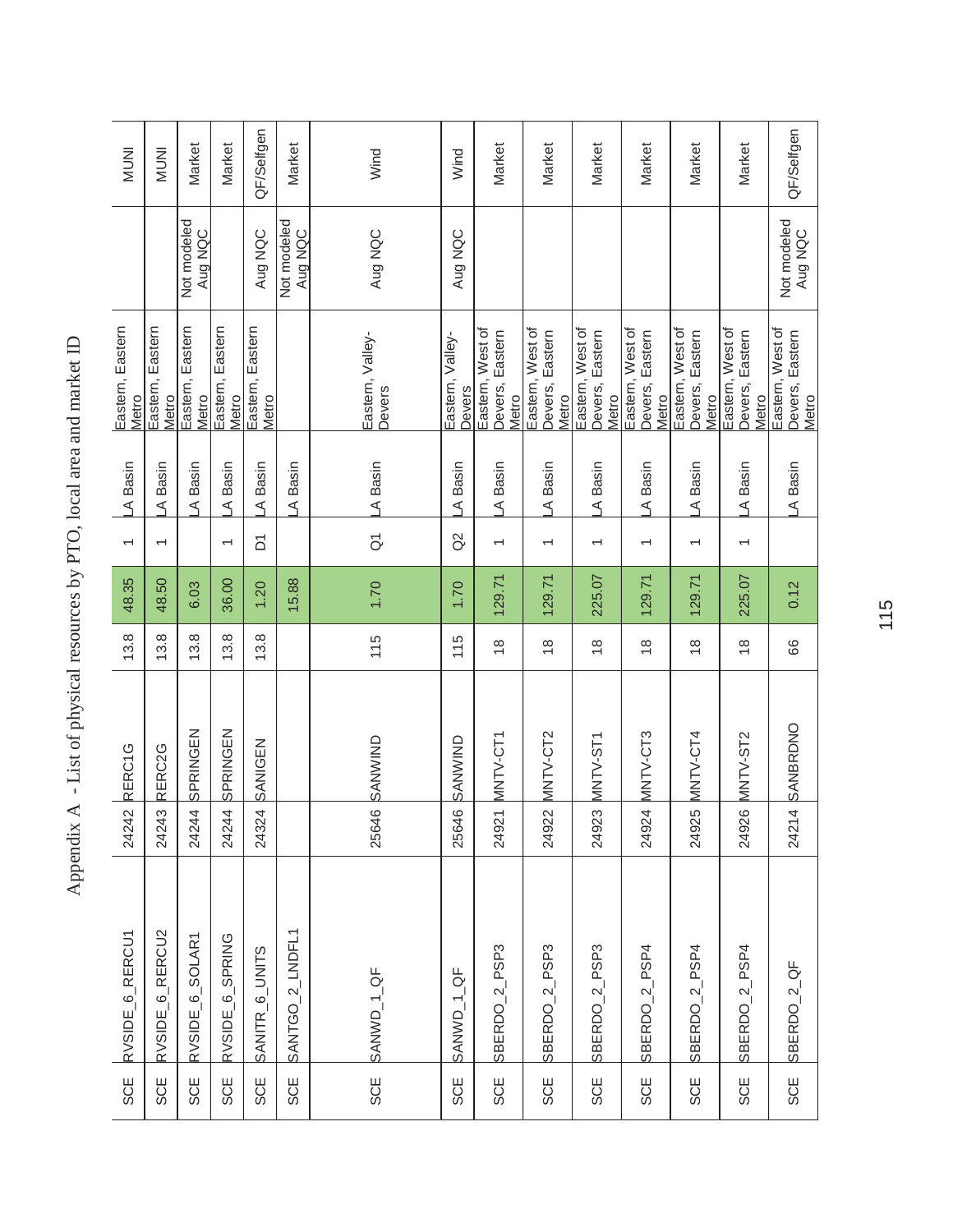| <b>SCE</b> | SBERDO 2 REDLND              | 4<br>2421                       | SANBRDNO                   | 89   | 0.64  |                          | A Basin | Eastern, West of<br>Devers, Eastern<br>Metro    | Not modeled<br>Aug NQC     | Market     |
|------------|------------------------------|---------------------------------|----------------------------|------|-------|--------------------------|---------|-------------------------------------------------|----------------------------|------------|
| <b>SCE</b> | SBERDO <sub>-2</sub> RTS005  | 24214                           | SANBRDNO                   | 89   | 1.15  |                          | A Basin | Eastern, West of<br>Devers, Eastern<br>Metro    | Not modeled<br>Aug NQC     | Market     |
| <b>SCE</b> | SBERDO <sub>_2_R</sub> TS007 | 4<br>2421                       | SANBRDNO                   | 88   | 1.03  |                          | A Basin | Eastern, West of<br>Devers, Eastern<br>Metro    | Not modeled<br>Aug NQC     | Market     |
| <b>SCE</b> | SBERDO <sub>-2</sub> RTS011  | 24214                           | SANBRDNO                   | 89   | 0.91  |                          | A Basin | Eastern, West of<br>Devers, Eastern<br>Metro    | Not modeled<br>Aug NQC     | Market     |
| <b>SCE</b> | $SERDO_2$ <sub>RTS013</sub>  | 24214                           | SANBRDNO                   | 88   | 0.87  |                          | A Basin | Eastern, West of<br>Devers, Eastern<br>Metro    | Not modeled<br>Aug NQC     | Market     |
| <b>SCE</b> | SBERDO <sub>_2</sub> _RTS016 | 24214                           | SANBRDNO                   | 89   | 0.46  |                          | A Basin | Eastern, West of<br>Devers, Eastern<br>Metro    | Not modeled<br>Aug NQC     | Market     |
| <b>SCE</b> | SBERDO_2_RTS048              | $\overline{a}$<br>2421          | SANBRDNO                   | 89   | 0.00  |                          | A Basin | Eastern, West of<br>Devers, Eastern<br>Metro    | Not modeled<br>Energy Only | Market     |
| <b>SCE</b> | SBERDO <sub>2</sub> SNTANA   | 4<br>2421                       | SANBRDNO                   | 89   | 0.00  |                          | A Basin | Eastern, West of<br>Eastern<br>Devers,<br>Metro | Not modeled<br>Aug NQC     | QF/Selfgen |
| <b>SCE</b> | SBERDO <sub>_6</sub> _MILLCK | 4<br>2421                       | SANBRDNO                   | 89   | 0.73  |                          | A Basin | Eastern, West of<br>Devers, Eastern<br>Metro    | Not modeled<br>Aug NQC     | QF/Selfgen |
| <b>SCE</b> | SENTNL_2_CTG1                | 29101                           | SENTINEL_G1                | 13.8 | 92.09 | $\overline{\phantom{0}}$ | A Basin | Eastern, Valley-<br>Devers                      |                            | Market     |
| <b>SCE</b> | SENTNL_2_CTG2                | $\overline{\mathsf{C}}$<br>2910 | G <sub>2</sub><br>SENTINEL | 13.8 | 92.40 | $\overline{ }$           | A Basin | Eastern, Valley-<br>Devers                      |                            | Market     |
| <b>SCE</b> | $2$ CTG3<br>SENTNL           | ღ<br>2910                       | G3<br>SENTINEL             | 13.8 | 92.36 | $\overline{\phantom{0}}$ | A Basin | Eastern, Valley-<br>Devers                      |                            | Market     |
| SCE        | SENTNL_2_CTG4                | 29104                           | SENTINEL G4                | 13.8 | 91.98 | $\overline{ }$           | A Basin | Eastern, Valley-<br>Devers                      |                            | Market     |
| <b>SCE</b> | SENTNL_2_CTG5                | φ<br>2910                       | G5<br>SENTINEL             | 13.8 | 91.83 | $\overline{\phantom{0}}$ | A Basin | Eastern, Valley-<br>Devers                      |                            | Market     |
| <b>SCE</b> | $2$ CTG6<br>SENTNL           | $\mathbf{Q}$<br>2910            | G6<br>SENTINEL             | 13.8 | 92.16 | $\overline{\phantom{0}}$ | A Basin | Eastern, Valley-<br>Devers                      |                            | Market     |
| <b>SCE</b> | $2$ CTG7<br>SENTNL           | 29107                           | G7<br><b>SENTINEL</b>      | 13.8 | 91.84 | $\overline{ }$           | A Basin | Eastern, Valley-<br>Devers                      |                            | Market     |
| <b>SCE</b> | SENTNL_2_CTG8                | 29108                           | SENTINEL_G8                | 13.8 | 91.56 |                          | A Basin | Eastern, Valley-<br>Devers                      |                            | Market     |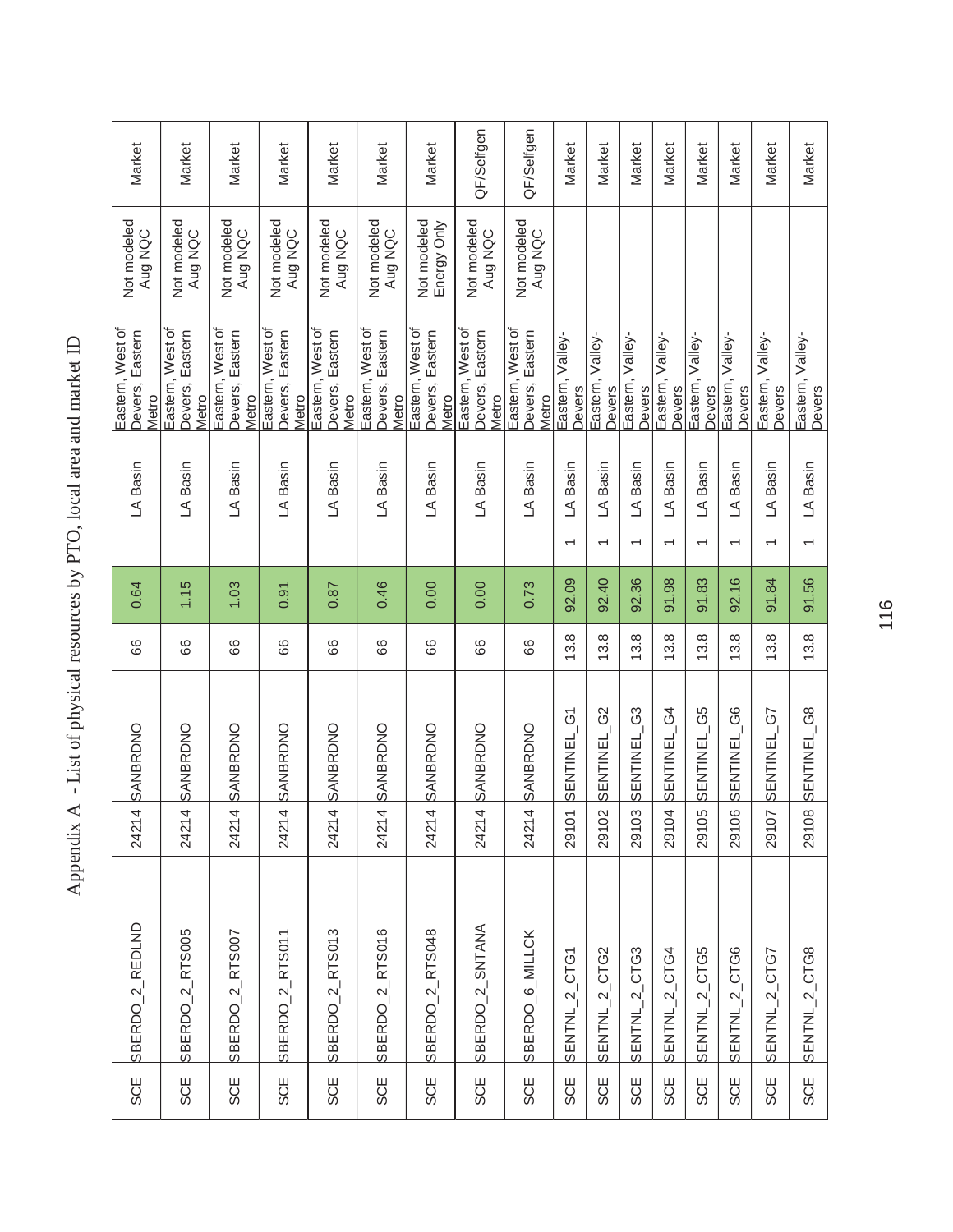| SCE         | TIFFNY_1_DILLON             |                               | 29021 WINTEC6   | 115  | 4.96  | $\overline{\phantom{0}}$ | A Basin | Eastern, Valley-<br>Devers        | Aug NQC                    | Wind         |
|-------------|-----------------------------|-------------------------------|-----------------|------|-------|--------------------------|---------|-----------------------------------|----------------------------|--------------|
| <b>SCE</b>  | TRNSWD_1_QF                 | 25637                         | TRANWIND        | 115  | 7.42  | ₩                        | A Basin | Eastern, Valley-<br>Devers        | Aug NQC                    | Wind         |
| <b>SCE</b>  | VALLEY_5_PERRIS             | 24160                         | VALLEYSC        | 115  | 7.94  |                          | A Basin | Eastern, Valley,<br>Valley-Devers | Not modeled<br>Aug NQC     | QF/Selfgen   |
| <b>SCE</b>  | VALLEY_5_REDMTN             | 24160                         | <b>VALLEYSC</b> | 115  | 3.70  |                          | A Basin | Eastern, Valley<br>Valley-Devers  | Not modeled<br>Aug NQC     | QF/Selfgen   |
| <b>ASCE</b> | VALLEY_5_RTS044             |                               | 24160 VALLEYSC  | 115  | 3.37  |                          | A Basin | Eastern, Valley,<br>Valley-Devers | Not modeled<br>Aug NQC     | Market       |
| SCE         | VALLEY_5_SOLAR1             | 24160                         | VALLEYSC        | 115  | 0.00  |                          | A Basin | Eastern, Valley,<br>Valley-Devers | Not modeled<br>Energy Only | Market       |
| <b>SCE</b>  | VALLEY_5_SOLAR2             | $\tilde{\mathcal{C}}$<br>2508 | WDT786          | 34.5 | 16.65 | EQ                       | A Basin | Eastern, Valley,<br>Valley-Devers | Aug NQC                    | Market       |
| <b>SCE</b>  | VALLEY_7_BADLND             | 24160                         | VALLEYSC        | 115  | 0.44  |                          | A Basin | Eastern, Valley,<br>Valley-Devers | Not modeled<br>Aug NQC     | Market       |
| <b>SCE</b>  | VALLEY_7_UNITA1             | 24160                         | <b>VALLEYSC</b> | 115  | 2.56  |                          | A Basin | Eastern, Valley,<br>Valley-Devers | Not modeled<br>Aug NQC     | Market       |
| <b>SCE</b>  | VENWD_1_WIND1               | $\overline{6}$<br>2564        | VENWIND         | 115  | 1.66  | $\overline{\sigma}$      | A Basin | Eastern, Valley-<br>Devers        | Aug NQC                    | QF/Selfgen   |
| <b>SCE</b>  | VENWD_1_WIND2               | $\overline{6}$<br>2564        | VENWIND         | 115  | 2.83  | $\overline{a}$           | A Basin | Eastern, Valley-<br>Devers        | Aug NQC                    | QF/Selfgen   |
| <b>SCE</b>  | VENWD_1_WIND3               | $\overline{6}$<br>2564        | VENWIND         | 115  | 3.36  | $\Xi$                    | A Basin | Eastern, Valley-<br>Devers        | Aug NQC                    | QF/Selfgen   |
| <b>SCE</b>  | VERNON <sub>_6_GONZL1</sub> | 24342                         | FEDGEN          | 13.8 | 5.75  | $\overline{ }$           | A Basin | Western                           |                            | <b>INUNI</b> |
| <b>SCE</b>  | VERNON_6_GONZL2             | $\bar{a}$<br>2434             | FEDGEN          | 13.8 | 5.75  | $\overline{ }$           | A Basin | Western                           |                            | <b>INUNI</b> |
| <b>SCE</b>  | VERNON 6_MALBRG             | 24239                         | MALBRG1G        | 13.8 | 42.37 | δ                        | A Basin | Western                           |                            | <b>INUNI</b> |
| <b>SCE</b>  | VERNON 6_MALBRG             | 24240                         | MALBRG2G        | 13.8 | 42.37 | 8                        | A Basin | Western                           |                            | <b>INUNI</b> |
| <b>SCE</b>  | VERNON 6 MALBRG             | 24241                         | MALBRG3G        | 13.8 | 49.26 | ွိ                       | A Basin | Western                           |                            | <b>INUNI</b> |
| SCE         | VILLPK_2_VALLYV             | $\circ$<br>2421               | VILLA PK        | 88   | 4.10  |                          | A Basin | Western                           | Not modeled<br>Aug NQC     | QF/Selfgen   |
| <b>SCE</b>  | VILLPK_6_MWDYOR             | $\circ$<br>2421               | VILLA PK        | 89   | 4.20  |                          | A Basin | Western                           | Not modeled<br>Aug NQC     | <b>INUNI</b> |
| <b>SCE</b>  | VISTA_2_RIALTO              | 24901                         | VSTA            | 230  | 0.25  |                          | A Basin | Eastern, Eastern<br>Metro         | Energy Only                | Market       |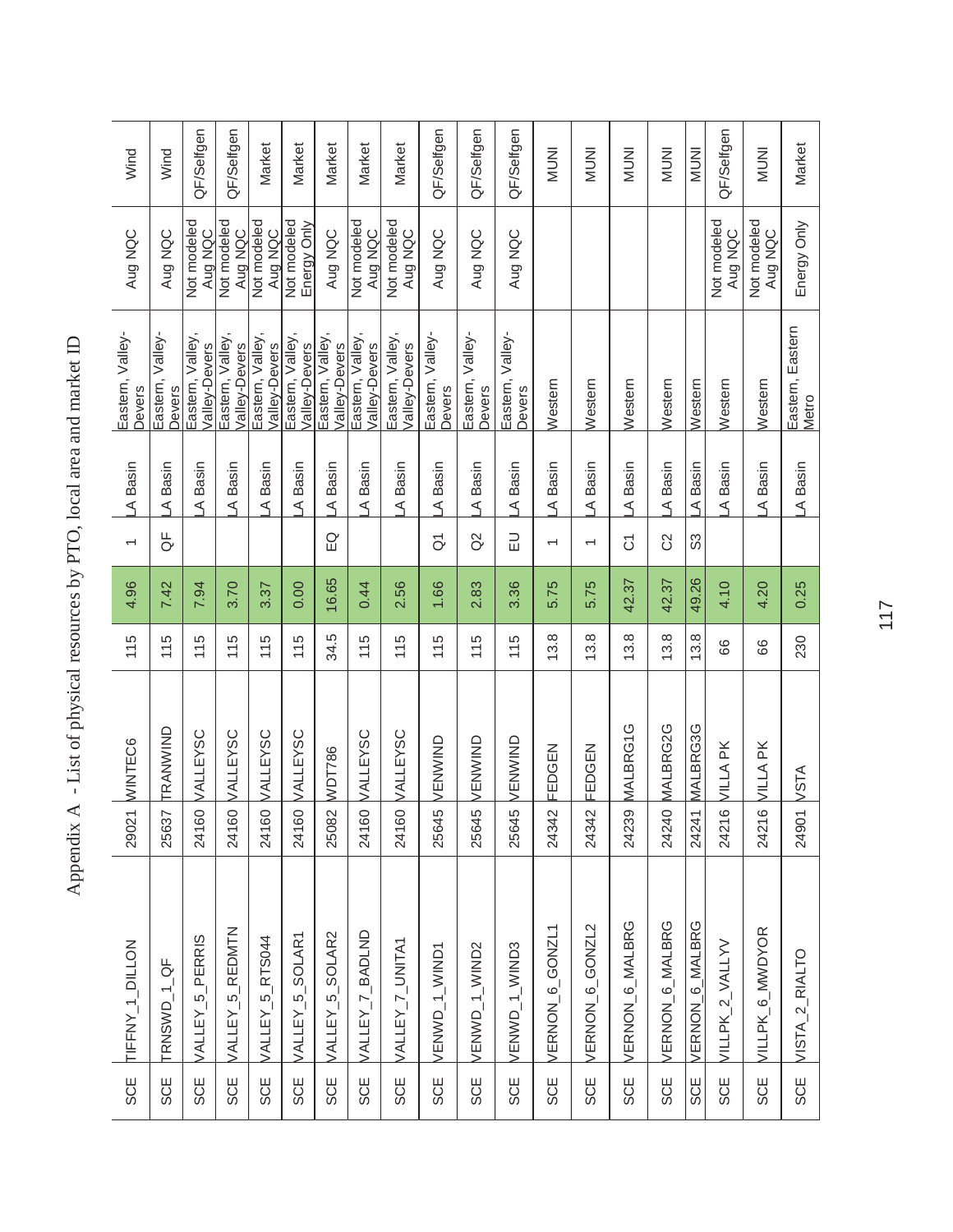| Market                    | QF/Selfgen                | Market         | Market                   | Market                   | Market                   | Market                   | Market                     | QF/Selfgen       | Market                 | Market                 | Wind                       | Net Seller               | QF/Selfgen             |
|---------------------------|---------------------------|----------------|--------------------------|--------------------------|--------------------------|--------------------------|----------------------------|------------------|------------------------|------------------------|----------------------------|--------------------------|------------------------|
| Not modeled<br>Aug NQC    | Not modeled<br>Aug NQC    |                |                          |                          |                          |                          | Not modeled<br>Energy Only | Aug NQC          | Not modeled<br>Aug NQC | Not modeled<br>Aug NQC | Aug NQC                    | No NQC - hist.<br>data   | No NQC - hist.<br>data |
| Eastern, Eastern<br>Metro | Eastern, Eastern<br>Metro | Western        | Western                  | Western                  | Western                  | Western                  | Western                    | Western          | Western                | Western                | Eastern, Valley-<br>Devers | Western                  | Western                |
| A Basin                   | A Basin                   | A Basin        | A Basin                  | A Basin                  | A Basin                  | A Basin                  | A Basin                    | A Basin          | A Basin                | A Basin                | A Basin                    | A Basin                  | A Basin                |
|                           |                           | $\overline{ }$ | $\overline{\phantom{0}}$ | $\overline{\phantom{0}}$ | $\overline{\phantom{0}}$ | $\overline{\phantom{0}}$ |                            | δ                |                        |                        | $\overline{\phantom{0}}$   | $\overline{\phantom{0}}$ | $\overline{}$          |
| 2.29                      | 0.06                      | 96.00          | 96.00                    | 96.00                    | 96.00                    | 96.65                    | 0.00                       | 45.28            | 3.45                   | 5.12                   | 5.22                       | 0.00                     | 0.00                   |
| 230                       | 89                        | 13.8           | 13.8                     | 13.8                     | 13.8                     | 13.8                     |                            | 13.8             | 89                     | 89                     | 33                         | 13.8                     | 66                     |
| <b>NSTA</b>               | <b>VSTA</b>               | EME WCG1       | EME WCG2                 | EME WCG3                 | EME WCG4                 | EME WCG5                 |                            | HILLGEN          | WALNUT                 | WALNUT                 | WHITEWTR                   | BRIGEN                   | <b>NOSOIH</b>          |
| 24901                     | 24902                     | 29201          | 29202                    | 29203                    | 29204                    | 29205                    |                            | 24063            | 24157                  | 24157                  | 29061                      | $\infty$<br>2401         | 24064                  |
| VISTA_2_RTS028            | VISTA_6_QF                | WALCRK_2_CTG1  | WALCRK_2_CTG2            | WALCRK_2_CTG3            | WALCRK_2_CTG4            | WALCRK_2_CTG5            | WALNUT_2_SOLAR             | WALNUT_6_HILLGEN | WALNUT_7_WCOVCT        | WALNUT_7_WCOVST        | WHTWTR_1_WINDA1            | ZZ_ARCOGN_2_UNITS        | ZZ_HINSON_6_QF         |
| SCE                       | <b>SCE</b>                | <b>SCE</b>     | <b>SCE</b>               | <b>SCE</b>               | <b>SCE</b>               | <b>SCE</b>               | <b>SCE</b>                 | <b>SCE</b>       | <b>SCE</b>             | <b>SCE</b>             | <b>SCE</b>                 | <b>SCE</b>               | <b>SCE</b>             |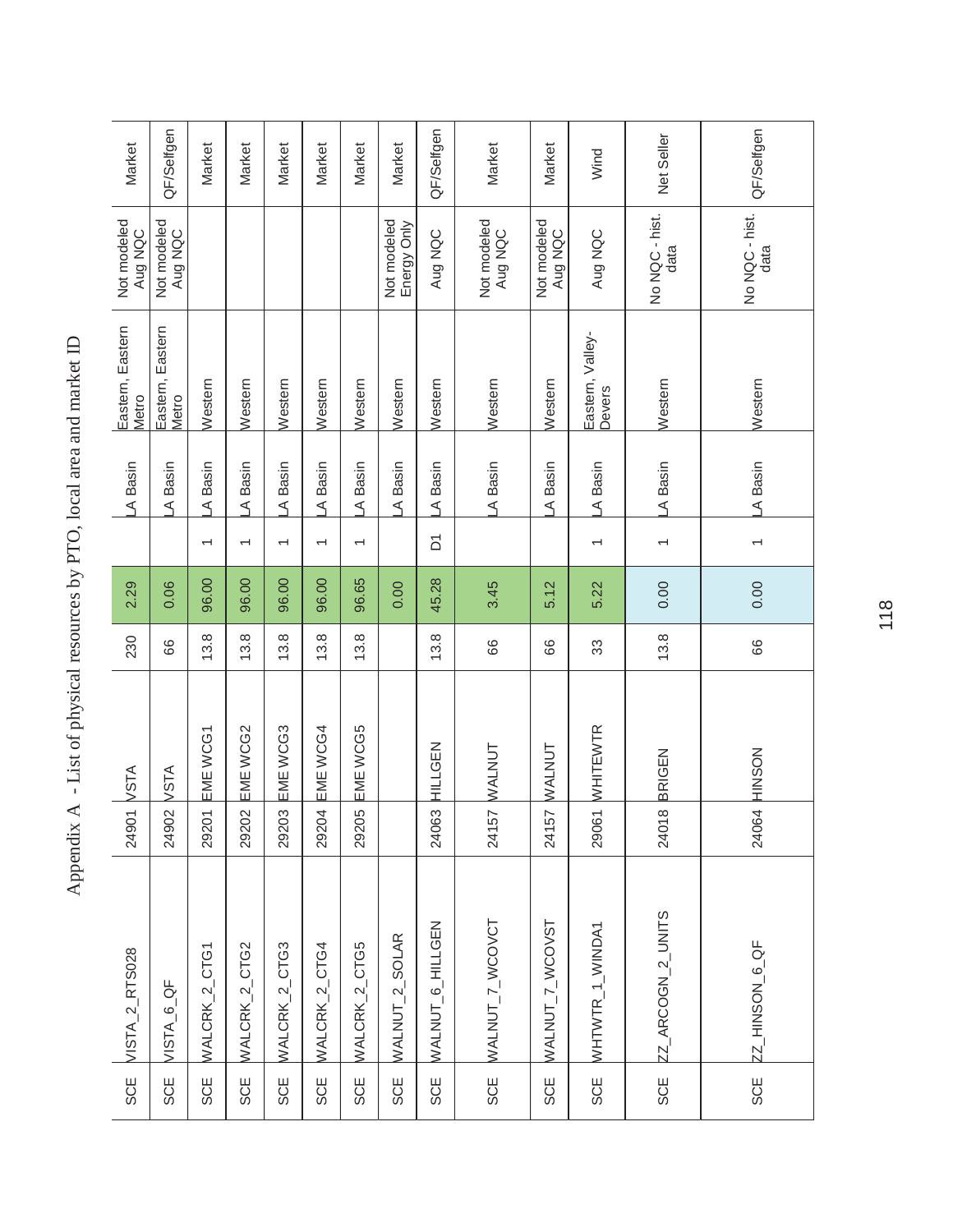| QF/Selfgen             | QF/Selfgen               | QF/Selfgen               | QF/Selfgen               | QF/Selfgen               | QF/Selfgen             | Wind                       | QF/Selfgen             | Market               | Market                       | Market                 | Market               |
|------------------------|--------------------------|--------------------------|--------------------------|--------------------------|------------------------|----------------------------|------------------------|----------------------|------------------------------|------------------------|----------------------|
| No NQC - hist.<br>data | No NQC - hist.<br>data   | No NQC - hist.<br>data   | No NQC - hist.<br>data   | No NQC - hist.<br>data   | No NQC - hist.<br>data | No NQC - hist.<br>data     | No NQC - hist.<br>data | Retired              |                              | Not modeled<br>Aug NQC | Aug NQC              |
| Western, El Nido       | Western, El Nido         | Western                  | Western, El Nido         | Western, El Nido         | Western, El Nido       | Eastern, Valley-<br>Devers | Western                | Western, El Nido     | San Diego, Border            | San Diego              | San Diego            |
| A Basin                | A Basin                  | A Basin                  | A Basin                  | A Basin                  | A Basin                | A Basin                    | A Basin                | A Basin              | SD-IV                        | SD-IV                  | SD-IV                |
| $\overline{\Delta}$    | $\overline{\phantom{0}}$ | $\overline{\phantom{0}}$ | $\overline{\phantom{0}}$ | $\overline{\phantom{0}}$ |                        | $\overline{\phantom{0}}$   | $\overline{}$          | 4                    | $\overline{}$                |                        | $\overline{ }$       |
| 0.00                   | 0.00                     | 0.00                     | 0.00                     | 0.00                     | 0.00                   | 0.00                       | 0.00                   | 0.00                 | 48.00                        | 5.16                   | 22.44                |
| 13.8                   | 13.8                     | 13.8                     | 13.8                     | 13.8                     | 13.8                   | 115                        | 13.8                   | $\frac{8}{1}$        | 13.8                         |                        | 0.21                 |
| PALOGEN                | <b>MOBGEN</b>            | THUMSGEN                 | MOBGEN2                  | <b>OUTFALL1</b>          | OUTFALL2               | ALTAMSA4                   | COYGEN                 | ELSEG4 G             | 6<br><b>CALPK</b>            |                        | BR GEN1              |
| 24332                  | 24094                    | 24327                    | 24329                    | 24330                    | 24331                  | 29260                      | 24341                  | 24048                | 22149                        |                        | 22082                |
| ZZ_LAFRES_6_QF         | ZZ_MOBGEN_6_UNIT1        | ZZ_NA                    | <b>ZZ_NA</b>             | <b>ZZ_NA</b>             | <b>ZZ_NA</b>           | <b>ZZ_NA</b>               | ZZ_SANTGO_6_COYOTE     | ZZZZZ_ELSEGN_7_UNIT4 | BORDER <sub>_6</sub> _UNITA1 | SDG&E BREGGO 6 DEGRSL  | SDG&E BREGGO_6_SOLAR |
| <b>SCE</b>             | <b>SCE</b>               | <b>SCE</b>               | <b>SCE</b>               | <b>SCE</b>               | SCE                    | SCE                        | <b>SCE</b>             | <b>SCE</b>           | <b>SDG&amp;E</b>             |                        |                      |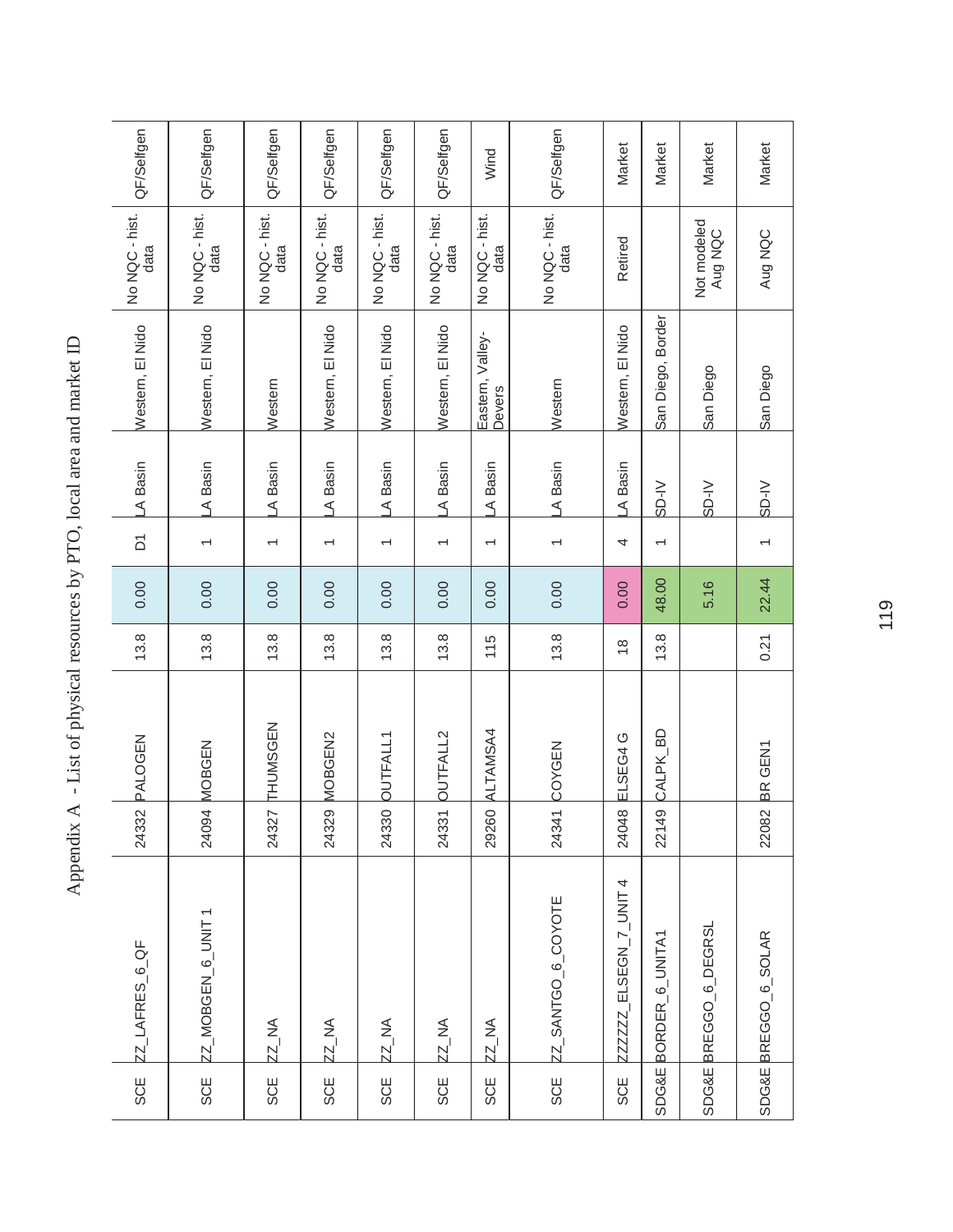| SDG&E CBRLLO_6_PLSTP1 | 22092 | CABRILLO             | 69   | 2.53   | $\overline{\phantom{0}}$ | SD-IV | San Diego | Aug NQC     | Market     |
|-----------------------|-------|----------------------|------|--------|--------------------------|-------|-----------|-------------|------------|
| SDG&E CCRITA_7_RPPCHF | 22124 | CHCARITA             | 138  | 2.17   | $\overline{\phantom{0}}$ | SD-IV | San Diego | Aug NQC     | Market     |
| SDG&E CHILLS_1_SYCENG | 22120 | CARLTNHS             | 138  | 0.67   | $\overline{\phantom{0}}$ | SD-IV | San Diego | Aug NQC     | QF/Selfgen |
| SDG&E CHILLS_7_UNITA1 | 22120 | CARLTNHS             | 138  | 1.52   | $\sim$                   | SD-IV | San Diego | Aug NQC     | QF/Selfgen |
| SDG&E CNTNLA_2_SOLAR1 | 23463 | <b>DW GEN3&amp;4</b> | 0.33 | 113.75 | $\overline{\phantom{0}}$ | SD-IV | None      | Aug NQC     | Market     |
| SDG&E CNTNLA_2_SOLAR2 | 23463 | DW GEN3&4            | 0.33 | 0.00   | $\mathbf{\Omega}$        | SD-IV | None      | Energy Only | Market     |
| SDG&E CPSTNO_7_PRMADS | 22112 | CAPSTRNO             | 138  | 5.38   | $\overline{\phantom{0}}$ | SD-IV | San Diego | Aug NQC     | Market     |
| SDG&E CPVERD_2_SOLAR  | 23309 | IV GEN3 G1           | 0.31 | 57.15  | $\rm \overline{G}$       | SD-IV | None      | Aug NQC     | Market     |
| SDG&E CPVERD_2_SOLAR  | 23301 | IV GEN3 G2           | 0.31 | 45.74  | G2                       | SD-IV | None      | Aug NQC     | Market     |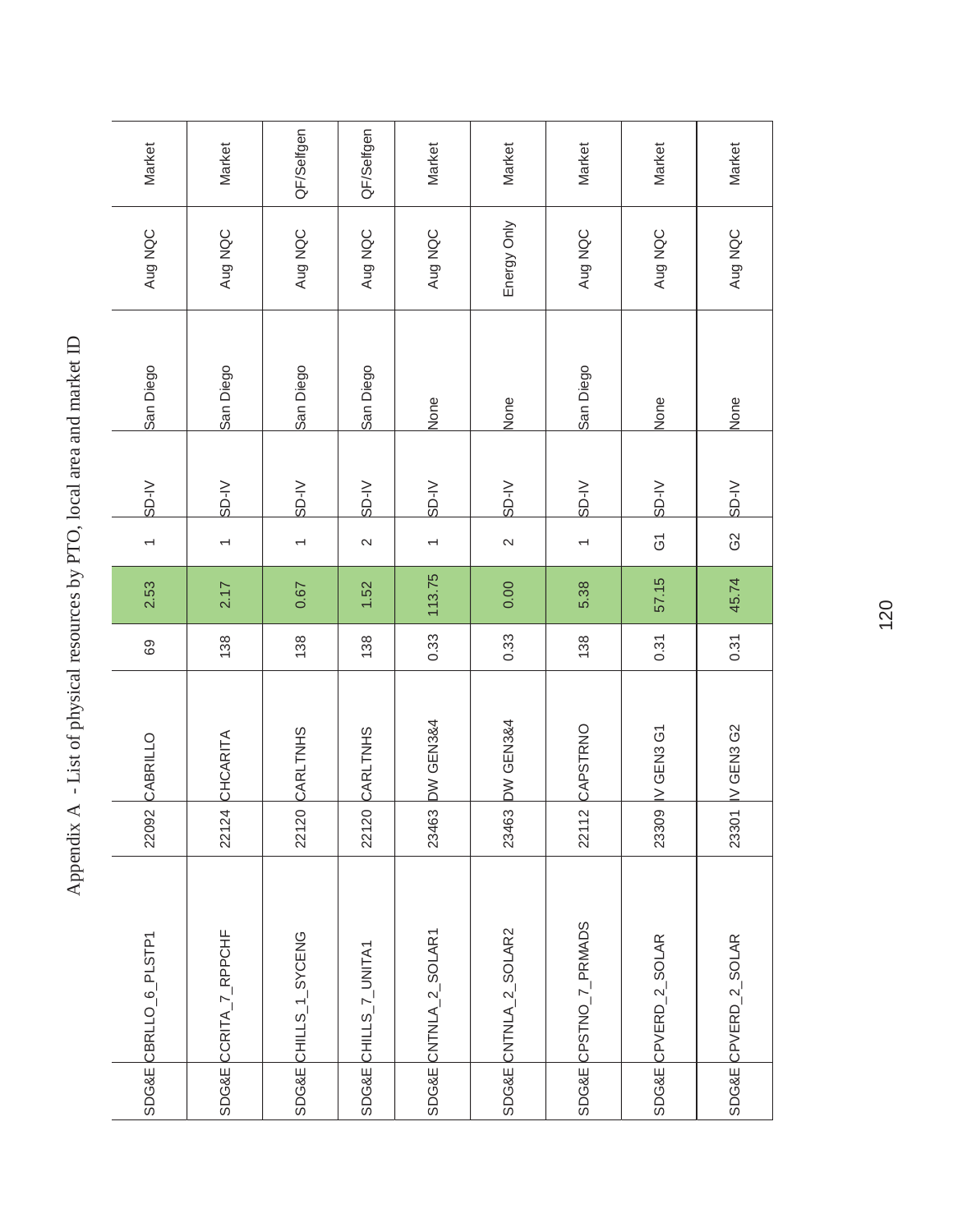| SDG&E CRELMN_6_RAMON1 |           |                     |      | 1.74   |                          | SD-IV | San Diego              | Not modeled<br>Aug NQC | Market     |
|-----------------------|-----------|---------------------|------|--------|--------------------------|-------|------------------------|------------------------|------------|
| SDG&E CRELMN_6_RAMON2 |           |                     |      | 4.33   |                          | SD-IV | San Diego              | Not modeled<br>Aug NQC | Market     |
| SDG&E CRSTWD_6_KUMYAY | မ<br>2291 | KUMEYAAY            | 0.69 | 7.63   | $\overline{\phantom{0}}$ | SD-IV | San Diego              | Aug NQC                | Wind       |
| SDG&E CSLR4S_2_SOLAR  | 23298     | DW GEN1 G1          | 0.32 | 43.70  | $\overline{G}$           | SD-IV | None                   | Aug NQC                | Market     |
| SDG&E CSLR4S_2_SOLAR  | 23299     | DW GEN1 G2          | 0.32 | 43.70  | G2                       | SD-IV | None                   | Aug NQC                | Market     |
| SDG&E DIVSON_6_NSQF   | 22172     | <b>DIVISION</b>     | 69   | 43.07  | $\overline{ }$           | SD-IV | San Diego              | Aug NQC                | QF/Selfgen |
| SDG&E ELCAJN_6_EB1BT1 |           |                     |      | 7.50   |                          | SD-IV | San Diego, El<br>Cajon | Not modeled.           | Market     |
| SDG&E ELCAJN_6_LM6K   | 23320     | EC GEN2             | 13.8 | 48.10  |                          | SD-IV | San Diego, El<br>Cajon |                        | Market     |
| SDG&E ELCAJN_6_UNITA1 | 22150     | EC GEN1             | 13.8 | 45.42  | $\overline{\phantom{0}}$ | SD-IV | San Diego, El<br>Cajon |                        | Market     |
| SDG&E ENCINA_7_EA2    | 22234     | ENCINA <sub>2</sub> | 14.4 | 104.00 | $\overline{\phantom{0}}$ | SD-IV | San Diego, Encina      |                        | Market     |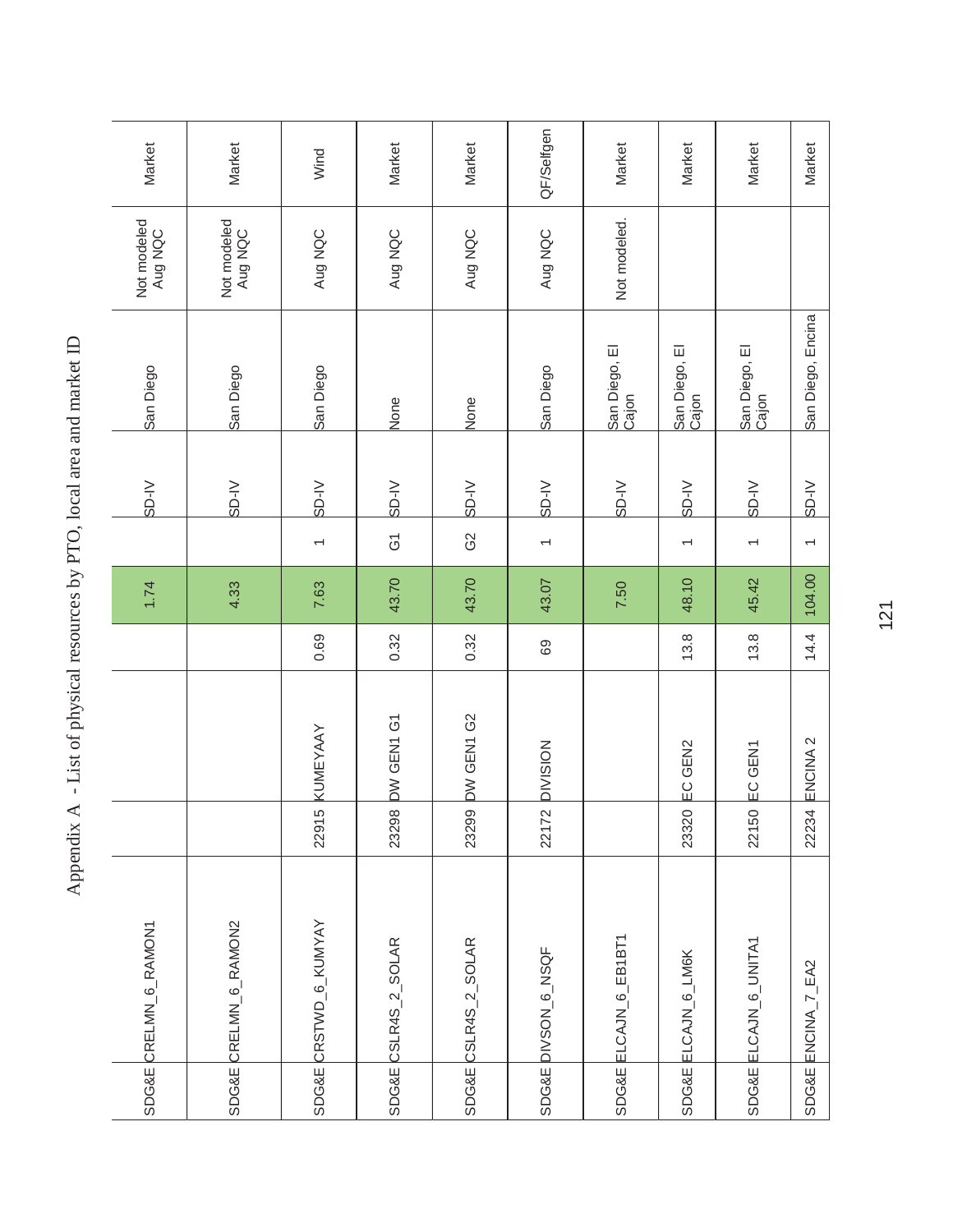| SDG&E ENCINA_7_EA3                | 22236 | ENCINA <sub>3</sub> | 14.4 | 110.00 | $\overline{\phantom{0}}$ | SD-IV | San Diego, Encina |                        | Market |
|-----------------------------------|-------|---------------------|------|--------|--------------------------|-------|-------------------|------------------------|--------|
| SDG&E ENCINA_7_EA4                | 22240 | ENCINA 4            | 22   | 300.00 | $\overline{\phantom{0}}$ | SD-IV | San Diego, Encina |                        | Market |
| SDG&E ENCINA_7_EA5                | 22244 | ENCINA <sub>5</sub> | 24   | 330.00 | $\overline{}$            | SD-IV | San Diego, Encina |                        | Market |
| SDG&E ENCINA_7_GT1                | 22248 | ENCINAGT            | 12.5 | 14.50  | $\overline{}$            | SD-IV | San Diego, Encina |                        | Market |
| SDG&E ENERSJ_2_WIND               |       |                     |      | 23.33  |                          | SD-IV | None              | Not modeled<br>Aug NQC | Wind   |
| SDG&E ESCNDO_6_EB1BT1             |       |                     |      | 10.00  | $\overline{\phantom{0}}$ | SD-IV | San Diego, Esco   | Not modeled.           | Market |
| SDG&E ESCNDO_6_EB2BT2             |       |                     |      | 10.00  | $\overline{\phantom{0}}$ | SD-IV | San Diego, Esco   | Not modeled.           | Market |
| SDG&E ESCNDO_6_EB3BT3             |       |                     |      | 10.00  | $\overline{\phantom{0}}$ | SD-IV | San Diego, Esco   | Not modeled.           | Market |
| SDG&E ESCNDO <sub>_6</sub> _PL1X2 | 22257 | ESGEN               | 13.8 | 48.71  | $\overline{\phantom{0}}$ | SD-IV | San Diego, Esco   |                        | Market |
| SDG&E ESCNDO_6_UNITB1             |       | 22153 CALPK_ES      | 13.8 | 48.00  | $\overline{\phantom{0}}$ | SD-IV | San Diego, Esco   |                        | Market |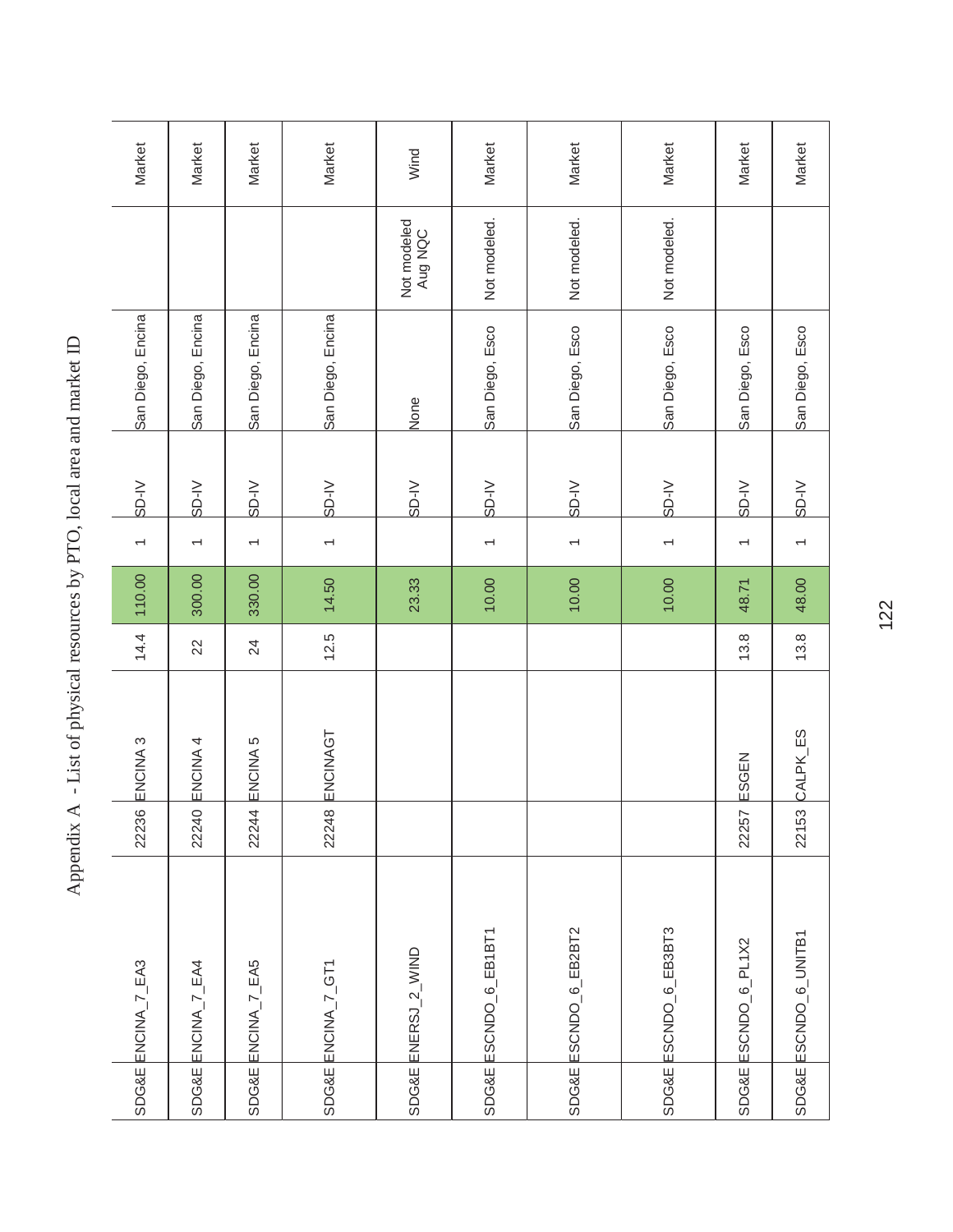|                  | SDG&E ESCO_6_GLMQF                          | 22332      | GOALLINE      | 69               | 36.41 | $\overline{\phantom{0}}$ | SD-IV  | San Diego, Esco,  | Aug NQC                                                                        | Net Seller |
|------------------|---------------------------------------------|------------|---------------|------------------|-------|--------------------------|--------|-------------------|--------------------------------------------------------------------------------|------------|
|                  | SDG&E IVSLRP_2_SOLAR1                       | 23440      | DW GEN2 G1    | 0.36             | 57.32 | $\overline{\phantom{0}}$ | SD-IV  | None              | Aug NQC                                                                        | Market     |
|                  | SDG&E VSLRP_2_SOLAR1                        | 23441      | DW GEN2 G2    | 0.36             | 57.32 | $\overline{\phantom{0}}$ | SD-IV  | None              | Aug NQC                                                                        | Market     |
|                  | SDG&E VSLRP_2_SOLAR1                        | 23442      | DW GEN2 G3    | 0.36             | 57.32 | $\overline{ }$           | $V-IS$ | None              | Aug NQC                                                                        | Market     |
|                  | SDG&E WWEST_2_SOLAR1                        | 23155      | DU GEN1 G1    | 0.2              | 65.20 | $\overline{6}$           | SD-IV  | None              | Aug NQC                                                                        | Market     |
|                  | SDG&E WWEST_2_SOLAR1                        | 23156      | DU GEN1 G2    | $0.\overline{2}$ | 55.32 | G2                       | SD-IV  | None              | Aug NQC                                                                        | Market     |
| <b>SDG&amp;E</b> | $\overline{ }$<br>AKHDG <sub>-6</sub> _UNIT | τŏ<br>2262 | KHODG1        | 13.8             | 20.00 | $\overline{\phantom{0}}$ | SD-IV  | San Diego         |                                                                                | Market     |
| <b>SDG&amp;E</b> | $\mathbf{\Omega}$<br>AKHDG 6_UNIT           | 22626      | <b>KHODG2</b> | 13.8             | 20.00 | $\mathbf{\Omega}$        | SD-IV  | San Diego         |                                                                                | Market     |
| SDG&E            | ARKSP <sub>_6</sub> _UNIT1                  | 22074      | RKSPBD1       | 13.8             | 46.00 | $\overline{ }$           | SD-IV  | San Diego, Border |                                                                                | Market     |
| <b>SDG&amp;E</b> | ARKSP <sub>-0</sub> -UNIT <sub>2</sub>      | ŕο<br>2207 | RKSPBD2       | 13.8             | 46.00 | $\overline{ }$           | SD-IV  | San Diego, Border |                                                                                | Market     |
| SDG&E            | LAROA1_2_UNITA1                             | 20187      | $RP-U1$       | $\frac{6}{5}$    | 0.00  | $\overline{ }$           | SD-IV  | None              | <b>CENACE/CFE</b><br>summer-not<br>available for<br>grid for the<br>Connect to | Market     |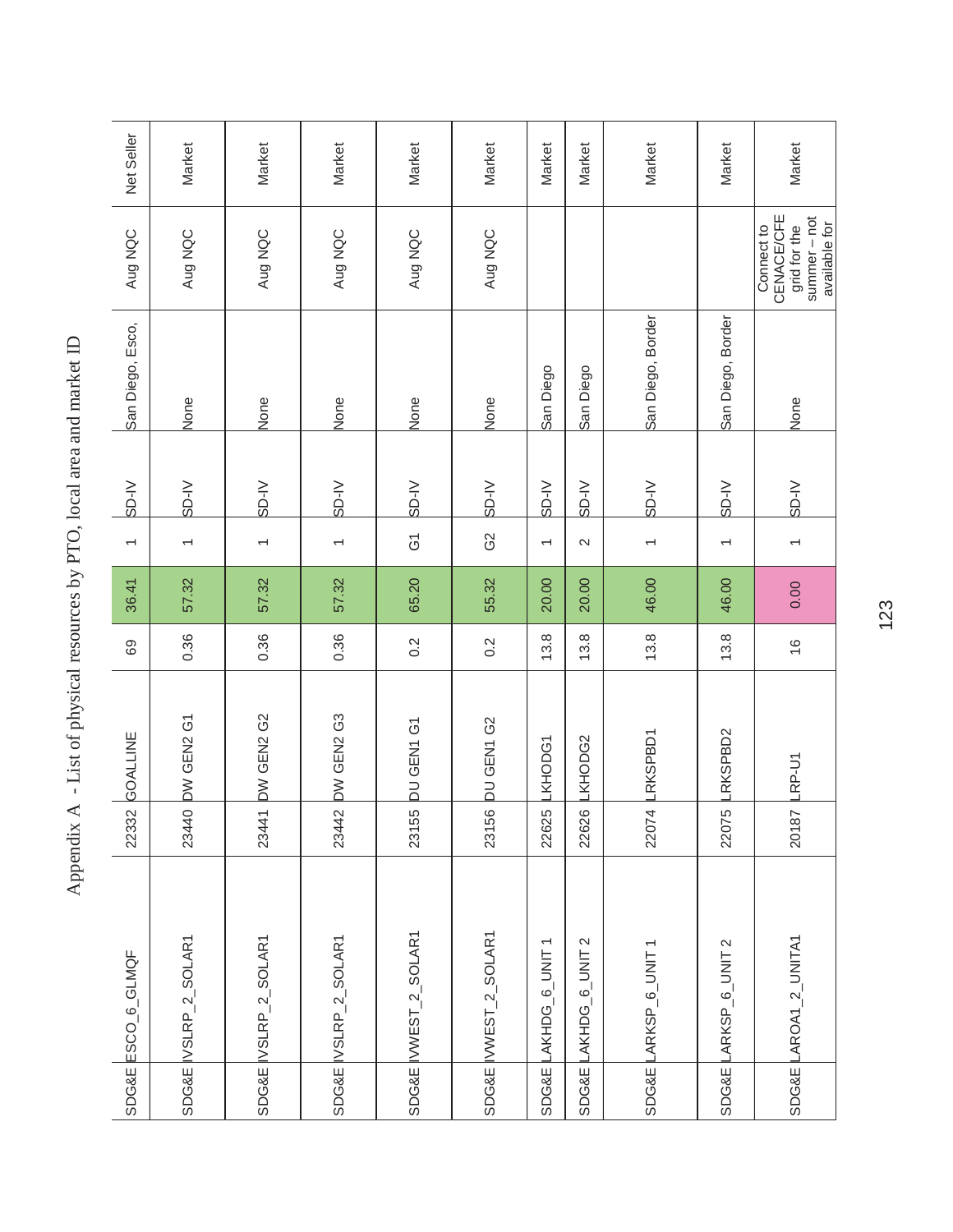| <b>ISSL</b><br>22996           |
|--------------------------------|
| <b>INTBCT</b><br>22997         |
|                                |
| MEF_MR2<br>22487               |
| $MEF$ <sub>_MR1</sub><br>22486 |
| MESAHGTS<br>22448              |
| MISSION<br>22496               |
| 6 NOISLMTR<br>2257             |
| <b>DCO GEN G1</b><br>23314     |
| <b>OCO GEN G2</b><br>23318     |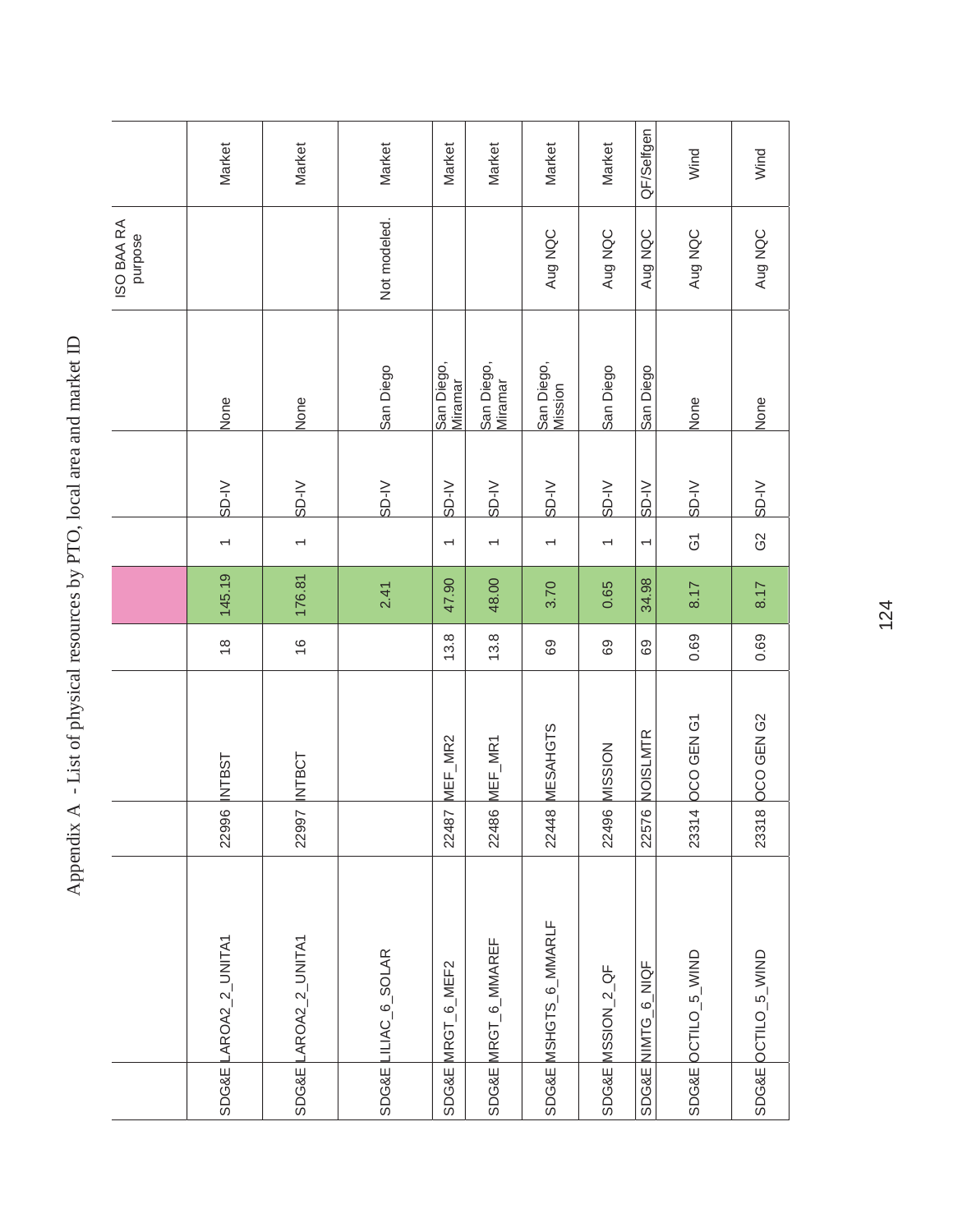|                  | SDG&E OGROVE_6_PL1X2 | 22628 | PA GEN1     | 13.8          | 48.00  |                          | SD-IV | San Diego, Pala   |                            | Market     |
|------------------|----------------------|-------|-------------|---------------|--------|--------------------------|-------|-------------------|----------------------------|------------|
|                  | SDG&E OGROVE_6_PL1X2 | 22629 | PA GEN2     | 13.8          | 48.00  |                          | SD-IV | San Diego, Pala   |                            | Market     |
|                  | SDG&E OTAY_6_LNDFL5  | 22604 | <b>OTAY</b> | 69            | 0.00   |                          | SD-IV | San Diego, Border | Not modeled<br>Energy Only | Market     |
|                  | SDG&E OTAY_6_LNDFL6  | 22604 | <b>OTAY</b> | 69            | 0.00   |                          | SD-IV | San Diego, Border | Not modeled<br>Energy Only | Market     |
|                  | SDG&E OTAY_6_PL1X2   | 22617 | OYGEN       | 13.8          | 35.50  |                          | SD-IV | San Diego, Border |                            | Market     |
|                  | SDG&E OTAY_6_UNITB1  | 22604 | <b>DTAY</b> | 69            | 2.38   | $\overline{}$            | SD-IV | San Diego, Border | Aug NQC                    | Market     |
|                  | SDG&E OTAY_7_UNITC1  | 22604 | <b>OTAY</b> | 69            | 1.78   | S                        | SD-IV | San Diego, Border | Aug NQC                    | QF/Selfgen |
| <b>SDG&amp;E</b> | OTMESA_2_PL1X3       | 22605 | OTAYMGT1    | $\frac{8}{1}$ | 165.16 | $\overline{\phantom{0}}$ | SD-IV | San Diego         |                            | Market     |
|                  | SDG&E OTMESA_2_PL1X3 | 22606 | OTAYMGT2    | $\frac{8}{1}$ | 166.17 | $\overline{ }$           | SD-IV | San Diego         |                            | Market     |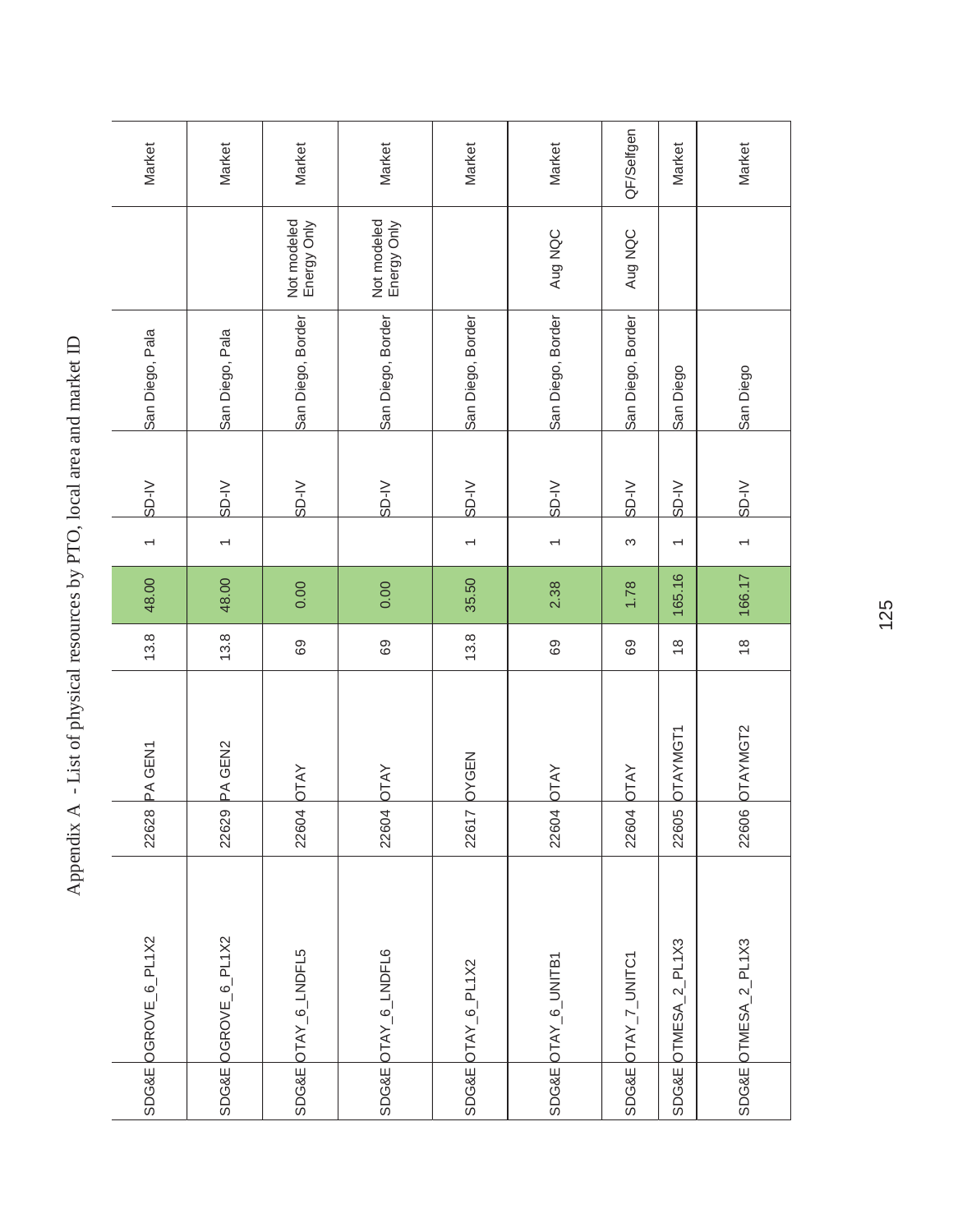| <b>ROSE CROCK</b>                    |
|--------------------------------------|
|                                      |
|                                      |
| į<br>$\frac{1}{2}$<br>$\overline{1}$ |
| -<br>-<br>-<br>-                     |
|                                      |
|                                      |
|                                      |
|                                      |
|                                      |
|                                      |
|                                      |
|                                      |
| こうくうくう                               |
|                                      |
| ו<br>ו                               |
|                                      |
| I                                    |
|                                      |
| ł                                    |
| $-24$<br><b>NANA AVALLE</b>          |
|                                      |
|                                      |
| $\overline{a}$                       |
| ı                                    |
|                                      |
|                                      |
|                                      |
| i                                    |
|                                      |
| ł                                    |
| I                                    |
| ׇ֖֖֚֚֚֚֚֬֝                           |

|                  | SDG&E OTMESA_2_PL1X3  | 22607                            | <b>OTAYMST1</b>    | $\frac{6}{5}$   | 272.27 | $\overline{\phantom{0}}$ | SD-IV       | San Diego       |                        | Market     |
|------------------|-----------------------|----------------------------------|--------------------|-----------------|--------|--------------------------|-------------|-----------------|------------------------|------------|
|                  | SDG&E PALOMR_2_PL1X3  | 22262                            | PEN_CT1            | $\frac{8}{1}$   | 170.18 | $\overline{}$            | $N$ -as     | San Diego       |                        | Market     |
|                  | SDG&E PALOMR_2_PL1X3  | 22263                            | PEN_CT2            | $\frac{8}{1}$   | 170.18 |                          | SD-IV       | San Diego       |                        | Market     |
|                  | SDG&E PALOMR_2_PL1X3  | 22265                            | PEN_ST             | $\frac{8}{1}$   | 225.24 | $\overline{\phantom{0}}$ | SD-IV       | San Diego       |                        | Market     |
|                  | SDG&E PIOPIC_2_CTG1   | 23162                            | PIO PICO CT1       | 13.8            | 106.00 | $\overline{}$            | SD-IV       | San Diego       | No NQC - Pmax          | Market     |
|                  | SDG&E PIOPIC_2_CTG2   | 23163                            | PIO PICO CT2       | 13.8            | 106.00 | $\overline{\phantom{0}}$ | $N$ -OS     | San Diego       | No NQC - Pmax          | Market     |
|                  | SDG&E PIOPIC_2_CTG3   |                                  | 23164 PIO PICO CT3 | 13.8            | 106.00 | $\overline{ }$           | SD-N        | San Diego       | No NQC - Pmax          | Market     |
|                  | SDG&E PTLOMA_6_NTCCGN |                                  | 22660 POINTLMA     | 69              | 2.07   | $\sim$                   | SD-IV       | San Diego       | Aug NQC                | QF/Selfgen |
|                  | SDG&E PTLOMA_6_NTCQF  |                                  | 22660 POINTLMA     | 69              | 19.74  | $\overline{\phantom{0}}$ | SD-V        | San Diego       | Aug NQC                | QF/Selfgen |
|                  | SDG&E SAMPSN_6_KELCO1 |                                  | 22704 SAMPSON      | 12.5            | 6.39   | $\overline{ }$           | <b>N-ds</b> | San Diego       | Aug NQC                | Net Seller |
|                  | SDG&E SMRCOS_6_LNDFIL |                                  | 22724 SANMRCOS     | 69              | 1.28   | $\overline{ }$           | SD-N        | San Diego       | Aug NQC                | Market     |
| <b>SDG&amp;E</b> | TERMEX_2_PL1X3        | 22982                            | <b>TDM CTG2</b>    | $\frac{8}{1}$   | 156.44 | $\overline{\phantom{0}}$ | SD-IV       | None            |                        | Market     |
| <b>SDG&amp;E</b> | $TERMEX_2PL1X3$       | 22983                            | TDM CTG3           | $\frac{8}{1}$   | 156.44 | $\overline{\phantom{0}}$ | SD-IV       | None            |                        | Market     |
| <b>SDG&amp;E</b> | TERMEX_2_PL1X3        | $\overline{\phantom{0}}$<br>2298 | <b>TDM STG</b>     | $\overline{21}$ | 280.13 | $\overline{\phantom{0}}$ | SD-IV       | None            |                        | Market     |
|                  | SDG&E VLCNTR_6_VCSLR  |                                  |                    |                 | 1.87   |                          | SD-IV       | San Diego, Pala | Not modeled<br>Aug NQC | Market     |
| <b>SDG&amp;E</b> | VLCNTR_6_VCSLR1       |                                  |                    |                 | 2.17   |                          | SD-IV       | San Diego, Pala | Not modeled<br>Aug NQC | Market     |
|                  | SDG&E VLCNTR_6_VCSLR2 |                                  |                    |                 | 4.78   |                          | SD-IV       | San Diego, Pala | Not modeled<br>Aug NQC | Market     |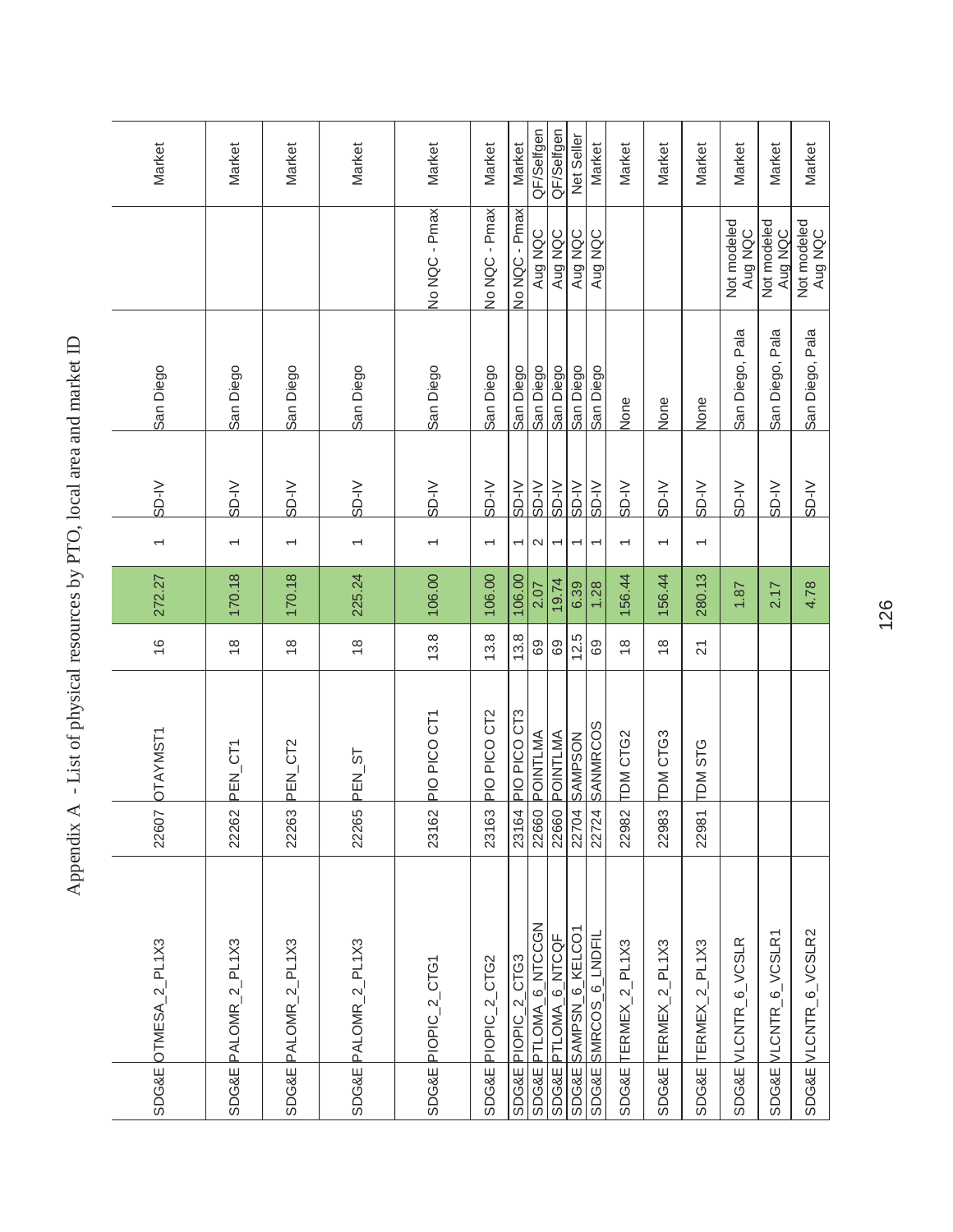| SDG&E ZZ_NA      |                           | 22916 | PFC-AVC                    | $0.\overline{6}$ | 0.00  | $\overline{\phantom{0}}$ | SD-IV   | San Diego              | No NQC - hist.<br>data | QF/Selfgen |
|------------------|---------------------------|-------|----------------------------|------------------|-------|--------------------------|---------|------------------------|------------------------|------------|
| <b>SDG&amp;E</b> | ZZ_New Unit               | 23352 | <b>Q644G</b>               | 0.31             | 16.00 |                          | SD-IV   | None                   | No NQC - est.<br>data  | Market     |
| <b>SDG&amp;E</b> | ZZZ_New Unit              | 23287 | Q429 G1                    | 0.31             | 80.00 |                          | SD-IV   | None                   | No NQC - est.<br>data  | Market     |
| <b>SDG&amp;E</b> | ZZZ_New Unit              | 22942 | GEN <sub>1G1</sub><br>BUE. | 0.69             | 23.12 | $\overline{6}$           | $N$ -OS | None                   | No NQC - est.<br>data  | Wind       |
| <b>SDG&amp;E</b> | ZZ_New Unit               | 23100 | ECO GEN1 G1                | 0.69             | 27.38 | Ğ                        | $V$ -OS | None                   | No NQC - est.<br>data  | Wind       |
|                  | SDG&E ZZZZZ_ENCINA_7_EA1  | 22233 | ENCINA <sub>1</sub>        | 14.4             | 0.00  | $\overline{ }$           | SD-IV   | San Diego, Encina      | Retired                | Market     |
| SDG&E            | ZZZZZZ_ELCAJN_7_GT1       | 22212 | ELCAJNGT                   | 12.5             | 0.00  | $\overline{\phantom{0}}$ | $N$ -as | San Diego, El<br>Cajon | Retired                | Market     |
| <b>SDG&amp;E</b> | ZZZZZ_KEARNY_7_KY2        | 22373 | KEARN2AB                   | 12.5             | 0.00  |                          | $V$ -OS | San Diego,<br>Mission  | Retired                | Market     |
|                  | SDG&E ZZZZZZ_KEARNY_7_KY3 | 22374 | <b>KEARN2CD</b>            | 12.5             | 0.00  | $\overline{\phantom{0}}$ | $N$ -OS | San Diego,<br>Mission  | Retired                | Market     |
|                  | SDG&E ZZZZZZ_KEARNY_7_KY3 | 22375 | <b>KEARN3AB</b>            | 12.5             | 0.00  | $\overline{\phantom{0}}$ | $V$ -OS | San Diego,<br>Mission  | Retired                | Market     |
|                  | SDG&E ZZZZZZ_KEARNY_7_KY4 | 22376 | KEARN3CD                   | 12.5             | 0.00  | $\overline{\phantom{0}}$ | $V$ -OS | San Diego,<br>Mission  | Retired                | Market     |
|                  | SDG&E ZZZZZZ_KEARNY_7_KY4 | 22373 | <b>KEARN2AB</b>            | 12.5             | 0.00  | $\mathbf{\Omega}$        | $N$ -OS | San Diego,<br>Mission  | Retired                | Market     |
|                  | SDG&E ZZZZZZ_KEARNY_7_KY5 | 22374 | KEARN2CD                   | 12.5             | 0.00  | 2                        | $N$ -OS | San Diego,<br>Mission  | Retired                | Market     |
|                  | SDG&E ZZZZZZ_KEARNY_7_KY5 | 22375 | KEARN3AB                   | 12.5             | 0.00  | $\mathbf{\Omega}$        | $N$ -03 | San Diego,<br>Mission  | Retired                | Market     |
| <b>SDG&amp;E</b> | ZZZZZ_KEARNY_7_KY6        | 22376 | KEARN3CD                   | 12.5             | 0.00  | $\mathbf{\Omega}$        | $N$ -OS | San Diego,<br>Mission  | Retired                | Market     |
|                  | SDG&E ZZZZZZ_MRGT_7_UNITS | 22488 | MIRAMRGT                   | 12.5             | 0.00  | $\overline{ }$           | SD-IV   | San Diego,<br>Miramar  | Retired                | Market     |
|                  | SDG&E ZZZZZZ_MRGT_7_UNITS | 22488 | <b>MIRAMRGT</b>            | 12.5             | 0.00  | $\sim$                   | $V$ -OS | San Diego,<br>Miramar  | Retired                | Market     |

o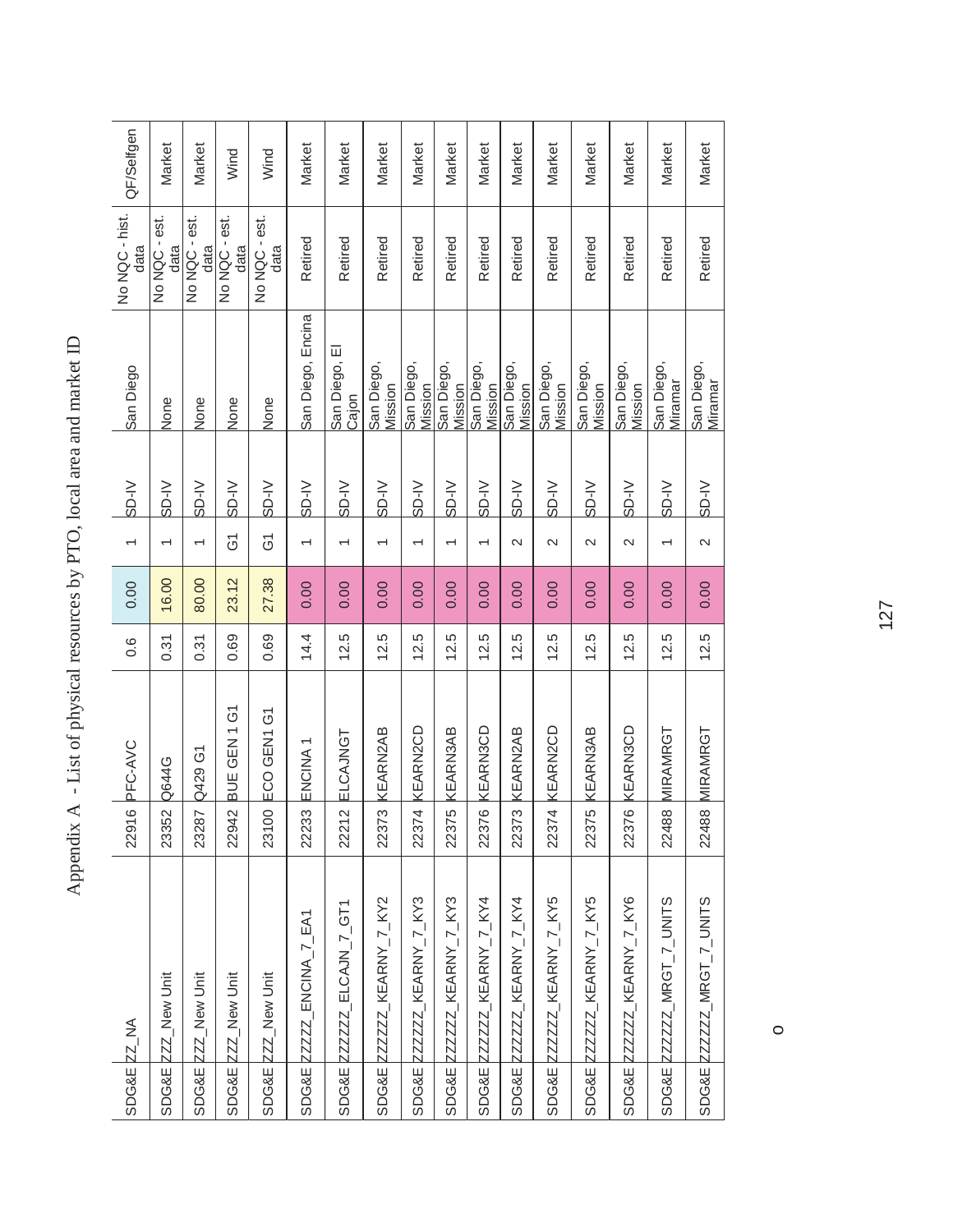# **VI. Appendix B – Effectiveness factors for procurement guidance**

### **Table - Eagle Rock.**

Effectiveness factors to the Eagle Rock-Cortina 115 kV line:

| <b>Gen Bus</b> | <b>Gen Name</b> | Gen ID | Eff Fctr $(\% )$ |
|----------------|-----------------|--------|------------------|
| 31406          | GEYSR5-6        | 1      | 36               |
| 31406          | GEYSR5-6        | 2      | 36               |
| 31408          | GEYSER78        | 1      | 36               |
| 31408          | GEYSER78        | 2      | 36               |
| 31412          | GEYSER11        | 1      | 37               |
| 31435          | GEO.ENGY        | 1      | 35               |
| 31435          | GEO.ENGY        | 2      | 35               |
| 31433          | <b>POTTRVLY</b> | 1      | 34               |
| 31433          | <b>POTTRVLY</b> | 3      | 34               |
| 31433          | <b>POTTRVLY</b> | 4      | 34               |
| 38020          | <b>CITY UKH</b> | 1      | 32               |
| 38020          | <b>CITY UKH</b> | 2      | 32               |

# **Table - Fulton**

Effectiveness factors to the Lakeville-Petaluma-Cotati 60 kV line:

| <b>Gen Bus</b> | <b>Gen Name</b> | <b>Gen ID</b>  | Eff Fctr $(\%)$   |
|----------------|-----------------|----------------|-------------------|
| 31466          | <b>SONMALF</b>  | 1              | 52                |
| 31422          | GEYSER17        | 1              | 12                |
| 31404          | WEST FOR        | 1              | 12 <sub>2</sub>   |
| 31404          | <b>WEST FOR</b> | 2              | 12                |
| 31414          | GEYSER12        | 1              | 12                |
| 31418          | GEYSER14        | 1              | 12                |
| 31420          | GEYSER16        | 1              | $12 \overline{ }$ |
| 31402          | <b>BEAR CAN</b> | $\mathbf 1$    | 12 <sub>2</sub>   |
| 31402          | <b>BEAR CAN</b> | $\overline{2}$ | 12                |
| 38110          | NCPA2GY1        | 1              | 12                |
| 38112          | NCPA2GY2        | 1              | 12                |
| 32700          | <b>MONTICLO</b> | 1              | 10                |
| 32700          | <b>MONTICLO</b> | $\overline{2}$ | 10                |
| 32700          | <b>MONTICLO</b> | 3              | 10                |
| 31435          | <b>GEO.ENGY</b> | 1              | 6                 |
| 31435          | <b>GEO.ENGY</b> | 2              | 6                 |
| 31408          | GEYSER78        | 1              | 6                 |
| 31408          | GEYSER78        | 2              | 6                 |
| 31412          | GEYSER11        | 1              | 6                 |
| 31406          | GEYSR5-6        | 1              | 6                 |
| 31406          | GEYSR5-6        | $\overline{2}$ | 6                 |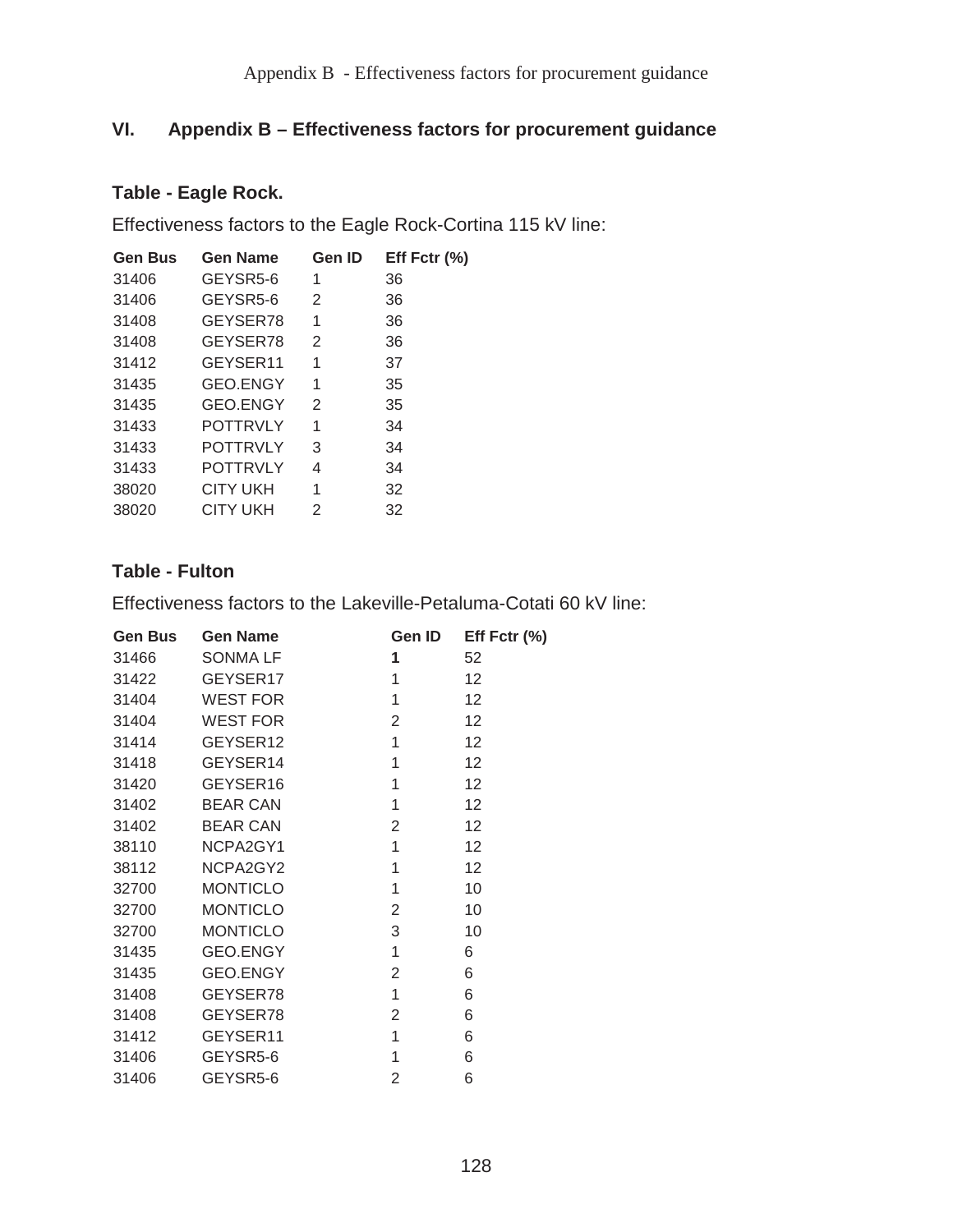### **Table - Lakeville**

Effectiveness factors to the Vaca Dixon-Lakeville 230 kV line:

| Gen Bus | <b>Gen Name</b> | Gen ID         | Eff Fctr (%) |
|---------|-----------------|----------------|--------------|
| 31400   | <b>SANTA FE</b> | 2              | 38           |
| 31430   | SMUDGEO1        | 1              | 38           |
| 31400   | <b>SANTA FE</b> | 1              | 38           |
| 31416   | GEYSER13        | 1              | 38           |
| 31424   | GEYSER18        | 1              | 38           |
| 31426   | GEYSER20        | 1              | 38           |
| 38106   | NCPA1GY1        | 1              | 38           |
| 38108   | NCPA1GY2        | 1              | 38           |
| 31421   | <b>BOTTLERK</b> | 1              | 36           |
| 31404   | <b>WEST FOR</b> | 2              | 36           |
| 31402   | <b>BEAR CAN</b> | 1              | 36           |
| 31402   | <b>BEAR CAN</b> | 2              | 36           |
| 31404   | <b>WEST FOR</b> | 1              | 36           |
| 31414   | GEYSER12        | 1              | 36           |
| 31418   | GEYSER14        | 1              | 36           |
| 31420   | GEYSER16        | 1              | 36           |
| 31422   | GEYSER17        | 1              | 36           |
| 38110   | NCPA2GY1        | 1              | 36           |
| 38112   | NCPA2GY2        | 1              | 36           |
| 31446   | SONMA LF        | 1              | 36           |
| 32700   | <b>MONTICLO</b> | 1              | 31           |
| 32700   | <b>MONTICLO</b> | 2              | 31           |
| 32700   | <b>MONTICLO</b> | 3              | 31           |
| 31406   | GEYSR5-6        | 1              | 18           |
| 31406   | GEYSR5-6        | $\overline{2}$ | 18           |
| 31405   | <b>RPSP1014</b> | 1              | 18           |
| 31408   | GEYSER78        | 1              | 18           |
| 31408   | GEYSER78        | $\overline{2}$ | 18           |
| 31412   | GEYSER11        | 1              | 18           |
| 31435   | GEO.ENGY        | 1              | 18           |
| 31435   | GEO.ENGY        | $\overline{2}$ | 18           |
| 31433   | <b>POTTRVLY</b> | 1              | 15           |
| 31433   | <b>POTTRVLY</b> | $\overline{2}$ | 15           |
| 31433   | <b>POTTRVLY</b> | 3              | 15           |
| 38020   | <b>CITY UKH</b> | 1              | 15           |
| 38020   | <b>CITY UKH</b> | $\overline{2}$ | 15           |

#### **Table – Rio Oso**

Effectiveness factors to the Rio Oso-Atlantic 230 kV line: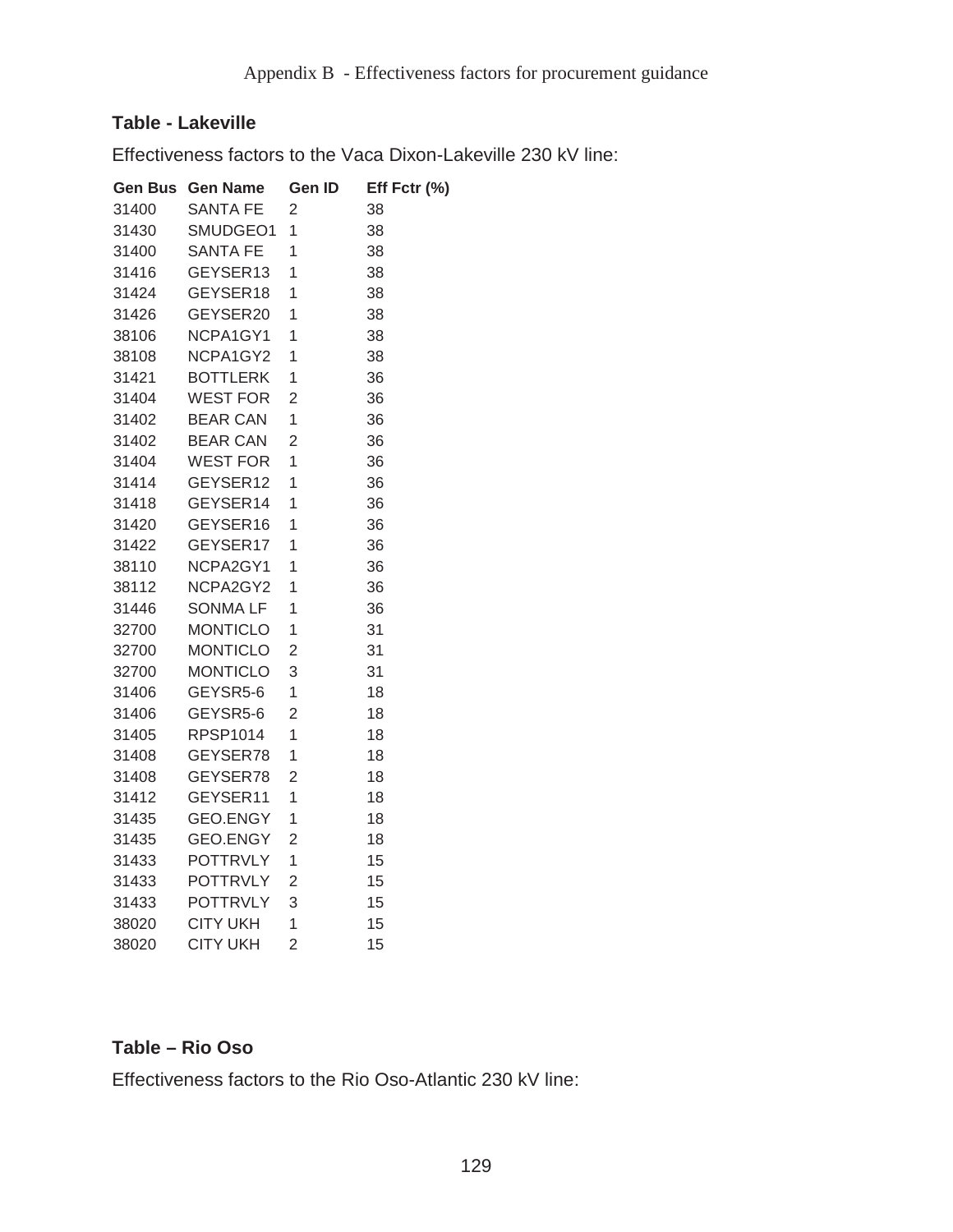| <b>Gen Bus</b> | <b>Gen Name</b>      | <b>Gen ID</b> | Eff Fctr. $(\%)$ |
|----------------|----------------------|---------------|------------------|
| 32498          | <b>SPILINCF</b>      | 1             | 49               |
| 32500          | ULTR RCK             | 1             | 49               |
| 32456          | MIDLFORK             | 1             | 33               |
| 32456          | MIDLFORK             | 2             | 33               |
| 32458          | <b>RALSTON</b>       | 1             | 33               |
| 32513          | ELDRADO1             | 1             | 32               |
| 32514          | ELDRADO <sub>2</sub> | 1             | 32               |
| 32510          | <b>CHILIBAR</b>      | 1             | 32               |
| 32486          | HELLHOLE             | 1             | 31               |
| 32508          | <b>FRNCH MD</b>      | 1             | 30               |
| 32460          | NEWCSTLE             | 1             | 26               |
| 32478          | HALSEY F             | 1             | 24               |
| 32512          | WISE                 | 1             | 24               |
| 38114          | Stig CC              | 1             | 14               |
| 38123          | Q267CT               | 1             | 14               |
| 38124          | Q267ST               | 1             | 14               |
| 32462          | CHI.PARK             | 1             | 8                |
| 32464          | DTCHFLT1             | 1             | 4                |

# **Table – South of Table Mountain**

Effectiveness factors to the Caribou-Palermo 115 kV line:

|       | Gen Bus Gen Name Gen ID Eff Fctr. (%) |   |
|-------|---------------------------------------|---|
| 31814 | FORBSTWN 1                            |   |
|       | 31794 WOODLEAF 1                      | 7 |
| 31832 | SLY.CR.<br>$\overline{\phantom{0}}$ 1 |   |
| 31862 | DEADWOOD 1                            | 7 |
| 31890 | PO POWER 1                            | 6 |
| 31890 | PO POWER <sub>2</sub>                 | 6 |

| 31888 | OROVLLE         | 1              | 6              |
|-------|-----------------|----------------|----------------|
| 31834 | KELLYRDG        | 1              | 6              |
| 32450 | COLGATE1        | 1              | 4              |
| 32466 | NARROWS1        | 1              | 4              |
| 32468 | <b>NARROWS2</b> | 1              | 4              |
| 32452 | COLGATE2        | 1              | 4              |
| 32470 | CMP.FARW        | 1              | 4              |
| 32451 | FREC            | 1              | 4              |
| 32490 | <b>GRNLEAF1</b> | 1              | 4              |
| 32490 | <b>GRNLEAF1</b> | $\overline{2}$ | 4              |
| 32496 | <b>YCEC</b>     | 1              | 4              |
| 32494 | <b>YUBA CTY</b> | 1              | 4              |
| 32492 | GRNLEAF2        | 1              | 4              |
| 32498 | <b>SPILINCF</b> | 1              | $\overline{2}$ |
| 31788 | ROCK CK2        | 1              | $\overline{2}$ |
| 31812 | <b>CRESTA</b>   | 1              | $\overline{2}$ |
| 31812 | CRESTA          | $\overline{2}$ | $\overline{2}$ |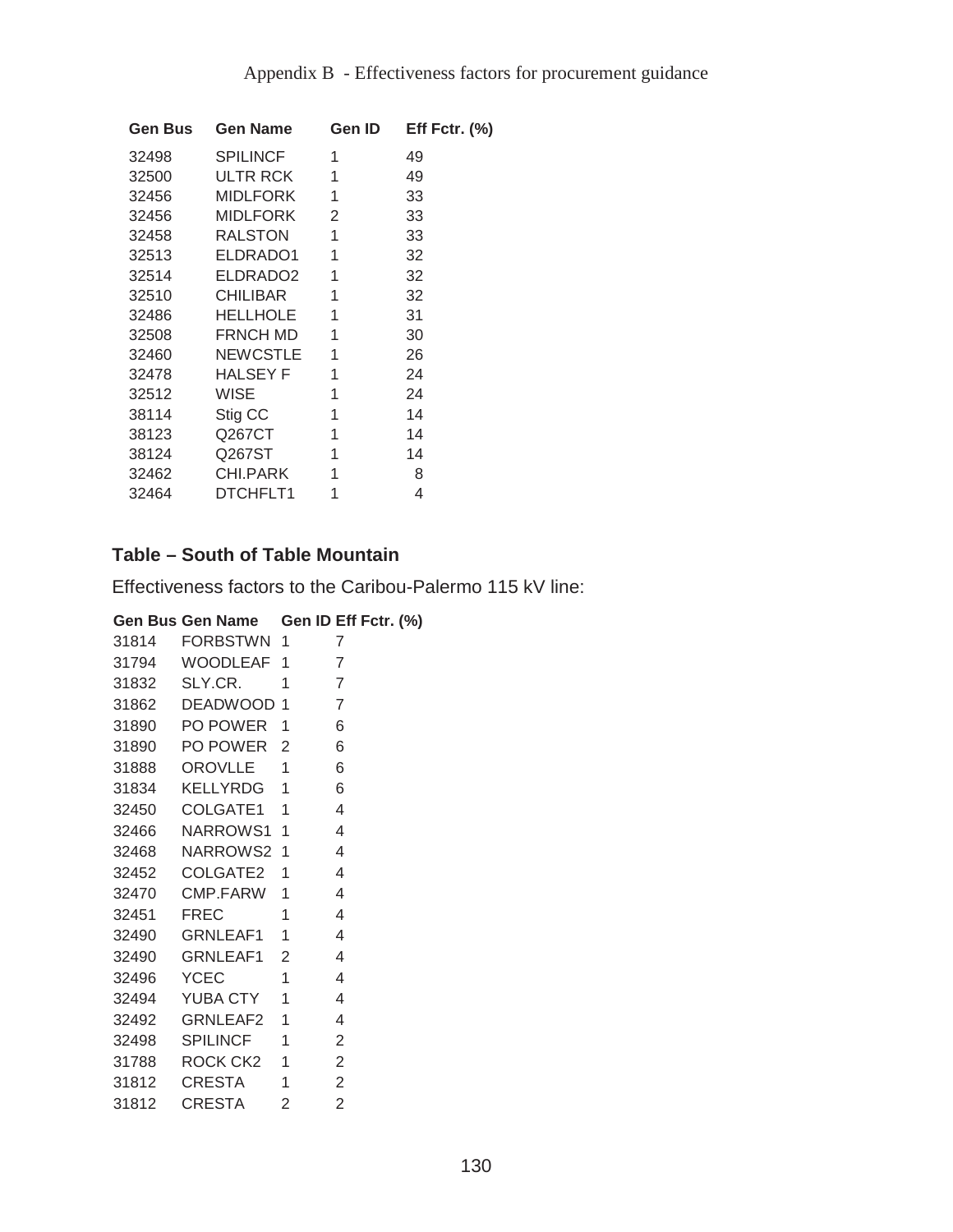| 31820 | <b>BCKS CRK</b>   | 1              | 2              |
|-------|-------------------|----------------|----------------|
| 31820 | <b>BCKS CRK</b>   | 2              | $\overline{2}$ |
| 31786 | ROCK CK1          | 1              | $\overline{c}$ |
| 31790 | POE 1             | 1              | $\overline{2}$ |
| 31792 | POE 2             | 1              | $\overline{2}$ |
| 31784 | <b>BELDEN</b>     | 1              | $\overline{2}$ |
| 32500 | <b>ULTR RCK</b>   | 1              | $\overline{c}$ |
| 32156 | <b>WOODLAND</b>   | 1              | $\overline{c}$ |
| 32510 | <b>CHILIBAR</b>   | 1              | $\overline{2}$ |
| 32513 | ELDRADO1          | 1              | $\overline{2}$ |
| 32514 | ELDRADO2          | 1              | $\overline{c}$ |
| 32478 | <b>HALSEY F</b>   | 1              | $\overline{c}$ |
| 32460 | NEWCSTLE          | 1              | 1              |
| 32458 | <b>RALSTON</b>    | 1              | 1              |
| 32512 | <b>WISE</b>       | 1              | 1              |
| 32456 | <b>MIDLFORK</b>   | 1              | 1              |
| 32456 | <b>MIDLFORK</b>   | $\overline{2}$ | 1              |
| 32486 | <b>HELLHOLE</b>   | 1              | $\overline{1}$ |
| 32508 | FRNCH MD          | 1              | 1              |
| 32162 | RIV.DLTA          | 1              | 1              |
| 32502 | DTCHFLT2          | 1              | 1              |
| 32462 | CHI.PARK          | 1              | 1              |
| 32464 | DTCHFLT1          | 1              | 1              |
| 32454 | DRUM <sub>5</sub> | 1              | 1              |
| 32476 | <b>ROLLINSF</b>   | 1              | 1              |
| 32484 | <b>OXBOW F</b>    | 1              | 1              |
| 32474 | DEER CRK          | 1              | 1              |
| 32504 | <b>DRUM 1-2</b>   | 1              | 1              |
| 32504 | <b>DRUM 1-2</b>   | 2              | 1              |
| 32506 | <b>DRUM 3-4</b>   | 1              | 1              |
| 32506 | <b>DRUM 3-4</b>   | $\overline{2}$ | 1              |
| 32166 | <b>UC DAVIS</b>   | 1              | 1              |
| 32472 | SPAULDG           | 1              | 1              |
| 32472 | <b>SPAULDG</b>    | $\overline{c}$ | 1              |
| 32472 | <b>SPAULDG</b>    | 3              | 1              |
| 32480 | <b>BOWMAN</b>     | 1              | 1              |
| 32488 | HAYPRES+          | 1              | 1              |
| 32488 | HAYPRES+          | $\overline{2}$ | 1              |
| 38124 | <b>LODI ST1</b>   | 1              | 1              |
| 38123 | <b>LODI CT1</b>   | 1              | 1              |
| 38114 | <b>STIG CC</b>    | 1              | 1              |

### **Table – San Jose**

Effectiveness factors to the Metcalf-Evergreen #1 115 kV line.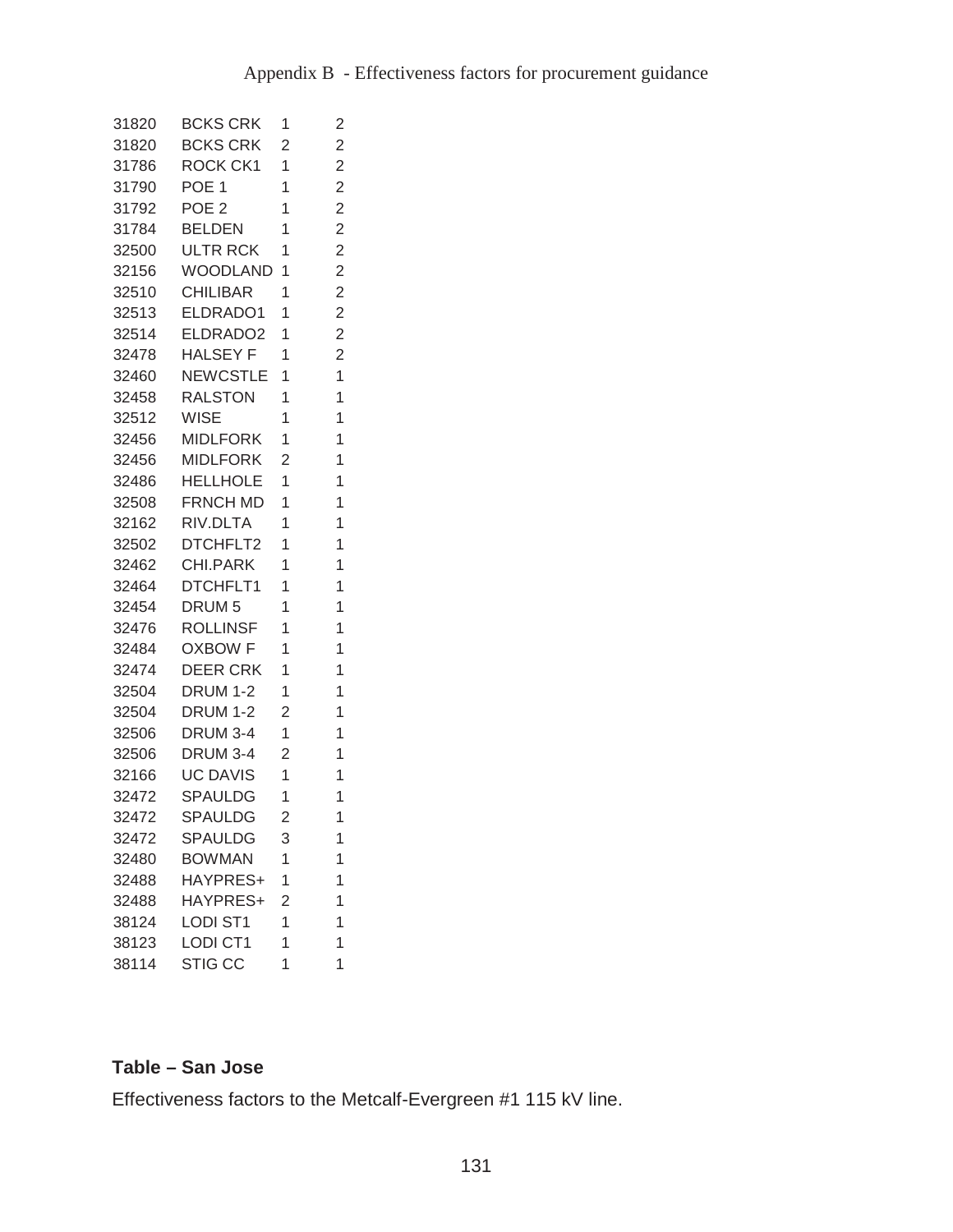|       | <b>Gen Bus Gen Name</b> | <b>Gen ID</b>  | Eff Fctr $(\%)$ |
|-------|-------------------------|----------------|-----------------|
| 35863 | <b>CATALYST</b>         | 1              | 20              |
| 36856 | CCCA100                 | 1              | 6               |
| 36854 | Cogen                   | 1              | 6               |
| 36854 | Cogen                   | 2              | 6               |
| 36863 | DVRaGT1                 | 1              | 6               |
| 36864 | DVRbGT2                 | 1              | 6               |
| 36865 | DVRaST3                 | 1              | 6               |
| 35860 | <b>OLS-AGNE</b>         | 1              | 5               |
| 36858 | $Gi$ a 100              | 1              | 5               |
| 36859 | Gia200                  | 2              | 5               |
| 35854 | LECEFGT1                | 1              | 5               |
| 35855 | LECEFGT2                | $\mathfrak{D}$ | 5               |
| 35856 | LECEFGT3                | 3              | 5               |
| 35857 | LECEFGT4                | 4              | 5               |

# **Table – Herndon**

Effectiveness factors to the Herndon-Barton 115 kV line.

| <b>Gen Bus</b> | <b>Gen Name</b>     | Gen ID         | <b>Eff Factor %</b> |
|----------------|---------------------|----------------|---------------------|
| 34624          | <b>BALCH 1</b>      | 1              | 18.198              |
| 34616          | <b>KINGSRIV</b>     | 1              | 16.901              |
| 34671          | KRCDPCT1            | 1              | 16.258              |
| 34672          | KRCDPCT2            | 1              | 16.258              |
| 34648          | <b>DINUBA E</b>     | 1              | 15.628              |
| 34603          | <b>JGBSWLT</b>      | <b>ST</b>      | 12.418              |
| 34677          | Q558                | 1              | 12.418              |
| 34690          | CORCORAN 3          | <b>FW</b>      | 12.418              |
| 34692          | CORCORAN 4          | FW.            | 12.418              |
| 34696          | <b>CORCORANPV S</b> | 1              | 12.418              |
| 34699          | Q529                | $\mathbf{1}$   | 12.418              |
| 34610          | <b>HAAS</b>         | 1              | 11.344              |
| 34610          | <b>HAAS</b>         | $\overline{2}$ | 11.344              |
| 34612          | <b>BLCH 2-2</b>     | $\mathbf{1}$   | 11.344              |
| 34614          | <b>BLCH 2-3</b>     | 1              | 11.344              |
| 34308          | <b>KERCKHOF</b>     | 1              | 8.609               |
| 34343          | KERCK1-2            | 2              | 8.609               |
| 34344          | KERCK1-1            | 1              | 8.609               |
| 34345          | KERCK1-3            | 3              | 8.609               |
| 34431          | GWF HEP1            | 1              | 7.258               |
| 34433          | GWF_HEP2            | 1              | 7.258               |
| 34617          | Q581                | 1              | 4.142               |
| 34649          | Q965                | 1              | 4.142               |
| 34680          | <b>KANSAS</b>       | 1              | 4.142               |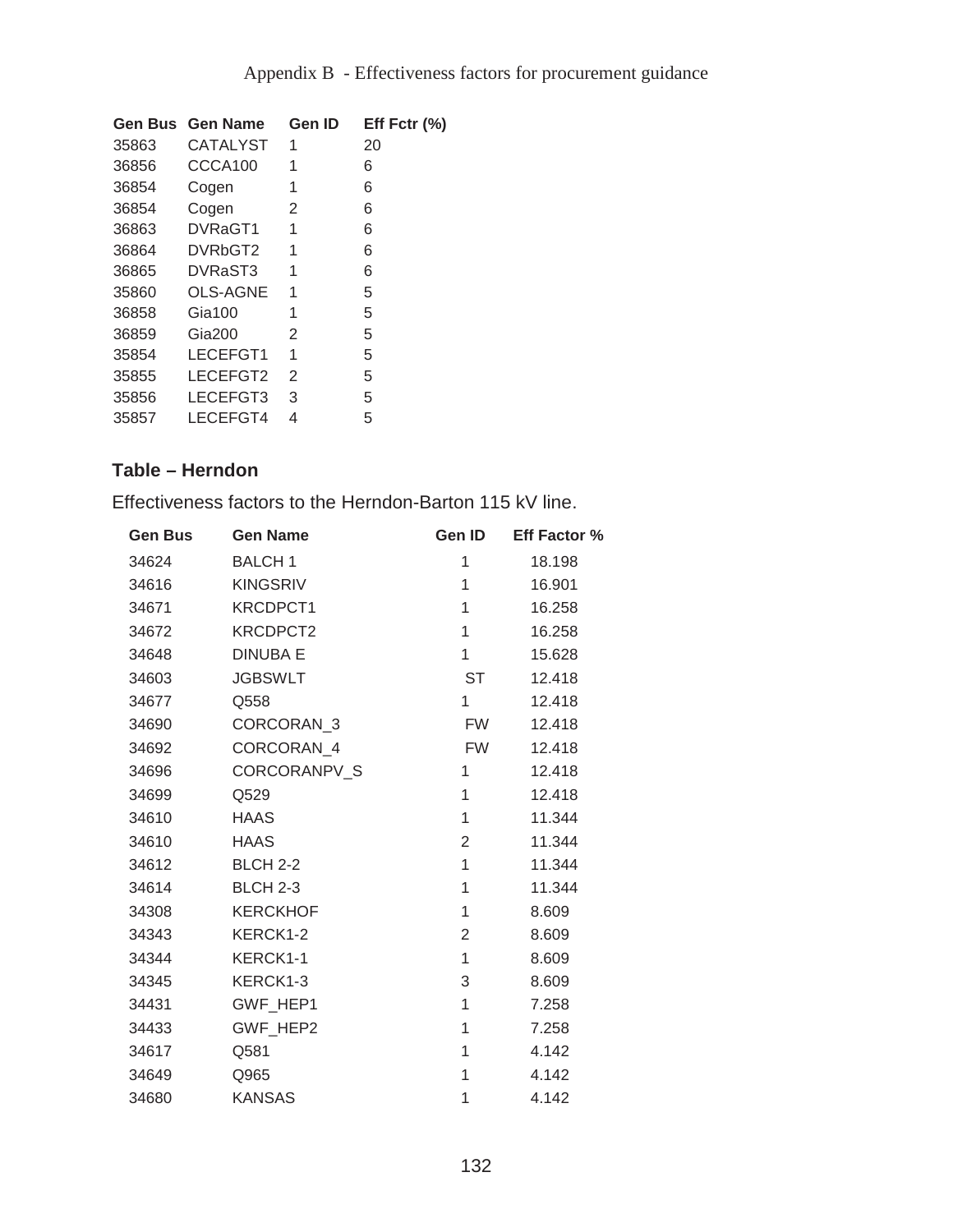#### **Table – Western LA Basin**

Effectiveness factors to the Serrano – Villa Park #1 or #2 230 kV lines:

| <b>Gen Bus</b> | <b>Gen Name</b>        | Gen ID         | MW Eff Fctr (%) |
|----------------|------------------------|----------------|-----------------|
| 29309          | <b>BARPKGEN</b>        | 1              | 24              |
| 25208          | DowlingCTG             | 1              | 23              |
| 25211          | CanyonGT 1             | 1              | 23              |
| 25212          | CanyonGT <sub>2</sub>  | 2              | 23              |
| 25213          | CanyonGT 3             | 3              | 23              |
| 25214          | CanyonGT 4             | 4              | 23              |
| 24066          | HUNT1 G                | 1              | 20              |
| 24067          | HUNT2 G                | 2              | 20              |
| 24325          | <b>ORCOGEN</b>         | 1              | 20              |
| 24005          | <b>ALAMT5 G</b>        | 5              | 17              |
| 24161          | <b>ALAMT6 G</b>        | 6              | 17              |
| 24001          | <b>ALAMT1 G</b>        | 1              | 17              |
| 24002          | <b>ALAMT2 G</b>        | 2              | 17              |
| 24003          | <b>ALAMT3 G</b>        | 3              | 17              |
| 24004          | <b>ALAMT4 G</b>        | 4              | 17              |
| 24162          | <b>ALAMT7 G</b>        | R7             | 17              |
| 24133          | <b>SANTIAGO</b>        | 1              | 13              |
| 24341          | <b>COYGEN</b>          | 1              | 13              |
| 24018          | <b>BRIGEN</b>          | 1              | 13              |
| 24011          | ARCO 1G                | 1              | 11              |
| 24012          | ARCO 2G                | 2              | 11              |
| 24013          | ARCO 3G                | 3              | 11              |
| 24014          | ARCO 4G                | 4              | 11              |
| 24020          | CARBGEN1               | 1              | 11              |
| 24064          | <b>HINSON</b>          | 1              | 11              |
| 24080          | LBEACH8G               | R <sub>8</sub> | 11              |
| 24081          | LBEACH9G               | R <sub>9</sub> | 11              |
| 24139          | <b>SERRFGEN</b>        | D <sub>1</sub> | 11              |
| 24163          | ARCO 5G                | 5              | 11              |
| 24164          | ARCO 6G                | 6              | 11              |
| 24170          | LBEACH12               | $\overline{c}$ | 11              |
| 24170          | LBEACH12               | 1              | 11              |
| 24171          | LBEACH34               | 3              | 11              |
| 24171          | LBEACH34               | 4              | 11              |
| 24327          | <b>THUMSGEN</b>        | 1              | 11              |
| 24328          | CARBGEN2               | 1              | 11              |
| 24062          | HARBOR G <sup>38</sup> | 1              | 11              |

<sup>38</sup> Harbor generating units are currently on mothballed status.

 $\overline{a}$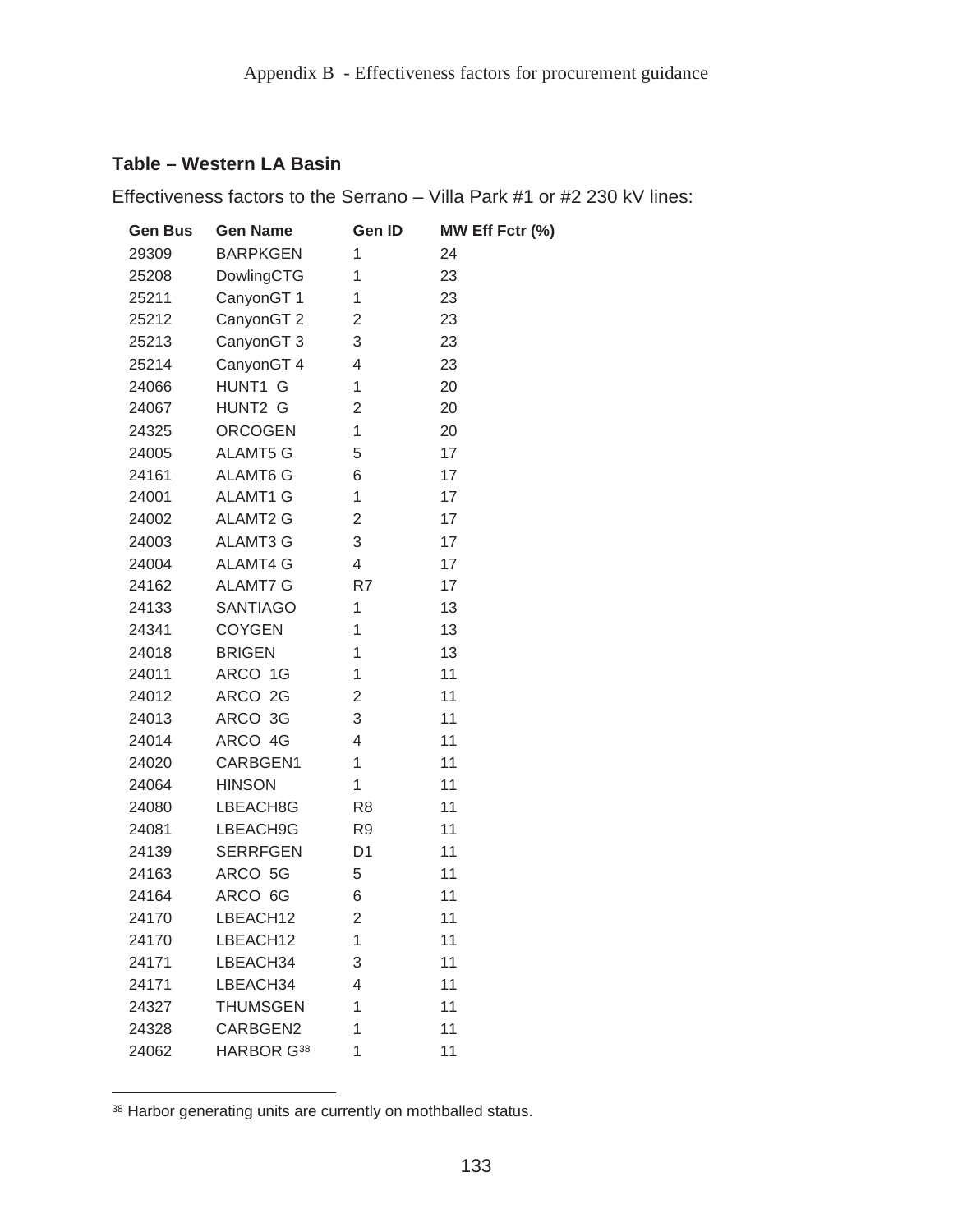| 24062 | <b>HARBOR G</b> | ΗP             | 11 |
|-------|-----------------|----------------|----|
| 25510 | HARBORG4        | LP             | 11 |
| 24079 | LBEACH7G        | R7             | 11 |
| 24173 | LBEACH5G        | R <sub>5</sub> | 11 |
| 24174 | LBEACH6G        | R <sub>6</sub> | 11 |
| 24070 | <b>ICEGEN</b>   | D <sub>1</sub> | 11 |
| 29308 | <b>CTRPKGEN</b> | 1              | 10 |
| 29953 | <b>SIGGEN</b>   | D <sub>1</sub> | 10 |
| 24022 | CHEVGEN1        | 1              | 9  |
| 24023 | CHEVGEN2        | 2              | 9  |
| 24047 | ELSEG3 G        | 3              | 9  |
| 24048 | ELSEG4 G        | 4              | 9  |
| 24094 | MOBGEN1         | 1              | 9  |
| 24329 | MOBGEN2         | 1              | 9  |
| 24330 | <b>OUTFALL1</b> | 1              | 9  |
| 24331 | OUTFALL2        | 1              | 9  |
| 24332 | <b>PALOGEN</b>  | D <sub>1</sub> | 9  |
| 24333 | REDON1 G        | R <sub>1</sub> | 9  |
| 24334 | REDON2 G        | R <sub>2</sub> | 9  |
| 24335 | REDON3 G        | R <sub>3</sub> | 9  |
| 24336 | REDON4 G        | R <sub>4</sub> | 9  |
| 24337 | <b>VENICE</b>   | 1              | 9  |
| 29009 | CHEVGEN5        | $\mathbf{1}$   | 9  |
| 29009 | CHEVGEN5        | 2              | 9  |
| 29901 | ELSEG5GT        | 5              | 9  |
| 29902 | ELSEG6ST        | 6              | 9  |
| 29903 | ELSEG7GT        | 7              | 9  |
| 29904 | ELSEG8ST        | 8              | 9  |
| 24121 | <b>REDON5 G</b> | 5              | 9  |
| 24122 | <b>REDON6 G</b> | 6              | 9  |
| 24123 | <b>REDON7 G</b> | 7              | 9  |
| 24124 | <b>REDON8 G</b> | 8              | 9  |
| 24239 | MALBRG1G        | C <sub>1</sub> | 8  |
| 24240 | MALBRG2G        | C <sub>2</sub> | 8  |
| 24241 | MALBRG3G        | S <sub>3</sub> | 8  |
| 24342 | <b>FEDGEN</b>   | 1              | 8  |
| 29951 | <b>REFUSE</b>   | D <sub>1</sub> | 8  |
| 29005 | PASADNA1        | 1              | 5  |
| 29006 | PASADNA2        | 1              | 5  |
| 29007 | <b>BRODWYSC</b> | 1              | 5  |

# **Table – LA Basin**

Effectiveness factors to the Sylmar-Eagle Rock 230 kV line: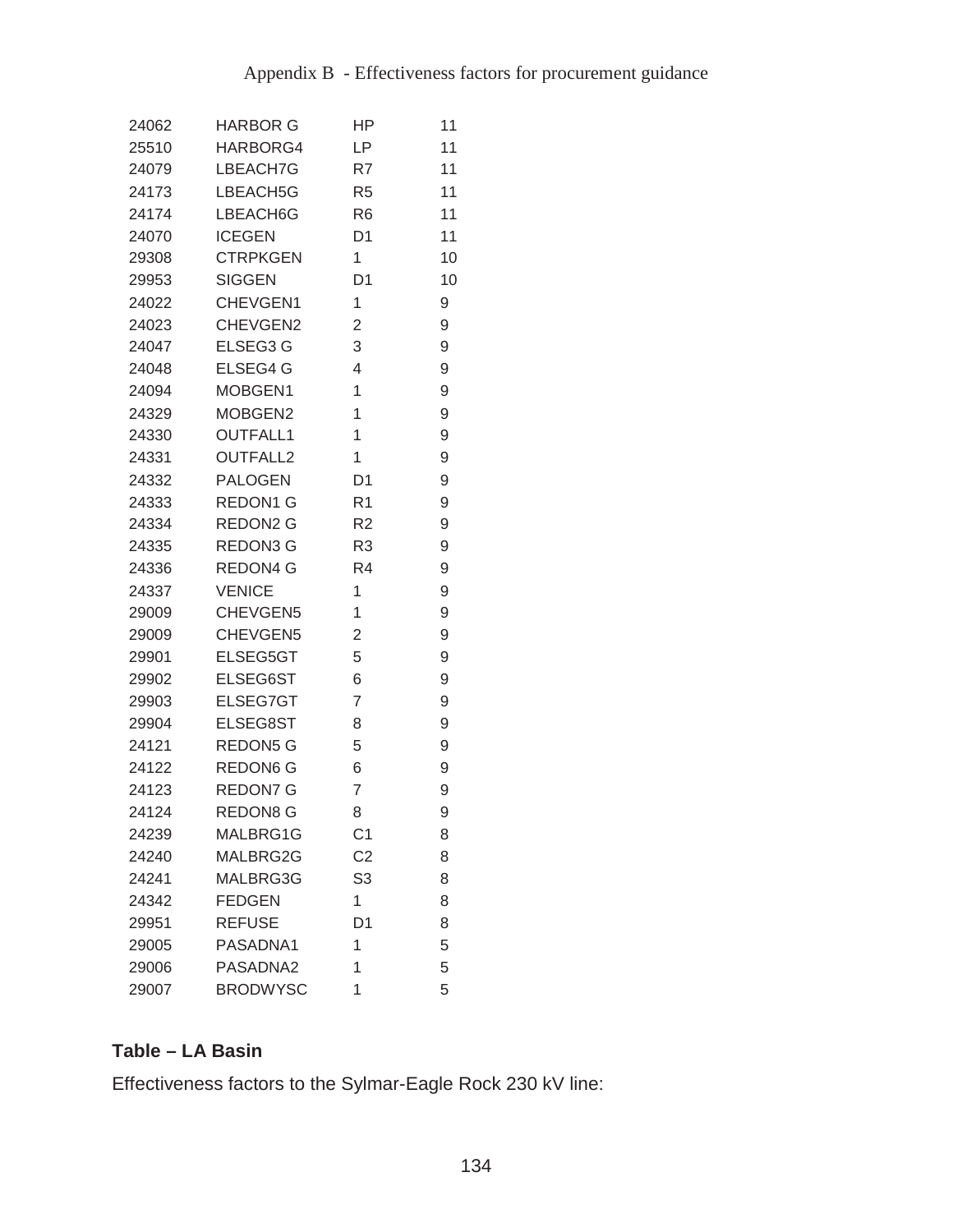| <b>GENERATOR</b>                            | MW Eff Fctr (%) |
|---------------------------------------------|-----------------|
| PASADNA1 13.8 #1                            | $-25.58$        |
| PASADNA2 13.8 #1                            | $-25.57$        |
| BRODWYSC 13.8 #1                            | $-25.25$        |
| MALBRG3G 13.8 #S3                           | $-15.52$        |
| ELSEG8ST 13.8 #8                            | $-13.47$        |
| ELSEG7GT 16.5 #7                            | $-13.46$        |
| ELSEG3 G 18.0 #3                            | $-13.43$        |
| 18.0 #3 16.0 ± 15.0<br>ELSEG4 G     18.0 #4 | $-13.42$        |
| CHEVGEN1 13.8 #1                            | $-13.37$        |
| CHEVGEN2 13.8 #2                            | $-13.37$        |
| VENICE 13.8 #1                              | -13.37          |
| CHEVGEN5 13.8 #1                            | $-13.36$        |
| CHEVGEN5 13.8 #2                            | $-13.36$        |
| MOBGEN1 13.8 #1                             | $-13.34$        |
| MOBGEN2 13.8 #1                             | $-13.34$        |
| PALOGEN 13.8 #D1                            | $-13.34$        |
| REDON5 G 18.0 #5                            | $-13.27$        |
| REDON6 G 18.0 #6                            | $-13.26$        |
| ARCO 1G 13.8 #1                             | $-12.54$        |
| ARCO 2G 13.8 #2                             | $-12.54$        |
| HARBOR G 13.8 #1                            | $-12.54$        |
| HARBORG4 4.2 #LP                            | $-12.54$        |
| HARBOR G 13.8 #HP                           | $-12.54$        |
| LBEACH12 13.8 #2                            | $-12.51$        |
| THUMSGEN 13.8 #1                            | $-12.49$        |
| CARBGEN1 13.8 #1                            | $-12.48$        |
| SERRFGEN 13.8 #D1                           | $-12.48$        |
| CARBGEN2 13.8 #1                            | $-12.48$        |
| LBEACH34 13.8 #3                            | $-12.47$        |
| ICEGEN 13.8 #D1                             | $-12.23$        |
| CTRPKGEN 13.8 #1                            | $-11.36$        |
| SIGGEN 13.8 #D1                             | $-11.35$        |
| ALAMT3 G 18.0 #3                            | $-10.66$        |
| ALAMT4 G 18.0 #4                            | $-10.66$        |
| EME WCG1 13.8 #1                            | $-9.96$         |
| OLINDA 66.0 #1                              | $-9.51$         |
| BREAPWR2 13.8 #C1                           | $-9.5$          |
| BARPKGEN 13.8 #1                            | $-8.7$          |
| HUNT1 G 13.8 #1                             | $-8.3$          |
| HUNT2 G 13.8 #2                             | -8.3            |
| SANTIAGO 66.0 #1                            | $-7.73$         |
| CanyonGT 1 13.8 #1                          | $-7.34$         |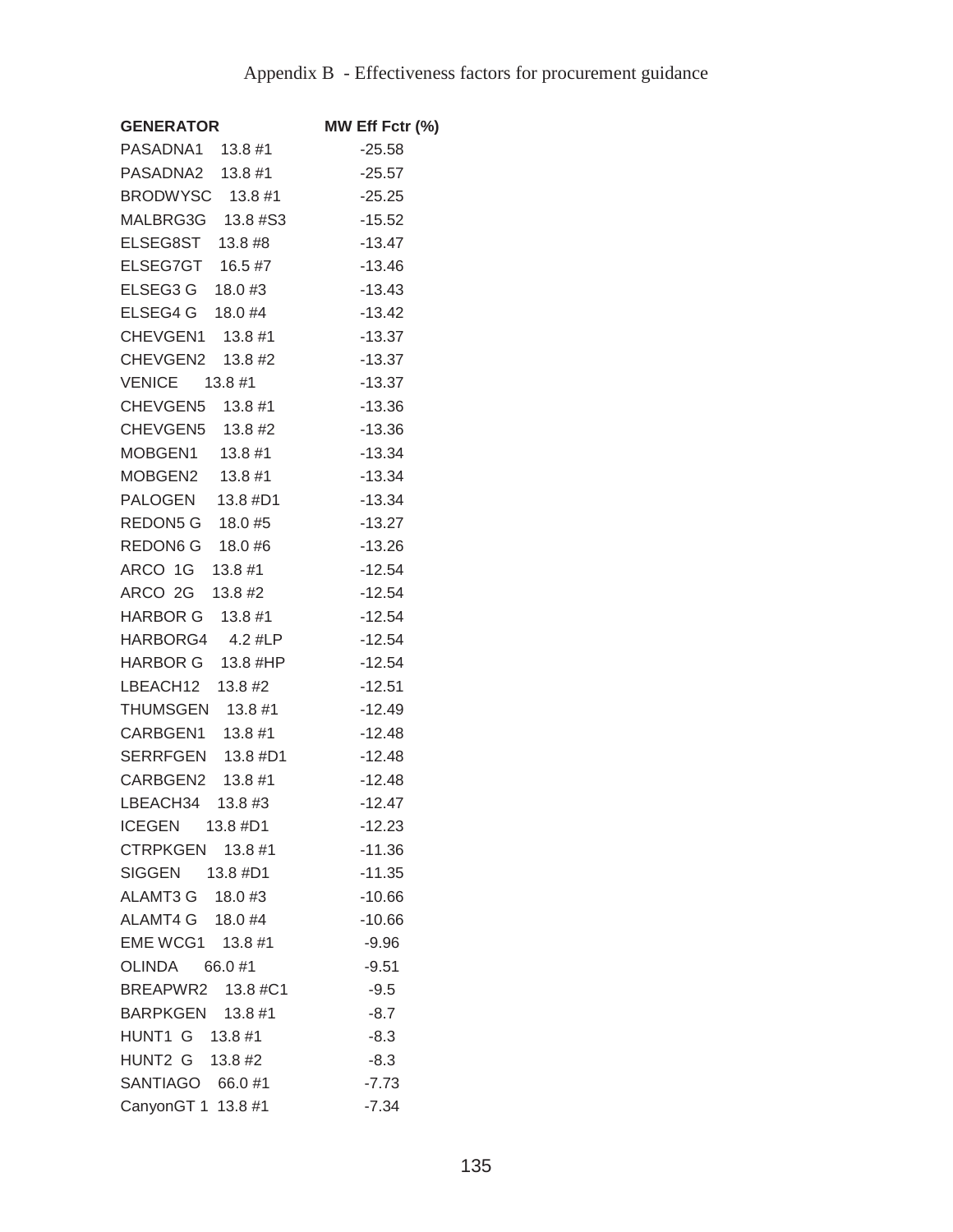| CanyonGT 2 13.8 #2 | $-7.34$ |
|--------------------|---------|
| DowlingCTG 13.8 #1 | $-7.34$ |
| SANIGEN 13.8 #D1   | $-5.99$ |
| CIMGEN 13.8 #D1    | $-5.98$ |
| SIMPSON 13.8 #D1   | $-5.97$ |
| MRLPKGEN 13.8 #1   | $-5.75$ |
| DELGEN 13.8 #1     | $-5.72$ |
| VSTA 66.0 #1       | $-5.29$ |
| MESAHGTS 69.0#1    | $-5.28$ |
| ETWPKGEN 13.8 #1   | $-5.27$ |
| CLTNDREW 13.8 #1   | $-5.27$ |
| CLTNCTRY 13.8 #1   | $-5.27$ |
| CLTNAGUA 13.8 #1   | $-5.27$ |
| RERC1G 13.8 #1     | $-5.26$ |
| RERC2G 13.8 #1     | $-5.26$ |
| SPRINGEN 13.8 #1   | $-5.26$ |
| $INLAND$ $13.8$ #1 | $-5.25$ |
| RERC2G3 16.5 #1    | $-5.21$ |
| RERC2G4 16.5 #1    | $-5.21$ |
| MTNVIST3 18.0 #3   | $-5.15$ |
| MTNVIST4 18.0 #4   | $-5.14$ |
| MNTV-CT1 18.0 #1   | $-5.06$ |
| MNTV-CT2 18.0 #1   | $-5.06$ |

# **Table – Rector**

Effectiveness factors to the Rector-Vestal 230 kV line:

| <b>Gen Bus</b> | <b>Gen Name</b> | Gen ID | MW Eff Fctr (%) |
|----------------|-----------------|--------|-----------------|
| 24370          | KAWGEN          | 1      | 51              |
| 24306          | <b>B CRK1-1</b> | 1      | 45              |
| 24306          | <b>B CRK1-1</b> | 2      | 45              |
| 24307          | <b>B CRK1-2</b> | 3      | 45              |
| 24307          | <b>B CRK1-2</b> | 4      | 45              |
| 24319          | EASTWOOD        | 1      | 45              |
| 24323          | <b>PORTAL</b>   | 1      | 45              |
| 24308          | <b>B CRK2-1</b> | 1      | 45              |
| 24308          | <b>B CRK2-1</b> | 2      | 45              |
| 24309          | <b>B CRK2-2</b> | 3      | 45              |
| 24309          | <b>B CRK2-2</b> | 4      | 45              |
| 24310          | <b>B CRK2-3</b> | 5      | 45              |
| 24310          | <b>B CRK2-3</b> | 6      | 45              |
| 24315          | B CRK 8         | 81     | 45              |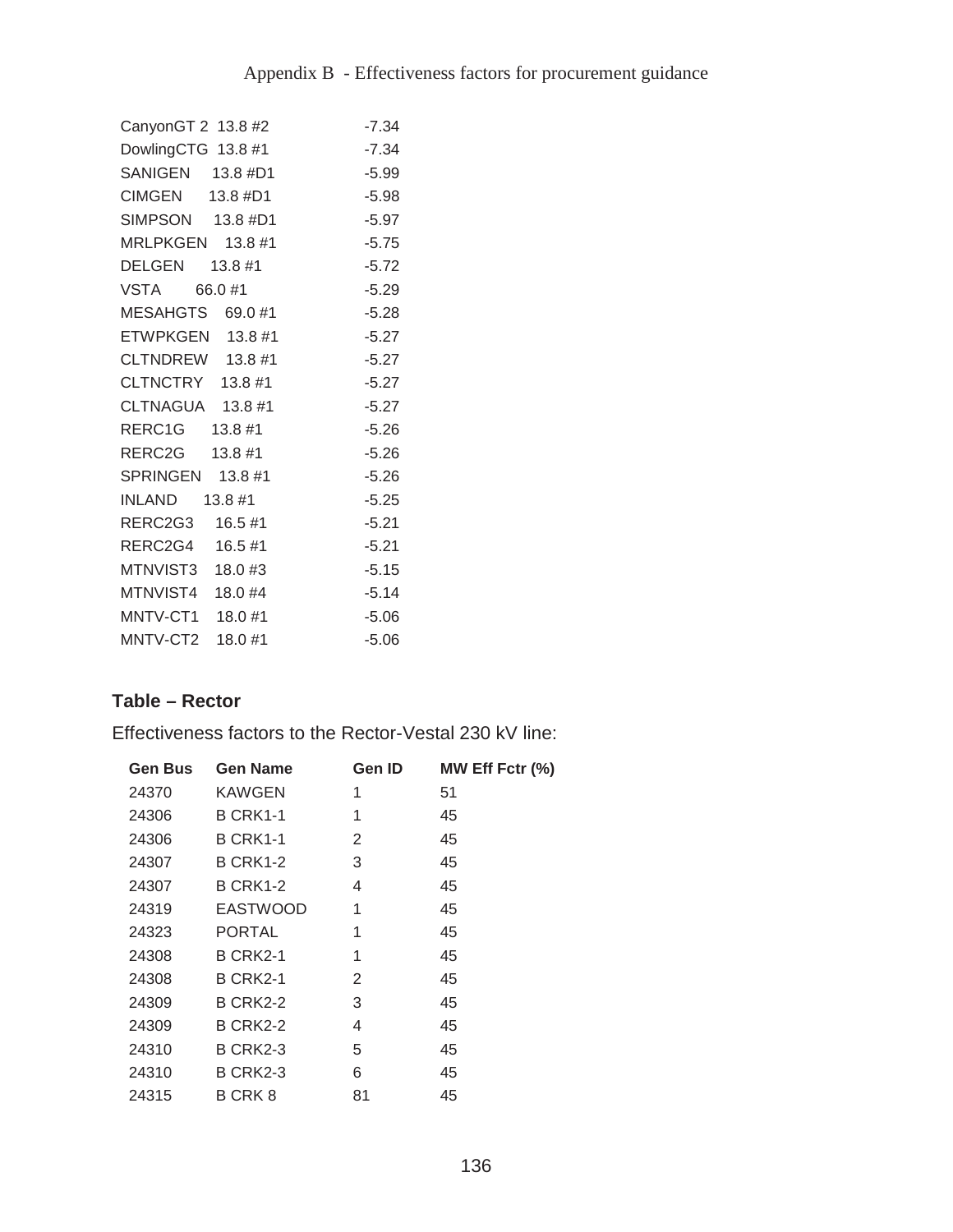| 24315 | B CRK 8         | 82             | 45 |
|-------|-----------------|----------------|----|
| 24311 | <b>B CRK3-1</b> | 1              | 45 |
| 24311 | <b>B CRK3-1</b> | $\overline{2}$ | 45 |
| 24312 | <b>B CRK3-2</b> | 3              | 45 |
| 24312 | <b>B CRK3-2</b> | 4              | 45 |
| 24313 | <b>B CRK3-3</b> | 5              | 45 |
| 24317 | MAMOTH1G        | 1              | 45 |
| 24318 | MAMOTH2G        | $\overline{2}$ | 45 |
| 24314 | B CRK 4         | 41             | 43 |
| 24314 | B CRK 4         | 42             | 43 |

# **Table – San Diego**

Effectiveness factors to the Imperial Valley – El Centro 230 kV line (i.e., the "S" line):

| <b>GENERATOR</b>   | <b>MW Eff Factor (%)</b> |
|--------------------|--------------------------|
| INTBCT 16.0 #1     | 25.42                    |
| INTBST 18.0 #1     | 25.42                    |
| DW GEN2 G1 0.4 #1  | 25.18                    |
| DW GEN1 G1 0.3 #G1 | 25.15                    |
| DU GEN1 G2 0.2 #G2 | 25.14                    |
| DW GEN1 G2 0.3 #G2 | 25.14                    |
| DU GEN1 G1 0.2 #G1 | 25.08                    |
| DW GEN3&4 0.3 #1   | 25.08                    |
| OCO GEN G1 0.7 #G1 | 22.71                    |
| OCO GEN G2 0.7 #G2 | 22.71                    |
| ECO GEN1 G 0.7 #G1 | 21.85                    |
| Q644G 0.3 #1       | 21.11                    |
| OTAYMGT1 18.0 #1   | 17.82                    |
| OTAYMGT2 18.0 #1   | 17.82                    |
| OTAYMST1 16.0 #1   | 17.82                    |
| PIO PICO 1 13.8 #1 | 17.52                    |
| PIO PICO 1 13.8 #1 | 17.52                    |
| PIO PICO 1 13.8 #1 | 17.52                    |
| KUMEYAAY 0.7 #1    | 17.05                    |
| EC GEN2 13.8 #1    | 16.91                    |
| EC GEN1 13.8 #1    | 16.89                    |
| OY GEN 13.8 #1     | 16.82                    |
| OTAY 69.0 #1       | 16.81                    |
| OTAY 69.0 #3       | 16.81                    |